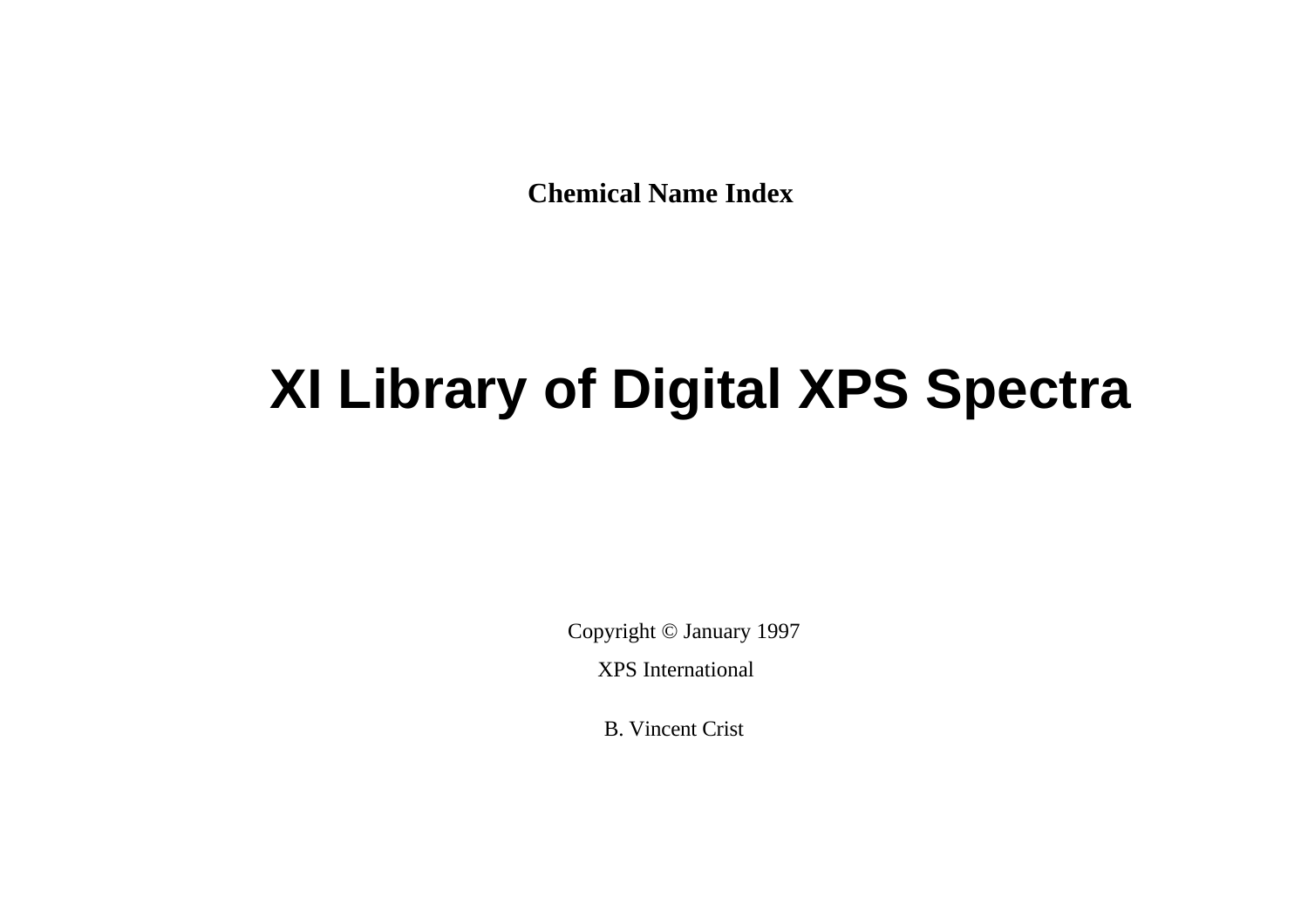**The Database Catalogue**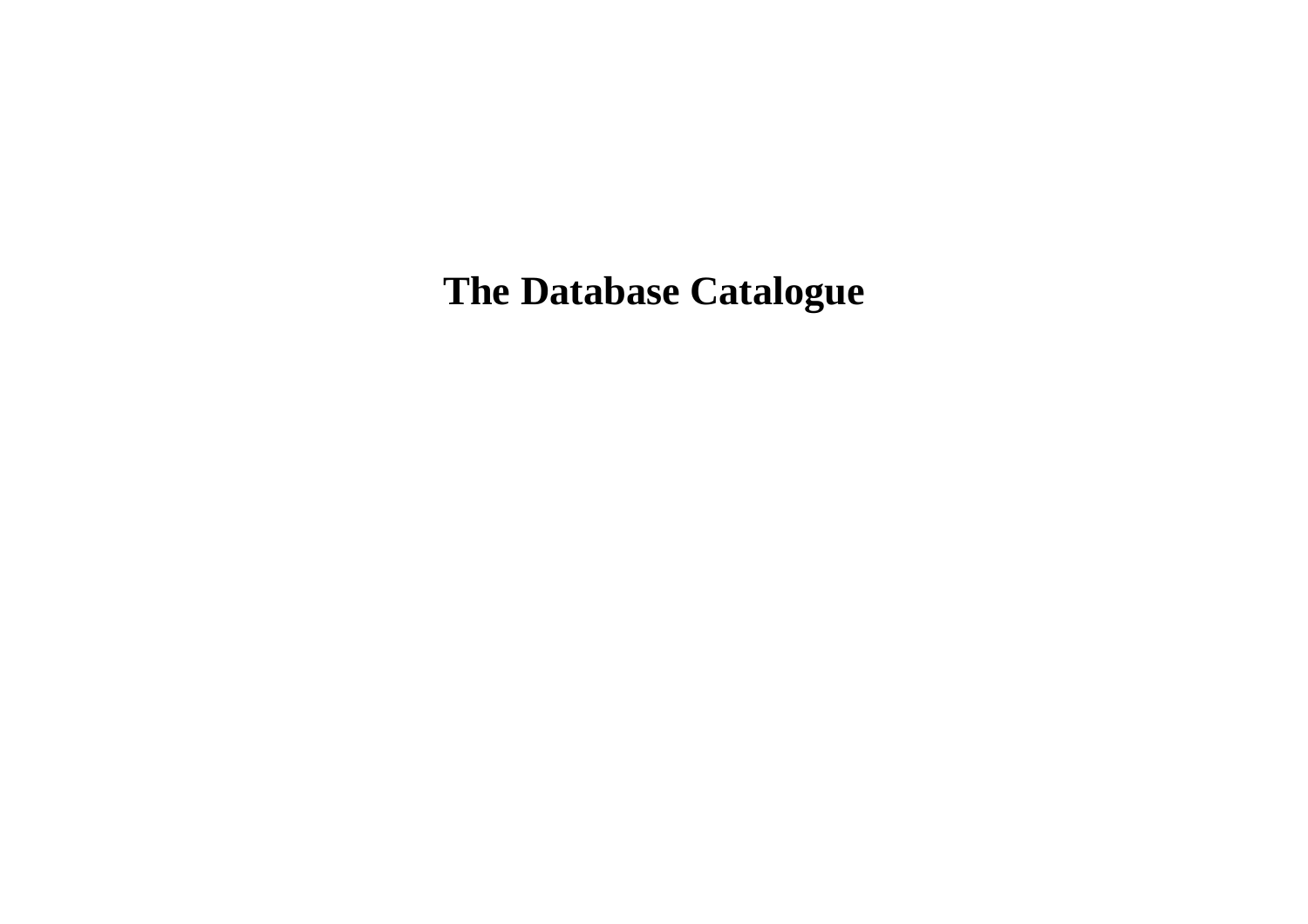| Serial         | File Name            | Description                                                                                          | No of Spectra  | Date             | Ident      | Sub Dir.             |
|----------------|----------------------|------------------------------------------------------------------------------------------------------|----------------|------------------|------------|----------------------|
| $\mathbf{1}$   | al_acac3             | Aluminum Acetyl-acetonate Al(acac)3 mesh: 1mm hgt (as rec'd powder, pressed into pellet, 35 deg TOA) | 12             | $6/1/94$ 0:00:00 | <b>MRS</b> | $AC-AC$              |
| $\overline{c}$ | co_acac2             | Cobalt Acetyl-acetonate Co(acac)2 (powder, pressed into pellet, 1mm mesh hgt)                        | 14             | $6/2/94$ 0:00:00 | <b>MRS</b> | $AC-AC$              |
| 3              | co_acac3             | Cobalt tri-acetylacetonate Co(acac)3 (powder, pressed into pellet, mesh: 1mm hgt)                    | 14             | 6/2/94 0:00:00   | <b>MRS</b> | $\mbox{{\sc AC-AC}}$ |
| $\overline{4}$ | cr_acac3             | Chromium Tri-acetyl acetonate Cr(acac)3 (powder pressed into pellet, mesh: 1mm hgt)                  | 12             | 6/2/94 0:00:00   | <b>MRS</b> | AC-AC                |
| $\mathfrak s$  | cu_acac              | Copper di-acetyl acetonate Cu(acac)2-1H2O (Baker Chem Co.) powder on double-sided tape               | $10\,$         | 11/2/85 0:00:00  | <b>MRS</b> | $AC-AC$              |
| 6              | cu_acac2             | Copper Di-acetyl acetonate Cu(acac)2 powder (pressed into pellet, mesh: 1mm hgt)                     | 14             | 6/2/94 0:00:00   | <b>MRS</b> | $AC-AC$              |
| $\tau$         | fe_acac3             | Iron Tri-acetyl acetonate Fe(acac)3 powder (pressed into pellet, Mesh: 1mm hgt)                      | 15             | 6/3/94 0:00:00   | <b>MRS</b> | $AC-AC$              |
| 8              | hf_acac4             | Hafnium Tetra-acetyl Acetonate Hf(acac)4 powder (pressed into pellet, mesh: 1mm hgt)                 | 12             | 6/3/94 0:00:00   | <b>MRS</b> | AC-AC                |
| 9              | li_acac              | Lithium Acetyl Acetonate Li(acac) powder (pressed into pellet, mesh: 1mm hgt)                        | 13             | $6/3/94$ 0:00:00 | <b>MRS</b> | AC-AC                |
| $10\,$         | mg_acac2             | Magnesium Di-Acetyl Acetonate Mg(acac)2 powder (pressed into pellet, mesh: 1mm hgt)                  | 17             | 6/3/94 0:00:00   | <b>MRS</b> | $AC-AC$              |
| 11             | mnacac3_             | Mn(acac)2 (Baker Chem Co) pellet mesh 90 TOa                                                         | $\mathbf{1}$   | 6/7/94 0:00:00   | <b>MRS</b> | AC-AC                |
| 12             | mn_acac3             | Mn(acac) (J Nelson, UNR) pellet mesh 90 TOA                                                          | 12             | 6/7/94 0:00:00   | <b>MRS</b> | AC-AC                |
| 13             | moo2acac             | Molybdenum di-oxo acetyl acetonate MoO2acac pellet, mesh: 1mm hgt, contaminated with Tl(acac)        | $12\,$         | 6/7/94 0:00:00   | <b>MRS</b> | $AC-AC$              |
| 14             | moo2aca_             | Molybdenum di-oxo acetyl acetonate MoO2(acac) pellet, mesh: 1mm hgt, 90 deg TOA                      | $\sqrt{2}$     | 6/7/94 0:00:00   | <b>MRS</b> | $AC-AC$              |
| 15             | naacac_              | Sodium acetyl acetonate Na(acac) 90 deg TOA (Baker Chem Co) pellet, mesh: 1mm hgt                    | $\mathfrak{Z}$ | 6/7/94 0:00:00   | <b>MRS</b> | AC-AC                |
| $16\,$         | na_acac              | Sodium acetyl acetonate Na(acac) pellet, mesh: 1mm hgt, 90 deg TOA                                   | $12\,$         | 6/7/94 0:00:00   | <b>MRS</b> | $AC-AC$              |
| 17             | ndacac3              | Neodymium tri-acetyl acetonate Nd(acac)3 (Ric/Roc Co) pellet, mesh 1mm hgt, 90 deg TOA               | $\sqrt{2}$     | 6/7/94 0:00:00   | <b>MRS</b> | $AC-AC$              |
| 18             | nd_acac3             | Neodymium tri-acetyl acetonate Nd(acac)3 90 deg (Baker Chem Co) pellet, mesh: 1mm hgt                | 16             | 6/7/94 0:00:00   | <b>MRS</b> | $AC-AC$              |
| 19             | niacac2_             | Nickel di-acetyl acetonate Ni(acac)2 pellet (Baker Chem Co) mesh: 1mm hgt, 90 deg TOA                | $\mathfrak{Z}$ | 6/7/94 0:00:00   | <b>MRS</b> | $AC-AC$              |
| $20\,$         | ni_acac2             | Ni(acac)2 but contaminated with Al(acac)x (Baker Chem co) pellet mesh: 1mm hgt, 90 deg TOA           | 12             | 6/7/94 0:00:00   | <b>MRS</b> | $AC-AC$              |
| $21\,$         | pb_acac3             | Lead tri-acetyl acetonate Pb(acac)3 (pellet) (Baker Chem Co) Mesh: 1mm hgt, 90 TOA                   | $\tau$         | 6/7/94 0:00:00   | <b>MRS</b> | $AC-AC$              |
| 22             | tl_acac              | Thallium acetyl acetonate Tl(acac) 90 deg TOA (Baker Chem Co) pellet, mesh: 1mm hgt                  | $\tau$         | 6/7/94 0:00:00   | <b>MRS</b> | $AC-AC$              |
| 23             | zn_acac2             | Zinc di-acetyl acetonate Zn(acac)2 (Baker Chem Co) pellet, mesh: 1mm hgt, 90 deg TOA                 | $12\,$         | 6/15/94 0:00:00  | <b>MRS</b> | AC-AC                |
| $24\,$         | zr_acac4             | Zirconium tetra-acetyl acetonate Zr(acac)4 (Alpha-Ventron Co) pellet, mesh 1mm hgt, 90 TOA           | 12             | 6/16/94 0:00:00  | <b>MRS</b> | AC-AC                |
| 25             | ba_oac_1             | Barium Acetate (BaOAc) powder pressed onto In foil (SSI mesh)                                        | 11             | 6/18/87 0:00:00  | <b>MRS</b> | <b>ACETATE</b>       |
| $26\,$         | rb_oac_1             | Rubidium Acetate (RbOAc powder, 90 TOA, freshly ground, 1mm from mesh)                               | $\overline{4}$ | 6/16/88 0:00:00  | <b>MRS</b> | <b>ACETATE</b>       |
| $27\,$         | $20$ _cb_3           | 20-CB-3 [MSC] (as received, no treatment) 90 TOA                                                     | $\overline{4}$ | 1/7/94 0:00:00   | <b>MRS</b> | ALLOYS_1             |
| 28             | $20$ _ $cb$ _ $3s$   | 20-CB-3 [MSC] (scraped & ion etched at 3KV) 90 TOA                                                   | 11             | 1/8/94 0:00:00   | <b>MRS</b> | ALLOYS_1             |
| 29             | $29 - 4 - 2$         | 29-4-2 [MSC] (as received, no treatment) 90 TOA                                                      | $\overline{4}$ | 1/13/94 0:00:00  | <b>MRS</b> | ALLOYS_1             |
| 30             | $29\_4\_2_s$         | 29-4-2 [MSC] (scraped & ion etched 3KV) 90 TOA                                                       | 8              | 1/13/94 0:00:00  | <b>MRS</b> | ALLOYS_1             |
| 31             | a16x1                | AL-6X-1 [MSC](as received, no treatment) 35 TOA                                                      | $\overline{4}$ | 1/15/94 0:00:00  | <b>MRS</b> | ALLOYS_1             |
| $32\,$         | $a16x1$ <sub>s</sub> | AL-6X-1 [MSC](scraped & ion etched 3KV) 35 TOA                                                       | $\,8\,$        | 1/16/94 0:00:00  | <b>MRS</b> | ALLOYS_1             |
| 33             | al_1100              | Al 1100 [MSC] (as received, no treatment) 35 TOA                                                     | $\overline{4}$ | 12/18/93 0:00:00 | <b>MRS</b> | ALLOYS_1             |
| 34             | AL_1100S             | Al 1100 [MSC] (scraped & etched) 35 TOA                                                              | $\,8$          | 12/19/93 0:00:00 | <b>MRS</b> | ALLOYS_1             |
| 35             | al_2024              | Al 2024 [MSC] (as receoved, no treatment) 35 TOA                                                     | 4              | 12/19/93 0:00:00 | <b>MRS</b> | ALLOYS_1             |
| 36             | AL_2024S             | Al 2024 [MSC] (scraped & etched) 35 TOA                                                              | $\,8\,$        | 12/19/93 0:00:00 | <b>MRS</b> | ALLOYS_1             |
| 37             | AL_3003              | Al 3003 [MSC] (as rec'd, no treatments) 35 TOA                                                       | 5              | 7/10/93 0:00:00  | <b>MRS</b> | ALLOYS_1             |
| 38             | al_3003e             | Al 3003 [MSC] (scraped, etched 10 min) 35 TOA                                                        | 7              | 7/13/93 0:00:00  | <b>MRS</b> | ALLOYS_1             |
| 39             | AL_3003S             | Al 3003 [MSC] (scraped, exposed to air 5 min)35TOA                                                   | 5              | 7/10/93 0:00:00  | <b>MRS</b> | ALLOYS_1             |
| 40             | AL_5086              | Al 5086 [MSC] (as rec'd, no treatments) 35 TOA                                                       | $\sqrt{5}$     | 7/11/93 0:00:00  | <b>MRS</b> | ALLOYS_1             |
| 41             | al_5086e             | Al 5086 [MSC] (scraped, etched 10 min) 35 TOA                                                        | 5              | 7/12/93 0:00:00  | <b>MRS</b> | ALLOYS_1             |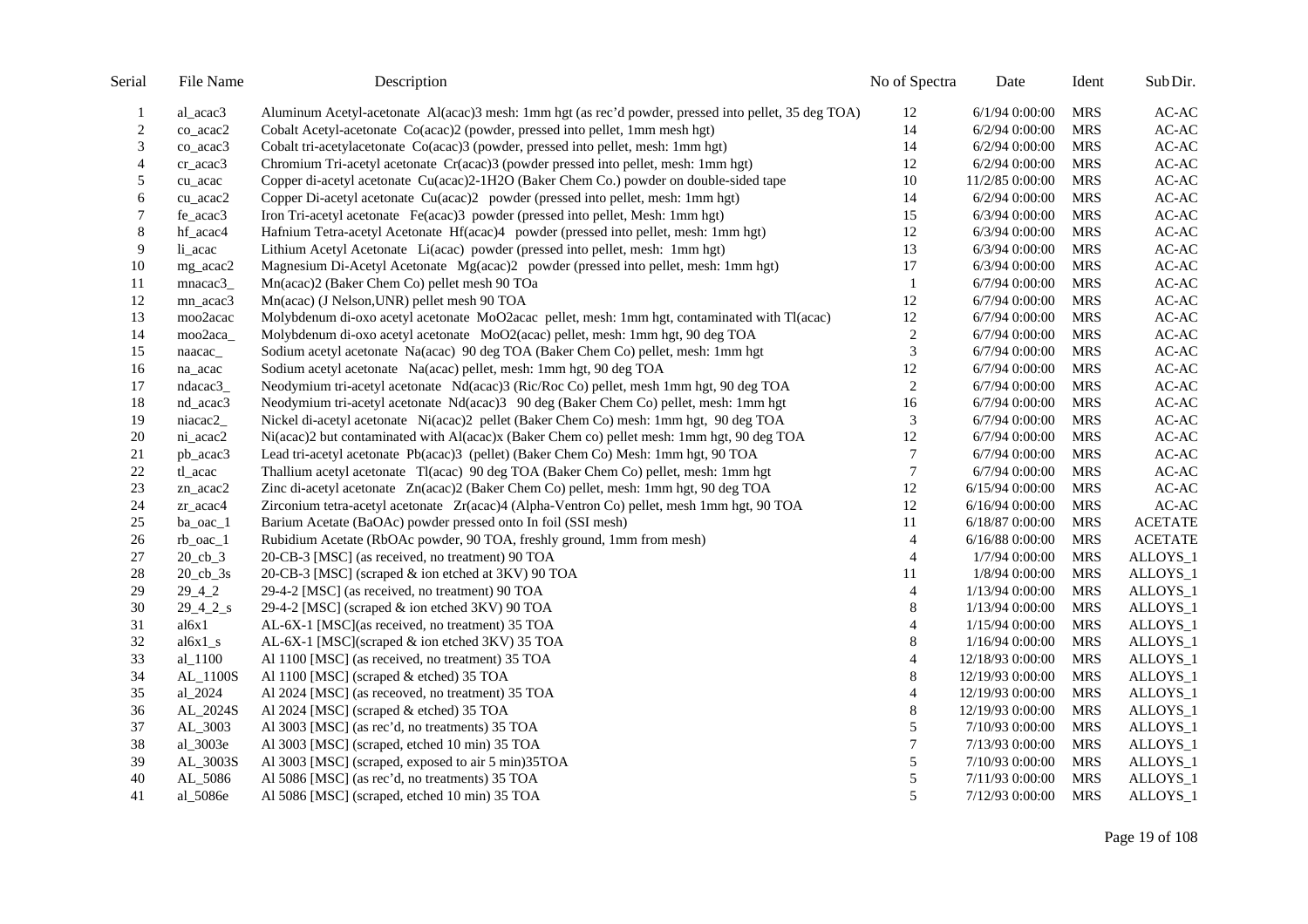| File Name                       | Description                                                  | No of Spectra                                                                                                                                                                                                                                                                                                                                                                                                                                                                                                                                                                                                                    | Date            | Ident      | Sub Dir.                                             |
|---------------------------------|--------------------------------------------------------------|----------------------------------------------------------------------------------------------------------------------------------------------------------------------------------------------------------------------------------------------------------------------------------------------------------------------------------------------------------------------------------------------------------------------------------------------------------------------------------------------------------------------------------------------------------------------------------------------------------------------------------|-----------------|------------|------------------------------------------------------|
| AL_5086S                        | Al 5086 [MSC] scraped, exposed to air 5 min, 35 TOA          | 5                                                                                                                                                                                                                                                                                                                                                                                                                                                                                                                                                                                                                                | 7/10/93 0:00:00 | <b>MRS</b> | ALLOYS_1                                             |
| AL_6061                         | Al 6061 [MSC] (as rec'd, no treatments) 35 TOA               | $\sqrt{5}$                                                                                                                                                                                                                                                                                                                                                                                                                                                                                                                                                                                                                       | 7/10/93 0:00:00 | <b>MRS</b> | ALLOYS_1                                             |
| AL_6061S                        | Al 6061 [MSC] (scraped exposed to air 5 min) 35TOA           | 5                                                                                                                                                                                                                                                                                                                                                                                                                                                                                                                                                                                                                                | 7/10/93 0:00:00 | <b>MRS</b> | ALLOYS_1                                             |
| AL_7075                         | Al 7075 [MSC] (as rec'd, no treatments) 35 TOA               | 5                                                                                                                                                                                                                                                                                                                                                                                                                                                                                                                                                                                                                                | 7/9/93 0:00:00  | <b>MRS</b> | ALLOYS_1                                             |
| AL_7075S                        |                                                              | 5                                                                                                                                                                                                                                                                                                                                                                                                                                                                                                                                                                                                                                | 7/9/93 0:00:00  | <b>MRS</b> | ALLOYS_1                                             |
| $au$ <sub>_cu</sub> $1$         | AuCu 25:75 ION ETCHED, 128 CH, 200 mS/CH 35 deg TOA          | 6                                                                                                                                                                                                                                                                                                                                                                                                                                                                                                                                                                                                                                | 3/29/90 0:00:00 | <b>MRS</b> | ALLOYS_1                                             |
| $au$ <sub>_cu</sub> $_2$        | AuCu 50:50 ION ETCHED, 128 CH, 200 mS/CH 35 deg TOA          | 6                                                                                                                                                                                                                                                                                                                                                                                                                                                                                                                                                                                                                                | 3/29/90 0:00:00 | <b>MRS</b> | ALLOYS_1                                             |
| au_cu_ $3$                      | AuCu 75:25, ION ETCHED, 128 CH, 200 mS/CH 35 deg TOA         | 6                                                                                                                                                                                                                                                                                                                                                                                                                                                                                                                                                                                                                                | 3/29/90 0:00:00 | <b>MRS</b> | ALLOYS_1                                             |
| au_cu_4                         | AuCu 25:75 (NRIM) only scraped no etch 90 TOA (S-Probe data) |                                                                                                                                                                                                                                                                                                                                                                                                                                                                                                                                                                                                                                  | 5/19/94 0:00:00 | <b>MRS</b> | ALLOYS_1                                             |
| $au_{cu_4s}$                    | AuCu 25:75 (NRIM) scraped & etched 1 min 3KV 90TOA           | $\tau$                                                                                                                                                                                                                                                                                                                                                                                                                                                                                                                                                                                                                           | 5/20/94 0:00:00 | <b>MRS</b> | ALLOYS_1                                             |
| au_cu_5                         | AuCu 50:50 (NRIM) only scraped no etch 90 TOA                | 10                                                                                                                                                                                                                                                                                                                                                                                                                                                                                                                                                                                                                               | 5/23/94 0:00:00 | <b>MRS</b> | ALLOYS_1                                             |
| $au_{cu}$ 5s                    | AuCu 50:50 (NRIM) scraped & etch 1 min 3KV 90 TOA            | 10                                                                                                                                                                                                                                                                                                                                                                                                                                                                                                                                                                                                                               | 5/23/94 0:00:00 | <b>MRS</b> | ALLOYS_1                                             |
| $au$ _cu_6                      | AuCu 75:25 (NRIM) only scraped no etch 90 TOA                | 10                                                                                                                                                                                                                                                                                                                                                                                                                                                                                                                                                                                                                               | 5/19/94 0:00:00 | <b>MRS</b> | ALLOYS_1                                             |
| au cu $6s$                      | AuCu 75:25 (NRIM) scraped & etched 1 min 3KV 90TOA           | $\tau$                                                                                                                                                                                                                                                                                                                                                                                                                                                                                                                                                                                                                           | 5/19/94 0:00:00 | <b>MRS</b> | ALLOYS_1                                             |
| cda260                          | CDA-260 [MSC] (as received, no treatment) 90 TOA             | 6                                                                                                                                                                                                                                                                                                                                                                                                                                                                                                                                                                                                                                | 1/18/94 0:00:00 | <b>MRS</b> | ALLOYS_1                                             |
| $cda260$ <sub>s</sub>           | CDA-260 [MSC] (scraped & ion etched 3KV) 90 TOA              | 6                                                                                                                                                                                                                                                                                                                                                                                                                                                                                                                                                                                                                                | 1/19/94 0:00:00 | <b>MRS</b> | ALLOYS_1                                             |
| cda360                          | CDA-360 [MSC] (as received, no treatment) 90 TOA             | 6                                                                                                                                                                                                                                                                                                                                                                                                                                                                                                                                                                                                                                | 1/19/94 0:00:00 | <b>MRS</b> | ALLOYS_1                                             |
| $cda360$ <sub>s</sub>           | CDA-360 [MSC] (scraped & ion etched 3KV) 90 TOA              | 7                                                                                                                                                                                                                                                                                                                                                                                                                                                                                                                                                                                                                                | 1/19/94 0:00:00 | <b>MRS</b> | ALLOYS_1                                             |
| cda443                          | CDA-443 [MSC] (as received, no treatment) 90 TOA             | 6                                                                                                                                                                                                                                                                                                                                                                                                                                                                                                                                                                                                                                | 1/19/94 0:00:00 | <b>MRS</b> | ALLOYS_1                                             |
| $cda443$ <sub>s</sub>           | CDA-443 [MSC] (scraped & ion etched 3KV) 90 TOA              | 7                                                                                                                                                                                                                                                                                                                                                                                                                                                                                                                                                                                                                                | 1/20/94 0:00:00 | <b>MRS</b> | ALLOYS_1                                             |
| cda464                          | CDA-464 [MSC] (as received, no treatment) 90 TOA             | 6                                                                                                                                                                                                                                                                                                                                                                                                                                                                                                                                                                                                                                | 1/23/94 0:00:00 | <b>MRS</b> | ALLOYS_1                                             |
| $cda464_s$                      | CDA-464 [MSC] (scraped & ion etched 3KV) 90 TOA              | 6                                                                                                                                                                                                                                                                                                                                                                                                                                                                                                                                                                                                                                | 1/23/94 0:00:00 | <b>MRS</b> | ALLOYS_1                                             |
| cda706                          | CDA-706 [MSC] (as received, no treatment) 90 TOA             | 6                                                                                                                                                                                                                                                                                                                                                                                                                                                                                                                                                                                                                                | 1/21/94 0:00:00 | <b>MRS</b> | ALLOYS_1                                             |
| $cda706$ <sub>s</sub>           | CDA-706 [MSC] (scraped & ion etched 3KV) 90 TOA              | 6                                                                                                                                                                                                                                                                                                                                                                                                                                                                                                                                                                                                                                | 1/22/94 0:00:00 | <b>MRS</b> | ALLOYS_1                                             |
| cda715                          | CDA-715 [MSC] (as received, no treatment) 90 TOA             | 6                                                                                                                                                                                                                                                                                                                                                                                                                                                                                                                                                                                                                                | 1/22/94 0:00:00 | <b>MRS</b> | ALLOYS_1                                             |
| $cda715$ <sub>s</sub>           | CDA-715 [MSC] (scraped & ion etched 3KV) 90 TOA              | 6                                                                                                                                                                                                                                                                                                                                                                                                                                                                                                                                                                                                                                | 1/22/94 0:00:00 | <b>MRS</b> | ALLOYS_1                                             |
| $\frac{\text{co}}{\text{ni}}$ 1 | Co:Ni 75:25 NRIM mirror polished, as rec'd, 90 TOA           | 8                                                                                                                                                                                                                                                                                                                                                                                                                                                                                                                                                                                                                                | 5/7/94 0:00:00  | <b>MRS</b> | ALLOYS_1                                             |
| co_ni_1e                        | Co:Ni 75:25 mirror polished, 5 min 2KV etch, 90 TOA NRIM     | 9                                                                                                                                                                                                                                                                                                                                                                                                                                                                                                                                                                                                                                | 5/8/94 0:00:00  |            | ALLOYS_1                                             |
|                                 |                                                              | 9                                                                                                                                                                                                                                                                                                                                                                                                                                                                                                                                                                                                                                | 5/10/94 0:00:00 |            | ALLOYS_1                                             |
| $co\_ni\_1z$                    | Co:Ni 75:25 mirror plsh, scraped& 1min 3KV etch,90           | 8                                                                                                                                                                                                                                                                                                                                                                                                                                                                                                                                                                                                                                | 5/10/94 0:00:00 | <b>MRS</b> | ALLOYS_1                                             |
| $co\_ni_2$                      |                                                              | 8                                                                                                                                                                                                                                                                                                                                                                                                                                                                                                                                                                                                                                | 5/7/94 0:00:00  | <b>MRS</b> | ALLOYS_1                                             |
| $co\_ni\_2e$                    |                                                              | 9                                                                                                                                                                                                                                                                                                                                                                                                                                                                                                                                                                                                                                | 5/8/94 0:00:00  | <b>MRS</b> | ALLOYS_1                                             |
| $co\_ni\_2s$                    |                                                              |                                                                                                                                                                                                                                                                                                                                                                                                                                                                                                                                                                                                                                  | 5/10/94 0:00:00 | <b>MRS</b> | ALLOYS_1                                             |
| $co\_ni\_2z$                    |                                                              | 8                                                                                                                                                                                                                                                                                                                                                                                                                                                                                                                                                                                                                                | 5/11/94 0:00:00 | <b>MRS</b> | ALLOYS_1                                             |
| $co\_ni\_3$                     |                                                              | 8                                                                                                                                                                                                                                                                                                                                                                                                                                                                                                                                                                                                                                | 5/7/94 0:00:00  | <b>MRS</b> | ALLOYS_1                                             |
| $co\_ni\_3e$                    |                                                              | 9                                                                                                                                                                                                                                                                                                                                                                                                                                                                                                                                                                                                                                | 5/8/94 0:00:00  |            | ALLOYS_1                                             |
| $co\_ni\_3s$                    |                                                              | 9                                                                                                                                                                                                                                                                                                                                                                                                                                                                                                                                                                                                                                | 5/10/94 0:00:00 |            | ALLOYS_1                                             |
| $co_{ni}$ 3z                    |                                                              | 8                                                                                                                                                                                                                                                                                                                                                                                                                                                                                                                                                                                                                                | 5/11/94 0:00:00 | <b>MRS</b> | ALLOYS_1                                             |
| $co\_ni_4$                      | Co:Ni 25:75 NRIM mirror polished, as rec'd, 90 TOA           | 8                                                                                                                                                                                                                                                                                                                                                                                                                                                                                                                                                                                                                                | 5/7/94 0:00:00  | <b>MRS</b> | ALLOYS_1                                             |
| $co_{n1}$ 4e                    |                                                              | 9                                                                                                                                                                                                                                                                                                                                                                                                                                                                                                                                                                                                                                | 5/8/94 0:00:00  | <b>MRS</b> | ALLOYS_1                                             |
| $co\_ni_4s$                     | Co:Ni 25:75 mirror polished, knife scraped, 90 TOA NRIM      | 9                                                                                                                                                                                                                                                                                                                                                                                                                                                                                                                                                                                                                                | 5/10/94 0:00:00 | MRS        | ALLOYS_1                                             |
|                                 | $co_ini_1s$                                                  | Al 7075 [MSC] (scraped, exposed to air 5 min) 35TOA<br>Co:Ni 75:25 mirror polished, knife scraped, 90 TOA<br>Co:Ni 50:50 NRIM mirror polished, as rec'd, 90 TOA<br>Co:Ni 50:50 mirror polished, 5 min 2KV etch, 90 TOA NRIM<br>Co:Ni 50:50 mirror polished, knife scraped, 90 TOA NRIM<br>Co:Ni 50:50 mirror plsh, scraped& 1min 3KV etch 90T<br>Co:Ni 45:55 mirror polished, as rec'd, 90 TOA<br>Co:Ni 45:55 mirror polished, 5min 2KV etch, 90 TOA<br>Co:Ni 45:55 mirror polished, knife scraped, 90 TOA<br>Co:Ni 45:55 mirror plshd,scraped& 1min 3KV etch 90 NRIM<br>Co:Ni 25:75 mirror polished,5 min 2KV etch, 90 TOA NRIM | 9               |            | <b>MRS</b><br><b>MRS</b><br><b>MRS</b><br><b>MRS</b> |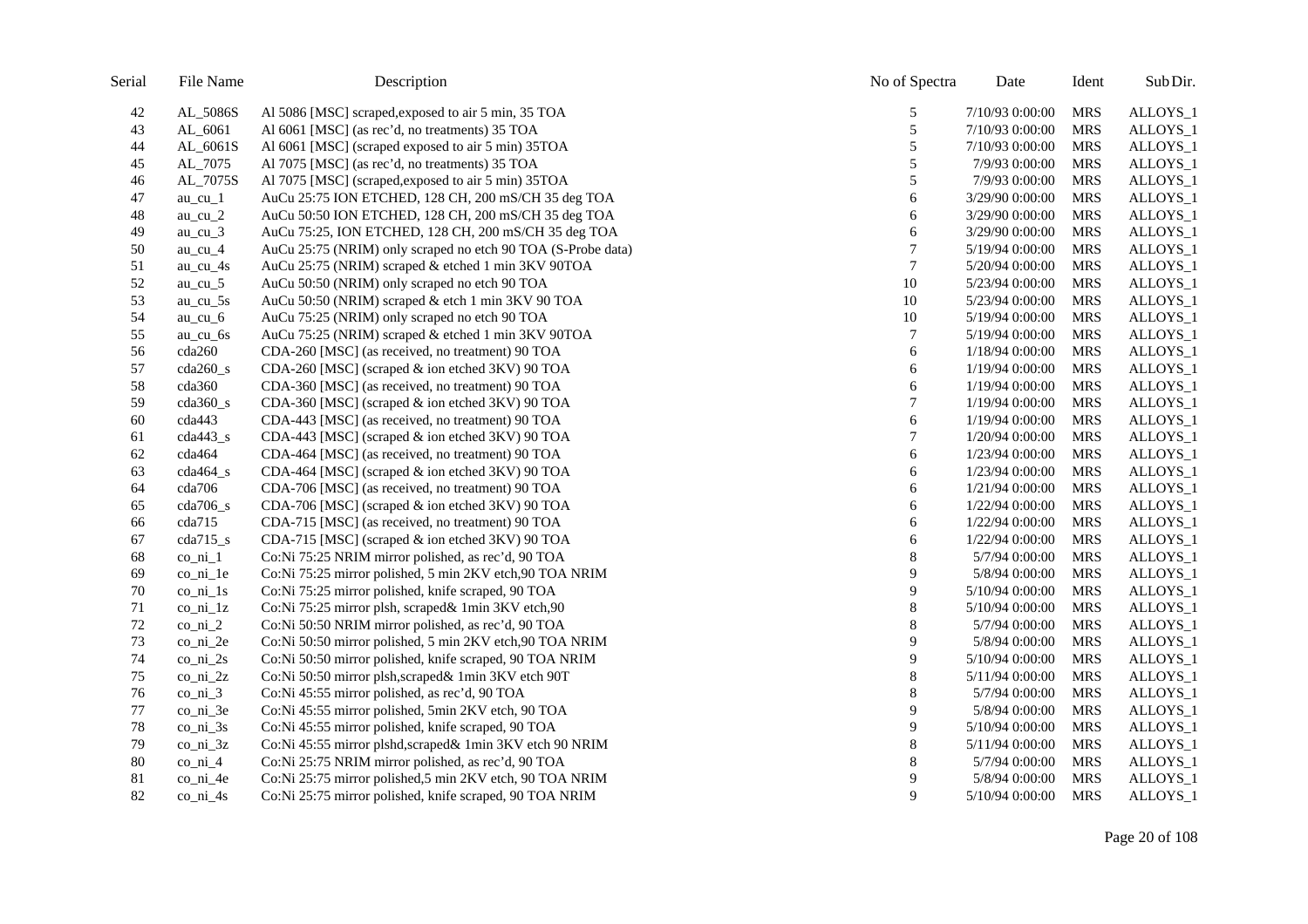| Serial | File Name                                   | Description                                                          | No of Spectra  | Date             | Ident      | Sub Dir. |
|--------|---------------------------------------------|----------------------------------------------------------------------|----------------|------------------|------------|----------|
| 83     | $co\_ni_4z$                                 | Co:Ni 25:75 mirror plsh, scraped& 1min 3KV etch 90T 90 TOA, NRIM     | 8              | 5/11/94 0:00:00  | <b>MRS</b> | ALLOYS_1 |
| 84     | $cr_m$ no $_1$                              | 1+1/4Cr:1/2Mo [MSC] (as rec'd, no treatment) 90TOA                   | $\overline{4}$ | 1/25/94 0:00:00  | <b>MRS</b> | ALLOYS_1 |
| 85     | $cr_mo_1s$                                  | 1+1/4Cr:1/2Mo[MSC](Scraped& Ion Etched 3KV) 90 TOA                   | 7              | 1/18/94 0:00:00  | <b>MRS</b> | ALLOYS_1 |
| 86     | $cr_{\rm m02}$                              | 2.25 Cr-1.0 Mo [MSC](as rec'd, no treatment) 35 TOA                  | 4              | 12/3/93 0:00:00  | <b>MRS</b> | ALLOYS_1 |
| 87     | $cr_{10}$ $2s$                              | 2.25 Cr-1.0 Mo [MSC](scraped,ion etched) 35 TOA                      | 9              | 12/4/93 0:00:00  | <b>MRS</b> | ALLOYS_1 |
| $88\,$ | cr mo $3$                                   | 5.0 Cr-0.5 Mo [MSC](as rec'd, no treatment)35 TOA                    | $\overline{4}$ | 12/4/93 0:00:00  | <b>MRS</b> | ALLOYS_1 |
| 89     | $cr_{1}mo_{3s}$                             | 5.0 Cr-0.5 Mo [MSC](scraped,ion etched) 35 TOA                       | 9              | 12/4/93 0:00:00  | <b>MRS</b> | ALLOYS_1 |
| 90     | $cr$ mo 4                                   | 9.0 Cr-1.0 Mo [MSC] (as rec'd, no treatment) 35 TOA                  | $\overline{4}$ | 12/4/93 0:00:00  | <b>MRS</b> | ALLOYS_1 |
| 91     | $cr_{1}mo_{4s}$                             | 9.0 Cr-1.0 Mo[MSC](scraped, ion etched) 35 TOA                       | 9              | 12/5/93 0:00:00  | <b>MRS</b> | ALLOYS_1 |
| 92     | $cu_{ni}$ le                                | CuNi 10:90 1min 2KV etch scraped old-ground surfac                   | 3              | 5/2/94 0:00:00   | <b>MRS</b> | ALLOYS_1 |
| 93     | $cu$ ni $1s$                                | CuNi 10:90 scraped old-ground surface 90 TOA                         | 9              | 5/2/94 0:00:00   | <b>MRS</b> | ALLOYS_1 |
| 94     | cu_ni_2e                                    | CuNi 20:80 1min 2KV etch scraped old-ground surfac                   | 3              | 5/3/94 0:00:00   | <b>MRS</b> | ALLOYS_1 |
| 95     | $cu_{ni_2s}$                                | CuNi 20:80 scraped old-ground surface 90 TOA                         | 9              | 5/3/94 0:00:00   | <b>MRS</b> | ALLOYS_1 |
| 96     | $cu_{\nightharpoonup}a_{\nightharpoonup}3e$ | CuNi 30:70 1min 2KV etch scraped old-ground surfac                   | $\mathfrak{Z}$ | 5/3/94 0:00:00   | <b>MRS</b> | ALLOYS_1 |
| 97     | $cu_{ni}$ 3s                                | CuNi 30:70 scraped old-ground surface 90 TOA                         | 9              | 5/3/94 0:00:00   | <b>MRS</b> | ALLOYS_1 |
| 98     | $cu_{ni_4e}$                                | CuNi 40:60 1min 2KV etch scraped old-ground surfac                   | 3              | 5/3/94 0:00:00   | <b>MRS</b> | ALLOYS_1 |
| 99     | $cu_{ni}$ 4s                                | CuNi 40:60 scraped old-ground surface 90 TOA                         | 9              | 5/3/94 0:00:00   | <b>MRS</b> | ALLOYS_1 |
| 100    | $cu_{ni}$ 5e                                | CuNi 50:50 1min 2KV etch scraped old-ground surfac                   | 3              | 5/3/94 0:00:00   | <b>MRS</b> | ALLOYS_1 |
| 101    | $cu_{ni}$ 5s                                | CuNi 50:50 scraped old-ground surface 90 TOA                         | 9              | 5/4/94 0:00:00   | <b>MRS</b> | ALLOYS_1 |
| 102    | cu_ni_6e                                    | CuNi 60:40 1min 2KV etch scraped old-ground surfac                   | 3              | 5/4/94 0:00:00   | <b>MRS</b> | ALLOYS_1 |
| 103    | $cu_{ni}$ 6s                                | CuNi 60:40 scraped old-ground surface 90 TOA                         | 9              | 5/4/94 0:00:00   | <b>MRS</b> | ALLOYS_1 |
| 104    | $cu_{ni}$ $7e$                              | CuNi 70:30 1min 2KV etch scraped old-ground surfac                   | 3              | 5/4/94 0:00:00   | <b>MRS</b> | ALLOYS_1 |
| 105    | cu ni $7s$                                  | CuNi 70:30 scraped old-ground surface 90 TOA                         | 9              | 5/4/94 0:00:00   | <b>MRS</b> | ALLOYS_1 |
| 106    | $cu_{ni}$ 8e                                | CuNi 80:20 1min 2KV etch scraped old-ground surfac                   | 3              | 5/4/94 0:00:00   | <b>MRS</b> | ALLOYS_1 |
| 107    | $cu_{ni_8s}$                                | CuNi 80:20 scraped old-ground surface 90 TOA                         | 9              | 5/4/94 0:00:00   | <b>MRS</b> | ALLOYS_1 |
| 108    | $cu\_ti\_1$                                 | Cu30:Ti70, Ion etched 6 min at 4 KeV (90 DEG TOA)                    | 6              | 6/18/87 0:00:00  | <b>MRS</b> | ALLOYS_1 |
| 109    | $cu$ _ti_1a                                 | Cu30:Ti70, Ion etched 6 min at 4KeV (90 DEG TOA)                     | $\overline{4}$ | 6/24/87 0:00:00  | <b>MRS</b> | ALLOYS_1 |
| 110    | $cu_t i_2$                                  | CuTiSi 27:62:10, Ion etched 6 min at 4 KeV (90 TOA                   | 7              | 6/18/87 0:00:00  | <b>MRS</b> | ALLOYS_1 |
| 111    | cu_ti_2a                                    | CuTiSi 27:62:10 Ion etched 10 min at 4 KeV (90 TOA                   | $\overline{4}$ | 6/25/87 0:00:00  | <b>MRS</b> | ALLOYS_1 |
| 112    | cu_ti_al                                    | CuTiAl 24:56:20, Ion etched 10 min at 4 KeV                          | $\overline{4}$ | 6/29/87 0:00:00  | <b>MRS</b> | ALLOYS_1 |
| 113    | $cu_zn_1$                                   | Cu:Zn (65:35) Coating on Stainless wire (240u, CLEANED WITH ACETONE) | 4              | 5/13/88 0:00:00  | <b>MRS</b> | ALLOYS_1 |
| 114    | cu zn $2$                                   | CuZn 65:35 coating on stainless wire (500ANG etch)                   | $\overline{4}$ | 5/16/88 0:00:00  | <b>MRS</b> | ALLOYS_1 |
| 115    | $C_1010$                                    | C1010 [MSC] (as rec'd, no treatment) 35 TAO                          | 4              | 11/22/93 0:00:00 | <b>MRS</b> | ALLOYS_1 |
| 116    | c_1010_s                                    | C1010 [MSC] (scraped, etched 2 min) 35 TOA                           | 7              | 11/21/93 0:00:00 | <b>MRS</b> | ALLOYS_1 |
| 117    | $C_1020$                                    | C1020 [MSC] (as rec'd, no treatment) 35 TOA                          | 4              | 11/22/93 0:00:00 | <b>MRS</b> | ALLOYS_1 |
| 118    | $c_{1020_s}$                                | C1020 [MSC] (scraped, etched 2 min) 35 TOA                           | 7              | 11/22/93 0:00:00 | <b>MRS</b> | ALLOYS_1 |
| 119    | $e_{26_1}$                                  | E-26-1 [MSC] (as received, no treatment) 90 TOA                      | 4              | 1/18/94 0:00:00  | <b>MRS</b> | ALLOYS_2 |
| 120    | $E_26_1_S$                                  | E-26-1 [MSC](Scraped & ion etched 3KV) 90 TOA                        | 7              | 1/18/94 0:00:00  | <b>MRS</b> | ALLOYS_2 |
| 121    | fenimob                                     | Fe(40) Ni(38) Mo(4) B(18) 90 DEG TOA, ion etched 3 min 4.5 KeV       |                | 3/11/87 0:00:00  | <b>MRS</b> | ALLOYS_2 |
| 122    | fe_cr_mo                                    | FeCrMo (2% Mo) (Ion etched ca. 36 ANG)                               | 5              | 5/18/88 0:00:00  | <b>MRS</b> | ALLOYS_2 |
| 123    | $f_{255}$                                   | F255 [MSC] (as rec'd, no treatment) 35 TOA                           | $\overline{4}$ | 11/21/93 0:00:00 | <b>MRS</b> | ALLOYS_2 |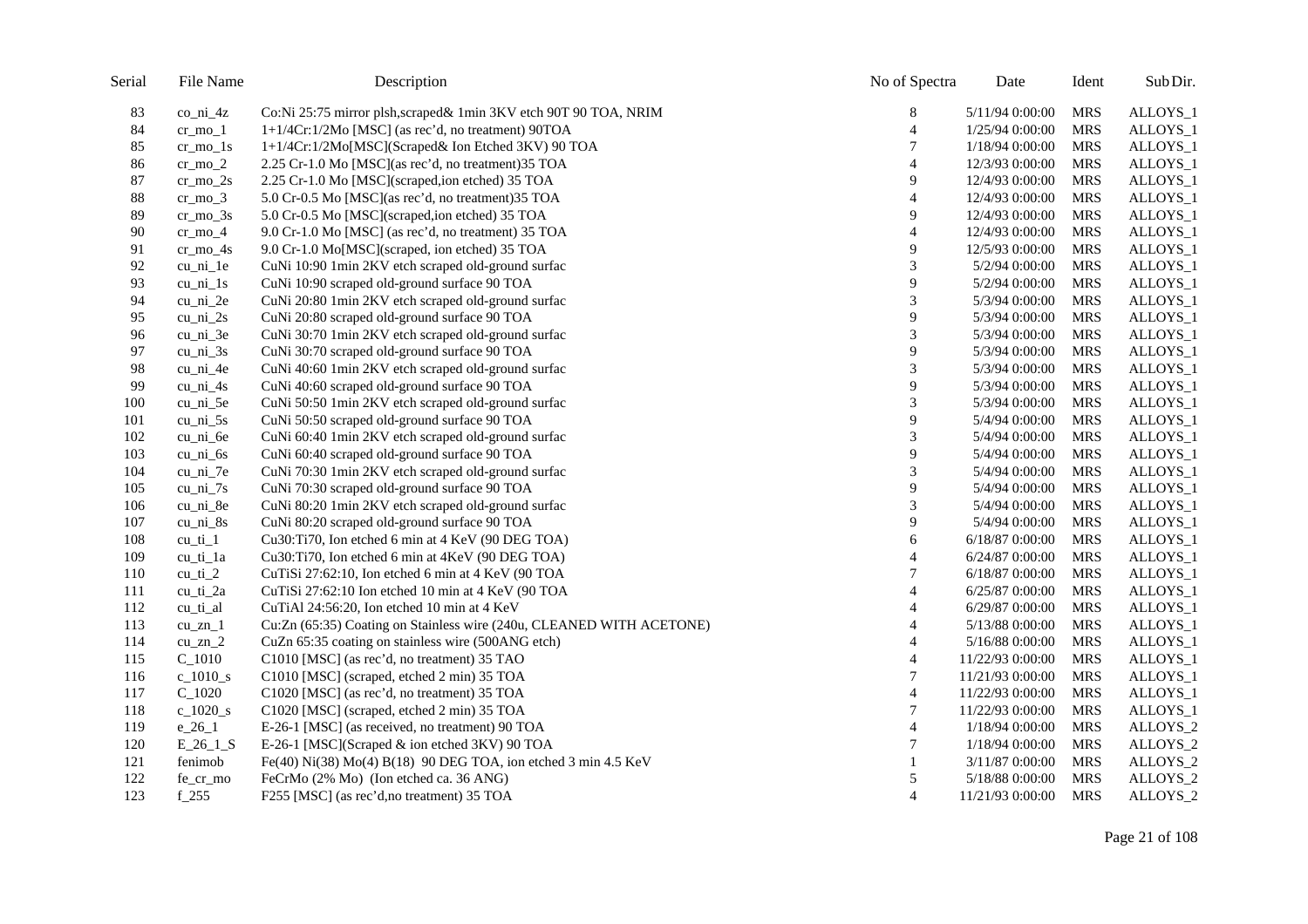| Serial | File Name              | Description                                                         | No of Spectra    | Date             | Ident      | Sub Dir. |
|--------|------------------------|---------------------------------------------------------------------|------------------|------------------|------------|----------|
| 124    | $f_255_s$              | F255 [MSC] (scraped, etched 2 min) 35 TOA                           | 10               | 11/21/93 0:00:00 | <b>MRS</b> | ALLOYS_2 |
| 125    | $ha_25$                | HA-25 [MSC] (as received, no treatment) 35 TOA                      | $\overline{4}$   | 1/15/94 0:00:00  | <b>MRS</b> | ALLOYS_2 |
| 126    | $ha_25_s$              | HA-25 [MSC] (scraped & ion etched 3KV) 35 TOA                       | 9                | 1/15/94 0:00:00  | <b>MRS</b> | ALLOYS_2 |
| 127    | $hb_2$                 | HB-2 [MSC] (as received, no treatment) 90 TOA                       | $\overline{4}$   | 1/12/94 0:00:00  | <b>MRS</b> | ALLOYS_2 |
| 128    | $hb_2_s$               | HB-2 [MSC] (Scraped & Ion etched at 3KV) 90 TOA                     |                  | 1/8/94 0:00:00   | <b>MRS</b> | ALLOYS_2 |
| 129    | $hc_276$               | HC-276 [MSC] (As received, no treatment) 90 TOA                     | $\overline{4}$   | $1/6/94$ 0:00:00 | <b>MRS</b> | ALLOYS_2 |
| 130    | $hc_276_s$             | HC-276 [MSC] (Scraped & ion etched at 3KV) 90 TOA                   | 10               | 1/7/94 0:00:00   | <b>MRS</b> | ALLOYS_2 |
| 131    | $hg_3$                 | HG-3 [MSC] (as received, no treatment) 90 TOA                       | 4                | 1/7/94 0:00:00   | <b>MRS</b> | ALLOYS_2 |
| 132    | $HG_3_S$               | HG-3 [MSC] (Scraped & Ion etched at 3KV) 90 TOA                     | $10\,$           | 1/7/94 0:00:00   | <b>MRS</b> | ALLOYS_2 |
| 133    | $hg_te_1$              | HgTe FILM 90 DEG TOA                                                | $\boldsymbol{2}$ | 11/20/86 0:00:00 | <b>MRS</b> | ALLOYS_2 |
| 134    | $hg$ te $1a$           | HgTe FILM 90 DEGREE TOA                                             | $\sqrt{2}$       | 11/20/86 0:00:00 | <b>MRS</b> | ALLOYS_2 |
| 135    | hx                     | HX [MSC] (as received, no treatment) 35 TOA                         | 4                | 1/14/94 0:00:00  | <b>MRS</b> | ALLOYS_2 |
| 136    | $hx_s$                 | HX [MSC] (scraped & ion etched 3KV) 35 TOA                          | 9                | 1/15/94 0:00:00  | <b>MRS</b> | ALLOYS_2 |
| 137    | $i_{.600}$             | I-600 [MSC] (as received, no treatment) 35 TOA                      | 4                | 12/25/93 0:00:00 | <b>MRS</b> | ALLOYS_2 |
| 138    | $i$ 600 s              | I-600 [MSC] (scraped & ion etched at 3KV) 35 TOA                    | 10               | 12/26/93 0:00:00 | <b>MRS</b> | ALLOYS_2 |
| 139    | $i_{625}$              | I-625 [MSC] (as received, no treatment) 35 TOA                      | 4                | 12/26/93 0:00:00 | <b>MRS</b> | ALLOYS_2 |
| 140    | $i$ 625 s              | I-625 [MSC] (scraped & ion etched at 3KV) 35 TOA                    | 10               | 12/26/93 0:00:00 | <b>MRS</b> | ALLOYS_2 |
| 141    | $i_{750x}$             | I-750X [MSC] (as rec'd, no treatment) 35 TOA                        | 4                | 1/2/94 0:00:00   | <b>MRS</b> | ALLOYS_2 |
| 142    | $I_750X_S$             | I-750X [MSC] (scraped & ion etched at 3KV) 35 TOA                   | 10               | 1/3/94 0:00:00   | <b>MRS</b> | ALLOYS_2 |
| 143    | i_800                  | I-800 [MSC] (as received, no treatment) 35 TOA                      | 4                | 12/30/93 0:00:00 | <b>MRS</b> | ALLOYS_2 |
| 144    | $i_{800_s}$            | I-800 [MSC] (scraped & ion etched at 3KV) 35 TOA                    | 12               | 12/31/93 0:00:00 | <b>MRS</b> | ALLOYS_2 |
| 145    | i_825                  | I-825 [MSC] (as received, no treatment) 35 TOA                      | 4                | 12/28/93 0:00:00 | <b>MRS</b> | ALLOYS_2 |
| 146    | $i_{825_s}$            | I-825 [MSC] (scraped & ion etched 3KV) 35 TOA                       | 11               | 12/30/93 0:00:00 | <b>MRS</b> | ALLOYS_2 |
| 147    | monel_1                | Monel (CuNi) scraped old-ground surface 90 TOA                      | 9                | 5/18/94 0:00:00  | <b>MRS</b> | ALLOYS_2 |
| 148    | monel_1e               | Monel (CuNi)scraped & etched 1min 3KV 90 TOA                        | 7                | 5/18/94 0:00:00  | <b>MRS</b> | ALLOYS_2 |
| 149    | m_400                  | M-400 [MSC] (as received, no treatment) 35 TOA                      | $\overline{4}$   | 1/1/94 0:00:00   | <b>MRS</b> | ALLOYS_2 |
| 150    | $m_400$ <sub>s</sub>   | M-400 [MSC] (scraped & ion etched at 3KV) 35 TOA                    | 9                | 1/2/94 0:00:00   | <b>MRS</b> | ALLOYS_2 |
| 151    | $n_2$ 200              | N-200 [MSC] (as received, no treatement) 35 TOA                     | 4                | 12/24/93 0:00:00 | <b>MRS</b> | ALLOYS_2 |
| 152    | $n_200$ <sub>s</sub>   | N-200 [MSC] (scraped & ion etched 3KV) 35 TOA                       | $\,8\,$          | 12/25/93 0:00:00 | <b>MRS</b> | ALLOYS_2 |
| 153    | pd_fe                  | Pd:Fe (73.8:26.2) for CO sensor 3min 3KV ion etch                   | 7                | 6/13/94 0:00:00  | <b>MRS</b> | ALLOYS_2 |
| 154    | pd_fe_2                | Pd:Fe (73.8:26.2) for CO sensor 3min 3KV ion etch                   |                  | 6/13/94 0:00:00  | <b>MRS</b> | ALLOYS_2 |
| 155    | ss_304                 | 304 Stainless Steel: [MSC] As Rec'd, 90 TOA                         | 7                | 10/26/93 0:00:00 | <b>MRS</b> | ALLOYS_2 |
| 156    | ss_3041                | 304L SS: As Rec'd, 90 TOA (MS Co.)                                  | $\overline{4}$   | 10/27/93 0:00:00 | <b>MRS</b> | ALLOYS_2 |
| 157    | $ss_304ls$             | 304L Stainless Steel: Filed Bulk, 90 TOA (MS Co.)                   | 7                | 10/27/93 0:00:00 | <b>MRS</b> | ALLOYS_2 |
| 158    | $ss_310$               | 310 SS: As Rec'd, 90 TOA (MS Co.)                                   | $\overline{4}$   | 10/27/93 0:00:00 | <b>MRS</b> | ALLOYS_2 |
| 159    | $ss_310_s$             | 310 SS: Filed Bulk, 90 TOA (MS Co.)                                 | 7                | 10/28/93 0:00:00 | <b>MRS</b> | ALLOYS_2 |
| 160    | $ss_3161$              | 316L SUS tubing (OSK): electro-polished interior (as rec'd, 90 TOA) | $\tau$           | 3/26/92 0:00:00  | <b>MRS</b> | ALLOYS_2 |
| 161    | $ss_347$               | SS 347 [MSC](as rec'd,no treatment) 35 TOA                          | $\overline{4}$   | 12/11/93 0:00:00 | <b>MRS</b> | ALLOYS_2 |
| 162    | $ss\_347$ <sub>S</sub> | SS 347 [MSC] (scraped,ion etched) 35 TOA                            | 9                | 12/11/93 0:00:00 | <b>MRS</b> | ALLOYS_2 |
| 163    | $ss_410$               | SS 410 [MSC] (as rec'd, no treatment) 35 TOA                        | $\overline{4}$   | 12/12/93 0:00:00 | <b>MRS</b> | ALLOYS_2 |
| 164    | $ss_410_s$             | SS 410 [MSC] (scraped,ion etched) 35 TOA                            | 9                | 12/12/93 0:00:00 | <b>MRS</b> | ALLOYS_2 |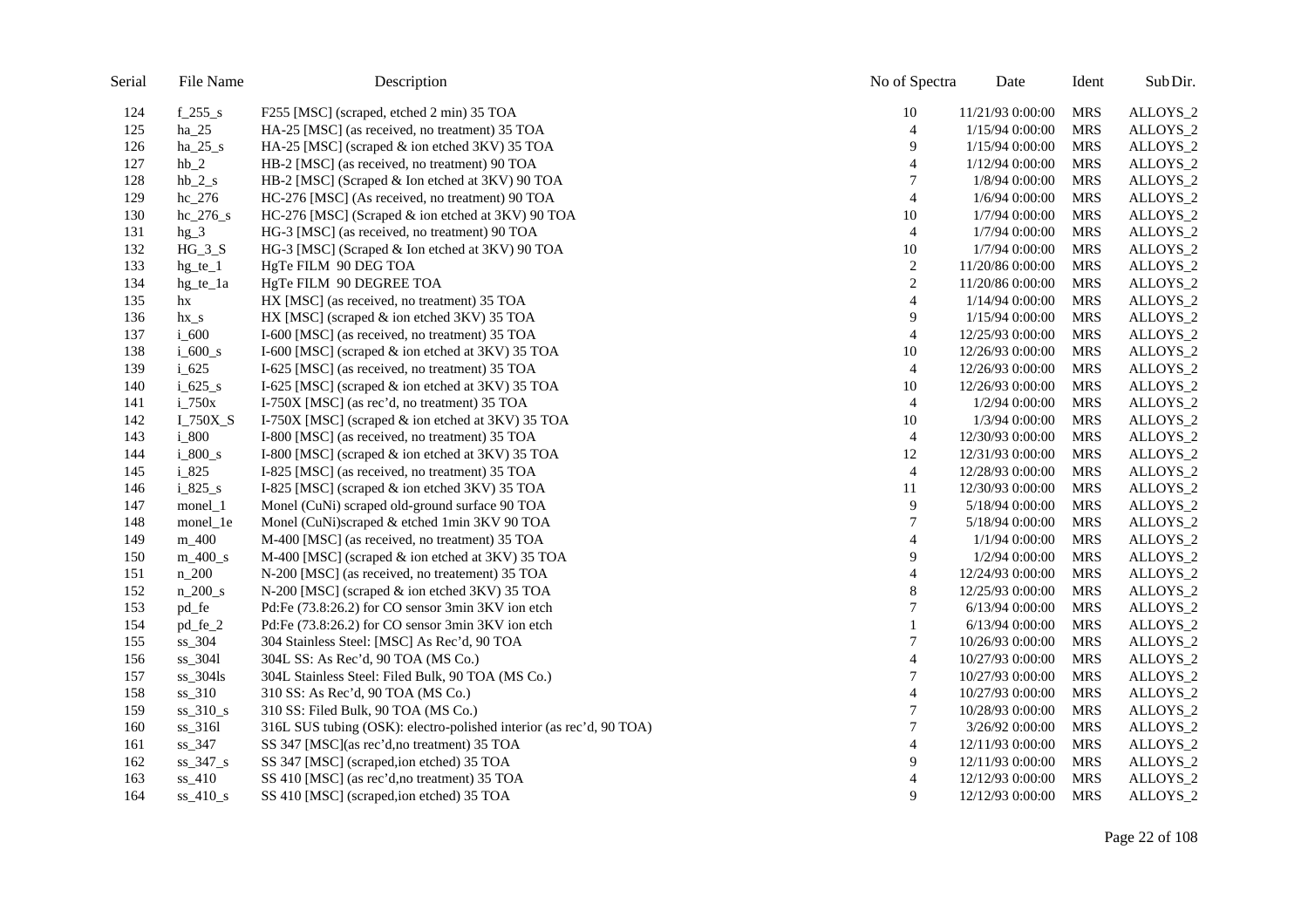| Serial | File Name              | Description                                                                  | No of Spectra               | Date              | Ident      | Sub Dir.        |
|--------|------------------------|------------------------------------------------------------------------------|-----------------------------|-------------------|------------|-----------------|
| 165    | ss_4140                | 4140 [MSC] (as rec'd no treatment) 35 TOA                                    | 4                           | 11/23/93 0:00:00  | <b>MRS</b> | ALLOYS_2        |
| 166    | ss_4140s               | 4140 [MSC] (scraped, etched 2 min) 35 TOA                                    | $\,8\,$                     | 11/23/93 0:00:00  | <b>MRS</b> | ALLOYS_2        |
| 167    | $ss_430$               | SS 430 [MSC] (as rec'd, no treatment) 35 TOA                                 | $\overline{4}$              | 11/20/93 0:00:00  | <b>MRS</b> | ALLOYS_2        |
| 168    | $ss\_430$ <sub>s</sub> | SS 430 [MSC] (scraped, etched 2 min) 35 TOA                                  | 7                           | 11/20/93 0:00:00  | <b>MRS</b> | ALLOYS_2        |
| 169    | ss_4340                | 4340 [MSC] (as rec'd, no treatment) 35 TOA                                   | $\overline{4}$              | 11/24/93 0:00:00  | <b>MRS</b> | ALLOYS_2        |
| 170    | ss_4340s               | 4340 [MSC] (scraped, etched 2 min) 35 TOA                                    | 10                          | 11/24/93 0:00:00  | <b>MRS</b> | ALLOYS_2        |
| 171    | ss_9041                | 904L [MSC] (as rec'd, no treatment) 35 TOA                                   | $\overline{4}$              | 11/20/93 0:00:00  | <b>MRS</b> | ALLOYS_2        |
| 172    | ss_904ls               | 904L [MSC] (scraped, etched 2 min) 35 TOA                                    | 10                          | 11/20/93 0:00:00  | <b>MRS</b> | ALLOYS_2        |
| 173    | TI_6AL                 | Ti:V:Al 1:?:6 mirror finish, as rec'd, 90 deg TOA                            | 6                           | 5/12/94 0:00:00   | <b>MRS</b> | ALLOYS_2        |
| 174    | TI_6AL_A               | Ti:V:Al 1:?:6 mirror finish, as rec'd, 90 deg TOA                            | 3                           | 5/12/94 0:00:00   | <b>MRS</b> | ALLOYS_2        |
| 175    | ti_6al_b               | Ti:V:Al 1:?:6 mirror finish, 1 min 3KV etch 90 deg                           | 6                           | 5/12/94 0:00:00   | <b>MRS</b> | ALLOYS_2        |
| 176    | ti_gr12                | Ti GR-12 (as rec'd, MS Co.) 35 TOA                                           | 5                           | 11/17/93 0:00:00  | <b>MRS</b> | ALLOYS_2        |
| 177    | $ti$ gr $12s$          | Ti GR-12 [MSC] (scraped & ion etched) 35 TOA                                 | $\tau$                      | 11/17/93 0:00:00  | <b>MRS</b> | ALLOYS_2        |
| 178    | $ti\_gr2$              | Ti GR-02 (as rec'd, MS Co.) 35 TOA                                           | 5                           | 11/17/93 0:00:00  | <b>MRS</b> | ALLOYS_2        |
| 179    | $ti$ gr2 $s$           | Ti GR-02 [MSC] (scraped & ion etched) 35 TOA                                 | $\boldsymbol{7}$            | 11/17/93 0:00:00  | <b>MRS</b> | ALLOYS_2        |
| 180    | $ti\_gr7$              | Ti GR-07 (as rec'd, MS Co.) 35 TOA                                           | 5                           | 11/17/93 0:00:00  | <b>MRS</b> | ALLOYS_2        |
| 181    | $ti\_gr7_a$            | Ti GR-07 (as rec'd, MS Co.) 35 TOA                                           | $\ensuremath{\mathfrak{Z}}$ | 11/17/93 0:00:00  | <b>MRS</b> | ALLOYS_2        |
| 182    | $ti\_gr7_s$            | Ti GR-07 [MSC][ (scraped & ion etched) 35 TOA                                | $\tau$                      | 11/16/93 0:00:00  | <b>MRS</b> | ALLOYS_2        |
| 183    | woodsmtl               | WOOD'S METAL (90 DEG TOA) SCRAPED & ION ETCHED, Bi(50)Cd(12.5)Pb(25)Sn(12.5) | 1                           | 3/11/87 0:00:00   | <b>MRS</b> | ALLOYS_2        |
| 184    | almandin               | Almandine (Fe3Al2(SiO4)3) Alaska USA fresh bulk                              | 13                          | 6/29/94 0:00:00   | <b>MRS</b> | ALUM-SIL        |
| 185    | kunzite1               | Kunzite (LiAlSi2O6) Aghanistan fresh bulk clear                              | 17                          | 7/1/94 0:00:00    | <b>MRS</b> | ALUM-SIL        |
| 186    | pyrope_1               | Pyrope (Mg3Al2(SiO4)3) Arizona USA fresh bulk red                            | 16                          | $6/26/94$ 0:00:00 | <b>MRS</b> | ALUM-SIL        |
| 187    | $pyrope_2$             | Pyrope (Mg3Al2(SiO4)3) Arizona USA fresh bulk red                            | 1                           | 6/28/94 0:00:00   | <b>MRS</b> | <b>ALUM-SIL</b> |
| 188    | $ag_r_000$             | Angle Mount, 0 deg TOA, etched Ag/PET                                        | 1                           | 4/8/93 0:00:00    | <b>MRS</b> | ANGL-RES        |
| 189    | $ag_r_018$             | Ag/PET on Angle Mount "18" deg ROT, 0 TOA (graze)                            | 1                           | 4/8/93 0:00:00    | <b>MRS</b> | <b>ANGL-RES</b> |
| 190    | $ag_r_1$ 160           | Angle Mount rotated to near 160 TOA                                          | $\overline{c}$              | 4/12/93 0:00:00   | <b>MRS</b> | <b>ANGL-RES</b> |
| 191    | $ag_t_035$             | 35 deg TOA, Ag/PET ion etched clean, 160 Watts, Tilt stage                   | 1                           | 4/8/93 0:00:00    | <b>MRS</b> | <b>ANGL-RES</b> |
| 192    | ag_t_070               | 70 deg TOA, Ag/PET ion etched clean, 160 Watts Tilt Stage                    | 1                           | 4/8/93 0:00:00    | <b>MRS</b> | <b>ANGL-RES</b> |
| 193    | $ag_t_100$             | 100 deg TOA, Ag/PET ion etched clean, 160 Watts, Tilt Stage                  |                             | 4/8/93 0:00:00    | <b>MRS</b> | <b>ANGL-RES</b> |
| 194    | $ag_t_104$             | 104 deg TOA, Ag/PET ion etched clean, Tilt Stage                             | $\overline{4}$              | 4/8/93 0:00:00    | <b>MRS</b> | ANGL-RES        |
| 195    | $ag_t_110$             | 110 deg TOA, Ag/PET ion etched clean, 160 Watts, Tilt Stage                  | 1                           | 4/8/93 0:00:00    | <b>MRS</b> | <b>ANGL-RES</b> |
| 196    | $ag_t_120$             | 120 deg TOA, Ag/PET ion etched clean, 160 Watts, Tilt Stage                  |                             | 4/8/93 0:00:00    | <b>MRS</b> | <b>ANGL-RES</b> |
| 197    | ag_t_140               | True Grazing: 140 TOA, Ag/PET, etched, 160 Watts, Tilt Stage                 |                             | 4/8/93 0:00:00    | <b>MRS</b> | <b>ANGL-RES</b> |
| 198    | $ag_t_141$             | True Grazing: 141 TOA, 2 deg from parallel, Ag/PET Tilt Stage                |                             | 4/8/93 0:00:00    | <b>MRS</b> | <b>ANGL-RES</b> |
| 199    | $au4f_15a$             | Au/Si (15 deg TOA) ion etched before each spectrum                           | 8                           | 9/11/91 0:00:00   | <b>MRS</b> | <b>ANGL-RES</b> |
| 200    | $au4f_15b$             | Au/Si 15 deg TOA ion etched before each spectrum                             | $\overline{4}$              | 9/11/91 0:00:00   | <b>MRS</b> | <b>ANGL-RES</b> |
| 201    | $au4f_15c$             | Au/Si 15 deg TOA ion etched before each spectrum                             | $\overline{c}$              | 9/11/91 0:00:00   | <b>MRS</b> | ANGL-RES        |
| 202    | $au4f_15d$             | Au/Si 15 deg TOA ion etched before each spectrum                             | 5                           | 9/11/91 0:00:00   | <b>MRS</b> | <b>ANGL-RES</b> |
| 203    | $au4f_15e$             | Au/Si 15 deg TOA ion etched before each spectrum                             | 3                           | 9/11/91 0:00:00   | <b>MRS</b> | ANGL-RES        |
| 204    | au4f_45a               | Au/Si 45 deg TOA (ion etched before each scan)                               | 8                           | 9/12/91 0:00:00   | <b>MRS</b> | <b>ANGL-RES</b> |
| 205    | $au4f_45b$             | Au/Si 45 deg TOA (ion etched before each scan)                               | 8                           | 9/12/91 0:00:00   | <b>MRS</b> | <b>ANGL-RES</b> |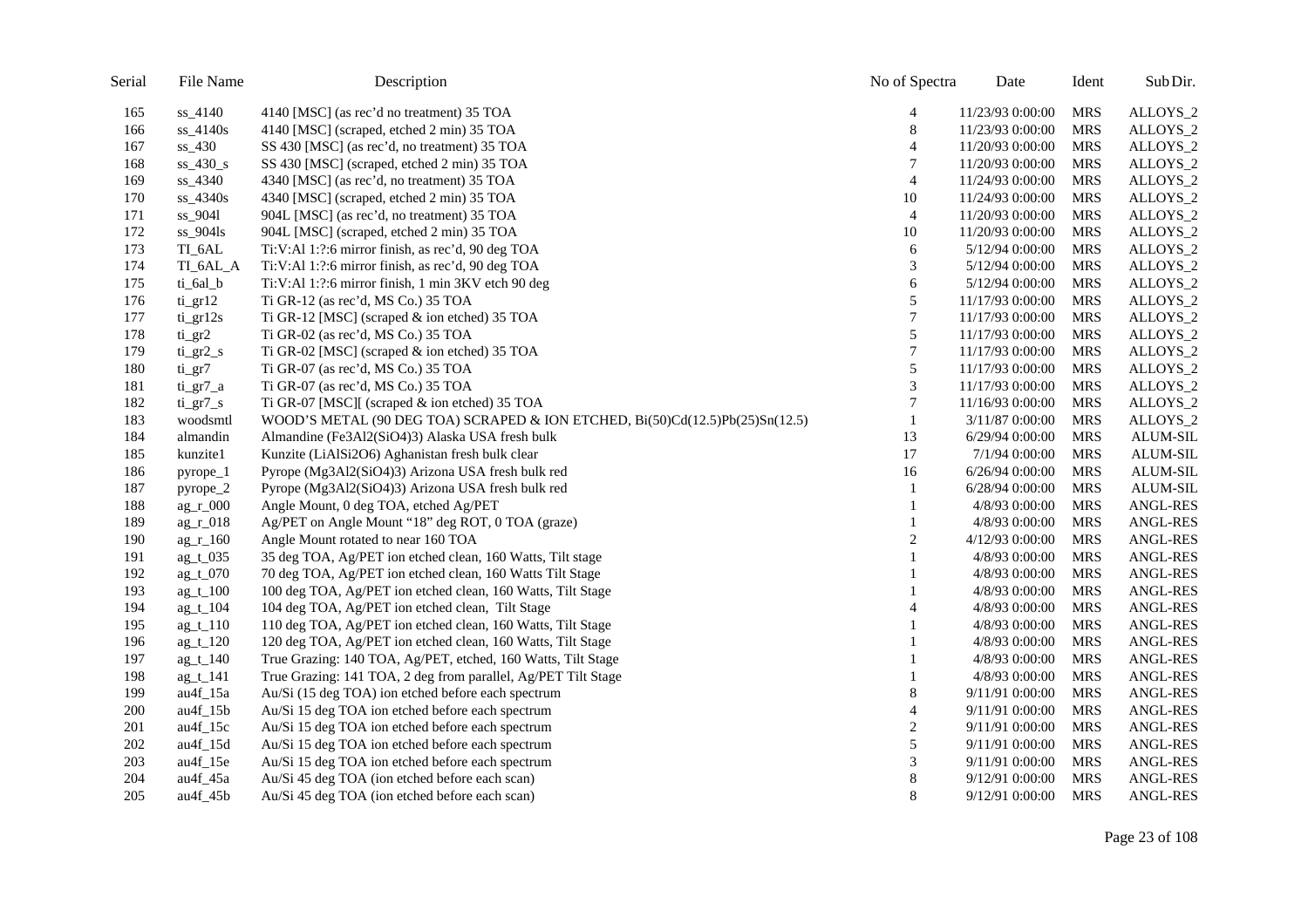| Serial | File Name                  | Description                                          | No of Spectra  | Date             | Ident      | Sub Dir.        |
|--------|----------------------------|------------------------------------------------------|----------------|------------------|------------|-----------------|
| 206    | $au4f_45c$                 | Au/Si 45 deg TOA (ion etched before each scan)       | 6              | 9/12/91 0:00:00  | <b>MRS</b> | <b>ANGL-RES</b> |
| 207    | $crsi_1$ 0                 | CrSi 15 monolayers Cr/Si(111) 10 deg TOA             | 13             | 7/21/92 0:00:00  | <b>MRS</b> | <b>ANGL-RES</b> |
| 208    | crsi_90a                   | CrSi 15 monolayers Cr/Si(111) 90 TOA                 | 11             | 7/21/92 0:00:00  | <b>MRS</b> | <b>ANGL-RES</b> |
| 209    | $crsi_90b$                 | CrSi 15 monolayers Cr/Si(111) 90 TOA)                | $\overline{c}$ | 7/22/92 0:00:00  | <b>MRS</b> | ANGL-RES        |
| 210    | f_ether1                   | Fluoro-ether polymer on soda-lime glass (35 toa)     | $\overline{4}$ | 4/26/91 0:00:00  | <b>MRS</b> | <b>ANGL-RES</b> |
| 211    | f_ether2                   | Fluoro-ether polymer on glass (90 deg TOA)           | $\overline{4}$ | 4/26/91 0:00:00  | <b>MRS</b> | <b>ANGL-RES</b> |
| 212    | f_ether3                   | Fluoro-ether polymer on soda-lime glass (10 deg)     | 4              | 4/26/91 0:00:00  | <b>MRS</b> | <b>ANGL-RES</b> |
| 213    | f_ether4                   | Fluoro-ether polymer on soda-lime glass 10 deg TOA   |                | 4/26/91 0:00:00  | <b>MRS</b> | <b>ANGL-RES</b> |
| 214    | f_ether5                   | Fluoro-Ether Lube on Glass (10 deg TOA)              | 6              | 4/24/91 0:00:00  | <b>MRS</b> | <b>ANGL-RES</b> |
| 215    | f_ether6                   | Fluoro-Ether Lube on Glass (90 deg TOA)              | 6              | 4/24/91 0:00:00  | <b>MRS</b> | ANGL-RES        |
| 216    | f_ether7                   | Fluor-Ether Lube on Glass (90 deg TOA)               | $\overline{4}$ | 4/24/91 0:00:00  | <b>MRS</b> | <b>ANGL-RES</b> |
| 217    | $\text{gaas}\_20$          | 20 deg TOA GaAs (as rec'd)                           | 15             | 12/1/92 0:00:00  | <b>MRS</b> | <b>ANGL-RES</b> |
| 218    | gaas_30                    | 30 deg TOA GaAs (as rec'd)                           | 15             | 12/1/92 0:00:00  | <b>MRS</b> | ANGL-RES        |
| 219    | gaas_45                    | 45 deg TOA GaAs (as rec'd)                           | 15             | 12/1/92 0:00:00  | <b>MRS</b> | ANGL-RES        |
| 220    | gaas 90                    | GaAs wafer (as rec'd, 90 deg TOA rel to surface)     | $\overline{4}$ | 3/27/92 0:00:00  | <b>MRS</b> | <b>ANGL-RES</b> |
| 221    | gaas_bul                   | Freshly Exposed bulk of a GaAs WAFER (90 DEGREE TOA) | $\tau$         | 2/6/87 0:00:00   | <b>MRS</b> | <b>ANGL-RES</b> |
| 222    | $graph_10$                 | GRAPHITE LAYER ON TAPE, TOA=10 deg (smoothed, norm)  |                | 11/11/90 0:00:00 | <b>MRS</b> | <b>ANGL-RES</b> |
| 223    | $graph_20$                 | GRAPHITE LAYER ON TAPE, TOA=20 deg (smoothed, norm)  | $\mathbf{1}$   | 11/11/90 0:00:00 | <b>MRS</b> | <b>ANGL-RES</b> |
| 224    | $graph_35$                 | GRAPHITE LAYER ON TAPE, TOA=35 deg (smoothed, norm)  | 1              | 11/11/90 0:00:00 | <b>MRS</b> | ANGL-RES        |
| 225    | $graph_60$                 | GRAPHITE LAYER ON TAPE, TOA=60 deg (smoothed, norm)  | 1              | 11/11/90 0:00:00 | <b>MRS</b> | <b>ANGL-RES</b> |
| 226    | $graph_90$                 | GRAPHITE LAYER ON TAPE, TOA=90 deg (smoothed, norm)  | 1              | 11/11/90 0:00:00 | <b>MRS</b> | ANGL-RES        |
| 227    | nv_si90a                   | Native Oxide on Silicon (100) 90 Deg TOA             | 2              | 11/20/86 0:00:00 | <b>MRS</b> | <b>ANGL-RES</b> |
| 228    | $nv$ _si $90b$             | Native Oxide on Silicon (100) 90 DEG TOA             | 1              | 11/20/86 0:00:00 | <b>MRS</b> | ANGL-RES        |
| 229    | $nv$ _si_ $10$             | Native Si oxide, TOA=10 deg                          | 1              | 10/19/90 0:00:00 | <b>MRS</b> | ANGL-RES        |
| 230    | $nv$ _si_15                | Native Si oxide, TOA=15 deg                          |                | 10/19/90 0:00:00 | <b>MRS</b> | <b>ANGL-RES</b> |
| 231    | $nv$ _si_20                | Native Si oxide, TOA=20 deg                          | 1              | 10/19/90 0:00:00 | <b>MRS</b> | <b>ANGL-RES</b> |
| 232    | $nv$ _si_30                | Native Si oxide, TOA=30 deg                          |                | 10/19/90 0:00:00 | <b>MRS</b> | <b>ANGL-RES</b> |
| 233    | $nv$ _si_50                | Native Si oxide, TOA=50 deg                          |                | 10/19/90 0:00:00 | <b>MRS</b> | ANGL-RES        |
| 234    | $nv$ _si_70                | Native Si oxide, TOA=70 deg                          | 1              | 10/19/90 0:00:00 | <b>MRS</b> | <b>ANGL-RES</b> |
| 235    | $nv_{t}e_{05}$             | Native Oxide of Tellurium (Te) 5 DEGREE TOA          | 1              | 11/19/86 0:00:00 | <b>MRS</b> | ANGL-RES        |
| 236    | $nv_{t}e_{10}$             | Native Oxide of Tellurium (Te) 10 DEGREE TOA         | $\sqrt{2}$     | 11/20/86 0:00:00 | <b>MRS</b> | <b>ANGL-RES</b> |
| 237    | $pwdr_035$                 | 5-20u Ta2O5 Pwdr/DST 35 TOA 35 AOI FG 95% parallel   | $\sqrt{2}$     | 4/13/93 0:00:00  | <b>MRS</b> | <b>ANGL-RES</b> |
| 238    | pwdr_090                   | 5-20u Ta2O5 Pwdr/DST 90 TOA 25 AOI FG 95% parallel   | $\sqrt{2}$     | 4/13/93 0:00:00  | <b>MRS</b> | <b>ANGL-RES</b> |
| 239    | $pwdr_100$                 | 5-20u Ta2O5 Pwdr/DST 100 TOA 25 AOI FG 95% paralle   | $\overline{c}$ | 4/13/93 0:00:00  | <b>MRS</b> | <b>ANGL-RES</b> |
| 240    | $pwdr_110$                 | 5-20u Ta2O5 Pwdr/DST 110 TOA 25 AOI FG 95% paralle   | $\sqrt{2}$     | 4/13/93 0:00:00  | <b>MRS</b> | <b>ANGL-RES</b> |
| 241    | $pwdr_120$                 | 5-20u Ta2O5 Pwdr/DST 120 TOA 25 AOI FG 95% paralle   | $\sqrt{2}$     | 4/13/93 0:00:00  | <b>MRS</b> | ANGL-RES        |
| 242    | $\frac{\text{SiO2}}{10}$   | 200 A SiO2/Si (as rec'd) 10 deg TOA                  | 15             | 7/20/92 0:00:00  | <b>MRS</b> | <b>ANGL-RES</b> |
| 243    | $\frac{\text{SiO2}}{2}$ 50 | 200 A SiO2/Si (as rec'd) 50 deg TOA                  | 15             | 7/20/92 0:00:00  | <b>MRS</b> | ANGL-RES        |
| 244    | $\rm{Si}o2\_90a$           | 200 A SiO2/Si (as rec'd) 90 deg TOA                  | 9              | 7/20/92 0:00:00  | <b>MRS</b> | ANGL-RES        |
| 245    | $\frac{\text{SiO2}}{200}$  | 200 A SiO2/Si (as rec'd) 90 deg TOA                  | 12             | 7/20/92 0:00:00  | <b>MRS</b> | <b>ANGL-RES</b> |
| 246    | $\frac{\text{SiO2}}{20}$   | 200 A SiO2/Si (as rec'd) 90 deg TOA                  | 2              | 7/20/92 0:00:00  | <b>MRS</b> | <b>ANGL-RES</b> |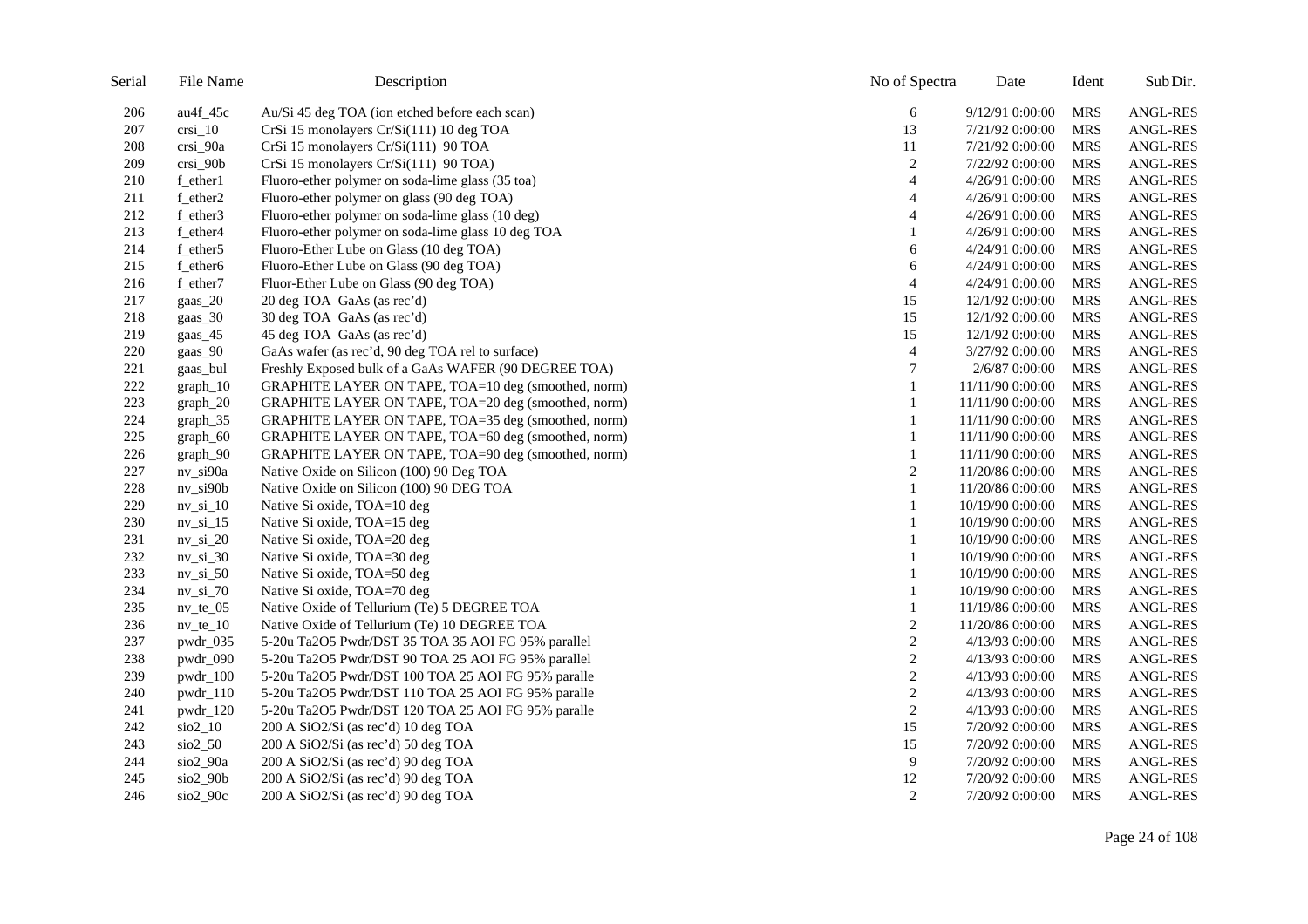| Serial | File Name         | Description                                                                                                    | No of Spectra  | Date              | Ident      | Sub Dir.        |
|--------|-------------------|----------------------------------------------------------------------------------------------------------------|----------------|-------------------|------------|-----------------|
| 247    | $si_vbb_90$       | Silicon (n-type ?) freshly exposed edge (90 toa)                                                               | 3              | 7/16/91 0:00:00   | MRS        | <b>ANGL-RES</b> |
| 248    | pcb_bag1          | ANTI-STATIC BAG FOR PC BOARD (SECO PACK 66 PPP-C-1842A INSIDE SURFACE)                                         | $\,8\,$        | 11/2/85 0:00:00   | <b>MRS</b> | <b>ANTISTAT</b> |
| 249    | pcb_bag2          | ANTI-STATIC BAG FOR PC BOARDS (SEALPAK Co.)                                                                    | 9              | 11/2/85 0:00:00   | <b>MRS</b> | <b>ANTISTAT</b> |
| 250    | pcb_bag3          | ANTI-STATIC BAG for PC Board (3M #2100 STATIC SHIELDING BAG)                                                   | 5              | 11/17/85 0:00:00  | <b>MRS</b> | <b>ANTISTAT</b> |
| 251    | pcb_bag4          | ANTI STATIC BAG FOR HANDLING PC BOARDS (ARMAND CO. (PPP-C-1842A))                                              | $\,8\,$        | 11/17/85 0:00:00  | <b>MRS</b> | <b>ANTISTAT</b> |
| 252    | pcb_bag5          | ANTI-STATIC BAG FROM 3M (#2100 STATIC SHIELDING BAG) FOR PC BOARDS                                             | $\overline{c}$ | 11/17/85 0:00:00  | <b>MRS</b> | <b>ANTISTAT</b> |
| 253    | static_a          | Chapman Static Eliminating Spray On A Gold Platen (No Rust Formula) The Portland Co.                           | 9              | 11/2/85 0:00:00   | <b>MRS</b> | <b>ANTISTAT</b> |
| 254    | $alz_3$           | HAIR SAMPLE FROM ALZ PATIENT #3                                                                                | 6              | 7/27/86 0:00:00   | <b>MRS</b> | <b>BIO-TECH</b> |
| 255    | $alz_4$           | HAIR SAMPLE FROM ALZ PATIENT #4                                                                                | 7              | 7/27/86 0:00:00   | <b>MRS</b> | <b>BIO-TECH</b> |
| 256    | yeast             | Freeze-dried Yeast (P.Dengis-CIFA) pellet + mesh                                                               | 3              | 2/25/94 0:00:00   | <b>MRS</b> | <b>BIO-TECH</b> |
| 257    | yeast_1           | Freeze-dried Yeast (P.Dengis-CIFA) pellet + mesh                                                               | 5              | 2/25/94 0:00:00   | <b>MRS</b> | <b>BIO-TECH</b> |
| 258    | yeast_1a          | Test to find true shape for Yeast                                                                              | 1              | 2/25/94 0:00:00   | <b>MRS</b> | <b>BIO-TECH</b> |
| 259    | yeast_1b          | Repeat on "yeast_1a" area to test for damage.                                                                  |                | 2/25/94 0:00:00   | <b>MRS</b> | <b>BIO-TECH</b> |
| 260    | $\text{yeast}\_2$ | Freeze-dried Yeast (P.Dengis-CIFA) pressed on DST                                                              | 7              | 2/25/94 0:00:00   | <b>MRS</b> | <b>BIO-TECH</b> |
| 261    | yeast_2a          | Freeze-dried Yeast (P.Dengis-CIFA) pressed on DST                                                              |                | 2/25/94 0:00:00   | <b>MRS</b> | <b>BIO-TECH</b> |
| 262    | yeast_3           | Freeze-dried Yeast (P.Dengis-CIFA)pellet+mesh pos2                                                             | 5              | 2/25/94 0:00:00   | <b>MRS</b> | <b>BIO-TECH</b> |
| 263    | yeast_4           | Freeze-dried Yeast pressed on DST mesh pos 2                                                                   | $\overline{4}$ | 2/25/94 0:00:00   | <b>MRS</b> | <b>BIO-TECH</b> |
| 264    | yeast 5           | Freeze-dried Yeast powder gently pressed on DST 35                                                             | $\overline{4}$ | 2/25/94 0:00:00   | <b>MRS</b> | <b>BIO-TECH</b> |
| 265    | yeast_d           | Freeze-dried Yeast (P.Dengis-CIFA) pellet + mesh                                                               | 5              | 2/25/94 0:00:00   | <b>MRS</b> | <b>BIO-TECH</b> |
| 266    | $crb_1$           | CrB JapanNewMetal Co. lot#56301 2min3KV etch 90TOA Chromium Boride                                             | 6              | 5/18/94 0:00:00   | <b>MRS</b> | <b>BORIDE</b>   |
| 267    | $lab6_1$          | LaB6 JapanNewMetalCo. lot#851201 2min3KV etch 90TO Lanthanum Hexa-Boride                                       | 6              | 5/18/94 0:00:00   | <b>MRS</b> | <b>BORIDE</b>   |
| 268    | $mob_1$           | MoB JapanNewMetal Co. lot#35901 2min3KV etch 90TOA Molydenum Boride                                            | 6              | 5/18/94 0:00:00   | <b>MRS</b> | <b>BORIDE</b>   |
| 269    | $ni3b_1$          | Ni3B Kyoritsu Ceramic Mat Co. 2min 3KV etch pellet Tri-Nickel Boride                                           | 6              | 5/17/94 0:00:00   | <b>MRS</b> | <b>BORIDE</b>   |
| 270    | $ni3b$ c 1        | Ni3B Kyoritsu Ceramic Mat Co. 2min 3KV etch 90 TOA Tri-Nickel Boride                                           | 6              | 5/18/94 0:00:00   | <b>MRS</b> | <b>BORIDE</b>   |
| 271    | $wb_1$            | WB JapanNewMetal Co. lot#451001 2min3KV etch 90TOA Tungsten Boride                                             | 6              | 5/17/94 0:00:00   | <b>MRS</b> | <b>BORIDE</b>   |
| 272    | 86_1126a          | Copper Foil (90 Deg Toa, Knife Scrape, Ion Etched: 4 Kv, 1 Min (Cu 2p3 Ref $E = 932.47 + (-0.07 \text{ Ev})$ ) | 12             | 11/26/86 0:00:00  | <b>MRS</b> | <b>CALIBRAT</b> |
| 273    | $86\_11\_26$      | COPPER (Cu) FOIL (90 deg TOA, scraped & etched) 4 KV, 1min. (Cu (2p3) BE should be 932.47eV)                   | 12             | 11/26/86 0:00:00  | <b>MRS</b> | <b>CALIBRAT</b> |
| 274    | 87_0710a          | COPPER (Cu) FOIL 90 DEG TOA, ION ETCHED AT 4 KeV Transmission Function testing (not calibration)               | 12             | 7/10/87 0:00:00   | <b>MRS</b> | <b>CALIBRAT</b> |
| 275    | 87_07_10          | COPPER (Cu) FOIL (90 deg TOA, 12min ion etch 4KV) (Dip in front of Cu2p3 shows detector saturated.             | $12\,$         | 7/10/87 0:00:00   | <b>MRS</b> | <b>CALIBRAT</b> |
| 276    | 88_06_20          | CHECK OF Cu CALIBRATION expected 932.47 +/- 0.07 according to SSI setup                                        | $\mathbf{2}$   | $6/20/88$ 0:00:00 | <b>MRS</b> | <b>CALIBRAT</b> |
| 277    | 88_06_28          | GOLD (Au) ON MYLAR (90 deg TOA, as received) expected Au(4f7) at 83.96 eV +/-0.07 (SSI setup)                  | 3              | 6/28/88 0:00:00   | <b>MRS</b> | <b>CALIBRAT</b> |
| 278    | 88_11_27          | SILVER (Ag) FOIL (90 deg TOA, ion etched: 4KV 1min                                                             | 3              | 11/27/86 0:00:00  | <b>MRS</b> | <b>CALIBRAT</b> |
| 279    | 91_02_21          | Calibration check after installation of Grabber lense                                                          | 21             | 2/21/91 0:00:00   | MRS        | <b>CALIBRAT</b> |
| 280    | 91_0307a          | BE and Pass Energy Calibration after service                                                                   | 21             | 3/7/91 0:00:00    | <b>MRS</b> | <b>CALIBRAT</b> |
| 281    | 91_0307b          | Second Calibration check after service                                                                         | 21             | 3/7/91 0:00:00    | <b>MRS</b> | <b>CALIBRAT</b> |
| 282    | 91_03_05          | <b>COMPLETE GOLD PERFORMANCE MATRIX--S PROBE</b>                                                               | 42             | 3/5/91 0:00:00    | <b>MRS</b> | <b>CALIBRAT</b> |
| 283    | 91_03_07          | COMPLETE GOLD PERFORMANCE MATRIX--S PROBE                                                                      | 42             | 3/7/91 0:00:00    | <b>MRS</b> | <b>CALIBRAT</b> |
| 284    | 91_03_09          | Cu(3s) BE check for DAC adjustment DAC=Digital-to-Analog Conversion circuit                                    | 1              | 3/9/91 0:00:00    | <b>MRS</b> | <b>CALIBRAT</b> |
| 285    | 91_0812a          | Calibration for Pure Oxide work: Au(4f7)=83.98 eV +/- 0.05 eV (SSI style)                                      | 1              | 8/12/91 0:00:00   | <b>MRS</b> | <b>CALIBRAT</b> |
| 286    | 91_0812b          | Calibration for Pure Oxide work: $Cu(2p3)=932.47$ eV based on SSI calibration style                            |                | 8/12/91 0:00:00   | <b>MRS</b> | <b>CALIBRAT</b> |
| 287    | 91_0823a          | Freshly scraped copper foil 35 TOA DAC & BE check                                                              | 2              | 8/23/91 0:00:00   | MRS        | <b>CALIBRAT</b> |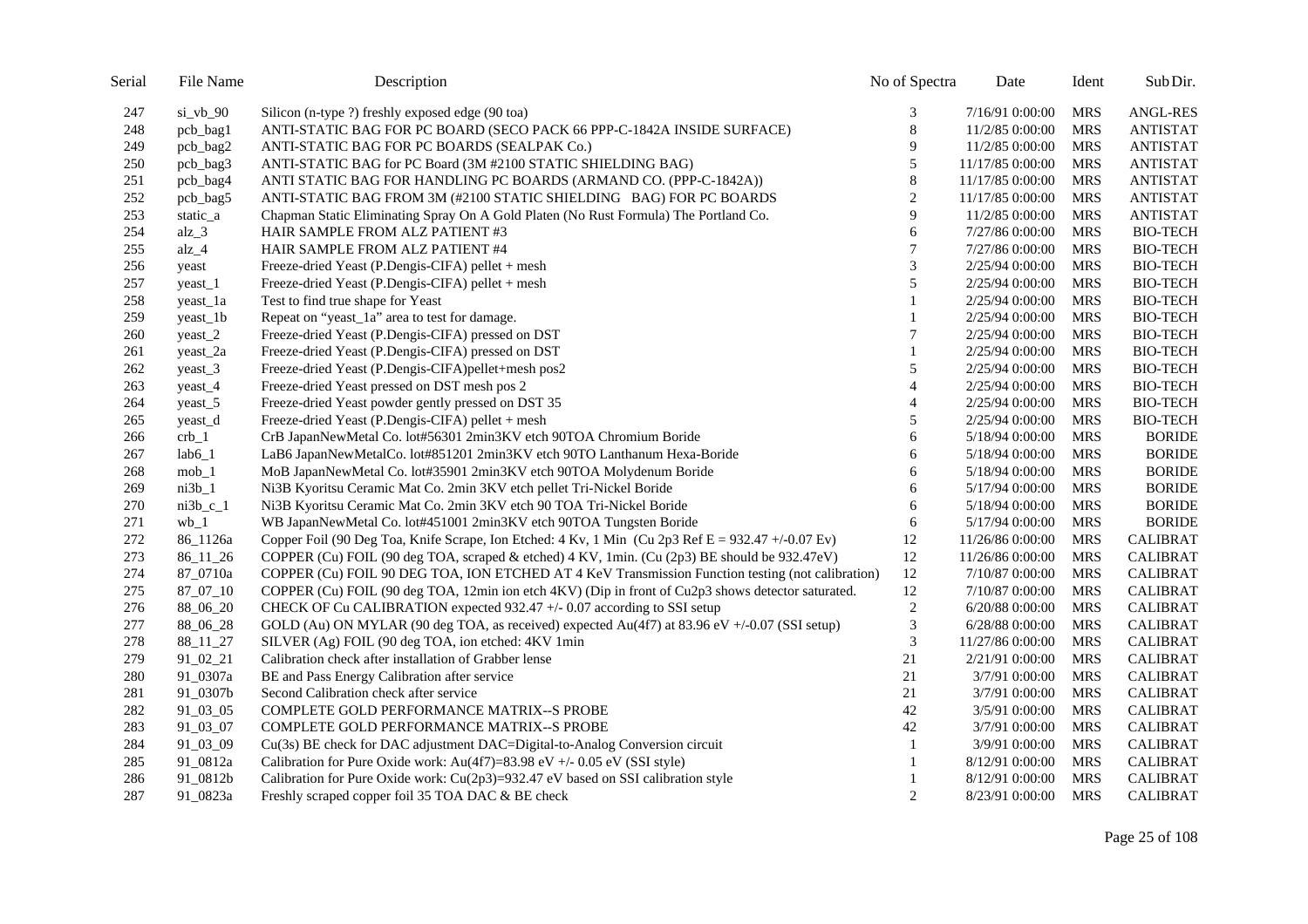| Serial | File Name     | Description                                                                                            | No of Spectra    | Date             | Ident      | Sub Dir.        |
|--------|---------------|--------------------------------------------------------------------------------------------------------|------------------|------------------|------------|-----------------|
| 288    | 91_08_12      | Calibration check for pure oxide studies                                                               |                  | 8/12/91 0:00:00  | <b>MRS</b> | <b>CALIBRAT</b> |
| 289    | 91_08_23      | Freshly scraped gold BE check 35 TOA                                                                   | $\overline{c}$   | 8/23/91 0:00:00  | <b>MRS</b> | <b>CALIBRAT</b> |
| 290    | 91_0906a      | Gold BE calibration: Gold ion etched 35 TOA                                                            | 1                | 9/6/91 0:00:00   | <b>MRS</b> | <b>CALIBRAT</b> |
| 291    | 91_0906b      | Freshly ion etched copper 35 TOA DAC check                                                             | 2                | 9/6/91 0:00:00   | MRS        | <b>CALIBRAT</b> |
| 292    | 91_09_06      | Gold BE check ion etched 35 TOA                                                                        | $\mathbf{1}$     | 9/6/91 0:00:00   | <b>MRS</b> | <b>CALIBRAT</b> |
| 293    | 91_09_11      | Au/Si 15 deg TOA ion etched before each spectrum                                                       | $\boldsymbol{2}$ | 9/11/91 0:00:00  | MRS        | <b>CALIBRAT</b> |
| 294    | 91_09_12      | Au/Si 45 deg TOA (ion etched before each scan)                                                         | $\,8\,$          | 9/12/91 0:00:00  | <b>MRS</b> | <b>CALIBRAT</b> |
| 295    | 92_0511a      | Au calibration for handbook work on CPOs                                                               |                  | 5/11/92 0:00:00  | <b>MRS</b> | <b>CALIBRAT</b> |
| 296    | 92_0511b      | Au calibration for handbook work on CPOs                                                               |                  | 5/11/92 0:00:00  | <b>MRS</b> | <b>CALIBRAT</b> |
| 297    | 92_0511c      | Au calibration for handbook work on CPOs                                                               |                  | 5/11/92 0:00:00  | <b>MRS</b> | <b>CALIBRAT</b> |
| 298    | 92_0511d      | Cu calibration for handbook work on CPOs                                                               |                  | 5/11/92 0:00:00  | <b>MRS</b> | <b>CALIBRAT</b> |
| 299    | 92_0511e      | Cu calibrated for handbook work on CPOs                                                                |                  | 5/11/92 0:00:00  | <b>MRS</b> | <b>CALIBRAT</b> |
| 300    | 92_0511f      | Found that exponents were not correct. Corrected. Made needed corrections.                             |                  | 5/11/92 0:00:00  | <b>MRS</b> | <b>CALIBRAT</b> |
| 301    | $92\_05\_11$  | Au calibration for handbook work on CPOs                                                               |                  | 5/11/92 0:00:00  | <b>MRS</b> | <b>CALIBRAT</b> |
| 302    | 92_0615a      | Calibration using ion etched copper                                                                    | $\,8$            | 6/15/92 0:00:00  | <b>MRS</b> | <b>CALIBRAT</b> |
| 303    | 92_0615c      | Calibration using ion etched copper                                                                    | $\overline{4}$   | 6/15/92 0:00:00  | MRS        | <b>CALIBRAT</b> |
| 304    | 92_06_15      | Calibration using Gold/silicon                                                                         | $\overline{4}$   | 6/15/92 0:00:00  | <b>MRS</b> | <b>CALIBRAT</b> |
| 305    | 92_0911a      | Lightly etched Au/Si, New Monochromator, Graz 105                                                      | 3                | 9/11/92 0:00:00  | MRS        | <b>CALIBRAT</b> |
| 306    | 92_0911b      | Strongly etched Cu, New Monochromator, Grazing 105                                                     | $\overline{c}$   | 9/11/92 0:00:00  | <b>MRS</b> | <b>CALIBRAT</b> |
| 307    | 92_09_11      | Min Etch of Ag/mylar, New Monochromator, Graz 100                                                      | 3                | 9/11/92 0:00:00  | <b>MRS</b> | <b>CALIBRAT</b> |
| 308    | 92_1118a      | Ag Heavily Etched 5-10 deg X-ray AOI, 85 deg TOA                                                       | 1                | 11/18/92 0:00:00 | <b>MRS</b> | <b>CALIBRAT</b> |
| 309    | 92_1118c      | Au Heavily Etched X-ray AOI 5-10, e- TOA 85                                                            | $\overline{4}$   | 11/18/92 0:00:00 | <b>MRS</b> | <b>CALIBRAT</b> |
| 310    | 92_1118d      | Au Heavily Etched X-ray AOI 5-10, e- TOA 85                                                            | $\boldsymbol{2}$ | 11/18/92 0:00:00 | <b>MRS</b> | <b>CALIBRAT</b> |
| 311    | 92_1118e      | Cu Heavily etched 5-10 deg X-ray AOI, 85 deg TOA                                                       | $\boldsymbol{2}$ | 11/18/92 0:00:00 | <b>MRS</b> | <b>CALIBRAT</b> |
| 312    | 92_1118f      | Cu Heavily etched 5-10 deg X-ray AOI, 85 deg TOA                                                       | 1                | 11/18/92 0:00:00 | <b>MRS</b> | <b>CALIBRAT</b> |
| 313    | $92\_11\_18$  | Ag Heavily Etched 5-10 deg X-ray AOI, 85 deg TOA                                                       | $\sqrt{2}$       | 11/18/92 0:00:00 | <b>MRS</b> | <b>CALIBRAT</b> |
| 314    | $92\_11\_20$  | Energy Loss Function of Au (4f) with dirty Au/Si                                                       | $\overline{4}$   | 11/20/92 0:00:00 | <b>MRS</b> | <b>CALIBRAT</b> |
| 315    | 93_0105a      | Cu/Si (just after ion etch) 35 deg TOA testing NIST Ref Energy style Cu(2p3) at 932.70 eV              | 7                | 1/5/93 0:00:00   | <b>MRS</b> | <b>CALIBRAT</b> |
| 316    | 93_0107a      | re: 8.6.2 Freshly Cleaned Ag/Si (35 deg TOA) Testing NIST Energy Ref method                            | $\,8\,$          | 1/7/93 0:00:00   | <b>MRS</b> | <b>CALIBRAT</b> |
| 317    | 93_0107b      | Check of Ag/Si cleanliness after etch (test of NIST energy ref method)                                 | 1                | 1/7/93 0:00:00   | MRS        | <b>CALIBRAT</b> |
| 318    | 93_0107c      | Check of gold/silicon cleanliness (test of Powell's NIST energy Ref method)                            | $\mathbf{1}$     | 1/7/93 0:00:00   | <b>MRS</b> | <b>CALIBRAT</b> |
| 319    | 93_0107d      | re: 8.6.2 Freshly cleaned Au/Si (35 deg TOA) (test of Powell's NIST energy referencing method)         | $\,8\,$          | 1/7/93 0:00:00   | <b>MRS</b> | <b>CALIBRAT</b> |
| 320    | 93_0107e      | repeat run for Au/Si (test of NIST energy ref method)                                                  | $\,8\,$          | 1/7/93 0:00:00   | <b>MRS</b> | <b>CALIBRAT</b> |
| 321    | 93_0107f      | Cu/Si 14 days in S-Probe after heavy ion etching (ion etched a different place for NIST tests)         | $\tau$           | 1/5/93 0:00:00   | <b>MRS</b> | <b>CALIBRAT</b> |
| 322    | $93\_{0107g}$ | Check for BE error due to spot size (no re-align) (still using NIST ref energies with $Cu2p3=932.70eV$ | 16               | 1/7/93 0:00:00   | MRS        | <b>CALIBRAT</b> |
| 323    | 93_0107h      | re: 8.6.2 Freshly Cleaned Ag/Si (35 deg TOA) (restarted NIST test)                                     | 1                | 1/7/93 0:00:00   | MRS        | <b>CALIBRAT</b> |
| 324    | 93_0107i      | re: 8.6.2 Freshly cleaned Au/Si (35 deg TOA) (NIST method)                                             | 1                | 1/7/93 0:00:00   | MRS        | <b>CALIBRAT</b> |
| 325    | 93_0108a      | My Normal Copper Foil Sample (fresh spot etch) (still using NIST ref energy values 932.70 eV)          | 8                | 1/8/93 0:00:00   | MRS        | <b>CALIBRAT</b> |
| 326    | 93_01_05      | Cu/Si ("As-Rec'd" region, 1 cm from etch crater) (start of NIST Energy Referencing tests)              |                  | 1/5/93 0:00:00   | MRS        | <b>CALIBRAT</b> |
| 327    | 93 01 07      | re: 8.6.2 Freshly Cleaned Ag/Si (35 deg TOA) Testing NIST Energy Referencing values                    | 8                | 1/7/93 0:00:00   | <b>MRS</b> | <b>CALIBRAT</b> |
| 328    | 93 01 08      | Repeat of Cu/Si (freshly etched next morning) (continuing NIST test method)                            | 8                | 1/8/93 0:00:00   | <b>MRS</b> | <b>CALIBRAT</b> |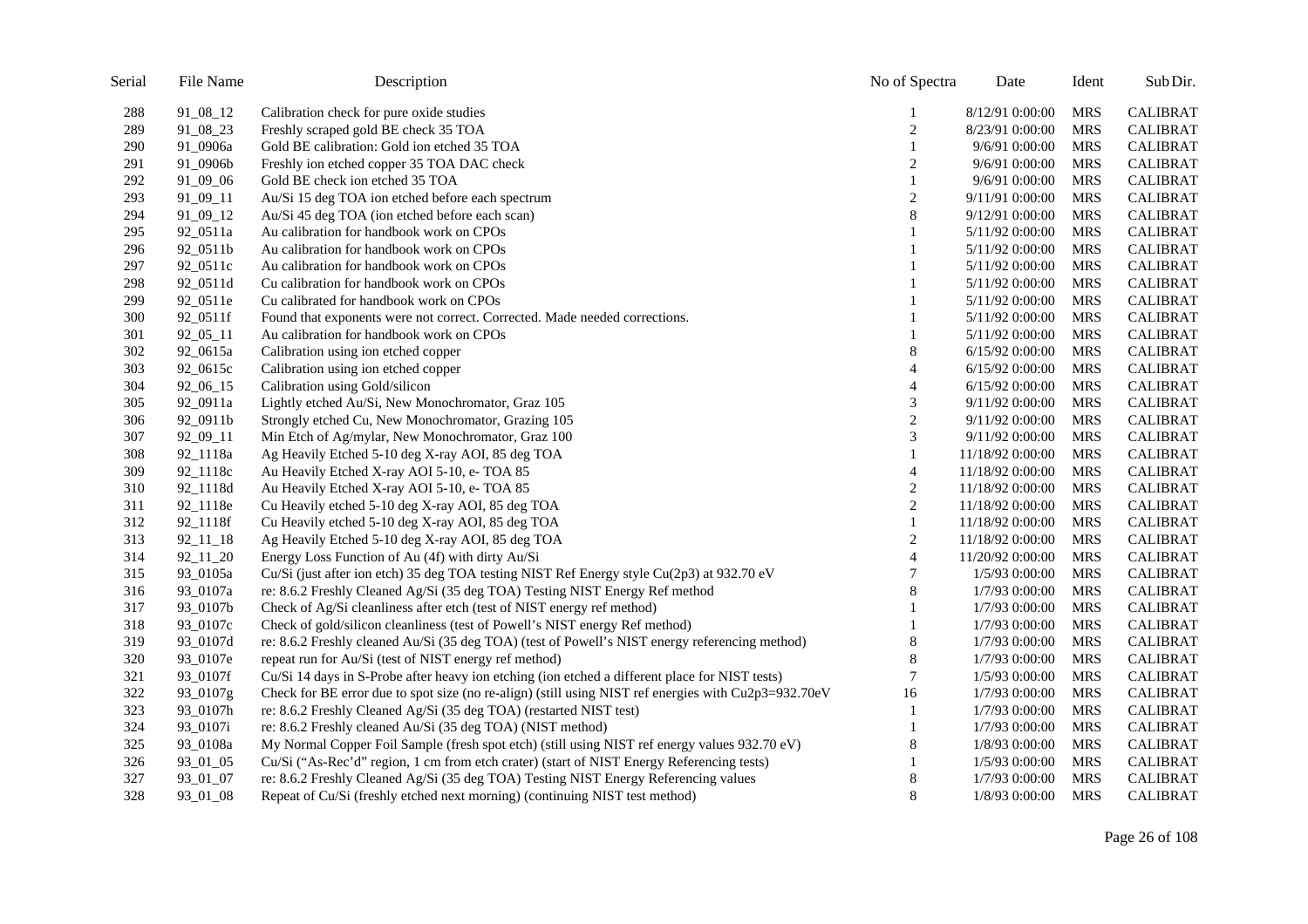| Serial | File Name     | Description                                                                                  | No of Spectra    | Date              | Ident      | Sub Dir.        |
|--------|---------------|----------------------------------------------------------------------------------------------|------------------|-------------------|------------|-----------------|
| 329    | 93_02_19      | spot & pe CHECK                                                                              | 8                | 2/19/93 0:00:00   | MRS        | <b>CALIBRAT</b> |
| 330    | 93_0319a      | Check of calibration of ion etched copper (Have decided to switch to NPL Ref E at 932.67 eV) | 3                | 3/19/93 0:00:00   | <b>MRS</b> | <b>CALIBRAT</b> |
| 331    | 93_03_19      | Check of calibration using gold Have decided to switch to NPL values at 83.98 eV.            | 3                | 3/19/93 0:00:00   | <b>MRS</b> | <b>CALIBRAT</b> |
| 332    | 93_04_08      | 100 deg TOA is best for 100 spot, Ag/PET etched, Tilt stage                                  | $\overline{c}$   | 4/8/93 0:00:00    | MRS        | <b>CALIBRAT</b> |
| 333    | 93_09_16      | 2 day old ion etched Au/Si 35 TOA (still using NPL Ref energies)                             | 10               | 9/16/93 0:00:00   | <b>MRS</b> | <b>CALIBRAT</b> |
| 334    | 93_1130a      | Cal corrected by increasing PE by 0.15 (Decided to always use NPL ref energies from now.)    | 1                | 11/30/93 0:00:00  | <b>MRS</b> | <b>CALIBRAT</b> |
| 335    | 93_11_30      | Au/Si after ion etch, before cal correction (Silicon as substrate seems unreliable)          | 1                | 11/30/93 0:00:00  | <b>MRS</b> | <b>CALIBRAT</b> |
| 336    | 94_02_07      | Check of Ag BE with good calibration                                                         | 1                | 2/7/94 0:00:00    | <b>MRS</b> | <b>CALIBRAT</b> |
| 337    | 94_0422a      | Check of Cu BEs to calibrate PEs 35 deg TOA                                                  | 5                | 4/22/94 0:00:00   | <b>MRS</b> | <b>CALIBRAT</b> |
| 338    | 94_0422b      | check of Cu BEs to verify calibration 35 deg TOA                                             | 4                | 4/22/94 0:00:00   | <b>MRS</b> | <b>CALIBRAT</b> |
| 339    | 94_0427a      | Check of Cu BEs to calibrate PEs 35 deg TOA                                                  | 5                | 4/27/94 0:00:00   | <b>MRS</b> | <b>CALIBRAT</b> |
| 340    | 94_04_22      | check of Cu BEs to verify calibration 35 deg TOA                                             | 4                | 4/22/94 0:00:00   | <b>MRS</b> | <b>CALIBRAT</b> |
| 341    | 94_04_27      | Check of Cu BEs to verify calibration 35 deg TOA                                             | 5                | 4/27/94 0:00:00   | <b>MRS</b> | <b>CALIBRAT</b> |
| 342    | 94_0506a      | Check of Calibration using Cu 90 deg TOA                                                     | 1                | 5/6/94 0:00:00    | MRS        | <b>CALIBRAT</b> |
| 343    | 94_0509a      | Verification of new PEs 90 deg TOA                                                           | 3                | 5/9/94 0:00:00    | <b>MRS</b> | <b>CALIBRAT</b> |
| 344    | 94_0516a      | Check of Calibration using Cu 90 deg TOA                                                     | $\boldsymbol{2}$ | 5/16/94 0:00:00   | <b>MRS</b> | <b>CALIBRAT</b> |
| 345    | 94_0530a      | Check of Calibration using Cu 90 deg TOA                                                     | 5                | 5/30/94 0:00:00   | <b>MRS</b> | <b>CALIBRAT</b> |
| 346    | 94_05_02      | Check of Calibration using Cu 35 deg TOA                                                     | 5                | 5/2/94 0:00:00    | <b>MRS</b> | <b>CALIBRAT</b> |
| 347    | 94_05_06      | Check of Calibration using Cu 90 deg TOA                                                     | 5                | 5/6/94 0:00:00    | MRS        | <b>CALIBRAT</b> |
| 348    | 94_05_09      | Check of Calibration using Cu 90 deg TOA                                                     | 5                | 5/9/94 0:00:00    | <b>MRS</b> | <b>CALIBRAT</b> |
| 349    | 94_05_16      | Check of Calibration using Cu 90 deg TOA                                                     | 5                | 5/16/94 0:00:00   | <b>MRS</b> | <b>CALIBRAT</b> |
| 350    | 94_05_30      | Check of Calibration using Cu 90 deg TOA                                                     | 5                | 5/30/94 0:00:00   | <b>MRS</b> | <b>CALIBRAT</b> |
| 351    | 94_0610a      | Verify re-Calibration using Cu 90 deg TOA                                                    | 5                | $6/10/94$ 0:00:00 | <b>MRS</b> | <b>CALIBRAT</b> |
| 352    | 94_0610b      | Check of Calibration using Cu 90 deg TOA                                                     | 5                | $6/10/94$ 0:00:00 | <b>MRS</b> | <b>CALIBRAT</b> |
| 353    | 94_0623       | Check of Calibration using Cu 90 deg TOA                                                     | 5                | 6/23/94 0:00:00   | <b>MRS</b> | <b>CALIBRAT</b> |
| 354    | 94_0623a      | Verification of Calibration using Cu 90 deg TOA                                              | 5                | 6/23/94 0:00:00   | <b>MRS</b> | <b>CALIBRAT</b> |
| 355    | 94_06_10      | Check of Calibration using Cu 90 deg TOA                                                     | 5                | $6/10/94$ 0:00:00 | MRS        | <b>CALIBRAT</b> |
| 356    | 94_0720a      | spot size 150x800 needed offset Why? 35 deg TOA                                              | 6                | 7/20/94 0:00:00   | <b>MRS</b> | <b>CALIBRAT</b> |
| 357    | 94_0720b      | Check of Calibration using ion etched Au/Si 35 deg TOA                                       | 5                | 7/20/94 0:00:00   | <b>MRS</b> | <b>CALIBRAT</b> |
| 358    | 94_07_20      | Check of Calibration using Cu 90 deg TOA                                                     | 5                | 7/20/94 0:00:00   | <b>MRS</b> | <b>CALIBRAT</b> |
| 359    | AG_CAP        | Study of C & O Captured from Cryo UHV by ion etched "Silver (Ag)"                            | $\overline{4}$   | 12/22/93 0:00:00  | <b>DPR</b> | CAPTUR_1        |
| 360    | AL_CAP_1      | Study of C & O Captured from Cryo UHV by ion etched "Aluminum (Al)" Mitsubishi Foil          | 4                | 2/4/93 0:00:00    | DPR        | CAPTUR_1        |
| 361    | AL_CAP_2      | Study of C & O Captured from Cryo UHV by ion etched "Aluminum (Al)" Drop                     | 3                | 10/15/91 0:00:00  | <b>DPR</b> | CAPTUR_1        |
| 362    | AS_CAP        | Study of C & O capture from cryo UHV by ion etched "Arsenic (As)"                            | $\overline{4}$   | 1/26/94 0:00:00   | <b>DPR</b> | CAPTUR_1        |
| 363    | AU_CAP        | Study of C & O Captured from Cryo UHV by ion etched "Gold (Au)" (Au/Si)                      | 3                | 7/21/93 0:00:00   | <b>DPR</b> | CAPTUR_1        |
| 364    | BE_CAP        | Study of C & O Captured from Cryo UHV by ion etched "Beryllium (Be)"                         | 3                | 3/18/93 0:00:00   | <b>DPR</b> | CAPTUR_1        |
| 365    | <b>BI_CAP</b> | Study of C & O Captured from Cryo UHV by ion etched "Bismuth (Bi)"                           | 3                | 3/9/93 0:00:00    | <b>DPR</b> | CAPTUR_1        |
| 366    | CD_CAP        | Study of C & O Captured from Cryo UHV by ion etched "Cadmium (Cd)"                           | 3                | 2/26/93 0:00:00   | DPR        | CAPTUR_1        |
| 367    | CO_CAP        | Study of C & O Captured from Cryo UHV by ion etched "Cobalt (Co)"                            | $\overline{4}$   | 12/7/93 0:00:00   | DPR        | CAPTUR_1        |
| 368    | $CR_CAP_1$    | Study of C & O Captured from Cryo UHV by ion etched "Chromium (Cr)"                          | 3                | 7/20/93 0:00:00   | <b>DPR</b> | CAPTUR_1        |
| 369    | $CR_CAP_2$    | Study #2 of C & O Captured from Cryo UHV by ion etched "Chromium (Cr)"                       | 3                | 7/21/93 0:00:00   | <b>DPR</b> | CAPTUR_1        |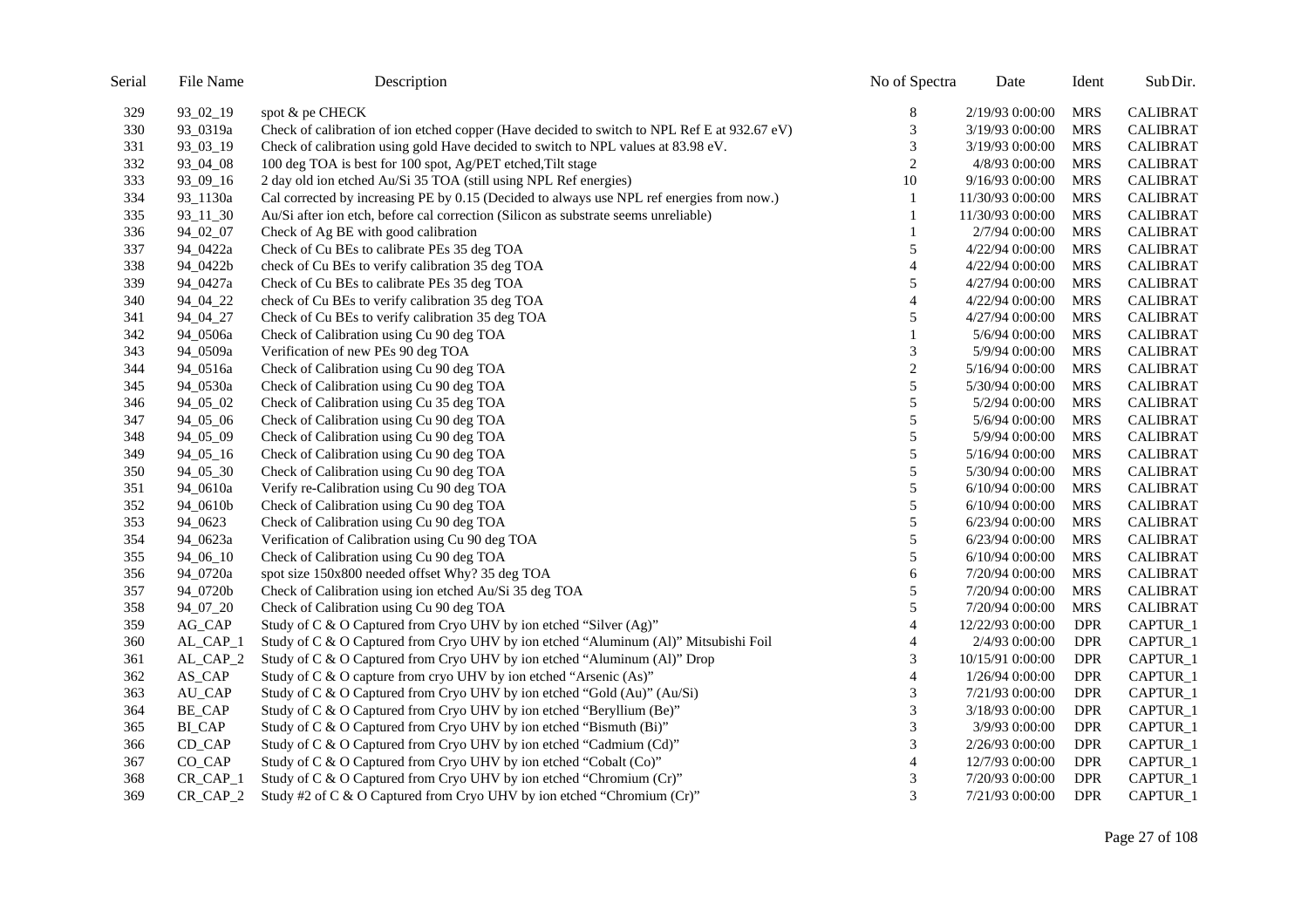| Serial | File Name     | Description                                                                        | No of Spectra    | Date             | Ident      | Sub Dir.            |
|--------|---------------|------------------------------------------------------------------------------------|------------------|------------------|------------|---------------------|
| 370    | <b>CU_CAP</b> | Study of C & O Captured from Cryo UHV by ion etched "Copper (Cu)"                  | 3                | 7/23/93 0:00:00  | <b>DPR</b> | CAPTUR_1            |
| 371    | FE_CAP        | Study of C & O Captured from Cryo UHV by ion etched "Iron (Fe)"                    | $\overline{4}$   | 12/8/93 0:00:00  | <b>DPR</b> | CAPTUR_1            |
| 372    | GE_CAP        | Study of C & O Captured from Cryo UHV by ion etched "Germanium (Ge)"               | $\overline{4}$   | 12/21/93 0:00:00 | <b>DPR</b> | CAPTUR_1            |
| 373    | HF_CAP        | Study of C & O Captured from Cryo UHV by ion etched "Hafnium (Hf)"                 | 3                | 12/8/93 0:00:00  | <b>DPR</b> | CAPTUR_1            |
| 374    | IN_CAP        | Study of C & O Recovered from Cryo UHV by ion etched "Indium (In)"                 | 3                | 12/9/93 0:00:00  | <b>DPR</b> | CAPTUR_1            |
| 375    | IR_CAP        | Study of C & O Captured from Cryo UHV by ion etched "Iridium (Ir)"                 | 5                | 12/24/93 0:00:00 | <b>DPR</b> | CAPTUR_1            |
| 376    | MG_CAP        | Study of C & O Captured from Cryo UHV by ion etched "Magnesium (Mg)"               | 3                | 2/25/93 0:00:00  | <b>DPR</b> | CAPTUR_1            |
| 377    | MN_CAP        | Study of C & O Captured from Cryo UHV by ion etched "Manganese (Mn)"               | 3                | 12/7/93 0:00:00  | <b>DPR</b> | CAPTUR_1            |
| 378    | MO_CAP        | Study of C & O Captured from Cryo UHV by ion etched "Molybdenum (Mo)"              | $\mathfrak{Z}$   | 11/25/93 0:00:00 | <b>DPR</b> | CAPTUR_1            |
| 379    | NB_CAP        | Study of C & O Captured from Cryo UHV by ion etched "Niobium (Nb)"                 | 3                | 3/12/93 0:00:00  | <b>DPR</b> | CAPTUR_1            |
| 380    | NL_CAP        | Study of C & O Captured from Cryo UHV by ion etched "Nickel (Ni)"                  | $\overline{4}$   | 12/3/93 0:00:00  | <b>DPR</b> | CAPTUR <sub>1</sub> |
| 381    | PB_CAP        | Study of C & O Captured from Cryo UHV by ion etched "Lead (Pb)"                    | 4                | 12/14/93 0:00:00 | <b>DPR</b> | CAPTUR_1            |
| 382    | PD_CAP        | Study of C & O Captured from Cryo UHV by ion etched "Palladium (Pd)"               | $\overline{4}$   | 12/16/93 0:00:00 | <b>DPR</b> | CAPTUR_1            |
| 383    | PT_CAP        | Study of C & O Captured from Cryo UHV by ion etched "Platinum (Pt)"                | 4                | 12/17/93 0:00:00 | <b>DPR</b> | CAPTUR_1            |
| 384    | RE_CAP        | Study of C & O Captured from Cryo UHV by ion etched "Rhenium (Re)"                 | 3                | 11/30/93 0:00:00 | <b>DPR</b> | CAPTUR <sub>1</sub> |
| 385    | RH_CAP        | Study of C & O Captured from Cryo UHV by ion etched "Rhodium (Rh)"                 | 4                | 12/18/93 0:00:00 | <b>DPR</b> | CAPTUR_1            |
| 386    | RU_CAP        | Study of C & O captured from cryo UHV by ion etched "Ruthenium (Ru)"               | 3                | 1/27/94 0:00:00  | <b>DPR</b> | CAPTUR_1            |
| 387    | SB_CAP        | Study of C & O capture from cryo UHV by ion etched "Antimony (Sb)"                 | 3                | 1/25/94 0:00:00  | <b>DPR</b> | CAPTUR_1            |
| 388    | SC_CAP        | Study of C & O Capture from Cryo UHV by ion etched "Scandium (Sc)"                 | 3                | 3/2/93 0:00:00   | <b>DPR</b> | CAPTUR_1            |
| 389    | $SI_CAP_1$    | Study #1 of C & O Capture from Cryo UHV by ion etched "Silicon (Si)"               | 4                | 12/1/93 0:00:00  | <b>DPR</b> | CAPTUR_1            |
| 390    | SI_CAP_2      | Study #2 of C & O Capture from Cryo UHV by ion etched "Silicon (Si)"               | $\overline{4}$   | 12/3/93 0:00:00  | <b>DPR</b> | CAPTUR_1            |
| 391    | SN_CAP        | Study of C & O Capture from Cryo UHV by ion etched "Tin (Sn)"                      | 3                | 12/11/93 0:00:00 | <b>DPR</b> | CAPTUR_1            |
| 392    | TA_CAP        | Study of C & O Capture from Cryo UHV by ion etched "Tantalum (Ta)"                 | 3                | 12/9/93 0:00:00  | <b>DPR</b> | CAPTUR_1            |
| 393    | TE_CAP        | Study of C & O Capture from Cryo UHV by ion etched "Tellurium (Te)"                | 3                | 12/16/93 0:00:00 | <b>DPR</b> | CAPTUR_1            |
| 394    | TI_CAP        | Study of C & O Capture from Cryo UHV by ion etched "Titanium (Ti)"                 | 3                | 4/9/93 0:00:00   | <b>DPR</b> | CAPTUR_1            |
| 395    | $tl$ _cap     | Study of C & O Capture from Cryo UHV by ion etched "Thallium (Tl)" "Thallium (Tl)" | $\boldsymbol{0}$ | 12/10/93 0:00:00 | <b>DPR</b> | CAPTUR_1            |
| 396    | V_CAP         | Study of C & O Capture from Cryo UHV by ion etched "Vanadium (V)"                  | 3                | 4/14/93 0:00:00  | <b>DPR</b> | CAPTUR_1            |
| 397    | W_CAP         | Study of C & O Capture from Cryo UHV by ion etched "Tungsten (W)"                  | $\mathfrak{Z}$   | 11/27/93 0:00:00 | <b>DPR</b> | CAPTUR_1            |
| 398    | $y_{cap1}$    | Study #1 of C & O Capture from Cryo UHV by ion etched "Yttrium (Y)"                | $\mathfrak{2}$   | 7/13/87 0:00:00  | <b>DPR</b> | CAPTUR_1            |
| 399    | $Y_CAP_2$     | Study #2 of C & O Capture from Cryo UHV by ion etched "Yttrium (Y)"                | $\mathfrak{Z}$   | 3/19/93 0:00:00  | <b>DPR</b> | CAPTUR_1            |
| 400    | ZN_CAP        | Study of C & O Capture from Cryo UHV by ion etched "Zinc (Zn)"                     | 4                | 4/13/93 0:00:00  | <b>DPR</b> | CAPTUR_1            |
| 401    | ZR_CAP        | Study of C & O Capture from Cryo UHV by ion etched "Zirconium (Zr)"                | 3                | 3/4/93 0:00:00   | <b>DPR</b> | CAPTUR_1            |
| 402    | ag_atend      | Silver (Ag) at end of $C & O$ capture study                                        | $\overline{c}$   | 12/22/93 0:00:00 | <b>MRS</b> | CAPTUR_2            |
| 403    | as atend      | Arsenic (As) at end of $C & O$ capture study                                       | 1                | 1/26/94 0:00:00  | <b>MRS</b> | CAPTUR_2            |
| 404    | co_atend      | Cobalt (Co) at end of $C & O$ capture study                                        | $\boldsymbol{2}$ | 12/7/93 0:00:00  | <b>MRS</b> | CAPTUR_2            |
| 405    | fe_atend      | Iron (Fe) at end of $C & O$ capture study                                          | $\mathbf{1}$     | 12/8/93 0:00:00  | <b>MRS</b> | CAPTUR_2            |
| 406    | ge_atend      | Germanium (Ge) at end of $C & O$ capture study                                     | $\mathbf{1}$     | 12/21/93 0:00:00 | <b>MRS</b> | CAPTUR_2            |
| 407    | hf_atend      | Hafnium (Hf) 16 hr at end of $C & O$ capture study                                 | 1                | 12/9/93 0:00:00  | <b>MRS</b> | CAPTUR_2            |
| 408    | mo_atend      | Molybdenum (Mo) at end of $C & O$ capture study                                    | 1                | 11/25/93 0:00:00 | <b>MRS</b> | CAPTUR_2            |
| 409    | ni_atend      | Nickel (Ni) at end of $C & O$ study                                                | $\overline{c}$   | 12/3/93 0:00:00  | <b>MRS</b> | CAPTUR_2            |
| 410    | pb_atend      | Lead (Pb) at end of C & O capture study                                            | 1                | 12/14/93 0:00:00 | MRS        | CAPTUR_2            |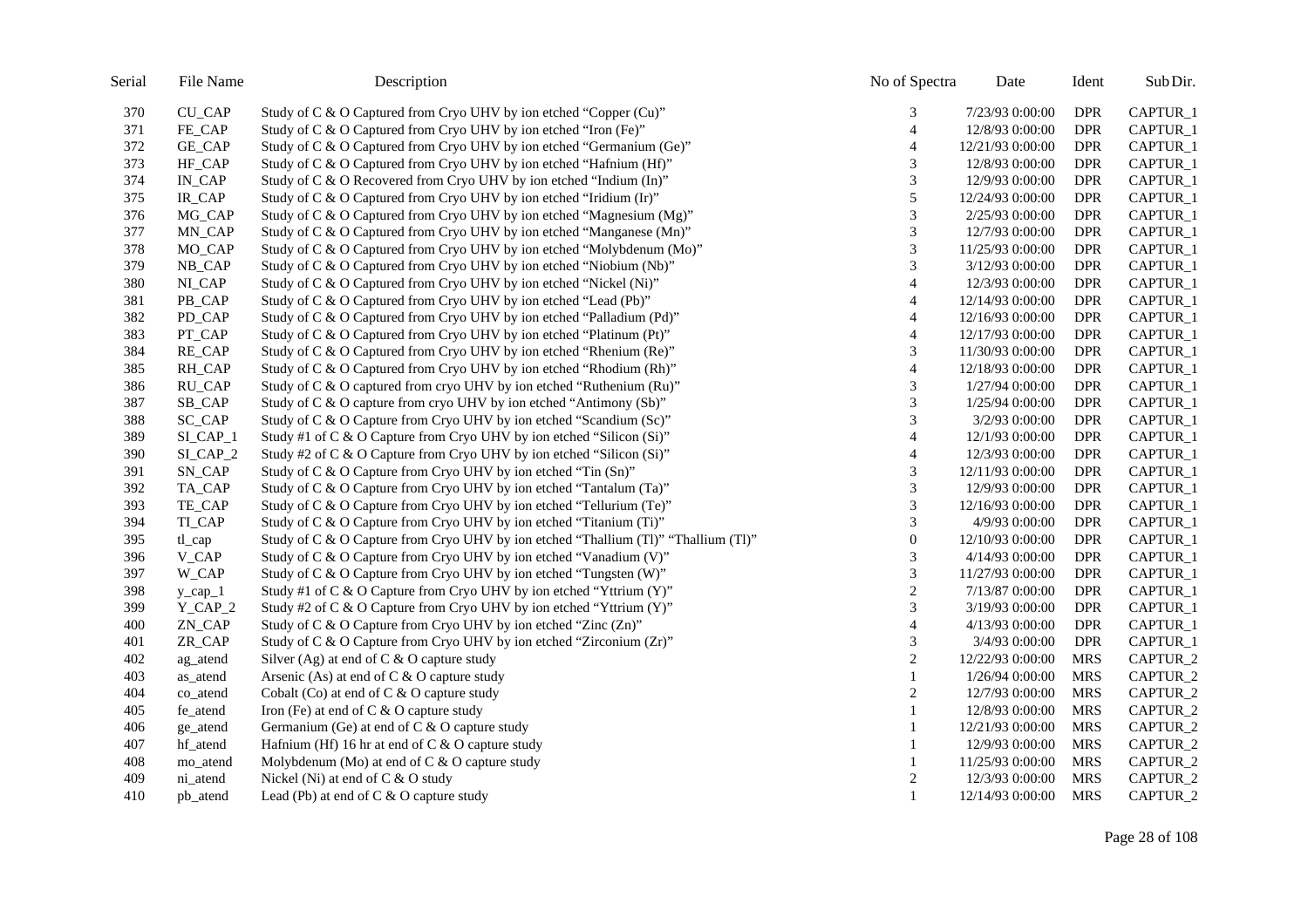| Serial | File Name    | Description                                                                                       | No of Spectra  | Date             | Ident      | Sub Dir.       |
|--------|--------------|---------------------------------------------------------------------------------------------------|----------------|------------------|------------|----------------|
| 411    | pd_atend     | Palladium (Pd) at end of C & O capture study                                                      | 2              | 12/16/93 0:00:00 | <b>MRS</b> | CAPTUR_2       |
| 412    | pt_atend     | Platinum (Pt) at end of $C & O$ capture study                                                     | $\mathbf{1}$   | 12/17/93 0:00:00 | <b>MRS</b> | CAPTUR_2       |
| 413    | ru_atend     | Ruthenium (Ru) at end of $C & O$ capture study                                                    | $\overline{c}$ | 1/27/94 0:00:00  | <b>MRS</b> | CAPTUR_2       |
| 414    | sb_atend     | Antimony (Sb) at end of $C & O$ capture study                                                     | $\mathbf{1}$   | 1/25/94 0:00:00  | <b>MRS</b> | CAPTUR_2       |
| 415    | sn_atend     | Tin $(Sn)$ at end of C & O capture study                                                          | 1              | 12/11/93 0:00:00 | <b>MRS</b> | CAPTUR_2       |
| 416    | ta_atend     | Tantalum (Ta) at end of $C & O$ capture study                                                     | $\overline{2}$ | 12/9/93 0:00:00  | <b>MRS</b> | CAPTUR_2       |
| 417    | te_atend     | Tellerium (Te) at end of $C & O$ capture study                                                    | 1              | 12/16/93 0:00:00 | <b>MRS</b> | CAPTUR_2       |
| 418    | tl_atend     | Thallium (Tl) at end of $C & O$ capture study                                                     | 1              | 12/10/93 0:00:00 | <b>MRS</b> | CAPTUR_2       |
| 419    | $nbc_2$ $e$  | Niobium Carbide (NbC,97%, Aldrich) ion etched 3KV to minimize oxygen content, pellet              | 8              | 7/28/94 0:00:00  | <b>MRS</b> | <b>CARBIDE</b> |
| 420    | $rac_{1}$    | Tantalum Carbide (TaC, 99%, Aldrich) as rec'd                                                     | 8              | 7/26/94 0:00:00  | <b>MRS</b> | <b>CARBIDE</b> |
| 421    | $tac_1a$     | TaC as rec'd ???                                                                                  | 8              | 7/27/94 0:00:00  | <b>MRS</b> | <b>CARBIDE</b> |
| 422    | $rac{2}{e}$  | Tantalum Carbide (TaC, 99%, Aldrich) Ion etched 2 min to minimize oxygen content (pressed pellet) | 13             | 7/27/94 0:00:00  | <b>MRS</b> | <b>CARBIDE</b> |
| 423    | $vc_1$       | Vanadium Carbide (VC, powder, Aldrich) pellet as rec'd, no cleaning                               | 6              | 7/25/94 0:00:00  | <b>MRS</b> | <b>CARBIDE</b> |
| 424    | $vc_2 e$     | Vanadium Carbide (VC) ion etched 3 KV 2 min until oxygen content was minimized. (Pressed pellet)  | 6              | 7/28/94 0:00:00  | <b>MRS</b> | <b>CARBIDE</b> |
| 425    | AMORPH 1     | AMORPHOUS (C) SHEET FRESHLY EXPOSED BULK (35 DEG) RMC SAMPLE                                      |                | 1/11/88 0:00:00  | <b>MRS</b> | <b>CARBON</b>  |
| 426    | AMORPH 2     | AMORPHOUS (C) SHEET FRESHLY EXPOSED BULK (35 DEG)                                                 | 1              | 1/11/88 0:00:00  | <b>MRS</b> | <b>CARBON</b>  |
| 427    | ar_implt     | Argon Ions/Natural Graphite Crystal (90 TOA) 4KV, 10 min                                          | 3              | 1/12/93 0:00:00  | <b>MRS</b> | <b>CARBON</b>  |
| 428    | diamnd_a     | DIAMOND (C) (90 DEG TOA, NO SCREEN, CLEANED WITH SOLVENTS)                                        |                | 2/18/88 0:00:00  | <b>MRS</b> | <b>CARBON</b>  |
| 429    | diamnd_b     | DIAMOND (C) As received, no screen.                                                               | 1              | 2/18/88 0:00:00  | <b>MRS</b> | <b>CARBON</b>  |
| 430    | diamnd_c     | INDUSTRIAL DIAMOND (LIGHTLY ETCHED) 45 DEG TOA, SCREEN, EXPOSED BULK                              | 3              | 7/15/87 0:00:00  | <b>MRS</b> | <b>CARBON</b>  |
| 431    | dimnd_et     | INDUSTRIAL DIAMOND 45 DEG TOA, SCREEN, ION ETCH 20s 3 KeV                                         | 3              | 7/15/87 0:00:00  | <b>MRS</b> | <b>CARBON</b>  |
| 432    | dimnd_vb     | INDUSTRIAL DIAMOND (C) CLEANED WITH SOLVENTS, 45 DEG TOA                                          | 1              | 1/20/88 0:00:00  | <b>MRS</b> | <b>CARBON</b>  |
| 433    | dlf_1295     | Diamond-Like film (1295) 50 angstrom on amorphous SiO2/p-Silicon wafer (90 TOA) as rec            | $\sqrt{5}$     | 7/12/94 0:00:00  | <b>MRS</b> | <b>CARBON</b>  |
| 434    | dlf_1297     | Diamond-Like film (1295) 50 angstrom on amorphous SiO2/p-Silicon wafer (90 TOA) as rec            | $\sqrt{5}$     | 7/12/94 0:00:00  | <b>MRS</b> | <b>CARBON</b>  |
| 435    | dlf_1298     | Diamond-Like film (1298) 50 angstrom on amorphous SiO2/p-Silicon wafer (90 TOA) as rec            | $\sqrt{5}$     | 7/12/94 0:00:00  | <b>MRS</b> | <b>CARBON</b>  |
| 436    | dlf_1299     | Diamond-Like film (1299) 50 angstrom on amorphous SiO2/p-Silicon wafer (90 TOA) as rec            | $\sqrt{5}$     | 7/12/94 0:00:00  | <b>MRS</b> | <b>CARBON</b>  |
| 437    | $df_1305$    | Diamond-Like film (1305) 50 angstrom on amorphous SiO2/p-Silicon wafer (90 TOA) as rec            | 5              | 7/12/94 0:00:00  | <b>MRS</b> | <b>CARBON</b>  |
| 438    | $dlf_n7$     | Diamond-Like film (N-7) 50 angstrom on p-Silicon wafer (90 TOA) as rec'd                          | $\overline{4}$ | 7/12/94 0:00:00  | <b>MRS</b> | <b>CARBON</b>  |
| 439    | graph10      | GRAPHITE LAYER ON TAPE, TOA=10deg (smoothed, norm)                                                | 1              | 11/11/90 0:00:00 | <b>MRS</b> | <b>CARBON</b>  |
| 440    | graph20      | GRAPHITE LAYER ON TAPE, TOA=20deg (smoothed, norm)                                                | 1              | 11/11/90 0:00:00 | <b>MRS</b> | <b>CARBON</b>  |
| 441    | graph35      | GRAPHITE LAYER ON TAPE, TOA=35deg (smoothed, norm)                                                | 1              | 11/11/90 0:00:00 | <b>MRS</b> | <b>CARBON</b>  |
| 442    | graph60      | GRAPHITE LAYER ON TAPE, TOA=60deg (smoothed, norm)                                                | $\mathbf{1}$   | 11/11/90 0:00:00 | <b>MRS</b> | <b>CARBON</b>  |
| 443    | graph90      | GRAPHITE LAYER ON TAPE, TOA=90deg (smoothed, norm)                                                | $\mathbf{1}$   | 11/11/90 0:00:00 | <b>MRS</b> | <b>CARBON</b>  |
| 444    | graphite     | Natural Crystal of Graphite (90 TOA, as rec'd)                                                    | 5              | 1/12/93 0:00:00  | <b>MRS</b> | <b>CARBON</b>  |
| 445    | $graph_1a$   | CARBON (C) SHEET (GRAPHITE, 90 DEG TOA, SCRAPED WITH BLADE)                                       | $\overline{7}$ | 1/19/88 0:00:00  | <b>MRS</b> | <b>CARBON</b>  |
| 446    | $graph_1b$   | CARBON (C) SHEET (GRAPHITE, 90 DEG TOA, SCRAPED WITH A BLADE)                                     | 1              | 1/19/88 0:00:00  | <b>MRS</b> | <b>CARBON</b>  |
| 447    | $graph_1c$   | CARBON (C) SHEET (GRAPHITE, 90 DEG TOA, SCRAPED WITH A BLADE)                                     | 1              | 1/19/88 0:00:00  | <b>MRS</b> | <b>CARBON</b>  |
| 448    | $graph_2b$   | GRAPHITE (C) SHEET FRESHLY EXPOSED BULK (35 DEG TOA)                                              | 1              | 1/11/88 0:00:00  | <b>MRS</b> | <b>CARBON</b>  |
| 449    | $h$ opg_ $1$ | HOPG (freshly delaminated surface) 100 deg TOA                                                    | $10\,$         | 12/15/93 0:00:00 | <b>MRS</b> | <b>CARBON</b>  |
| 450    | hopg_1a      | HOPG (freshly delaminated surface) 100 deg TOA                                                    | 3              | 12/15/93 0:00:00 | <b>MRS</b> | <b>CARBON</b>  |
| 451    | hopg_1b      | HOPG (freshly delaminated surface) 100 deg TOA                                                    | 1              | 12/15/93 0:00:00 | <b>MRS</b> | <b>CARBON</b>  |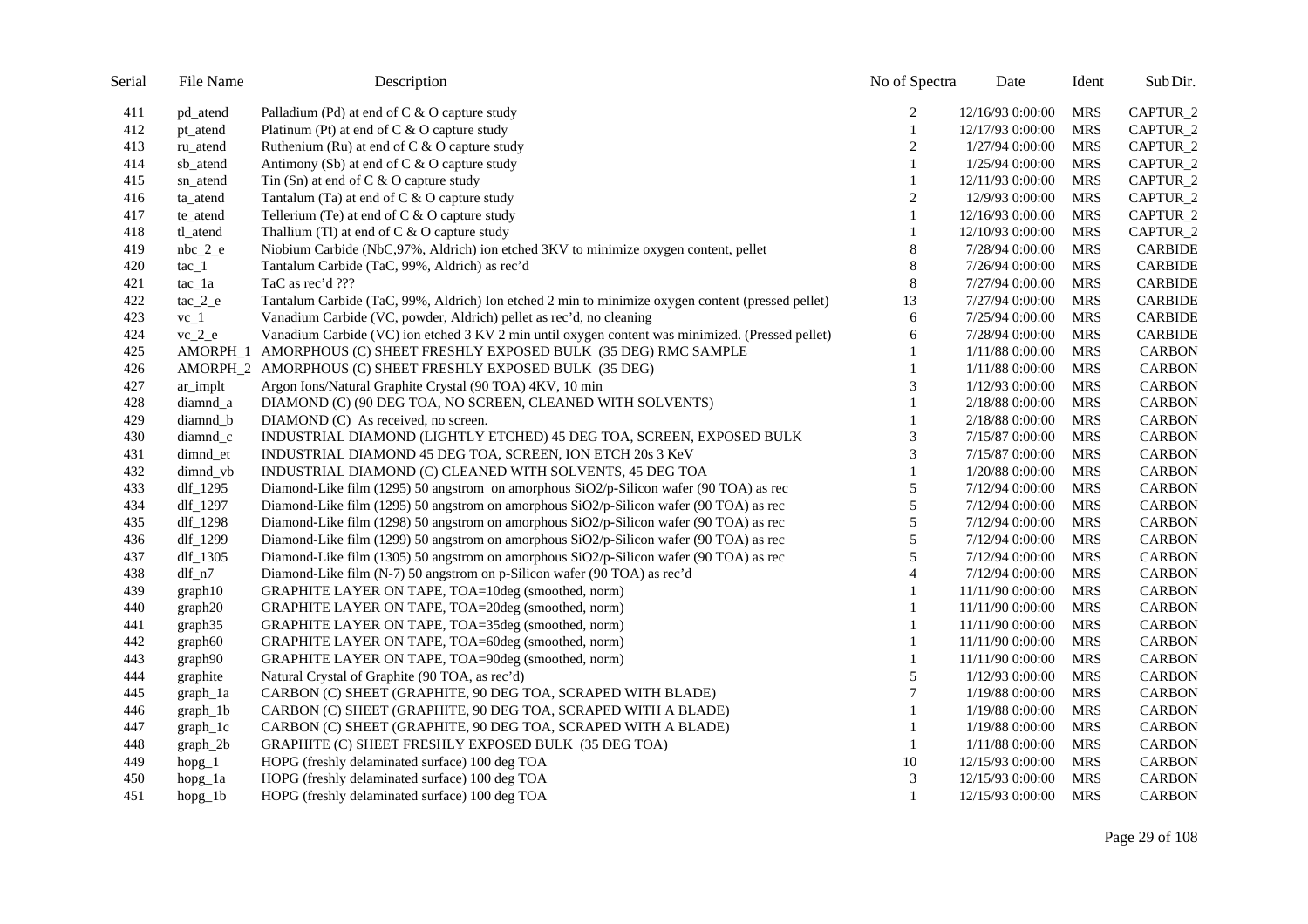| Serial | File Name                                                 | Description                                                                                     | No of Spectra    | Date              | Ident      | Sub Dir.        |
|--------|-----------------------------------------------------------|-------------------------------------------------------------------------------------------------|------------------|-------------------|------------|-----------------|
| 452    |                                                           | ION_DMG1 Argon Ions/Natural Graphite Crystal (90 TOA) 4KV.                                      |                  | $1/12/93$ 0:00:00 | <b>MRS</b> | <b>CARBON</b>   |
| 453    | ION_DMG2                                                  | Argon Ions/Natural Graphite Crystal (90 TOA) 4KV.                                               | $\mathbf{1}$     | 1/12/93 0:00:00   | <b>MRS</b> | <b>CARBON</b>   |
| 454    | pe_study                                                  | TEST Of Flood Gun Stability (0.4 Mm Poly-ethylene)(90 Deg Toa, Screen (1mm), Double Sided Tape) | 20               | 2/18/88 0:00:00   | <b>MRS</b> | <b>CARBON</b>   |
| 455    | pe_test1                                                  | Test for Electron Damage on POLY-ETHYLENE (90 TOA, SCREEN (1mm), DST)                           | 20               | 2/18/88 0:00:00   | MRS        | <b>CARBON</b>   |
| 456    | pe_test2                                                  | TEST for Electron Damage to POLY-ETHYLENE (90 TOA, 6-8 mm FROM SCREEN, 4 V, 1 mA)               | 20               | 2/22/88 0:00:00   | <b>MRS</b> | <b>CARBON</b>   |
| 457    | ps_bead1                                                  | DARK-COLORED POLYSTYRENE BEAD (480u) RF PLASMA IN CF4/He ATMOSPHERE                             | $\overline{4}$   | 2/12/87 0:00:00   | MRS        | <b>CARBON</b>   |
| 458    | ps_bead2                                                  | LIGHT-COLORED POLYSTYRENE BEAD (560u) RF PLASMA IN A CF4/He ATMOSPHERE                          | $\overline{4}$   | 2/12/87 0:00:00   | <b>MRS</b> | <b>CARBON</b>   |
| 459    | wax_papr                                                  | WAX PAPER FROM WAXTEX (AS REC'D)                                                                | $\overline{4}$   | 10/13/85 0:00:00  | <b>MRS</b> | <b>CARBON</b>   |
| 460    | azurite                                                   | CuCO3,Cu(OH)2 Arizona,USA bulk 90 TOA, mesh                                                     | $\,$ 8 $\,$      | 5/23/94 0:00:00   | <b>MRS</b> | <b>CARBONAT</b> |
| 461    | azurite1                                                  | CuCO3:Cu(OH)2 (Azurite) Arizona, USA bulk 90 TOA, mesh                                          | $\,8\,$          | 5/23/94 0:00:00   | <b>MRS</b> | <b>CARBONAT</b> |
| 462    | azurite2                                                  | Green CuCO3, Cu(OH)2 Arizona, USA bulk 90 TOA, mesh                                             | 7                | 5/24/94 0:00:00   | <b>MRS</b> | <b>CARBONAT</b> |
| 463    | ba $\cos 1$                                               | BARIUM CARBONATE (BaCO3) POWDER/DST (90 TOA, ETCHED 10 MIN AT 4 KeV)                            | 9                | 7/10/87 0:00:00   | <b>MRS</b> | <b>CARBONAT</b> |
| 464    | bico3_1                                                   | Bismuth sub-carbonate (BiO)2CO3 (Aldrich) pellet, mesh: 1mm hgt                                 | 9                | 7/21/94 0:00:00   | <b>MRS</b> | <b>CARBONAT</b> |
| 465    | calcite                                                   | Calcite (CaCO3) Iceland Spar (cleaved edge, 55 TOA                                              | 5                | 12/22/93 0:00:00  | <b>MRS</b> | CARBONAT        |
| 466    | $CA$ <sub><math>CO3</math><sup><math>1</math></sup></sub> | CaCO3 due to CO2 attack on CaO Aldr lot# 01228BW scrn 90 TOA                                    | 12               | 1/29/92 0:00:00   | MRS        | <b>CARBONAT</b> |
| 467    | $cdco3_2$                                                 | CdCO3 (99.999%, Aldrich) pressed into pellet, mesh                                              | 9                | 7/25/94 0:00:00   | <b>MRS</b> | <b>CARBONAT</b> |
| 468    | cerrusit                                                  | Cerrusite (PbCO3) as rec'd surface                                                              | 10               | 6/26/94 0:00:00   | <b>MRS</b> | <b>CARBONAT</b> |
| 469    | cerrust <sub>2</sub>                                      | Cerrusite (PbCO3) as rec'd surface 90 TOA, mesh                                                 | 1                | 6/28/94 0:00:00   | <b>MRS</b> | <b>CARBONAT</b> |
| 470    | $cu_{\text{1}}co3_{\text{1}}$                             | COPPER CARBONATE (CuCO3) on DST (PERFECT PARTS Co., TECH. GRADE, 35 TOA)                        | 6                | 10/20/85 0:00:00  | <b>MRS</b> | <b>CARBONAT</b> |
| 471    | cu co $3\text{--}2$                                       | COPPER CARBONATE (CuCO3) on DST (PERFECT PARTS Co., ION ETCHED)                                 | $\overline{c}$   | 10/20/85 0:00:00  | <b>MRS</b> | <b>CARBONAT</b> |
| 472    | $cu_{c0}3_3$                                              | COPPER CARBONATE (CuCO3) on DST (PERFECT PARTS Co., ION ETCHED)                                 | $\boldsymbol{7}$ | 10/20/85 0:00:00  | <b>MRS</b> | <b>CARBONAT</b> |
| 473    | $lay\_co3$                                                | Y2(CO3)3 ON SURFACE OF LaB6 AFTER ETCHED 50A 90 DEG TOA                                         | 5                | 10/18/88 0:00:00  | <b>MRS</b> | <b>CARBONAT</b> |
| 474    | $la_y$ _co3                                               | Y2(CO3)3 ON SURFACE OF LaB6 AFTER ION ETCHED 50A 90 DEG TOA                                     | 1                | 10/18/88 0:00:00  | <b>MRS</b> | <b>CARBONAT</b> |
| 475    | $li$ _ $co3$ _ $l$                                        | LiCO3 from CO2 attack on LiOH POWDER ON In FOIL (NO SCREEN, 90 DEG TOA)                         | $\overline{4}$   | 2/9/88 0:00:00    | <b>MRS</b> | <b>CARBONAT</b> |
| 476    | magnesit                                                  | MgCO3 (Magnesite) Washington, USA bulk, mesh, 90 TOA                                            | $\,8\,$          | 5/26/94 0:00:00   | <b>MRS</b> | CARBONAT        |
| 477    | $mg$ co <sub>3</sub> $1$                                  | MgCO3 from CO2 attack on MgO (Aldr lot# 00616CW, screen, 90 deg TOA)                            | 12               | 8/22/91 0:00:00   | <b>MRS</b> | <b>CARBONAT</b> |
| 478    | $mg_{c}$ co $3_{2}$                                       | MAGNESIUM CARBONATE (MgCO3)/DST (PERFECT PARTS Co., TECH. GRADE)                                | $\,8\,$          | 10/20/85 0:00:00  | <b>MRS</b> | <b>CARBONAT</b> |
| 479    | $mn_{\text{eq}}$                                          | MnCO3 xtl (Rhodochrosite, Argentina) fresh bulk 90                                              | $\tau$           | 5/13/94 0:00:00   | <b>MRS</b> | CARBONAT        |
| 480    | $sr\_co3_1$                                               | SrCO3 from CO2 attack on SrO (99.5% RMC, #71208-30, screen, 90 TOA)                             | 10               | 1/27/92 0:00:00   | <b>MRS</b> | <b>CARBONAT</b> |
| 481    | $sr_{c0}3_2$                                              | SrCO3 powder (90 DEG TOA, PRESSED ON In FOIL, MESH)                                             | $\mathfrak{Z}$   | 1/26/88 0:00:00   | <b>MRS</b> | <b>CARBONAT</b> |
| 482    | $y2co3_1$                                                 | Y2(CO3)3+nH2O pellet aldrich 90 mesh                                                            | 9                | 7/29/94 0:00:00   | MRS        | <b>CARBONAT</b> |
| 483    | $Y_{C03_1}$                                               | Y2(CO3)3 from CO2 attack on Y2O3 (RMC #71208-13, screen, 90 TOA)                                | 10               | 8/19/91 0:00:00   | <b>MRS</b> | <b>CARBONAT</b> |
| 484    | $al\_pt\_1$                                               | 1.5 wt% Al and 0.5 wt% Pt on Zeolite (Zn, Na) 90 screen                                         | 1                | 2/2/92 0:00:00    | <b>MRS</b> | <b>CATALYST</b> |
| 485    | $al_p t_1$                                                | 1.5 wt% Al and 0.5 wt% Pt / Zeolite (Zn, Na) 90 screen                                          | 7                | 2/3/92 0:00:00    | <b>MRS</b> | CATALYST        |
| 486    | $al_p t_2$                                                | 1.5 wt% Al & 0.5 wt% Pt on Zeolite: repeatedly moved to avoid damage                            | $\overline{c}$   | 2/5/92 0:00:00    | <b>MRS</b> | <b>CATALYST</b> |
| 487    | $crf$ <sup>1</sup>                                        | Showa Denko CrF/Al2O3 (Mg) catalyst (bulk, green)                                               | $\,8\,$          | 7/2/94 0:00:00    | <b>MRS</b> | <b>CATALYST</b> |
| 488    | $cr\_al\_l$                                               | Showa Denko (Cr on Al2O3) catalyst (bulk, black)                                                | 6                | 7/2/94 0:00:00    | <b>MRS</b> | CATALYST        |
| 489    | $cu_{ni}$ le                                              | CuNi 10:90 1min 2KV etch scraped old-ground surfac                                              | 3                | 5/2/94 0:00:00    | MRS        | <b>CATALYST</b> |
| 490    | $cu_{ni}$ 1s                                              | CuNi 10:90 scraped old-ground surface 90 TOA                                                    | 9                | 5/2/94 0:00:00    | <b>MRS</b> | CATALYST        |
| 491    | $cu_{ni}$ 2e                                              | CuNi 20:80 1min 2KV etch scraped old-ground surfac                                              | 3                | 5/3/94 0:00:00    | <b>MRS</b> | CATALYST        |
| 492    | $cu_{ni}$ 2s                                              | CuNi 20:80 scraped old-ground surface 90 TOA                                                    | 9                | 5/3/94 0:00:00    | MRS        | <b>CATALYST</b> |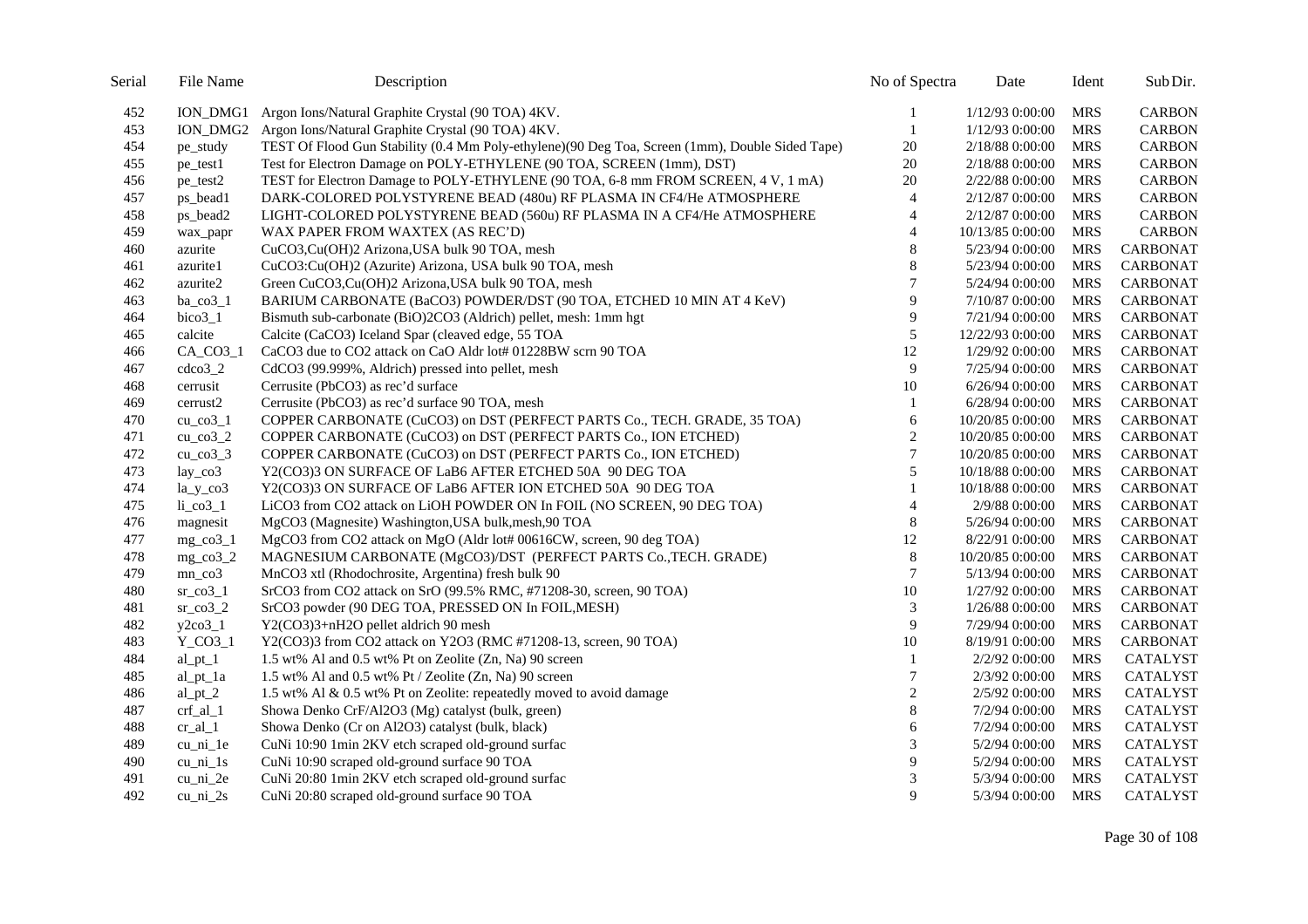| Serial | File Name               | Description                                                                                 | No of Spectra            | Date             | Ident      | Sub Dir.        |
|--------|-------------------------|---------------------------------------------------------------------------------------------|--------------------------|------------------|------------|-----------------|
| 493    | $cu_{ni}$ 3e            | CuNi 30:70 1min 2KV etch scraped old-ground surfac                                          | 3                        | 5/3/94 0:00:00   | MRS        | CATALYST        |
| 494    | $cu_{ni}$ 3s            | CuNi 30:70 scraped old-ground surface 90 TOA                                                | 9                        | 5/3/94 0:00:00   | <b>MRS</b> | CATALYST        |
| 495    | cu_ni_4e                | CuNi 40:60 1min 2KV etch scraped old-ground surfac                                          | 3                        | 5/3/94 0:00:00   | <b>MRS</b> | CATALYST        |
| 496    | $cu_{ni}$ 4s            | CuNi 40:60 scraped old-ground surface 90 TOA                                                | 9                        | 5/3/94 0:00:00   | <b>MRS</b> | CATALYST        |
| 497    | cu ni 5e                | CuNi 50:50 1min 2KV etch scraped old-ground surfac                                          | 3                        | 5/3/94 0:00:00   | <b>MRS</b> | <b>CATALYST</b> |
| 498    | $cu_{ni}$ 5s            | CuNi 50:50 scraped old-ground surface 90 TOA                                                | 9                        | 5/4/94 0:00:00   | <b>MRS</b> | CATALYST        |
| 499    | cu_ni_6e                | CuNi 60:40 1min 2KV etch scraped old-ground surfac                                          | 3                        | 5/4/94 0:00:00   | <b>MRS</b> | <b>CATALYST</b> |
| 500    | $cu_{ni}$ 6s            | CuNi 60:40 scraped old-ground surface 90 TOA                                                | 9                        | 5/4/94 0:00:00   | <b>MRS</b> | CATALYST        |
| 501    | $cu_{ni}$ $7e$          | CuNi 70:30 1min 2KV etch scraped old-ground surfac                                          | 3                        | 5/4/94 0:00:00   | <b>MRS</b> | <b>CATALYST</b> |
| 502    | $cu_{ni}$ 7s            | CuNi 70:30 scraped old-ground surface 90 TOA                                                | 9                        | 5/4/94 0:00:00   | <b>MRS</b> | CATALYST        |
| 503    | $cu_{ni}$ 8e            | CuNi 80:20 1min 2KV etch scraped old-ground surfac                                          | 3                        | 5/4/94 0:00:00   | <b>MRS</b> | CATALYST        |
| 504    | $cu_{ni}$ 8s            | CuNi 80:20 scraped old-ground surface 90 TOA                                                | 9                        | 5/4/94 0:00:00   | MRS        | CATALYST        |
| 505    | monel_1                 | Monel (CuNi) scraped old-ground surface 90 TOA                                              | 9                        | 5/18/94 0:00:00  | <b>MRS</b> | <b>CATALYST</b> |
| 506    | monel_2                 | Monel (CuNi)scraped & etched 1min 3KV 90 TOA                                                | $\boldsymbol{7}$         | 5/18/94 0:00:00  | <b>MRS</b> | CATALYST        |
| 507    | mo_ni_fr                | Fresh Catalyst: Mo:Ni on Al2O3 (green) (SSI mesh at <1 mm hgt)                              | 10                       | 6/24/94 0:00:00  | <b>MRS</b> | <b>CATALYST</b> |
| 508    | mo_ni_sp                | Used Catalyst: Mo:Ni on Al2O3 (black) (SSI mesh at <1mm hgt)                                | 11                       | 6/24/94 0:00:00  | <b>MRS</b> | CATALYST        |
| 509    | niw_alum                | NiW on Al2O3 (1.5x4 mm) (single pellet, MESH)                                               | 20                       | 2/10/88 0:00:00  | <b>MRS</b> | <b>CATALYST</b> |
| 510    | pd_ce_zr                | 0.98 wt% Pd / CeO2-ZrO2 (pellet, 90 TOA, Screen)                                            | $\overline{7}$           | 1/24/92 0:00:00  | <b>MRS</b> | CATALYST        |
| 511    | $v_{cat\_1}$            | 0.5 wt% V2O5 cat.(WO3,TiO2,SiO2,Al2O3) before HNO3                                          | 11                       | 4/19/94 0:00:00  | <b>MRS</b> | CATALYST        |
| 512    | $v_{cat\_1a}$           | 0.5 wt% V2O5 cat.(WO3,TiO2,SiO2,Al2O3) before HNO3                                          | -1                       | 4/19/94 0:00:00  | <b>MRS</b> | CATALYST        |
| 513    | $v_{cat\_}1b$           | 0.5% V2O5 wt% Cat (freshly exposed bulk) no HNO3                                            |                          | 4/19/94 0:00:00  | <b>MRS</b> | CATALYST        |
| 514    | filament                | BLACK COATING ON GLASS BEAD (LH ION GUN FILAMENT, WHICH HAS A WELDING FAILURE)              | 1                        | 10/19/87 0:00:00 | <b>MRS</b> | <b>CATHODE</b>  |
| 515    | filamnt2                | BRIGHT SURFACE ON INSIDE SURFACE OF CATHODE FILAMENT                                        |                          | 10/19/87 0:00:00 | <b>MRS</b> | <b>CATHODE</b>  |
| 516    | filamnt3                | Outside Surface Of Ion Gun Cathode (Filament) (Not Exposed To Sputtering From Anode Cage ?) |                          | 10/20/87 0:00:00 | <b>MRS</b> | <b>CATHODE</b>  |
| 517    | filamnt4                | INSIDE SURFACE OF METAL SUPPORT (EXPOSED TO SPUTTERING ?)                                   |                          | 10/20/87 0:00:00 | <b>MRS</b> | <b>CATHODE</b>  |
| 518    | $\text{cdo}\_1$         | CdO (pellet pwdr M&P) Aldr #01318EV 35 TOA screen                                           | $\overline{4}$           | 6/11/91 0:00:00  | <b>MRS</b> | <b>CDOX_RES</b> |
| 519    | cdo_1a                  | CdO (pellet after removing 80% of HC contam.)                                               | 3                        | 6/12/91 0:00:00  | <b>MRS</b> | CDOX_RES        |
| 520    | $\text{cdo}\_1\text{b}$ | CdO (pellet, scrn, 30 sec 3KV, 10mA ion etch)                                               | 3                        | 6/12/91 0:00:00  | <b>MRS</b> | <b>CDOX_RES</b> |
| 521    | $\text{cdo}$ _inp       | CdO/InP (As received) 35 TOA                                                                | 5                        | 2/6/92 0:00:00   | <b>MRS</b> | CDOX_RES        |
| 522    | cd_co2_a                | Etched Cd left in prep chamber at $10(-7)$ torr 60 h                                        | 6                        | $3/1/93$ 0:00:00 | <b>MRS</b> | CDOX_RES        |
| 523    | $cd$ h $2o2$            | Fresh Cd Surface exposed to H2O2 for 4 hours                                                | $\overline{\mathcal{A}}$ | 6/14/91 0:00:00  | <b>MRS</b> | CDOX_RES        |
| 524    | cd_nh4oh                | Fresh Cd Surface exposed to conc NH4OH 5 hours                                              | $\overline{4}$           | 6/14/91 0:00:00  | <b>MRS</b> | CDOX_RES        |
| 525    | cd_reoxd                | Reoxidation Study of Cd (in UHV) after cleaning                                             | 3                        | 2/26/93 0:00:00  | <b>DPR</b> | <b>CDOX_RES</b> |
| 526    | $cd$ se $1$             | CdSe powder (as received) screen 35 TOA                                                     | 5                        | 3/13/93 0:00:00  | <b>MRS</b> | <b>CDOX_RES</b> |
| 527    | cdse_01                 | CdSe/DST (as received, 35 TOA, mesh)                                                        | 5                        | 3/13/93 0:00:00  | <b>MRS</b> | <b>CHALCOGN</b> |
| 528    | $cdse_1$                | CdSe As rec'd                                                                               | 8                        | 7/26/94 0:00:00  | <b>MRS</b> | CHALCOGN        |
| 529    | $cdse_2 e$              | CdSe ion etched 3 KV 1 min 90 TOA                                                           | 8                        | 7/28/94 0:00:00  | <b>MRS</b> | <b>CHALCOGN</b> |
| 530    | $cdte_1$                | CdTe as rec'd Aldrich                                                                       | 11                       | 7/28/94 0:00:00  | <b>MRS</b> | <b>CHALCOGN</b> |
| 531    | $cdt e_2_e$             | CdTe Aldrich after 30sec 3KV ion etch TeOx gone after 10 sec                                | 8                        | 7/28/94 0:00:00  | <b>MRS</b> | <b>CHALCOGN</b> |
| 532    | $gese2_01$              | GeSe2/DST (as received, mesh, 35 TOA)                                                       | 5                        | 3/13/93 0:00:00  | <b>MRS</b> | <b>CHALCOGN</b> |
| 533    | gese_01                 | GeSe/dst (as received, MESH, 35 toa)                                                        | 5                        | 3/13/93 0:00:00  | <b>MRS</b> | <b>CHALCOGN</b> |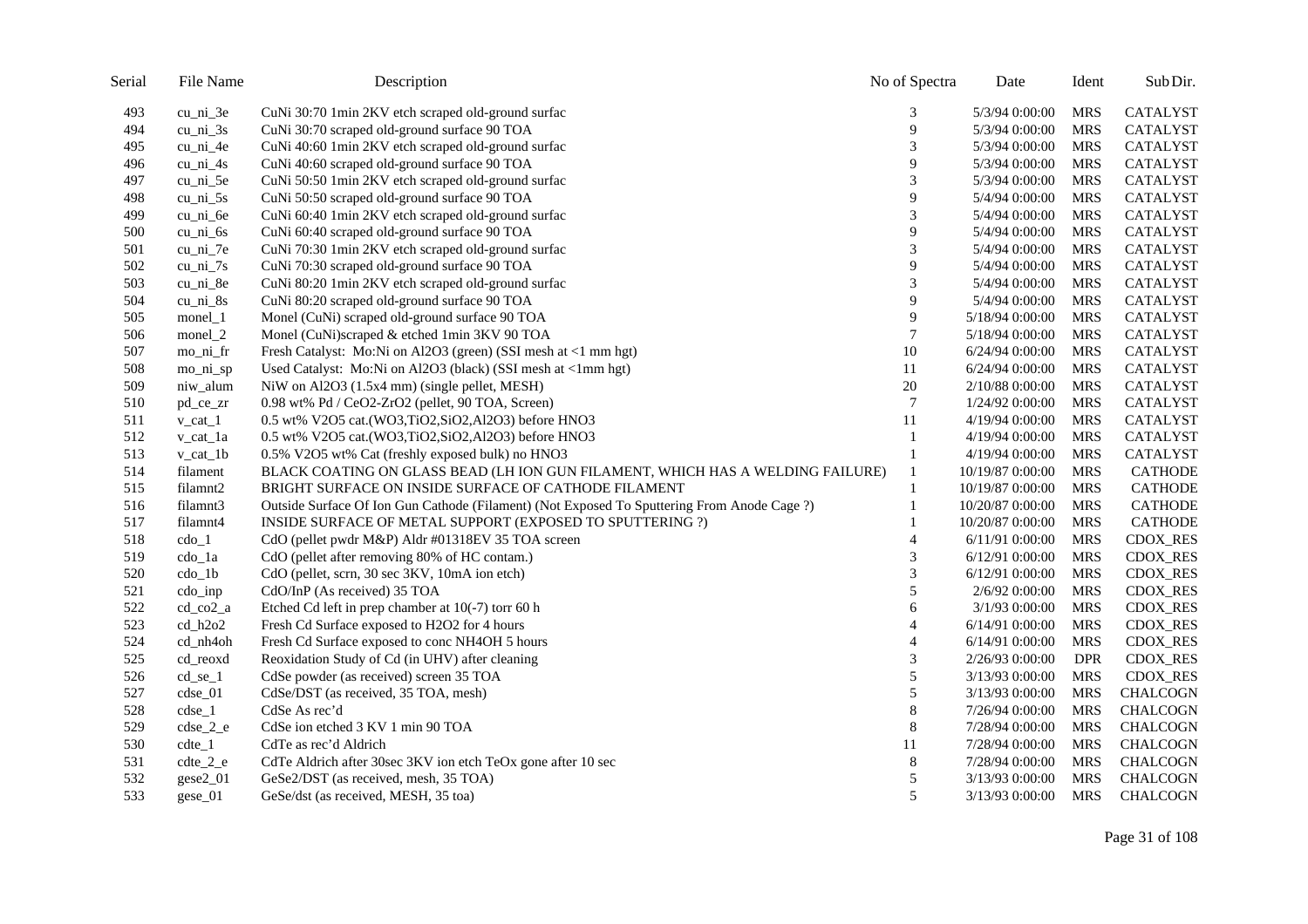| Serial | File Name      | Description                                                                                                                               | No of Spectra  | Date             | Ident      | Sub Dir.        |
|--------|----------------|-------------------------------------------------------------------------------------------------------------------------------------------|----------------|------------------|------------|-----------------|
| 534    | hgcdte_1       | HgCdTe film (gift) as rec'd 90 TOA                                                                                                        | 6              | 5/17/94 0:00:00  | MRS        | <b>CHALCOGN</b> |
| 535    | sbte $_1$      | sbte                                                                                                                                      | 10             | 7/21/94 0:00:00  | <b>MRS</b> | <b>CHALCOGN</b> |
| 536    | sbte $_2$      | SbTe freshly peeled                                                                                                                       | 10             | 7/26/94 0:00:00  | <b>MRS</b> | <b>CHALCOGN</b> |
| 537    | $se_1$         | SELENIUM (Se) PELLET (SCRAPED, 90 TOA, ION ETCH: 10 mA, 4 KeV, 20 SEC)                                                                    | 3              | 12/13/86 0:00:00 | <b>MRS</b> | <b>CHALCOGN</b> |
| 538    | se_1a          | SELENIUM (Se) PELLET (SCRAPED, 90 TOA, iON ETCH: 10 mA, 4 KeV, 20 SEC)                                                                    | 3              | 12/13/86 0:00:00 | <b>MRS</b> | <b>CHALCOGN</b> |
| 539    | $se_1b$        | SELENIUM (Se) PELLET (SCRAPED, 90 TOA, ION ETCH: 10 mA, 4 KeV, 20 SEC)                                                                    | 6              | 12/13/86 0:00:00 | <b>MRS</b> | <b>CHALCOGN</b> |
| 540    | $te_1$         | TELLURIUM (Te) LUMP (EXPOSED BULK 90 TOA, ETCHED 3 MIN AT 5 KeV 10 mA)                                                                    | 10             | 4/20/87 0:00:00  | <b>MRS</b> | <b>CHALCOGN</b> |
| 541    | $z$ nse $_1$   | ZnSe xtal (fresh exposed bulk) scrn 90 TOA                                                                                                | 10             | 5/31/94 0:00:00  | <b>MRS</b> | <b>CHALCOGN</b> |
| 542    | al2o3xtl       | Charge Test of Al2O3 "xtal" no mesh, at edge, 90% curr, etched clean                                                                      | 3              | 3/24/93 0:00:00  | <b>DPR</b> | CHRG_ALO        |
| 543    | $al_tef_1$     | Al Kitchen Foil (shiny side)/DST/Teflon/DST/Mnt 35 TOA no mesh                                                                            | 5              | 1/28/93 0:00:00  | <b>MRS</b> | CHRG_ALO        |
| 544    | al_tef_2       | Al Kitchen Foil (shiny side)/DST/Teflon/DST/Mnt 35 TOA no mesh                                                                            | 5              | 1/28/93 0:00:00  | <b>MRS</b> | CHRG_ALO        |
| 545    | bulk_1wk       | "Alfa" m6N Al pllt lot# 051283 bulk exposed & left in analysis chamber 1 week                                                             | $\overline{4}$ | 2/4/93 0:00:00   | <b>MRS</b> | CHRG_ALO        |
| 546    | bulk_fg1       | "Alfa" m6N Al plt lot#051283 90TOA, fresh exposed bulk, Flood Gun (FG) at 5 eV                                                            | 5              | 1/28/93 0:00:00  | <b>MRS</b> | CHRG_ALO        |
| 547    | bulk_fg2       | "Alfa" m6N Al plt lot#051283 90 TOA, fresh exposed bulk, FG at 15 eV                                                                      | $\overline{4}$ | 1/29/93 0:00:00  | <b>MRS</b> | CHRG_ALO        |
| 548    | bulk_fg3       | "Alfa" m6N Al plt lot#051283 90TOA, fresh exposed bulk, FG at 15 eV, max curr                                                             | $\overline{4}$ | 1/29/93 0:00:00  | <b>MRS</b> | CHRG_ALO        |
| 549    | bulk_fg4       | "Alfa" m6N plt lot#051283 90TOA, fresh exposed bulk, FG at 2eV, 95% max current                                                           | 4              | 1/29/93 0:00:00  | <b>MRS</b> | CHRG_ALO        |
| 550    | bulk_fg5       | "Alfa" m6N plt lot#051283 90TOA, fresh exposed bulk, Min FG eV, Min Current                                                               | $\overline{4}$ | 1/29/93 0:00:00  | <b>MRS</b> | CHRG_ALO        |
| 551    | bulk_fg6       | "Alfa" m6N plt lot#051283 90TOA, fresh exposed bulk, FG at 15eV, min Current                                                              | $\overline{4}$ | 1/29/93 0:00:00  | <b>MRS</b> | CHRG_ALO        |
| 552    | bulk_fg7       | "Alfa" m6N Al plt lot#051283 90TOA, fresh exposed bulk, Flood Gun Turned OFF                                                              | $\overline{4}$ | 1/29/93 0:00:00  | <b>MRS</b> | CHRG_ALO        |
| 553    | bulk_new       | "Alfa" m6N Al pllt lot# 051283 90 TOA, freshly exposed bulk                                                                               | 5              | 1/28/93 0:00:00  | <b>MRS</b> | CHRG_ALO        |
| 554    | etched_1       | Mitsubishi Kitchen Al foil just after etching                                                                                             |                | 10/15/91 0:00:00 | <b>MRS</b> | CHRG_ALO        |
| 555    | fldgun10       | Flood Gun Test on same Mitsub. Foil (FG ON again at 15 eV, 95% max current)                                                               | $\overline{4}$ | 1/29/93 0:00:00  | <b>MRS</b> | CHRG_ALO        |
| 556    | $f1$ dgun $11$ | Flood Gun Test on Mitsu foil. FG runed Off. Waited 10 min for chargeup                                                                    | $\overline{4}$ | 1/29/93 0:00:00  | <b>MRS</b> | CHRG_ALO        |
| 557    | fldgun12       | Foil from Flood Gun Tests. Ion etched. 2 Wks in UHV.                                                                                      | 4              | 2/15/93 0:00:00  | <b>MRS</b> | CHRG_ALO        |
| 558    | fldgun13       | Same Mitsub. Al foil after etching and being in UHV many days and exposed to air 1 hr                                                     | 4              | 2/15/93 0:00:00  | <b>MRS</b> | <b>CHRG_ALO</b> |
| 559    | fldgun14       | Same Al foil Etched, in UHV many days, exposed air 1 hr                                                                                   | 4              | 2/15/93 0:00:00  | <b>MRS</b> | CHRG_ALO        |
| 560    | fldgun15       | Same Al Foil Etched, in UHV many days, exposed air 1 hr                                                                                   |                | 2/15/93 0:00:00  | <b>MRS</b> | CHRG_ALO        |
| 561    | fldgun_1       | Flood Gun Test on Mitsubishi Al Foil (FG=OFF (in vac >15H))                                                                               | $\overline{4}$ | 1/29/93 0:00:00  | <b>MRS</b> | CHRG_ALO        |
| 562    | $flagun_2$     | Flood Gun Test on Same Mitsubishi Foil (FG at min Volt & min Current)                                                                     | 4              | 1/29/93 0:00:00  | <b>MRS</b> | CHRG_ALO        |
| 563    | fldgun_3       | Flood Gun Test on same Mitsub. Foil (FG turned OFF, Original Charge-up Returns?)                                                          | 1              | 1/29/93 0:00:00  | <b>MRS</b> | CHRG_ALO        |
| 564    | fldgun_4       | Flood Gun Test on same Mitsub. Foil (FG at 5 eV, & Minimum Current)                                                                       |                | 1/29/93 0:00:00  | <b>MRS</b> | CHRG_ALO        |
| 565    | fldgun_5       | Same Mitsubishi Al Foil (FG at 5 eV & Min Current)                                                                                        | 4              | 1/29/93 0:00:00  | <b>MRS</b> | CHRG_ALO        |
| 566    | fldgun_6       | Flood Gun Test on same Mitsub.foil (FG turned OFF: Waited 10min for charge to return)                                                     | 4              | 1/29/93 0:00:00  | <b>MRS</b> | CHRG_ALO        |
| 567    | fldgun_7       | Flood Gun Test on same Mitsub. foil (FG turned back ON at FG at 15 eV, min current)                                                       | $\overline{4}$ | 1/29/93 0:00:00  | <b>MRS</b> | CHRG_ALO        |
| 568    | fldgun 8       | Flood Gun Test on Same Mitsub Foil: (FG turned OFF: Waited 10 min for charge again)                                                       | 4              | 1/29/93 0:00:00  | <b>MRS</b> | <b>CHRG_ALO</b> |
| 569    | fldgun_9       | Flood Gun Test on Same Mitsub. Al Foil: (Waited 10 min for charge to return) cont.                                                        | $\mathbf{1}$   | 1/29/93 0:00:00  | <b>MRS</b> | CHRG_ALO        |
| 570    | heated_1       | High Purity Aluminum Drop, Bulk Exposed 3 years Ago (Heated in air, 100C, 1 Hr) Heated in Air on Hotplate to >100 C for 1 Hr (90 deg TOA) | 3              | 10/17/91 0:00:00 | <b>MRS</b> | CHRG_ALO        |
| 571    | heated 2       | High Purity Aluminum Drop, Freshly Exposed Today (Heated in air, 100C, 1 Hr) Heated in Air on Hotplate to >100 C for 1 Hr (90 deg TOA)    | 3              | 10/17/91 0:00:00 | <b>MRS</b> | CHRG_ALO        |
| 572    | heated 3       | High Purity Aluminum Drop, Freshly Exposed Today (Heated in air, 100C, 3Hr) Heated in Air on Hotplate to >100 C for 3 Hr (90 deg TOA)     | 3              | 10/18/91 0:00:00 | <b>MRS</b> | CHRG_ALO        |
| 573    | heated 4       | High Purity Aluminum Drop, Bulk Exposed 3 years Ago (Heated in air, 100C, 2 Hr) Heated in Air on Hotplate to >100 C for 2 Hr (90 deg TOA) | 3              | 10/18/91 0:00:00 | <b>MRS</b> | CHRG_ALO        |
| 574    | mesh 1         | NTV AlO 35 (SSI charge control mesh at 1.2 mm, FG OFF, grounded)                                                                          | $\overline{4}$ | 3/9/93 0:00:00   | <b>MRS</b> | CHRG_ALO        |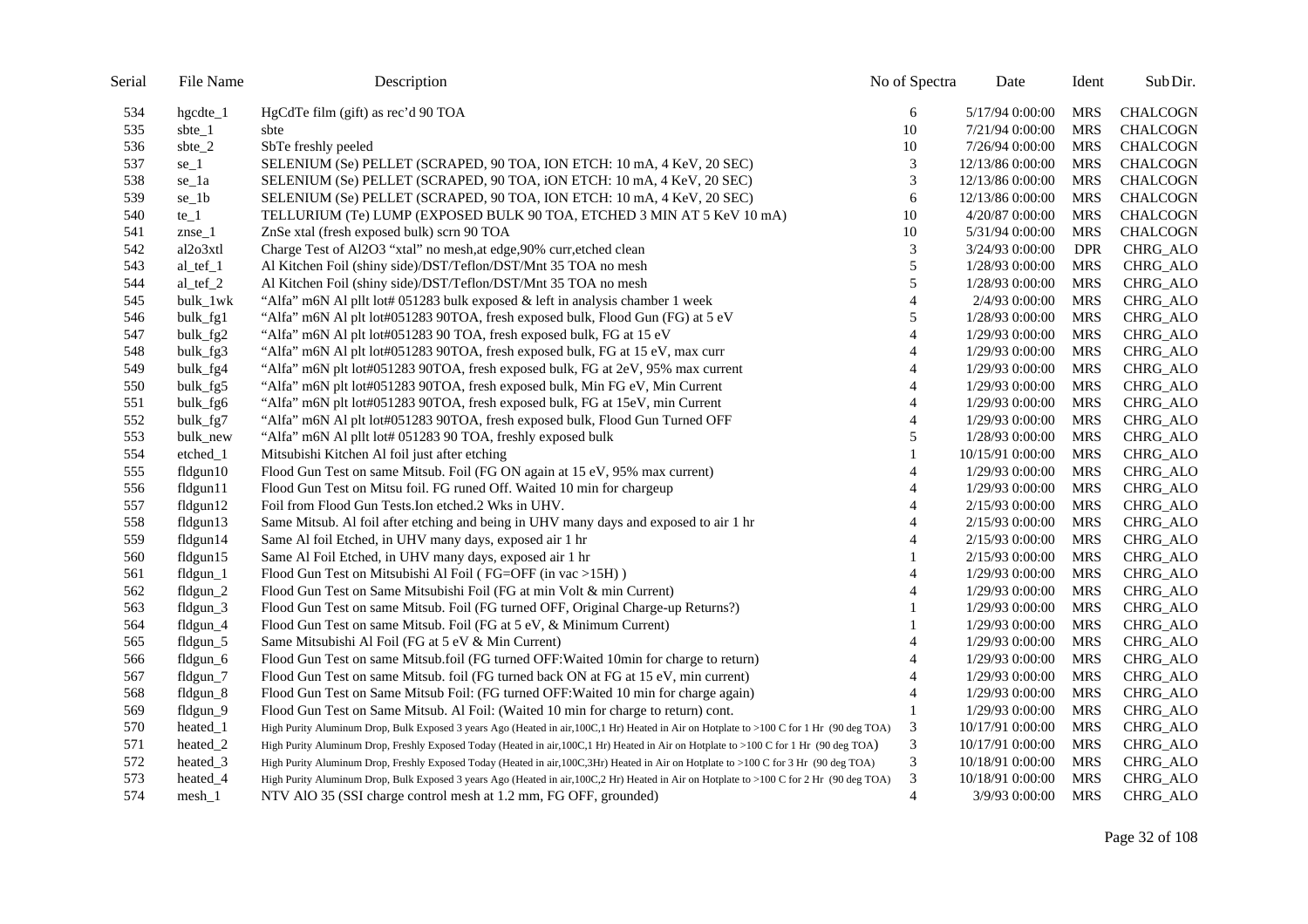| Serial | File Name      | Description                                                                                                                               | No of Spectra            | Date             | Ident      | Sub Dir. |
|--------|----------------|-------------------------------------------------------------------------------------------------------------------------------------------|--------------------------|------------------|------------|----------|
| 575    | $mesh_2$       | NTV AlO 35 (SSI charge control mesh at 1.2 mm, FG at min, Curr at min., grounded)                                                         | 3                        | 3/9/93 0:00:00   | <b>MRS</b> | CHRG_ALO |
| 576    | $mesh_3$       | NTV AlO 35 (SSI charge control mesh at 1.2 mm, FG=15eV, Curr. 90% max., grounded)                                                         | 3                        | 3/9/93 0:00:00   | <b>MRS</b> | CHRG_ALO |
| 577    | mesh_4         | NTV AlO 90 TOA (SSI charge control mesh at 1.2 mm, FG=15eV, Curr at 90% max grounded)                                                     | 3                        | 3/9/93 0:00:00   | <b>MRS</b> | CHRG_ALO |
| 578    | $mesh_5$       | Same conditions as in Mesh_4, but FG turned OFF 10 min ago.                                                                               | 3                        | 3/9/93 0:00:00   | <b>MRS</b> | CHRG_ALO |
| 579    | sheet_1a       | 2x4 cm Al sheeting (Tokyu H) Months in air, 35 TOA                                                                                        | $\overline{\mathcal{L}}$ | 2/19/93 0:00:00  | <b>MRS</b> | CHRG_ALO |
| 580    | sheet_1b       | 2x4 cm Al sheeting (Tokyu H) Months in air, 35 TOA                                                                                        | $\overline{c}$           | 2/19/93 0:00:00  | <b>MRS</b> | CHRG_ALO |
| 581    | sheet_1c       | 2x4 cm Al sheeting (Tokyu H) Months in air, 35 TOA                                                                                        | 3                        | 2/19/93 0:00:00  | <b>MRS</b> | CHRG_ALO |
| 582    | sheet_ $2$     | 2x4 cm Al sheeting (Tokyu H) months in are, FG turned OFF 2 minutes ago                                                                   | 3                        | 2/19/93 0:00:00  | <b>MRS</b> | CHRG_ALO |
| 583    | tape           | Scotch brand "3M" Aluminum Adhesive Tape/Teflon (Cat# NA-50) 6 mo old                                                                     | $\sqrt{5}$               | 1/28/93 0:00:00  | <b>MRS</b> | CHRG_ALO |
| 584    | al2o3xtl       | Charge Test of Al2O3 "xtal" no mesh, at edge, 90% curr, etched clean                                                                      | 3                        | 3/24/93 0:00:00  | DPR        | CHRG_C   |
| 585    | al tef $1$     | Al Kitchen Foil (shiny side)/DST/Teflon/DST/Mnt 35 TOA no mesh                                                                            | 5                        | 1/28/93 0:00:00  | <b>MRS</b> | CHRG_C   |
| 586    | al_tef_2       | Al Kitchen Foil (shiny side)/DST/Teflon/DST/Mnt 35 TOA no mesh                                                                            | 5                        | 1/28/93 0:00:00  | <b>MRS</b> | CHRG_C   |
| 587    | bulk_1wk       | "Alfa" m6N Al pllt lot# 051283 bulk exposed & left in analysis chamber 1 week                                                             | 4                        | 2/4/93 0:00:00   | <b>MRS</b> | CHRG_C   |
| 588    | bulk_fg1       | "Alfa" m6N Al plt lot#051283 90TOA, fresh exposed bulk, Flood Gun (FG) at 5 eV                                                            | 5                        | 1/28/93 0:00:00  | <b>MRS</b> | CHRG_C   |
| 589    | bulk_fg2       | "Alfa" m6N Al plt lot#051283 90 TOA, fresh exposed bulk, FG at 15 eV                                                                      | $\overline{4}$           | 1/29/93 0:00:00  | <b>MRS</b> | CHRG_C   |
| 590    | bulk_fg3       | "Alfa" m6N Al plt lot#051283 90TOA, fresh exposed bulk, FG at 15 eV, max curr                                                             | 4                        | 1/29/93 0:00:00  | <b>MRS</b> | CHRG_C   |
| 591    | bulk fg4       | "Alfa" m6N plt lot#051283 90TOA, fresh exposed bulk, FG at 2eV, 95% max current                                                           | 4                        | 1/29/93 0:00:00  | <b>MRS</b> | CHRG_C   |
| 592    | bulk_fg5       | "Alfa" m6N plt lot#051283 90TOA, fresh exposed bulk, Min FG eV, Min Current                                                               | $\overline{4}$           | 1/29/93 0:00:00  | <b>MRS</b> | CHRG_C   |
| 593    | bulk_fg6       | "Alfa" m6N plt lot#051283 90TOA, fresh exposed bulk, FG at 15eV, min Current                                                              | 4                        | 1/29/93 0:00:00  | <b>MRS</b> | CHRG_C   |
| 594    | bulk_fg7       | "Alfa" m6N Al plt lot#051283 90TOA, fresh exposed bulk, Flood Gun Turned OFF                                                              | 4                        | 1/29/93 0:00:00  | <b>MRS</b> | CHRG_C   |
| 595    | bulk_new       | "Alfa" m6N Al pllt lot# 051283 90 TOA, freshly exposed bulk                                                                               | 5                        | 1/28/93 0:00:00  | <b>MRS</b> | CHRG_C   |
| 596    | etched_1       | Mitsubishi Kitchen Al foil just after etching                                                                                             | 1                        | 10/15/91 0:00:00 | <b>MRS</b> | CHRG_C   |
| 597    | $f$ ldgun $10$ | Flood Gun Test on same Mitsub. Foil (FG ON again at 15 eV, 95% max current)                                                               | 4                        | 1/29/93 0:00:00  | <b>MRS</b> | CHRG_C   |
| 598    | fldgun11       | Flood Gun Test on Mitsu foil. FG runed Off. Waited 10 min for chargeup                                                                    | 4                        | 1/29/93 0:00:00  | <b>MRS</b> | CHRG_C   |
| 599    | fldgun12       | Foil from Flood Gun Tests. Ion etched. 2 Wks in UHV.                                                                                      | $\overline{4}$           | 2/15/93 0:00:00  | <b>MRS</b> | CHRG_C   |
| 600    | $f1$ dgun $13$ | Same Mitsub. Al foil after etching and being in UHV many days and exposed to air 1 hr                                                     | 4                        | 2/15/93 0:00:00  | <b>MRS</b> | CHRG_C   |
| 601    | fldgun14       | Same Al foil Etched, in UHV many days, exposed air 1 hr                                                                                   | 4                        | 2/15/93 0:00:00  | <b>MRS</b> | CHRG_C   |
| 602    | $f$ ldgun $15$ | Same Al Foil Etched, in UHV many days, exposed air 1 hr                                                                                   |                          | 2/15/93 0:00:00  | <b>MRS</b> | CHRG_C   |
| 603    | $fldgun_1$     | Flood Gun Test on Mitsubishi Al Foil (FG=OFF (in vac >15H))                                                                               | 4                        | 1/29/93 0:00:00  | <b>MRS</b> | CHRG_C   |
| 604    | $fldgun_2$     | Flood Gun Test on Same Mitsubishi Foil (FG at min Volt & min Current)                                                                     | 4                        | 1/29/93 0:00:00  | <b>MRS</b> | CHRG_C   |
| 605    | $fldgun_3$     | Flood Gun Test on same Mitsub. Foil (FG turned OFF, Original Charge-up Returns?)                                                          |                          | 1/29/93 0:00:00  | <b>MRS</b> | CHRG_C   |
| 606    | fldgun_4       | Flood Gun Test on same Mitsub. Foil (FG at 5 eV, & Minimum Current)                                                                       |                          | 1/29/93 0:00:00  | <b>MRS</b> | CHRG_C   |
| 607    | fldgun_5       | Same Mitsubishi Al Foil (FG at 5 eV & Min Current)                                                                                        | 4                        | 1/29/93 0:00:00  | <b>MRS</b> | CHRG_C   |
| 608    | fldgun_6       | Flood Gun Test on same Mitsub.foil (FG turned OFF: Waited 10min for charge to return)                                                     | 4                        | 1/29/93 0:00:00  | <b>MRS</b> | CHRG_C   |
| 609    | fldgun_7       | Flood Gun Test on same Mitsub. foil (FG turned back ON at FG at 15 eV, min current)                                                       | 4                        | 1/29/93 0:00:00  | <b>MRS</b> | CHRG_C   |
| 610    | fldgun_8       | Flood Gun Test on Same Mitsub Foil: (FG turned OFF: Waited 10 min for charge again)                                                       | 4                        | 1/29/93 0:00:00  | <b>MRS</b> | CHRG_C   |
| 611    | fldgun_9       | Flood Gun Test on Same Mitsub. Al Foil: (Waited 10 min for charge to return) cont.                                                        | $\mathbf{1}$             | 1/29/93 0:00:00  | <b>MRS</b> | CHRG_C   |
| 612    | heated_1       | High Purity Aluminum Drop, Bulk Exposed 3 years Ago (Heated in air, 100C, 1 Hr) Heated in Air on Hotplate to >100 C for 1 Hr (90 deg TOA) | 3                        | 10/17/91 0:00:00 | <b>MRS</b> | CHRG_C   |
| 613    | heated 2       | High Purity Aluminum Drop, Freshly Exposed Today (Heated in air, 100C, 1 Hr) Heated in Air on Hotplate to >100 C for 1 Hr (90 deg TOA)    | 3                        | 10/17/91 0:00:00 | <b>MRS</b> | CHRG_C   |
| 614    | heated_3       | High Purity Aluminum Drop, Freshly Exposed Today (Heated in air, 100C, 3Hr) Heated in Air on Hotplate to >100 C for 3 Hr (90 deg TOA)     | 3                        | 10/18/91 0:00:00 | <b>MRS</b> | CHRG_C   |
| 615    | heated 4       | High Purity Aluminum Drop, Bulk Exposed 3 years Ago (Heated in air, 100C, 2 Hr) Heated in Air on Hotplate to >100 C for 2 Hr (90 deg TOA) | 3                        | 10/18/91 0:00:00 | <b>MRS</b> | CHRG_C   |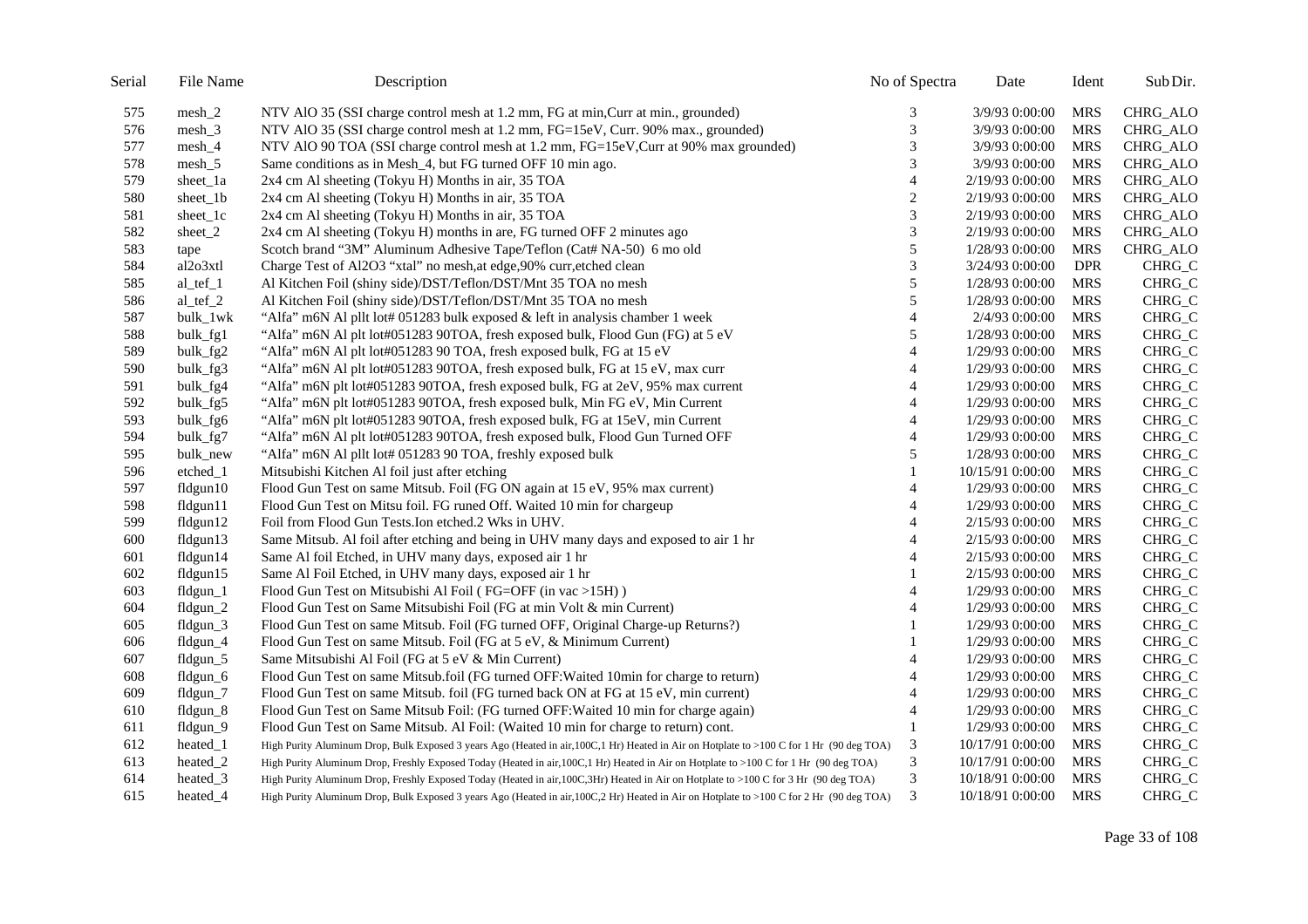| Serial | File Name   | Description                                                                           | No of Spectra               | Date            | Ident      | Sub Dir. |
|--------|-------------|---------------------------------------------------------------------------------------|-----------------------------|-----------------|------------|----------|
| 616    | $mesh_1$    | NTV AIO 35 (SSI charge control mesh at 1.2 mm, FG OFF, grounded)                      | 4                           | 3/9/93 0:00:00  | MRS        | CHRG_C   |
| 617    | $mesh_2$    | NTV AlO 35 (SSI charge control mesh at 1.2 mm, FG at min, Curr at min., grounded)     | 3                           | 3/9/93 0:00:00  | <b>MRS</b> | CHRG_C   |
| 618    | $mesh_3$    | NTV AIO 35 (SSI charge control mesh at 1.2 mm, FG=15eV, Curr. 90% max., grounded)     | 3                           | 3/9/93 0:00:00  | <b>MRS</b> | CHRG_C   |
| 619    | $mesh_4$    | NTV AlO 90 TOA (SSI charge control mesh at 1.2 mm, FG=15eV, Curr at 90% max grounded) | 3                           | 3/9/93 0:00:00  | <b>MRS</b> | CHRG_C   |
| 620    | $mesh_5$    | Same conditions as in Mesh_4, but FG turned OFF 10 min ago.                           | 3                           | 3/9/93 0:00:00  | <b>MRS</b> | CHRG_C   |
| 621    | $mg_rtn_2$  | NTV MgO recheck (after Mg_rturn file, ion gun off)                                    | 1                           | 2/24/93 0:00:00 | <b>MRS</b> | CHRG_C   |
| 622    | mg_rturn    | NTV MgO (15 min after 15 eV FG turned off)                                            | 3                           | 2/24/93 0:00:00 | MRS        | CHRG_C   |
| 623    | sheet_1a    | 2x4 cm Al sheeting (Tokyu H) Months in air, 35 TOA                                    | $\overline{4}$              | 2/19/93 0:00:00 | <b>MRS</b> | CHRG_C   |
| 624    | sheet_1b    | 2x4 cm Al sheeting (Tokyu H) Months in air, 35 TOA                                    | $\overline{c}$              | 2/19/93 0:00:00 | <b>MRS</b> | CHRG_C   |
| 625    | sheet_1c    | 2x4 cm Al sheeting (Tokyu H) Months in air, 35 TOA                                    | 3                           | 2/19/93 0:00:00 | <b>MRS</b> | CHRG_C   |
| 626    | sheet $2$   | 2x4 cm Al sheeting (Tokyu H) months in are, FG turned OFF 2 minutes ago               | 3                           | 2/19/93 0:00:00 | MRS        | CHRG_C   |
| 627    | si_rturn    | NTV SiO (1 min after 15 eV FG turned off)                                             | 3                           | 3/15/93 0:00:00 | <b>MRS</b> | CHRG_C   |
| 628    | tape        | Scotch brand "3M" Aluminum Adhesive Tape/Teflon (Cat# NA-50) 6 mo old                 | $\sqrt{5}$                  | 1/28/93 0:00:00 | <b>MRS</b> | CHRG_C   |
| 629    | tl_rturn    | NTV TlO (FO) (5 min after 15 eV FG turned off)                                        | 3                           | 3/12/93 0:00:00 | <b>MRS</b> | CHRG_C   |
| 630    | y_rturn     | NTV (FO) YO (1 min after 15 eV FG turned off)                                         | 3                           | 3/18/93 0:00:00 | <b>MRS</b> | CHRG_C   |
| 631    | $zn_fg_01$  | NTV ZnO/Zn (old) 80 TOA (FG min curr, min volt)                                       | $\overline{4}$              | 2/19/93 0:00:00 | <b>MRS</b> | CHRG_C   |
| 632    | $zn_fg_02$  | NTV ZnO/Zn (old) 80 TOA (FG max curr, 15 volt)                                        | $\overline{4}$              | 2/19/93 0:00:00 | <b>MRS</b> | CHRG_C   |
| 633    | $zn_fg_03$  | NTV ZnO/Zn (#2, old, 60 TOA) no FG                                                    | $\overline{4}$              | 2/19/93 0:00:00 | <b>MRS</b> | CHRG_C   |
| 634    | $zn_fg_04$  | NTV ZnO/Zn (#2, old, 60 TOA) no FG                                                    | 3                           | 2/19/93 0:00:00 | <b>MRS</b> | CHRG_C   |
| 635    | $zn_fg_05$  | NTV ZnO/Zn (#2, old, 60 TOA) FG min curr, min volt                                    | 3                           | 2/19/93 0:00:00 | <b>MRS</b> | CHRG_C   |
| 636    | $zn_fg_06$  | NTV ZnO/Zn (old, 60 TOA) grnd FG max curr, 15 eV                                      | 3                           | 2/19/93 0:00:00 | <b>MRS</b> | CHRG_C   |
| 637    | $zn_fg_07$  | NTV ZnO/Zn (old, 60 TOA) grnd FG turned OFF                                           | 3                           | 2/19/93 0:00:00 | <b>MRS</b> | CHRG_C   |
| 638    | $zn_fg_08$  | NTV ZnO/Zn (old, 60 TOA) grnd FG turned OFF                                           | $\overline{c}$              | 2/19/93 0:00:00 | <b>MRS</b> | CHRG_C   |
| 639    | $z$ r_fg_01 | NTV ZrO 35 TOA grounded, FG: min volt, min curr                                       | 3                           | 3/5/93 0:00:00  | <b>MRS</b> | CHRG_C   |
| 640    | $z$ r_fg_02 | NTV ZrO 35 TOA grounded, FG: 15 eV, 90% curr                                          | 3                           | 3/5/93 0:00:00  | <b>MRS</b> | CHRG_C   |
| 641    | $zr_{fg_0}$ | rerun NTV ZrO 35 TOA grnd, FG: min volt, min curr                                     | 3                           | 3/5/93 0:00:00  | <b>MRS</b> | CHRG_C   |
| 642    | $z$ r_fg_04 | NTV ZrO 35 TOA grounded, FG: 5 eV, 90% curr                                           | 3                           | 3/5/93 0:00:00  | <b>MRS</b> | CHRG_C   |
| 643    | $zr_{fg_0}$ | NTV ZrO 35 TOA grounded, FG: 10 eV, 90% curr                                          | 3                           | 3/5/93 0:00:00  | <b>MRS</b> | CHRG_C   |
| 644    | $z$ r_fg_06 | rerun NTV ZrO 35 TOA grnd, FG: 15 eV, 90% curr                                        | 3                           | 3/5/93 0:00:00  | <b>MRS</b> | CHRG_C   |
| 645    | $z$ r_fg_07 | NTV ZrO 35 TOA grounded, FG: 15 eV, min curr                                          | 3                           | 3/5/93 0:00:00  | <b>MRS</b> | CHRG_C   |
| 646    | $z$ r_fg_08 | NTV ZrO 35 TOA (as,rec'd, grounded, no FG)                                            | $\mathbf{1}$                | 3/5/93 0:00:00  | <b>MRS</b> | CHRG_C   |
| 647    | zr_rturn    | rerun NTV ZrO 35 TOA grnd, FG OFF (5 min wait)                                        | $\ensuremath{\mathfrak{Z}}$ | 3/5/93 0:00:00  | <b>MRS</b> | CHRG_C   |
| 648    | al2o3_01    | Al2O3 "xtal" no mesh, at edge, 90% curr, etched clean                                 | 3                           | 3/24/93 0:00:00 | DPR        | CHRG_GRZ |
| 649    | al2o3_02    | Al2O3 "xtal" no mesh, at edge, 90% curr, as rec'd                                     | $\overline{4}$              | 3/23/93 0:00:00 | <b>MRS</b> | CHRG_GRZ |
| 650    | $al2o3_03$  | Al2O3"xtal"no mesh,on side(old),90%I,1mm Teflon                                       | 5                           | 3/29/93 0:00:00 | <b>MRS</b> | CHRG_GRZ |
| 651    | al2o3_04    | 35TOA, Al2O3"xtal"no mesh, flat top, 90% I, 1mm Teflon                                | $\overline{4}$              | 3/29/93 0:00:00 | <b>MRS</b> | CHRG_GRZ |
| 652    | al2o3_05    | 90TOA, Al2O3"xtal"no mesh, edge/side, 90% I, 1mm Teflon                               | 3                           | 3/29/93 0:00:00 | <b>MRS</b> | CHRG_GRZ |
| 653    | $mgo_01$    | MgO "xtal" no mesh, at edge, 90% curr, as rec'd                                       | $\overline{4}$              | 3/24/93 0:00:00 | <b>MRS</b> | CHRG_GRZ |
| 654    | $mgo_02$    | MgO (xtal) no mesh, at edge, 90% curr, etched clean                                   | 3                           | 3/25/93 0:00:00 | DPR        | CHRG_GRZ |
| 655    | mgo $03$    | MgO "xtal" no mesh, 90% curr, diam.scribe, 2h air                                     | $\overline{4}$              | 3/25/93 0:00:00 | <b>MRS</b> | CHRG_GRZ |
| 656    | $mgo_04$    | MgO "xtal" mesh, 90% curr, diam.scribed, 2h air                                       | 5                           | 3/25/93 0:00:00 | MRS        | CHRG_GRZ |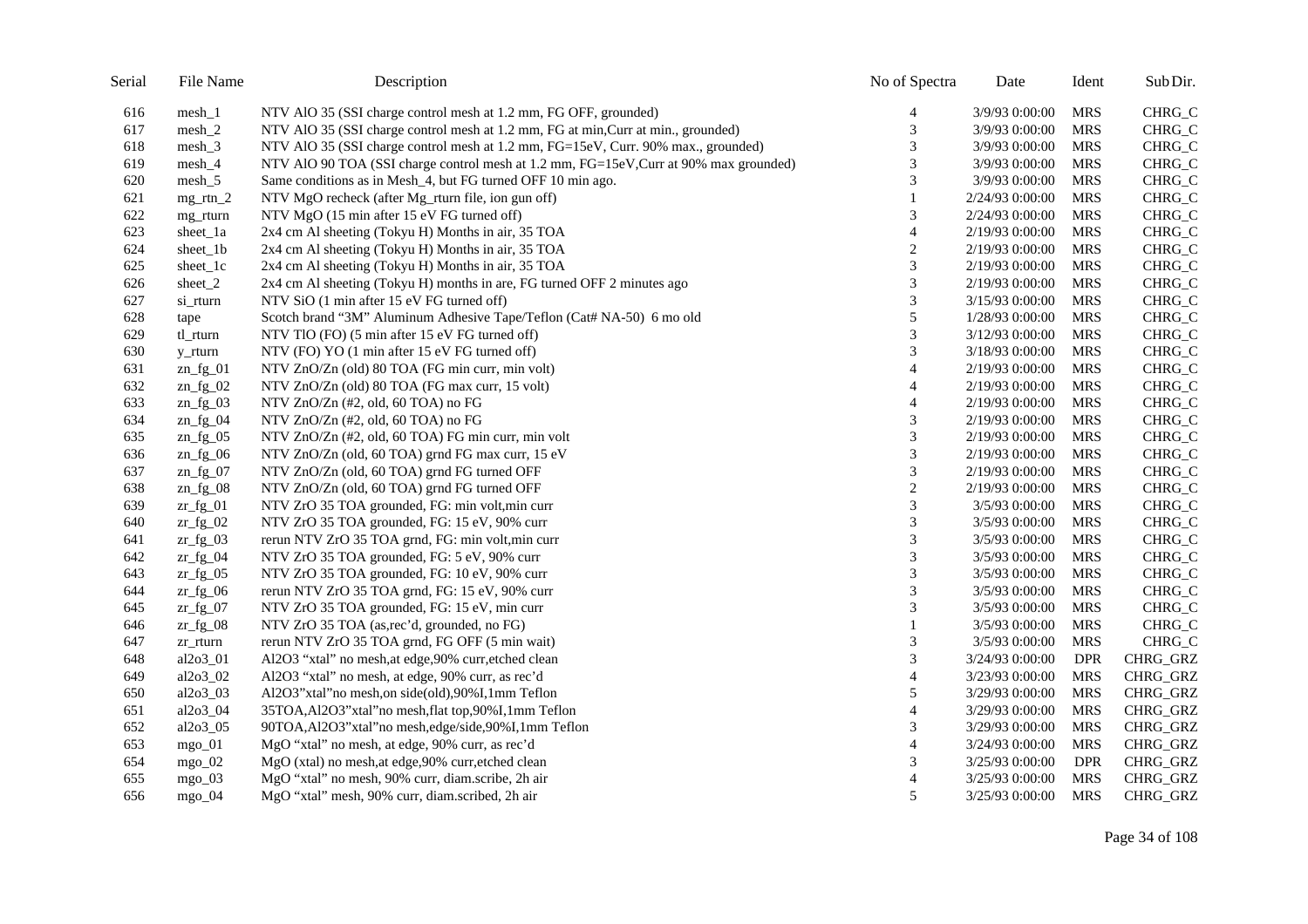| Serial | File Name                      | Description                                                                         | No of Spectra               | Date            | Ident      | Sub Dir.        |
|--------|--------------------------------|-------------------------------------------------------------------------------------|-----------------------------|-----------------|------------|-----------------|
| 657    | mgo $05$                       | MgO "xtal" mesh, 90% curr, near center, as rec'd                                    | 5                           | 3/25/93 0:00:00 | <b>MRS</b> | CHRG_GRZ        |
| 658    | $mgo_0$                        | MgO "xtal" SSI mesh, at edge, 90% curr, as rec'd                                    | 3                           | 3/26/93 0:00:00 | <b>MRS</b> | CHRG_GRZ        |
| 659    | mgo $07$                       | MgO "xtal", SSI mesh, edge, 90% curr, as rec'd, Ar 1E-7                             | 3                           | 3/26/93 0:00:00 | <b>MRS</b> | CHRG_GRZ        |
| 660    | mgo $_0$ 8                     | MgO xtal mesh edge 100% curr 1.5E-7 Ar as rec'd                                     | 1                           | 3/26/93 0:00:00 | MRS        | CHRG_GRZ        |
| 661    | mgo c $01$                     | EDGE of Cleaved MgO xtl (no mesh) on top of 1mm Teflon, FG 90% max curr 55TOA       | 5                           | 3/26/93 0:00:00 | <b>MRS</b> | CHRG_GRZ        |
| 662    | $mgo_c_02$                     | SIDE of Cleaved MgO xtl (no mesh) on top of 1mm Teflon, FG at 90% curr.90 TOA       | 3                           | 3/26/93 0:00:00 | <b>MRS</b> | CHRG_GRZ        |
| 663    | $mgo_c_03$                     | SIDE at -48 TOA Cleaved MgO xtl (no mesh) on top of 1mm Teflon, 90% max FG curr     | 3                           | 3/26/93 0:00:00 | MRS        | CHRG_GRZ        |
| 664    | $mgo_c_04$                     | SIDE at +48 TOA Cleaved MgO xtl (no mesh) 1mm Teflon, FG at 90% max curr            | 3                           | 3/26/93 0:00:00 | <b>MRS</b> | CHRG_GRZ        |
| 665    | $mgo_c_05$                     | CORNER +100 TOA Cleaved MgO xtl (no mesh) on top of 1mm Teflon, 90% max FG curr     | $\ensuremath{\mathfrak{Z}}$ | 3/26/93 0:00:00 | <b>MRS</b> | CHRG_GRZ        |
| 666    | $mgo_c_0$                      | AS REC'D region 100TOA Cleaved MgO xtl (no mesh) on top of 1mm Tfln 90% max FG curr | 3                           | 3/26/93 0:00:00 | <b>MRS</b> | CHRG_GRZ        |
| 667    | $nac1_01$                      | Expsd Bulk (IR) NaCl xtal (Side-Graze AOI, 55 TOA)                                  | 17                          | 4/13/93 0:00:00 | <b>MRS</b> | CHRG_GRZ        |
| 668    | sio2_01                        | -55 TOA SiO2 fract fused "xtal" no mesh 90% curr                                    | 5                           | 3/26/93 0:00:00 | <b>MRS</b> | CHRG_GRZ        |
| 669    | sio2_02                        | +35 TOA SiO2 unpolished fused "xtal" no mesh 90% I                                  | 5                           | 3/29/93 0:00:00 | <b>MRS</b> | CHRG_GRZ        |
| 670    | $\sin 2$ 03                    | -55 TOA SiO2 unplshd side fused "xtal" no mesh 90%                                  | 5                           | 3/29/93 0:00:00 | MRS        | CHRG_GRZ        |
| 671    | $\frac{\text{SiO2}}{04}$       | -23 TOA SiO2 1mm Tfln fract side"xtal" no mesh 90%                                  | $\overline{4}$              | 3/29/93 0:00:00 | <b>MRS</b> | CHRG_GRZ        |
| 672    | $\frac{\text{SiO2}}{0.05}$     | -90 TOA SiO2 1mm Tfln fract side"xtal" no mesh 90%                                  | 3                           | 3/29/93 0:00:00 | MRS        | CHRG_GRZ        |
| 673    | ta2o5_01                       | 5-20u Ta2O5 Powder/DST 35 TOA 35 AOI FG at 95% max curr, parallel                   | $\sqrt{2}$                  | 4/13/93 0:00:00 | <b>MRS</b> | CHRG_GRZ        |
| 674    | ta2o5_02                       | 5-20u Ta2O5 Powder/DST 90 TOA 25 AOI FG at 95% max curr., parallel                  | $\mathbf{2}$                | 4/13/93 0:00:00 | <b>MRS</b> | CHRG_GRZ        |
| 675    | $ta2o5_03$                     | 5-20u Ta2O5 Powder/DST 100 TOA 25 AOI FG at 95% max curr. parallel                  | $\boldsymbol{2}$            | 4/13/93 0:00:00 | MRS        | CHRG_GRZ        |
| 676    | $ta2o5_04$                     | 5-20u Ta2O5 Powder/DST 110 TOA 25 AOI FG at 95% max curr., parallel                 | $\overline{c}$              | 4/13/93 0:00:00 | <b>MRS</b> | CHRG_GRZ        |
| 677    | ta2o5_05                       | 5-20u Ta2O5 Powder/DST 120 TOA 25 AOI FG at 95% max curr., parallel                 | $\overline{c}$              | 4/13/93 0:00:00 | MRS        | CHRG_GRZ        |
| 678    | al2o3_01                       | Al2O3 "xtal" no mesh, at edge, 90% curr, etched clean                               | 3                           | 3/24/93 0:00:00 | <b>DPR</b> | <b>CHRG_RES</b> |
| 679    | $al2o3_02$                     | Al2O3 "xtal" no mesh, at edge, 90% curr, as rec'd                                   | $\overline{4}$              | 3/23/93 0:00:00 | MRS        | CHRG_RES        |
| 680    | al2o3_03                       | Al2O3"xtal" no mesh, on side (old), 90% I, 1mm Teflon                               | 5                           | 3/29/93 0:00:00 | <b>MRS</b> | <b>CHRG_RES</b> |
| 681    | al2o3_04                       | 35TOA, Al2O3"xtal"no mesh, flat top, 90% I, 1mm Teflon                              | $\overline{4}$              | 3/29/93 0:00:00 | <b>MRS</b> | <b>CHRG_RES</b> |
| 682    | $al2o3_05$                     | 90TOA, Al2O3" xtal" no mesh, edge/side, 90% I, 1mm Teflon                           | 3                           | 3/29/93 0:00:00 | <b>MRS</b> | CHRG_RES        |
| 683    | al tef 1                       | Al Kitchen Foil (shiny side)/DST/Teflon/DST/Mnt 35 TOA no mesh                      | 5                           | 1/28/93 0:00:00 | <b>MRS</b> | CHRG_RES        |
| 684    | al_tef_2                       | Al Kitchen Foil (shiny side)/DST/Teflon/DST/Mnt 35 TOA no mesh                      | 5                           | 1/28/93 0:00:00 | <b>MRS</b> | <b>CHRG_RES</b> |
| 685    | $au_{pet\_1}$                  | FG=0V "Charge Control" study of Au/PET, ion etched, 35 deg toa                      | 1                           | 6/5/91 0:00:00  | <b>MRS</b> | <b>CHRG_RES</b> |
| 686    | $au_{pet_2}$                   | FG=0V "Charge Control" study of Au/PET, ion etched, 35 deg toa                      | 1                           | 6/5/91 0:00:00  | <b>MRS</b> | <b>CHRG_RES</b> |
| 687    | $au$ <sub>si</sub> $1$         | FG=0V "Charge Control" study of ion etched Au/Si wafer, 35 deg toa                  | 1                           | 6/5/91 0:00:00  | <b>MRS</b> | CHRG_RES        |
| 688    | au tef 1                       | FG=10V "Charge Control" study of gold/1mm teflon, ion etched, 35 toa                |                             | 6/4/91 0:00:00  | <b>MRS</b> | <b>CHRG_RES</b> |
| 689    | $au_{\text{ref}}$ <sub>2</sub> | FG=0 "Charge Control" study of gold/1mm teflon, ion etched, 35 toa                  | 1                           | 6/4/91 0:00:00  | <b>MRS</b> | <b>CHRG_RES</b> |
| 690    | au tef 3                       | FG=0V "Charge Control" study of gold/1mm teflon, dirty, 35 toa                      |                             | 6/5/91 0:00:00  | <b>MRS</b> | <b>CHRG_RES</b> |
| 691    | $au_{\text{ref}}$ 4            | gold/1mm teflon/dst,no scrn,FG swtch OFF, S/W FG=0                                  | $\overline{4}$              | 6/4/91 0:00:00  | MRS        | <b>CHRG_RES</b> |
| 692    | $au_{\text{ref}}$ 5            | FG OFF, screen/gold/1mm Teflon/DST (ion etched)                                     | $\overline{4}$              | 6/5/91 0:00:00  | <b>MRS</b> | CHRG_RES        |
| 693    | bulk_1wk                       | "Alfa" m6N Al pllt lot# 051283 bulk exposed & left in analysis chamber 1 week       | $\overline{4}$              | 2/4/93 0:00:00  | <b>MRS</b> | <b>CHRG_RES</b> |
| 694    | bulk_fg1                       | "Alfa" m6N Al plt lot#051283 90TOA, fresh exposed bulk, Flood Gun (FG) at 5 eV      | 5                           | 1/28/93 0:00:00 | <b>MRS</b> | CHRG_RES        |
| 695    | bulk_fg2                       | "Alfa" m6N Al plt lot#051283 90 TOA, fresh exposed bulk, FG at 15 eV                | $\overline{4}$              | 1/29/93 0:00:00 | <b>MRS</b> | CHRG_RES        |
| 696    | bulk_fg3                       | "Alfa" m6N Al plt lot#051283 90TOA, fresh exposed bulk, FG at 15 eV, max curr       | 4                           | 1/29/93 0:00:00 | <b>MRS</b> | CHRG_RES        |
| 697    | bulk_fg4                       | "Alfa" m6N plt lot#051283 90TOA, fresh exposed bulk, FG at 2eV, 95% max current     | $\overline{4}$              | 1/29/93 0:00:00 | <b>MRS</b> | <b>CHRG_RES</b> |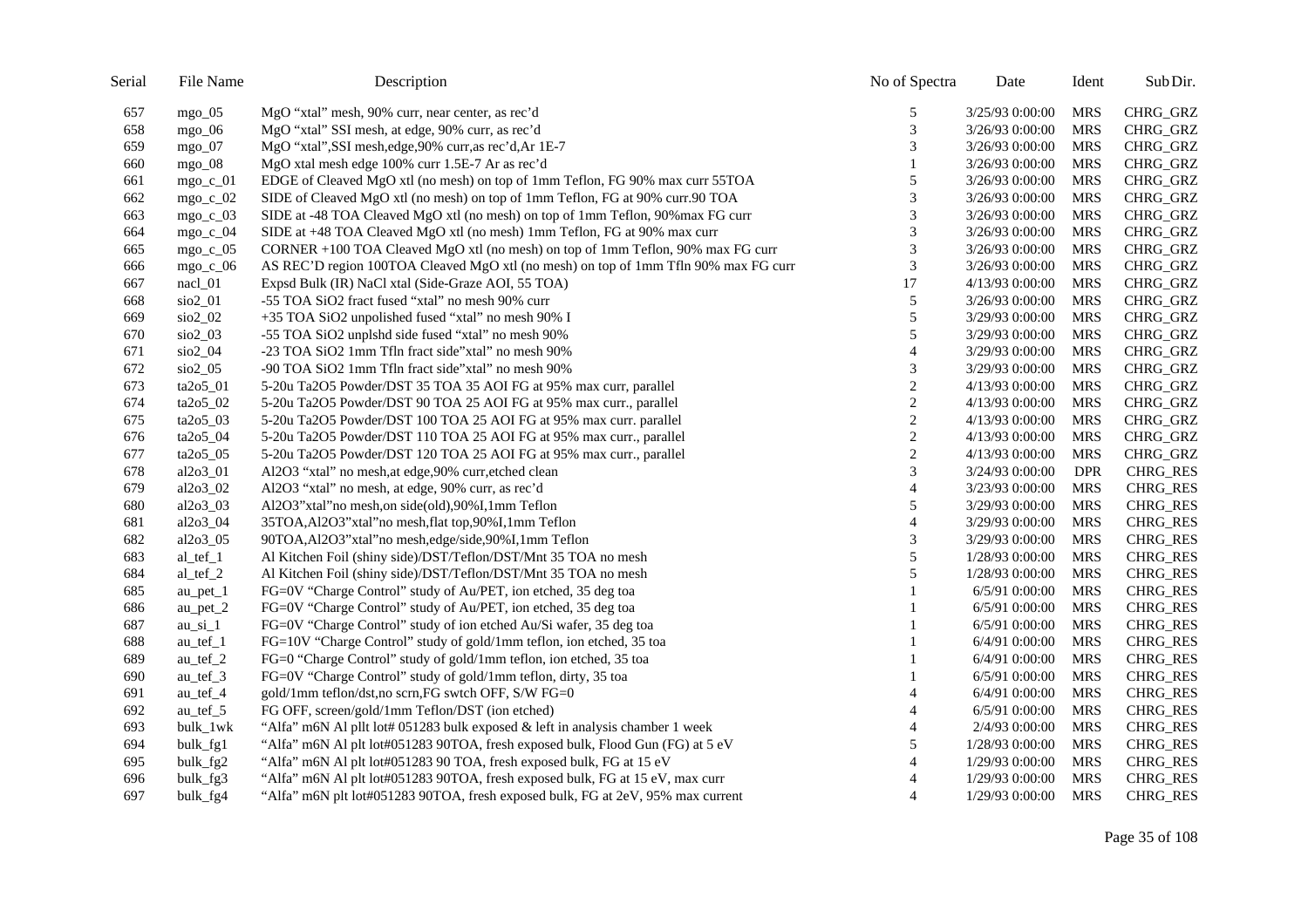| Serial | File Name           | Description                                                                           | No of Spectra               | Date             | Ident      | Sub Dir.        |
|--------|---------------------|---------------------------------------------------------------------------------------|-----------------------------|------------------|------------|-----------------|
| 698    | bulk_fg5            | "Alfa" m6N plt lot#051283 90TOA, fresh exposed bulk, Min FG eV, Min Current           | 4                           | 1/29/93 0:00:00  | <b>MRS</b> | CHRG_RES        |
| 699    | bulk_fg6            | "Alfa" m6N plt lot#051283 90TOA, fresh exposed bulk, FG at 15eV, min Current          | $\overline{4}$              | 1/29/93 0:00:00  | <b>MRS</b> | <b>CHRG_RES</b> |
| 700    | bulk_fg7            | "Alfa" m6N Al plt lot#051283 90TOA, fresh exposed bulk, Flood Gun Turned OFF          | $\overline{4}$              | 1/29/93 0:00:00  | <b>MRS</b> | CHRG_RES        |
| 701    | bulk_new            | "Alfa" m6N Al pllt lot# 051283 90 TOA, freshly exposed bulk                           | 5                           | 1/28/93 0:00:00  | <b>MRS</b> | <b>CHRG_RES</b> |
| 702    | cc_ag2o             | Ag2O powder pressed on DST (SSI mesh: 1mm) Flood Gun Off                              | $\sqrt{2}$                  | 11/3/93 0:00:00  | <b>MRS</b> | CHRG_RES        |
| 703    | cc_bi2o3            | Bi2O3 powder pressed on DST (mesh: 1mm) FG ON vs OFF test                             | $\mathbf{2}$                | 11/4/93 0:00:00  | <b>MRS</b> | <b>CHRG_RES</b> |
| 704    | cc_ga2o3            | Ga2O3                                                                                 | $\sqrt{2}$                  | 11/4/93 0:00:00  | <b>MRS</b> | <b>CHRG_RES</b> |
| 705    | cc_geo2             | GeO2 powder pressed on DST (mesh: 1mm) FG ON vs OFF study                             | $\sqrt{2}$                  | 11/4/93 0:00:00  | <b>MRS</b> | CHRG_RES        |
| 706    | $cc$ moo3           | MoO3 powder pressed on DST (mesh: 1mm) FG ON vs OFF study                             | $\mathbf{2}$                | 11/2/93 0:00:00  | <b>MRS</b> | <b>CHRG_RES</b> |
| 707    | $cc_{nb}2o5$        | Nb2O5 powder pressed on DST (mesh: 1mm) FG ON vs OFF study                            | $\overline{2}$              | 11/2/93 0:00:00  | <b>MRS</b> | CHRG_RES        |
| 708    | $cc_p$ do           | PdO powder pressed on DST (mesh: 1mm) FG ON vs OFF study                              | $\sqrt{2}$                  | 11/2/93 0:00:00  | <b>MRS</b> | <b>CHRG_RES</b> |
| 709    | $cc_$ ta2 $o5$      | Ta2O5 powder pressed on DST (mesh: 1mm) FG ON vs OFF study                            | 2                           | 11/3/93 0:00:00  | <b>MRS</b> | CHRG_RES        |
| 710    | cc_tio2             | TiO2 powder pressed on DST (mesh: 1mm) FG ON vs OFF study                             | $\sqrt{2}$                  | 11/1/93 0:00:00  | <b>MRS</b> | <b>CHRG_RES</b> |
| 711    | $cc_v2o5$           | V2O5 powder pressed on DST (mesh: 1mm) FG ON vs OFF study                             | $\mathbf{2}$                | 11/3/93 0:00:00  | <b>MRS</b> | CHRG_RES        |
| 712    | $cc$ wo $3$         | WO3 powder pressed on DST (mesh: 1mm) FG ON vs OFF study                              | $\sqrt{2}$                  | 11/2/93 0:00:00  | <b>MRS</b> | <b>CHRG_RES</b> |
| 713    | $cu_{\text{ref}}1$  | Copper on 1mm teflon, no scrn, FG swtch OFF, S/W FG=0                                 | $\sqrt{5}$                  | 6/4/91 0:00:00   | <b>MRS</b> | <b>CHRG_RES</b> |
| 714    | $cu_{\text{ref}}$ 2 | new Al X-ray window, cu/1mm teflon, no scrn, FG OFF                                   | 3                           | 6/21/91 0:00:00  | <b>MRS</b> | <b>CHRG_RES</b> |
| 715    | etched_1            | Mitsubishi Kitchen Al foil just after etching                                         |                             | 10/15/91 0:00:00 | <b>MRS</b> | CHRG_RES        |
| 716    | fldgun10            | Flood Gun Test on same Mitsub. Foil (FG ON again at 15 eV, 95% max current)           | $\overline{A}$              | 1/29/93 0:00:00  | <b>MRS</b> | CHRG_RES        |
| 717    | fldgun11            | Flood Gun Test on Mitsu foil. FG runed Off. Waited 10 min for chargeup                | 4                           | 1/29/93 0:00:00  | <b>MRS</b> | CHRG_RES        |
| 718    | fldgun12            | Foil from Flood Gun Tests. Ion etched. 2 Wks in UHV.                                  | $\overline{A}$              | 2/15/93 0:00:00  | <b>MRS</b> | <b>CHRG_RES</b> |
| 719    | fldgun13            | Same Mitsub. Al foil after etching and being in UHV many days and exposed to air 1 hr | 4                           | 2/15/93 0:00:00  | <b>MRS</b> | <b>CHRG_RES</b> |
| 720    | fldgun14            | Same Al foil Etched, in UHV many days, exposed air 1 hr                               | $\boldsymbol{\varDelta}$    | 2/15/93 0:00:00  | <b>MRS</b> | <b>CHRG_RES</b> |
| 721    | fldgun15            | Same Al Foil Etched, in UHV many days, exposed air 1 hr                               |                             | 2/15/93 0:00:00  | <b>MRS</b> | <b>CHRG_RES</b> |
| 722    | fldgun_1            | Flood Gun Test on Mitsubishi Al Foil (FG=OFF (in vac >15H))                           | $\overline{A}$              | 1/29/93 0:00:00  | <b>MRS</b> | <b>CHRG_RES</b> |
| 723    | fldgun_2            | Flood Gun Test on Same Mitsubishi Foil (FG at min Volt & min Current)                 | 4                           | 1/29/93 0:00:00  | <b>MRS</b> | CHRG_RES        |
| 724    | fldgun_3            | Flood Gun Test on same Mitsub. Foil (FG turned OFF, Original Charge-up Returns?)      |                             | 1/29/93 0:00:00  | <b>MRS</b> | CHRG_RES        |
| 725    | fldgun_4            | Flood Gun Test on same Mitsub. Foil (FG at 5 eV, & Minimum Current)                   |                             | 1/29/93 0:00:00  | <b>MRS</b> | <b>CHRG_RES</b> |
| 726    | fldgun_5            | Same Mitsubishi Al Foil (FG at 5 eV & Min Current)                                    | $\overline{4}$              | 1/29/93 0:00:00  | <b>MRS</b> | CHRG_RES        |
| 727    | fldgun_6            | Flood Gun Test on same Mitsub.foil (FG turned OFF: Waited 10min for charge to return) | 4                           | 1/29/93 0:00:00  | <b>MRS</b> | CHRG_RES        |
| 728    | fldgun_7            | Flood Gun Test on same Mitsub. foil (FG turned back ON at FG at 15 eV, min current)   | $\overline{4}$              | 1/29/93 0:00:00  | <b>MRS</b> | <b>CHRG_RES</b> |
| 729    | $fldgun_8$          | Flood Gun Test on Same Mitsub Foil: (FG turned OFF: Waited 10 min for charge again)   | $\overline{4}$              | 1/29/93 0:00:00  | <b>MRS</b> | <b>CHRG_RES</b> |
| 730    | fldgun_9            | Flood Gun Test on Same Mitsub. Al Foil: (Waited 10 min for charge to return) cont.    | 1                           | 1/29/93 0:00:00  | <b>MRS</b> | <b>CHRG_RES</b> |
| 731    | $mesh_1$            | NTV AlO 35 (SSI charge control mesh at 1.2 mm, FG OFF, grounded)                      | $\overline{4}$              | 3/9/93 0:00:00   | <b>MRS</b> | CHRG_RES        |
| 732    | $mesh_2$            | NTV AlO 35 (SSI charge control mesh at 1.2 mm, FG at min, Curr at min., grounded)     | 3                           | 3/9/93 0:00:00   | <b>MRS</b> | CHRG_RES        |
| 733    | $mesh_3$            | NTV AlO 35 (SSI charge control mesh at 1.2 mm, FG=15eV, Curr. 90% max., grounded)     | $\ensuremath{\mathfrak{Z}}$ | 3/9/93 0:00:00   | <b>MRS</b> | <b>CHRG_RES</b> |
| 734    | $mesh_4$            | NTV AlO 90 TOA (SSI charge control mesh at 1.2 mm, FG=15eV, Curr at 90% max grounded) | 3                           | 3/9/93 0:00:00   | <b>MRS</b> | <b>CHRG_RES</b> |
| 735    | $mesh_5$            | Same conditions as in Mesh_4, but FG turned OFF 10 min ago.                           | $\mathfrak{Z}$              | 3/9/93 0:00:00   | <b>MRS</b> | <b>CHRG_RES</b> |
| 736    | $mgo_01$            | MgO "xtal" no mesh, at edge, 90% curr, as rec'd                                       | $\overline{4}$              | 3/24/93 0:00:00  | <b>MRS</b> | CHRG_RES        |
| 737    | $mgo$ 02            | MgO (xtal) no mesh, at edge, 90% curr, etched clean                                   | 3                           | 3/25/93 0:00:00  | <b>DPR</b> | <b>CHRG RES</b> |
| 738    | $mgo_03$            | MgO "xtal" no mesh, 90% curr, diam.scribe, 2h air                                     | $\overline{4}$              | 3/25/93 0:00:00  | <b>MRS</b> | <b>CHRG_RES</b> |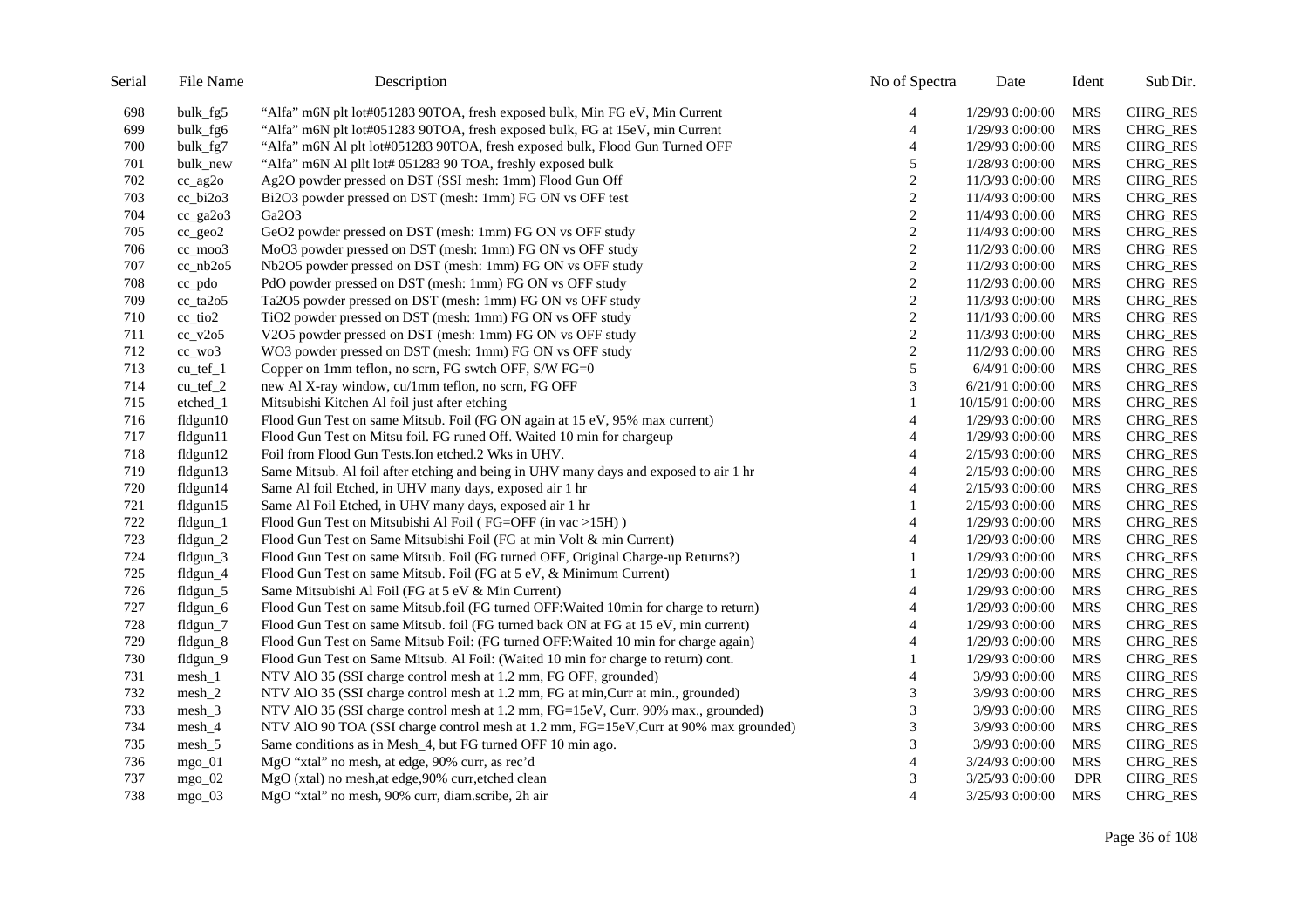| Serial | File Name         | Description                                                                                | No of Spectra               | Date             | Ident      | Sub Dir.        |
|--------|-------------------|--------------------------------------------------------------------------------------------|-----------------------------|------------------|------------|-----------------|
| 739    | $mgo$ 04          | MgO "xtal" mesh, 90% curr, diam.scribed, 2h air                                            | 5                           | 3/25/93 0:00:00  | <b>MRS</b> | <b>CHRG_RES</b> |
| 740    | $mgo_05$          | MgO "xtal" mesh, 90% curr, near center, as rec'd                                           | 5                           | 3/25/93 0:00:00  | <b>MRS</b> | <b>CHRG_RES</b> |
| 741    | mgo $06$          | MgO "xtal" SSI mesh, at edge, 90% curr, as rec'd                                           | 3                           | 3/26/93 0:00:00  | <b>MRS</b> | <b>CHRG_RES</b> |
| 742    | mgo $_0$ 7        | MgO "xtal", SSI mesh, edge, 90% curr, as rec'd, Ar 1E-7                                    | 3                           | 3/26/93 0:00:00  | MRS        | <b>CHRG_RES</b> |
| 743    | mgo $08$          | MgO xtal mesh edge 100% curr 1.5E-7 Ar as rec'd                                            |                             | 3/26/93 0:00:00  | <b>MRS</b> | <b>CHRG_RES</b> |
| 744    | mgo c $01$        | EDGE of Cleaved MgO xtl (no mesh) on top of 1mm Teflon, FG 90% max curr 55TOA              | 5                           | 3/26/93 0:00:00  | <b>MRS</b> | <b>CHRG_RES</b> |
| 745    | $mgo_c_02$        | SIDE of Cleaved MgO xtl (no mesh) on top of 1mm Teflon, FG at 90% curr.90 TOA              | 3                           | 3/26/93 0:00:00  | MRS        | <b>CHRG_RES</b> |
| 746    | $mgo_c_03$        | SIDE at -48 TOA Cleaved MgO xtl (no mesh) on top of 1mm Teflon, 90% max FG curr            | 3                           | 3/26/93 0:00:00  | <b>MRS</b> | <b>CHRG_RES</b> |
| 747    | $mgo_c_04$        | SIDE at +48 TOA Cleaved MgO xtl (no mesh) 1mm Teflon, FG at 90% max curr                   | $\ensuremath{\mathfrak{Z}}$ | 3/26/93 0:00:00  | <b>MRS</b> | <b>CHRG_RES</b> |
| 748    | $mgo_c_05$        | CORNER +100 TOA Cleaved MgO xtl (no mesh) on top of 1mm Teflon, 90% max FG curr            | 3                           | 3/26/93 0:00:00  | <b>MRS</b> | <b>CHRG_RES</b> |
| 749    | mgo_c_06          | AS REC'D region 100TOA Cleaved MgO xtl (no mesh) on top of 1mm Tfln 90% max FG curr        | 3                           | 3/26/93 0:00:00  | <b>MRS</b> | <b>CHRG RES</b> |
| 750    | mgo_xtl           | MgO crystal (unknown source) scrn 90 deg TOA                                               | $\overline{7}$              | 10/28/93 0:00:00 | <b>MRS</b> | <b>CHRG_RES</b> |
| 751    | mg rturn          | NTV MgO (15 min after 15 eV FG turned off)                                                 | 3                           | 2/24/93 0:00:00  | <b>MRS</b> | <b>CHRG_RES</b> |
| 752    | nacl_01           | Expsd Bulk (IR) NaCl xtal (Side-Graze AOI, 55 TOA)                                         | 17                          | 4/13/93 0:00:00  | <b>MRS</b> | <b>CHRG_RES</b> |
| 753    | $nfg$ cr2o        | 7 mm DIA, 1 mm THK Cr2O3 PLLT UNDER CLIP CLEANED BY LASER, 590 nm, 1 W, APER 12 (NO DST) 4 |                             | 9/13/89 0:00:00  | <b>MRS</b> | <b>CHRG_RES</b> |
| 754    | $nfg_cuo$         | 7 mm DIAM, 1 mm THICK CuO PELLET UNDER GOLD CLIP CLEANED BY LASER, LASER OFF               | 4                           | 9/14/89 0:00:00  | <b>MRS</b> | <b>CHRG_RES</b> |
| 755    | nfg paa           | POLY-ACRYLIC ACID FILM ON SILICON (NO FLOOD GUN)                                           | $\mathbf{1}$                | 2/25/87 0:00:00  | <b>MRS</b> | <b>CHRG_RES</b> |
| 756    | nfg_paa1          | X-RAY DAMAGE TO POLY-ACRYLIC ACID (90 DEG TOA, FILM/AI, NO SCRN, NO FG)                    | 20                          | 2/25/88 0:00:00  | <b>MRS</b> | <b>CHRG_RES</b> |
| 757    | nfg_paa2          | POLY-ACRYLIC ACID FILM ON SILICON (NO FLOOD GUN)                                           |                             | 2/25/87 0:00:00  | <b>MRS</b> | CHRG_RES        |
| 758    | $nfg$ pe $01$     | PE (28 MICRONS) MIN FLOOD GUN, DEAD CENTER OF CLIP (3 MM DIA)                              |                             | 3/18/87 0:00:00  | <b>MRS</b> | <b>CHRG_RES</b> |
| 759    | $nfg_{pe}02$      | PE (28 MICRONS) NO FLOOD GUN (No FG), DEAD CENTER OF CLIP HOLE (3 MM)                      |                             | 3/18/87 0:00:00  | <b>MRS</b> | CHRG_RES        |
| 760    | $nfg_pe03$        | PE (28 MICRONS) NO FG, DEAD CENTER OF CLIP HOLE (3 MM DIAM)                                |                             | 3/18/87 0:00:00  | <b>MRS</b> | <b>CHRG_RES</b> |
| 761    | $nfg_pe04$        | PE (28 MICRONS) NO FG, DEAD CENTER OF GOLD CLIP HOLE (3 MM DIAMETER)                       |                             | 3/18/87 0:00:00  | MRS        | CHRG_RES        |
| 762    | $nfg_{pe05}$      | PE (28 MICRONS) NO FG, DEAD CENTER OF CLIP HOLE (3 MM DIAMETER)                            | $\mathbf{1}$                | 3/18/87 0:00:00  | <b>MRS</b> | CHRG_RES        |
| 763    | $nfg_pe06$        | PE (28 MICRONS), NO FG, 320 MICRONS FROM INNER-EDGE CLIP HOLE (3 MM)                       | 1                           | 3/18/87 0:00:00  | <b>MRS</b> | <b>CHRG RES</b> |
| 764    | $nfg_pe07$        | PE (28 MICRONS) NO FG, 320 MICRONS FROM INNER-EDGE OF CLIP HOLE (3 MM)                     | $\mathbf{1}$                | 3/18/87 0:00:00  | <b>MRS</b> | <b>CHRG_RES</b> |
| 765    | nfg_pe08          | PE (28 MICRONS), NO FG, 320 MICRONS FROM INNER-EDGE OF CLIP (3 MM)                         |                             | 3/18/87 0:00:00  | <b>MRS</b> | <b>CHRG_RES</b> |
| 766    | $nfg_{pe09}$      | PE (28 MICRONS) NO FG, 320 MICRONS FROM INNER EDGE OF CLIP HOLE (3 MM)                     | 1                           | 3/18/87 0:00:00  | <b>MRS</b> | <b>CHRG_RES</b> |
| 767    | $nfg_{pl}$ e $10$ | PE (28 MICRONS) NO FG, 0.0 MICRONS FROM INNER-EDGE OF CLIP-HOLE (3 MM)                     | $\mathbf{1}$                | 3/18/87 0:00:00  | <b>MRS</b> | <b>CHRG_RES</b> |
| 768    | $nfg$ pell        | PE (28 MICRONS) NO FG, 640 MICRONS FROM THE OUTER-EDGE OF CLIP HOLE                        | 1                           | 3/18/87 0:00:00  | <b>MRS</b> | <b>CHRG_RES</b> |
| 769    | $nfg$ _pe12       | PE (28 MICRONS) NO FG, 320 MICRONS FROM OUTER-EDGE OF CLIP                                 | $\mathbf{1}$                | 3/18/87 0:00:00  | <b>MRS</b> | <b>CHRG_RES</b> |
| 770    | $nfg_pe13$        | PE (28 MICRONS), MIN FG, DEAD CENTER OF CLIP HOLE (3 MM DIAMETER)                          | 1                           | 3/18/87 0:00:00  | <b>MRS</b> | <b>CHRG_RES</b> |
| 771    | $nfg$ pe14        | PE (28 MICRONS) MIN FG, DEAD CENTER OF CLIP HOLE (3 MM DIAMETER)                           | $\mathbf{1}$                | 3/18/87 0:00:00  | <b>MRS</b> | CHRG_RES        |
| 772    | $nfg$ pe $15$     | PE (28 MICRONS) MIN FG, DEAD CENTER OF CLIP HOLE (3 MM DIAMETER)                           | $\mathbf{1}$                | 3/18/87 0:00:00  | <b>MRS</b> | CHRG_RES        |
| 773    | nfg_pe16          | PE (28 MICRONS) MIN FG, DEAD CENTER OF CLIP HOLE (3 MM DIAMETER)                           | $\mathbf{1}$                | 3/18/87 0:00:00  | <b>MRS</b> | CHRG_RES        |
| 774    | $nfg\_sio2$       | SiO2 SAMPLE (1MM THICK) NO FLOOD GUN (ANALYZED THROUGH HOLE IN CLIP)                       | $\mathbf{1}$                | 3/20/87 0:00:00  | <b>MRS</b> | CHRG_RES        |
| 775    | pet_nfg1          | PET FILM (126 MICRON) NO FLOOD GUN, 640uM FROM INNER-EDGE of 2 mm HOLE                     | $\sqrt{2}$                  | 3/18/87 0:00:00  | <b>MRS</b> | <b>CHRG_RES</b> |
| 776    | pet_nfg2          | PET FILM (126 MICRON), NO FLOOD GUN, 640uM FROM INNER-EDGE OF 2 mm HOLE                    | $\sqrt{2}$                  | 3/18/87 0:00:00  | <b>MRS</b> | CHRG_RES        |
| 777    | sheet_1a          | 2x4 cm Al sheeting (Tokyu H) Months in air, 35 TOA                                         | $\overline{4}$              | 2/19/93 0:00:00  | <b>MRS</b> | <b>CHRG_RES</b> |
| 778    | sheet_1b          | 2x4 cm Al sheeting (Tokyu H) Months in air, 35 TOA                                         | 2                           | 2/19/93 0:00:00  | <b>MRS</b> | CHRG_RES        |
| 779    | sheet_1c          | 2x4 cm Al sheeting (Tokyu H) Months in air, 35 TOA                                         | 3                           | 2/19/93 0:00:00  | MRS        | <b>CHRG_RES</b> |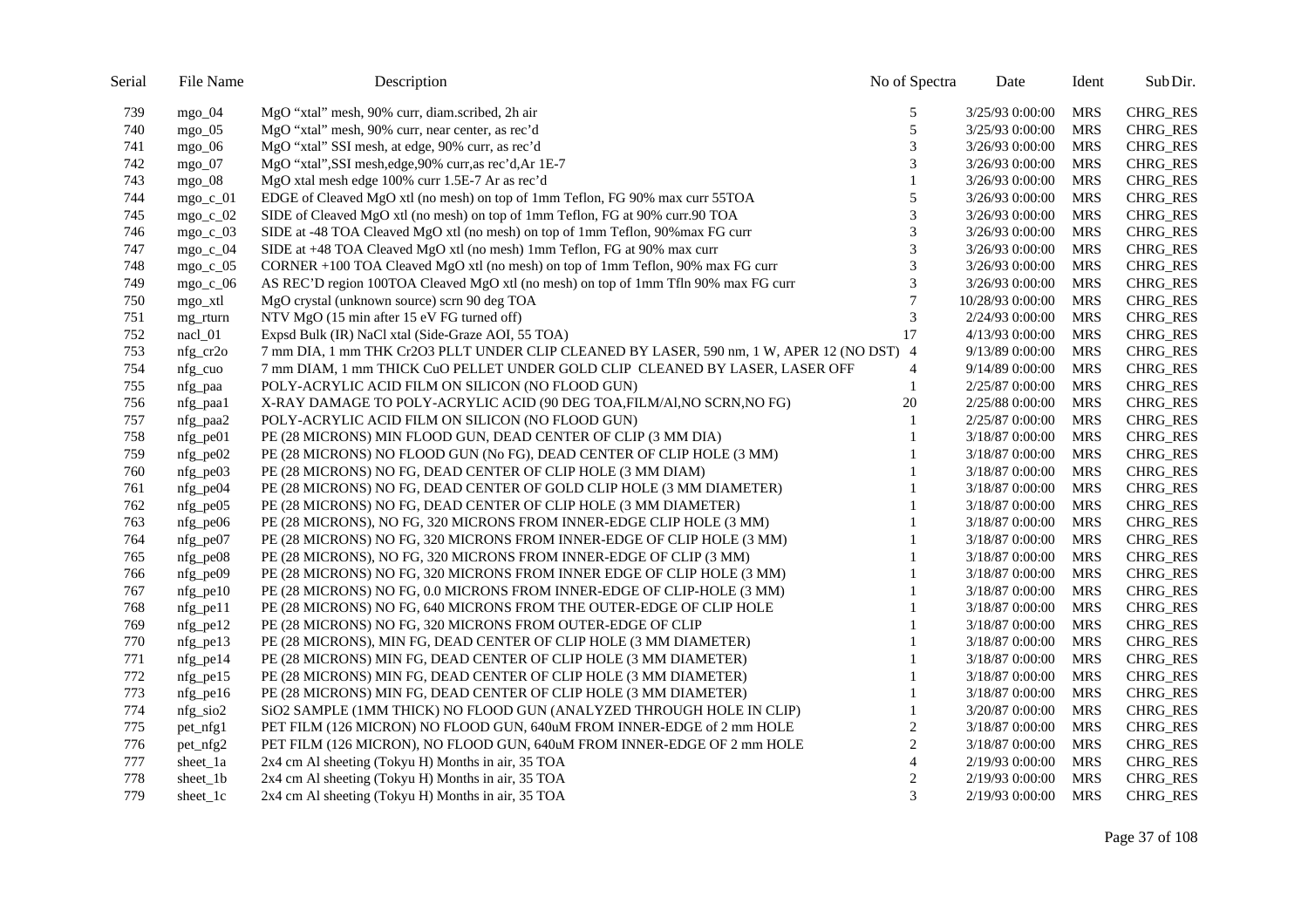| Serial | File Name                  | Description                                                             | No of Spectra            | Date            | Ident      | Sub Dir.        |
|--------|----------------------------|-------------------------------------------------------------------------|--------------------------|-----------------|------------|-----------------|
| 780    | sheet 2                    | 2x4 cm Al sheeting (Tokyu H) months in are, FG turned OFF 2 minutes ago | 3                        | 2/19/93 0:00:00 | <b>MRS</b> | <b>CHRG_RES</b> |
| 781    | sio2_01                    | -55 TOA SiO2 fract fused "xtal" no mesh 90% curr                        | 5                        | 3/26/93 0:00:00 | <b>MRS</b> | <b>CHRG_RES</b> |
| 782    | sio2_02                    | +35 TOA SiO2 unpolished fused "xtal" no mesh 90% I                      | 5                        | 3/29/93 0:00:00 | <b>MRS</b> | CHRG_RES        |
| 783    | $\frac{\text{SiO2}}{0}$    | -55 TOA SiO2 unplshd side fused "xtal" no mesh 90%                      | 5                        | 3/29/93 0:00:00 | <b>MRS</b> | CHRG_RES        |
| 784    | sio2_04                    | -23 TOA SiO2 1mm Tfln fract side"xtal" no mesh 90%                      | $\overline{A}$           | 3/29/93 0:00:00 | <b>MRS</b> | <b>CHRG_RES</b> |
| 785    | $\frac{\text{SiO2}}{0.05}$ | -90 TOA SiO2 1mm Tfln fract side"xtal" no mesh 90%                      | 3                        | 3/29/93 0:00:00 | <b>MRS</b> | CHRG_RES        |
| 786    | sio_tef1                   | 1000A SiO2/Si/1mm Teflon, New Al X-ray Window, FG Swtch ON, no mesh     | 6                        | 6/20/91 0:00:00 | <b>MRS</b> | <b>CHRG_RES</b> |
| 787    | sio_tef2                   | 1000A SiO2/Si/1mm Teflon, New Al Window, FG Swtch OFF, no mesh          | 4                        | 6/20/91 0:00:00 | <b>MRS</b> | CHRG_RES        |
| 788    | si_tef_1                   | Si/1mm teflon/dst, no scrn, FG Swtch OFF, S/W FG=0                      | $\overline{4}$           | 6/4/91 0:00:00  | <b>MRS</b> | <b>CHRG_RES</b> |
| 789    | $si_t$ tef $_2$            | FG OFF, Native SiO2/Si/1mm Teflon/DST, mesh, 35 TOA, FG Switch OFF      | $\overline{4}$           | 6/5/91 0:00:00  | <b>MRS</b> | <b>CHRG_RES</b> |
| 790    | $si_t = f_3$               | FG OFF, native SiO2/Si/1mm teflon, new Al X-ray window, no mesh         | $\overline{4}$           | 6/21/91 0:00:00 | <b>MRS</b> | <b>CHRG_RES</b> |
| 791    | ta2o5_01                   | 5-20u Ta2O5 Powder/DST 35 TOA 35 AOI FG at 95% max curr, parallel       | $\overline{c}$           | 4/13/93 0:00:00 | <b>MRS</b> | <b>CHRG_RES</b> |
| 792    | ta2o5_02                   | 5-20u Ta2O5 Powder/DST 90 TOA 25 AOI FG at 95% max curr., parallel      | $\sqrt{2}$               | 4/13/93 0:00:00 | <b>MRS</b> | <b>CHRG_RES</b> |
| 793    | $ta2o5_03$                 | 5-20u Ta2O5 Powder/DST 100 TOA 25 AOI FG at 95% max curr. parallel      | $\sqrt{2}$               | 4/13/93 0:00:00 | <b>MRS</b> | <b>CHRG_RES</b> |
| 794    | $ta2o5_04$                 | 5-20u Ta2O5 Powder/DST 110 TOA 25 AOI FG at 95% max curr., parallel     | $\sqrt{2}$               | 4/13/93 0:00:00 | <b>MRS</b> | <b>CHRG_RES</b> |
| 795    | $ta2o5_05$                 | 5-20u Ta2O5 Powder/DST 120 TOA 25 AOI FG at 95% max curr., parallel     | $\boldsymbol{2}$         | 4/13/93 0:00:00 | <b>MRS</b> | <b>CHRG_RES</b> |
| 796    | tape                       | Scotch brand "3M" Aluminum Adhesive Tape/Teflon (Cat# NA-50) 6 mo old   | 5                        | 1/28/93 0:00:00 | <b>MRS</b> | <b>CHRG_RES</b> |
| 797    | $tef_ccc_1$                | 1mm teflon/dst, with scrn, FG swtch ON, FG=2                            | $\overline{4}$           | 6/4/91 0:00:00  | <b>MRS</b> | CHRG_RES        |
| 798    | $tef_ccc_2$                | 1mm teflon, scrn, FG Switch "ON", FG=0                                  | $\overline{4}$           | 6/4/91 0:00:00  | <b>MRS</b> | CHRG_RES        |
| 799    | $tef_cc_3$                 | 1mm Teflon, screen, FG Switch OFF, FG=0                                 | $\overline{4}$           | 6/4/91 0:00:00  | <b>MRS</b> | <b>CHRG_RES</b> |
| 800    | $tef_ccc_4$                | 1mm Teflon/DST, no screen, FG switch OFF                                | 6                        | 6/4/91 0:00:00  | <b>MRS</b> | <b>CHRG_RES</b> |
| 801    | $tef_ccc_5$                | 1mm Teflon/DST, no scrn, FG switch ON, FG=10                            | $\overline{4}$           | 6/4/91 0:00:00  | <b>MRS</b> | <b>CHRG_RES</b> |
| 802    | tef_cc_6                   | 1mm teflon/DST, no scrn, FG SWITCH "ON", FG=0                           | $\overline{4}$           | 6/4/91 0:00:00  | <b>MRS</b> | CHRG_RES        |
| 803    | $tef_ccc_7$                | 1mm Teflon/DST, no screen, FG swtch OFF                                 | 6                        | 6/4/91 0:00:00  | <b>MRS</b> | <b>CHRG_RES</b> |
| 804    | $zn_fg_01$                 | NTV ZnO/Zn (old) 80 TOA (FG min curr, min volt)                         | $\overline{4}$           | 2/19/93 0:00:00 | <b>MRS</b> | <b>CHRG_RES</b> |
| 805    | $zn_fg_02$                 | NTV ZnO/Zn (old) 80 TOA (FG max curr, 15 volt)                          | $\overline{\mathcal{A}}$ | 2/19/93 0:00:00 | <b>MRS</b> | CHRG_RES        |
| 806    | $zn_fg_03$                 | NTV ZnO/Zn (#2, old, 60 TOA) no FG                                      | $\overline{4}$           | 2/19/93 0:00:00 | <b>MRS</b> | CHRG_RES        |
| 807    | $zn_fg_04$                 | NTV ZnO/Zn (#2, old, 60 TOA) no FG                                      | 3                        | 2/19/93 0:00:00 | <b>MRS</b> | <b>CHRG_RES</b> |
| 808    | $zn_fg_05$                 | NTV ZnO/Zn (#2, old, 60 TOA) FG min curr, min volt                      | 3                        | 2/19/93 0:00:00 | <b>MRS</b> | <b>CHRG_RES</b> |
| 809    | $zn_fg_06$                 | NTV ZnO/Zn (old, 60 TOA) grnd FG max curr, 15 eV                        | 3                        | 2/19/93 0:00:00 | <b>MRS</b> | CHRG_RES        |
| 810    | $zn_fg_07$                 | NTV ZnO/Zn (old, 60 TOA) grnd FG turned OFF                             | 3                        | 2/19/93 0:00:00 | <b>MRS</b> | <b>CHRG_RES</b> |
| 811    | $zn_fg_08$                 | NTV ZnO/Zn (old, 60 TOA) grnd FG turned OFF                             | $\sqrt{2}$               | 2/19/93 0:00:00 | <b>MRS</b> | <b>CHRG_RES</b> |
| 812    | $z$ r_fg_01                | NTV ZrO 35 TOA grounded, FG: min volt, min curr                         | 3                        | 3/5/93 0:00:00  | <b>MRS</b> | CHRG_RES        |
| 813    | $z$ r_fg_02                | NTV ZrO 35 TOA grounded, FG: 15 eV, 90% curr                            | 3                        | 3/5/93 0:00:00  | <b>MRS</b> | CHRG_RES        |
| 814    | $z$ r_fg_03                | rerun NTV ZrO 35 TOA grnd, FG: min volt, min curr                       | 3                        | 3/5/93 0:00:00  | <b>MRS</b> | <b>CHRG_RES</b> |
| 815    | $z \sim r_f g_0$           | NTV ZrO 35 TOA grounded, FG: 5 eV, 90% curr                             | 3                        | 3/5/93 0:00:00  | <b>MRS</b> | <b>CHRG_RES</b> |
| 816    | $z$ r_fg_05                | NTV ZrO 35 TOA grounded, FG: 10 eV, 90% curr                            | 3                        | 3/5/93 0:00:00  | <b>MRS</b> | <b>CHRG_RES</b> |
| 817    | $z$ r_fg_06                | rerun NTV ZrO 35 TOA grnd, FG: 15 eV, 90% curr                          | 3                        | 3/5/93 0:00:00  | <b>MRS</b> | <b>CHRG_RES</b> |
| 818    | $z$ r_fg_07                | NTV ZrO 35 TOA grounded, FG: 15 eV, min curr                            | 3                        | 3/5/93 0:00:00  | <b>MRS</b> | <b>CHRG_RES</b> |
| 819    | $z$ r_fg_08                | NTV ZrO 35 TOA (as,rec'd, grounded, no FG)                              |                          | 3/5/93 0:00:00  | <b>MRS</b> | <b>CHRG_RES</b> |
| 820    | zr_rturn                   | rerun NTV ZrO 35 TOA grnd, FG OFF (5 min wait)                          | 3                        | 3/5/93 0:00:00  | MRS        | <b>CHRG_RES</b> |
|        |                            |                                                                         |                          |                 |            |                 |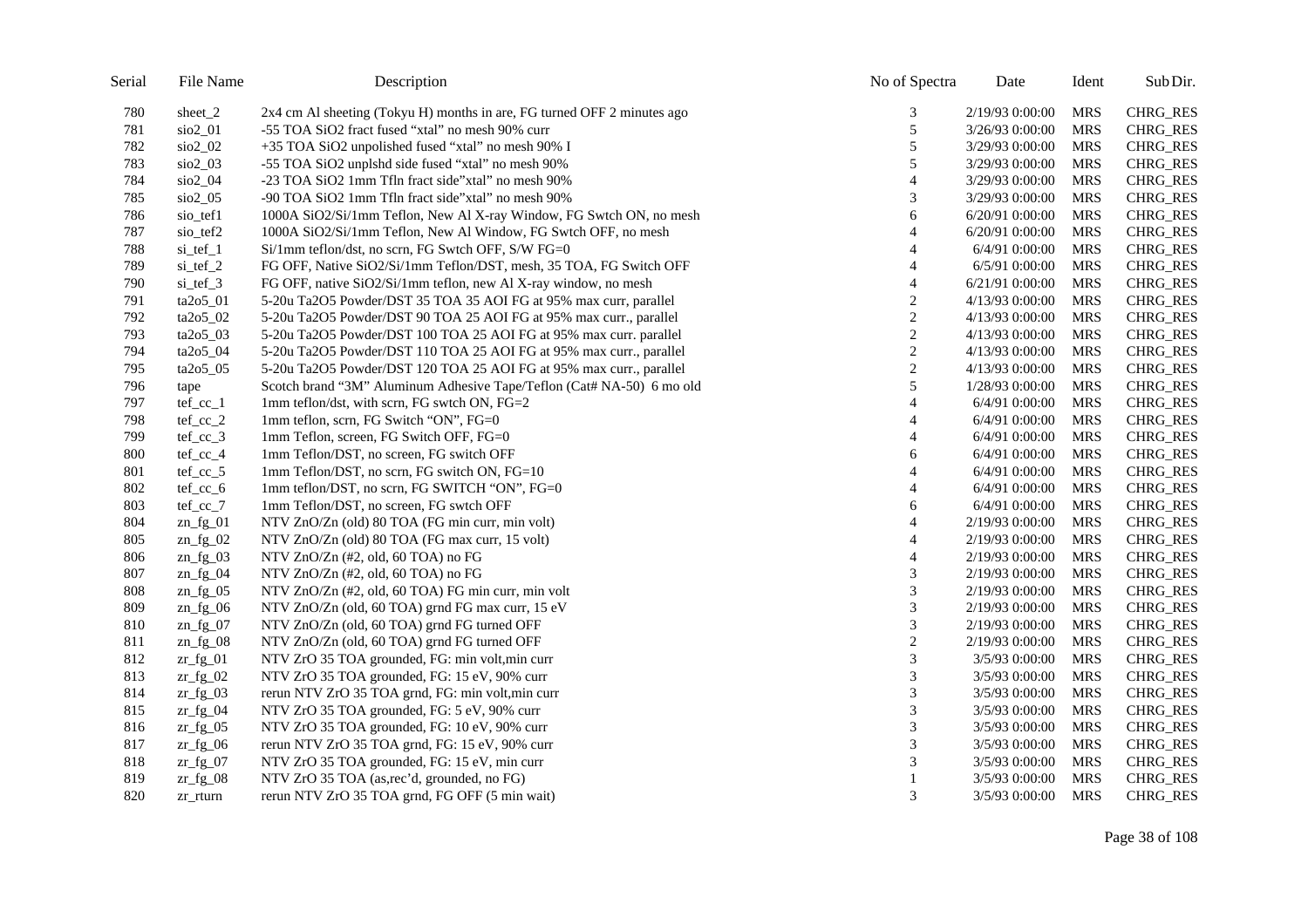| Serial | File Name    | Description                                                                                  | No of Spectra               | Date             | Ident      | Sub Dir.        |
|--------|--------------|----------------------------------------------------------------------------------------------|-----------------------------|------------------|------------|-----------------|
| 821    | BEAD3        | Ligt-colored Polystyrene bead (560 uM) After plasma treatment                                | 1                           | 2/12/87 0:00:00  | <b>MRS</b> | <b>CHROMATO</b> |
| 822    | $cn_c100$    | Ion Exchange Resin "Cn-c100" (900 Micron Diameter)single Bead Resting On Aluminum Mount      | $\sqrt{2}$                  | 12/11/86 0:00:00 | <b>MRS</b> | <b>CHROMATO</b> |
| 823    | $cn_c100$    | Ion Exchange Resin "Cn-c100" (900 Micron Diameter)single Bead Resting On Aluminum Mount      | $\overline{4}$              | 12/26/86 0:00:00 | <b>MRS</b> | <b>CHROMATO</b> |
| 824    | F6           | ION EXCHANGE RESIN "F-A400" (650 MICRON) SINGLE BE                                           | 1                           | 12/10/86 0:00:00 | <b>MRS</b> | <b>CHROMATO</b> |
| 825    | F7           | ION EXCHANGE RESIN "F-A400" (650 MICRON) SINGLE BE                                           |                             | 12/10/86 0:00:00 | <b>MRS</b> | <b>CHROMATO</b> |
| 826    | $f_a400$     | Ion Exchange Resin "F-a400" (650 Micron Diameter)single Bead Adhered To Double Sided Tape    | 1                           | 12/10/86 0:00:00 | <b>MRS</b> | <b>CHROMATO</b> |
| 827    | f $a400$     | ION EXCHANGE RESIN "F-A400" (650 MICRON) SINGLE BEAD on DST                                  | $\,8\,$                     | 12/10/86 0:00:00 | <b>MRS</b> | <b>CHROMATO</b> |
| 828    | ps_bead      | LIGHT-COLORED POLYSTYRENE BEAD (560u) RF PLASMA IN CF4/He ATMOSPHERE                         | 4                           | 2/12/87 0:00:00  | <b>MRS</b> | <b>CHROMATO</b> |
| 829    | $cb_01$      | Carbon Black (standard) on Indium foil (35 deg TOA)                                          | 1                           | 3/13/91 0:00:00  | <b>MRS</b> | <b>C_BLACK</b>  |
| 830    | $cb_0150$    | Carbon Black "CB-0150" on In foil (as rec'd, 35 TOA)                                         | 3                           | 3/14/91 0:00:00  | <b>MRS</b> | <b>C_BLACK</b>  |
| 831    | $cb_0300$    | Carbon Black "CB-300" (As rec'd on In Foil, 35 TOA)                                          | $\sqrt{2}$                  | 4/5/91 0:00:00   | <b>MRS</b> | <b>C_BLACK</b>  |
| 832    | $cb_0450$    | Carbon Black "CB-450" on In foil (as rec'd, 35 TOA)                                          | 3                           | 3/13/91 0:00:00  | <b>MRS</b> | <b>C_BLACK</b>  |
| 833    | $cb_1000$    | Carbon Black "CB-1000" on In foil (as rec'd, 35 TOA)                                         | $\ensuremath{\mathfrak{Z}}$ | 3/14/91 0:00:00  | <b>MRS</b> | C_BLACK         |
| 834    | $cb_1200$    | Carbon Black "CB-1200" on In Foil (as rec'd, 35 TOA)                                         | 3                           | 3/14/91 0:00:00  | <b>MRS</b> | <b>C_BLACK</b>  |
| 835    | $cb_1400$    | Carbon Black "CB-1400" on In foil (as rec'd, 35 TOA)                                         | 3                           | 3/14/91 0:00:00  | <b>MRS</b> | <b>C_BLACK</b>  |
| 836    | $cb_l_1$     | Carbon Black "L-1" on indium foil (as rec'd, 35 TOA)                                         | $\,8\,$                     | 3/15/91 0:00:00  | <b>MRS</b> | <b>C_BLACK</b>  |
| 837    | $cb_l_2$     | Carbon Black "L-2" on indium foil (as rec'd, 35 TOA)                                         | 4                           | 3/13/91 0:00:00  | <b>MRS</b> | C_BLACK         |
| 838    | fbr300_0     | Carbon Fibers (with sizing) F-300-0 (as rec'd)                                               | 3                           | 4/12/91 0:00:00  | <b>MRS</b> | <b>C_FIBERS</b> |
| 839    | fbr300_1     | Carbon Fibers (no sizing) F-300-1 (as received)                                              | 3                           | 4/12/91 0:00:00  | <b>MRS</b> | <b>C_FIBERS</b> |
| 840    | $fbr300_2$   | Fiber F-T-300-0 (with sizing), Xe: 1.3*E-7, 2KV, 10mA, F=5                                   | 3                           | 4/13/91 0:00:00  | <b>DPR</b> | <b>C_FIBERS</b> |
| 841    | fbr300_3     | Fiber F-T-300-1 (no sizing), 2KV, 10mA, F=5, Xe:1.4*E-7                                      | 3                           | 4/12/91 0:00:00  | <b>DPR</b> | <b>C_FIBERS</b> |
| 842    | fbr300_4     | Fiber F-300-1 after ion etching 3 microns                                                    | 1                           | 4/19/91 0:00:00  | <b>MRS</b> | <b>C_FIBERS</b> |
| 843    | ar_implt     | Argon Ions/Natural Graphite Crystal (90 TOA) 4KV, 10 min                                     | 3                           | 1/12/93 0:00:00  | <b>MRS</b> | <b>DIAMOND</b>  |
| 844    | diamnd_a     | DIAMOND (C) (90 DEG TOA, NO SCREEN, CLEANED WITH SOLVENTS)                                   | 1                           | 2/18/88 0:00:00  | <b>MRS</b> | <b>DIAMOND</b>  |
| 845    | diamnd_b     | DIAMOND (C) As received, no screen.                                                          |                             | 2/18/88 0:00:00  | <b>MRS</b> | <b>DIAMOND</b>  |
| 846    | diamnd c     | INDUSTRIAL DIAMOND (LIGHTLY ETCHED) 45 DEG TOA, SCREEN, EXPOSED BULK                         | 3                           | 7/15/87 0:00:00  | <b>MRS</b> | <b>DIAMOND</b>  |
| 847    | dimnd_et     | INDUSTRIAL DIAMOND 45 DEG TOA, SCREEN, ION ETCH 20s 3 KeV                                    | 3                           | 7/15/87 0:00:00  | <b>MRS</b> | <b>DIAMOND</b>  |
| 848    | dimnd_vb     | INDUSTRIAL DIAMOND (C) CLEANED WITH SOLVENTS, 45 DEG TOA                                     | 1                           | 1/20/88 0:00:00  | <b>MRS</b> | <b>DIAMOND</b>  |
| 849    | dlf_1295     | Diamond-Like film (1295) 50 angstrom on amorphous SiO2/p-Silicon wafer (90 TOA) as rec       | 5                           | 7/12/94 0:00:00  | <b>MRS</b> | <b>DIAMOND</b>  |
| 850    | dlf_1297     | Diamond-Like film (1295) 50 angstrom on amorphous SiO2/p-Silicon wafer (90 TOA) as rec       | 5                           | 7/12/94 0:00:00  | <b>MRS</b> | <b>DIAMOND</b>  |
| 851    | dlf_1298     | Diamond-Like film (1298) 50 angstrom on amorphous SiO2/p-Silicon wafer (90 TOA) as rec       | 5                           | 7/12/94 0:00:00  | <b>MRS</b> | <b>DIAMOND</b>  |
| 852    | dlf_1299     | Diamond-Like film (1299) 50 angstrom on amorphous SiO2/p-Silicon wafer (90 TOA) as rec       | 5                           | 7/12/94 0:00:00  | <b>MRS</b> | <b>DIAMOND</b>  |
| 853    | $df_1305$    | Diamond-Like film (1305) 50 angstrom on amorphous SiO2/p-Silicon wafer (90 TOA) as rec       | 5                           | 7/12/94 0:00:00  | <b>MRS</b> | <b>DIAMOND</b>  |
| 854    | $dlf_n7$     | Diamond-Like film (N-7) 50 angstrom on p-Silicon wafer (90 TOA) as rec'd                     | $\overline{4}$              | 7/12/94 0:00:00  | <b>MRS</b> | <b>DIAMOND</b>  |
| 855    | $h$ opg_ $1$ | HOPG (freshly delaminated surface) 100 deg TOA                                               | 10                          | 12/15/93 0:00:00 | <b>MRS</b> | <b>DIAMOND</b>  |
| 856    | hopg_1a      | HOPG (freshly delaminated surface) 100 deg TOA                                               | 3                           | 12/15/93 0:00:00 | <b>MRS</b> | <b>DIAMOND</b>  |
| 857    | $h$ opg_1b   | HOPG (freshly delaminated surface) 100 deg TOA                                               | $\mathbf{1}$                | 12/15/93 0:00:00 | <b>MRS</b> | <b>DIAMOND</b>  |
| 858    | na2s2o3      | Test Of Flood Gun Induced Damage On Na2s2o3 Xtal 2 Ev, 0.27 Ma, Using Ssi Screen, 90 Deg Toa | 19                          | 2/1/88 0:00:00   | <b>MRS</b> | DMG_ELEC        |
| 859    | na2s2o3      | Test Of Flood Gun Induced Damage On Na2s2o3 Powder2 Ev, 0.27 Ma, No Screen, 90 Deg Toa       | 10                          | 2/8/88 0:00:00   | <b>MRS</b> | DMG_ELEC        |
| 860    | nfg_paa1     | X-RAY DAMAGE TO POLY-ACRYLIC ACID (90 DEG TOA, FILM/Al, NO SCRN, NO FG)                      | 20                          | 2/25/88 0:00:00  | <b>MRS</b> | DMG_ELEC        |
| 861    | nfg_paa2     | POLY-ACRYLIC ACID FILM ON SILICON (NO FLOOD GUN)                                             | -1                          | 2/25/87 0:00:00  | <b>MRS</b> | DMG_ELEC        |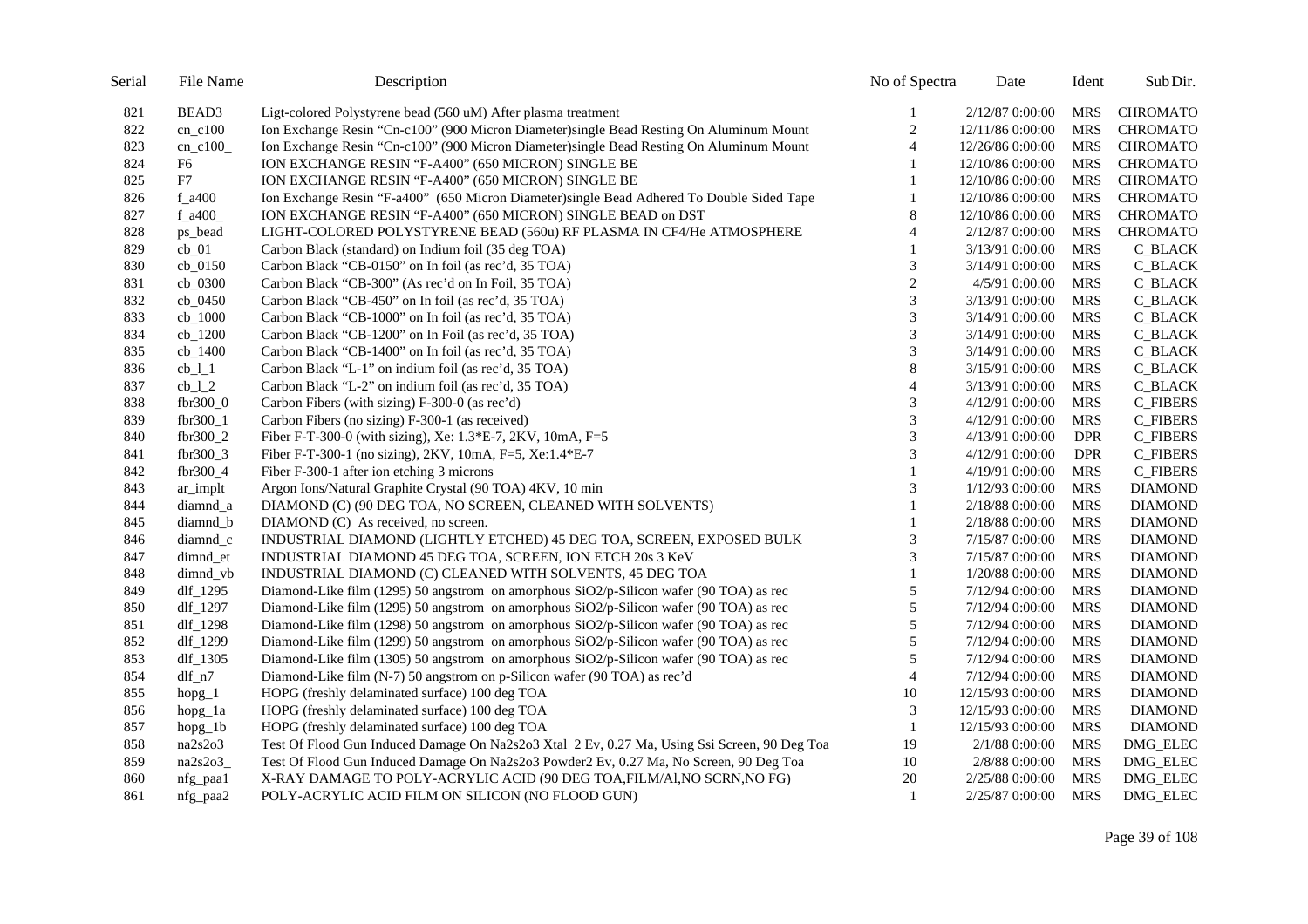| Serial | File Name                         | Description                                                                                         | No of Spectra  | Date              | Ident      | Sub Dir.        |
|--------|-----------------------------------|-----------------------------------------------------------------------------------------------------|----------------|-------------------|------------|-----------------|
| 862    | paa_1                             | POLY(ACRYLIC) ACID (PAA) as THIN FILM ON SILICON WAFER, 90 DEG TOA                                  | 3              | 3/16/87 0:00:00   | <b>MRS</b> | DMG_ELEC        |
| 863    | paa_2                             | POLY(ACRYLIC) ACID (PAA) as THIN FILM ON SILICON WAFER, 90 DEG TOA                                  | $\overline{2}$ | 3/16/87 0:00:00   | <b>MRS</b> | <b>DMG ELEC</b> |
| 864    | paa_3                             | ELECTRON DAMAGE TO POLY-ACRYLIC ACID: 15 MIN, 10eV, 0.3mA, NO SCRN                                  | 3              | 2/26/88 0:00:00   | <b>MRS</b> | DMG_ELEC        |
| 865    | paa_4                             | ELECTRON DAMAGE TO POLY-ACRYLIC ACID/AI (90 TOA, NO SCRN, 1.0 mA)                                   | 3              | 2/25/88 0:00:00   | <b>MRS</b> | DMG_ELEC        |
| 866    | paa_5                             | ELECTRON DAMAGE TO POLY-ACRYLIC ACID (90 TOA, NO SCRN, 1.0 mA, 20 MIN, NO X-RAYS)                   | $\mathfrak{Z}$ | 2/25/88 0:00:00   | <b>MRS</b> | <b>DMG ELEC</b> |
| 867    | paa_6                             | ELECTRON DAMAGE TO POLY-ACRYLIC ACID/Al (90 TOA, NO SCRN, 1.5 mA, 20 min)                           | $\sqrt{2}$     | 2/25/88 0:00:00   | <b>MRS</b> | DMG_ELEC        |
| 868    | paa_7                             | ELECTRON DAMAGE TO POLY-ACRYLIC ACID (90 DEG TOA, NO SCRN, 1.5 mA, 20 min)                          | $\sqrt{2}$     | 2/25/88 0:00:00   | <b>MRS</b> | DMG_ELEC        |
| 869    | paa_8                             | FG Induced DeCarboxylation of PAA ON A SILICON WAFER (90 DEG TOA)                                   | 5              | 2/25/87 0:00:00   | <b>MRS</b> | DMG_ELEC        |
| 870    | $pet_1$                           | PET FILM MOUNTED ON DOUBLE SIDED TAPE (90 DEG TOA, 1 MM FROM SCREEN)                                | $\sqrt{2}$     | 3/28/88 0:00:00   | <b>MRS</b> | DMG_ELEC        |
| 871    | pet_3                             | THICK FILM OF GOLD ON PET FILM (90 DEG TOA, 1 MM FROM SCREEN, MOUNTED ON TAPE)                      | $\mathfrak{Z}$ | 3/28/88 0:00:00   | <b>MRS</b> | DMG_ELEC        |
| 872    | pe_test1                          | Test for Electron Damage on POLY-ETHYLENE (90 TOA, SCREEN (1mm), DST)                               | 20             | 2/18/88 0:00:00   | MRS        | DMG_ELEC        |
| 873    | pe_test2                          | TEST for Electron Damage to POLY-ETHYLENE (90 TOA, 6-8 mm FROM SCREEN, 4 V, 1 mA)                   | 20             | 2/22/88 0:00:00   | <b>MRS</b> | DMG_ELEC        |
| 874    | ply_styr                          | Study Of X-ray Damage To Poly-styrene (90 Deg Toa, Screen, 3 Mm Bead, Freshly Cut, Bulk)            | $20\,$         | 3/12/88 0:00:00   | <b>MRS</b> | DMG_ELEC        |
| 875    | teflon $2$                        | Teflon Tape Adhered To Double Sided Tape<br>90 Deg Toa, Screen (1 Mm From Sample)                   | 20             | 2/2/88 0:00:00    | <b>MRS</b> | DMG_ELEC        |
| 876    | $\text{cdo}_02$                   | CdO pellet (in CdO_01) after removing 80% of HC contam. by ion etching                              | 3              | 6/12/91 0:00:00   | <b>MRS</b> | DMG_ION         |
| 877    | $\text{cdo}_0$ 03                 | CdO (CdO_01) pellet, scrn, after 30 sec 3KV, 10mA ion etch                                          | 3              | 6/12/91 0:00:00   | <b>MRS</b> | DMG_ION         |
| 878    | $cuo_1$ <sub>i</sub>              | 30s 2KV 10mA Ar etch (90 AOI) of CuO (99.99%) RMC #70924-43                                         | $\overline{4}$ | 9/9/91 0:00:00    | <b>MRS</b> | DMG_ION         |
| 879    | $c_i$                             | Natural Graphite Crystal etched at 4KV 10 min                                                       | 3              | 1/12/93 0:00:00   | <b>MRS</b> | DMG_ION         |
| 880    | $moo3_i$                          | 60s 2KV 10mA Ar etch of MoO3 pellet                                                                 | 3              | 7/19/91 0:00:00   | <b>MRS</b> | DMG_ION         |
| 881    | $~\rm{mos2\_000}$                 | MoS2 crystal (as rec'd) 90 TOA (no etching)                                                         | 1              | 7/16/93 0:00:00   | <b>MRS</b> | DMG_ION         |
| 882    | mos2_010                          | 10 sec 2 KV etch MoS2 crystal 90 TOA                                                                |                | 7/16/93 0:00:00   | <b>MRS</b> | DMG_ION         |
| 883    | $~\rm{m}\rm{os}2\_020$            | 20 sec 2 KV etch MoS2 crystal 90 TOA                                                                | 1              | 7/16/93 0:00:00   | <b>MRS</b> | DMG_ION         |
| 884    | mos2_040                          | 40 sec 2 KV etch MoS2 crystal 90 TOA                                                                |                | 7/16/93 0:00:00   | <b>MRS</b> | DMG_ION         |
| 885    | $~\text{mos2\_120}$               | 120 sec 2 KV etch MoS2 crystal 90 TOA                                                               |                | 7/16/93 0:00:00   | <b>MRS</b> | DMG_ION         |
| 886    | $~\rm{mos2\_300}$                 | 300 sec 2 KV etch MoS2 crystal 90 TOA                                                               | 1              | 7/16/93 0:00:00   | <b>MRS</b> | DMG_ION         |
| 887    | $ntrl_c_1$                        | Argon Ions/Natural Graphite Crystal (90 TOA) 4KV.                                                   | 1              | 1/12/93 0:00:00   | <b>MRS</b> | DMG_ION         |
| 888    | ntrl $c2$                         | Argon Ions/Natural Graphite Crystal (90 TOA) 4KV.                                                   | $\mathbf{1}$   | 1/12/93 0:00:00   | <b>MRS</b> | DMG_ION         |
| 889    | $si3n4$ i                         | 240s 2KV 10mA Ar etch of old SILICON NITRIDE (Si3N4) FILM on Si                                     | $\tau$         | $6/17/88$ 0:00:00 | <b>MRS</b> | DMG_ION         |
| 890    | $si_1$ $i$                        | 120s 3KV 10mA Ar etch of SILICON (Si) WAFER 90 DEG TOA                                              | 12             | 11/26/86 0:00:00  | <b>MRS</b> | DMG_ION         |
| 891    | $si_2$ i                          | SILICON (Si) WAFER 90 DEG TOA, FRACTURED, CONT. ION ETCHING AT 1 KV                                 | 3              | 6/21/88 0:00:00   | <b>MRS</b> | DMG_ION         |
| 892    | $si_3$ $j_1$                      | 60s 3KV 10mA Ar etch of Silicon (Si) wafer (90 DEG TOA, 100 ANG ETCH)                               |                | 6/20/88 0:00:00   | <b>MRS</b> | DMG_ION         |
| 893    | $si_4_i$                          | 30s 2KV 10mA NBS SRM 1521 B-70: p-Si(B) (35 toa)                                                    | $\overline{4}$ | 6/25/91 0:00:00   | <b>MRS</b> | DMG_ION         |
| 894    | $sno2_i$                          | 60s 2KV 10mA Ar etch of SnO2 pressed pellet                                                         | 5              | 7/18/91 0:00:00   | <b>MRS</b> | DMG_ION         |
| 895    | tio2_id1                          | Ar ion damaged TiO2 pellet (90 TOA, 70 AOI, mesh) total 60 sec at 2 KV, 10mA, 2x2 raster, 1.5E(-7)  | 5              | 4/22/94 0:00:00   | <b>MRS</b> | DMG_ION         |
| 896    | tio2_id2                          | Ar ion damaged TiO2 pellet (90 TOA, 70 AOI, mesh) total 60 sec at 2 KV, 10mA, 2x2 raster, 1.5E(-7)  | $\mathbf{1}$   | 4/22/94 0:00:00   | <b>MRS</b> | DMG_ION         |
| 897    | $\frac{\text{ti02}}{\text{di3}}$  | Ar ion damaged TiO2 pellet (90 TOA, 70 AOI, mesh) total 60 sec at 2 KV, 10mA, 2x2 raster, 1.5E(-7)  | 1              | 4/22/94 0:00:00   | <b>MRS</b> | DMG_ION         |
| 898    | tio2_id4                          | Ar ion damaged TiO2 pellet (90 TOA, 70 AOI, mesh) total 120 sec at 2 KV, 10mA, 2x2 raster, 1.5E(-7) | $\mathbf{1}$   | 4/22/94 0:00:00   | <b>MRS</b> | DMG_ION         |
| 899    | $\frac{\text{ti02}}{\text{di05}}$ | Ar ion damaged TiO2 pellet (90 TOA, 70 AOI, mesh) total 120 sec at 2 KV, 10mA, 2x2 raster, 1.5E(-7) | $\sqrt{5}$     | 4/22/94 0:00:00   | <b>MRS</b> | DMG_ION         |
| 900    | tio2_id6                          | Ar ion damaged TiO2 pellet (90 TOA, 70 AOI, mesh) total 240 sec at 2 KV, 10mA, 2x2 raster, 1.5E(-7) | 5              | 4/22/94 0:00:00   | <b>MRS</b> | DMG_ION         |
| 901    | un si ns                          | Silicon (Si) wafer, no doping, as rec'd, 90 TOA 90 deg TOA, Repeated ion etched between scans       | $\mathfrak{Z}$ | 3/5/94 0:00:00    | <b>MRS</b> | DMG_ION         |
| 902    | $wo3_i$                           | 60s 2KV 10mA Ar etch of WO3 pressed pellet                                                          | 5              | 7/18/91 0:00:00   | <b>MRS</b> | DMG_ION         |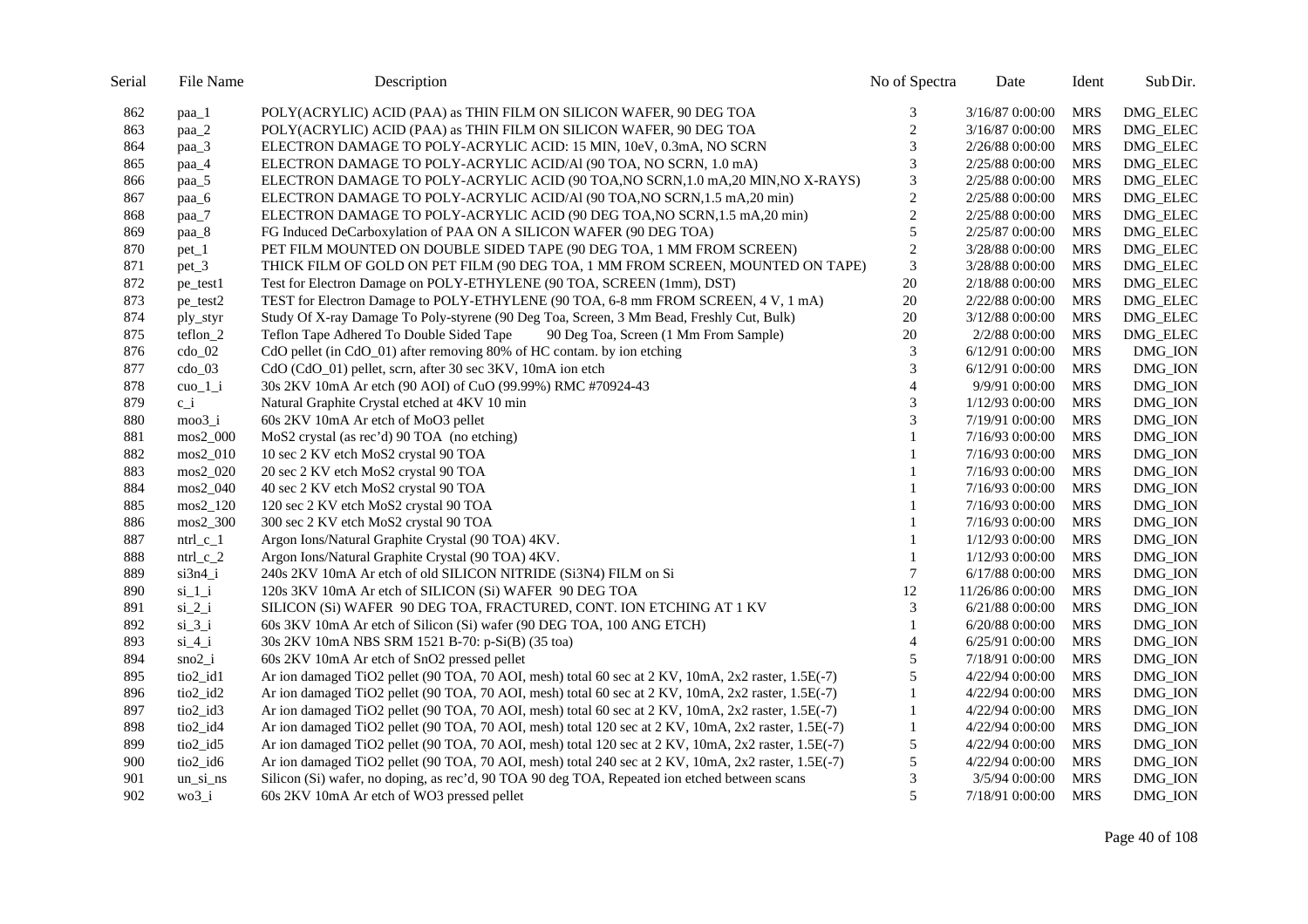| Serial | File Name               | Description                                                                                          | No of Spectra  | Date            | Ident      | Sub Dir.        |
|--------|-------------------------|------------------------------------------------------------------------------------------------------|----------------|-----------------|------------|-----------------|
| 903    | $y2o3_id$               | 1 KV,10 mA ion beam damage to Y2O3 90 TOA, 70 AOI                                                    | 0              | 4/21/94 0:00:00 | <b>DPR</b> | DMG_ION         |
| 904    | $zro2$ id1              | Ar ion damaged ZrO2 pellet (90 TOA, 70 AOI, mesh) 60 sec, 2 KV, 10 mA, 2x2 raster, 1.5E(-7), mesh    |                | 4/22/94 0:00:00 | <b>MRS</b> | DMG_ION         |
| 905    | $zro2_id2$              | Ar ion damaged ZrO2 pellet (90 TOA, 70 AOI, mesh) 60 sec, 2 KV, 10 mA, 2x2 raster, 1.5E(-7), mesh    | 4              | 4/22/94 0:00:00 | <b>MRS</b> | DMG_ION         |
| 906    | $zro2_id3$              | Ar ion damaged ZrO2 pellet (90 TOA, 70 AOI, mesh) total 240 sec, 2 KV, 10 mA, 2x2 raster, 1.5E(-7)   | $\sqrt{5}$     | 4/22/94 0:00:00 | <b>MRS</b> | DMG_ION         |
| 907    | $zro2_id4$              | Ar ion damaged ZrO2 pellet (90 TOA, 70 AOI, mesh) total 360 sec, 2 KV, 10 mA, 2x2 raster, 1.5E(-7)   | $\sqrt{5}$     | 4/22/94 0:00:00 | <b>MRS</b> | DMG_ION         |
| 908    | $zro2_id5$              | Ar ion damaged ZrO2 pellet (90 TOA, 70 AOI, mesh) total 360 sec at 2 KV and then 120 sec at 4 KV     | $\sqrt{5}$     | 4/22/94 0:00:00 | <b>MRS</b> | DMG_ION         |
| 909    | acetal                  | POLY-ACETAL (Scientific Polymer Prod.) Freshly exposed bulk, 90 TOA, 1mm from mesh                   | $20\,$         | 3/27/88 0:00:00 | <b>MRS</b> | DMG_XRAY        |
| 910    | acrylic                 | POLY-ACRYLIC ACID (PolyScience Co.) Film on Aluminum foil, 90 TOA, no mesh                           | 20             | 2/25/88 0:00:00 | <b>MRS</b> | <b>DMG_XRAY</b> |
| 911    | amide                   | POLY-AMIDE RESIN (PolySciences Co.) Freshly exposed bulk, 90 TOA, 1mm from mesh                      | 20             | 4/5/88 0:00:00  | <b>MRS</b> | <b>DMG_XRAY</b> |
| 912    | butene                  | POLY-1-BUTENE (ISOTACTIC) Freshly exposed bulk, 90 TOA, 1mm above mesh                               | 20             | 4/22/88 0:00:00 | <b>MRS</b> | <b>DMG_XRAY</b> |
| 913    | carbonat                | POLY-CARBONATE (Scientific Polymer Products Co.) Freshly Exposed bulk, 90 TOA, 1 mm from mesh        | 20             | 3/8/88 0:00:00  | <b>MRS</b> | <b>DMG_XRAY</b> |
| 914    | $\cos 4_1$              | Damage Study Of Powdered Copper Sulfate (H2o?) At 2.6x10-9 Torr (Dried In Prep Chamber Overnight)    | $\overline{4}$ | 8/6/86 0:00:00  | <b>DPR</b> | <b>DMG_XRAY</b> |
| 915    | $cuso4_2$               | Damage Study Of "Crystalline" Copper Sulfate (H2o)at 3.2x10-9 Torr (Used Indium Foil And Ssi Screen) | $\overline{4}$ | 8/7/86 0:00:00  | <b>DPR</b> | DMG_XRAY        |
| 916    | ethylen1                | X-ray Damage to POLY-ETHYLENE (90 TOA, SCREEN (1mm), Fresh Bulk)                                     | 20             | 2/18/88 0:00:00 | <b>MRS</b> | <b>DMG_XRAY</b> |
| 917    | ethylen2                | X-ray Damage to POLY-ETHYLENE (90 DEG TOA, SCREEN, Fresh Bulk)                                       | 20             | 2/22/88 0:00:00 | <b>MRS</b> | <b>DMG_XRAY</b> |
| 918    | ETHYLENE                | POLY-ETHYLENE (90 TOA, SCREEN 1mm)                                                                   | -1             | 2/19/88 0:00:00 | <b>MRS</b> | <b>DMG_XRAY</b> |
| 919    | isohexen                | X-RAY DAMAGE TO POLY (4-METHYL-1-PENTENE)(90 TOA, SCREEN, FRESH BULK)                                | 19             | 4/25/88 0:00:00 | <b>MRS</b> | <b>DMG_XRAY</b> |
| 920    | kapton                  | Kapton (duPont) Freshly scraped film, 90 TOA, 1mm from mesh                                          | 20             | 3/25/88 0:00:00 | <b>MRS</b> | <b>DMG_XRAY</b> |
| 921    | nitrocel                | desc=Baseline: 408.24 to 399.45 eV As received surface, 90 TOA, 1mm from mesh                        | 20             | 2/17/88 0:00:00 | <b>MRS</b> | <b>DMG XRAY</b> |
| 922    | $nylon_6$               | NYLON 6 (Scientific Polymer Products) Freshly exposed bulk, 90 TOA, 1 mm from mesh                   | 20             | 2/19/88 0:00:00 | <b>MRS</b> | <b>DMG_XRAY</b> |
| 923    | pan                     | POLY-ACRYLONITRILE (PAN) As received surface of film, 90 TOA, 1mm from mesh                          | 20             | 2/24/88 0:00:00 | <b>MRS</b> | <b>DMG_XRAY</b> |
| 924    | $peo_1$                 | POLY-ETHYLENE OXIDE (PEO) Scientific Polymer Prod. Film cast from CHCl3, 90 TOA, 1mm from mesh       | 19             | 4/26/88 0:00:00 | <b>MRS</b> | <b>DMG_XRAY</b> |
| 925    | $peo_2$                 | X-RAY DAMAGE TO POLY-ETHYLENE OXIDE (90 TOA, SCREEN 1mm, CAST FROM CHCl3)                            | 20             | 4/7/88 0:00:00  | <b>MRS</b> | <b>DMG_XRAY</b> |
| 926    | $pet_1$                 | X-RAY DAMAGE TO MYLAR (PET) (Washed THIN FILM, 90 TOA, 1 MM FROM SCREEN)                             | $20\,$         | 6/9/88 0:00:00  | <b>MRS</b> | <b>DMG_XRAY</b> |
| 927    | $pet_2$                 | POLY-ETHYLENE TEREPHTHALATE 14 Hr under X-rays Freshly exposed bulk, 90 TOA, 0.7 mm from mesh 20     |                | 6/10/88 0:00:00 | <b>MRS</b> | <b>DMG_XRAY</b> |
| 928    | pmma                    | POLY-METHYL METHACRYLATE Film on Aluminum foil, 90 TOA, 1 mm from mesh                               | 20             | 3/17/88 0:00:00 | <b>MRS</b> | DMG_XRAY        |
| 929    | pps                     | POLY-PHENYLENE SULFIDE after 14 Hr under X-rays Powder on DS Tape, 90 TOA, 1 mm from mesh            | $20\,$         | 4/1/88 0:00:00  | <b>MRS</b> | DMG_XRAY        |
| 930    | propylen                | X-RAY DAMAGE TO POLY-PROPYLENE (THICK FILM SCRAPED, 90 TOA, SCREEN 1mm)                              | 20             | 4/21/88 0:00:00 | <b>MRS</b> | <b>DMG_XRAY</b> |
| 931    | pva                     | POLY-VINYL ACETATE (PVA) Scientific Polymer Prod. Freshly exposed bulk, 90 TOA, 1mm from mesh        | 19             | 3/18/88 0:00:00 | <b>MRS</b> | DMG_XRAY        |
| 932    | pvc                     | X-ray Damage to POLY-VINYLCHLORIDE (PVC) (Beads/DST, SCREEN, 90 DEG TOA)                             | $20\,$         | 2/12/88 0:00:00 | <b>MRS</b> | DMG_XRAY        |
| 933    | pydf                    | POLY-VINYLIDENE di-FLUORIDE As received powder on DS tape, 90 TOA, 1mm mesh                          | 20             | 3/28/88 0:00:00 | <b>MRS</b> | <b>DMG_XRAY</b> |
| 934    | styrene                 | X-RAY DAMAGE TO POLY-STYRENE (90 TOA, SCREEN, 3 MM BEAD, FRESH BULK)                                 | 20             | 3/12/88 0:00:00 | <b>MRS</b> | DMG_XRAY        |
| 935    | sulphone                | POLY-SULFONE RESIN Freshly exposed bulk, 90 TOA, 1 mm from mesh                                      | 19             | 2/23/88 0:00:00 | <b>MRS</b> | <b>DMG_XRAY</b> |
| 936    | teflon                  | desc=Baseline: 690.61 to 680.10 eV As received film on DS tape, 90 TOA, 1mm from mesh                | 20             | 2/2/88 0:00:00  | <b>MRS</b> | <b>DMG_XRAY</b> |
| 937    | $15$ _aoi_1             | AlTi/SbSe/BiTe/SbSe/POLYMER, 15 deg AOI Ar+, 1.5KV 10mA, 6x2 raster,                                 | 8              | 6/1/88 0:00:00  | <b>DPR</b> | DPTH-PRO        |
| 938    | $15$ _aoi_2             | AlTi/SbSe/BiTe/SbSe/POLYMER, 15 deg AOI Ar+, 3KV 10mA, 4x2 raster                                    | 7              | 5/31/88 0:00:00 | <b>DPR</b> | DPTH-PRO        |
| 939    | $15$ _aoi_3             | AlTi/SbSe/BiTe/SbSe/POLYMER, 15 deg AOI Ar+, 1,5KV 10mA, 6x2 raster (pre-etched)                     | 6              | 6/10/88 0:00:00 | <b>DPR</b> | DPTH-PRO        |
| 940    | $15$ _aoi_4             | AlTi/SbSe/BiTe/SbSe/POLYMER, 15 deg AOI Ar+, 1.5KV 10mA, 6x2 raster                                  | 7              | 5/31/88 0:00:00 | <b>DPR</b> | DPTH-PRO        |
| 941    | $15$ <sub>-aoi</sub> _5 | AlTi/Sb2Se3/Bi2Te3/Sb2Se3/POLYMER, 3 KV, 10 mA 15 deg AOI Ar+                                        | 9              | 3/15/88 0:00:00 | <b>DPR</b> | DPTH-PRO        |
| 942    | $304sus_1$              | CHEMICALLY ELECTRO-POLISHED SUS 304, 2KV, 10mA 4x2 raseter, 1.3 x10-7 (Ar)                           | 6              | 10/1/87 0:00:00 | <b>DPR</b> | DPTH-PRO        |
| 943    | 304sus_2                | CHEMICALLY ELECTRO-POLISHED SUS 304, 2KV, 10mA 2x2 raster, 1.3x10-7 Argon                            | 6              | 10/1/87 0:00:00 | <b>DPR</b> | DPTH-PRO        |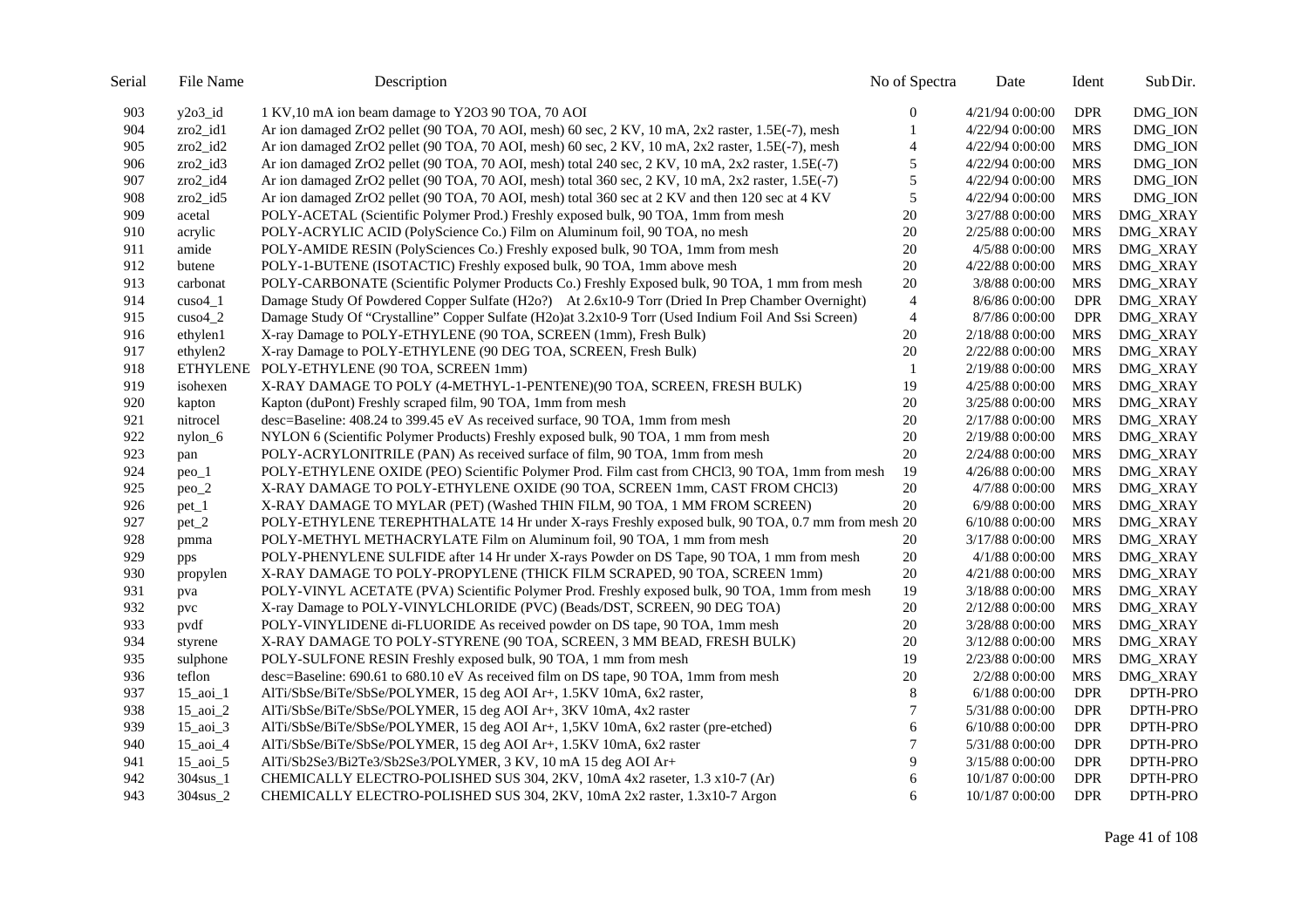| Serial | File Name                        | Description                                                                                        | No of Spectra            | Date             | Ident      | Sub Dir. |
|--------|----------------------------------|----------------------------------------------------------------------------------------------------|--------------------------|------------------|------------|----------|
| 944    | 304sus 3                         | 1.2 MICRON SUS 304, 2 KV, 10mA, 2x2 raster, 2x10-7 argon                                           | 5                        | 11/24/87 0:00:00 | <b>DPR</b> | DPTH-PRO |
| 945    | $316$ sus                        | SUS 316: 2KV, 10mA, 1.5x2.5mm, 1.2E-7 Ar                                                           | $\boldsymbol{0}$         | 6/18/93 0:00:00  | <b>DPR</b> | DPTH-PRO |
| 946    | 430 dull                         | 430 SUS: ROUGH, DULL SIDE of Sample (3 KV, 10mA)                                                   | $\overline{4}$           | 7/15/86 0:00:00  | <b>DPR</b> | DPTH-PRO |
| 947    | $430$ _shin                      | 430 SUS, SHINY Side of Sample (3KV, 10mA)                                                          | 4                        | 7/15/86 0:00:00  | <b>DPR</b> | DPTH-PRO |
| 948    | ag_ag_cr                         | Ag/AgCr/Cr/GLASS: 3KV, 10mA, 4x2mm, 1.5e-7 torr Ar                                                 | $\,8\,$                  | 4/16/87 0:00:00  | <b>DPR</b> | DPTH-PRO |
| 949    | algap1ga                         | 100 Ang Al(0.25)Ga(0.75)P/GaP(111):2KV,10mA,4x2 1.1x10-7 torr Ar+                                  | 5                        | 6/24/87 0:00:00  | <b>DPR</b> | DPTH-PRO |
| 950    | algap2ga                         | 100 Ang Al(0.75)Ga(0.25)P/GaP(110):2KV,10mA,4x2mm 1.2x10-7 torr Ar+                                | 5                        | 6/26/87 0:00:00  | <b>DPR</b> | DPTH-PRO |
| 951    | algasb_1                         | 200 Ang Al(0.28)Ga(0.72)Sb/GaSb(100):2KV,10mA,4x2 1.1x10-7 torr Ar+                                | 5                        | 6/26/87 0:00:00  | <b>DPR</b> | DPTH-PRO |
| 952    | $algash_2$                       | Depth Prof. On Al(0.28)ga(0.72)sb?gasb(100) 200ang2 Kev, 10 Ma, 4:2 Y:x Raster, 1.1x10-7 Torr (Ar) | $\sqrt{5}$               | 7/13/87 0:00:00  | <b>DPR</b> | DPTH-PRO |
| 953    | altisb <sub>1</sub>              | AlTi/Sb2Se3/Bi2Te3/Sb2Se3/POLYMER:4KV,10mA,2x2mm 1e(-7) torr Ar+                                   | 8                        | 3/15/88 0:00:00  | <b>DPR</b> | DPTH-PRO |
| 954    | altisb $\overline{\phantom{a}2}$ | AlTi/Sb2Se3/Bi2Te3/Sb2Se3/POLYMER:4KV,10mA,2x2mm 2e(-7) torr Ar                                    | $\overline{7}$           | 5/24/88 0:00:00  | <b>DPR</b> | DPTH-PRO |
| 955    | al acryl                         | 700 Angstrom Al/ACRYL (2KeV, 10mA, 4x2, 1.2x10-7 Ar)                                               | 3                        | 10/26/88 0:00:00 | <b>DPR</b> | DPTH-PRO |
| 956    | al_algap                         | Al/ Al(0.5)Ga(0.5)P /GaP(100): 3KV, 10mA, 4x2 mm 1.1x10-7 torr argon                               | $\sqrt{5}$               | 6/29/87 0:00:00  | <b>DPR</b> | DPTH-PRO |
| 957    | al_algas                         | Al/ Al(0.28)Ga(0.72)Sb/GaSb(100): 2KV, 10mA 1.1x 10(-7) torr argon                                 | 5                        | 6/26/87 0:00:00  | <b>DPR</b> | DPTH-PRO |
| 958    | $al\_gap_1$                      | 0.5:0.5 Al:GaP / GaP(100)(2KV,10mA,4x2mm,1,1x10-7)                                                 | 5                        | 6/24/87 0:00:00  | <b>DPR</b> | DPTH-PRO |
| 959    | al_gap_2                         | Al/GaP (100): 3KV, 10mA, 4x2mm, 1.2x10-7 torr Ar+                                                  | 5                        | 8/31/87 0:00:00  | <b>DPR</b> | DPTH-PRO |
| 960    | al_gasb                          | Al/GaSb (100): 3KV, 10mA, 4x2mm, 1.2x10-7 torr Ar+                                                 | 5                        | 8/31/87 0:00:00  | <b>DPR</b> | DPTH-PRO |
| 961    | bisrcacu                         | BiSrCaCuO THIN FILM: 2KV, 10mA, 2 Ang/min etch                                                     | $\overline{4}$           | 7/18/88 0:00:00  | <b>DPR</b> | DPTH-PRO |
| 962    | chrome_1                         | Cr/GLASS 4x2, 3 KeV, 10 mA, 1.2x10-7 35 TOA                                                        | $\overline{4}$           | 8/24/87 0:00:00  | <b>DPR</b> | DPTH-PRO |
| 963    | chrome_2                         | Cr/GLASS 4x2, 3 KeV, 10 mA, 1.2x10-7 35 TOA (repeat analysis on nearby area)                       | $\overline{4}$           | 8/24/87 0:00:00  | <b>DPR</b> | DPTH-PRO |
| 964    | chrome_3                         | Cr/GLASS: 3KV, 3mA, 2x0 raster, 1.2x10-7 torr                                                      | $\overline{\mathcal{A}}$ | 8/28/87 0:00:00  | <b>DPR</b> | DPTH-PRO |
| 965    | chrome_4                         | Cr/GLASS: 3KV, 3mA, 2x0 raster 1.2x10-7 torr Ar+ (repeat on nearby area)                           | $\overline{4}$           | 8/28/87 0:00:00  | <b>DPR</b> | DPTH-PRO |
| 966    | $\rm{co}$ nbn                    | Co/NbN/Co/NbN (as deposited): 4KV, 3mA, 4x2 mm 1x10-7 torr Ar+                                     | 7                        | 3/16/87 0:00:00  | <b>DPR</b> | DPTH-PRO |
| 967    | c_coni_1                         | Normal C/CoNi/Cr MAGNETIC HARD DISC: 2KV, 10mA, 4x2 mm raster, 1.2x10-7 Torr Ar+                   | 5                        | 2/18/87 0:00:00  | <b>DPR</b> | DPTH-PRO |
| 968    | $c_{\rm coni}$ 2                 | Abnormal C/CoNi/Cr Magnetic Hard Disk:2KV,10mA 4x2 raster, 1.2e-7 torr Ar+                         | 5                        | 2/20/87 0:00:00  | <b>DPR</b> | DPTH-PRO |
| 969    | e_rate_1                         | Etch Rate Check: 1100 Ang Thermal SiO2/Si:2KV,10mA 4x2 raster 1.2x10-7 torr                        | $\overline{c}$           | 8/26/86 0:00:00  | <b>DPR</b> | DPTH-PRO |
| 970    | $e$ _rate_2                      | Etch Rate Check: 1100 ANG THERMAL SiO2/Si:2KV,10mA                                                 | $\sqrt{2}$               | 8/26/86 0:00:00  | <b>DPR</b> | DPTH-PRO |
| 971    | e_rate_3                         | Etch Rate: 1010 Ang Thermal SiO2/Si: 3KV,10mA,4x2 1.1x10-7 torr Ar+                                | $\overline{2}$           | 8/25/87 0:00:00  | <b>DPR</b> | DPTH-PRO |
| 972    | e_rate_4                         | Etch Rate: 1010 Ang Thermal SiO2/Si: 3 KV, 10mA, 4x2 1.2x10-7 torr Ar+                             | $\sqrt{2}$               | 8/26/87 0:00:00  | DPR        | DPTH-PRO |
| 973    | $e$ _rate_5                      | Etch Rate: 1010 Ang Thermal SiO2/Si:2KV,10mA,4x2 1.4x10-7 torr Ar+                                 | $\mathbf{2}$             | 8/26/87 0:00:00  | <b>DPR</b> | DPTH-PRO |
| 974    | $ga$ <sub>_as</sub> _1           | Ga/As/Ga/As/Ga/(15 DEG TOA 2KeV,1.0 mA,4:4 RASTER, 1.1x10-7 Ar)                                    | $\sqrt{2}$               | 3/11/87 0:00:00  | DPR        | DPTH-PRO |
| 975    | harddsk1                         | Magnetic Disk (circa 1989) from crashed drive (35 deg TOA, 3 KV, 10 mA)                            | $\tau$                   | 10/8/89 0:00:00  | <b>DPR</b> | DPTH-PRO |
| 976    | k2cro4                           | Time Study Of K2cr04 Crystal (Fresh Exposed Bulk) Using Screen, Minimum Charge Neutralization      | $\overline{4}$           | 7/16/87 0:00:00  | <b>DPR</b> | DPTH-PRO |
| 977    | lasermir                         | WITNESS PLATE (TiO2/SiO2/TiO2/SiO2) (5KV, No Rot, 2 ANG/sec)                                       | 6                        | 7/6/85 0:00:00   | <b>DPR</b> | DPTH-PRO |
| 978    | magtape1                         | Cassette Mag Tape: CoNi/Al/PET: 2KV,10mA,4x2 mm 1.2x10-7 torr Ar+                                  | 6                        | 9/17/86 0:00:00  | <b>DPR</b> | DPTH-PRO |
| 979    | magtape2                         | Cassette Magnetic Tape: CoNi/Al/PET: 2KV, 10mA 4x2 raster 1.2x10-7 torr Ar+                        | 7                        | 8/25/87 0:00:00  | DPR        | DPTH-PRO |
| 980    | magtape3                         | Casette Mag Tape: CoNi/Al/CoNi: 3KV,10mA,4x2mm 1.2x10-7 torr Ar+                                   | 9                        | 8/25/87 0:00:00  | <b>DPR</b> | DPTH-PRO |
| 981    | native_c                         | CONTROL AREA ON COPPER STRIP: 2 KV, 10mA, 4x2 mm 1.2x10-7 torr Ar+                                 | 8                        | $9/1/86$ 0:00:00 | DPR        | DPTH-PRO |
| 982    | ntv_crox                         | NATIVE CHROMIUM (Cr) OXIDE (2KeV, 10mA, 4:4 RASTER, 1.1x10-7 Ar)                                   | 3                        | 4/7/87 0:00:00   | <b>DPR</b> | DPTH-PRO |
| 983    | $ntv$ <sub>sio</sub> $1$         | NATIVE SILICON DIOXIDE (2KV,10mA,4x2mm,1.2x10-7 Ar                                                 | 3                        | 9/16/86 0:00:00  | DPR        | DPTH-PRO |
| 984    | $ntv$ _sio2                      | NATIVE SILICON DIOXIDE (2KV,10 mA,4:2 RASTER,1.2x10-7 Ar)                                          | 3                        | 9/16/86 0:00:00  | <b>DPR</b> | DPTH-PRO |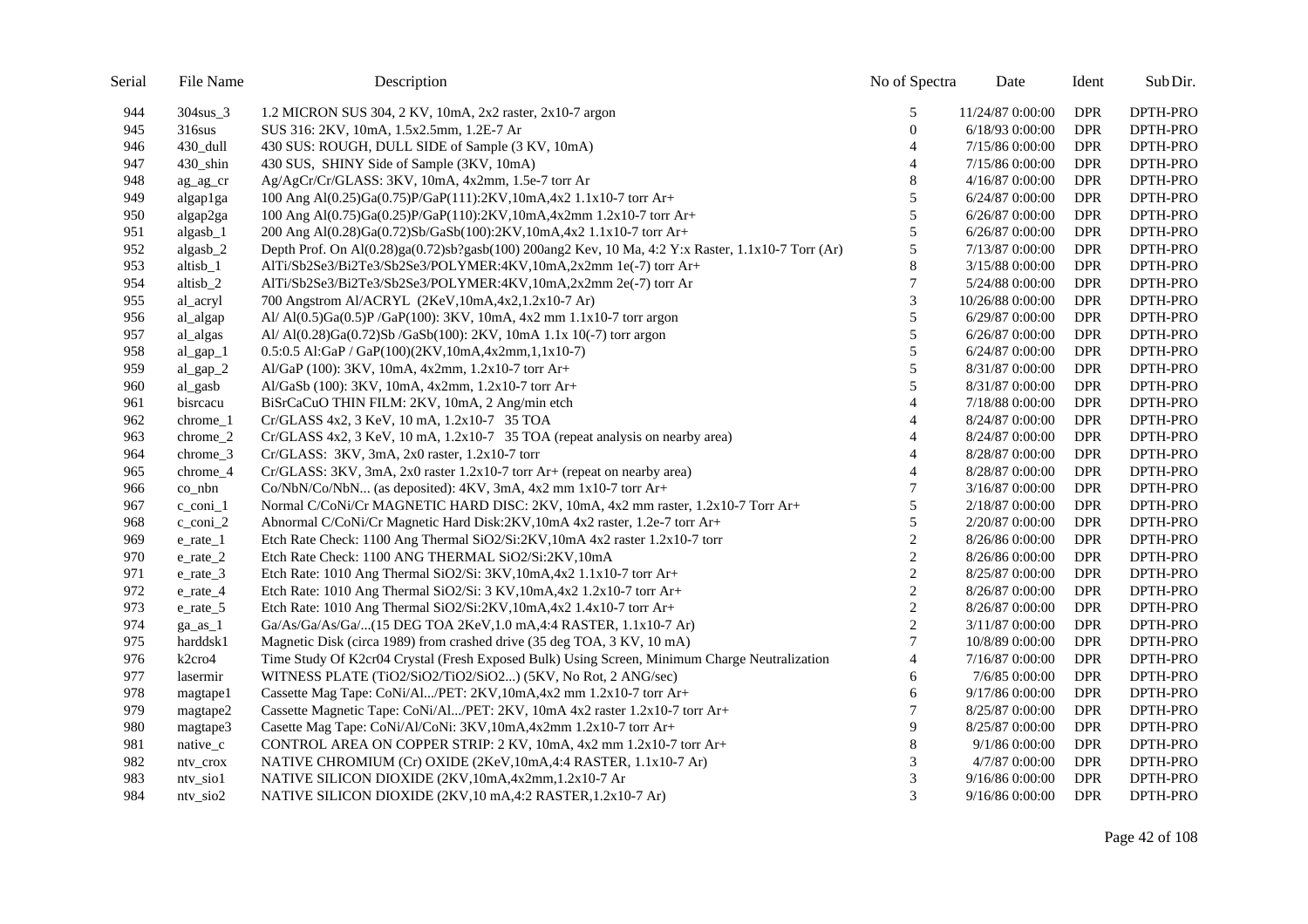| Serial | File Name            | Description                                                                                      | No of Spectra    | Date             | Ident      | Sub Dir.        |
|--------|----------------------|--------------------------------------------------------------------------------------------------|------------------|------------------|------------|-----------------|
| 985    | oil_stl              | OIL BURNT ONTO COLD STEEL (10mA,3KV,6x2 RASTER,1.8 ANG/SEC)                                      | 3                | 5/18/88 0:00:00  | <b>DPR</b> | DPTH-PRO        |
| 986    | pad_bad              | BOND PAD BAD SAMPLE (Black): 2KV, 10mA, 4x2, 1.2x10-7                                            | $\,8\,$          | 11/25/86 0:00:00 | <b>DPR</b> | DPTH-PRO        |
| 987    | pad_good             | Bond Pad Good (Blue): 2KV, 10mA, 4x2mm, 1.2x10-7 torr                                            | $\overline{4}$   | 11/25/86 0:00:00 | <b>DPR</b> | DPTH-PRO        |
| 988    | plasma_c             | Plasma Deposited Carbon/Si:2KV,10mA,4x2mm,1.2x10-7                                               | 4                | 10/22/86 0:00:00 | <b>DPR</b> | DPTH-PRO        |
| 989    | polyest1             | Plasma Treated Polyester: 1KV, 10mA, 4x2mm, 1.2x10-7                                             | 3                | 7/18/86 0:00:00  | <b>DPR</b> | DPTH-PRO        |
| 990    | propylen             | POLYPROPYLENE: 1KV, 1mA, 4x2 mm 1.2e-7 torr Ar+                                                  | 3                | 7/1/86 0:00:00   | <b>DPR</b> | DPTH-PRO        |
| 991    | rotate_1             | Centered Rotation-Etch 1000Ang SiO2: 5KV, 10mA 1x0 mm raster, 1.3x10-7 torr                      | $\boldsymbol{0}$ | 5/16/91 0:00:00  | <b>DPR</b> | DPTH-PRO        |
| 992    | sicn sil             | 1000 ANG SiCN / Si: 2KV, 10mA, 4x2mm 1.5x10-7 Ar+                                                | $\overline{4}$   | 1/20/88 0:00:00  | <b>DPR</b> | DPTH-PRO        |
| 993    | sicn_si2             | SAMPLE #2 (1000 ANG SiCN/Si): 2KV, 10mA, 4x2 mm 1.5x10-7 torr                                    | $\overline{4}$   | 1/20/88 0:00:00  | <b>DPR</b> | DPTH-PRO        |
| 994    | sio <sub>2_tis</sub> | SiO2/TiSi/poly-Si/Si (10mA,2KV,4x2 raster, 1.5x10-7Ar)                                           | $\overline{4}$   | 1/28/88 0:00:00  | <b>DPR</b> | DPTH-PRO        |
| 995    | sio_tisi             | SiO2/TiSi/poly-Si/Si 2mA,2KV,4x2 raster,1.5x10-7(Ar)                                             | 4                | 1/27/88 0:00:00  | <b>DPR</b> | DPTH-PRO        |
| 996    | tin_si               | 1300 ANGSTROMS TiN / Si (4Kv,3mA,4:2 RASTER,1.2x10-7 Ar)                                         | 5                | 7/14/86 0:00:00  | <b>DPR</b> | DPTH-PRO        |
| 997    | ag_ns                | Silver (Ag) not scraped, pre-etched 20 min 90 TOA 70 deg TOA, Repeated ion etched between scans  | 0                | 2/28/94 0:00:00  | DPR        | <b>ELEMETCH</b> |
| 998    | ag_vb                | Silver (Ag) not scraped, pre-etched 60 min, 90 TOA                                               |                  | 3/1/94 0:00:00   | <b>MRS</b> | <b>ELEMETCH</b> |
| 999    | ag_ws                | Silver (Ag) not scraped, pre-etched 40 min, 90 TOA 70 deg TOA, Repeated ion etched between scans | $\overline{0}$   | 3/1/94 0:00:00   | <b>DPR</b> | <b>ELEMETCH</b> |
| 1000   | al_ns                | Aluminum (Al) scraped & pre-etch 20 min, 90 TOA 90 deg TOA, Repeated ion etched between scans    | $\boldsymbol{0}$ | 3/3/94 0:00:00   | DPR        | <b>ELEMETCH</b> |
| 1001   | al_vb                | Aluminum (Al) scraped & pre-etch >60 min, 90 TOA                                                 | 1                | 3/3/94 0:00:00   | <b>MRS</b> | <b>ELEMETCH</b> |
| 1002   | al_ws                | Aluminum (Al) scraped & pre-etch >40min, 90 TOA 70 deg TOA, Repeated ion etched between scans    | $\boldsymbol{0}$ | 3/3/94 0:00:00   | <b>DPR</b> | <b>ELEMETCH</b> |
| 1003   | $al_ws_2$            | Aluminum (Al) scraped & pre-etch >60 min, 90 TOA 70 deg TOA, Repeated ion etched between scans   | $\boldsymbol{2}$ | 3/3/94 0:00:00   | <b>MRS</b> | <b>ELEMETCH</b> |
| 1004   | as_ns                | Arsenic (As) filed & etched > 20 min, 90 TOA Ion gun AOI was ca. 70 deg                          | $\overline{4}$   | 3/9/94 0:00:00   | <b>MRS</b> | <b>ELEMETCH</b> |
| 1005   | as_ws                | Arsenic (As) filed & etched $>20$ min, 90 TOA 70 deg TOA, Repeated ion etched between scans      | $\overline{c}$   | 3/10/94 0:00:00  | <b>MRS</b> | <b>ELEMETCH</b> |
| 1006   | au_ns                | Gold (Au) not scraped, pre-etch 20 min, 90 TOA 70 deg TOA, Repeated ion etched between scans     | $\boldsymbol{0}$ | 2/25/94 0:00:00  | DPR        | <b>ELEMETCH</b> |
| 1007   | au_vb                | Gold (Au) pre-etched >60min 90 TOA not scraped                                                   | 1                | 2/25/94 0:00:00  | <b>MRS</b> | <b>ELEMETCH</b> |
| 1008   | au_ws                | Gold (Au) not scraped, pre-etched >40min 90 TOA 70 deg TOA, Repeated ion etched between scans    | $\boldsymbol{0}$ | 2/25/94 0:00:00  | <b>DPR</b> | <b>ELEMETCH</b> |
| 1009   | be_ns                | Beryllium (Be) not scraped, etched>20 min, 90 TOA 90 deg TOA, Repeated ion etched between scans  | $\boldsymbol{0}$ | 3/5/94 0:00:00   | <b>DPR</b> | <b>ELEMETCH</b> |
| 1010   | be_vb                | Beryllium (Be) not scraped, etched>60 min, 90 TOA                                                | 1                | 3/5/94 0:00:00   | <b>MRS</b> | <b>ELEMETCH</b> |
| 1011   | be_ws                | Beryllium (Be) not scraped, etched >40min, 90 TOA 70 deg TOA, Repeated ion etched between scans  | $\boldsymbol{0}$ | 3/5/94 0:00:00   | <b>DPR</b> | <b>ELEMETCH</b> |
| 1012   | $be_{ws_2}$          | Beryllium (Be) not scraped, etched >40min, 90 TOA                                                | $\overline{c}$   | 3/7/94 0:00:00   | <b>MRS</b> | <b>ELEMETCH</b> |
| 1013   | $bi_ns$              | Bismuth (Bi) not scraped, etched 5 min, 90 TOA Ion gun AOI was ca. 70 deg                        | $\overline{4}$   | 3/7/94 0:00:00   | <b>MRS</b> | <b>ELEMETCH</b> |
| 1014   | bi_vb                | Bismuth (Bi) not scraped, etched 5 min, 90 TOA                                                   | 1                | 3/7/94 0:00:00   | <b>MRS</b> | <b>ELEMETCH</b> |
| 1015   | $bi_vb_2$            | Bismuth (Bi) not scraped, etched 5 min, 90 TOA                                                   | $\mathbf{1}$     | 3/7/94 0:00:00   | <b>MRS</b> | <b>ELEMETCH</b> |
| 1016   | bi_ws                | Bismuth (Bi) not scraped, etched 5 min, 90 TOA Ion gun AOI was ca. 70 deg                        | $\boldsymbol{2}$ | 3/7/94 0:00:00   | <b>MRS</b> | <b>ELEMETCH</b> |
| 1017   | $b$ <sub>ns</sub>    | Boron (B) as rec'd, not scraped or pre-etched 90 deg TOA, Repeated ion etched between scans      | $\boldsymbol{0}$ | 2/24/94 0:00:00  | <b>DPR</b> | <b>ELEMETCH</b> |
| 1018   | $b$ <sub>Ws</sub>    | Boron (B) after B_ns.dpr 90 TOA                                                                  | $\overline{c}$   | 2/24/94 0:00:00  | <b>MRS</b> | <b>ELEMETCH</b> |
| 1019   | cd_ns                | Cadmium (Cd) 90 TOA, Scraped, 3KV etch >3min 70 deg TOA, Repeated ion etched between scans       | $\overline{0}$   | 2/13/94 0:00:00  | <b>DPR</b> | <b>ELEMETCH</b> |
| 1020   | $cd_v$               | Cadmium (Cd) 90 TOA, Scraped, 3KV etch >30 min                                                   | 1                | 2/14/94 0:00:00  | <b>MRS</b> | <b>ELEMETCH</b> |
| 1021   | cd_ws                | Cadmium (Cd) 90 TOA, Scraped, 3KV etch >30 min                                                   | $\overline{2}$   | 2/14/94 0:00:00  | <b>MRS</b> | <b>ELEMETCH</b> |
| 1022   | $cd_{ws_2}$          | Cadmium (Cd) 90 TOA, Scraped, 3KV etch >30 min                                                   |                  | 2/14/94 0:00:00  | <b>MRS</b> | <b>ELEMETCH</b> |
| 1023   | $co_ns$              | Cobalt (Co) 70 deg TOA, Repeated ion etched between scans                                        | 0                | 2/9/94 0:00:00   | <b>DPR</b> | <b>ELEMETCH</b> |
| 1024   | $\cos y$             | Cobalt (Co)                                                                                      |                  | 2/9/94 0:00:00   | <b>MRS</b> | <b>ELEMETCH</b> |
| 1025   | co_ws                | Cobalt (Co) 70 deg TOA, Repeated ion etched between scans                                        | $\overline{0}$   | 2/9/94 0:00:00   | <b>DPR</b> | <b>ELEMETCH</b> |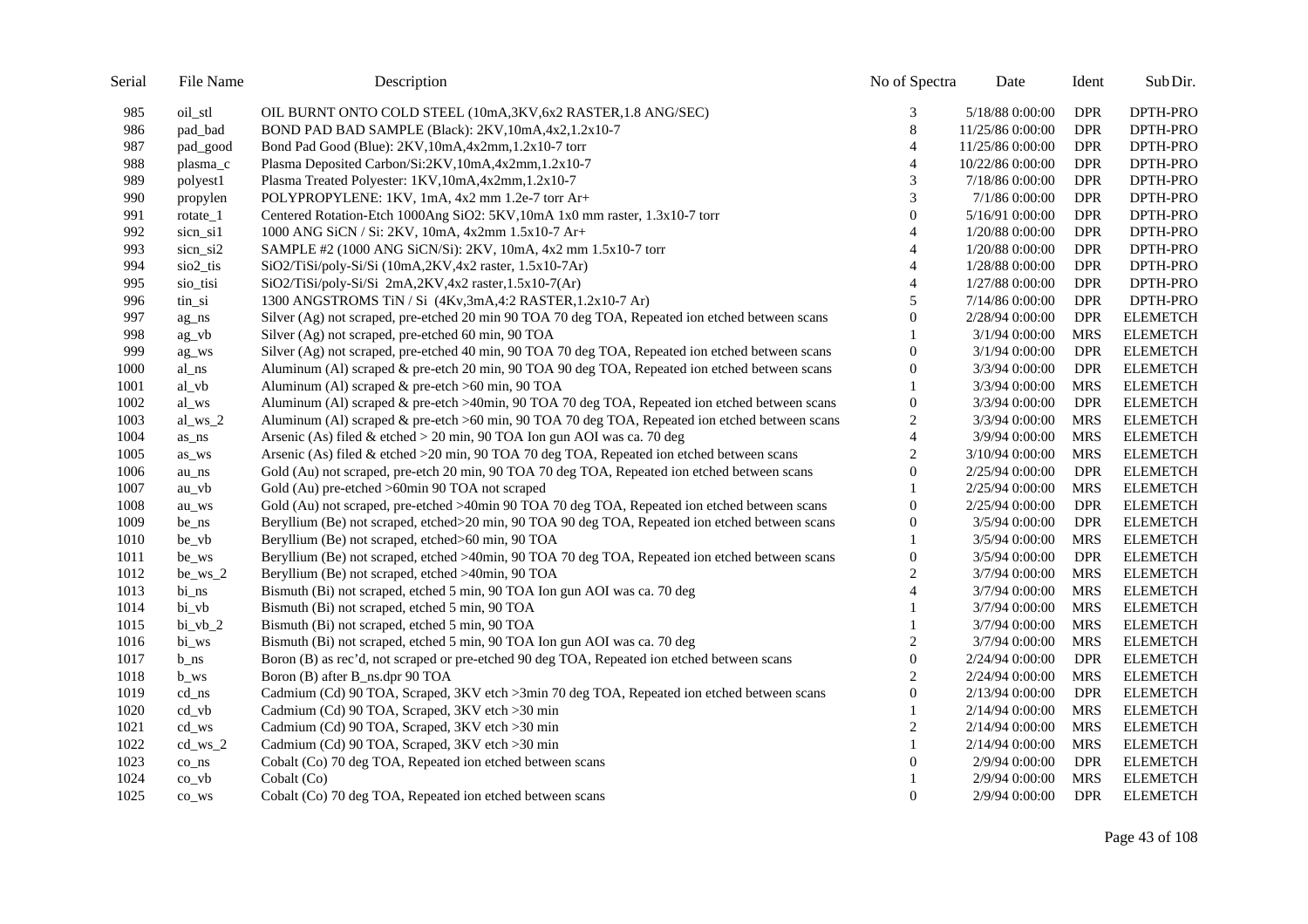| Serial | File Name                       | Description                                                                                          | No of Spectra    | Date            | Ident      | Sub Dir.        |
|--------|---------------------------------|------------------------------------------------------------------------------------------------------|------------------|-----------------|------------|-----------------|
| 1026   | $cr$ $ns$                       | Chromium (Cr) 90 TOA, Scraped, 3KV etch >3min 70 deg TOA, Repeated ion etched between scans          | 0                | 2/11/94 0:00:00 | <b>DPR</b> | <b>ELEMETCH</b> |
| 1027   | $cr_v$                          | Chromium (Cr) 90 TOA, Scraped, 3KV etch >3min                                                        | 1                | 2/11/94 0:00:00 | <b>MRS</b> | <b>ELEMETCH</b> |
| 1028   | $cr$ WS                         | Chromium (Cr) 90 TOA, Scraped, 3KV etch >3min 70 deg TOA, Repeated ion etched between scans          | $\overline{0}$   | 2/11/94 0:00:00 | <b>DPR</b> | <b>ELEMETCH</b> |
| 1029   | $cr_{WS_2}$                     | Chromium (Cr) 90 TOA, Scraped, 3KV etch >3min                                                        | $\overline{c}$   | 2/12/94 0:00:00 | <b>MRS</b> | <b>ELEMETCH</b> |
| 1030   | $cu_ns_1$                       | Copper as rec'd, 90 TOA, no prior etch, 3kv, 10ma 70 deg TOA, Repeated ion etched between scans      | $\overline{0}$   | 2/17/94 0:00:00 | <b>DPR</b> | <b>ELEMETCH</b> |
| 1031   | cu_ns $2$                       | Copper (Cu) scraped&repetitively etched 3KV,90 TOA 70 deg TOA, Repeated ion etched between scans     | $\overline{0}$   | 2/16/94 0:00:00 | <b>DPR</b> | <b>ELEMETCH</b> |
| 1032   | $cu_v$                          | Copper (Cu) scraped & etched more than 2 hours 90                                                    |                  | 2/16/94 0:00:00 | <b>MRS</b> | <b>ELEMETCH</b> |
| 1033   | $cu$ vb $2$                     |                                                                                                      | 1                | 1/27/94 0:00:00 | <b>MRS</b> | <b>ELEMETCH</b> |
| 1034   | $cu$ <sub><math>Ws</math></sub> | Copper (Cu) scraped&repetitively etched 3KV,90 TOA 70 deg TOA, Repeated ion etched between scans     | $\boldsymbol{0}$ | 2/16/94 0:00:00 | <b>DPR</b> | <b>ELEMETCH</b> |
| 1035   | $c$ <sub>ns</sub>               | Carbon (C) scraped & etched > 20 min, 90 TOA Ion gun AOI was ca. 70 deg                              | $\overline{4}$   | 3/13/94 0:00:00 | <b>MRS</b> | <b>ELEMETCH</b> |
| 1036   | $c_v$                           | Carbon (C) scraped $&$ etched $>$ 20 min, 90 TOA                                                     | 1                | 3/13/94 0:00:00 | <b>MRS</b> | <b>ELEMETCH</b> |
| 1037   | $c$ WS                          | Carbon (C) scraped & etched $>$ 20 min, 90 TOA 70 deg TOA, Repeated ion etched between scans         | 2                | 3/13/94 0:00:00 | <b>MRS</b> | <b>ELEMETCH</b> |
| 1038   | $dy_ns$                         | Dysprosium (Dy) scraped & etched > 10 min, 90 TOA 70 deg TOA, Repeated ion etched between scans      | $\overline{0}$   | 3/23/94 0:00:00 | <b>DPR</b> | <b>ELEMETCH</b> |
| 1039   | $dy_ns_2$                       | Dysprosium (Dy) scraped & etched >30 min, 90 TOA                                                     | 3                | 3/23/94 0:00:00 | <b>DPR</b> | <b>ELEMETCH</b> |
| 1040   | $dy_{ws_2}$                     | Dysprosium (Dy) scraped & etched $> 40$ min, 90 TOA                                                  | $\overline{c}$   | 3/23/94 0:00:00 | <b>MRS</b> | <b>ELEMETCH</b> |
| 1041   | $er_ns$                         | Erbium (Er) filed & etched 20 min, 90 TOA 90 deg TOA, Repeated ion etched between scans              | $\overline{0}$   | 3/19/94 0:00:00 | DPR        | <b>ELEMETCH</b> |
| 1042   | er_ws                           | Erbium (Er) filed & etched >40 min, 90 TOA 70 deg TOA, Repeated ion etched between scans             | $\overline{0}$   | 3/19/94 0:00:00 | <b>DPR</b> | <b>ELEMETCH</b> |
| 1043   | $fe_2p$                         | Fe(2p3) and Fe(2p1) signals, 90 deg TOA, sum of 20 0.05 eV/step, Measured BE for Cu(2p3) = 932.71 eV | 1                | 1/27/94 0:00:00 | <b>MRS</b> | <b>ELEMETCH</b> |
| 1044   | fe_ns                           | Iron (Fe) 70 deg TOA, Repeated ion etched between scans                                              | $\overline{0}$   | 2/10/94 0:00:00 | <b>DPR</b> | <b>ELEMETCH</b> |
| 1045   | fe_rechk                        | Iron (Fe) ion etched, 90 TOA Recheck of BEs with true calibration                                    | 5                | 2/22/94 0:00:00 | <b>MRS</b> | <b>ELEMETCH</b> |
| 1046   | fe_vb                           | Iron $(Fe)$                                                                                          | 1                | 2/10/94 0:00:00 | <b>MRS</b> | <b>ELEMETCH</b> |
| 1047   | fe_ws                           | Iron (Fe) 70 deg TOA, Repeated ion etched between scans                                              | $\overline{0}$   | 2/10/94 0:00:00 | <b>DPR</b> | <b>ELEMETCH</b> |
| 1048   | $gd_ns$                         | Gadolinium (Gd) scraped & etched > 20 min, 90 TOA 90 deg TOA, Repeated ion etched between scans      | $\boldsymbol{0}$ | 3/16/94 0:00:00 | <b>DPR</b> | <b>ELEMETCH</b> |
| 1049   | gd_ws                           | Gadolinium (Gd) scraped & etched > 40 min, 90 TOA 70 deg TOA, Repeated ion etched between scans      | $\boldsymbol{0}$ | 3/16/94 0:00:00 | <b>DPR</b> | <b>ELEMETCH</b> |
| 1050   | ge_ns                           | Germanium (Ge) no scrape, pre-etched 2 min 90 TOA 70 deg TOA, Repeated ion etched between scans      | $\overline{0}$   | 2/18/94 0:00:00 | <b>DPR</b> | <b>ELEMETCH</b> |
| 1051   | ge_rechk                        | Germanium (Ge) 90 TOA after recalibr & Ge_ns.dpr                                                     | 5                | 2/24/94 0:00:00 | <b>MRS</b> | <b>ELEMETCH</b> |
| 1052   | ge_ws                           | Germanium (Ge) after ion etching 90 TOA                                                              | $\overline{c}$   | 2/24/94 0:00:00 | <b>MRS</b> | <b>ELEMETCH</b> |
| 1053   | hf_ns                           | Hafnium (Hf) filed $&$ etched $>20$ min, 90 TOA 90 deg TOA, Repeated ion etched between scans        | 0                | 3/9/94 0:00:00  | DPR        | <b>ELEMETCH</b> |
| 1054   | $hf_v$                          | Hafnium (Hf) filed $&$ etched $> 60$ min, 90 TOA                                                     | 1                | 3/9/94 0:00:00  | <b>MRS</b> | <b>ELEMETCH</b> |
| 1055   | $hf_{ws_1}$                     | Hafnium (Hf) filed & etched $>$ 40 min, 90 TOA 70 deg TOA, Repeated ion etched between scans         | $\overline{0}$   | 3/9/94 0:00:00  | <b>DPR</b> | <b>ELEMETCH</b> |
| 1056   | $hf_{ws_2}$                     | Hafnium (Hf) filed & etched > 50 min, 90 TOA 70 deg TOA, Repeated ion etched between scans           | $\overline{0}$   | 3/9/94 0:00:00  | <b>DPR</b> | <b>ELEMETCH</b> |
| 1057   | $ho_ns_2$                       | Holmium (Ho) scraped $&$ etched >20 min, 90 TOA                                                      |                  | 3/22/94 0:00:00 | <b>MRS</b> | <b>ELEMETCH</b> |
| 1058   | ho_ws                           | Holmium (Ho) scraped & etched >20 min, 90 TOA 70 deg TOA, Repeated ion etched between scans          | $\boldsymbol{0}$ | 3/22/94 0:00:00 | <b>DPR</b> | <b>ELEMETCH</b> |
| 1059   | in ns                           | Indium (In) not scraped, etched >10 min 90 TOA 70 deg TOA, Repeated ion etched between scans         | $\overline{0}$   | 2/26/94 0:00:00 | <b>DPR</b> | <b>ELEMETCH</b> |
| 1060   | $in_v$                          | Indium (In) not scraped, etched $> 50$ min 90 TOA                                                    |                  | 2/26/94 0:00:00 | <b>MRS</b> | <b>ELEMETCH</b> |
| 1061   | in_ws                           | Indium (In) not scraped, etched >30min 90 TOA 70 deg TOA, Repeated ion etched between scans          | $\overline{0}$   | 2/26/94 0:00:00 | <b>DPR</b> | <b>ELEMETCH</b> |
| 1062   | ir_ns                           | Iridium (Ir) filed & etched 5 min, 90 TOA                                                            | $\overline{4}$   | 3/3/94 0:00:00  | <b>MRS</b> | <b>ELEMETCH</b> |
| 1063   | $ir_v$                          | Iridium (Ir) filed & etched 5 min, 90 TOA                                                            |                  | 3/3/94 0:00:00  | <b>MRS</b> | <b>ELEMETCH</b> |
| 1064   | ir_ws                           | Iridium (Ir) filed & etched 5 min, 90 TOA                                                            | $\overline{c}$   | 3/3/94 0:00:00  | <b>MRS</b> | <b>ELEMETCH</b> |
| 1065   | $ir_{ws_2}$                     | Iridium (Ir) filed & etched 5 min, 90 TOA                                                            | $\overline{c}$   | 3/3/94 0:00:00  | <b>MRS</b> | <b>ELEMETCH</b> |
| 1066   | lu_ns                           | Lutetium (Lu) filed & etched $>$ 20 min, 90 TOA 90 deg TOA, Repeated ion etched between scans        | $\overline{0}$   | 3/15/94 0:00:00 | <b>DPR</b> | <b>ELEMETCH</b> |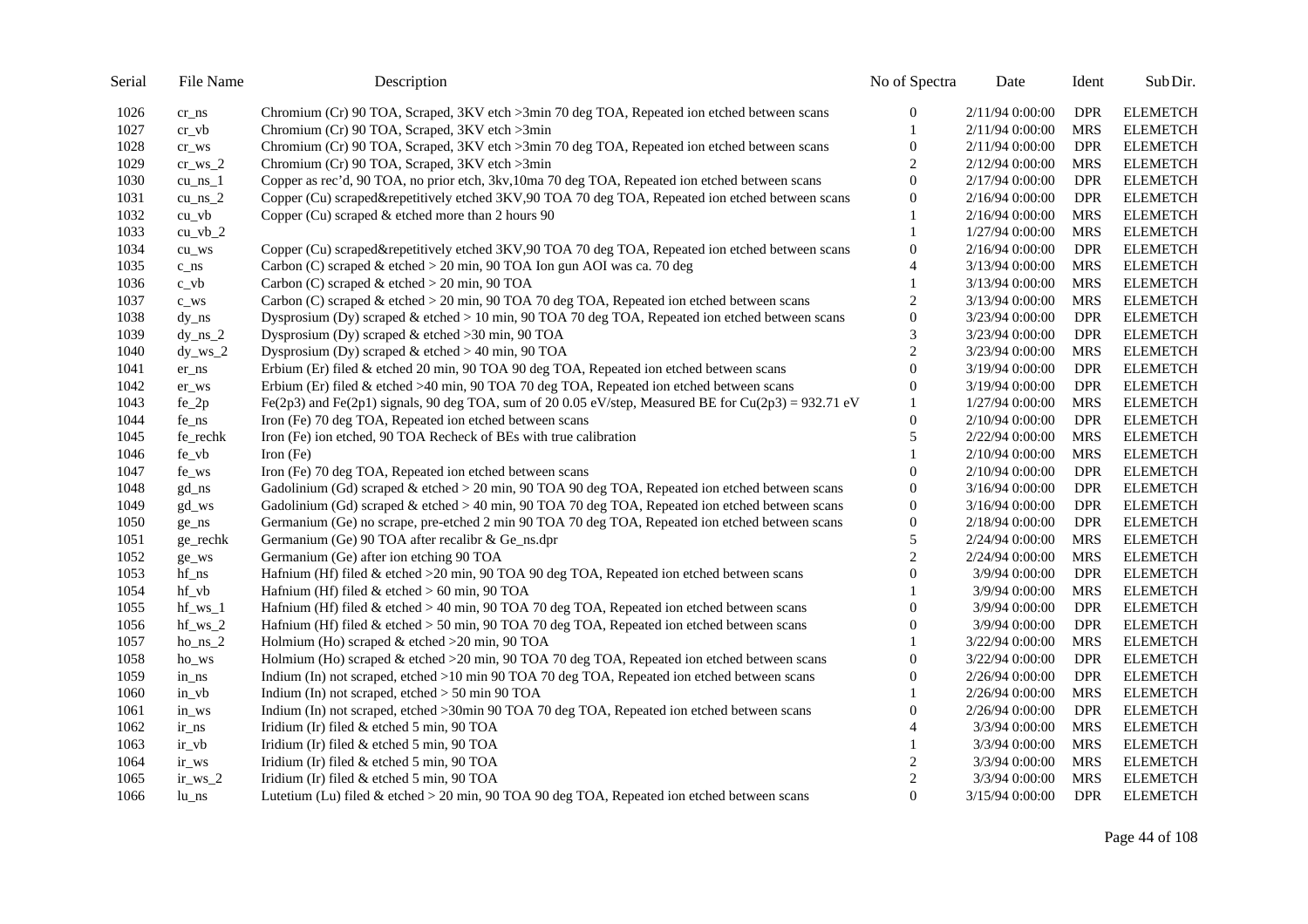| Serial | File Name              | Description                                                                                      | No of Spectra    | Date            | Ident      | Sub Dir.        |
|--------|------------------------|--------------------------------------------------------------------------------------------------|------------------|-----------------|------------|-----------------|
| 1067   | $lu$ ws                | Lutetium (Lu) filed & etched $>$ 40 min, 90 TOA 70 deg TOA, Repeated ion etched between scans    | $\boldsymbol{0}$ | 3/15/94 0:00:00 | <b>DPR</b> | <b>ELEMETCH</b> |
| 1068   | $mg_2p$                | Magnesium (Mg: 2p3, 2p1) (Sum of 20 individual spectra from depth profile)                       | 1                | 1/27/94 0:00:00 | <b>MRS</b> | <b>ELEMETCH</b> |
| 1069   | $mg$ _ns               | Magnesium (Mg) scraped & etched >30 min 90 TOA 70 deg TOA, Repeated ion etched between scans     | $\theta$         | 2/27/94 0:00:00 | <b>DPR</b> | <b>ELEMETCH</b> |
| 1070   | $mg_v$                 | Magnesium (Mg) scraped $&$ etched >70min 90 TOA                                                  |                  | 2/27/94 0:00:00 | <b>MRS</b> | <b>ELEMETCH</b> |
| 1071   | mg_ws                  | Magnesium (Mg) scraped & etched >50 min 90 TOA 70 deg TOA, Repeated ion etched between scans     | $\overline{0}$   | 2/27/94 0:00:00 | <b>DPR</b> | <b>ELEMETCH</b> |
| 1072   | $mn$ _ns               | Manganese (Mn) scraped & pre-etched 20 min 90 TOA 70 deg TOA, Repeated ion etched between scans  | $\theta$         | 2/20/94 0:00:00 | <b>DPR</b> | <b>ELEMETCH</b> |
| 1073   | $mn_v$                 | Manganese (Mn) scraped & pre-etched >60 min 90 TOA                                               |                  | 2/20/94 0:00:00 | <b>MRS</b> | <b>ELEMETCH</b> |
| 1074   | mn_ws                  | Manganese (Mn) scraped & pre-etched >40 min 90 TOA 70 deg TOA, Repeated ion etched between scans | $\boldsymbol{0}$ | 2/20/94 0:00:00 | <b>DPR</b> | <b>ELEMETCH</b> |
| 1075   | $mn$ ws $2$            | Manganese (Mn) scraped $&$ pre-etched >60 min 90 TOA                                             | $\mathfrak{2}$   | 2/21/94 0:00:00 | <b>MRS</b> | <b>ELEMETCH</b> |
| 1076   | mo_ns                  | Molybdenum (Mo) 70 deg TOA, Repeated ion etched between scans                                    | $\theta$         | 2/17/94 0:00:00 | <b>DPR</b> | <b>ELEMETCH</b> |
| 1077   | $mo_v$                 | Molybdenum (Mo) scraped&etched more than 30 min                                                  |                  | 2/17/94 0:00:00 | <b>MRS</b> | <b>ELEMETCH</b> |
| 1078   | mo_ws                  | Molybdenum (Mo) scraped&repetitively etched 3KV,90 70 deg TOA, Repeated ion etched between scans | $\boldsymbol{0}$ | 2/17/94 0:00:00 | <b>DPR</b> | <b>ELEMETCH</b> |
| 1079   | $nb$ <sub>ns</sub>     | Niobium (Nb) scraped & pre-etched 20 min 90 TOA 70 deg TOA, Repeated ion etched between scans    | $\theta$         | 2/19/94 0:00:00 | <b>DPR</b> | <b>ELEMETCH</b> |
| 1080   | $nb_v$                 | Niobium (Nb) scraped $\&$ pre-etched >60 min 90 TOA                                              |                  | 2/20/94 0:00:00 | <b>MRS</b> | <b>ELEMETCH</b> |
| 1081   | $nb_{ws}$              | Niobium (Nb) scraped & pre-etched >40 min 90 TOA 70 deg TOA, Repeated ion etched between scans   | $\theta$         | 2/19/94 0:00:00 | <b>DPR</b> | <b>ELEMETCH</b> |
| 1082   | $nb_{ws_2}$            | Niobium (Nb) scraped & pre-etched >60 min 90 TOA                                                 | $\overline{c}$   | 2/20/94 0:00:00 | <b>MRS</b> | <b>ELEMETCH</b> |
| 1083   | $ni$ <sub>ns</sub>     | Nickel (Ni) scraped&repetitively etched 3KV 90 TOA 70 deg TOA, Repeated ion etched between scans | $\Omega$         | 2/14/94 0:00:00 | <b>DPR</b> | <b>ELEMETCH</b> |
| 1084   | $ni_v$                 | Nickel (Ni) scraped&etched more than 30min                                                       |                  | 2/16/94 0:00:00 | <b>MRS</b> | <b>ELEMETCH</b> |
| 1085   | $ni_{ws}$              | Nickel (Ni) scraped&repetitively etched 3KV,90 TOA 70 deg TOA, Repeated ion etched between scans | $\Omega$         | 2/15/94 0:00:00 | <b>DPR</b> | <b>ELEMETCH</b> |
| 1086   | pb_ns                  | Lead (Pb) scraped & etched 10 min 90 TOA 70 deg TOA, Repeated ion etched between scans           | $\Omega$         | 2/25/94 0:00:00 | <b>DPR</b> | <b>ELEMETCH</b> |
| 1087   | pb_vb                  | Lead (Pb) scraped $&$ etched $>$ 50 min 90 TOA                                                   |                  | 2/26/94 0:00:00 | <b>MRS</b> | <b>ELEMETCH</b> |
| 1088   | pb_ws                  | Lead (Pb) scraped & etched >30 min 90 TOA 70 deg TOA, Repeated ion etched between scans          | $\Omega$         | 2/26/94 0:00:00 | <b>DPR</b> | <b>ELEMETCH</b> |
| 1089   | pd_ns                  | Palladium (Pd) scraped in air, etched 5 min 4 KV 70 deg TOA, Repeated ion etched between scans   | $\Omega$         | 2/10/94 0:00:00 | <b>DPR</b> | <b>ELEMETCH</b> |
| 1090   | pd_ws                  | Palladium (Pd) ion etched every other scan by hand                                               | 2                | 2/10/94 0:00:00 | <b>MRS</b> | <b>ELEMETCH</b> |
| 1091   | $pd_{\rm W}s_{\rm L}2$ | Palladium (Pd) ion etched every other scan by hand                                               | $\mathfrak{2}$   | 2/10/94 0:00:00 | <b>MRS</b> | <b>ELEMETCH</b> |
| 1092   | pt_ns                  | Platinum (Pt) scraped&repetitively etched 3KV,90 70 deg TOA, Repeated ion etched between scans   | $\Omega$         | 2/18/94 0:00:00 | <b>DPR</b> | <b>ELEMETCH</b> |
| 1093   | $pt_v$                 | Platinum (Pt) scraped & etched more than 30 min                                                  |                  | 2/18/94 0:00:00 | <b>MRS</b> | <b>ELEMETCH</b> |
| 1094   | pt_ws                  | Platinum (Pt) scraped&repetitively etched 3KV,90 70 deg TOA, Repeated ion etched between scans   | $\Omega$         | 2/18/94 0:00:00 | <b>DPR</b> | <b>ELEMETCH</b> |
| 1095   | re_ns                  | Rhenium (Re) scraped & pre-etched 20 min 90 TOA 70 deg TOA, Repeated ion etched between scans    | $\Omega$         | 2/21/94 0:00:00 | <b>DPR</b> | <b>ELEMETCH</b> |
| 1096   | re_ws                  | Rhenium (Re) scraped & pre-etched >40min 90 TOA 70 deg TOA, Repeated ion etched between scans    | $\overline{0}$   | 2/21/94 0:00:00 | <b>DPR</b> | <b>ELEMETCH</b> |
| 1097   | rh ns                  | Rhodium (Rh) not scraped, pre-etch 20 min 90 TOA 70 deg TOA, Repeated ion etched between scans   | $\theta$         | 3/1/94 0:00:00  | <b>DPR</b> | <b>ELEMETCH</b> |
| 1098   | rh_ns                  | Rhodium (Rh) /Ni/Al etched 3 min, 90 TOA                                                         | $\overline{4}$   | 3/1/94 0:00:00  | <b>MRS</b> | <b>ELEMETCH</b> |
| 1099   | rh_vb                  | Rhodium (Rh) /Ni/Al: only etched 3 min, 90 TOA                                                   |                  | 3/1/94 0:00:00  | <b>MRS</b> | <b>ELEMETCH</b> |
| 1100   | rh_ws                  | Rhodium (Rh)/Ni/Al not scraped, etched 3 min, 90TOA                                              | $\overline{2}$   | 3/1/94 0:00:00  | <b>MRS</b> | <b>ELEMETCH</b> |
| 1101   | $ru_1_hq$              | Ruthenium (Ru) Powder Pressed into Disk 70 deg TOA, Repeated ion etched between scans            | $\theta$         | 1/28/94 0:00:00 | <b>DPR</b> | <b>ELEMETCH</b> |
| 1102   | $ru_l_v$               | Ruthenium (Ru) powder pressed into disk 70 deg TOA                                               | 2                | 1/28/94 0:00:00 | <b>MRS</b> | <b>ELEMETCH</b> |
| 1103   | sb_ns                  | Antimony (Sb) scraped & etched > 20 min, 90 TOA 90 deg TOA, Repeated ion etched between scans    | $\Omega$         | 3/12/94 0:00:00 | <b>DPR</b> | <b>ELEMETCH</b> |
| 1104   | $sb_v$                 | Antimony (Sb) scraped & etched $> 60$ min, 90 TOA                                                |                  | 3/13/94 0:00:00 | <b>MRS</b> | <b>ELEMETCH</b> |
| 1105   | sb_ws                  | Antimony (Sb) scraped & etched > 40 min, 90 TOA 70 deg TOA, Repeated ion etched between scans    | $\overline{0}$   | 3/13/94 0:00:00 | <b>DPR</b> | <b>ELEMETCH</b> |
| 1106   | $sc$ $ns$              | Scandium (Sc) filed & etched > 20 min, 90 TOA 90 deg TOA, Repeated ion etched between scans      | $\boldsymbol{0}$ | 3/14/94 0:00:00 | <b>DPR</b> | <b>ELEMETCH</b> |
| 1107   | $sc_{ws_1}$            | Scandium (Sc) filed & etched > 40 min, 90 TOA 70 deg TOA, Repeated ion etched between scans      | $\Omega$         | 3/14/94 0:00:00 | <b>DPR</b> | <b>ELEMETCH</b> |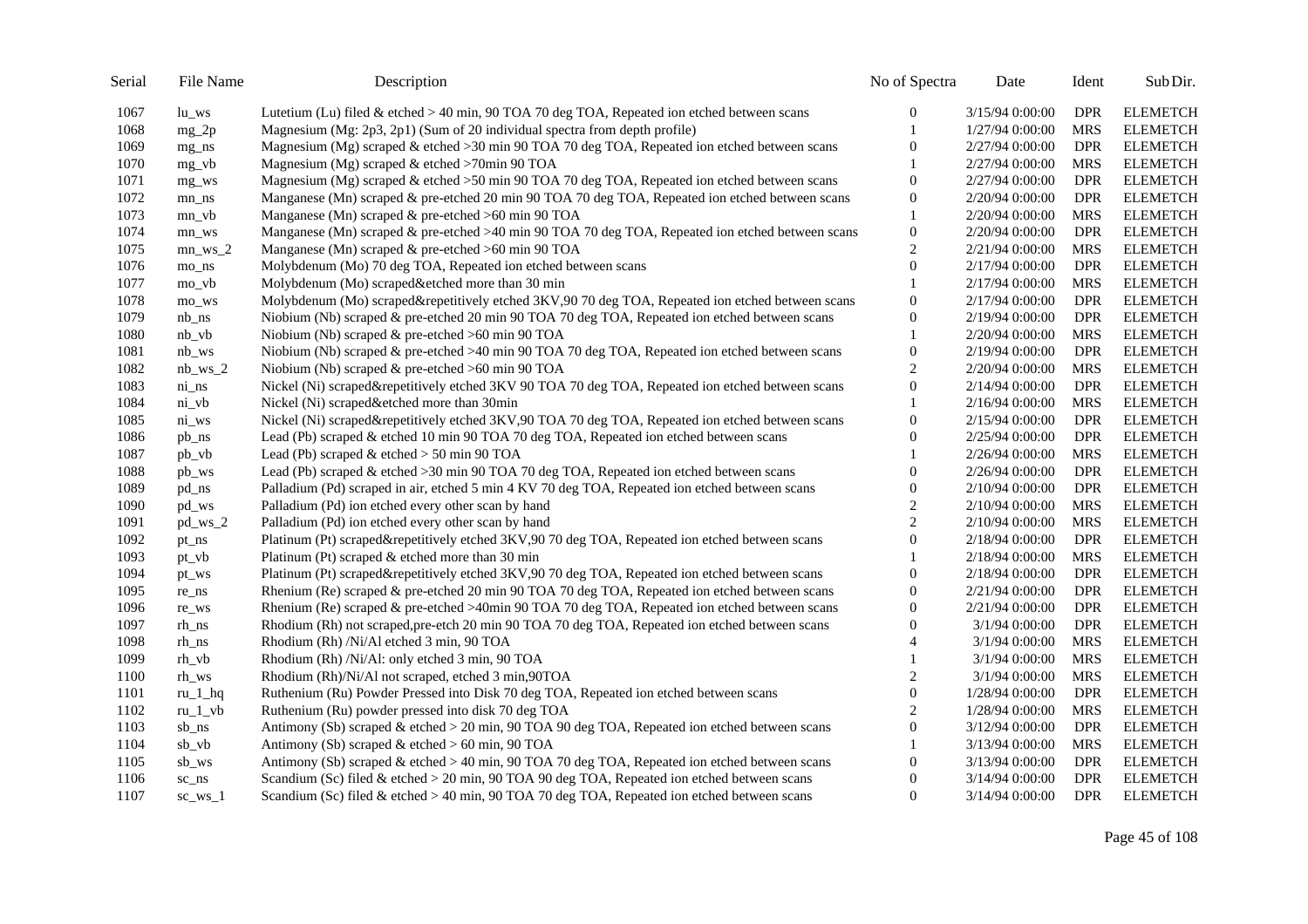| Serial | File Name          | Description                                                                                        | No of Spectra    | Date            | Ident      | Sub Dir.        |
|--------|--------------------|----------------------------------------------------------------------------------------------------|------------------|-----------------|------------|-----------------|
| 1108   | $sc_{ws_2}$        | Scandium (Sc) filed & etched > 50 min, 90 TOA 70 deg TOA, Repeated ion etched between scans        | 0                | 3/14/94 0:00:00 | <b>DPR</b> | <b>ELEMETCH</b> |
| 1109   | se_ns              | Selenium (Se) not scraped, not etched, 90 TOA                                                      | $\overline{4}$   | 3/7/94 0:00:00  | <b>MRS</b> | <b>ELEMETCH</b> |
| 1110   | se_ws              | Selenium (Se) not scraped, not etched, 90 TOA                                                      | $\overline{c}$   | 3/8/94 0:00:00  | <b>MRS</b> | <b>ELEMETCH</b> |
| 1111   | si ns              | Silicon (Si) wafer, no doping, as received, 90 TOA gift from Suzuki-san                            | $\overline{4}$   | 3/4/94 0:00:00  | <b>MRS</b> | <b>ELEMETCH</b> |
| 1112   | $si_ns_1$          | Silicon (Si) no doping, no scrape, 20min etch, 90TOA 90 deg TOA, Repeated ion etched between scans | $\mathbf{0}$     | 3/6/94 0:00:00  | <b>DPR</b> | <b>ELEMETCH</b> |
| 1113   | si_un_ns           | Silicon (Si) wafer, no doping, as rec'd, 90 TOA 90 deg TOA, Repeated ion etched between scans      | 3                | 3/5/94 0:00:00  | <b>MRS</b> | <b>ELEMETCH</b> |
| 1114   | si_un_vb           | Silicon (Si) wafer, no doping, as rec'd 90 TOA 90 deg TOA, Repeated ion etched between scans       |                  | 3/5/94 0:00:00  | <b>MRS</b> | <b>ELEMETCH</b> |
| 1115   | si_un_ws           | Silicon (Si) wafer, no doping, as rec'd, 90 TOA 70 deg TOA, Repeated ion etched between scans      | $\overline{c}$   | 3/5/94 0:00:00  | <b>MRS</b> | <b>ELEMETCH</b> |
| 1116   | $si_v$             | Silicon (Si) no scrape, no doping, etch>60min, 90 TOA                                              |                  | 3/6/94 0:00:00  | <b>MRS</b> | <b>ELEMETCH</b> |
| 1117   | si_ws              | Silicon (Si) 100% no doping, pre-etch 5 min, 90 TOA                                                | $\boldsymbol{0}$ | 3/3/94 0:00:00  | <b>DPR</b> | <b>ELEMETCH</b> |
| 1118   | $\sin$ ws 1        | Silicon (Si) 100% no doping, as rec'd, 90 TOA                                                      |                  | 3/4/94 0:00:00  | <b>MRS</b> | <b>ELEMETCH</b> |
| 1119   | $si_{ws_2}$        | Silicon (Si) no doping, no scrape, etch>40min, 90TOA 70 deg TOA, Repeated ion etched between scans | $\boldsymbol{0}$ | 3/6/94 0:00:00  | <b>DPR</b> | <b>ELEMETCH</b> |
| 1120   | sn_ns              | Tin (Sn) scraped & etched $>10$ min 90 TOA 70 deg TOA, Repeated ion etched between scans           | $\mathbf{0}$     | 2/26/94 0:00:00 | <b>DPR</b> | <b>ELEMETCH</b> |
| 1121   | sn_vb              | Tin (Sn) scraped $&$ etched >50min 90 TOA                                                          |                  | 2/27/94 0:00:00 | <b>MRS</b> | <b>ELEMETCH</b> |
| 1122   | sn_ws              | Tin (Sn) scraped & etched >30min 90 TOA 70 deg TOA, Repeated ion etched between scans              | $\Omega$         | 2/27/94 0:00:00 | <b>DPR</b> | <b>ELEMETCH</b> |
| 1123   | ta_ns              | Tantalum (Ta) scraped & pre-etched 20min 90 TOA 70 deg TOA, Repeated ion etched between scans      | $\boldsymbol{0}$ | 2/19/94 0:00:00 | <b>DPR</b> | <b>ELEMETCH</b> |
| 1124   | ta_vb              | Tantalum (Ta) scraped & pre-etched >60 min 90 TOA                                                  |                  | 2/19/94 0:00:00 | <b>MRS</b> | <b>ELEMETCH</b> |
| 1125   | ta_ws              | Tantalum (Ta) scraped & pre-etched >40 min 90 TOA 70 deg TOA, Repeated ion etched between scans    | $\boldsymbol{0}$ | 2/19/94 0:00:00 | <b>DPR</b> | <b>ELEMETCH</b> |
| 1126   | $ta_{ws_2}$        | Tantalum (Ta) scraped & pre-etched >60min 90 TOA                                                   | $\overline{c}$   | 2/19/94 0:00:00 | <b>MRS</b> | <b>ELEMETCH</b> |
| 1127   | $TB_4D$            | Pure Terbium (Tb) metal, ion etched                                                                |                  | 1/27/94 0:00:00 | <b>MRS</b> | <b>ELEMETCH</b> |
| 1128   | tb_hi_be           | Tb metal high E BEs                                                                                |                  | 1/27/94 0:00:00 | <b>MRS</b> | <b>ELEMETCH</b> |
| 1129   | $tb$ <sub>ns</sub> | Terbium (Tb) filed $\&$ etched $>$ 20 min, 90 TOA 90 deg TOA, Repeated ion etched between scans    | $\theta$         | 3/15/94 0:00:00 | <b>DPR</b> | <b>ELEMETCH</b> |
| 1130   | $tb_{\text{W}}$    | Terbium (Tb) filed & etched > 40 min, 90 TOA 70 deg TOA, Repeated ion etched between scans         | 0                | 3/15/94 0:00:00 | <b>DPR</b> | <b>ELEMETCH</b> |
| 1131   | te_ns              | Tellurium (Te) 90 TOA, Scraped, 3KV etch >3min 70 deg TOA, Repeated ion etched between scans       | $\boldsymbol{0}$ | 2/12/94 0:00:00 | <b>DPR</b> | <b>ELEMETCH</b> |
| 1132   | $te_v$             | Tellurium (Te) 90 TOA, Scraped, 3KV etch >3min                                                     |                  | 2/12/94 0:00:00 | <b>MRS</b> | <b>ELEMETCH</b> |
| 1133   | te_ws              | Tellurium (Te) 90 TOA, Scraped, 3KV etch >3min 70 deg TOA, Repeated ion etched between scans       | $\boldsymbol{0}$ | 2/12/94 0:00:00 | <b>DPR</b> | <b>ELEMETCH</b> |
| 1134   | $te_{ws_2}$        | Tellurium (Te) 90 TOA, Scraped, 3KV etch >3min                                                     | $\overline{c}$   | 2/13/94 0:00:00 | <b>MRS</b> | <b>ELEMETCH</b> |
| 1135   | $ti$ _chk_2        | Titanium (Ti: 2p3, 2p1) 90 deg TOA, scraped & ion etched                                           | $\overline{c}$   | 2/22/94 0:00:00 | <b>MRS</b> | <b>ELEMETCH</b> |
| 1136   | $ti_ns_2$          | Titanium (Ti) from repetitive ion etch cleaning 90 deg TOA, Repeated ion etched between scans      | $\mathbf{0}$     | 2/23/94 0:00:00 | <b>DPR</b> | <b>ELEMETCH</b> |
| 1137   | ti_rechk           | Titanium (Ti) 70 deg TOA, Repeated ion etched between scans                                        | 5                | 2/22/94 0:00:00 | <b>MRS</b> | <b>ELEMETCH</b> |
| 1138   | $ti_v$             | Titanium (Ti) Valence Band region (etched 20 min) (sample collected oxygen during wide scan)       |                  | 2/8/94 0:00:00  | <b>MRS</b> | <b>ELEMETCH</b> |
| 1139   | ti_ws              | Titanium (Ti) (attempt to get clean surface) 70 deg TOA, Repeated ion etched between scans         | $\boldsymbol{0}$ | 2/7/94 0:00:00  | <b>DPR</b> | <b>ELEMETCH</b> |
| 1140   | $tl$ <sub>ns</sub> | Thallium (Tl) scraped& etched 10 min,90 TOA                                                        | $\overline{4}$   | 3/2/94 0:00:00  | <b>MRS</b> | <b>ELEMETCH</b> |
| 1141   | $tl_v$             | Thallium (Tl) 90 TOA, Scraped, 3KV etch >10min                                                     |                  | 3/2/94 0:00:00  | <b>MRS</b> | <b>ELEMETCH</b> |
| 1142   | tl_ws              | Thallium (Tl) scraped, 10 min etch, 90 TOA, overnight                                              | $\overline{c}$   | 3/2/94 0:00:00  | <b>MRS</b> | <b>ELEMETCH</b> |
| 1143   | tm_ns              | Thulium (Tm) filed & etched $>$ 20 min, 90 TOA 90 deg TOA, Repeated ion etched between scans       | $\boldsymbol{0}$ | 3/19/94 0:00:00 | <b>DPR</b> | <b>ELEMETCH</b> |
| 1144   | tm_ws              | Thulium (Tm) filed & etched $>$ 40 min, 90 TOA 70 deg TOA, Repeated ion etched between scans       | $\mathbf{0}$     | 3/20/94 0:00:00 | <b>DPR</b> | <b>ELEMETCH</b> |
| 1145   | $v_ns$             | Vanadium (V) scraped & pre-etched 20 min 90 TOA 70 deg TOA, Repeated ion etched between scans      | $\mathbf{0}$     | 2/21/94 0:00:00 | <b>DPR</b> | <b>ELEMETCH</b> |
| 1146   | $v_v$              | Vanadium (V) scraped & pre-etched >40 min 90 TOA                                                   |                  | 2/21/94 0:00:00 | <b>MRS</b> | <b>ELEMETCH</b> |
| 1147   | v_ws               | Vanadium (V) scraped & pre-etched >40 min 90 TOA 70 deg TOA, Repeated ion etched between scans     | $\boldsymbol{0}$ | 2/21/94 0:00:00 | <b>DPR</b> | <b>ELEMETCH</b> |
| 1148   | $v$ ws 2           | Vanadium (V) scraped & pre-etched > 60 min 90 TOA                                                  | $\overline{c}$   | 2/21/94 0:00:00 | <b>MRS</b> | <b>ELEMETCH</b> |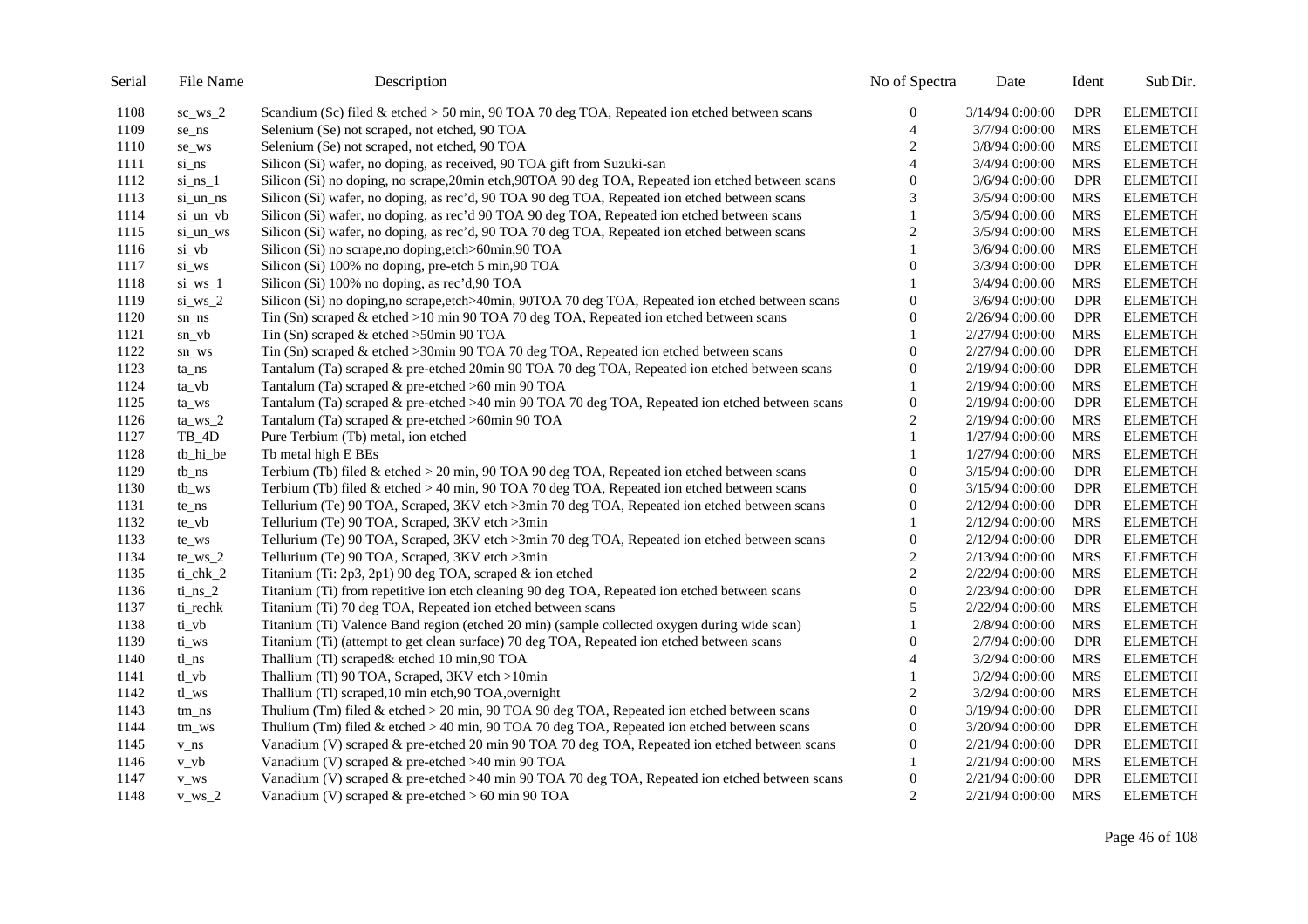| Serial | File Name    | Description                                                                                      | No of Spectra    | Date             | Ident      | Sub Dir.        |
|--------|--------------|--------------------------------------------------------------------------------------------------|------------------|------------------|------------|-----------------|
| 1149   | w_ns         | Tungsten (W) filed & pre-etched 20 min, 90 TOA                                                   | 4                | 3/3/94 0:00:00   | <b>MRS</b> | <b>ELEMETCH</b> |
| 1150   | $w_ns_2$     | Tungsten (W) filed & etched >20 min, 90 TOA 90 deg TOA, Repeated ion etched between scans        | $\boldsymbol{0}$ | 3/7/94 0:00:00   | <b>DPR</b> | <b>ELEMETCH</b> |
| 1151   | $w_v$        | Tungsten (W) filed & etched >60 min, 90 TOA                                                      |                  | 3/7/94 0:00:00   | <b>MRS</b> | <b>ELEMETCH</b> |
| 1152   | $w_{ws_2}$   | Tungsten (W) filed & etched >40 min, 90 TOA 70 deg TOA, Repeated ion etched between scans        | $\overline{0}$   | 3/7/94 0:00:00   | <b>DPR</b> | <b>ELEMETCH</b> |
| 1153   | $yb_ns_2$    | Ytterbium (Yb) scraped & etched > 10 min, 90 TOA                                                 | 3                | 3/24/94 0:00:00  | <b>DPR</b> | <b>ELEMETCH</b> |
| 1154   | yb_ws        | Ytterbium (Yb) scraped & etched $>$ 30 min, 90 TOA 70 deg TOA, Repeated ion etched between scans | $\theta$         | 3/23/94 0:00:00  | <b>DPR</b> | <b>ELEMETCH</b> |
| 1155   | $y_ns_1$     | Yttrium (Y) scraped & pre-etched 20min 90 TOA 70 deg TOA, Repeated ion etched between scans      | $\Omega$         | 3/1/94 0:00:00   | <b>DPR</b> | <b>ELEMETCH</b> |
| 1156   | $y_ns_2$     | Yttrium (Y) scraped & pre-etched 20min 90 TOA 70 deg TOA, Repeated ion etched between scans      | $\boldsymbol{0}$ | 3/2/94 0:00:00   | <b>DPR</b> | <b>ELEMETCH</b> |
| 1157   | $y_v$        | Yttrium (Y) 90 TOA, Scraped, 3KV etch >80min                                                     |                  | 3/2/94 0:00:00   | <b>MRS</b> | <b>ELEMETCH</b> |
| 1158   | y_ws         | Yttrium (Y) scraped & pre-etched 60 min 90 TOA 70 deg TOA, Repeated ion etched between scans     | $\overline{0}$   | 3/2/94 0:00:00   | <b>DPR</b> | <b>ELEMETCH</b> |
| 1159   | zn ns        | Zinc (Zn) filed & etched>20 min, 90 TOA 90 deg TOA, Repeated ion etched between scans            | $\theta$         | $3/6/94$ 0:00:00 | <b>DPR</b> | <b>ELEMETCH</b> |
| 1160   | $zn_ns_2$    | Zinc $(Zn)$ filed & etched $>60$ min, 90 TOA                                                     | 3                | 3/7/94 0:00:00   | <b>MRS</b> | <b>ELEMETCH</b> |
| 1161   | $zn_v$       | Zinc (Zn) filed $&$ etched $> 60$ min, 90 TOA                                                    |                  | 3/6/94 0:00:00   | <b>MRS</b> | <b>ELEMETCH</b> |
| 1162   | zn_ws        | Zinc (Zn) filed & etched >40 min, 90 TOA 70 deg TOA, Repeated ion etched between scans           | $\overline{0}$   | 3/6/94 0:00:00   | <b>DPR</b> | <b>ELEMETCH</b> |
| 1163   | zr_ns        | Zirconium (Zr) filed & etched >20min, 90 TOA 90 deg TOA, Repeated ion etched between scans       | $\theta$         | 3/11/94 0:00:00  | <b>DPR</b> | <b>ELEMETCH</b> |
| 1164   | $Zr_v$ vb    | Zirconium (Zr) filed & etched >60 min, 90 TOA                                                    |                  | 3/11/94 0:00:00  | <b>MRS</b> | <b>ELEMETCH</b> |
| 1165   | $z$ r ws $1$ | Zirconium (Zr) filed & etched > 40 min, 90 TOA 70 deg TOA, Repeated ion etched between scans     | $\overline{0}$   | 3/11/94 0:00:00  | <b>DPR</b> | <b>ELEMETCH</b> |
| 1166   | $Zr$ ws $2$  | Zirconium (Zr) filed & etched > 50 min, 90 TOA 70 deg TOA, Repeated ion etched between scans     | $\boldsymbol{0}$ | 3/11/94 0:00:00  | <b>DPR</b> | <b>ELEMETCH</b> |
| 1167   | $ag_1$       | SILVER (Ag) on Mylar (90 DEG TOA, ION ETCHED: 4 KeV, 1 MIN)                                      | $\overline{c}$   | 11/27/86 0:00:00 | <b>MRS</b> | ELEM_A-L        |
| 1168   | $ag_1$ _nm   | Min Etch of Ag/mylar, New Monochromator, Graz 100                                                | 3                | 9/11/92 0:00:00  | <b>MRS</b> | ELEM_A-L        |
| 1169   | $ag_2$       | SILVER (Ag) FOIL (90 DEG TOA, POLISHED, ION ETCHED: 3 KeV, 30 SEC)                               | 4                | 11/29/86 0:00:00 | <b>MRS</b> | ELEM_A-L        |
| 1170   | $ag_vb$      | ION ETCHED SILVER (Ag) ON MYLAR (90 DEG TOA)                                                     |                  | 10/13/87 0:00:00 | <b>MRS</b> | ELEM_A-L        |
| 1171   | $al_1$       | ALUMINUM (Al) WIRE (99.999% 90 DEG TOA, ETCHED AT 4 KV FOR 5 MIN)                                | 2                | 7/1/88 0:00:00   | <b>MRS</b> | ELEM A-L        |
| 1172   | $al_2$       | ALUMINUM (Al) INGOT (4KV etch, Then CONT. ETCHING 90 DEG TOA)                                    | $\overline{c}$   | 6/21/88 0:00:00  | <b>MRS</b> | ELEM_A-L        |
| 1173   | $al_3$       | ALUMINUM (Al) WIRE (99.999%, 90 DEG TOA, ETCHED, FRESHLY EXPOSED BULK)                           |                  | 1/27/88 0:00:00  | <b>MRS</b> | ELEM_A-L        |
| 1174   | argon_1      | Argon Ions/Natural Graphite Crystal (90 TOA)                                                     |                  | 1/12/93 0:00:00  | <b>MRS</b> | ELEM_A-L        |
| 1175   | argon_1a     | Argon Ions/Natural Graphite Crystal (90 TOA)                                                     | 9                | 1/12/93 0:00:00  | <b>MRS</b> | ELEM_A-L        |
| 1176   | argon_1b     | Argon Ions/Natural Graphite Crystal (90 TOA)                                                     | 6                | 1/12/93 0:00:00  | <b>MRS</b> | ELEM_A-L        |
| 1177   | argon_1c     | Argon Ions/Natural Graphite Crystal (90 TOA)                                                     | $\overline{c}$   | 1/12/93 0:00:00  | <b>MRS</b> | ELEM_A-L        |
| 1178   | $ar_1$       | ARGON (Ar) IONS IMPLANTED IN GRAPHITE FRESHLY EXPOSED BULK(35 DEG TOA)                           | $\boldsymbol{2}$ | 1/11/88 0:00:00  | <b>MRS</b> | ELEM A-L        |
| 1179   | $ar_b_1$     | Argon (Ar) implanted in Boron (90 TOA, ION ETCHED: 3 KeV, 10 mA, 3 MIN)                          | $\overline{7}$   | 1/18/88 0:00:00  | <b>MRS</b> | ELEM_A-L        |
| 1180   | $ar_c_1$     | ARGON (Ar) IONS IMPLANTED IN GRAPHITE (35 DEG TOA)                                               | $\overline{c}$   | 1/11/88 0:00:00  | <b>MRS</b> | ELEM_A-L        |
| 1181   | $ar_c_2$     | Argon Ions/Natural Graphite Crystal (90 TOA) 4KV                                                 | $\,8\,$          | 1/12/93 0:00:00  | <b>MRS</b> | ELEM_A-L        |
| 1182   | $as_1$       | ARSENIC (As) CHIP: ION ETCHED 2 MIN AT 3 KeV, 90 DEG TOA                                         | 10               | 8/7/86 0:00:00   | <b>MRS</b> | ELEM_A-L        |
| 1183   | $au_1$       | GOLD (Au) ON SILICON (90 DEG TOA, ION ETCHED: 2 KeV, 30 SEC)                                     | 8                | 11/30/86 0:00:00 | <b>MRS</b> | ELEM_A-L        |
| 1184   | $au_1$ nm    | Lightly etched Au/Si, New Monochromator, Graz 105                                                | 3                | 9/11/92 0:00:00  | <b>MRS</b> | ELEM_A-L        |
| 1185   | $au_2$       | GOLD ON MYLAR (90 DEG TOA, AS RECEIVED)                                                          | 3                | 6/28/88 0:00:00  | <b>MRS</b> | ELEM_A-L        |
| 1186   | $au$ vb      | GOLD (Au) ON MYLAR (AS RECEIVED, 90 DEG TOA)                                                     | $\overline{4}$   | 7/28/86 0:00:00  | <b>MRS</b> | ELEM_A-L        |
| 1187   | $ba_1$       | BARIUM (Ba) METAL (SCRAPED under CYCLOHEXANE & ETCHED 15 MIN 4 KeV)                              | 15               | 8/29/87 0:00:00  | <b>MRS</b> | ELEM_A-L        |
| 1188   | ba $\cos 1$  | BARIUM (Ba) CARBONATE/DST (90 DEG TOA, ETCHED 4 KeV 10 MIN)                                      | 9                | 7/10/87 0:00:00  | <b>MRS</b> | ELEM_A-L        |
| 1189   | ba $oac_1$   | BARIUM (Ba) ACETATE (GROUND & PRESSED ONTO INDIUM, SCREEN)                                       | 11               | 6/18/87 0:00:00  | <b>MRS</b> | ELEM_A-L        |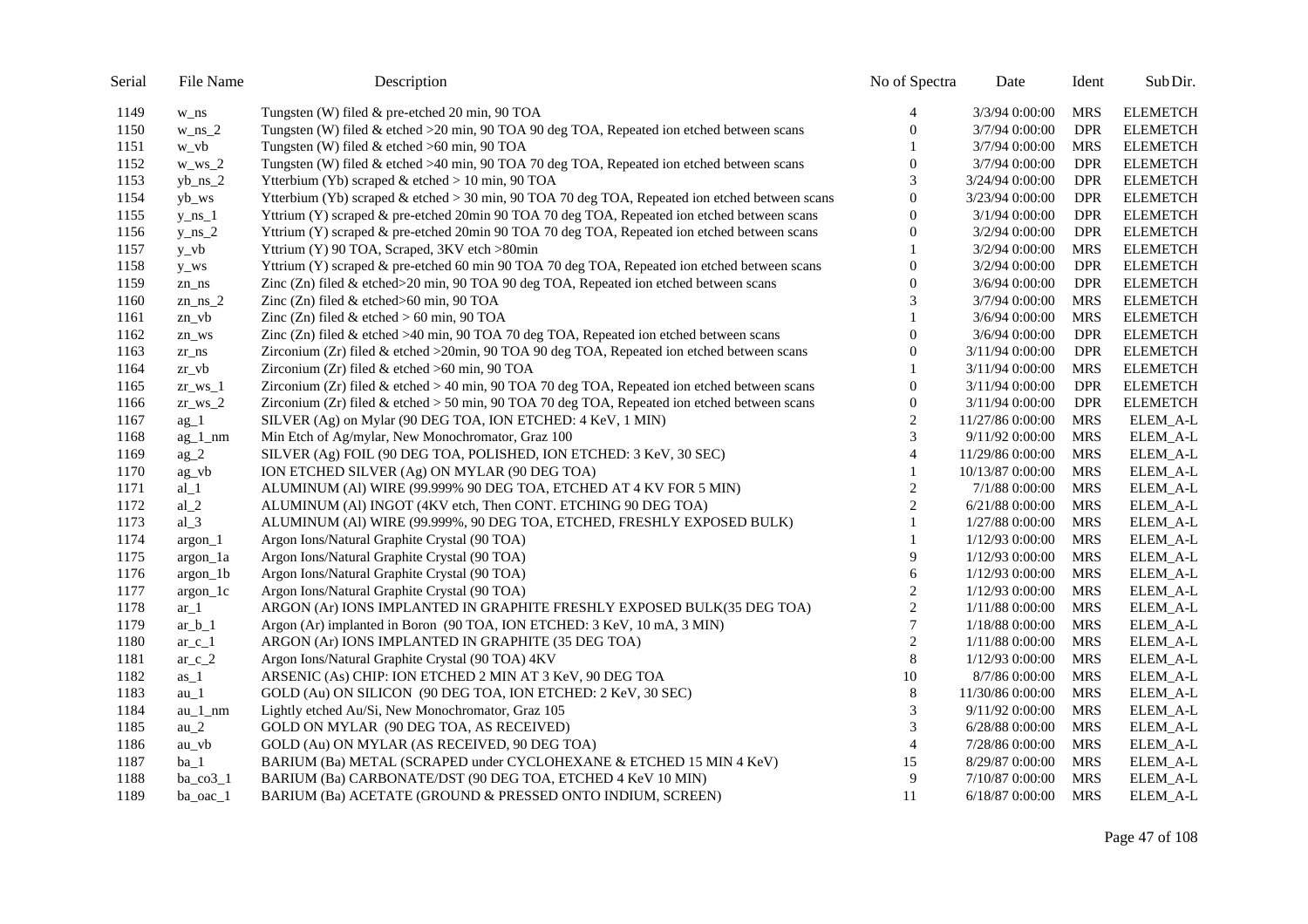| Serial | File Name      | Description                                                                        | No of Spectra    | Date              | Ident      | Sub Dir. |
|--------|----------------|------------------------------------------------------------------------------------|------------------|-------------------|------------|----------|
| 1190   | be 1           | BERYLLIUM (Be) FOIL (90 DEG TOA, ION ETCHED: 5 KeV, 20 MIN)                        | 7                | 11/30/86 0:00:00  | <b>MRS</b> | ELEM A-L |
| 1191   | $bi_1$         | BISMUTH (Bi) SLUG (SCRAPED & ION ETCHED 3 MIN, 90 DEG TOA)                         | 16               | 4/17/87 0:00:00   | <b>MRS</b> | ELEM_A-L |
| 1192   | $\rm br\,k\,1$ | POTASSIUM BROMIDE (KBr) CRYSTAL (17 HR IN VAC, CLEAVED IN AIR, 90 TOA)             | 3                | 12/15/86 0:00:00  | <b>MRS</b> | ELEM A-L |
| 1193   | $\rm br\,$ k 2 | POTASSIUM BROMIDE (KBr) CRYSTAL (17 HR IN VAC, CLEAVED IN AIR, 90 TOA)             | 9                | 12/15/86 0:00:00  | <b>MRS</b> | ELEM_A-L |
| 1194   | $b_1$          | BORON (B) CHIP (90 DEG TOA, ION ETCHED: 3 KeV, 10 mA, 3 MIN)                       | $\boldsymbol{7}$ | 1/18/88 0:00:00   | <b>MRS</b> | ELEM A-L |
| 1195   | $b_2$          | BORON (B) CHIP (90 DEG TOA, EXPOSED BULK, LIGHTLY ION ETCHED)                      | 3                | 6/20/88 0:00:00   | <b>MRS</b> | ELEM_A-L |
| 1196   | $b_2a$         | BORON (B) CHIP (90 DEG TOA, EXPOSED BULK, LIGHTLY ION ETCHED)                      | $\sqrt{2}$       | 6/20/88 0:00:00   | <b>MRS</b> | ELEM_A-L |
| 1197   | $b_n$ 1        | Boron (B) in BORON NITRIDE (BN) (90 TOA, ETCHED 4 KeV, 10 mA, 2 MIN)               | 15               | 12/21/86 0:00:00  | <b>MRS</b> | ELEM_A-L |
| 1198   | $b_n$ 2        | Boron (B) in white BORON NITRIDE (BN) (45 TOA, SCREEN, EXPOSED BULK)               | $\sqrt{5}$       | 7/15/87 0:00:00   | <b>MRS</b> | ELEM_A-L |
| 1199   | $b_n$ 3        | Boron (B) in BORON NITRIDE (BN) (45 TOA, SCREEN, EXPOSED BULK)                     | $\sqrt{2}$       | 7/15/87 0:00:00   | <b>MRS</b> | ELEM_A-L |
| 1200   | $ca_1$         | CALCIUM (Ca) TURNING (90 DEG TOA, FILED, ION ETCHED 15 MIN AT 4.5 KV)              | $\overline{4}$   | $6/16/88$ 0:00:00 | <b>MRS</b> | ELEM_A-L |
| 1201   | ca $f2_1$      | CALCIUM di-FLUORIDE (CaF2) CRYSTAL (90 DEG TOA, FRESHLY EXPOSED BULK)              | 13               | 12/20/86 0:00:00  | <b>MRS</b> | ELEM_A-L |
| 1202   | $cd_1$         | CADMIUM (Cd) FOIL (KNIFE-SCRAPED, 90 TOA, ETCH: 4 KeV, 10 mA, 3 MIN)               | 11               | 12/10/86 0:00:00  | <b>MRS</b> | ELEM_A-L |
| 1203   | $ce$ o2 1      | CERIUM (CeO2) DI-OXIDE POWDER (PRESSED ONTO INDIUM FOIL, 90 DEG TOA)               | 5                | 6/15/87 0:00:00   | <b>MRS</b> | ELEM A-L |
| 1204   | $cl$ na $1$    | SODIUM CHLORIDE (NaCl) CRYSTAL (24 HR IN VAC. CLEAVED IN AIR, 90 TOA)              | 18               | 12/15/86 0:00:00  | <b>MRS</b> | ELEM_A-L |
| 1205   | $co_1$         | COBALT (Co) ROD (SCRAPED, 90 DEG TOA, ION ETCH: 5 KeV, 10 mA, 5 MIN)               | 10               | 12/8/86 0:00:00   | <b>MRS</b> | ELEM_A-L |
| 1206   | $co_2$         | COBALT (Co) ROD (90 DEG TOA, SANDED, ION ETCHED 5 MIN AT 3 KV)                     | $\sqrt{2}$       | 6/20/88 0:00:00   | <b>MRS</b> | ELEM_A-L |
| 1207   | $cr_1$         | CHROMIUM (Cr) SHEET (90 DEG TOA, ION ETCHED AT 4 KV FOR 4 MIN)                     | $\mathbf{1}$     | 7/1/88 0:00:00    | <b>MRS</b> | ELEM A-L |
| 1208   | $cr_1a$        | CHROMIUM (Cr) SHEET (90 DEG TOA, ION ETCHED 10 MIN AT 4 KV)                        | $\sqrt{2}$       | 6/28/88 0:00:00   | <b>MRS</b> | ELEM_A-L |
| 1209   | $cr_2$         | CHROMIUM (Cr) LUMP (35 DEG TOA, ION ETCHED 10 MIN AT 2 KV)                         | 5                | 4/7/87 0:00:00    | <b>MRS</b> | ELEM_A-L |
| 1210   | $cs_cl_1$      | CESIUM CHLORIDE (CsCl) CRYSTAL (FRESHLY EXPOSED SURFACE, no mesh)                  | 10               | 6/13/87 0:00:00   | <b>MRS</b> | ELEM_A-L |
| 1211   | $cu_1$         | COPPER (Cu) FOIL (90 DEG TOA, SCRAPED, ION ETCHED: 4 KeV, 1 MIN)                   | 11               | 11/26/86 0:00:00  | <b>MRS</b> | ELEM A-L |
| 1212   | $cu_1a$        | COPPER (Cu) FOIL (90 DEG TOA, ION ETCHED 5 MIN AT 3 KV)                            | $\mathbf{1}$     | 6/20/88 0:00:00   | <b>MRS</b> | ELEM_A-L |
| 1213   | $cu_1$ nm      | Strongly etched Cu, New Monochromator, Grazing 105                                 | $\overline{2}$   | 9/11/92 0:00:00   | <b>MRS</b> | ELEM_A-L |
| 1214   | $cu_2$         | COPPER (Cu) FOIL (90 DEG TOA, ION ETCHED AT 4 KeV FOR 12 MIN)                      | 11               | 7/10/87 0:00:00   | <b>MRS</b> | ELEM_A-L |
| 1215   | $c_1$          | CARBON (C): INDUSTRIAL DIAMOND (LIGHTLY ETCHED) 45 DEG TOA, SCREEN, EXPOSED BULK 2 |                  | 7/15/87 0:00:00   | <b>MRS</b> | ELEM_A-L |
| 1216   | $c_1$ etch     | INDUSTRIAL DIAMOND (C) (45 DEG TOA, SCREEN, ION ETCH 20s 3 KeV)                    | 2                | 7/15/87 0:00:00   | <b>MRS</b> | ELEM A-L |
| 1217   | $c_1$ vb       | INDUSTRIAL DIAMOND (C) CLEANED WITH SOLVENTS, 45 DEG TOA                           | $\mathbf{1}$     | 1/20/88 0:00:00   | <b>MRS</b> | ELEM_A-L |
| 1218   | $c_2$          | CARBON (C) SHEET (GRAPHITE) (90 DEG TOA, SCRAPED WITH RAZOR BLADE)                 | 6                | 1/19/88 0:00:00   | <b>MRS</b> | ELEM_A-L |
| 1219   | $c_2a$         | CARBON (C) SHEET (GRAPHITE) (90 DEG TOA, SCRAPED WITH A RAZOR BLADE)               | $\mathbf{1}$     | 1/19/88 0:00:00   | <b>MRS</b> | ELEM_A-L |
| 1220   | $c_2$          | CARBON (C) SHEET (GRAPHITE) (90 DEG TOA, SCRAPED WITH RAZOR BLADE)                 | $\mathbf{1}$     | 1/19/88 0:00:00   | <b>MRS</b> | ELEM_A-L |
| 1221   | $dy_1$         | DYSPROSIUM (Dy) SHEET (70 DEG TOA, FILED & ETCHED 3 KeV, 10 mA, 10 MIN)            | 3                | 1/15/88 0:00:00   | <b>MRS</b> | ELEM_A-L |
| 1222   | $dy_1$         | DYSPROSIUM (Dy) SHEET (35 TOA, FILED & ETCHED 3 KeV, 10 mA, 10 MIN)                | $\mathbf{1}$     | 1/14/88 0:00:00   | <b>MRS</b> | ELEM_A-L |
| 1223   | $dy_1$         | DYSPROSIUM (Dy) SHEET (70 DEG TOA, FILED & ETCHED 3 KeV, 10 mA, 10 MIN)            | $\mathbf{1}$     | 1/15/88 0:00:00   | <b>MRS</b> | ELEM_A-L |
| 1224   | $er_1$         | ERBIUM (Er) SHEET (35 TOA, FILED, WASHED in CYCLOHEXANE & ION ETCHED               | 10               | 10/2/87 0:00:00   | <b>MRS</b> | ELEM_A-L |
| 1225   | $er_1a$        | ERBIUM (Er) CHUNK (35 TOA, FILED & ION ETCHED 3 KeV, 10 mA, 5 MIN)                 | $\sqrt{2}$       | 1/14/88 0:00:00   | <b>MRS</b> | ELEM_A-L |
| 1226   | $f2$ _ca_1     | FLUORINE in CaF2 Crystal (90 DEG TOA, FRESHLY CLEAVED, USED SCREEN)                | $\overline{2}$   | 1/21/88 0:00:00   | <b>MRS</b> | ELEM_A-L |
| 1227   | $fe_1$         | IRON (Fe) FOIL (SCRAPED, 90 TOA, ION ETCH: 5 KeV, 10 mA, 3 MIN)                    | 10               | 12/5/86 0:00:00   | <b>MRS</b> | ELEM_A-L |
| 1228   | fe_1a          | IRON (Fe) SHEET (90 DEG TOA, ION ETCHED AT 4 KV FOR 3 MIN)                         | 1                | 6/30/88 0:00:00   | <b>MRS</b> | ELEM_A-L |
| 1229   | $fe_1b$        | IRON (Fe) FOIL (SCRAPED, 90 TOA, 90 DEG ION ETCH: 5 KeV, 10 mA, 3 MIN)             | 1                | 12/5/86 0:00:00   | <b>MRS</b> | ELEM_A-L |
| 1230   | $f$ _li_1      | LITHIUM FLUORIDE (LiF) POWDER (90 TOA, 1 MM FROM SCREEN, FRESH GROUND)             | 3                | 7/8/88 0:00:00    | <b>MRS</b> | ELEM_A-L |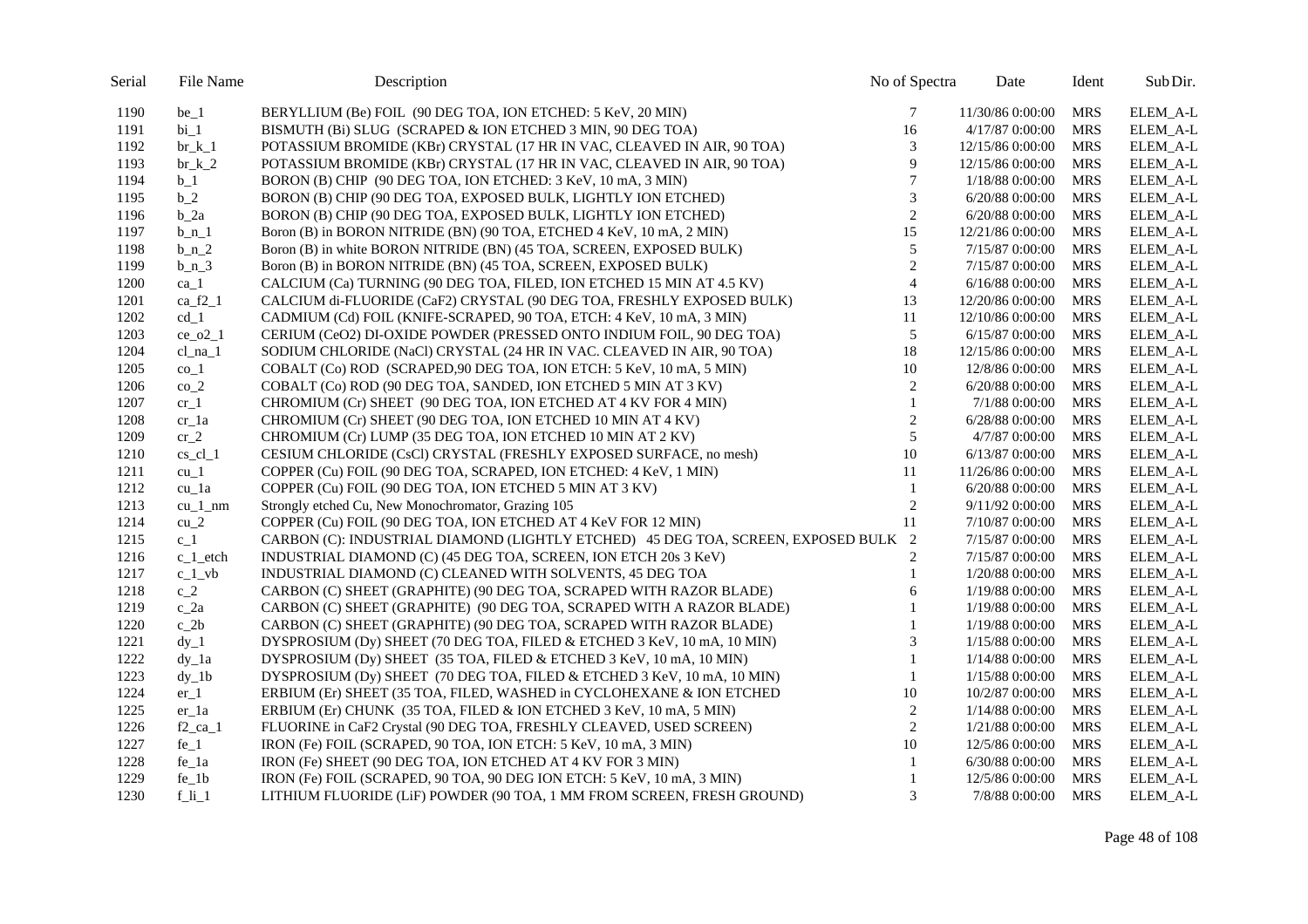| Serial | File Name          | Description                                                                                       | No of Spectra    | Date             | Ident      | Sub Dir.        |
|--------|--------------------|---------------------------------------------------------------------------------------------------|------------------|------------------|------------|-----------------|
| 1231   | $ga_1$             | GALLIUM (Ga) SHOT FRESHLY CUT & ETCHED UNTIL SURFACE MELTED)                                      | 11               | 6/12/87 0:00:00  | <b>MRS</b> | ELEM_A-L        |
| 1232   | $gd_1$             | GADOLINIUM (Gd) FOIL (SCRAPED, 90 TOA, ION ETCH: 5 KeV, 10 mA, 1 MIN)                             | $\,8\,$          | 12/5/86 0:00:00  | <b>MRS</b> | ELEM_A-L        |
| 1233   | gd_1a              | GADOLINIUM (Gd) SHEET (90 TOA, FILED & ETCHED 3 KeV, 10 mA, 5 MIN)                                | $\mathbf{1}$     | 1/15/88 0:00:00  | <b>MRS</b> | ELEM A-L        |
| 1234   | gd_1b              | GADOLINIUM (Gd) SHEET (90 TOA, FILED & ION ETCHED 3 KeV, 10 mA, 5 MIN)                            | $\mathbf{1}$     | 1/15/88 0:00:00  | <b>MRS</b> | ELEM_A-L        |
| 1235   | $gd$ <sup>1c</sup> | GADOLINIUM (Gd) SHEET (90 TOA, FILED & ETCHED (3 KeV, 10 mA, 5 MIN)                               | 1                | 1/15/88 0:00:00  | <b>MRS</b> | ELEM_A-L        |
| 1236   | $ge_1$             | GERMANIUM (Ge) WAFER (SCRAPED, 90 TOA, ION ETCH: 5 KeV, 10 mA, 5 MIN)                             | 15               | 12/7/86 0:00:00  | <b>MRS</b> | ELEM_A-L        |
| 1237   | $hf_1$             | HAFNIUM (Hf) SPONGE (95%) FILED, 90 TOA, ETCHED: 5 KeV, 10 mA, 10 MIN                             | 11               | 4/23/87 0:00:00  | <b>MRS</b> | ELEM_A-L        |
| 1238   | $hf_2$             | HAFNIUM (Hf) SPONGE, $(95%)$ 90 TOA, FILED & ETCHED: 5 KeV, 10 mA, 10 MIN                         | 1                | 4/24/87 0:00:00  | <b>MRS</b> | ELEM_A-L        |
| 1239   | $hg_1$             | MERCURY (Hg) BEAD (LIGHTLY ETCHED, "90 DEG" TOA)                                                  | 9                | 12/12/86 0:00:00 | <b>MRS</b> | ELEM_A-L        |
| 1240   | $ho_1$             | HOLMIUM (Ho) SHEET (35 TOA, SCRAPED & ETCHED AT 4 KeV FOR 3 MIN                                   | 9                | 10/20/87 0:00:00 | <b>MRS</b> | ELEM_A-L        |
| 1241   | $ho_2$             | HOLMIUM (Ho) SHEET (35 TOA, FILED & ETCHED 3 KeV, 10 mA, 10 MIN)                                  | $\overline{c}$   | 1/14/88 0:00:00  | <b>MRS</b> | <b>ELEM A-L</b> |
| 1242   | $ho_2a$            | HOLMIUM (Ho) SHEET (35 TOA, FILED & ETCHED 3 KeV, 10 mA, 10 MIN)                                  | $\mathbf{1}$     | 1/14/88 0:00:00  | <b>MRS</b> | ELEM_A-L        |
| 1243   | $in_1$             | INDIUM (In) FOIL (90 TOA, EXPOSED BULK, ION ETCHED: 4 KeV, 1 MIN)                                 | 11               | 11/27/86 0:00:00 | <b>MRS</b> | ELEM_A-L        |
| 1244   | in 1a              | INDIUM (In) FOIL (90 TOA, FRESH CUT, ION ETCHED: 4 KeV, 30 SEC)                                   | $\mathbf{1}$     | 11/29/86 0:00:00 | <b>MRS</b> | ELEM_A-L        |
| 1245   | $ir_1$             | IRIDIUM (Ir) WIRE (ETCHED 3 KeV, 10 mA, 5 MIN)                                                    | 6                | 1/15/88 0:00:00  | <b>MRS</b> | ELEM_A-L        |
| 1246   | ir_1a              | IRIDIUM (Ir) WIRE (ION ETCHED 3 MIN AT 4 KeV, 10 mA, 90 DEG TOA)                                  | $\mathbf{1}$     | 9/3/87 0:00:00   | <b>MRS</b> | ELEM_A-L        |
| 1247   | $i \; k \; 1$      | Potassium Iodide (KI) FRESHLY CLEAVED IN AIR                                                      | 11               | 10/12/85 0:00:00 | <b>MRS</b> | ELEM A-L        |
| 1248   | i_k_1a             | Potassium Iodide (KI) FRESHLY CLEAVED IN AIR                                                      | 1                | 10/12/85 0:00:00 | <b>MRS</b> | ELEM_A-L        |
| 1249   | $i_k_1b$           | Potassium Iodide (KI) FRESHLY CLEAVED IN AIR                                                      | $\mathbf{1}$     | 10/13/85 0:00:00 | <b>MRS</b> | ELEM_A-L        |
| 1250   | kr_ns              | Krypton (Kr) implanted in graphite, 10 min etch                                                   | 3                | 3/10/94 0:00:00  | <b>MRS</b> | ELEM_A-L        |
| 1251   | kr_ws              | Krypton (Kr) implanted in graphite, 10 min etch 90 deg TOA                                        | $\mathbf{1}$     | 3/10/94 0:00:00  | <b>MRS</b> | ELEM_A-L        |
| 1252   | $k$ br $1$         | POTASSIUM BROMIDE (KBr) CRYSTAL (17 HR IN VAC, CLEAVED IN AIR, 90 TOA)                            | 3                | 12/15/86 0:00:00 | <b>MRS</b> | ELEM_A-L        |
| 1253   | $kbr_2$            | POTASSIUM BROMIDE (KBr) CRYSTAL (17 HR IN VAC, CLEAVED IN AIR, 90 TOA)                            | 9                | 12/15/86 0:00:00 | <b>MRS</b> | ELEM A-L        |
| 1254   | $k_i$ <sup>1</sup> | Potassium Iodide (KI) FRESHLY CLEAVED IN AIR                                                      | 11               | 10/12/85 0:00:00 | <b>MRS</b> | ELEM_A-L        |
| 1255   | k_i_1a             | Potassium Iodide (KI) FRESHLY CLEAVED IN AIR                                                      | $\mathbf{1}$     | 10/12/85 0:00:00 | <b>MRS</b> | ELEM_A-L        |
| 1256   | $k_i_l$            | Potassium Iodide (KI) FRESHLY CLEAVED IN AIR                                                      | $\mathbf{1}$     | 10/13/85 0:00:00 | <b>MRS</b> | ELEM A-L        |
| 1257   | $k_i$ 2            | IODINE in KI Crystal (KI) (90 TOA, FRESHLY CLEAVED, USED SCREEN)                                  | $\boldsymbol{2}$ | 1/21/88 0:00:00  | <b>MRS</b> | ELEM_A-L        |
| 1258   | $la2o3_1$          | LANTHANUM OXIDE (La2O3) POWDER on DST, 35 DEG TOA (no mesh)                                       | 9                | 6/26/87 0:00:00  | <b>MRS</b> | ELEM_A-L        |
| 1259   | $la2o3_2$          | LANTHANUM OXIDE (La2O3 on In FOIL, 35 DEG TOA)                                                    | 8                | 7/17/87 0:00:00  | <b>MRS</b> | ELEM_A-L        |
| 1260   | $li_1$             | Lithium (Li) Hydroxide (Xh2o) [1 Mm From Screen](90 Deg Toa, Freshly Ground, Thick Press On Tape) | $\overline{4}$   | 6/15/88 0:00:00  | <b>MRS</b> | ELEM_A-L        |
| 1261   | $li_f_1$           | LITHIUM FLUORIDE (LiF) POWDER (90 TOA, 1 MM FROM SCREEN, FRESH GROUND)                            | 3                | 7/8/88 0:00:00   | <b>MRS</b> | ELEM_A-L        |
| 1262   | $li_oh_1$          | LITHIUM HYDROXIDE (LiOH-xH2O) (on DST, 1 MM FROM SCREEN, 90 TOA, GROUND)                          | $\overline{4}$   | 6/15/88 0:00:00  | <b>MRS</b> | ELEM_A-L        |
| 1263   | $li_oh_2$          | LITHIUM HYDROXIDE (LiOH) POWDER (On In FOIL, NO SCREEN, 90 DEG TOA)                               | $\overline{4}$   | 2/9/88 0:00:00   | <b>MRS</b> | ELEM_A-L        |
| 1264   | $lu_1$             | LUTETIUM (Lu) CHUNK (35 DEG TOA, FILED & CONTINUOUSLY ION ETCHED)                                 | $\tau$           | 1/9/88 0:00:00   | <b>MRS</b> | ELEM_A-L        |
| 1265   | $lu_1a$            | Lutetium (Lu) Chunk (35 Deg Toa) Filed And Continuously Ion Etched At 1.5kev, 0.1ma               | $\mathbf{1}$     | 1/9/88 0:00:00   | <b>MRS</b> | ELEM A-L        |
| 1266   | $lu_1b$            | LUTETIUM (Lu) CHUNK (35 TOA, FILED & ION ETCHED (4 KeV, 10 mA, 5 MIN)                             | $\mathbf{1}$     | 1/10/88 0:00:00  | <b>MRS</b> | ELEM_A-L        |
| 1267   | $lu$ <sup>1c</sup> | LUTETIUM (Lu) CHUNK (35 TOA, FILED & ION ETCHED 4 KeV, 10 mA FOR 5 MIN)                           | $\sqrt{2}$       | 1/10/88 0:00:00  | <b>MRS</b> | ELEM_A-L        |
| 1268   | $lu_1d$            | LUTETIUM (Lu) CHUNK (35 TOA, FILED & ION ETCHED 4 KeV, 10 mA FOR 5 MIN)                           | $\mathbf{1}$     | 1/10/88 0:00:00  | <b>MRS</b> | ELEM_A-L        |
| 1269   | $lu_2$             | LUTETIUM (Lu) FRAGMENT (35 TOA, CONTINUOUS ION ETCHING: 1.0 KeV)                                  | $\overline{4}$   | 9/24/87 0:00:00  | <b>MRS</b> | ELEM_A-L        |
| 1270   | $lu_2a$            | LUTETIUM (Lu) FRAGMENT (35 TOA, WITH CONTINUOUS ION ETCHING: 1.5 KeV)                             | -1               | 9/24/87 0:00:00  | <b>MRS</b> | ELEM_A-L        |
| 1271   | $mg_1$             | MAGNESIUM (Mg) RIBBON (SCRAPED & ION ETCH: 5 KeV, 10 mA, 5 MIN)                                   | 12               | 12/4/86 0:00:00  | <b>MRS</b> | ELEM_M-Z        |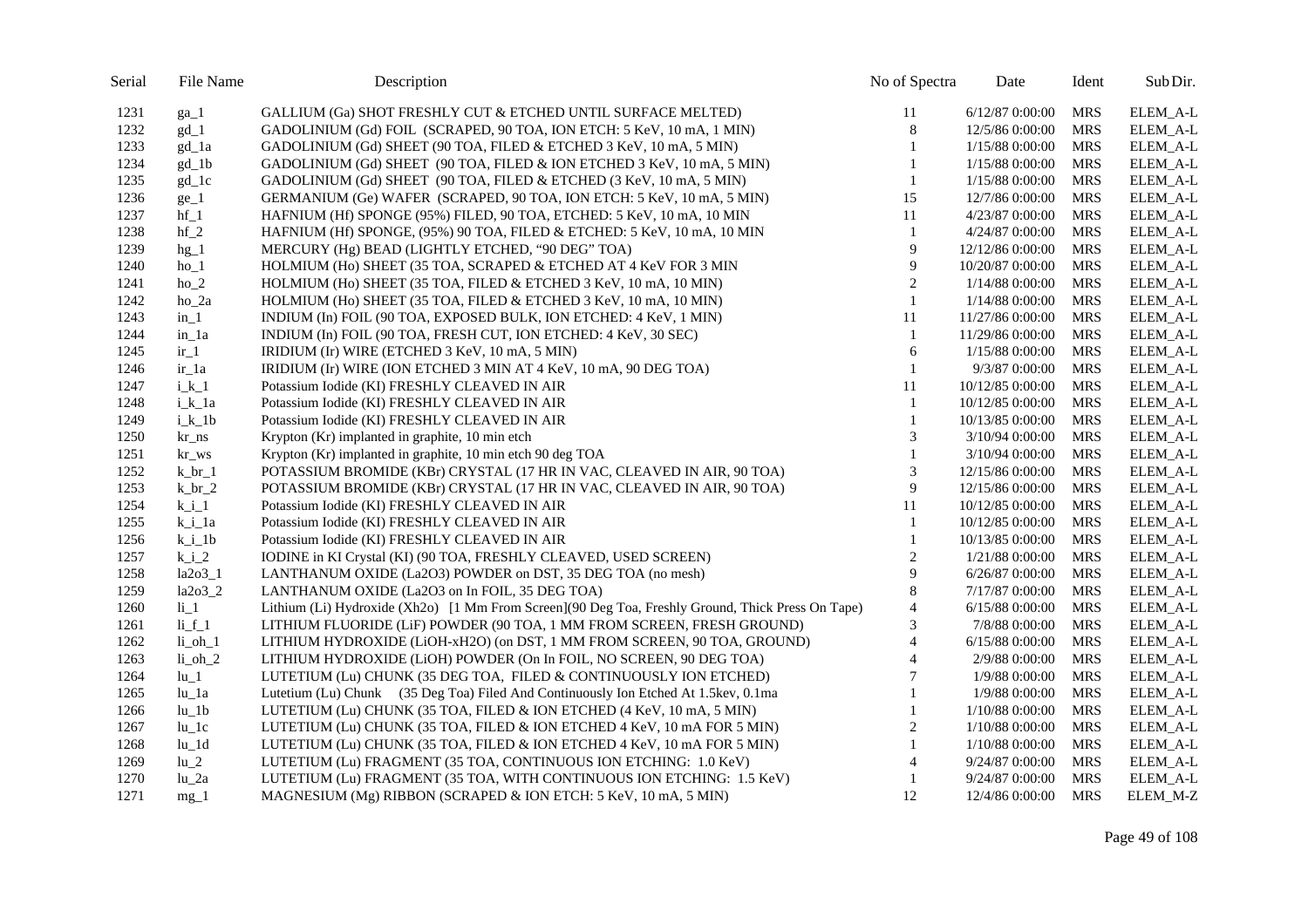| Serial | File Name           | Description                                                               | No of Spectra    | Date              | Ident      | Sub Dir. |
|--------|---------------------|---------------------------------------------------------------------------|------------------|-------------------|------------|----------|
| 1272   | $mg_1a$             | MAGNESIUM (Mg) RIBBON (SCRAPED & ION ETCH: 5 KeV, 10 mA, 3 MIN)           | 5                | 12/5/86 0:00:00   | <b>MRS</b> | ELEM M-Z |
| 1273   | $mn_1$              | MANGANESE (Mn) FLAKE (FRESH EXPOSED BULK, 90 TOA, ETCHED 3 MIN AT 5 KeV)  | 13               | 4/20/87 0:00:00   | <b>MRS</b> | ELEM_M-Z |
| 1274   | mo 1                | MOLYBDENUM (Mo) FOIL (90 DEG TOA, ION ETCHED: 4 KeV, 1 MIN)               | 9                | 12/1/86 0:00:00   | <b>MRS</b> | ELEM M-Z |
| 1275   | mo_1a               | MOLYBDENUM (Mo) FOIL (90 DEG TOA, ION ETCHED: 4 KeV, 1 MIN)               | $\mathbf{1}$     | 12/1/86 0:00:00   | <b>MRS</b> | ELEM_M-Z |
| 1276   | na_cl_1             | SODIUM CHLORIDE (NaCl) CRYSTAL (24 HR IN VAC. CLEAVED IN AIR, 90 TOA)     | 18               | 12/15/86 0:00:00  | <b>MRS</b> | ELEM M-Z |
| 1277   | $nb_1$              | NIOBIUM (Nb) BAR (90 DEG TOA, 90 DEG ETCHING: 5 KeV, 10 mA)               | 10               | 12/2/86 0:00:00   | <b>MRS</b> | ELEM_M-Z |
| 1278   | $nb_1a$             | NIOBIUM (Nb) BAR (90 DEG TOA, 90 DEG ETCHING: 5 KeV, 10 mA)               | $\mathbf{1}$     | 12/3/86 0:00:00   | <b>MRS</b> | ELEM_M-Z |
| 1279   | $nd_1$              | NEODYMIUM (Nd) CHIP (90 DEG TOA, FILED, ION ETCHED)                       | $\,8\,$          | 6/23/88 0:00:00   | <b>MRS</b> | ELEM_M-Z |
| 1280   | nd_1a               | NEODYMIUM (Nd) CHIP (CONT ETCH, 90 TOA, FILED, IN VAC 12h, ETCHED AGAIN)  | 6                | $6/24/88$ 0:00:00 | <b>MRS</b> | ELEM_M-Z |
| 1281   | $nd_1b$             | NEODYMIUM (Nd) CHIP (CONT. ETCH, 90 TOA, FILED, IN VAC 12h, ETCHED AGAIN) | 1                | 6/24/88 0:00:00   | <b>MRS</b> | ELEM_M-Z |
| 1282   | $ni_1$              | NICKEL (Ni) FOIL (90 TOA, ION ETCHED: 5 KeV, 10 mA, 6 MIN)                | 9                | 11/15/86 0:00:00  | <b>MRS</b> | ELEM_M-Z |
| 1283   | ni_1a               | NICKEL (Ni) FOIL (90 TOA, ION ETCHED: 5 KeV, 10 mA, 6 MIN)                | $\mathbf{1}$     | 11/18/86 0:00:00  | <b>MRS</b> | ELEM_M-Z |
| 1284   | $ni_2$              | NICKEL (Ni) FILM (90 DEG TOA, 90 DEG ION ETCH: 2 KeV, 10 mA, 3 MIN)       | $\tau$           | 3/14/87 0:00:00   | <b>MRS</b> | ELEM_M-Z |
| 1285   | $ni$ $3$            | NICKEL FOIL (Ni) (ETCHED 10 min at 3KV & KEPT AT 10(-9) 3 DAYS)           | 5                | 11/8/86 0:00:00   | <b>MRS</b> | ELEM_M-Z |
| 1286   | $n_b_1$             | Nitrogen (N) as BORON NITRIDE (BN) (90 TOA, ETCHED 4 KeV, 10 mA, 2 MIN)   | 15               | 12/21/86 0:00:00  | <b>MRS</b> | ELEM_M-Z |
| 1287   | $n_b_2$             | Nitrogen (N) in white BORON NITRIDE (BN) (45 TOA, SCREEN, EXPOSED BULK)   | 5                | 7/15/87 0:00:00   | <b>MRS</b> | ELEM_M-Z |
| 1288   | $n_b_3$             | Nitrogen (N) in BORON NITRIDE (BN) (45 TOA, SCREEN, EXPOSED BULK)         | $\overline{2}$   | 7/15/87 0:00:00   | <b>MRS</b> | ELEM_M-Z |
| 1289   | o k2cro4            | K2CrO4 CRYSTAL (EXPOSED BULK)                                             | $\mathbf{1}$     | 7/17/87 0:00:00   | <b>MRS</b> | ELEM_M-Z |
| 1290   | $o$ lioh $1$        | LITHIUM HYDROXIDE (LiOH-xH2O) (on DST, 1 MM FROM SCREEN, 90 TOA, GROUND)  | $\overline{4}$   | $6/15/88$ 0:00:00 | <b>MRS</b> | ELEM M-Z |
| 1291   | $pb_1$              | LEAD (Pb) PELLET (90 DEG TOA, EXPOSED BULK, ION ETCHED: 5KeV, 10min)      | 13               | 12/1/86 0:00:00   | <b>MRS</b> | ELEM_M-Z |
| 1292   | $pd_02$             | PALLADIUM (Pd) FILM (90 DEG TOA, ION ETCHED AT 4 KeV FOR 10 MIN)          | $\sqrt{2}$       | 7/10/87 0:00:00   | <b>MRS</b> | ELEM_M-Z |
| 1293   | $pd_1$              | PALLADIUM (Pd) FILM (90 DEG TOA, 90 DEG ION ETCH: 2 KeV, 10 mA, 3 MIN)    | 10               | 3/11/87 0:00:00   | <b>MRS</b> | ELEM_M-Z |
| 1294   | $pr_1$              | PRASEIODYMIUM (Pr) SHEET (90 TOA, SCRAPED UNDER CYCLOHEXANE, ION ETCHED)  | 1                | 1/19/88 0:00:00   | <b>MRS</b> | ELEM_M-Z |
| 1295   | $pr_1a$             | PRASEIODYMIUM (Pr) SHEET (90 TOA, SCRAPED UNDER CYCLOHEXANE, ION ETCHED)  | $\sqrt{6}$       | 1/19/88 0:00:00   | <b>MRS</b> | ELEM_M-Z |
| 1296   | $pr_1b$             | PRASEIODYMIUM (Pr) SHEET (90 TOA, SCRAPED UNDER CYCLOHEXANE, ION ETCHED)  | $\mathbf{1}$     | 1/19/88 0:00:00   | <b>MRS</b> | ELEM_M-Z |
| 1297   | $pr\_lc$            | PRASEIODYMIUM (Pr) SHEET (90 TOA, SCRAPED UNDER CYCLOHEXANE, ION ETCHED)  | $\boldsymbol{2}$ | 1/20/88 0:00:00   | <b>MRS</b> | ELEM_M-Z |
| 1298   | $pr_1d$             | PRASEIODYMIUM (Pr) SHEET (90 TOA, SCRAPED UNDER CYCLOHEXANE, ION ETCHED)  | $\mathbf{1}$     | 1/20/88 0:00:00   | <b>MRS</b> | ELEM_M-Z |
| 1299   | $pt_1$              | PLATINUM (Pt) FOIL (90 TOA, ION ETCHED: 5 KeV, 10 mA, 2 MIN)              | $\overline{4}$   | 11/15/86 0:00:00  | <b>MRS</b> | ELEM_M-Z |
| 1300   | $pt_1a$             | PLATINUM (Pt) FOIL (90 TOA, ION ETCHED: 5 KeV, 10mA, 2 MIN)               | $\mathbf{1}$     | 11/18/86 0:00:00  | <b>MRS</b> | ELEM M-Z |
| 1301   | $pt_1b$             | PLATINUM (Pt) FOIL (90 TOA, ION ETCHED: 5 KeV, 10mA, 2 MIN)               | $\mathbf{1}$     | 11/18/86 0:00:00  | <b>MRS</b> | ELEM_M-Z |
| 1302   | $p_1$               | PHOSPHORUS (P) (35 DEG TOA, ION ETCHED)                                   | $\overline{c}$   | 7/5/88 0:00:00    | <b>MRS</b> | ELEM M-Z |
| 1303   | $p_2$               | PHOSPHORUS (P) CHIP (90 DEG TOA, ION ETCHED AT 3 KV FOR 5 MIN)            | $\mathbf{1}$     | 7/6/88 0:00:00    | <b>MRS</b> | ELEM_M-Z |
| 1304   | $rb\_\text{oac}\_1$ | RUBIDIUM ACETATE (RbOAc) 90 TOA, FRESHLY GROUND, 1 MM FROM SCREEN         | $\overline{4}$   | 6/16/88 0:00:00   | <b>MRS</b> | ELEM_M-Z |
| 1305   | $re_1$              | RHENIUM (Re) RIBBON (90 DEG TOA, 90EG ION ETCH: 5 KeV, 10 mA, 3 MIN)      | 9                | 12/6/86 0:00:00   | <b>MRS</b> | ELEM_M-Z |
| 1306   | re_1a               | RHENIUM (Re) RIBBON (90 DEG TOA, ION ETCHED AT 3 KV FOR 5 MIN)            | $\mathbf{1}$     | 7/6/88 0:00:00    | <b>MRS</b> | ELEM_M-Z |
| 1307   | $rh_1$              | RHODIUM (Rh) ON ALUMINUM (90 TOA, ION ETCHED: 5 KeV, 10 mA, 1 MIN)        | 11               | 12/5/86 0:00:00   | <b>MRS</b> | ELEM_M-Z |
| 1308   | $ru_1$              | RUTHENIUM (Ru) POWDER on DST (GROUNDED, 90 DEG TOA & ETCHED)              | $10\,$           | 12/9/86 0:00:00   | <b>MRS</b> | ELEM_M-Z |
| 1309   | $sb_1$              | ANTIMONY (Sb) CHIP (SCRAPED, 90 TOA, ION ETCH: 5 KeV, 10 mA, 7 MIN)       | 9                | 12/8/86 0:00:00   | <b>MRS</b> | ELEM_M-Z |
| 1310   | $sc_1$              | SCANDIUM (Sc) TURNING (ION ETCHED 10 MIN AT 4 KeV, 10 mA, 90 DEG TOA)     | 9                | 9/2/87 0:00:00    | <b>MRS</b> | ELEM_M-Z |
| 1311   | $sc_2$              | SCANDIUM (Sc) TURNING (CONTINUOUS ETCHING AT 1 KeV, 0.3 mA, 90 DEG TOA)   | 3                | 9/3/87 0:00:00    | <b>MRS</b> | ELEM M-Z |
| 1312   | $se_1$              | SELENIUM (Se) PELLET (SCRAPED, 90 TOA, ION ETCH: 10 mA, 4 KeV, 20 SEC)    | 3                | 12/13/86 0:00:00  | <b>MRS</b> | ELEM_M-Z |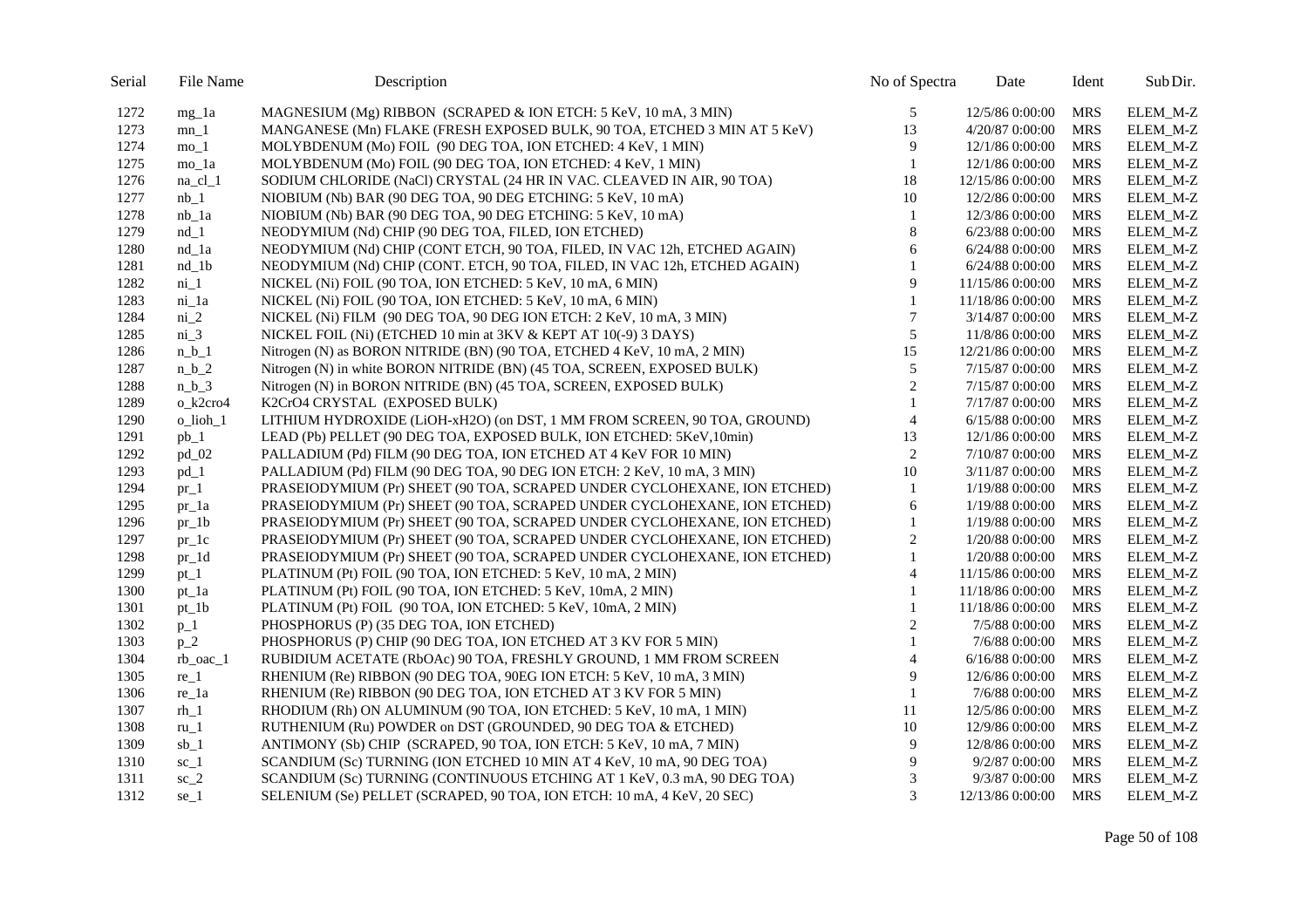| Serial | File Name                        | Description                                                                                    | No of Spectra  | Date             | Ident      | Sub Dir.        |
|--------|----------------------------------|------------------------------------------------------------------------------------------------|----------------|------------------|------------|-----------------|
| 1313   | se_1a                            | SELENIUM (Se) PELLET (SCRAPED, 90 TOA, iON ETCH: 10 mA, 4 KeV, 20 SEC)                         | 3              | 12/13/86 0:00:00 | MRS        | ELEM_M-Z        |
| 1314   | $se_1b$                          | SELENIUM (Se) PELLET (SCRAPED, 90 TOA, ION ETCH: 10 mA, 4 KeV, 20 SEC)                         | 6              | 12/13/86 0:00:00 | <b>MRS</b> | ELEM_M-Z        |
| 1315   | $si_1$                           | SILICON (Si) WAFER (90 DEG TOA, ION ETCHED: 3 KeV, 2 MIN)                                      | 11             | 11/26/86 0:00:00 | <b>MRS</b> | ELEM_M-Z        |
| 1316   | si_1a                            | ION ETCH EFFECT ON FWHM OF Si (2p) (90 DEG TOA, 100 ANG ION ETCH)                              | 1              | 6/20/88 0:00:00  | <b>MRS</b> | ELEM_M-Z        |
| 1317   | $si_2p_hq$                       | Silicon (UnDoped): $Si(2p3) \& (2p1)$ , BE Cu(2p3)=932.68 gift from Suzuki-san                 | 1              | 3/4/94 0:00:00   | <b>MRS</b> | ELEM_M-Z        |
| 1318   | si_vb_hq                         | Silicon (Un-doped): Valence Bands, 0.05 eV/step                                                | 1              | 3/6/94 0:00:00   | <b>MRS</b> | ELEM_M-Z        |
| 1319   | si_ws_hq                         | Silicon (Un-Doped): 0.70 eV/step                                                               | 1              | $3/6/94$ 0:00:00 | <b>MRS</b> | ELEM_M-Z        |
| 1320   | $sm2_03_1$                       | SAMARIUM (Sm) OXIDE, PRESSED ONTO In FOIL                                                      | $\tau$         | 6/19/87 0:00:00  | <b>MRS</b> | ELEM_M-Z        |
| 1321   | $sm2_03_2$                       | SAMARIUM (Sm) OXIDE (In FOIL, 35 DEG TOA)                                                      | $8\,$          | 7/17/87 0:00:00  | <b>MRS</b> | ELEM_M-Z        |
| 1322   | $sm_1$                           | SAMARIUM (Sm) SHEET (FILED & ION ETCHED 3 KeV, 10 mA, 5 MIN)                                   | 3              | 1/16/88 0:00:00  | <b>MRS</b> | ELEM_M-Z        |
| 1323   | sm_1a                            | SAMARIUM (Sm) SHEET (90 TOA FILED & ION ETCHED 3 KeV, 10 mA, 5 MIN)                            | $\mathbf{1}$   | 1/16/88 0:00:00  | <b>MRS</b> | ELEM_M-Z        |
| 1324   | $sn_1$                           | TIN (Sn) FOIL (90 DEG TOA, POLISHED, ION ETCHED: 4 KeV, 3 MIN)                                 | 11             | 11/28/86 0:00:00 | <b>MRS</b> | ELEM_M-Z        |
| 1325   | $sr\_co3_1$                      | STRONTIUM CARBONATE (SrCO3) 90 DEG TOA, PRESSED ON In FOIL, USING SCREEN                       | 3              | 1/26/88 0:00:00  | <b>MRS</b> | ELEM_M-Z        |
| 1326   | $s_1$                            | SULFUR (S) CHIP (EXPOSED BULK, Natural Crystal, 90 DEG TOA)                                    | 10             | 12/14/86 0:00:00 | <b>MRS</b> | ELEM_M-Z        |
| 1327   | $ta_1$                           | TANTALUM (Ta) BAR (90 DEG TOA, 90 DEG ETCH: 5 KeV, 10 mA)                                      | 10             | 12/2/86 0:00:00  | <b>MRS</b> | ELEM_M-Z        |
| 1328   | $tb_1$                           | TERBIUM (Tb) CHUNK (90 DEG TOA, FILED, ION ETCHED AT 3 KV FOR 5 MIN)                           | 5              | 6/20/88 0:00:00  | <b>MRS</b> | ELEM_M-Z        |
| 1329   | $tb_1a$                          | TERBIUM (Tb) CHUNK (90 DEG TOA, FILED, ION ETCHED AT 3 KV FOR 5 MIN)                           | $\sqrt{2}$     | 6/20/88 0:00:00  | <b>MRS</b> | ELEM_M-Z        |
| 1330   | $te_1$                           | TELLURIUM (Te) LUMP (EXPOSED BULK 90 TOA, ETCHED 3 MIN AT 5 KeV 10 mA)                         | 10             | 4/20/87 0:00:00  | <b>MRS</b> | ELEM_M-Z        |
| 1331   | $ti_1$                           | TITANIUM (Ti) FOIL (SCRAPED, 90 DEG TOA, ION ETCH: 5 KeV, 10 mA, 3 MIN)                        | 11             | 12/4/86 0:00:00  | <b>MRS</b> | ELEM_M-Z        |
| 1332   | $ti_1$                           | TITANIUM (Ti) FOIL (SCRAPED, 90 DEG TOA, ION ETCH: 5 KeV, 10 mA, 3 MIN)                        | $\mathbf{1}$   | 12/5/86 0:00:00  | <b>MRS</b> | ELEM_M-Z        |
| 1333   | $tl_1$                           | THALLIUM (Tl) INGOT (90 TOA, Fresh Bulk, ION ETCHED 2 MIN 2 KeV, 10 mA)                        | 12             | 4/21/87 0:00:00  | <b>MRS</b> | ELEM_M-Z        |
| 1334   | $tm_1$                           | THULIUM (Tm) FRAGMENT (35 TOA, SCRAPED & ETCHED AT 4 KeV FOR 3 MIN)                            | 6              | 9/24/87 0:00:00  | <b>MRS</b> | ELEM_M-Z        |
| 1335   | $tm_1b$                          | THULIUM (Tm) CHUNK (35 TOA, FILED & ION ETCHED: 4 KeV, 10 mA FOR 5 MIN)                        | $\overline{c}$ | 1/11/88 0:00:00  | <b>MRS</b> | ELEM_M-Z        |
| 1336   | $tm_1c$                          | THULIUM (Tm) CHUNK (35 TOA, FILED & ETCHED 4 KeV, 10 mA FOR 5 MIN)                             | $\overline{2}$ | 1/11/88 0:00:00  | <b>MRS</b> | ELEM_M-Z        |
| 1337   | $v_1$                            | VANADIUM (V) TURNING (90 TOA, SCRAPED & ION ETCHED 5 MIN)                                      | 14             | 4/18/87 0:00:00  | <b>MRS</b> | ELEM_M-Z        |
| 1338   | $W_1$                            | TUNGSTEN (W) SHEET (90 DEG TOA, ION ETCHED AT 3 KV FOR 5 MIN)                                  | $\mathbf{1}$   | 7/4/88 0:00:00   | <b>MRS</b> | ELEM_M-Z        |
| 1339   | $yb_1$                           | YTTERBIUM (Yb) SHEET (35 DEG TOA, SCRAPED AND ION ETCHED)                                      | 11             | 10/5/87 0:00:00  | <b>MRS</b> | ELEM_M-Z        |
| 1340   | $y_1$                            | YTTRIUM (Y) ROD (SCRAPED, 90 TOA, ION ETCH: 10 MIN, 5 KeV, 10 mA)                              | 10             | 12/11/86 0:00:00 | <b>MRS</b> | ELEM_M-Z        |
| 1341   | $y_2$                            | YTTRIUM (Y) TURNING (35 DEG TOA, ION ETCHED 15 MIN AT 4 KeV)                                   | $\mathbf{1}$   | 7/13/87 0:00:00  | <b>MRS</b> | ELEM_M-Z        |
| 1342   | $zn_1$                           | ZINC (Zn) INGOT (90 DEG TOA, FRESH CUT, ION ETCHED: 4 KeV, 1 MIN)                              | 14             | 11/29/86 0:00:00 | <b>MRS</b> | ELEM_M-Z        |
| 1343   | $z_{r_1}$                        | ZIRCONIUM (Zr) BLOCK (90 DEG TOA, ION ETCH: 5 KeV, 10 mA, 6 MIN)                               | $\,8\,$        | 12/7/86 0:00:00  | <b>MRS</b> | ELEM_M-Z        |
| 1344   | $zr_1a$                          | ZIRCONIUM (Zr) BLOCK (90 DEG TOA, ION ETCH: 5 KeV, 10 mA, 6 MIN)                               | 1              | 12/7/86 0:00:00  | <b>MRS</b> | ELEM_M-Z        |
| 1345   | $zr_1b$                          | ZIRCONIUM (Zr) BLOCK (90 DEG TOA, ION ETCH: 5 KeV, 10 mA, 6 MIN)                               | $\sqrt{2}$     | 12/7/86 0:00:00  | <b>MRS</b> | ELEM_M-Z        |
| 1346   | sio2 er1                         | 1100 ANG THERMALLY GROWN SiO2 (2KeV, 10mA)                                                     | $\sqrt{2}$     | 8/26/86 0:00:00  | <b>DPR</b> | <b>ETCHRATE</b> |
| 1347   | $\frac{\text{SiO2}}{\text{er2}}$ | Etch Rate Check: 1100 ANG THERMALLY GROWN SiO2 (2KeV, 10mA)                                    | $\overline{c}$ | 8/26/86 0:00:00  | <b>DPR</b> | <b>ETCHRATE</b> |
| 1348   | sio2_er3                         | 1010 ANGSTROMS OF SiO2/Si 3 KeV, 10 mA, 4x2 RASTER, 1.1x10-7 TORR (Ar)                         | $\sqrt{2}$     | 8/25/87 0:00:00  | <b>DPR</b> | <b>ETCHRATE</b> |
| 1349   | sio <sub>2_er4</sub>             | ETch Rate Measurement On 1010 Ang Sio2/si 3kev, 10ma, 4x2 Raster, 1.2x10-7 Torr, 35 Deg Aoi    | $\sqrt{2}$     | 8/26/87 0:00:00  | <b>DPR</b> | <b>ETCHRATE</b> |
| 1350   | $sio2$ <sub>_er5</sub>           | Etch Rate Measurement On 1010 Ang Sio2/si<br>2kev, 10ma, 4x2 Raster, 1.4x10-7 Torr, 35 Deg Aoi | $\sqrt{2}$     | 8/26/87 0:00:00  | <b>DPR</b> | <b>ETCHRATE</b> |
| 1351   | nomex                            | NOMEX FROM DUPONT (AS RECEIVED)                                                                | 6              | 11/5/85 0:00:00  | <b>MRS</b> | <b>FABRICS</b>  |
| 1352   | $tx_309$                         | TEXWIPE CLOTH (TX-309) FOR CLEAN ROOMS (100% COTTON, AS RECEIVED)                              | 6              | 10/13/85 0:00:00 | <b>MRS</b> | <b>FABRICS</b>  |
| 1353   | sensor3a                         | #325: black coating on coil (as received)                                                      | $\overline{4}$ | 6/7/91 0:00:00   | MRS        | GAS-SNSR        |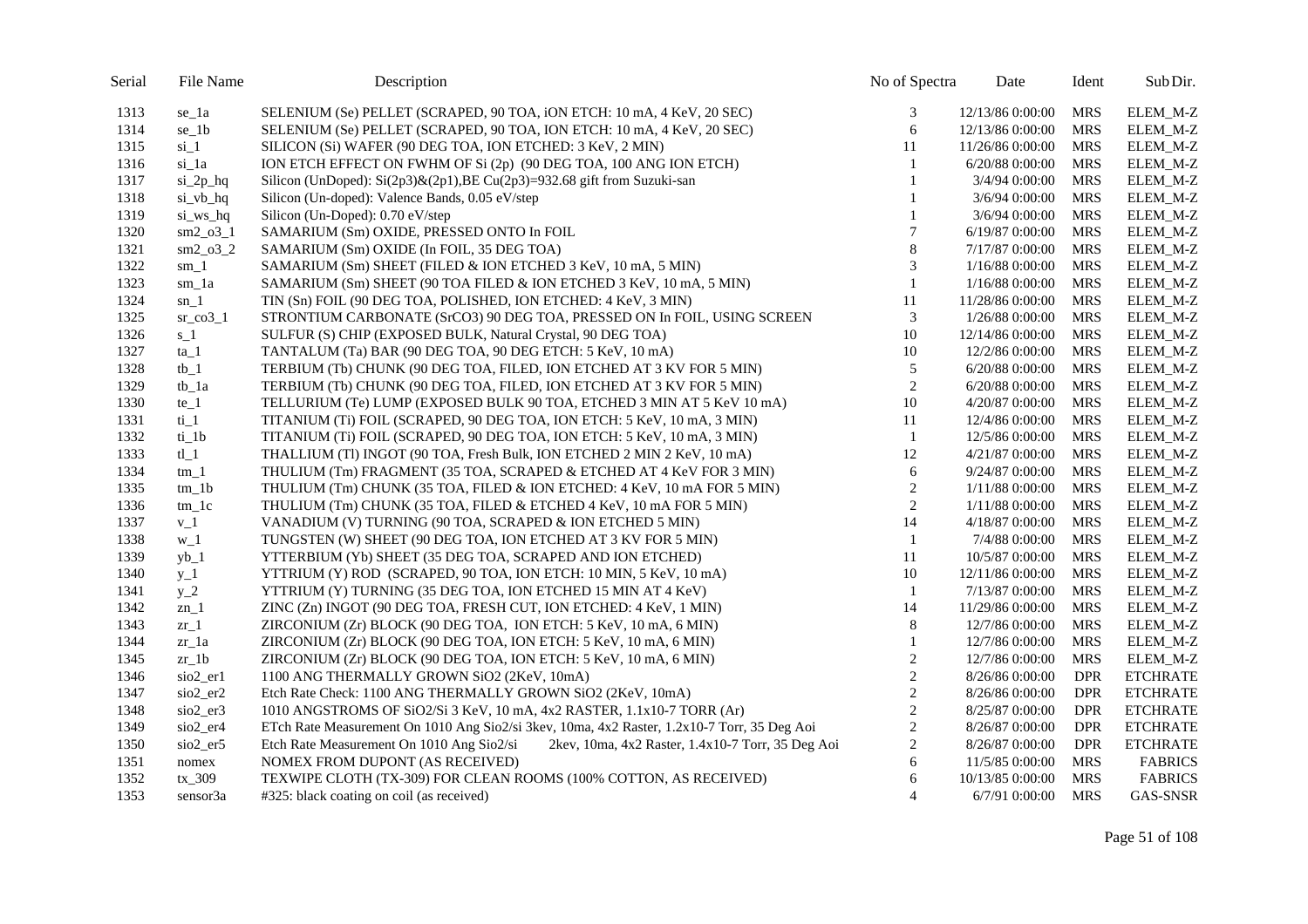| Serial | File Name    | Description                                                             | No of Spectra  | Date             | Ident      | Sub Dir.        |
|--------|--------------|-------------------------------------------------------------------------|----------------|------------------|------------|-----------------|
| 1354   | sensor3b     | #325 (black coil, ACTIVE) top of shiny post                             |                | 6/24/91 0:00:00  | <b>MRS</b> | GAS-SNSR        |
| 1355   | sensor3c     | #325 (BLACK COIL, ACTIVE) shiny strip on coil                           | $\mathbf{1}$   | 6/24/91 0:00:00  | <b>MRS</b> | <b>GAS-SNSR</b> |
| 1356   | sensor3d     | #325 (black coil, ACTIVE) normal shiny base area                        |                | 6/24/91 0:00:00  | <b>MRS</b> | GAS-SNSR        |
| 1357   | sensor4a     | #325 (passive unit) gray area on base under coil                        | 7              | 6/8/91 0:00:00   | <b>MRS</b> | GAS-SNSR        |
| 1358   | sensor4b     | #325 Green-gray coating on coil (passive part)                          | 1              | 6/21/91 0:00:00  | <b>MRS</b> | <b>GAS-SNSR</b> |
| 1359   | sensor4c     | #325 (passive) gray area on base (as rec'd_                             | 1              | 6/21/91 0:00:00  | <b>MRS</b> | <b>GAS-SNSR</b> |
| 1360   | sensor4d     | #325 (green-gray Passive) normal area on baseplate                      |                | 6/24/91 0:00:00  | <b>MRS</b> | <b>GAS-SNSR</b> |
| 1361   | sensor4e     | #325 (green-gray passive) "sponge" on top of post                       | 1              | 6/24/91 0:00:00  | <b>MRS</b> | <b>GAS-SNSR</b> |
| 1362   | sensor4f     | #325 (green-gray passive) exposed wire coil-post                        |                | 6/24/91 0:00:00  | <b>MRS</b> | <b>GAS-SNSR</b> |
| 1363   | sensor5a     | #336 (ACTIVE) top of porous black coil (as rec'd)                       | 7              | 6/24/91 0:00:00  | <b>MRS</b> | <b>GAS-SNSR</b> |
| 1364   | sensor5b     | #336 (ACTIVE, black coil) black lines on base                           | 1              | 6/24/91 0:00:00  | <b>MRS</b> | <b>GAS-SNSR</b> |
| 1365   | sensor6a     | #336 (green coil PASSIVE) as rec'd top of coil                          | $\overline{c}$ | 6/24/91 0:00:00  | <b>MRS</b> | GAS-SNSR        |
| 1366   | sensor6b     | #336 (green PASSIVE) dark area on base                                  | 1              | 6/25/91 0:00:00  | <b>MRS</b> | <b>GAS-SNSR</b> |
| 1367   | sensor7a     | #325 Active (black coil, after 100 Ang etch)                            |                | 7/16/91 0:00:00  | <b>MRS</b> | <b>GAS-SNSR</b> |
| 1368   | sensor7b     | #325 Active (black coil, 400 Ang etch)                                  | 3              | 7/16/91 0:00:00  | <b>MRS</b> | <b>GAS-SNSR</b> |
| 1369   | sensor_1     | #1 (CO sensor): Aged 1 week, Test Results: CO=21.3 H2=3.0 (4.0)         | 1              | 4/10/92 0:00:00  | <b>MRS</b> | <b>GAS-SNSR</b> |
| 1370   | sensor_2     | #2 (CO sensor): Aged 1 week, Test Results: CO=21.5 H2=15.5 (4.2)        |                | 4/10/92 0:00:00  | <b>MRS</b> | GAS-SNSR        |
| 1371   | al2o3_01     | SAPPHIRE (Al2O3) AS RECEIVED (35 DEG TOA) NO SCREEN, INSIDE CLIP        | $\overline{4}$ | 9/22/87 0:00:00  | <b>MRS</b> | <b>GLASS</b>    |
| 1372   | borosil1     | Soft Borosilicate Glass (Asahi, as rec'd, 90 TOA)                       | 8              | 5/16/94 0:00:00  | <b>MRS</b> | <b>GLASS</b>    |
| 1373   | $ca_p_01$    | Attempted synthesis of 10:85:5 CaF2:P2O5:Al2O3 (fresh bulk 55 TOA mesh) | 8              | 12/14/93 0:00:00 | <b>MRS</b> | <b>GLASS</b>    |
| 1374   | $ca_p_0$     | Attempted synthesis of 40:60 CaF2:P2O5 (fresh bulk, 55 TOA, mesh)       | 8              | 12/15/93 0:00:00 | <b>MRS</b> | <b>GLASS</b>    |
| 1375   | ca_p_al1     | Attempted syntheis: 10:85:5 CaF2:P2O5:Al2O3 (fresh bulk, 55 TOA, mesh)  | 8              | 12/14/93 0:00:00 | <b>MRS</b> | <b>GLASS</b>    |
| 1376   | $ca_p$ _al2  | Attempted synthesis: 30:65:5 CaF2:P2O5:Al2O3 (fresh bulk, 55 TOA, mesh) | 8              | 12/14/93 0:00:00 | <b>MRS</b> | <b>GLASS</b>    |
| 1377   | $ca_p_$ al3  | Attempted synthesis: 50:45:5 CaF2:P2O5:Al2O3 (fresh bulk, 55 TOA, mesh) | 8              | 12/15/93 0:00:00 | <b>MRS</b> | <b>GLASS</b>    |
| 1378   | $ca\_p\_al4$ | Attempted synthesis: 60:35:5 CaF2:P2O5:Al2O3 (IPA cleaned 35 TOA mesh)  | 8              | 12/15/93 0:00:00 | <b>MRS</b> | <b>GLASS</b>    |
| 1379   | $cs_01$      | 25:75 Cs2O:SiO2 ion etched 1min 3KV (with mesh)                         | 6              | 12/13/93 0:00:00 | <b>MRS</b> | <b>GLASS</b>    |
| 1380   | $cs_02$      | Synthesis of 25:75 Cs2O:SiO2 (exposed bulk, 35 TOA, mesh)               | 5              | 11/10/93 0:00:00 | <b>MRS</b> | <b>GLASS</b>    |
| 1381   | $CS_02_E$    | Synthesis of 25:75 Cs2O:SiO2 (ion etched 1min 3KV, with mesh)           | $\sqrt{5}$     | 11/16/93 0:00:00 | <b>MRS</b> | <b>GLASS</b>    |
| 1382   | $cs$ _na_02  | 18:7:75 Na2O:Cs2O:SiO2 ion etched 1 min 3KV (mesh)                      | $\overline{7}$ | 12/13/93 0:00:00 | <b>MRS</b> | <b>GLASS</b>    |
| 1383   | $cs$ _na_03  | $14:11:75$ Na2O:Cs2O:SiO2 ion etched 1 min 3KV (mesh)                   | 7              | 12/14/93 0:00:00 | <b>MRS</b> | <b>GLASS</b>    |
| 1384   | $cs$ _na_04  | 12.5:12.5:75 Na2O:Cs2O:SiO2 ion etched 1 min 3KV (                      | $\tau$         | 12/14/93 0:00:00 | <b>MRS</b> | <b>GLASS</b>    |
| 1385   | $cs$ _na_05  | $11:14:75$ Na2O:Cs2O:SiO2 ion etched 1 min 3KV (mesh)                   | 7              | 12/13/93 0:00:00 | <b>MRS</b> | <b>GLASS</b>    |
| 1386   | $cs_na_06$   | 7:18:75 Na2O:Cs2O:SiO2 ion etched 1 min 3KV (mesh)                      | 7              | 12/20/93 0:00:00 | <b>MRS</b> | <b>GLASS</b>    |
| 1387   | $cs$ na $07$ | 7:18:75 Cs2O:Na2O:SiO2 (2nd synthesis) exposed bulk, mesh               | 7              | 2/21/94 0:00:00  | <b>MRS</b> | <b>GLASS</b>    |
| 1388   | $cs$ _na_08  | 11:14:75 Cs2O:Na2O:SiO2 (2nd synthesis attempt) exposed bulk, Mesh      | 7              | 2/21/94 0:00:00  | <b>MRS</b> | <b>GLASS</b>    |
| 1389   | $cs_na_09$   | 12.5:12.5:75 Cs2o:Na2O:SiO2 (2nd synthesis attempt) exposed bulk, Mesh  | 7              | 2/22/94 0:00:00  | <b>MRS</b> | <b>GLASS</b>    |
| 1390   | $cs_na_10$   | 14:11:75 Cs2O:Na2O:SiO2 (2nd synthesis attempt) exposed bulk, Mesh      | 7              | 2/22/94 0:00:00  | <b>MRS</b> | <b>GLASS</b>    |
| 1391   | $cs_na_11$   | 18:7:75 Cs2O:Na2O:SiO2 (2nd synthesis attempt) exposed bulk, Mesh       | $\overline{7}$ | 2/22/94 0:00:00  | <b>MRS</b> | <b>GLASS</b>    |
| 1392   | $cs_na_12$   | 25:75 Na2O:SiO2 (2nd synthesis attempt) exposed bulk, Mesh              | 6              | 2/22/94 0:00:00  | <b>MRS</b> | <b>GLASS</b>    |
| 1393   | $ge\_pb_01$  | Product from reacting: $PbO:GeO2:PbF2 = 20:50:30$ (mesh)                | 7              | 3/10/93 0:00:00  | <b>MRS</b> | <b>GLASS</b>    |
| 1394   | $ge\_pb_02$  | Attempted Synthesis of PbO:GeO2:PbF2 30:50:20 (exposed bulk)            | 7              | 3/12/93 0:00:00  | <b>MRS</b> | <b>GLASS</b>    |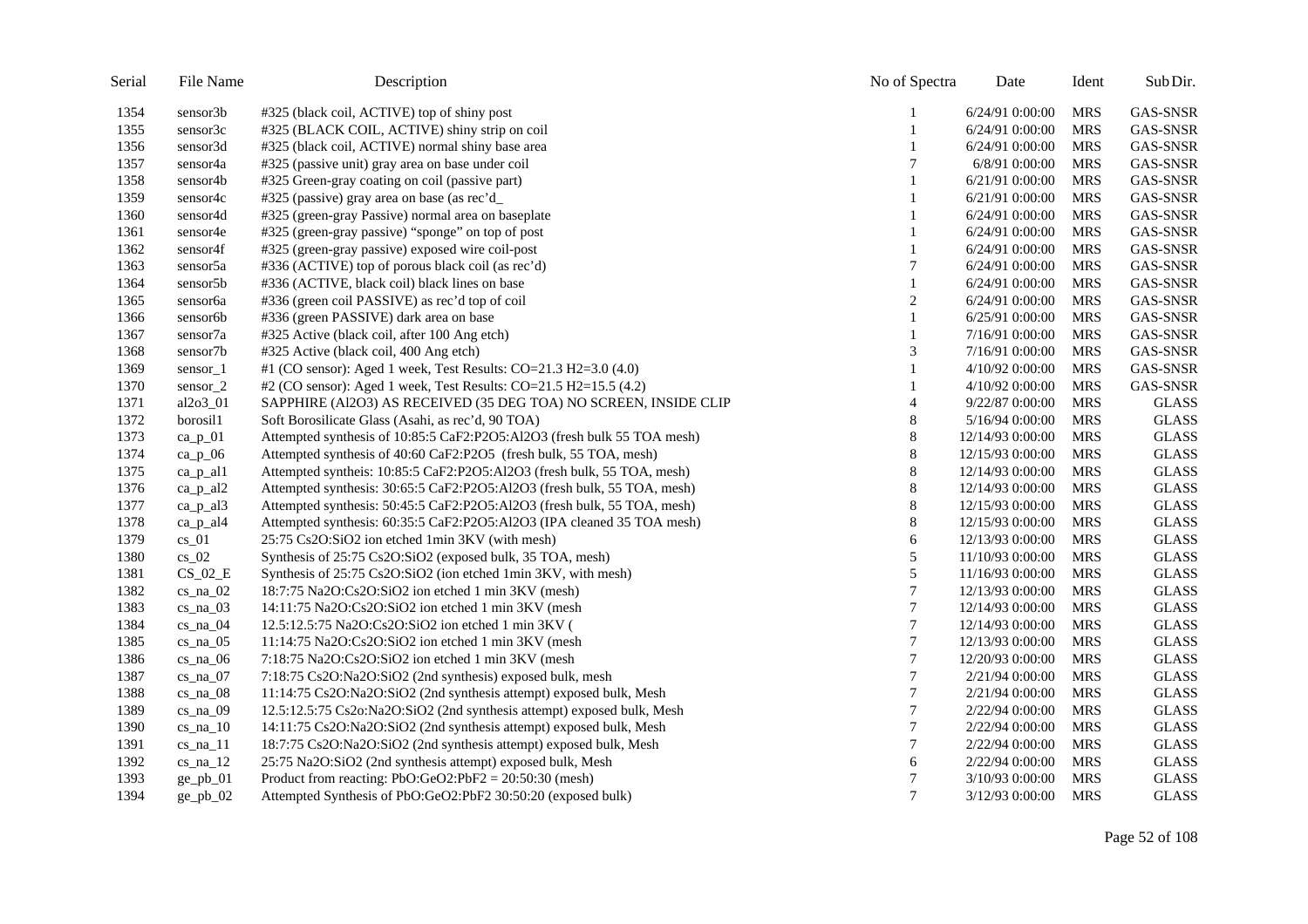| Serial | File Name   | Description                                                                     | No of Spectra   | Date              | Ident      | Sub Dir.     |
|--------|-------------|---------------------------------------------------------------------------------|-----------------|-------------------|------------|--------------|
| 1395   | $ge\_pb_03$ | Attempted synthesis of PbO:GeO2:PbF2 40:50:10 (exposed bulk)                    | 7               | 3/12/93 0:00:00   | <b>MRS</b> | <b>GLASS</b> |
| 1396   | $ge\_pb_04$ | Synthesis of PbO:GeO2 50:50 (exposed bulk)                                      | $7\phantom{.0}$ | 3/12/93 0:00:00   | <b>MRS</b> | <b>GLASS</b> |
| 1397   | $ge\_pb_05$ | Product from reacting: $PbO:GeO2:PbF2 = 0:80:20$ (exposed bulk, mesh)           | $\overline{7}$  | 3/10/93 0:00:00   | <b>MRS</b> | <b>GLASS</b> |
| 1398   | $ge\_pb_06$ | Attempted synthesis of PbO:GeO2:PbF2 10:70:20 (exposed bulk)                    | 7               | 3/12/93 0:00:00   | <b>MRS</b> | <b>GLASS</b> |
| 1399   | $ge\_pb_07$ | Product of reacting: $PbO:GeO2:PbF2 = 20:60:20$ (exposed bulk, mesh)            | $\overline{7}$  | 3/11/93 0:00:00   | <b>MRS</b> | <b>GLASS</b> |
| 1400   | $ge\_pb_08$ | Product of reacting: $PbO:GeO2:PbF2 = 40:40:20$ (mesh)                          | $\tau$          | 3/11/93 0:00:00   | <b>MRS</b> | <b>GLASS</b> |
| 1401   | $k_0$       | Synthesis of 25:75 K2O:SiO2 (fresh exposed bulk, 35 TOA, mesh)                  | 5               | 11/10/93 0:00:00  | <b>MRS</b> | <b>GLASS</b> |
| 1402   | $K_01_E$    | Syntheis of 25:75 K2O:SiO2 (ion etched bulk, with mesh)                         | 6               | 11/15/93 0:00:00  | <b>MRS</b> | <b>GLASS</b> |
| 1403   | $k_0$ 02    | 25:75 K2O:SiO2 (2nd synthesis attempt) exposed bulk, Mesh                       | 6               | 2/22/94 0:00:00   | <b>MRS</b> | <b>GLASS</b> |
| 1404   | li2oteo2    | Li2O:TeO2 30:70 freshly exposed bulk                                            | $\overline{4}$  | 3/15/93 0:00:00   | <b>MRS</b> | <b>GLASS</b> |
| 1405   | $li_01$     | Synthesis of 25:75 Li2O:SiO2 (fresh exposed bulk, 35 TOA, mesh)                 | 5               | 11/10/93 0:00:00  | <b>MRS</b> | <b>GLASS</b> |
| 1406   | $LI_01_E$   | Synthesis of 25:75 Li2O:SiO2 (ion etched bulk, with mesh)                       | 6               | 11/12/93 0:00:00  | <b>MRS</b> | <b>GLASS</b> |
| 1407   | $li_02$     | 25:75 Li2O:SiO2 (2nd synthesis attempt) exposed bulk, Mesh                      | 6               | 2/22/94 0:00:00   | <b>MRS</b> | <b>GLASS</b> |
| 1408   | na2oteo2    | Na2O:TeO2 30:70 freshly exposed bulk                                            | 4               | 3/15/93 0:00:00   | <b>MRS</b> | <b>GLASS</b> |
| 1409   | na2si3o7    | Water glass (Na2Si3O7) 5% soln evap on SS, mesh                                 | 7               | $6/16/94$ 0:00:00 | <b>MRS</b> | <b>GLASS</b> |
| 1410   | $na$ 01     | Synthesized 10:90 Na2O:SiO2 (fresh bulk, mesh, 35 TOA)                          | 5               | 11/9/93 0:00:00   | <b>MRS</b> | <b>GLASS</b> |
| 1411   | NA 01 E     | Synthesis of 10:90 Na2O:SiO2 (exposed bulk, mesh, etched: 1 min 3KV)            | 6               | 11/12/93 0:00:00  | <b>MRS</b> | <b>GLASS</b> |
| 1412   | na_02       | Synthesized 15:85 Na2O:SiO2 (before ion etching, mesh)                          | 5               | 10/22/93 0:00:00  | <b>MRS</b> | <b>GLASS</b> |
| 1413   | $NA_02_E$   | Synthesized 15:85 Na2O:SiO2 (1 min 3.5KV ion etch, mesh)                        | 5               | 10/22/93 0:00:00  | <b>MRS</b> | <b>GLASS</b> |
| 1414   | na_03       | Synthesis of 20:80 Na2O:SiO2 (exposed bulk, 35 TOA, mesh)                       | 5               | 11/9/93 0:00:00   | <b>MRS</b> | <b>GLASS</b> |
| 1415   | $NA_03_E$   | Synthesis of 20:80 Na2O:SiO2 (exposed bulk, etched 1min 3KV, mesh)              | 6               | 11/12/93 0:00:00  | <b>MRS</b> | <b>GLASS</b> |
| 1416   | na_04       | Synthesis of 25:75 Na2O:SiO2 (as rec'd, mesh)                                   | 5               | 10/22/93 0:00:00  | <b>MRS</b> | <b>GLASS</b> |
| 1417   | $na_04_e$   | Synthesis of 25:75 Na2O:SiO2 (1 min 3.5KV ion etch with mesh)                   | 5               | 10/22/93 0:00:00  | <b>MRS</b> | <b>GLASS</b> |
| 1418   | NA_TE_01    | Synthesis of 30:70 Na2O:TeO2 (before ion etching, mesh)                         | $\sqrt{5}$      | 10/25/93 0:00:00  | <b>MRS</b> | <b>GLASS</b> |
| 1419   | NA_TE_02    | Synthesis of 30:70 Na2O:TeO2 (1 min 3.5KV ion etch with mesh)                   | 5               | 10/25/93 0:00:00  | <b>MRS</b> | <b>GLASS</b> |
| 1420   | pbo_glas    | PbO glass (?%) Japan maker                                                      | 10              | 8/13/94 0:00:00   | <b>MRS</b> | <b>GLASS</b> |
| 1421   | $pb_{te_0}$ | Product from: 80% TeO2, 16% PbO, 4% PbF2 (as rec'd, 90 TOA, mesh)               | 9               | 4/24/92 0:00:00   | <b>MRS</b> | <b>GLASS</b> |
| 1422   | $pb$ _te_08 | Product from: 80% TeO2, 10% PbO, 10% PbF2 (as rec'd, 90 deg TOA, mesh)          | 9               | 4/24/92 0:00:00   | <b>MRS</b> | <b>GLASS</b> |
| 1423   | pb_te_09    | Product from: 80% TeO2, 7% PbO, 13% PbF2 (as rec'd, 90 deg TOA, mesh)           | 9               | 4/24/92 0:00:00   | <b>MRS</b> | <b>GLASS</b> |
| 1424   | pyrex_01    | Pyrex (Iwaki, fresh bulk) -55 TOA, mesh,                                        | 7               | 1/17/94 0:00:00   | <b>MRS</b> | <b>GLASS</b> |
| 1425   | pyrex_02    | Pyrex (Iwaki, fresh bulk) -55 TOA, mesh,                                        | 6               | 1/17/94 0:00:00   | <b>MRS</b> | <b>GLASS</b> |
| 1426   | $sio2_01$   | THERMALLY GROWN SiO2 (1100 ANGSTROMS THICK) ON Si                               | 6               | 10/19/85 0:00:00  | <b>MRS</b> | <b>GLASS</b> |
| 1427   | soda_01     | MICROSCOPE SLIDE FROM VANLABS (VWR) AS RECEIVED CAT. #48300-036 PLAIN, SELECTED | 6               | 11/2/85 0:00:00   | <b>MRS</b> | <b>GLASS</b> |
| 1428   | soda 02     | MICROSCOPE SLIDE FROM VANLABS (VWR) AS RECEIVED CAT. #48300-036 PLAIN, SELECTED | $\overline{4}$  | 11/2/85 0:00:00   | <b>MRS</b> | <b>GLASS</b> |
| 1429   | soda_03     | Soda Lime Glass (position "A"): after leaching                                  | 1               | 5/8/92 0:00:00    | <b>MRS</b> | <b>GLASS</b> |
| 1430   | zirconia    | CUBIC ZIRCONIA (ZrO2) "Glass" Mounted on In FOIL (35 DEG TOA), NO SCREEN        | $\overline{4}$  | 9/22/87 0:00:00   | <b>MRS</b> | <b>GLASS</b> |
| 1431   | al_contr    | ALUMINUM FOIL CONTROL SAMPLE<br>(AS RECEIVED)                                   | 3               | 3/16/87 0:00:00   | <b>MRS</b> | <b>GLOVE</b> |
| 1432   | $cot_0 1$   | CONTAMINATION FROM FINGER COT (OPAQUE YELLOW "LATEX") ON AL FOIL                |                 | 7/21/88 0:00:00   | <b>MRS</b> | <b>GLOVE</b> |
| 1433   | $finger_1$  | FINGERPRINT ON ALUMINUM FOIL                                                    | $\overline{c}$  | 4/25/88 0:00:00   | <b>MRS</b> | <b>GLOVE</b> |
| 1434   | glove_01    | WHITE TRANSPARENT GLOVE FROM IUCHI TOUCHED TO ALUMINUM FOIL                     | $\overline{4}$  | 3/19/87 0:00:00   | <b>MRS</b> | <b>GLOVE</b> |
| 1435   | glove_02    | VINYL GLOVE TOUCHED TO ALUMINUM FOIL (THUMB AND MIDDLE FINGER ONLY)             | $\mathbf{1}$    | 6/2/88 0:00:00    | MRS        | <b>GLOVE</b> |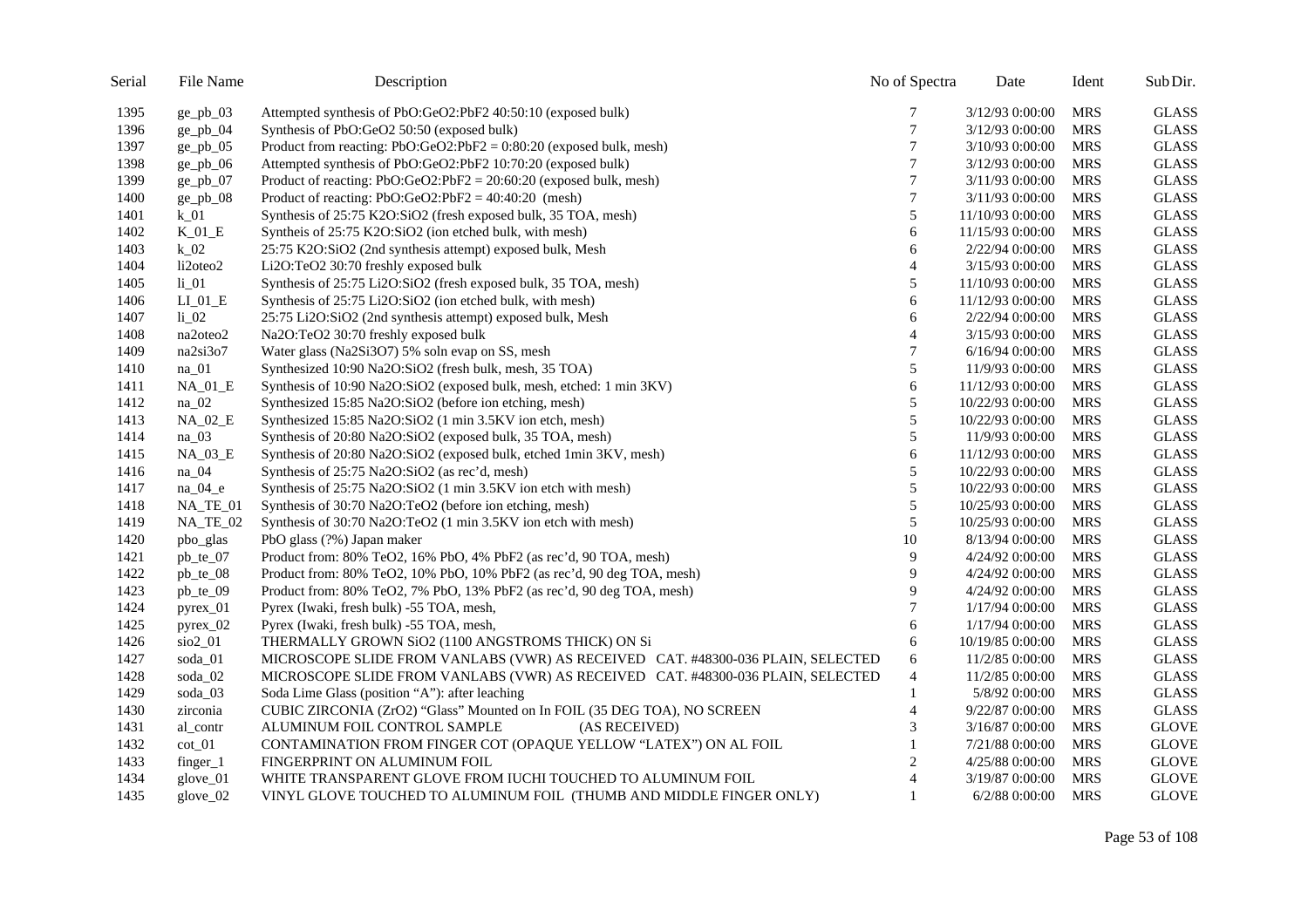| Serial | File Name    | Description                                                                                       | No of Spectra  | Date             | Ident      | Sub Dir.        |
|--------|--------------|---------------------------------------------------------------------------------------------------|----------------|------------------|------------|-----------------|
| 1436   | glove $03$   | "CR100" GLOVE TOUCHED TO ALUMINUM FOIL (THUMB & MIDDLE FINGER ONLY)                               |                | $6/2/88$ 0:00:00 | <b>MRS</b> | <b>GLOVE</b>    |
| 1437   | glove_04     | CLEAR TRANSPARENT GLOVE FROM IUCHI TOUCHED TO ALUMINUM FOIL                                       | $\overline{4}$ | 3/19/87 0:00:00  | <b>MRS</b> | <b>GLOVE</b>    |
| 1438   | glove_05     | LIGHT BROWN TRANSLUCENT GLOVE FROM IUCHI TOUCHED TO ALUMINUM FOIL                                 | $\overline{4}$ | 3/19/87 0:00:00  | <b>MRS</b> | <b>GLOVE</b>    |
| 1439   | glove_06     | WHITE TRANSLUCENT GLOVE FROM IUCHI TOUCHED TO ALUMINUM FOIL                                       | $\overline{4}$ | 3/19/87 0:00:00  | <b>MRS</b> | <b>GLOVE</b>    |
| 1440   | glove_07     | SEMICONDUCTOR CLEAN ROOM GLOVE FROM TOHOKU UNIV TOUCHED TO ALUMINUM FOIL                          | 3              | 3/16/87 0:00:00  | <b>MRS</b> | <b>GLOVE</b>    |
| 1441   | glove_08     | CONDUCTIVE GLOVE FROM QUALITY RUBBER PRODUCTS TOUCHED TO AL FOIL                                  | 3              | 3/16/87 0:00:00  | <b>MRS</b> | <b>GLOVE</b>    |
| 1442   | glove_09     | UNKNOWN GLOVE "E" TOUCHED TO AL FOIL                                                              |                | 12/1/87 0:00:00  | <b>MRS</b> | <b>GLOVE</b>    |
| 1443   | $glove_10$   | UNKNOWN GLOVE "d" TOUCHED TO AL FOIL                                                              |                | 12/1/87 0:00:00  | <b>MRS</b> | <b>GLOVE</b>    |
| 1444   | $glove_11$   | UNKNOWN GLOVE "F" TOUCHED TO AL FOIL                                                              |                | 12/1/87 0:00:00  | <b>MRS</b> | <b>GLOVE</b>    |
| 1445   | glove_12     | UNKNOWN GLOVE "G" TOUCHED TO AL FOIL                                                              |                | 12/2/87 0:00:00  | <b>MRS</b> | <b>GLOVE</b>    |
| 1446   | glove_13     | UNKNOWN GLOVE "H" TOUCHED TO AL FOIL                                                              |                | 12/2/87 0:00:00  | <b>MRS</b> | <b>GLOVE</b>    |
| 1447   | $glove_14$   | UNKNOWN GLOVE "I" TOUCHED TO AL FOIL                                                              |                | 12/2/87 0:00:00  | <b>MRS</b> | <b>GLOVE</b>    |
| 1448   | $glove_15$   | UNKNOWN GLOVE "J" TOUCHED TO AL FOIL                                                              |                | 12/2/87 0:00:00  | <b>MRS</b> | <b>GLOVE</b>    |
| 1449   | $ltx_fltx1$  | EXTERIOR OF FINTERTIP, FLEXAM LATEX GLOVE (FLOOR/EXAM) PHARMASEAL LABS                            | 5              | 10/20/85 0:00:00 | <b>MRS</b> | <b>GLOVE</b>    |
| 1450   | $ltx_flx2$   | INTERIOR SURFACE OF FLEXAM LATEX GLOVE FLOOR/EXAM GLOVE (PHARMASEAL LABS)                         | 6              | 10/20/85 0:00:00 | <b>MRS</b> | <b>GLOVE</b>    |
| 1451   | mold_rel     | EASE RELEASE 300 MOLD RELEASE AGENT<br>SMEARED ON A GOLD PLATEN                                   | 6              | 10/13/85 0:00:00 | <b>MRS</b> | <b>GLOVE</b>    |
| 1452   | $mpi_1$      | FINGER SOCK (SAMPLE #1) TOUCHED TO ALUMINUM FOIL (35 DEG TOA, AS RECEIVED)                        | $\mathbf{1}$   | 6/2/88 0:00:00   | <b>MRS</b> | <b>GLOVE</b>    |
| 1453   | sock_01      | FINGER SOCK TOUCHED TO ALUMINUM FOIL (35 DEG TOA, AS RECEIVED)                                    | 1              | 6/2/88 0:00:00   | <b>MRS</b> | <b>GLOVE</b>    |
| 1454   | vwr_insd     | INSIDE FINGERTIP OF POLY GLOVE FROM VWR SCIENTIFICCAT #32915-268, LARGE, MED WEIGHT 7             |                | 10/20/85 0:00:00 | <b>MRS</b> | <b>GLOVE</b>    |
| 1455   | vwr_outs     | OUTSIDE FINGERTIP OF POLY GLOVE FROM VWR SCIENTIFICAT #32915-268, LARGE, MED WEIGHT 5             |                | 10/20/85 0:00:00 | <b>MRS</b> | <b>GLOVE</b>    |
| 1456   | 45sk_090     | 45 ClckWs rot, 90 AOI to 10:30 pos 160 W                                                          | 2              | 4/12/93 0:00:00  | <b>MRS</b> | <b>GRAZINGX</b> |
| 1457   | 45sk_100     | 45 ClckWs rot, 100 TOA to 10:30 pos 160 W                                                         | $\overline{c}$ | 4/12/93 0:00:00  | <b>MRS</b> | <b>GRAZINGX</b> |
| 1458   | 45sk_110     | 45 ClckWs rot, 110 TOA to 10:30 pos 160 W                                                         | $\mathfrak{2}$ | 4/12/93 0:00:00  | <b>MRS</b> | <b>GRAZINGX</b> |
| 1459   | 45sk_140     | 45 ClckWs rot, 140 TOA to 10:30 pos 160 W                                                         | $\overline{c}$ | 4/12/93 0:00:00  | <b>MRS</b> | <b>GRAZINGX</b> |
| 1460   | 45sk_150     | 45 ClckWs rot, 150 TOA to 10:30 pos 160 W                                                         | $\mathbf{2}$   | 4/12/93 0:00:00  | <b>MRS</b> | <b>GRAZINGX</b> |
| 1461   | $ag_r_000$   | Angle Mount, 0 deg TOA, etched Ag/PET                                                             | 1              | 4/8/93 0:00:00   | <b>MRS</b> | <b>GRAZINGX</b> |
| 1462   | $ag_r_018$   | Angl Mnt"18"deg ROT (Max Graze) from O TOA, Ag/PET                                                | 1              | 4/8/93 0:00:00   | <b>MRS</b> | <b>GRAZINGX</b> |
| 1463   | $ag_r_1$ 160 | Angle Mount rotated to near 160 TOA                                                               | $\mathfrak{2}$ | 4/12/93 0:00:00  | <b>MRS</b> | <b>GRAZINGX</b> |
| 1464   | $ag_t_035$   | 35 deg TOA, Ag/PET ion etched clean, 160 Watts, Tilt Stage                                        | $\mathbf{1}$   | 4/8/93 0:00:00   | <b>MRS</b> | <b>GRAZINGX</b> |
| 1465   | $ag_t_070$   | 70 deg TOA, Ag/PET ion etched clean, 160 Watts Tilt Stage                                         |                | 4/8/93 0:00:00   | <b>MRS</b> | <b>GRAZINGX</b> |
| 1466   | $ag_t_100$   | 100 deg TOA, Ag/PET ion etched clean, 160 Watts, Tilt Stage                                       | 1              | 4/8/93 0:00:00   | <b>MRS</b> | <b>GRAZINGX</b> |
| 1467   | $ag_t_104$   | 104 deg TOA, Ag/PET ion etched clean, Tilt Stage                                                  | $\overline{4}$ | 4/8/93 0:00:00   | <b>MRS</b> | <b>GRAZINGX</b> |
| 1468   | $ag_t_110$   | 110 deg TOA, Ag/PET ion etched clean, 160 Watts, Tilt Stage                                       | 1              | 4/8/93 0:00:00   | <b>MRS</b> | <b>GRAZINGX</b> |
| 1469   | $ag_t_120$   | 120 deg TOA, Ag/PET ion etched clean, 160 Watts, Tilt Stage                                       |                | 4/8/93 0:00:00   | <b>MRS</b> | <b>GRAZINGX</b> |
| 1470   | $ag_t_140$   | True Grazing: 140 TOA, Ag/PET, etched, 160 Watts, Tilt Stage                                      | 1              | 4/8/93 0:00:00   | <b>MRS</b> | <b>GRAZINGX</b> |
| 1471   | $ag_t_1$ 141 | True Grazing: 2 deg from parallel 141 TOA, Ag/PET, Tilt Stage                                     | 1              | 4/8/93 0:00:00   | <b>MRS</b> | <b>GRAZINGX</b> |
| 1472   | aoi_000      | <25 TOA, "0" AOI, XYZR rot=00,105,00,00 160 W                                                     | $\mathbf{2}$   | 4/12/93 0:00:00  | <b>MRS</b> | <b>GRAZINGX</b> |
| 1473   | $aoi$ 005    | $\langle 25 \text{ TOA}, 5 \text{ AOI}, XYZR \text{ rot} = 00, 90, 00, 00, 160 \text{ W} \rangle$ | $\overline{2}$ | 4/12/93 0:00:00  | <b>MRS</b> | <b>GRAZINGX</b> |
| 1474   | aoi_010      | $\langle 25 \text{ TOA}, 10 \text{ AOL}, XYZR \text{ rot} = 00,75,00,00, 160 \text{ W} \rangle$   | $\mathfrak{2}$ | 4/12/93 0:00:00  | <b>MRS</b> | <b>GRAZINGX</b> |
| 1475   | aoi_015      | $<$ 30 TOA, 15 AOI, XYZR rot=00,60,00,00, 160 W                                                   | $\overline{2}$ | 4/12/93 0:00:00  | <b>MRS</b> | <b>GRAZINGX</b> |
| 1476   | aoi 020      | <30 TOA, 20 AOI, XYZR rot=00,45,00,00 160 W                                                       | $\overline{2}$ | 4/12/93 0:00:00  | <b>MRS</b> | <b>GRAZINGX</b> |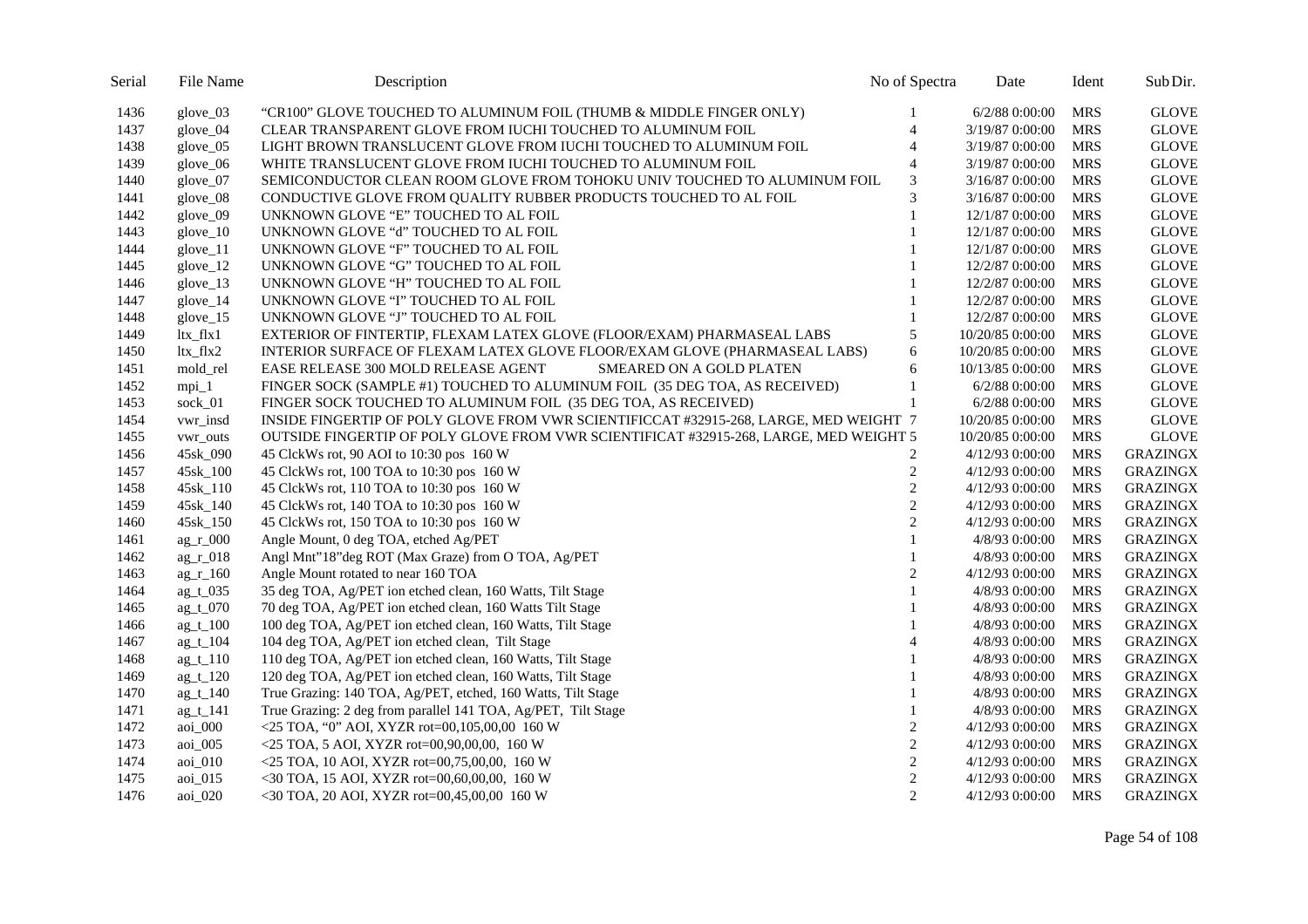| Serial | File Name                              | Description                                                                                                  | No of Spectra  | Date             | Ident      | Sub Dir.        |
|--------|----------------------------------------|--------------------------------------------------------------------------------------------------------------|----------------|------------------|------------|-----------------|
| 1477   | aoi_025                                | <30 TOA, 25 AOI, XYZR rot=00,30,00,00 160 W                                                                  |                | 4/12/93 0:00:00  | <b>MRS</b> | <b>GRAZINGX</b> |
| 1478   | aoi_030                                | $<$ 35 TOA, 30 AOI, XYZR rot=00,15,00,00, 160 W                                                              | $\overline{c}$ | 4/12/93 0:00:00  | <b>MRS</b> | <b>GRAZINGX</b> |
| 1479   | aoi_035                                | 35 TOA, 35 AOI, XYZR rot=00,00,00,00 160 W                                                                   | 1              | 4/12/93 0:00:00  | <b>MRS</b> | <b>GRAZINGX</b> |
| 1480   | aoi_050                                | $<$ 35 TOA, 50 AOI, XYZR rot=00,-45,00,00 160 W                                                              | 2              | 4/12/93 0:00:00  | MRS        | <b>GRAZINGX</b> |
| 1481   | aoi_070                                | <25 TOA, 70 AOI, XYZR rot=00,-105,00,00 160 W                                                                | $\overline{c}$ | 4/12/93 0:00:00  | <b>MRS</b> | <b>GRAZINGX</b> |
| 1482   | aoi_080                                | $\langle 20 \text{ TOA}, 80 \text{ AOI}, XYZR \text{ rot} = 00, -135, 00, 00 \text{ } 160 \text{ W} \rangle$ | $\overline{c}$ | 4/12/93 0:00:00  | <b>MRS</b> | <b>GRAZINGX</b> |
| 1483   | aoi_090                                | <20 TOA, 90 AOI, XYZR rot=00,-165,00,00 160 W                                                                | $\overline{c}$ | 4/12/93 0:00:00  | <b>MRS</b> | <b>GRAZINGX</b> |
| 1484   | aoi_100                                | $<$ 20 TOA, 100 AOI, XYZR rot=00,-195,00,00 160 W                                                            | $\overline{c}$ | 4/12/93 0:00:00  | <b>MRS</b> | <b>GRAZINGX</b> |
| 1485   | aoi_110                                | $\le$ 15 TOA, 110 AOI, XYZR rot=00,-225,00,00 160 W                                                          | $\overline{c}$ | 4/12/93 0:00:00  | <b>MRS</b> | <b>GRAZINGX</b> |
| 1486   | aoi_120                                | <15 TOA, 120 AOI, XYZR rot=00,-255,00,00 160 W                                                               | $\overline{c}$ | 4/12/93 0:00:00  | <b>MRS</b> | <b>GRAZINGX</b> |
| 1487   | nacl_grz                               | Expsd Bulk (IR) NaCl xtal (Side-Graze AOI, 55 TOA) no mesh                                                   | 17             | 4/13/93 0:00:00  | <b>MRS</b> | <b>GRAZINGX</b> |
| 1488   | $nptx_090$                             | Angle Mnt nearly Parallel to X, near 90 TOA                                                                  | $\overline{c}$ | 4/12/93 0:00:00  | <b>MRS</b> | <b>GRAZINGX</b> |
| 1489   | $nptx_100$                             | Angle Mnt nearly Parallel to X, near 100 TOA                                                                 | $\overline{c}$ | 4/12/93 0:00:00  | <b>MRS</b> | <b>GRAZINGX</b> |
| 1490   | $nptx_110$                             | Angle Mnt nearly Parallel to X, near 110 TOA                                                                 | $\mathbf{2}$   | 4/12/93 0:00:00  | <b>MRS</b> | <b>GRAZINGX</b> |
| 1491   | $nptx_120$                             | Angle Mnt nearly Parallel to X, near 120 TOA                                                                 | $\overline{c}$ | 4/12/93 0:00:00  | <b>MRS</b> | <b>GRAZINGX</b> |
| 1492   | $nptx_130$                             | Angle Mnt nearly Parallel to X, near 130 TOA                                                                 | $\overline{c}$ | 4/12/93 0:00:00  | MRS        | <b>GRAZINGX</b> |
| 1493   | $nptx_140$                             | Angle Mnt nearly Parallel to X, near 140 TOA                                                                 | $\overline{c}$ | 4/12/93 0:00:00  | <b>MRS</b> | <b>GRAZINGX</b> |
| 1494   | $nptx_150$                             | Angle Mnt nearly Parallel to X, near 150 TOA                                                                 | $\overline{c}$ | 4/12/93 0:00:00  | <b>MRS</b> | <b>GRAZINGX</b> |
| 1495   | $pwdr_035$                             | 5-20u Ta2O5 Pwdr/DST 35 TOA 35 AOI FG 95% parallel                                                           | $\overline{c}$ | 4/13/93 0:00:00  | <b>MRS</b> | <b>GRAZINGX</b> |
| 1496   | pwdr_090                               | 5-20u Ta2O5 Pwdr/DST 90 TOA 25 AOI FG 95% parallel                                                           | $\overline{c}$ | 4/13/93 0:00:00  | <b>MRS</b> | <b>GRAZINGX</b> |
| 1497   | $pwdr_100$                             | 5-20u Ta2O5 Pwdr/DST 100 TOA 25 AOI FG 95% paralle                                                           | $\overline{c}$ | 4/13/93 0:00:00  | <b>MRS</b> | <b>GRAZINGX</b> |
| 1498   | $pwdr_110$                             | 5-20u Ta2O5 Pwdr/DST 110 TOA 25 AOI FG 95% paralle                                                           | $\sqrt{2}$     | 4/13/93 0:00:00  | <b>MRS</b> | <b>GRAZINGX</b> |
| 1499   | $pwdr_120$                             | 5-20u Ta2O5 Pwdr/DST 120 TOA 25 AOI FG 95% paralle                                                           | $\overline{c}$ | 4/13/93 0:00:00  | <b>MRS</b> | <b>GRAZINGX</b> |
| 1500   | $br\_cstr1$                            | Cesium Bromide (CsBr) Lump FRESHLY CUT (SOFT AND CLOUDY) no mesh                                             | 12             | 10/13/85 0:00:00 | <b>MRS</b> | <b>HALIDE</b>   |
| 1501   | $br_kbr_1$                             | Potassium Bromide (KBr) FRESHLY CLEAVED IN AIR                                                               | 6              | 10/12/85 0:00:00 | <b>MRS</b> | <b>HALIDE</b>   |
| 1502   | $\rm br \, kbr \, 2$                   | Potassium Bromide (KBr) FRESHLY CLEAVED IN AIR                                                               | $\mathbf{1}$   | 10/13/85 0:00:00 | <b>MRS</b> | <b>HALIDE</b>   |
| 1503   | $br_kbr_3$                             | Potassium Bromide (Kbr) Crystal (17 Hr In Vacuum) Freshly Cleaved In Air, 90 Deg Toa                         | $\overline{4}$ | 12/15/86 0:00:00 | <b>MRS</b> | <b>HALIDE</b>   |
| 1504   | $br_kbr_4$                             | Potassium Bromide (Kbr) Crystal (17 Hr In Vacuum) Freshly Cleaved In Air, 90 Deg Toa                         | 10             | 12/15/86 0:00:00 | <b>MRS</b> | <b>HALIDE</b>   |
| 1505   | cl_cscl1                               | CESIUM CHLORIDE (CsCl) CRYSTAL FRESHLY EXPOSED SURFACE (mesh)                                                | 11             | 6/13/870:00:00   | <b>MRS</b> | <b>HALIDE</b>   |
| 1506   | $cl\_kcl\_1$                           | Potassium Chloride (KCl) FRESHLY CLEAVED IN AIR                                                              | 5              | 10/12/85 0:00:00 | <b>MRS</b> | <b>HALIDE</b>   |
| 1507   | $cl\_kcl_2$                            | Potassium Chloride (KCl) FRESHLY CLEAVED IN AIR                                                              | 1              | 10/13/85 0:00:00 | <b>MRS</b> | <b>HALIDE</b>   |
| 1508   | $cl_{kl_3}$                            | Potassium Chloride (KCl) FRESHLY CLEAVED IN AIR                                                              | $\mathbf{1}$   | 10/12/85 0:00:00 | <b>MRS</b> | <b>HALIDE</b>   |
| 1509   | cl_nacl1                               | SODIUM CHLORIDE (NaCl) CRYSTAL (24 HR IN VACUUM) FRESHLY CLEAVED IN AIR, 90 DEG TOA19                        |                | 12/15/86 0:00:00 | <b>MRS</b> | <b>HALIDE</b>   |
| 1510   | cl nacl2                               | Sodium Chloride (NaCl) FRESHLY CLEAVED IN AIR                                                                | 9              | 10/12/85 0:00:00 | <b>MRS</b> | <b>HALIDE</b>   |
| 1511   | $\text{c}\text{u}\text{c}$ $\lfloor 1$ | Cu(I)Cl 99.99% Aldr# 04027AW 3mm plt conduc 90 TOA                                                           | 10             | 5/25/94 0:00:00  | <b>MRS</b> | <b>HALIDE</b>   |
| 1512   | $f_{cat2\_1}$                          | 90 DEG TOA, FRESHLY EXPOSED BULK<br>CALCIUM FLUORIDE (Ca,F) CRYSTAL                                          | 14             | 12/20/86 0:00:00 | <b>MRS</b> | <b>HALIDE</b>   |
| 1513   | $f_{ca}f2_2$                           | Calcium Fluoride (CaF2) FRESHLY CLEAVED IN AIR                                                               | 9              | 10/13/85 0:00:00 | <b>MRS</b> | <b>HALIDE</b>   |
| 1514   | f caf $23$                             | CALCIUM FLUORIDE (CaF2) (90 DEG TOA, FRESHLY CLEAVED, SCREEN)                                                | 2              | 1/21/88 0:00:00  | <b>MRS</b> | <b>HALIDE</b>   |
| 1515   | $f$ _lif_01                            | LITHIUM FLUORIDE (LiF) POWDER (90 DEG TOA, 1 MM FROM SCREEN, FRESHLY GROUND)                                 | 3              | 7/8/88 0:00:00   | <b>MRS</b> | <b>HALIDE</b>   |
| 1516   | $f_{tbf3_1}$                           | POWDERED TbF3 ADHERED TO DOUBLE SIDED TAPE<br>USING SCREEN (GENTLY GROUND)                                   | $\tau$         | 6/11/87 0:00:00  | <b>MRS</b> | <b>HALIDE</b>   |
| 1517   | $f_{\text{-}}tbf3_{\text{-}}2$         | POWDERED TOF3 ADHERED TO DOUBLE SIDED TAPE<br>USING SCREEN (GENTLY GROUND)                                   | 2              | 6/11/87 0:00:00  | <b>MRS</b> | <b>HALIDE</b>   |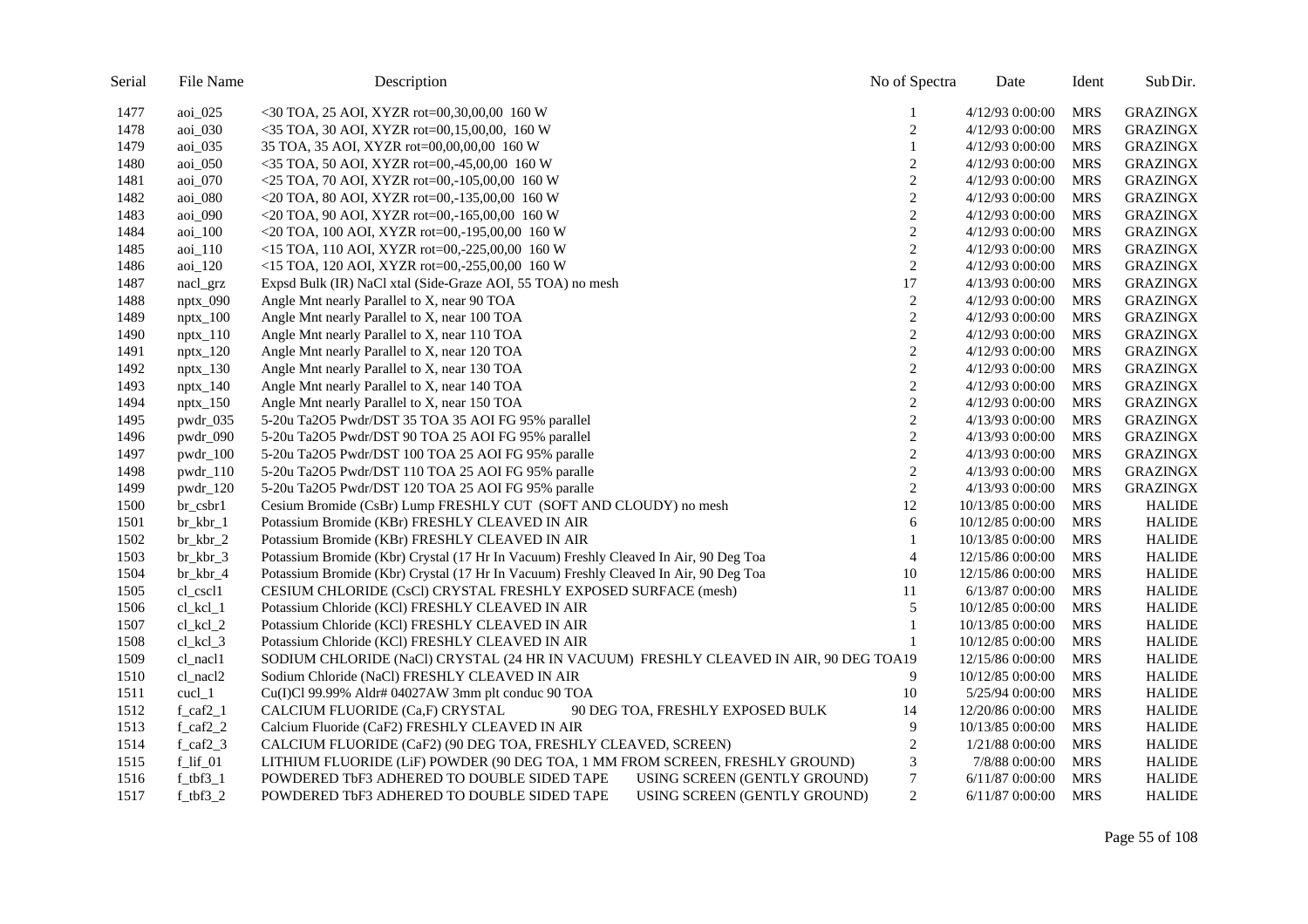| Serial | File Name   | Description                                                              | No of Spectra               | Date             | Ident      | Sub Dir.      |
|--------|-------------|--------------------------------------------------------------------------|-----------------------------|------------------|------------|---------------|
| 1518   | $i_k$ $01$  | Potassium Iodide (KI) FRESHLY CLEAVED IN AIR                             | 11                          | 10/12/85 0:00:00 | <b>MRS</b> | <b>HALIDE</b> |
| 1519   | i_ki_01a    | Potassium Iodide (KI) FRESHLY CLEAVED IN AIR                             | 1                           | 10/12/85 0:00:00 | <b>MRS</b> | <b>HALIDE</b> |
| 1520   | i_ki_01b    | Potassium Iodide (KI) FRESHLY CLEAVED IN AIR                             | 1                           | 10/13/85 0:00:00 | <b>MRS</b> | <b>HALIDE</b> |
| 1521   | i_ki_1      | POTASSIUM IODINE (KI) CRYSTAL (90 DEG TOA, FRESHLY CLEAVED, USED SCREEN) | $\ensuremath{\mathfrak{Z}}$ | 1/21/88 0:00:00  | <b>MRS</b> | <b>HALIDE</b> |
| 1522   | $kcl_1$     | KCl xtal (fresh exposed bulk) scrn 90 TOA                                | 10                          | 5/31/94 0:00:00  | <b>MRS</b> | <b>HALIDE</b> |
| 1523   | kcl_1a      | KCl xtal (fresh exposed bulk) scrn 90 TOA                                | $\overline{c}$              | 5/31/94 0:00:00  | <b>MRS</b> | <b>HALIDE</b> |
| 1524   | 30_ang_b    | 30 Angstrom Coating of Braecote Type Lubricant at 35 TOA                 | 1                           | 12/3/92 0:00:00  | <b>MRS</b> | HD_LUBE1      |
| 1525   | $36$ _ang_b | 36 Angstrom Coating of Braecote type lubricant: 35 TOA                   | 1                           | 12/7/93 0:00:00  | <b>MRS</b> | HD_LUBE1      |
| 1526   | 48_ang_b    | 48 Angstrom coating of Braecote type lubricant: 35 TOA                   | 1                           | 12/7/93 0:00:00  | <b>MRS</b> | HD_LUBE1      |
| 1527   | $a_1$ _bott | pos 1, bottom, "A"                                                       | 1                           | 11/24/93 0:00:00 | <b>MRS</b> | HD_LUBE1      |
| 1528   | $a_1$ _top  | "A" pos 1, top                                                           | 1                           | 11/24/93 0:00:00 | <b>MRS</b> | HD_LUBE1      |
| 1529   | a_2_bott    | pos 2, bottom, "A"                                                       | 1                           | 11/24/93 0:00:00 | <b>MRS</b> | HD_LUBE1      |
| 1530   | $a_2$ _top  | "A" pos 2, top                                                           | 1                           | 11/24/93 0:00:00 | <b>MRS</b> | HD_LUBE1      |
| 1531   | a_3_bott    | pos 3, bottom, "A"                                                       | 1                           | 11/24/93 0:00:00 | <b>MRS</b> | HD_LUBE1      |
| 1532   | $a_3$ _top  | "A" pos 3, top                                                           | 1                           | 11/24/93 0:00:00 | <b>MRS</b> | HD_LUBE1      |
| 1533   | $b_1$ _bott | pos 1, bottom, "B"                                                       | 1                           | 11/24/93 0:00:00 | <b>MRS</b> | HD_LUBE1      |
| 1534   | $b_1$ _top  | pos 1, top, "B"                                                          | $\mathbf{1}$                | 11/24/93 0:00:00 | <b>MRS</b> | HD_LUBE1      |
| 1535   | $b_2$ _bott | pos 2, bottom, "B"                                                       | 1                           | 11/24/93 0:00:00 | <b>MRS</b> | HD_LUBE1      |
| 1536   | $b_2$ _top  | pos 2, top, "B"                                                          | $\mathbf{1}$                | 11/24/93 0:00:00 | <b>MRS</b> | HD_LUBE1      |
| 1537   | $b_3$ _bott | pos 3, bottom, "B"                                                       | 1                           | 11/24/93 0:00:00 | <b>MRS</b> | HD_LUBE1      |
| 1538   | $b_3$ _top  | pos 3, top, "B"                                                          | 1                           | 11/24/93 0:00:00 | <b>MRS</b> | HD_LUBE1      |
| 1539   | $c_1$ _bott | pos 1, bottom, "C"                                                       | 1                           | 11/24/93 0:00:00 | <b>MRS</b> | HD_LUBE1      |
| 1540   | $c_1$ _top  | pos 1, top, "C"                                                          | $\mathbf{1}$                | 11/24/93 0:00:00 | <b>MRS</b> | HD_LUBE1      |
| 1541   | c_2_bott    | pos 2, bottom, "C"                                                       | 1                           | 11/24/93 0:00:00 | <b>MRS</b> | HD_LUBE1      |
| 1542   | $c_2$ _top  | pos 2, top, "C"                                                          | $\mathbf{1}$                | 11/24/93 0:00:00 | <b>MRS</b> | HD_LUBE1      |
| 1543   | $c_3$ _bott | pos 3, bottom, "C"                                                       | 1                           | 11/24/93 0:00:00 | <b>MRS</b> | HD_LUBE1      |
| 1544   | $c_3$ _top  | pos 3, top, "C"                                                          | 1                           | 11/24/93 0:00:00 | <b>MRS</b> | HD_LUBE1      |
| 1545   | $d_1$ _bott | pos 1, bottom, "D"                                                       | 1                           | 11/24/93 0:00:00 | <b>MRS</b> | HD_LUBE1      |
| 1546   | $d_1$ _top  | pos 1, top, "D"                                                          | 1                           | 11/24/93 0:00:00 | <b>MRS</b> | HD_LUBE1      |
| 1547   | $d_2$ _bott | pos 2, bottom, "D"                                                       | 1                           | 11/24/93 0:00:00 | <b>MRS</b> | HD_LUBE1      |
| 1548   | $d_2$ _top  | pos 2, top, "D"                                                          | $\mathbf{1}$                | 11/24/93 0:00:00 | <b>MRS</b> | HD_LUBE1      |
| 1549   | $d_3$ _bott | pos 3, bottom, "D"                                                       | 1                           | 11/24/93 0:00:00 | <b>MRS</b> | HD_LUBE1      |
| 1550   | $d_3top$    | pos 3, top, "D"                                                          | 1                           | 11/24/93 0:00:00 | <b>MRS</b> | HD_LUBE1      |
| 1551   | $e_1$ _bott | pos 1, bottom, "E"                                                       | 1                           | 11/24/93 0:00:00 | <b>MRS</b> | HD_LUBE1      |
| 1552   | $e_{1top}$  | pos 1, top, "E"                                                          | 1                           | 11/24/93 0:00:00 | <b>MRS</b> | HD_LUBE1      |
| 1553   | e_2_bott    | pos 2, bottom, "E"                                                       | 1                           | 11/24/93 0:00:00 | <b>MRS</b> | HD_LUBE1      |
| 1554   | $e_2$ _top  | pos 2, top, "E"                                                          | 1                           | 11/24/93 0:00:00 | <b>MRS</b> | HD_LUBE1      |
| 1555   | e_3_bott    | pos 3, bottom, "E"                                                       | 1                           | 11/24/93 0:00:00 | <b>MRS</b> | HD_LUBE1      |
| 1556   | $e_3$ _top  | pos 3, top, "E"                                                          | 1                           | 11/24/93 0:00:00 | <b>MRS</b> | HD_LUBE1      |
| 1557   | $f_1$ _bott | pos 1, bottom, "F"                                                       | 1                           | 11/24/93 0:00:00 | <b>MRS</b> | HD_LUBE1      |
| 1558   | $f_1$ _top  | pos 1, top, "F"                                                          | $\mathbf{1}$                | 11/24/93 0:00:00 | <b>MRS</b> | HD_LUBE1      |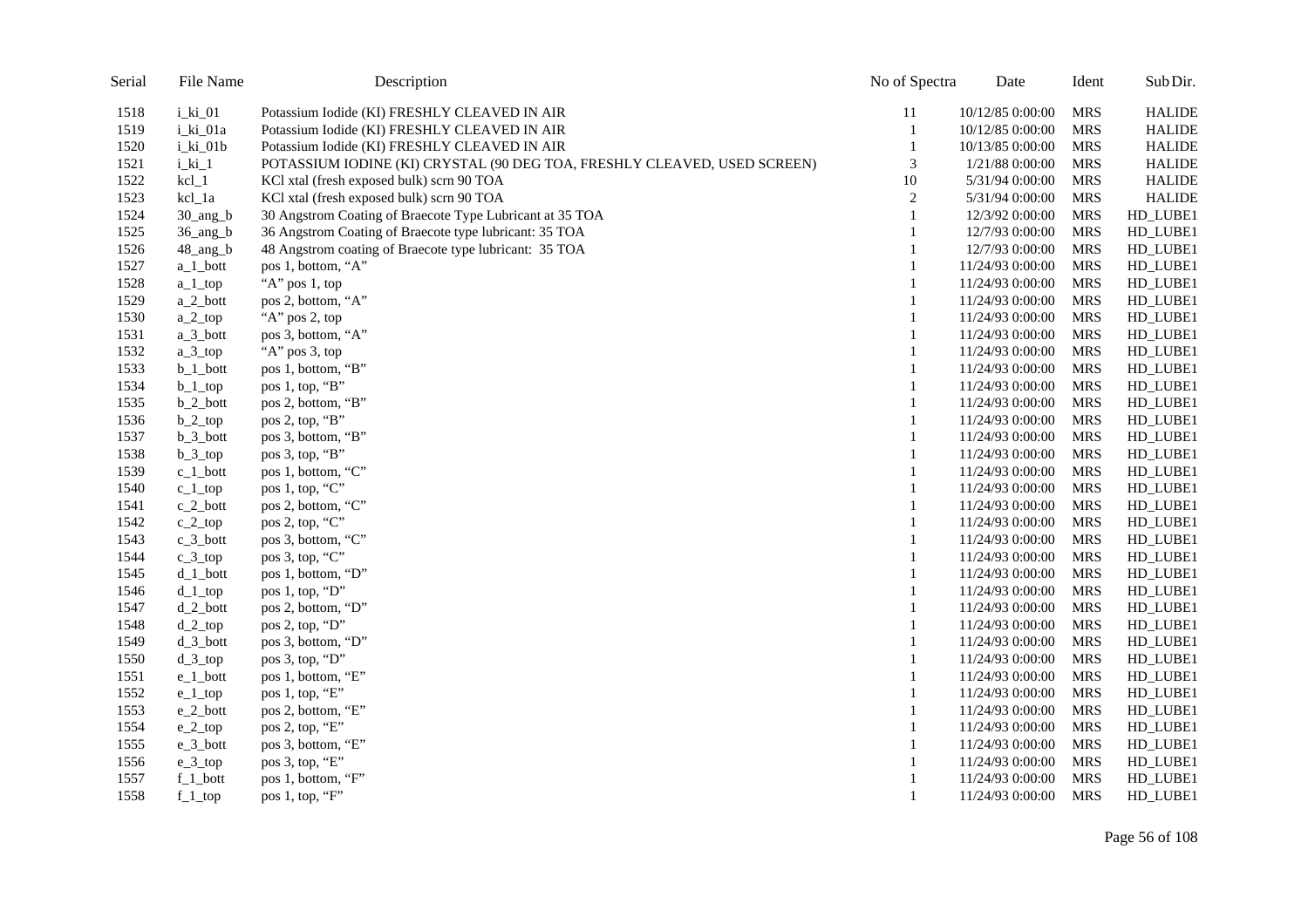| Serial | File Name     | Description                                        | No of Spectra  | Date             | Ident      | Sub Dir. |
|--------|---------------|----------------------------------------------------|----------------|------------------|------------|----------|
| 1559   | $f_2_{bot}$   | pos 2, bottom, "F"                                 | 1              | 11/24/93 0:00:00 | <b>MRS</b> | HD_LUBE1 |
| 1560   | $f_2top$      | pos 2, top, "F"                                    | $\mathbf{1}$   | 11/24/93 0:00:00 | <b>MRS</b> | HD_LUBE1 |
| 1561   | f_3_bott      | pos 3, bottom, "F"                                 | $\mathbf{1}$   | 11/24/93 0:00:00 | <b>MRS</b> | HD_LUBE1 |
| 1562   | $f_3top$      | pos 3, top, "F"                                    | 1              | 11/24/93 0:00:00 | <b>MRS</b> | HD_LUBE1 |
| 1563   | f_ether1      | Fluoro-ether polymer on soda-lime glass (35 toa)   | $\overline{4}$ | 4/26/91 0:00:00  | <b>MRS</b> | HD_LUBE1 |
| 1564   | f_ether2      | Fluoro-ether polymer on glass at 90 deg toa        | $\overline{4}$ | 4/26/91 0:00:00  | <b>MRS</b> | HD_LUBE1 |
| 1565   | f_ether3      | Fluoro-ether polymer on soda-lime glass, 10 deg    | $\overline{4}$ | 4/26/91 0:00:00  | <b>MRS</b> | HD_LUBE1 |
| 1566   | f_ether4      | Fluoro-ether polymer on soda-lime glass 10 deg toa |                | 4/26/91 0:00:00  | <b>MRS</b> | HD_LUBE1 |
| 1567   | f_ether5      | Fluoro-Ether Lube on Glass (10 deg TOA)            | 6              | 4/24/91 0:00:00  | <b>MRS</b> | HD_LUBE1 |
| 1568   | f_ether6      | Fluoro-Ether Lube on Glass (90 deg TOA)            | 6              | 4/24/91 0:00:00  | <b>MRS</b> | HD_LUBE1 |
| 1569   | f_ether7      | Fluor-Ether Lube on Glass (90 deg TOA)             | $\overline{4}$ | 4/24/91 0:00:00  | <b>MRS</b> | HD_LUBE1 |
| 1570   | $g_1$ _bott   | "G" pos 1, bottom (spin-off test)                  | 1              | 12/14/93 0:00:00 | <b>MRS</b> | HD_LUBE1 |
| 1571   | $g_1$ _top    | "G" pos 1, top (spin-off test)                     | 1              | 12/14/93 0:00:00 | <b>MRS</b> | HD_LUBE1 |
| 1572   | $g_2$ -bott   | "G" pos 2, bottom (spin-off test)                  | $\mathbf{1}$   | 12/14/93 0:00:00 | <b>MRS</b> | HD_LUBE1 |
| 1573   | $g_2$ -top    | "G" pos 2, top (spin-off test)                     | 1              | 12/14/93 0:00:00 | <b>MRS</b> | HD_LUBE1 |
| 1574   | $g_3$ _bott   | "G" pos 3, bottom (spin-off test)                  | $\mathbf{1}$   | 12/14/93 0:00:00 | <b>MRS</b> | HD_LUBE1 |
| 1575   | $g_3$ _top    | "G" pos 3, top (spin-off test)                     | 1              | 12/14/93 0:00:00 | <b>MRS</b> | HD_LUBE1 |
| 1576   | $g_4$ _bott   | "G" pos 4, bottom (spin-off test)                  | $\mathbf{1}$   | 12/14/93 0:00:00 | <b>MRS</b> | HD_LUBE1 |
| 1577   | $g_4$ _top    | "G" pos 4, top (spin-off test)                     | 1              | 12/14/93 0:00:00 | <b>MRS</b> | HD_LUBE1 |
| 1578   | $g_{5}$ _bott | "G" pos 5, bottom (spin-off test)                  | 1              | 12/14/93 0:00:00 | <b>MRS</b> | HD_LUBE1 |
| 1579   | $g_5$ _top    | "G" pos 5, top (spin-off test)                     | 1              | 12/14/93 0:00:00 | <b>MRS</b> | HD_LUBE1 |
| 1580   | $g_6$ _bott   | "G" pos 6, bottom (spin-off test)                  | 1              | 12/14/93 0:00:00 | <b>MRS</b> | HD_LUBE1 |
| 1581   | $g_6$ _top    | "G" pos 6, top (spin-off test)                     | 1              | 12/14/93 0:00:00 | <b>MRS</b> | HD_LUBE1 |
| 1582   | $a_1$ _b      | A bott 0 deg 15 mm                                 | 1              | 12/6/93 0:00:00  | <b>MRS</b> | HD_LUBE2 |
| 1583   | $a_1$ _t      | A top 0 deg 15 mm                                  | 1              | 12/6/93 0:00:00  | <b>MRS</b> | HD_LUBE2 |
| 1584   | $a_2$ _b      | A bott 0 deg 22 mm                                 | $\mathbf{1}$   | 12/6/93 0:00:00  | <b>MRS</b> | HD_LUBE2 |
| 1585   | $a_2_t$       | A top 0 deg 22 mm                                  |                | 12/6/93 0:00:00  | <b>MRS</b> | HD_LUBE2 |
| 1586   | $a_3_b$       | A bott 0 deg 29 mm                                 | 1              | 12/6/93 0:00:00  | <b>MRS</b> | HD_LUBE2 |
| 1587   | $a_3_t$       | A top 0 deg 29 mm                                  | 1              | 12/6/93 0:00:00  | <b>MRS</b> | HD_LUBE2 |
| 1588   | $a_4_b$       | A bott 90 deg 15 mm                                | 1              | 12/6/93 0:00:00  | <b>MRS</b> | HD_LUBE2 |
| 1589   | $a_4_t$       | A top 90 deg 15 mm                                 |                | 12/6/93 0:00:00  | <b>MRS</b> | HD_LUBE2 |
| 1590   | $a_5_b$       | A bott 90 deg 22 mm                                | $\mathbf{1}$   | 12/6/93 0:00:00  | <b>MRS</b> | HD_LUBE2 |
| 1591   | $a_5_t$       | A top 90 deg 22 mm                                 | 1              | 12/6/93 0:00:00  | <b>MRS</b> | HD_LUBE2 |
| 1592   | $a_6_b$       | A bott 90 deg 29 mm                                | 1              | 12/6/93 0:00:00  | <b>MRS</b> | HD_LUBE2 |
| 1593   | $a_6_t$       | A top 90 deg 29 mm                                 | 1              | 12/6/93 0:00:00  | <b>MRS</b> | HD_LUBE2 |
| 1594   | $b_1_b$       | B bott 0 deg 15 mm                                 | 1              | 12/6/93 0:00:00  | <b>MRS</b> | HD_LUBE2 |
| 1595   | $b_1$         | B top 0 deg 15 mm                                  |                | 12/6/93 0:00:00  | <b>MRS</b> | HD_LUBE2 |
| 1596   | $b_2$ _b      | B bott 0 deg 22 mm                                 | $\mathbf{1}$   | 12/6/93 0:00:00  | <b>MRS</b> | HD_LUBE2 |
| 1597   | $b_2$ _t      | B top 0 deg 22 mm                                  | 1              | 12/6/93 0:00:00  | <b>MRS</b> | HD_LUBE2 |
| 1598   | $b_3_b$       | B bott 0 deg 29 mm                                 | 1              | 12/6/93 0:00:00  | <b>MRS</b> | HD_LUBE2 |
| 1599   | $b_3_t$       | B top 0 deg 29 mm                                  | $\mathbf{1}$   | 12/6/93 0:00:00  | <b>MRS</b> | HD_LUBE2 |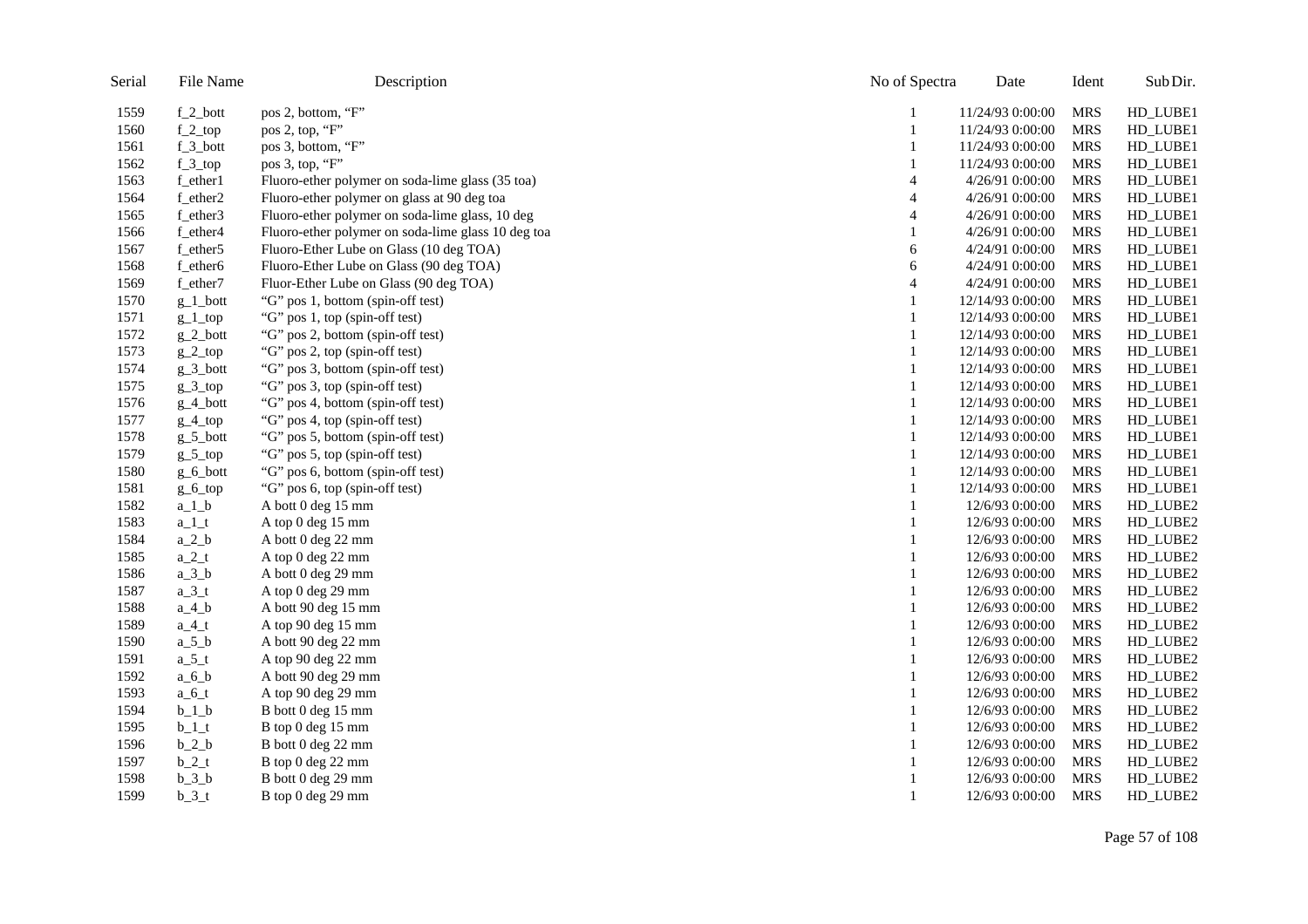| Serial | File Name   | Description                  | No of Spectra | Date            | Ident      | Sub Dir. |
|--------|-------------|------------------------------|---------------|-----------------|------------|----------|
| 1600   | $b_4_b$     | B bott 90 deg 15 mm          |               | 12/6/93 0:00:00 | <b>MRS</b> | HD_LUBE2 |
| 1601   | $b_4_t$     | B top 90 deg 15 mm           |               | 12/6/93 0:00:00 | <b>MRS</b> | HD_LUBE2 |
| 1602   | $b_5_b$     | B bott 90 deg 22 mm          |               | 12/6/93 0:00:00 | <b>MRS</b> | HD_LUBE2 |
| 1603   | $b_5_t$     | B top 90 deg 22 mm           |               | 12/6/93 0:00:00 | <b>MRS</b> | HD_LUBE2 |
| 1604   | $b_6$ $b_7$ | B bott 90 deg 29 mm          |               | 12/6/93 0:00:00 | <b>MRS</b> | HD_LUBE2 |
| 1605   | $b_6t$      | B top 90 deg 29 mm           |               | 12/6/93 0:00:00 | <b>MRS</b> | HD_LUBE2 |
| 1606   | $c_1_b$     | $\mathrm C$ bott 0 deg 15 mm |               | 12/6/93 0:00:00 | <b>MRS</b> | HD_LUBE2 |
| 1607   | $c_1$ _t    | C top 0 deg 15 mm            |               | 12/6/93 0:00:00 | <b>MRS</b> | HD_LUBE2 |
| 1608   | $c_2_b$     | C bott 0 deg 22 mm           |               | 12/6/93 0:00:00 | <b>MRS</b> | HD_LUBE2 |
| 1609   | $c_2_t$     | C top 0 deg 22 mm            |               | 12/6/93 0:00:00 | <b>MRS</b> | HD_LUBE2 |
| 1610   | $c_3_b$     | C bott 0 deg 29 mm           |               | 12/6/93 0:00:00 | <b>MRS</b> | HD_LUBE2 |
| 1611   | $c_3_t$     | C top 0 deg 29 mm            |               | 12/6/93 0:00:00 | <b>MRS</b> | HD_LUBE2 |
| 1612   | $c_4_b$     | C bott 90 deg 15 mm          |               | 12/6/93 0:00:00 | <b>MRS</b> | HD_LUBE2 |
| 1613   | $c_4_t$     | C top 90 deg 15 mm           |               | 12/6/93 0:00:00 | <b>MRS</b> | HD_LUBE2 |
| 1614   | $c_5_b$     | C bott 90 deg 22 mm          |               | 12/6/93 0:00:00 | <b>MRS</b> | HD_LUBE2 |
| 1615   | $c_5_t$     | C top 90 deg 22 mm           |               | 12/6/93 0:00:00 | <b>MRS</b> | HD_LUBE2 |
| 1616   | $c_6_b$     | C bott 90 deg 29 mm          |               | 12/6/93 0:00:00 | <b>MRS</b> | HD_LUBE2 |
| 1617   | $c_6$ t     | C top 90 deg 29 mm           |               | 12/6/93 0:00:00 | <b>MRS</b> | HD_LUBE2 |
| 1618   | $d_1_b$     | D bott 0 deg 15 mm           |               | 12/6/93 0:00:00 | <b>MRS</b> | HD_LUBE2 |
| 1619   | $d_1_t$     | D top 0 deg 15 mm            |               | 12/6/93 0:00:00 | <b>MRS</b> | HD_LUBE2 |
| 1620   | $d_2_b$     | D bott 0 deg 22 mm           |               | 12/6/93 0:00:00 | <b>MRS</b> | HD_LUBE2 |
| 1621   | $d_2_t$     | D top 0 deg 22 mm            |               | 12/6/93 0:00:00 | <b>MRS</b> | HD_LUBE2 |
| 1622   | $d_3_b$     | D bott 0 deg 29 mm           |               | 12/6/93 0:00:00 | <b>MRS</b> | HD_LUBE2 |
| 1623   | $d_3_t$     | D top 0 deg 29 mm            |               | 12/6/93 0:00:00 | <b>MRS</b> | HD_LUBE2 |
| 1624   | $d_4_b$     | D bott 90 deg 15 mm          |               | 12/6/93 0:00:00 | <b>MRS</b> | HD_LUBE2 |
| 1625   | $d_4_t$     | D top 90 deg 15 mm           |               | 12/6/93 0:00:00 | <b>MRS</b> | HD_LUBE2 |
| 1626   | $d_5_b$     | D bott 90 deg 22 mm          |               | 12/6/93 0:00:00 | <b>MRS</b> | HD_LUBE2 |
| 1627   | $d_5_t$     | D top 90 deg 22 mm           |               | 12/6/93 0:00:00 | <b>MRS</b> | HD_LUBE2 |
| 1628   | $d_6_b$     | D bott 90 deg 29 mm          |               | 12/6/93 0:00:00 | <b>MRS</b> | HD_LUBE2 |
| 1629   | $d_6_t$     | D top 90 deg 29 mm           |               | 12/6/93 0:00:00 | <b>MRS</b> | HD_LUBE2 |
| 1630   | $e_1_b$     | E bott 0 deg 15 mm           |               | 12/6/93 0:00:00 | <b>MRS</b> | HD_LUBE2 |
| 1631   | $e_{1}t$    | E top 0 deg 15 mm            |               | 12/6/93 0:00:00 | <b>MRS</b> | HD_LUBE2 |
| 1632   | $e_2$ _b    | E bott 0 deg 22 mm           |               | 12/6/93 0:00:00 | <b>MRS</b> | HD_LUBE2 |
| 1633   | $e_2_t$     | E top 0 deg 22 mm            |               | 12/6/93 0:00:00 | <b>MRS</b> | HD_LUBE2 |
| 1634   | $e_3_b$     | E bott 0 deg 29 mm           |               | 12/6/93 0:00:00 | <b>MRS</b> | HD_LUBE2 |
| 1635   | $e_3_t$     | E top 0 deg 29 mm            |               | 12/6/93 0:00:00 | <b>MRS</b> | HD_LUBE2 |
| 1636   | $e_4_b$     | E bott 90 deg 15 mm          |               | 12/6/93 0:00:00 | <b>MRS</b> | HD_LUBE2 |
| 1637   | $e_4_t$     | E top 90 deg 15 mm           |               | 12/6/93 0:00:00 | <b>MRS</b> | HD_LUBE2 |
| 1638   | $e_5_b$     | E bott 90 deg 22 mm          |               | 12/6/93 0:00:00 | <b>MRS</b> | HD_LUBE2 |
| 1639   | $e_{5t}$    | E top 90 deg 22 mm           |               | 12/6/93 0:00:00 | <b>MRS</b> | HD_LUBE2 |
| 1640   | $e_6_b$     | E bott 90 deg 29 mm          |               | 12/6/93 0:00:00 | <b>MRS</b> | HD_LUBE2 |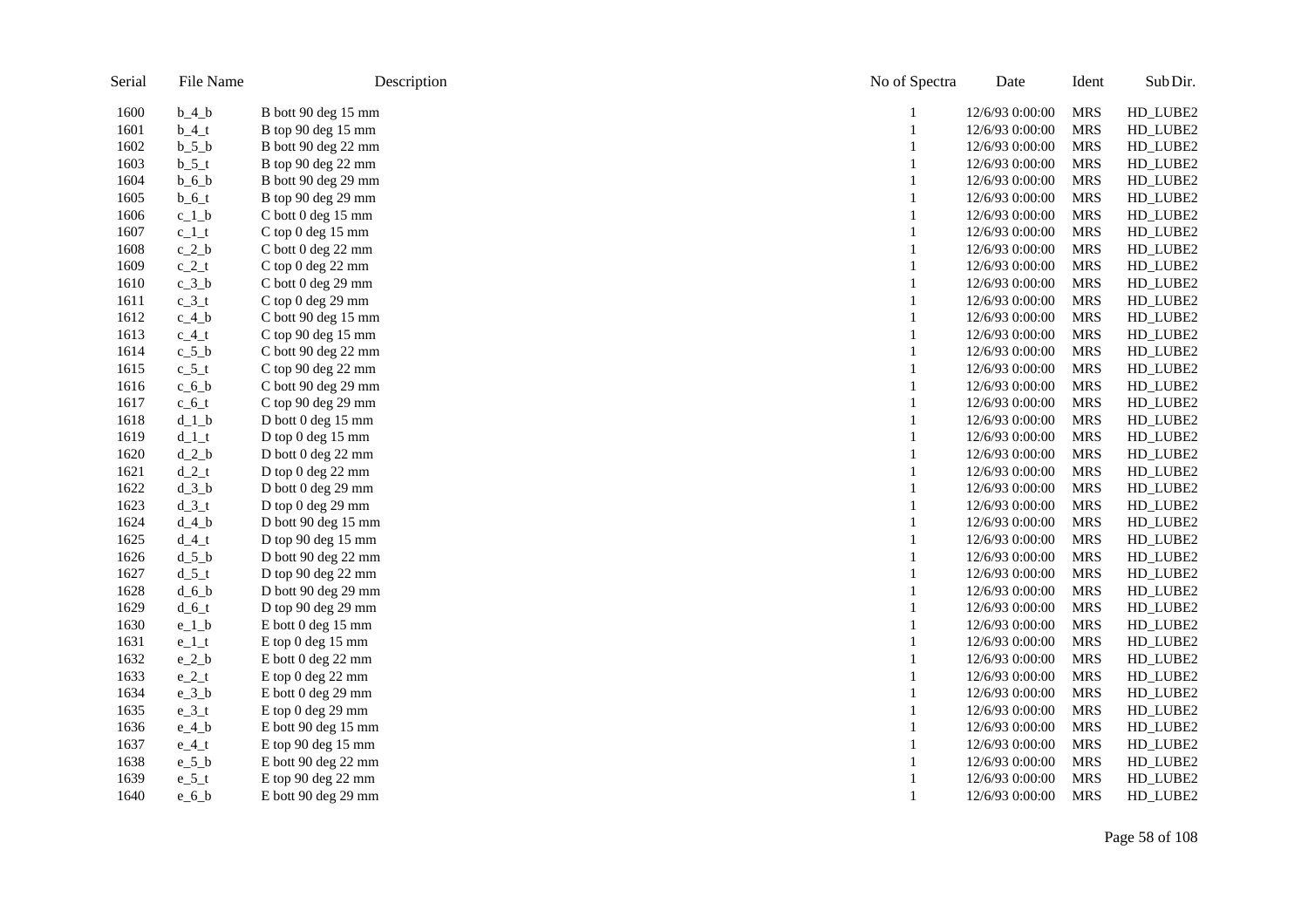| Serial | File Name  | Description                                                                                                          | No of Spectra  | Date             | Ident      | Sub Dir.        |
|--------|------------|----------------------------------------------------------------------------------------------------------------------|----------------|------------------|------------|-----------------|
| 1641   | $e_6_t$    | E top 90 deg 29 mm                                                                                                   |                | 12/6/93 0:00:00  | <b>MRS</b> | HD_LUBE2        |
| 1642   | $f_1_b$    | F bott 0 deg 15 mm                                                                                                   | 1              | 12/6/93 0:00:00  | <b>MRS</b> | HD_LUBE2        |
| 1643   | $f_1_t$    | F top 0 deg 15 mm                                                                                                    |                | 12/6/93 0:00:00  | <b>MRS</b> | HD_LUBE2        |
| 1644   | $f_2_b$    | F bott 0 deg 22 mm                                                                                                   | 1              | 12/6/93 0:00:00  | <b>MRS</b> | HD_LUBE2        |
| 1645   | $f_2_t$    | F top 0 deg 22 mm                                                                                                    | 1              | 12/6/93 0:00:00  | <b>MRS</b> | HD_LUBE2        |
| 1646   | $f_3_b$    | F bott 0 deg 29 mm                                                                                                   | 1              | 12/6/93 0:00:00  | <b>MRS</b> | HD_LUBE2        |
| 1647   | $f_3_t$    | F top 0 deg 29 mm                                                                                                    | 1              | 12/6/93 0:00:00  | <b>MRS</b> | HD_LUBE2        |
| 1648   | $f_4_b$    | F bott 90 deg 15 mm                                                                                                  | 1              | 12/6/93 0:00:00  | <b>MRS</b> | HD_LUBE2        |
| 1649   | $f_4_t$    | F top 90 deg 15 mm                                                                                                   |                | 12/6/93 0:00:00  | <b>MRS</b> | HD_LUBE2        |
| 1650   | $f_5_b$    | F bott 90 deg 22 mm                                                                                                  | $\mathbf{1}$   | 12/6/93 0:00:00  | <b>MRS</b> | HD_LUBE2        |
| 1651   | $f_5_t$    | F top 90 deg 22 mm                                                                                                   | 1              | 12/6/93 0:00:00  | <b>MRS</b> | HD_LUBE2        |
| 1652   | $f_6_b$    | F bott 90 deg 29 mm                                                                                                  | 1              | 12/6/93 0:00:00  | <b>MRS</b> | HD_LUBE2        |
| 1653   | $f_6_t$    | F top 90 deg 29 mm                                                                                                   | 1              | 12/6/93 0:00:00  | <b>MRS</b> | HD_LUBE2        |
| 1654   | $g_1_b$    | G bott 0 deg 15 mm                                                                                                   | $\mathbf{1}$   | 12/6/93 0:00:00  | <b>MRS</b> | HD_LUBE2        |
| 1655   | $g_{-}1_t$ | G top 0 deg 15 mm                                                                                                    |                | 12/6/93 0:00:00  | <b>MRS</b> | HD_LUBE2        |
| 1656   | $g_2$ _b   | G bott 0 deg 22 mm                                                                                                   | 1              | 12/6/93 0:00:00  | <b>MRS</b> | HD_LUBE2        |
| 1657   | $g_2_t$    | G top 0 deg 22 mm                                                                                                    |                | 12/6/93 0:00:00  | <b>MRS</b> | HD_LUBE2        |
| 1658   | $g_3$ _b   | G bott 0 deg 29 mm                                                                                                   | 1              | 12/6/93 0:00:00  | <b>MRS</b> | HD_LUBE2        |
| 1659   | $g_3_t$    | G top 0 deg 29 mm                                                                                                    |                | 12/6/93 0:00:00  | <b>MRS</b> | HD_LUBE2        |
| 1660   | $g_4_b$    | G bott 90 deg 15 mm                                                                                                  |                | 12/6/93 0:00:00  | <b>MRS</b> | HD_LUBE2        |
| 1661   | $g_4_t$    | G top 90 deg 15 mm                                                                                                   |                | 12/6/93 0:00:00  | <b>MRS</b> | HD_LUBE2        |
| 1662   | $g_{-}5_b$ | G bott 90 deg 22 mm                                                                                                  | $\mathbf{1}$   | 12/6/93 0:00:00  | <b>MRS</b> | HD_LUBE2        |
| 1663   | $g_{5t}$   | G top 90 deg 22 mm                                                                                                   |                | 12/6/93 0:00:00  | <b>MRS</b> | HD_LUBE2        |
| 1664   | $g_6_b$    | G bott 90 deg 29 mm                                                                                                  | 1              | 12/6/93 0:00:00  | <b>MRS</b> | HD_LUBE2        |
| 1665   | $g_6_t$    | G top 90 deg 29 mm                                                                                                   | 1              | 12/6/93 0:00:00  | <b>MRS</b> | HD_LUBE2        |
| 1666   | al_reox3   | High Purity Aluminum Drop, Bulk Exposed 3 Years Ago Heated In Air On Hotplate To >100 C For 1 Hr (90 Deg Toa)        | 3              | 10/17/91 0:00:00 | <b>MRS</b> | <b>HEAT_EFF</b> |
| 1667   | al_reox4   | High Purity Aluminum Drop, Freshly Exposed Today (cutting) Heated in Air on Hotplate to >100 C for 1 Hr (90 deg TOA) | 3              | 10/17/91 0:00:00 | <b>MRS</b> | <b>HEAT_EFF</b> |
| 1668   | al_reox5   | High Purity Aluminum Drop, Freshly Exposed Today (cutting) Heated in Air on Hotplate to >100 C for 3 Hr (90 deg TOA) | 3              | 10/18/91 0:00:00 | <b>MRS</b> | <b>HEAT_EFF</b> |
| 1669   | al_reox6   | High Purity Aluminum Drop, Bulk Exposed 3 years Ago Heated in Air on Hotplate to >100 C for 2 Hr (90 deg TOA)        | 3              | 10/18/91 0:00:00 | <b>MRS</b> | <b>HEAT_EFF</b> |
| 1670   | cu_heate   | BROWN WRINKLED FILM ON TOP OF COPPER SHEET<br>(INDIRECTLY HEATED IN CRUCIBLE IN AIR $-$ > 600 C)                     | 5              | 6/29/87 0:00:00  | <b>MRS</b> | <b>HEAT_EFF</b> |
| 1671   | al_oh3     | ALUMINUM HYDROXIDE (Al(OH)3) on DST (no mesh, Tech grade, PERFECT PARTS Co)                                          | 6              | 10/20/85 0:00:00 | <b>MRS</b> | <b>HYDROXID</b> |
| 1672   | $cd_h2o2$  | Fresh Cd Surface exposed to H2O2 for 4 hours                                                                         | $\overline{4}$ | 6/14/91 0:00:00  | <b>MRS</b> | <b>HYDROXID</b> |
| 1673   | cd_nh4oh   | Fresh Cd Surface exposed to conc NH4OH 5 hours                                                                       | 4              | 6/14/91 0:00:00  | <b>MRS</b> | <b>HYDROXID</b> |
| 1674   | $co_oh2$   | Co(OH)2 (3mm pellet) 95% Aldr lot# 00820HW screen 90 TOA                                                             | 10             | 2/16/92 0:00:00  | <b>MRS</b> | <b>HYDROXID</b> |
| 1675   | $cu_oh2$   | Cu(OH)2 (3 mm pellet, Tech grade) Aldr lot# 11715EW screen 90 TOA                                                    | 11             | 9/10/91 0:00:00  | <b>MRS</b> | <b>HYDROXID</b> |
| 1676   | fe_ooh_a   | alpha-FeOOH (3mm pellet) 99.999% RMC #70924-01 screen 90 TOA                                                         | 11             | 9/6/91 0:00:00   | MRS        | <b>HYDROXID</b> |
| 1677   | fe_ooh_b   | alpha-FeOOH (3mm pellet) 99.999% RMC #70924-01 screen 90 TOA                                                         | 7              | 9/6/91 0:00:00   | <b>MRS</b> | <b>HYDROXID</b> |
| 1678   | $li_oh$    | LITHIUM HYDROXIDE (LIOH) PRESSED ONTO In, NO SCREEN, 90 DEG TOA                                                      | $\overline{4}$ | 2/9/88 0:00:00   | <b>MRS</b> | <b>HYDROXID</b> |
| 1679   | $mg_oh2_a$ | Mg(OH)2 (3mm pellet) 95% Aldr lot#07712DY screen 90 TOA                                                              | 12             | 2/4/92 0:00:00   | MRS        | <b>HYDROXID</b> |
| 1680   | $mg_oh2_b$ | Mg(OH)2 (3mm pellet) 95% Aldr lot#07712DY screen 90 TOA                                                              | 12             | 2/3/92 0:00:00   | <b>MRS</b> | <b>HYDROXID</b> |
| 1681   | ni oh2     | Ni(OH)2 (3mm pellet) 99% Aldrich lot#<br>90 TOA screen                                                               | 9              | $6/2/92$ 0:00:00 | <b>MRS</b> | <b>HYDROXID</b> |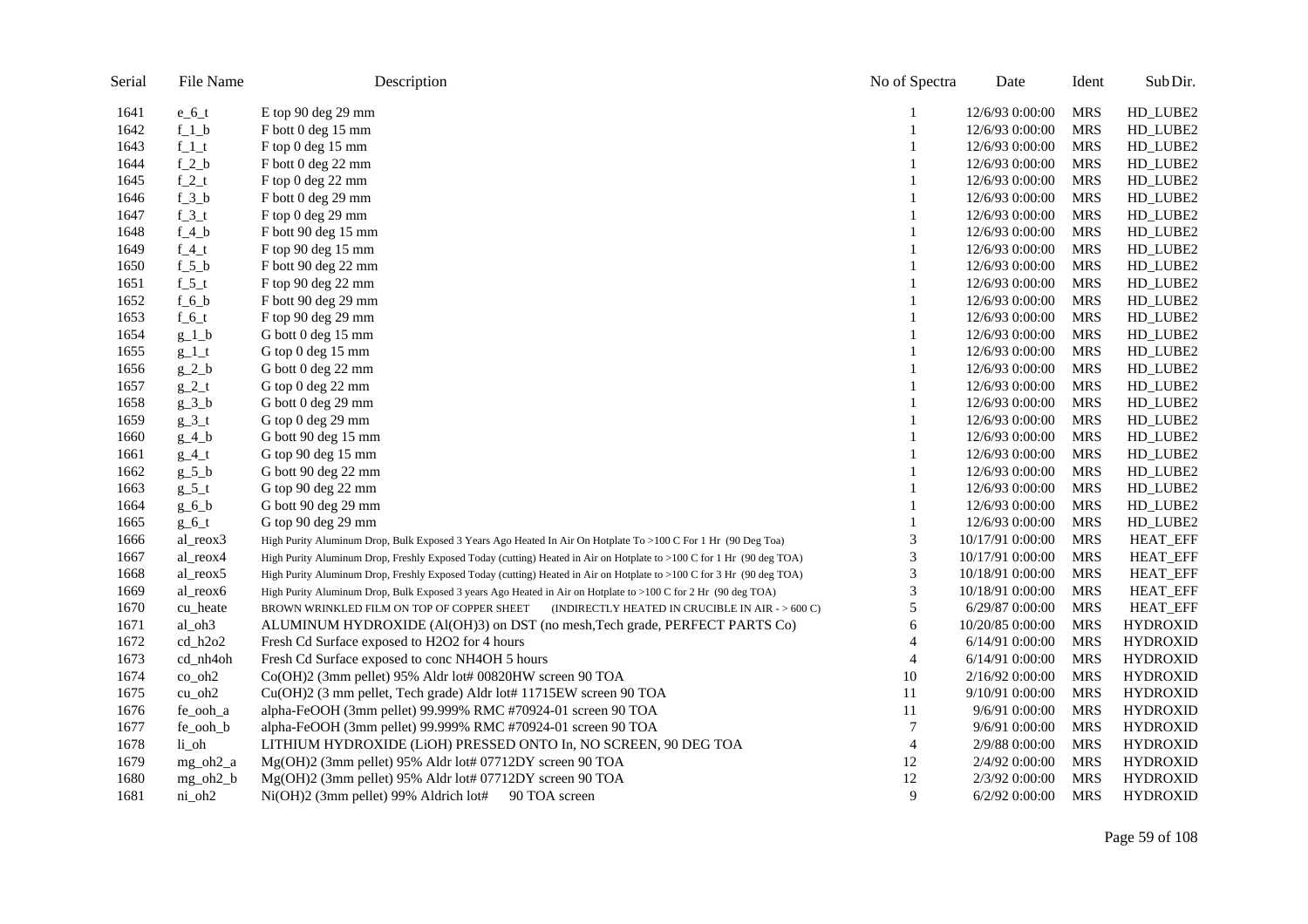| Serial | File Name             | Description                                                                           | No of Spectra  | Date              | Ident      | Sub Dir.        |
|--------|-----------------------|---------------------------------------------------------------------------------------|----------------|-------------------|------------|-----------------|
| 1682   | $ar\_c$               | Argon Ions/Natural Graphite Crystal (90 TOA) 4KV, 10 min                              | 3              | 1/12/93 0:00:00   | <b>MRS</b> | <b>ION_IMPL</b> |
| 1683   | $O_C$ CR_1            | 75 KV O+ implanted into Chromium (Cr) (as rec'd)                                      | $\overline{4}$ | 10/1/92 0:00:00   | <b>MRS</b> | <b>ION_IMPL</b> |
| 1684   | $O_HF_1$              | 75 KV O+ implanted into Hafnium (Hf) (as rec'd)                                       | $\overline{4}$ | 10/1/92 0:00:00   | <b>MRS</b> | <b>ION_IMPL</b> |
| 1685   | $O$ <sub>NB</sub> $1$ | 75 KV O+ implanted into Niobium (Nb) (as rec'd)                                       | $\overline{4}$ | 10/1/92 0:00:00   | <b>MRS</b> | <b>ION_IMPL</b> |
| 1686   | $O_W_1$               | 75 KV O+ implanted into Tungsten (W) (as rec'd)                                       | $\overline{4}$ | 10/1/92 0:00:00   | <b>MRS</b> | <b>ION_IMPL</b> |
| 1687   | $0_w2$                | O+ Implanted in Tungsten (W) Film (as rec'd, 35toa                                    | 5              |                   | <b>MRS</b> | <b>ION_IMPL</b> |
| 1688   | $o_w_2$               | O+ Implanted in Tungsten (W) Film (as rec'd, 35toa                                    | $\overline{2}$ | 4/24/91 0:00:00   | <b>MRS</b> | <b>ION_IMPL</b> |
| 1689   | $0_w3$                | 1000 ang O+/W: Xe 1.2E-7, 3 KV, 10 mA, F=5                                            | $\overline{4}$ | 4/24/91 0:00:00   | <b>DPR</b> | <b>ION_IMPL</b> |
| 1690   | $0 Zr_1$              | O+ Implanted in Zirconium (Zr) film (as rec.35 toa                                    | 5              | 4/24/91 0:00:00   | <b>MRS</b> | <b>ION_IMPL</b> |
| 1691   | $zn_isi_1a$           | ZINC (8KV, 1*E-15) IMPLANTED INTO SILICON (35 DEG TOA, 80 ANG ION ETCH)               | $\sqrt{2}$     | 7/4/88 0:00:00    | <b>MRS</b> | <b>ION_IMPL</b> |
| 1692   | $zn_isi_1b$           | ZINC (8KV, 1*E-15) IMPLANTED INTO Si WAFER (35 TOA, 200 ANG ION ETCH)                 | $\mathbf{2}$   | $6/15/88$ 0:00:00 | <b>MRS</b> | <b>ION_IMPL</b> |
| 1693   | $zn_isi_1c$           | ZINC (8KV, 1*E-15) IMPLANTED INTO SILICON (35 TOA, 500 ANG ION ETCH)                  | 1              | $6/16/88$ 0:00:00 | <b>MRS</b> | <b>ION_IMPL</b> |
| 1694   | zn_si_1d              | ZINC (8KV, 1*E-15) Implanted in Silicon (5 hr study, 90 TOA, 80 ANG ETCH)             | 1              | 6/28/88 0:00:00   | <b>MRS</b> | <b>ION_IMPL</b> |
| 1695   | $zn_isi_1e$           | ZINC (8KV, 1*E-15) IMPLANTED INTO SILICON (35 DEG TOA, 500 Ang etch)                  | 1              | $6/17/88$ 0:00:00 | <b>MRS</b> | <b>ION_IMPL</b> |
| 1696   | $z$ r fecr $1$        | 6E16 Zr/Fe5Cr (as implanted)                                                          | 7              | 4/25/91 0:00:00   | <b>MRS</b> | <b>ION_IMPL</b> |
| 1697   | $zr_fecr2$            | 6E16 Zr/Fe5Cr (Electrochem) (as received)                                             | $\overline{7}$ | 4/25/91 0:00:00   | <b>MRS</b> | <b>ION_IMPL</b> |
| 1698   | $z$ r fecr $3$        | 6E16 Zr/Fe5Cr (as implanted) (Depth Profile)                                          | 6              | 4/25/91 0:00:00   | <b>DPR</b> | <b>ION_IMPL</b> |
| 1699   | zr_fecr4              | 6E16 Zr/Fe5Cr (Electrochem) (Depth Profile)                                           | 6              | 4/26/91 0:00:00   | <b>DPR</b> | <b>ION_IMPL</b> |
| 1700   | $z$ r fecr $5$        | 6E16 Zr/Fe5Cr (as implanted) (Depth Profile)                                          | 7              | 6/3/91 0:00:00    | <b>DPR</b> | <b>ION_IMPL</b> |
| 1701   | $z$ r fecr $6$        | 6E16 Zr/Fe5Cr (as implanted) (Depth Profile)                                          | $\overline{7}$ | 6/3/91 0:00:00    | <b>DPR</b> | <b>ION_IMPL</b> |
| 1702   | $zr_fe_1$             | 1E17 Zr (As received)                                                                 | 7              | 4/24/91 0:00:00   | <b>MRS</b> | <b>ION_IMPL</b> |
| 1703   | zr_fe_1a              | 1E17 Zr (Ar, 3KV, 10mA, F=5, 1.2E-7)                                                  | 6              | 4/25/91 0:00:00   | <b>DPR</b> | <b>ION_IMPL</b> |
| 1704   | $z = fe_2$            | 5E16 Zr/Fe (As Received)                                                              | $\overline{7}$ | 4/25/91 0:00:00   | <b>MRS</b> | <b>ION_IMPL</b> |
| 1705   | $zr_f^e_3$            | 5E16 Zr/Fe (as implanted)                                                             | 7              | 4/26/91 0:00:00   | <b>MRS</b> | <b>ION_IMPL</b> |
| 1706   | $zr_f^e_4$            | 6E16 Zr/Fe (as implanted area)                                                        | $\overline{7}$ | 4/25/91 0:00:00   | <b>MRS</b> | <b>ION_IMPL</b> |
| 1707   | $zr_f^e_4a$           | 5E16 Zr/Fe (as implanted) (depth profile)                                             | 8              | 4/26/91 0:00:00   | <b>DPR</b> | <b>ION_IMPL</b> |
| 1708   | $zr_f^{\text{fe}}$ 5  | 6E16 Zr/Fe (Electrochem) (as received)                                                | 7              | 4/25/91 0:00:00   | <b>MRS</b> | <b>ION_IMPL</b> |
| 1709   | $z$ r fe $5a$         | 6E16 Zr/Fe (Electrochem) (Depth Profile)                                              | 6              | 4/25/91 0:00:00   | <b>DPR</b> | <b>ION_IMPL</b> |
| 1710   | $zr_f^e_6$            | 1E17 $Zr(+)/Fe$ 100KV, as received, 35 toa                                            | 5              | 4/25/91 0:00:00   | <b>MRS</b> | <b>ION_IMPL</b> |
| 1711   | $zr_f^{\text{e}}$     | 1E17 Zr (Ar, 3KV, 10mA, F=5, 1.2E-7)                                                  | 6              | 6/4/91 0:00:00    | <b>DPR</b> | <b>ION_IMPL</b> |
| 1712   | $au_1$                | <b>LASER TURNED OFF</b><br>200-300 ANGSTROM OF GOLD ON MYLAR FILM                     |                | 9/22/89 0:00:00   | <b>MRS</b> | LASERXP1        |
| 1713   | au $\sqrt{2}$         | 200-300 ANGSTROM OF GOLD ON MYLAR FILM<br>LASER ON: $590$ nm, $100$ mW                | 1              | 9/22/89 0:00:00   | <b>MRS</b> | LASERXP1        |
| 1714   | bao_1                 | BaO PELLET UNDER GOLD CLIP<br><b>BEFORE LASER EXPOSURE</b>                            | 3              | 9/25/89 0:00:00   | <b>MRS</b> | LASERXP1        |
| 1715   | $bao_2$               | LASER TURNED ON: 598-600 nm RANGE, 900 mW<br>BaO PELLET UNDER GOLD CLIP               | $\mathbf{2}$   | 9/25/89 0:00:00   | <b>MRS</b> | LASERXP1        |
| 1716   | $bao_3$               | BaO PELLET UNDER GOLD CLIP<br><b>LASER TURNED OFF</b>                                 | $\overline{c}$ | 9/25/89 0:00:00   | <b>MRS</b> | LASERXP1        |
| 1717   | $bao_4$               | LASER TURNED ON: 598-600 nm RANGE, 900 mW<br>BaO PELLET UNDER GOLD CLIP               | 2              | 9/25/89 0:00:00   | <b>MRS</b> | LASERXP1        |
| 1718   | bao_5                 | <b>BaO PELLET UNDER GOLD CLIP</b><br>LASER TURNED ON: 610 nm (OFF RESONANCE), 900 mW2 |                | 9/25/89 0:00:00   | <b>MRS</b> | LASERXP1        |
| 1719   | bao_5a                | BaO PELLET UNDER GOLD CLIP<br>LASER TURNED ON: 610 nm (OFF RESONANCE), 900 mW2        |                | 9/25/89 0:00:00   | <b>MRS</b> | LASERXP1        |
| 1720   | bao_nfg               | BaO PELLET UNDER GOLD CLIP<br>LASER TURNED OFF, FLOOD GUN TURNED OFF                  | 1              | 9/25/89 0:00:00   | <b>MRS</b> | LASERXP1        |
| 1721   | $ceo2_1$              | CeO2 PELLET (NO FLOOD GUN, NO SCREEN)<br>LASER TURNED OFF AGAIN                       | 3              | 9/18/89 0:00:00   | <b>MRS</b> | LASERXP1        |
| 1722   | $ceo2_2$              | CeO2 PELLET (FLOOD GUN ON, NO SCREEN)<br>LASER TURN ON: 590 nm, 900 mW (AFTER M2)     | $\overline{c}$ | 9/18/89 0:00:00   | <b>MRS</b> | LASERXP1        |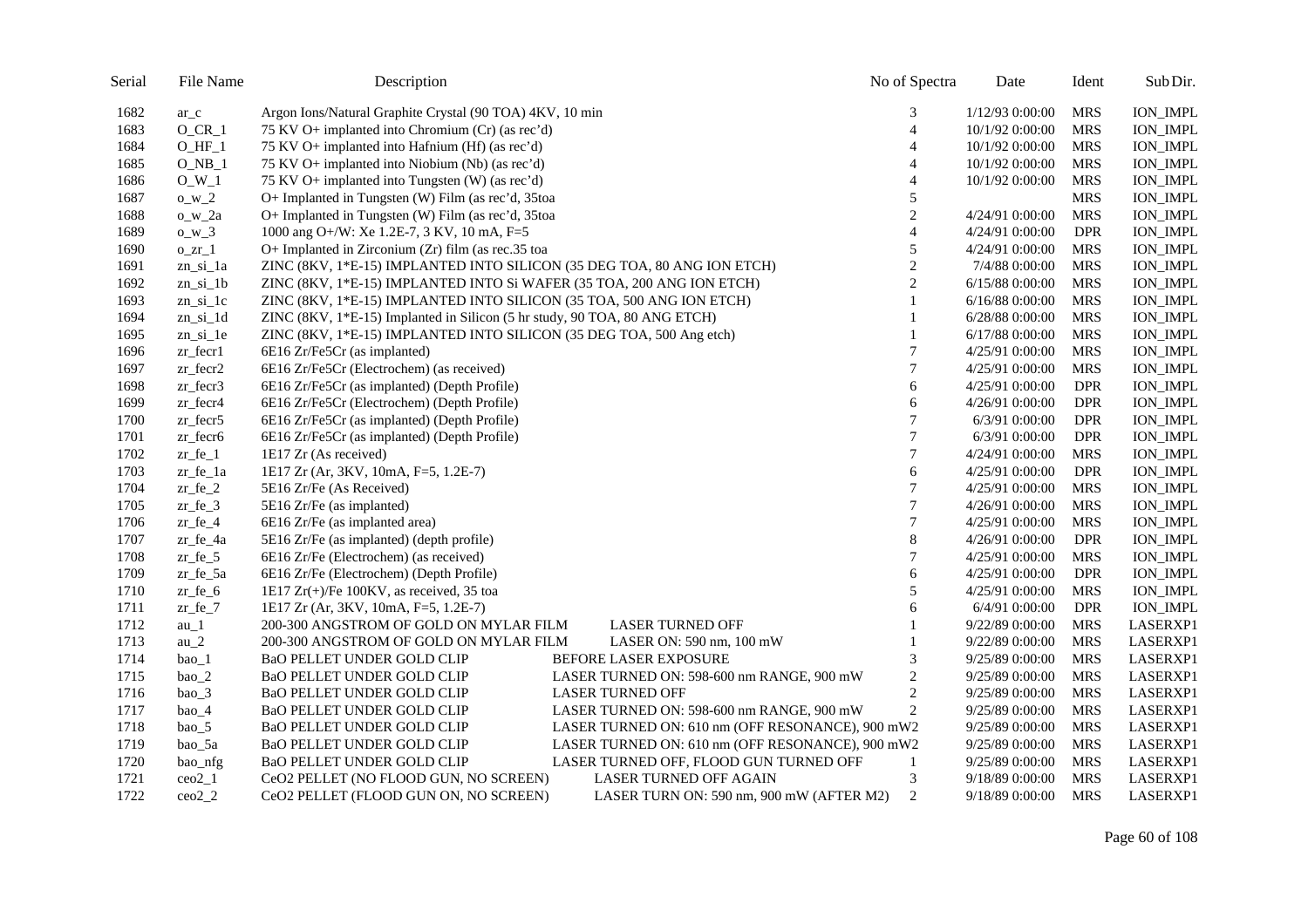| Serial | File Name           | Description                                                                                      | No of Spectra               | Date            | Ident      | Sub Dir.        |
|--------|---------------------|--------------------------------------------------------------------------------------------------|-----------------------------|-----------------|------------|-----------------|
| 1723   | $ceo2_2a$           | CeO2 PELLET (FLOOD GUN ON, NO SCREEN)<br>LASER TURN ON: 590 nm, 900 mW (AFTER M2)                | -1                          | 9/18/89 0:00:00 | <b>MRS</b> | LASERXP1        |
| 1724   | $ceo2_3$            | CeO2 PELLET (FLOOD GUN ON, NO SCREEN)<br><b>LASER TURNED OFF</b>                                 | $\sqrt{2}$                  | 9/18/89 0:00:00 | <b>MRS</b> | <b>LASERXP1</b> |
| 1725   | $ceo2_4$            | Ceo2 Pellet (Flood Gun On, No Screen) Laser Turned On Again: 590 Nm, 900 Mw (After M2)           | $\overline{c}$              | 9/18/89 0:00:00 | <b>MRS</b> | LASERXP1        |
| 1726   | $ceo2_5$            | Ceo2 Pellet (Flood Gun On, No Screen) Laser Turned On Again: 590 Nm, 1100 Mw (After M2)          | 3                           | 9/18/89 0:00:00 | <b>MRS</b> | LASERXP1        |
| 1727   | $ceo2_6$            | Ceo2 Pellet (Flood Gun On, No Screen) Laser Turned Off Again                                     | $\ensuremath{\mathfrak{Z}}$ | 9/18/89 0:00:00 | <b>MRS</b> | LASERXP1        |
| 1728   | $ceo2_7$            | Ceo2 Pellet (Flood Gun On, No Screen) Laser Turned On Again: 590 Nm, 1100 Mw (After M2)          | $\overline{c}$              | 9/18/89 0:00:00 | <b>MRS</b> | LASERXP1        |
| 1729   | ceo28               | CeO2 PELLET (FLOOD GUN ON, NO SCREEN) LASER TURNED OFF AGAIN                                     | $\overline{c}$              | 9/18/89 0:00:00 | <b>MRS</b> | LASERXP1        |
| 1730   | $\rm{co}$           | NATIVE CoO ON Co METAL<br><b>LASER OFF</b>                                                       | $\overline{4}$              | 9/19/89 0:00:00 | <b>MRS</b> | LASERXP1        |
| 1731   | $\mathrm{co}\_{1}$  | NATIVE CoO ON Co METAL<br>LASER ON: 70 mW, 582 nm                                                | $\mathbf{2}$                | 9/19/89 0:00:00 | <b>MRS</b> | LASERXP1        |
| 1732   | $co_2$              | NATIVE CoO ON Co METAL<br>LASER ON: 600 mW, 582 nm                                               | $\overline{c}$              | 9/19/89 0:00:00 | <b>MRS</b> | LASERXP1        |
| 1733   | $co_3$              | NATIVE CoO ON Co METAL<br>LASER ON: 646 nm, 100 mW                                               | $\overline{4}$              | 9/19/89 0:00:00 | <b>MRS</b> | LASERXP1        |
| 1734   | co_3a               | NATIVE CoO ON Co METAL<br>LASER ON: 646 nm, 100 mW                                               | 1                           | 9/19/89 0:00:00 | <b>MRS</b> | LASERXP1        |
| 1735   | $co_3b$             | NATIVE CoO ON Co METAL<br>LASER ON: 646 nm, 180 mW (CORRECT VALUE)                               |                             | 9/19/89 0:00:00 | <b>MRS</b> | LASERXP1        |
| 1736   | $co_4$              | NATIVE CoO ON Co METAL<br>LASER ON: 582 nm, 300 mW (CORRECT VALUE)                               | $\mathbf{1}$                | 9/19/89 0:00:00 | <b>MRS</b> | LASERXP1        |
| 1737   | $co_4a$             | NATIVE CoO ON Co METAL<br>LASER ON: 582 nm, 500 mW (CORRECT VALUE)                               |                             | 9/19/89 0:00:00 | <b>MRS</b> | LASERXP1        |
| 1738   | $co_4b$             | NATIVE CoO ON Co METAL<br><b>LASER OFF</b>                                                       | 1                           | 9/19/89 0:00:00 | <b>MRS</b> | LASERXP1        |
| 1739   | $co_5$              | NATIVE CoO ON Co METAL<br>LASER ON: 631 nm, 300 mW (AFTER M2)                                    | 1                           | 9/19/89 0:00:00 | <b>MRS</b> | LASERXP1        |
| 1740   | $co_6$              | NATIVE CoO ON Co METAL<br>LASER ON: 615 nm, 620 mW (AFTER M2)                                    | $\mathbf{1}$                | 9/19/89 0:00:00 | <b>MRS</b> | LASERXP1        |
| 1741   | co_scan             | WAVELENGTH SCAN OF NATIVE CoO ON Co METAL<br>580-600nm, 0.25 nm/STEP                             | $\mathbf{2}$                | 9/19/89 0:00:00 | <b>DPR</b> | LASERXP1        |
| 1742   | cr2o3ar2            | Cr2O3 PELLET UNDER GLOD CLIP (STRONG OUTGAS)<br><b>LASER TURNED OFF</b>                          | $\overline{2}$              | 9/26/89 0:00:00 | <b>MRS</b> | LASERXP1        |
| 1743   | cr2o3ar3            | Cr2O3 PELLET UNDER GLOD CLIP (STRONG OUTGAS)<br>ARGON MULTI-LINE ON AGAIN: 900 mW                | $\overline{2}$              | 9/26/89 0:00:00 | <b>MRS</b> | LASERXP1        |
| 1744   | cr2o3ar4            | Cr2O3 PELLET UNDER GLOD CLIP (STRONG OUTGAS)<br><b>LASER TURNED OFF</b>                          | $\mathbf{2}$                | 9/26/89 0:00:00 | <b>MRS</b> | LASERXP1        |
| 1745   | cr2o3ar5            | Cr2O3 PELLET UNDER GLOD CLIP (STRONG OUTGAS)<br>ARGON MULTI-LINE ON: 900 mW                      | $\mathbf{2}$                | 9/26/89 0:00:00 | <b>MRS</b> | LASERXP1        |
| 1746   | cr2o3ar6            | Cr2O3 PELLET UNDER GLOD CLIP (STRONG OUTGAS)<br>ARGON MULTI-LINE ON: 3500 mW                     | $\mathbf{2}$                | 9/26/89 0:00:00 | <b>MRS</b> | LASERXP1        |
| 1747   | $cr2o3_1$           | 7 mm Diam, 1 Mm Thick Cr2o3 Under Clip (Cleaned) Check Cr2p1/2 Laser On: 590 Nm, 900 Mw, Aper 10 | $\mathbf{1}$                | 9/18/89 0:00:00 | <b>MRS</b> | LASERXP1        |
| 1748   | $cr2o3_2$           | 7 mm Diam, 1 Mm Thick Cr2o3 Under Clip (Cleaned) Check Cr2p1/2 Laser On: 150 Mw, 590 Nm          | $\overline{2}$              | 9/18/89 0:00:00 | <b>MRS</b> | LASERXP1        |
| 1749   | $cr2o3_3$           | 7 mm Diam, 1 Mm Thick Cr2o3 Under Clip (Cleaned) Check Vb Glitch Laser On: 900 Mw, 590 Nm        | $\mathbf{1}$                | 9/18/89 0:00:00 | <b>MRS</b> | LASERXP1        |
| 1750   | $cr2o3$ _6a         | Fresh Cr2o3 Pellet On Dst Under Screen<br>Laser Off                                              | $\overline{4}$              | 8/31/89 0:00:00 | <b>MRS</b> | LASERXP1        |
| 1751   | $cr2o3_6b$          | Fresh Cr2o3 Pellet On Dst Under Screen<br>Laser On, 640 Mw, 590 Nm, Aper 4, Focussed             | $\overline{4}$              | 8/31/89 0:00:00 | <b>MRS</b> | LASERXP1        |
| 1752   | $cr2o3_6c$          | Laser On, 900 Mw, 590 Nm, Aper 9, Focussed<br>Fresh Cr2o3 Pellet On Dst Under Screen             | 4                           | 8/31/89 0:00:00 | <b>MRS</b> | LASERXP1        |
| 1753   | $cr2o3_fdd$         | Laser On, 1100 Mw, 590 Nm, Aper 12, Focussed<br>Fresh Cr2o3 Pellet On Dst Under Screen           | $\overline{4}$              | 8/31/89 0:00:00 | <b>MRS</b> | LASERXP1        |
| 1754   | $cr2o3_6e$          | Laser Turned Off (After Exposed To 1100 Mw)<br>Fresh Cr2o3 Pellet On Dst Under Screen            | $\overline{4}$              | 8/31/89 0:00:00 | <b>MRS</b> | LASERXP1        |
| 1755   | $cr2o3$ 6f          | (Laser Cleaned) Cr2o3 Pellet On Dst Under Screen Laser On, 95 Mw, 590 Nm, Aper 1, Focussed       | 1                           | 8/31/89 0:00:00 | <b>MRS</b> | LASERXP1        |
| 1756   | $cr2o3_6g$          | (Laser Cleaned) Cr2o3 Pellet On Dst Under Screen Laser On, 350 Mw, 590 Nm, Aper 2, Focussed      | $\mathbf{1}$                | 8/31/89 0:00:00 | <b>MRS</b> | LASERXP1        |
| 1757   | $cr2o3_6h$          | (Laser Cleaned) Cr2o3 Pellet On Dst Under Screen Laser On, 540 Mw, 590 Nm, Aper 3, Focussed      | $\mathbf{1}$                | 8/31/89 0:00:00 | <b>MRS</b> | LASERXP1        |
| 1758   | $cr2o3_6i$          | (Laser Cleaned) Cr2o3 Pellet On Dst Under Screen Laser On, 600 Mw, 590 Nm, Aper 4, Focussed      | $\mathbf{1}$                | 8/31/89 0:00:00 | <b>MRS</b> | LASERXP1        |
| 1759   | $cr2o3_6j$          | (Laser Cleaned) Cr2o3 Pellet On Dst Under Screen Laser On, 690 Mw, 590 Nm, Aper 6, Focussed      | 1                           | 8/31/89 0:00:00 | <b>MRS</b> | LASERXP1        |
| 1760   | $cr2o3_6$           | FRESH Cr2O3 PELLET ON DST UNDER SCREEN<br><b>LASER OFF</b>                                       | $\mathbf{1}$                | 8/31/89 0:00:00 | <b>MRS</b> | LASERXP1        |
| 1761   | cr2o3 <sub>ar</sub> | Cr2O3 PELLET UNDER GLOD CLIP (STRONG OUTGAS) ARGON MULTI-LINE: 900 mW                            | 3                           | 9/26/89 0:00:00 | <b>MRS</b> | LASERXP1        |
| 1762   | $cr_1$              | AS RECEIVED CHROMIUM CHUNK<br>BEFORE ANY EXPOSURE TO LASER                                       | $\overline{4}$              | 9/6/89 0:00:00  | <b>MRS</b> | LASERXP1        |
| 1763   | cr 2 a              | As Received Chromium Chunk (No Outgassing !) Laser On: 700 Mw (After M2), 590 Nm, Aper 10        | $\overline{4}$              | 9/6/89 0:00:00  | <b>MRS</b> | LASERXP1        |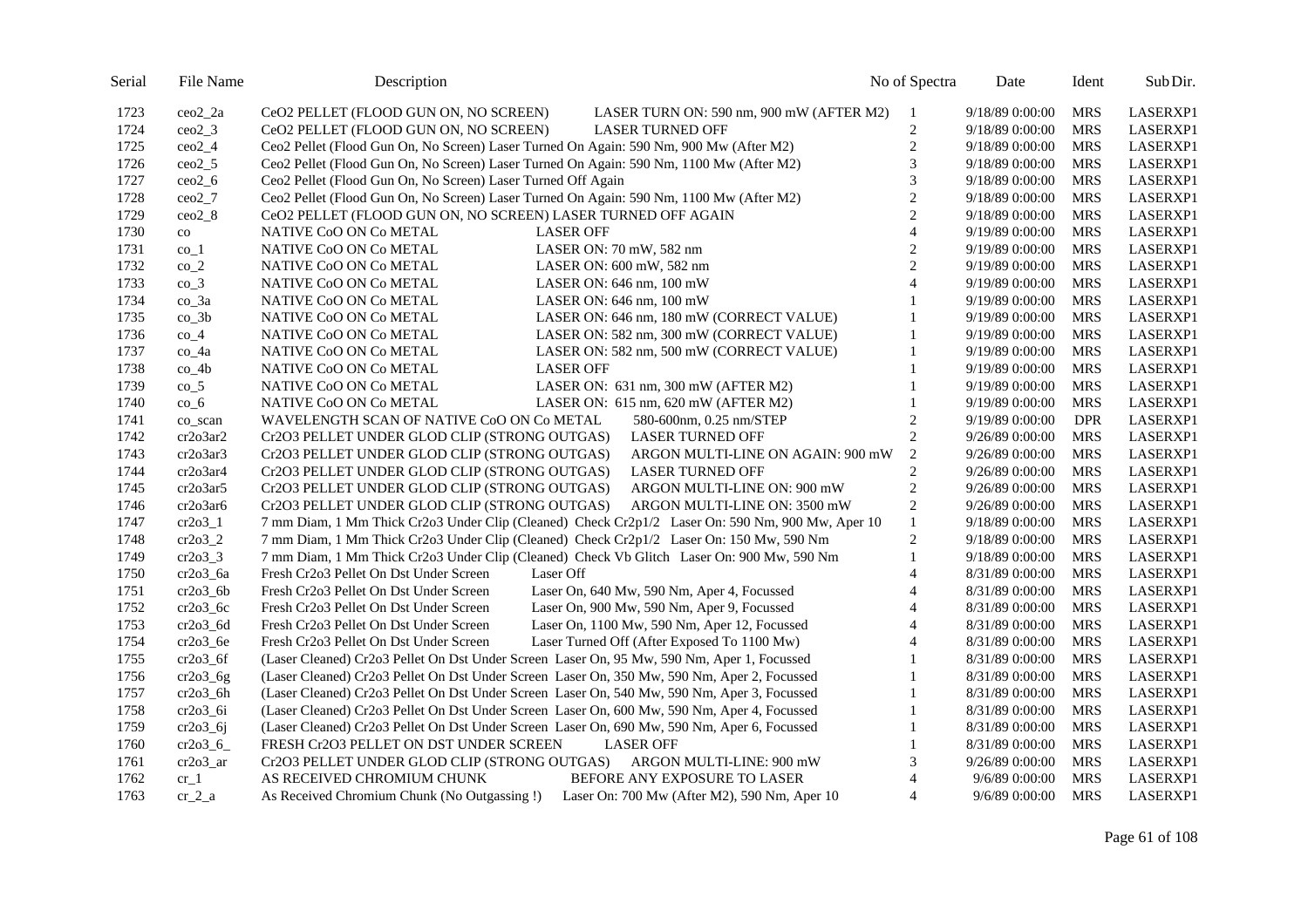| Serial | File Name                          | Description                                                                                         | No of Spectra               | Date            | Ident      | Sub Dir.        |
|--------|------------------------------------|-----------------------------------------------------------------------------------------------------|-----------------------------|-----------------|------------|-----------------|
| 1764   | $cr_2_b$                           | As Received Chromium Chunk (No Outgassing !)<br>Laser On: 1100 Mw (After M2), 590 Nm, Aper 10       | 3                           | 9/6/89 0:00:00  | <b>MRS</b> | LASERXP1        |
| 1765   | $cr_3_a$                           | As Received Chromium Chunk (No Outgassing !)<br>Laser On: 280 Mw (After M2), 640 Nm, Aper 12        | $\ensuremath{\mathfrak{Z}}$ | 9/7/89 0:00:00  | <b>MRS</b> | LASERXP1        |
| 1766   | $cr_3_b$                           | As Received Chromium Chunk (No Outgassing !)<br>Laser On: 440 Mw (After M2), 630 Nm, Aper 12        | 3                           | 9/7/89 0:00:00  | <b>MRS</b> | LASERXP1        |
| 1767   | $cr_3_c$                           | As Received Chromium Chunk (No Outgassing !)<br>Laser On: 850 Mw (After M2), 620 Nm, Aper 12        | 3                           | 9/7/89 0:00:00  | <b>MRS</b> | LASERXP1        |
| 1768   | $cr_3_d$                           | As Received Chromium Chunk (No Outgassing !)<br>Laser On: 12000 Mw (After M2), 610 Nm, Aper 12      | 3                           | 9/7/89 0:00:00  | <b>MRS</b> | LASERXP1        |
| 1769   | $cr_3$ <sup>e</sup>                | As Received Chromium Chunk (No Outgassing !)<br>Laser On: 1300 Mw (After M2), 600 Nm, Aper 12       | 3                           | 9/7/89 0:00:00  | <b>MRS</b> | LASERXP1        |
| 1770   | $cr_3_f$                           | As Received Chromium Chunk (No Outgassing !)<br>Laser On: 320 Mw (After M2), 570 Nm, Aper 12        | $\ensuremath{\mathfrak{Z}}$ | 9/7/89 0:00:00  | <b>MRS</b> | LASERXP1        |
| 1771   | $cr_$ ar 1                         | <b>CHROMIUM CHUNK</b><br>ARGON MULTI-LINE: 3500 mW                                                  | $\overline{c}$              | 9/26/89 0:00:00 | <b>MRS</b> | LASERXP1        |
| 1772   | $cu2o_1$                           | Cu2O (RED) PELLET UNDER CLIP<br>BEFORE EXPOSED TO LASER                                             | 3                           | 9/20/89 0:00:00 | <b>MRS</b> | LASERXP1        |
| 1773   | $cu2o_2$                           | Cu2O (RED->BLACK AT 200 mW) PELLET UNDER CLIP LASER ON: 609 nm (NEAR R LINE), 800 mW 4              |                             | 9/20/89 0:00:00 | <b>MRS</b> | LASERXP1        |
| 1774   | $cu2o_3$                           | Cu2O (RED->BLACK AT 200 mW) PELLET UNDER CLIP LASER TURNED OFF                                      | $\overline{4}$              | 9/20/89 0:00:00 | <b>MRS</b> | LASERXP1        |
| 1775   | $cu2o_4$                           | Cu2O (RED->BLACK AT 200 mW) PELLET UNDER CLIP LASER TURNED ON: 609 nm, 800 mW                       | $\overline{c}$              | 9/20/89 0:00:00 | <b>MRS</b> | LASERXP1        |
| 1776   | $cu2o_5$                           | Cu2o (Red->black At 200 Mw) Pellet Under Clip Laser Turned On: 609 Nm, 800 Mw Flood Gun Off         | $\sqrt{2}$                  | 9/20/89 0:00:00 | <b>MRS</b> | LASERXP1        |
| 1777   | $cu2o_6$                           | Cu2O (RED->BLACK AT 200 mW) PELLET UNDER CLIP LASER TURNED OFF FLOOD GUN OFF                        | $\sqrt{2}$                  | 9/20/89 0:00:00 | <b>MRS</b> | LASERXP1        |
| 1778   | $cu2o_7$                           | Cu2O (RED->BLACK AT 200 mW) PELLET UNDER CLIP                                                       | $\overline{c}$              | 9/20/89 0:00:00 | <b>MRS</b> | LASERXP1        |
| 1779   | $cu2o$ _ar2                        | Cu2O PELLET UNDER GLOD CLIP (VERY STRONG OUTGAS) LASER TURNED OFF                                   | $\overline{c}$              | 9/26/89 0:00:00 | <b>MRS</b> | LASERXP1        |
| 1780   | $cu2o$ _ar3                        | Cu2O PELLET UNDER GLOD CLIP (VERY STRONG OUTGAS) ARGON MULTI-LINE ON: 900 mW                        | $\sqrt{2}$                  | 9/26/89 0:00:00 | <b>MRS</b> | LASERXP1        |
| 1781   | $cu2o_ar_$                         | Cu2O PELLET UNDER GLOD CLIP (VERY STRONG OUTGAS) ARGON MULTI-LINE ON: 900 mW                        | $\overline{c}$              | 9/26/89 0:00:00 | <b>MRS</b> | LASERXP1        |
| 1782   | $cuo_1$                            | "LASER-CLEANED" CuO PELLET/DST UNDER SCREEN<br><b>LASER OFF</b>                                     | 5                           | 9/8/89 0:00:00  | <b>MRS</b> | <b>LASERXP1</b> |
| 1783   | cuo $10$                           | LASER CLEANED CuO PELLET/DST UNDER SCREEN<br><b>LASER OFF</b>                                       | 1                           | 9/8/89 0:00:00  | <b>MRS</b> | LASERXP1        |
| 1784   | cuo_1a                             | "LASER-CLEANED" CuO PELLET/DST UNDER SCREEN<br><b>LASER OFF</b>                                     | $\overline{\mathcal{L}}$    | 9/8/89 0:00:00  | <b>MRS</b> | LASERXP1        |
| 1785   | $cuo_2$                            | Laser On: 380mw (After M2), 590nm, Aper 2, 3 Min<br>"Laser-cleaned" Cuo Pellet/dst Under Screen     | 3                           | 9/8/89 0:00:00  | <b>MRS</b> | LASERXP1        |
| 1786   | $cuo_3$                            | Laser On: 550mw (After M2), 590nm, Aper 4, 3 Min<br>"Laser-cleaned" Cuo Pellet/dst Under Screen     | 3                           | 9/8/89 0:00:00  | <b>MRS</b> | LASERXP1        |
| 1787   | $cuo_4$                            | "Laser-cleaned" Cuo Pellet/dst Under Screen<br>Laser On: 660mw (After M2), 590nm, Aper 6, 3 Min     | 3                           | 9/8/89 0:00:00  | <b>MRS</b> | LASERXP1        |
| 1788   | cuo $5$                            | Laser On: 750mw (After M2), 590nm, Aper 8, 3 Min<br>"Laser-cleaned" Cuo Pellet/dst Under Screen     | $\mathfrak{Z}$              | 9/8/89 0:00:00  | <b>MRS</b> | LASERXP1        |
| 1789   | cuo 6                              | "Laser-cleaned" Cuo Pellet/dst Under Screen<br>Laser On: 900mw (After M2), 590nm, Aper 10, 3 Min    | 3                           | 9/8/89 0:00:00  | <b>MRS</b> | LASERXP1        |
| 1790   | $cuo_7$                            | "Laser-cleaned" Cuo Pellet/dst Under Screen<br>Laser On: 1000mw (After M2), 590nm, Aper 12, 3 Min   | 3                           | 9/8/89 0:00:00  | <b>MRS</b> | LASERXP1        |
| 1791   | $cuo_8$                            | "Laser-cleaned" Cuo Pellet/dst Under Screen<br>Laser On: 750mw (After M2), 590nm, Aper 8, Repeat    | $\overline{c}$              | 9/8/89 0:00:00  | <b>MRS</b> | LASERXP1        |
| 1792   | $cuo_9$                            | "LASER-CLEANED" CuO PELLET/DST UNDER SCREEN<br><b>LASER OFF</b>                                     | $\overline{2}$              | 9/8/89 0:00:00  | <b>MRS</b> | LASERXP1        |
| 1793   | cuo_agai                           | CuO PELLET PIECE, NO SCREEN, NO DST                                                                 | $\mathbf{1}$                | 9/13/89 0:00:00 | <b>MRS</b> | LASERXP1        |
| 1794   | cuo agin                           | CuO PELLET PIECE, NO SCREEN, NO DST, 590 nm, 700 mW                                                 | 1                           | 9/13/89 0:00:00 | <b>MRS</b> | LASERXP1        |
| 1795   | cuo_aper                           | 7 mm Diam, 1 Mm Thick Cuo Pellet Under Gold Clip Cleaned By Laser, Laser On: 590 Nm, 700 Mw, Ape    | $\mathbf{1}$                | 9/14/89 0:00:00 | <b>MRS</b> | LASERXP1        |
| 1796   | cuo_apr7                           | 7 mm Diam, 1 Mm Thick Cuo Pellet Under Gold Clip Cleaned By Laser, Laser On: 590 Nm, 800 Mw, Aper 7 | $\mathbf{1}$                | 9/14/89 0:00:00 | <b>MRS</b> | LASERXP1        |
| 1797   | $cuo$ <sub><math>ap_1</math></sub> | 7 mm Diam, 1 Mm Thick Cuo Pellet Under Gold Clip Cleaned By Laser, Laser On: 590 Nm, 900 Mw, Ap 10  | $\overline{2}$              | 9/14/89 0:00:00 | <b>MRS</b> | <b>LASERXP1</b> |
| 1798   | $cuo_ar_1$                         | CuO PELLET UNDER GLOD CLIP (STRONG OUTGAS)<br>ARGON MULTI-LINE ON: 900 mW                           | 3                           | 9/26/89 0:00:00 | <b>MRS</b> | LASERXP1        |
| 1799   | cuo ar $2$                         | CuO PELLET UNDER GLOD CLIP (STRONG OUTGAS)<br><b>LASER TURNED OFF</b>                               | 3                           | 9/26/89 0:00:00 | <b>MRS</b> | LASERXP1        |
| 1800   | $cuo_lsr0$                         | 7 mm Diam, 1 Mm Thick Cuo Pellet Under Gold Clip Cleaned By Laser Again, Laser Off After 900 Mw     | $\mathfrak{2}$              | 9/14/89 0:00:00 | <b>MRS</b> | LASERXP1        |
| 1801   | cuo_off2                           | 7 mm DIAM, 1 mm THICK CuO PELLET UNDER GOLD CLIP LASER OFF AGAIN                                    | $\mathbf{1}$                | 9/14/89 0:00:00 | <b>MRS</b> | LASERXP1        |
| 1802   | cuo_offa                           | 7 mm DIAM, 1 mm THICK CuO PELLET UNDER GOLD CLIP LASER OFF AGAIN                                    | $\overline{2}$              | 9/14/89 0:00:00 | <b>MRS</b> | LASERXP1        |
| 1803   | cuo_off_                           | 7 mm DIAM, 1 mm THICK CuO PELLET UNDER GOLD CLIP LASER OFF AGAIN                                    | 1                           | 9/14/89 0:00:00 | <b>MRS</b> | LASERXP1        |
| 1804   | cuo $\text{on}2$                   | 7 mm DIAM, 1 mm THICK CuO PELLET UNDER GOLD CLIP LASER ON AGAIN: 590 nm, 900 mW                     | $\mathbf{1}$                | 9/14/89 0:00:00 | <b>MRS</b> | LASERXP1        |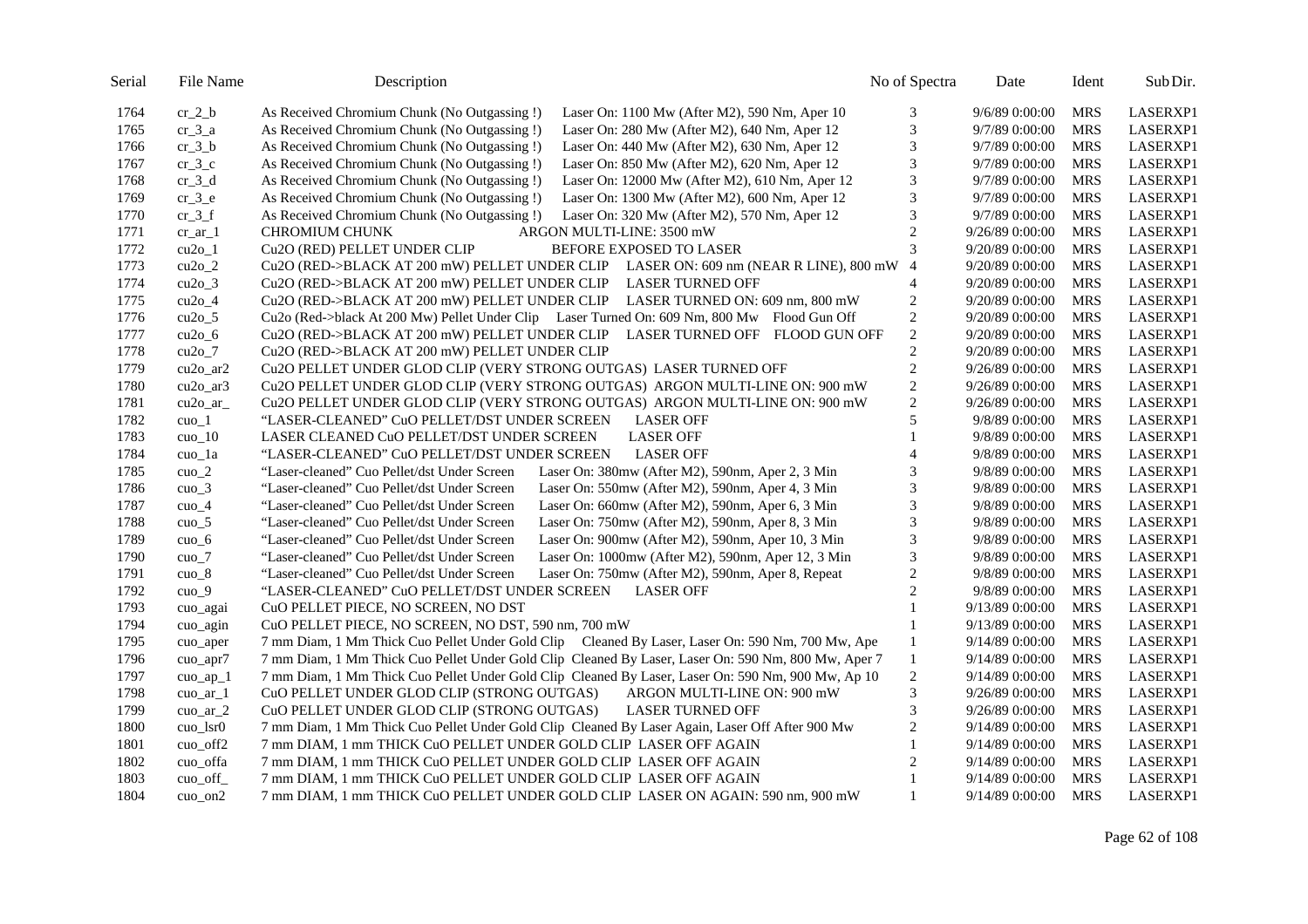| Serial | File Name       | Description                                                                                       | No of Spectra            | Date            | Ident      | Sub Dir.        |
|--------|-----------------|---------------------------------------------------------------------------------------------------|--------------------------|-----------------|------------|-----------------|
| 1805   | $cuo_$ n $_2$   | 7 mm DIAM, 1 mm THICK CuO PELLET UNDER GOLD CLIP LASER ON AGAIN: 590 nm, 900 mW                   | 1                        | 9/14/89 0:00:00 | <b>MRS</b> | LASERXP1        |
| 1806   | cuo_on_a        | 7 mm DIAM, 1 mm THICK CuO PELLET UNDER GOLD CLIP LASER ON AGAIN: 590 nm, 900 mW                   | $\overline{2}$           | 9/14/89 0:00:00 | <b>MRS</b> | LASERXP1        |
| 1807   | fe2o310a        | 7 mm DIAM, 1 mm THICK Fe2O3 ON DST UNDER SCREEN LASER ON AGAIN: 590 nm, 1 W, APER 12              | 1                        | 9/16/89 0:00:00 | <b>MRS</b> | LASERXP1        |
| 1808   | fe2o313a        | 7 mm DIAM, 1 mm THICK Fe2O3 ON DST UNDER SCREEN LASER ON AGAIN: 590 nm, 1 W, APER 12              | -1                       | 9/16/89 0:00:00 | <b>MRS</b> | LASERXP1        |
| 1809   | fe2o319a        | 7 mm Diam, 1 Mm Thick Fe2o3 On Dst Under Screen Laser Off, Shock Treatment Gave Gray Color Film   | 1                        | 9/16/89 0:00:00 | <b>MRS</b> | LASERXP1        |
| 1810   | $fe2o3_1$       | 7 mm DIAM, 1 mm THICK Fe2O3 ON DST UNDER SCREEN LASER ON: 590 nm, 1 W, APER 12                    | $\overline{4}$           | 9/14/89 0:00:00 | <b>MRS</b> | LASERXP1        |
| 1811   | fe2o3_10        | 7 mm DIAM, 1 mm THICK Fe2O3 ON DST UNDER SCREEN LASER ON AGAIN: 590 nm, 1 W, APER 12              | $\overline{c}$           | 9/16/89 0:00:00 | <b>MRS</b> | LASERXP1        |
| 1812   | fe2o3 11        | 7 mm DIAM, 1 mm THICK Fe2O3 ON DST UNDER SCREEN LASER OFF AGAIN                                   | 2                        | 9/16/89 0:00:00 | <b>MRS</b> | LASERXP1        |
| 1813   | fe2o3 12        | 7 mm DIAM, 1 mm THICK Fe2O3 ON DST UNDER SCREEN NEARBY AREA NOT EXPOSED TO LASER 5                |                          | 9/16/89 0:00:00 | <b>MRS</b> | LASERXP1        |
| 1814   | fe2o3_13        | 7 mm DIAM, 1 mm THICK Fe2O3 ON DST UNDER SCREEN LASER ON AGAIN: 590 nm, 1 W, APER 12              | 3                        | 9/16/89 0:00:00 | <b>MRS</b> | LASERXP1        |
| 1815   | fe2o3_14        | 7 mm DIAM, 1 mm THICK Fe2O3 ON DST UNDER SCREEN LASER OFF AGAIN                                   | 3                        | 9/16/89 0:00:00 | <b>MRS</b> | LASERXP1        |
| 1816   | fe2o3_15        | 7 mm DIAM, 1 mm THICK Fe2O3 ON DST UNDER SCREEN LASER ON AGAIN: 590 nm, 1 W, APER 12              | $\overline{2}$           | 9/16/89 0:00:00 | <b>MRS</b> | LASERXP1        |
| 1817   | fe2o3_16        | 7 mm Diam, 1 Mm Thick Fe2o3 On Dst Under Screen Laser Continuously On For 2+ Hr, 610 Nm, 1 W      | $\overline{c}$           | 9/16/89 0:00:00 | <b>MRS</b> | LASERXP1        |
| 1818   | fe2o3_17        | 7 mm Diam, 1 Mm Thick Fe2o3 On Dst Under Screen Laser Continuously On For 2+ Hr, 610 Nm, 1 W      | $\overline{2}$           | 9/16/89 0:00:00 | <b>MRS</b> | <b>LASERXP1</b> |
| 1819   | fe2o3_18        | 7 mm Diam, 1 Mm Thick Fe2o3 On Dst Under Screen Laser Continuously On For 2+ Hr, 590 Nm, 1 W      | $\overline{c}$           | 9/16/89 0:00:00 | <b>MRS</b> | LASERXP1        |
| 1820   | fe2o3 19        | 7 mm DIAM, 1 mm THICK Fe2O3 ON DST UNDER SCREEN LASER OFF                                         | $\overline{c}$           | 9/16/89 0:00:00 | <b>MRS</b> | LASERXP1        |
| 1821   | $fe2o3$ 2       | 7 mm DIAM, 1 mm THICK Fe2O3 ON DST UNDER SCREEN CLEANED BY LASER, NOW LASER OFF                   | $\sqrt{2}$               | 9/14/89 0:00:00 | <b>MRS</b> | LASERXP1        |
| 1822   | $fe2o3$ 3       | 7 mm DIAM, 1 mm THICK Fe2O3 ON DST UNDER SCREEN LASER ON AGAIN: 590 nm, 1 W, APER 12              | $\overline{c}$           | 9/14/89 0:00:00 | <b>MRS</b> | LASERXP1        |
| 1823   | fe2o3_4         | 7 mm Diam, 1 Mm Thick Fe2o3 On Dst Under Screen Laser Off (After Exposed To 1 W At 590 Nm)        | $\overline{c}$           | 9/14/89 0:00:00 | <b>MRS</b> | LASERXP1        |
| 1824   | $fe2o3_5$       | 7 mm Diam, 1 Mm Thick Fe2o3 On Dst Under Screen Laser Off (In Uhv For One Day, No Laser Cleaning) | $\mathbf{2}$             | 9/16/89 0:00:00 | <b>MRS</b> | LASERXP1        |
| 1825   | fe2o3_5a        | 7 mm Diam, 1 Mm Thick Fe2o3 On Dst Under Screen Laser Off (In Uhv For One Day, No Laser Cleaning) | $\mathbf{1}$             | 9/16/89 0:00:00 | <b>MRS</b> | LASERXP1        |
| 1826   | $fe2o3_6$       | 7 mm DIAM, 1 mm THICK Fe2O3 ON DST UNDER SCREEN LASER ON AGAIN: 590 nm, 1 W, APER 12              | 3                        | 9/16/89 0:00:00 | <b>MRS</b> | LASERXP1        |
| 1827   | fe2o3_7         | 7 mm Diam, 1 Mm Thick Fe2o3 On Dst Under Screen Laser Off Again (Exposed To 1 W At 590 Nm)        | 3                        | 9/16/89 0:00:00 | <b>MRS</b> | LASERXP1        |
| 1828   | fe2o3_8         | 7 mm DIAM, 1 mm THICK Fe2O3 ON DST UNDER SCREEN LASER ON AGAIN: 590 nM, 1 W, APER 12              | $\overline{2}$           | 9/16/89 0:00:00 | <b>MRS</b> | LASERXP1        |
| 1829   | fe2o3_9         | 7 mm DIAM, 1 mm THICK Fe2O3 ON DST UNDER SCREEN LASER OFF AGAIN                                   | $\mathfrak{2}$           | 9/16/89 0:00:00 | <b>MRS</b> | LASERXP1        |
| 1830   | fe2o3_sc        | WAVELENGTH SCAN OF Fe2O3 PELLET/DST UNDER SCREEN 590-610nm, 0.5 nm/STEP, MAX POWER 2              |                          | 9/16/89 0:00:00 | <b>DPR</b> | LASERXP1        |
| 1831   | $fe_1_a$        | RUSTED AREA ON IRON SHEET/DST (MODERATE OUTGASSINGLASER OFF                                       | $\overline{4}$           | 9/7/89 0:00:00  | <b>MRS</b> | LASERXP1        |
| 1832   | $fe_1_b$        | Rusted Area On Iron Sheet/dst (Moderate Outgassinglaser On: 940 Mw (After M2), 590 Nm, Aper 12    | 3                        | 9/7/89 0:00:00  | <b>MRS</b> | LASERXP1        |
| 1833   | $fe_1_c$        | RUsted Area On Iron Sheet (Maximized Outgassing) Laser On: 1000 Mw (After M2), 591 Nm, Aper 12    | 3                        | 9/7/89 0:00:00  | <b>MRS</b> | LASERXP1        |
| 1834   | $fe_1_d$        | <b>RUSTED AREA ON IRON SHEET</b><br>LASER TURNED OFF TO TEST FOR RECOVERY                         | 3                        | 9/7/89 0:00:00  | <b>MRS</b> | LASERXP1        |
| 1835   | $fe_1_e$        | <b>RUSTED AREA ON IRON SHEET</b><br>LASER ON: 650 mW (AFTER M2), 580 nm, APER 12                  | 3                        | 9/7/89 0:00:00  | <b>MRS</b> | LASERXP1        |
| 1836   | $fe_1$          | <b>RUSTED AREA ON IRON SHEET</b><br>LASER ON: 380 mW (AFTER M2), 630 nm, APER 12                  | 3                        | 9/7/89 0:00:00  | <b>MRS</b> | LASERXP1        |
| 1837   | gaas_1          | GaAs WAFER (VERY SLIGHT OUTGAS)<br>LASER TURNED ON : 590 nm, 900 mW                               | $\overline{\mathcal{L}}$ | 9/23/89 0:00:00 | <b>MRS</b> | LASERXP1        |
| 1838   | gaas $2$        | GaAs WAFER (VERY SLIGHT OUTGAS)<br><b>LASER TURNED OFF</b>                                        | 3                        | 9/23/89 0:00:00 | <b>MRS</b> | LASERXP1        |
| 1839   | $\text{gaas}_3$ | GaAs WAFER (VERY SLIGHT OUTGAS)<br>LASER TURNED ON: 590 nm, 900 mW                                | 3                        | 9/23/89 0:00:00 | <b>MRS</b> | LASERXP1        |
| 1840   | gaas_4          | GaAs WAFER (VERY SLIGHT OUTGAS)<br><b>LASER TURNED OFF</b>                                        | 3                        | 9/23/89 0:00:00 | <b>MRS</b> | LASERXP1        |
| 1841   | $gap_1$         | GaP (100) WAFER (VERY SLIGHT OUTGAS)<br>LASER TURNED ON: 590 nm, 900 mW                           | 3                        | 9/23/89 0:00:00 | <b>MRS</b> | LASERXP1        |
| 1842   | gap_1a          | GaP (100) WAFER (VERY SLIGHT OUTGAS)<br>LASER TURNED ON: 590 nm, 900 mW                           | $\mathbf{2}$             | 9/23/89 0:00:00 | <b>MRS</b> | LASERXP1        |
| 1843   | $gap_2$         | GaP (100) WAFER (VERY SLIGHT OUTGAS)<br><b>LASER TURNED OFF</b>                                   | 3                        | 9/23/89 0:00:00 | <b>MRS</b> | LASERXP1        |
| 1844   | $gap_a r_1$     | GaP (100) WAFER (NO BE SHIFT USING "R6G")<br>ARGON MULTI-LINE: 900 mW                             | $\mathfrak{Z}$           | 9/26/89 0:00:00 | <b>MRS</b> | LASERXP1        |
| 1845   | $ge_1$          | <b>Ge FILM ON ALUMINUM BLOCK</b><br><b>BEFORE LASER EXPOSURE</b>                                  | 3                        | 9/25/89 0:00:00 | <b>MRS</b> | LASERXP1        |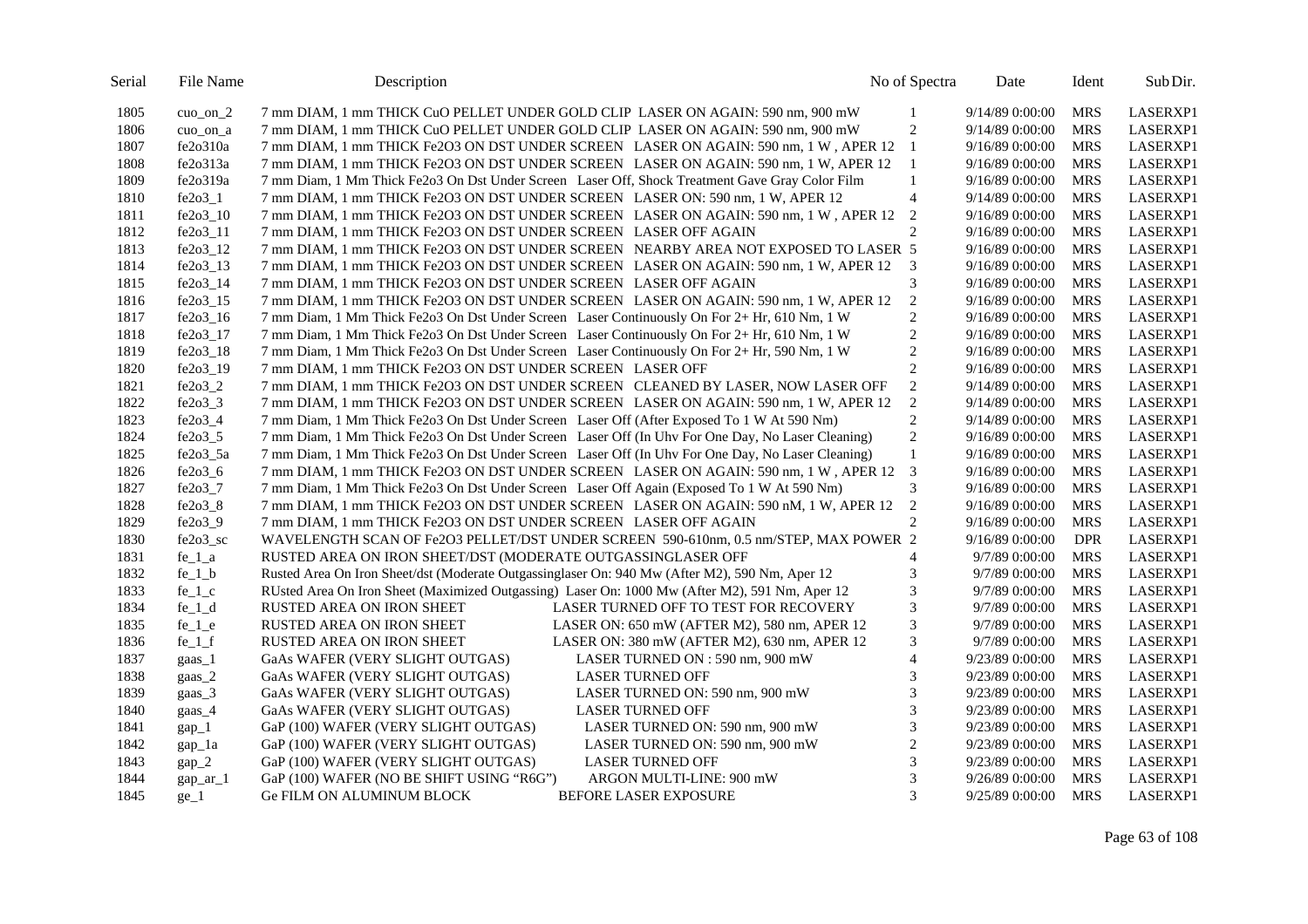| Serial | File Name          | Description                                                                                     | No of Spectra  | Date            | Ident      | Sub Dir. |
|--------|--------------------|-------------------------------------------------------------------------------------------------|----------------|-----------------|------------|----------|
| 1846   | $ge_2$             | Ge FILM ON ALUMINUM BLOCK<br>LASER TURNED ON: 590 nm, 900 mW                                    | 2              | 9/25/89 0:00:00 | <b>MRS</b> | LASERXP1 |
| 1847   | $ge_3$             | <b>Ge FILM ON ALUMINUM BLOCK</b><br><b>LASER TURNED OFF</b>                                     | $\overline{c}$ | 9/25/89 0:00:00 | <b>MRS</b> | LASERXP1 |
| 1848   | graphit2           | FLOATED "LASER CLEANED" SINGLE CRYSTAL GRAPHITE LASER OFF                                       | $\mathbf{1}$   | 9/8/89 0:00:00  | <b>MRS</b> | LASERXP1 |
| 1849   | graphit3           | Floated "Laser Cleaned" Single Crystal Graphite Laser On: 850 Mw, (After M2), 590 Nm, Aper 10   | $\overline{c}$ | 9/8/89 0:00:00  | <b>MRS</b> | LASERXP1 |
| 1850   | graphite           | Floated "Laser Cleaned" Single Crystal Graphite Laser On: 850mw (After M2), 590mm, Aper 10      | $\mathbf{1}$   | 9/8/89 0:00:00  | <b>MRS</b> | LASERXP1 |
| 1851   | graphit            | <b>GRAPHITE (CRYSTAL)</b><br>BEFORE EXPOSURE TO LASER                                           | $\mathbf{1}$   | 9/21/89 0:00:00 | <b>MRS</b> | LASERXP1 |
| 1852   | $grpht_1$          | <b>GRAPHITE (CRYSTAL)</b><br>BEFORE EXPOSURE TO LASER                                           | 3              | 9/21/89 0:00:00 | <b>MRS</b> | LASERXP1 |
| 1853   | $grpht_2$          | <b>GRAPHITE (CRYSTAL)</b><br>LASER ON: 590 nm, 800 mW                                           | 3              | 9/21/89 0:00:00 | <b>MRS</b> | LASERXP1 |
| 1854   | $grpht_3$          | <b>GRAPHITE (CRYSTAL)</b><br><b>LASER TURNED OFF</b>                                            | $\mathbf{1}$   | 9/21/89 0:00:00 | <b>MRS</b> | LASERXP1 |
| 1855   | $grpht_3a$         | <b>LASER TURNED OFF</b><br><b>GRAPHITE (CRYSTAL)</b>                                            |                | 9/21/89 0:00:00 | <b>MRS</b> | LASERXP1 |
| 1856   | $grpht_4$          | <b>GRAPHITE (CRYSTAL)</b><br>LASER TURNED ON: 618 nm, 250 mW                                    |                | 9/21/89 0:00:00 | <b>MRS</b> | LASERXP1 |
| 1857   | $inp_1$            | InP (111) WAFER (NO OUTGASSING)<br>LASER TURNED ON: 590 nm, 900 mW                              | $\overline{4}$ | 9/23/89 0:00:00 | <b>MRS</b> | LASERXP1 |
| 1858   | $inp_2$            | InP (111) WAFER (NO OUTGASSING)<br><b>LASER TURNED OFF</b>                                      | 3              | 9/23/89 0:00:00 | <b>MRS</b> | LASERXP1 |
| 1859   | inp $ar_1$         | InP (111) WAFER (NO BE SHIFT USING "R6G")<br>ARGON MULTI-LINE: 3500 mW                          | 3              | 9/26/89 0:00:00 | <b>MRS</b> | LASERXP1 |
| 1860   | $kbr_1$            | CLEAVED KBr CRYSTAL<br><b>LASER TURNED OFF</b>                                                  | $\sqrt{2}$     | 9/25/89 0:00:00 | <b>MRS</b> | LASERXP1 |
| 1861   | $kbr_2$            | CLEAVED KBr CRYSTAL<br>LASER TURNED ON: 640 nm, 240 mW                                          | $\overline{c}$ | 9/25/89 0:00:00 | <b>MRS</b> | LASERXP1 |
| 1862   | $kbr_3$            | <b>LASER TURNED OFF</b><br><b>CLEAVED KBr CRYSTAL</b>                                           | $\overline{c}$ | 9/25/89 0:00:00 | <b>MRS</b> | LASERXP1 |
| 1863   | $kbr_4$            | LASER TURNED ON: 590 nm, 900 mW<br><b>CLEAVED KBr CRYSTAL</b>                                   | $\mathbf{1}$   | 9/25/89 0:00:00 | <b>MRS</b> | LASERXP1 |
| 1864   | $kcl_1$            | CLEAVED KCI CRYSTAL<br>LASER TURNED ON: 590 nm, 900 mW                                          | $\overline{2}$ | 9/25/89 0:00:00 | <b>MRS</b> | LASERXP1 |
| 1865   | $kcl_2$            | CLEAVED KCI CRYSTAL<br><b>LASER TURNED OFF</b>                                                  | $\sqrt{2}$     | 9/25/89 0:00:00 | <b>MRS</b> | LASERXP1 |
| 1866   | $mg_{uv_1}$        | FRESHLY SCRAPED Mg<br>ARGON UV LINES: 200 mW                                                    | 3              | 9/28/89 0:00:00 | <b>MRS</b> | LASERXP1 |
| 1867   | $mg_{\text{uv}_2}$ | FRESHLY SCRAPED Mg<br><b>LASER TURNED OFF</b>                                                   | 3              | 9/28/89 0:00:00 | <b>MRS</b> | LASERXP1 |
| 1868   | $mg_{\text{uv}}_3$ | FRESHLY SCRAPED Mg<br>ARGON UV LINES: 480 mW                                                    | 3              | 9/28/89 0:00:00 | <b>MRS</b> | LASERXP1 |
| 1869   | $mg$ _uv_4         | FRESHLY SCRAPED Mg<br><b>LASER TURNED OFF</b>                                                   | $\overline{c}$ | 9/28/89 0:00:00 | <b>MRS</b> | LASERXP1 |
| 1870   | $mn_1$             | NATIVE OXIDE FILM ON MANGANESE FLAKE (MOD OUTGAS) LASER ON: 590 nm, 900 mW                      | 3              | 9/22/89 0:00:00 | <b>MRS</b> | LASERXP1 |
| 1871   | $mn_1$ a           | As Received Manganese Chip (Severe Outgassing) Laser On: 1000 Mw (After M2), 590 Nm, Aper 12    | $\overline{4}$ | 9/7/89 0:00:00  | <b>MRS</b> | LASERXP1 |
| 1872   | $mn_1_b$           | LASER CLEANED MANGANESE CHIP (SEVERE OUTGASSING) LASER OF                                       | $\overline{4}$ | 9/7/89 0:00:00  | <b>MRS</b> | LASERXP1 |
| 1873   | $mn_1_c$           | AS RECEIVED MANGANESE CHIP<br>THIS AREA NOT EXPOSED TO LASER                                    | $\overline{4}$ | 9/7/89 0:00:00  | <b>MRS</b> | LASERXP1 |
| 1874   | $mn_2$             | NATIVE OXIDE FILM ON MANGANESE FLAKE (MOD OUTGAS) LASER TURNED OFF                              | $\overline{c}$ | 9/22/89 0:00:00 | <b>MRS</b> | LASERXP1 |
| 1875   | $mn_3$             | NATIVE OXIDE FILM ON MANGANESE FLAKE (MOD OUTGAS) LASER TURNED ON: 590 nm, 900 mW 2             |                | 9/22/89 0:00:00 | <b>MRS</b> | LASERXP1 |
| 1876   | $mn_4$             | NATIVE OXIDE FILM ON MANGANESE FLAKE (MOD OUTGAS) LASER TURNED OFF                              | $\overline{c}$ | 9/22/89 0:00:00 | <b>MRS</b> | LASERXP1 |
| 1877   | $mn_5$             | NATIVE OXIDE FILM ON MANGANESE FLAKE (MOD OUTGAS) LASER TURNED ON : 630 nm, 350 mW 2            |                | 9/22/89 0:00:00 | <b>MRS</b> | LASERXP1 |
| 1878   | $mn_6$             | NATIVE OXIDE FILM ON MANGANESE FLAKE (MOD OUTGAS) LASER TURNED ON : 590 nm, 350 mW 2            |                | 9/22/89 0:00:00 | <b>MRS</b> | LASERXP1 |
| 1879   | $nat\_co_1$        | "LASER-CLEANED" COBALT ROD SECTION<br>LASER ON: 950 mW (AFTER M2), 590 nm, APER 103             |                | 9/8/89 0:00:00  | <b>MRS</b> | LASERXP2 |
| 1880   | $nat\_co_2$        | "LASER-CLEANED" COBALT ROD SECTION<br><b>LASER OFF</b>                                          | 3              | 9/8/89 0:00:00  | <b>MRS</b> | LASERXP2 |
| 1881   | $nat_c$ $cr_1$     | Floated "Laser-cleaned" Chromium Chip (No Screen) Laser On: 1300 Mw (After M2), 590 Nm, Aper 12 | $\mathfrak{Z}$ | 9/8/89 0:00:00  | <b>MRS</b> | LASERXP2 |
| 1882   | $nat_c$ $cr_2$     | FLOATED "LASER-CLEANED" CHROMIUM CHIP (NO SCREEN) LASER OFF                                     | 3              | 9/8/89 0:00:00  | <b>MRS</b> | LASERXP2 |
| 1883   | $nat_c$ $cr_3$     | Floated "Laser-cleaned" Chromium Chip (No Screen) Laser On: 400 Mw (After M2), 630 Nm, Aper 12  | 3              | 9/8/89 0:00:00  | <b>MRS</b> | LASERXP2 |
| 1884   | nat $cr_4$         | Floated "Laser-cleaned" Chromium Chip (No Screen) Laser On: 1100 Mw (After M2), 585 Nm, Aper 12 | 3              | 9/8/89 0:00:00  | <b>MRS</b> | LASERXP2 |
| 1885   | $nat_c$ $cr_5$     | FLOATED "LASER-CLEANED" CHROMIUM CHIP (NO SCREEN) LASER OFF (NEW AREA)                          | $\mathfrak{Z}$ | 9/8/89 0:00:00  | <b>MRS</b> | LASERXP2 |
| 1886   | $nio_1$            | NiO PELLET UNDER CLIP<br><b>BEFORE EXPOSED TO LASER</b>                                         | $\overline{2}$ | 9/20/89 0:00:00 | <b>MRS</b> | LASERXP2 |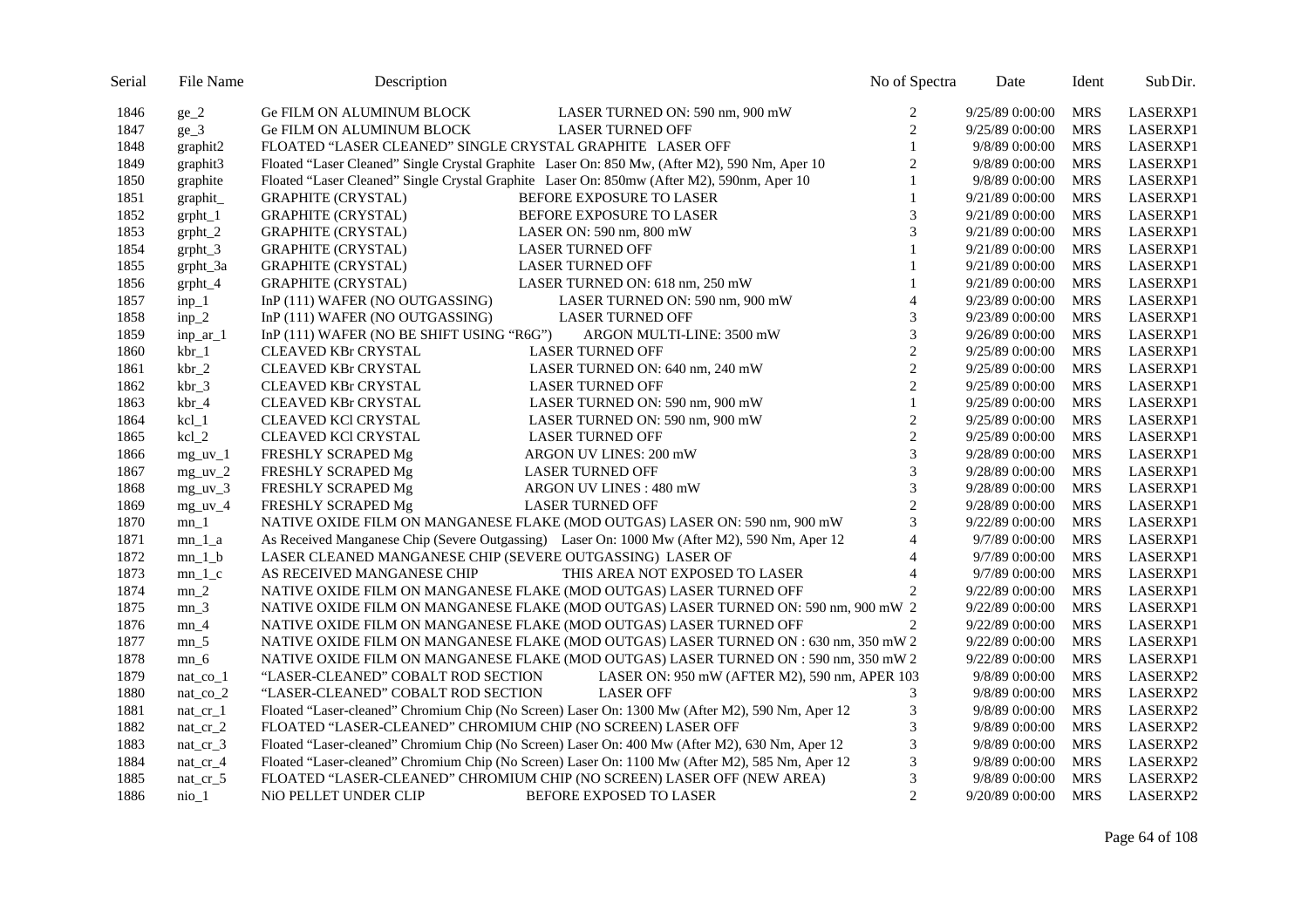| Serial | File Name                  | Description                                                                                       |                                                 | No of Spectra  | Date            | Ident      | Sub Dir.        |
|--------|----------------------------|---------------------------------------------------------------------------------------------------|-------------------------------------------------|----------------|-----------------|------------|-----------------|
| 1887   | nio 2                      | NiO PELLET UNDER CLIP                                                                             | LASER ON: 590 nm, 900 mW (AFTER $M2$ )          | 3              | 9/20/89 0:00:00 | <b>MRS</b> | LASERXP2        |
| 1888   | $nio_3$                    | NiO PELLET UNDER CLIP                                                                             | LASER TURNED OFF (NOW NEED FLOOD GUN !!!)       | $\overline{c}$ | 9/20/89 0:00:00 | <b>MRS</b> | LASERXP2        |
| 1889   | nio_4                      | NiO PELLET UNDER CLIP                                                                             | LASER TURNED ON: 590 nm, 900 mW                 | $\overline{c}$ | 9/20/89 0:00:00 | <b>MRS</b> | LASERXP2        |
| 1890   | $nio_5$                    | NIO PELLET UNDER CLIP                                                                             | <b>LASER TURNED OFF</b>                         | $\overline{c}$ | 9/20/89 0:00:00 | <b>MRS</b> | LASERXP2        |
| 1891   | nio 6                      | NiO PELLET UNDER CLIP                                                                             | LASER TURNED ON: 590 nm, 900 mW (CORRECT VALUE) | $\sqrt{2}$     | 9/20/89 0:00:00 | <b>MRS</b> | LASERXP2        |
| 1892   | $nio$ _7                   | New Area On Nio Pellet Under Clip                                                                 | Laser Turned On: 590 Nm, 900 Mw (Correct Value) | $\overline{c}$ | 9/20/89 0:00:00 | <b>MRS</b> | LASERXP2        |
| 1893   | nio_8                      | Original Area On Nio Pellet Under Clip                                                            | Laser Turned On: 590 Nm, 900 Mw (Correct Value) | 3              | 9/20/89 0:00:00 | <b>MRS</b> | LASERXP2        |
| 1894   | nio_9                      | ORIGINAL AREA ON NiO PELLET UNDER CLIP                                                            | <b>LASER TURNED OFF</b>                         | $\sqrt{2}$     | 9/20/89 0:00:00 | <b>MRS</b> | LASERXP2        |
| 1895   | nio ar 1                   | NiO PELLET (BACK SIDE OF ORIGINAL) UNDER CLIP                                                     | ARGON MULTI-LINE ON: 900 mW                     | $\overline{c}$ | 9/27/89 0:00:00 | <b>MRS</b> | LASERXP2        |
| 1896   | $\frac{\text{nio\_ar}}{2}$ | NiO PELLET (BACK SIDE OF ORIGINAL) UNDER CLIP                                                     | <b>LASER TURNED OFF</b>                         | $\overline{c}$ | 9/27/89 0:00:00 | <b>MRS</b> | LASERXP2        |
| 1897   | nio_ar_3                   | NiO PELLET (BACK SIDE OF ORIGINAL) UNDER CLIP                                                     | ARGON MULTI-LINE ON AGAIN: 900 mW               | $\overline{c}$ | 9/27/89 0:00:00 | <b>MRS</b> | LASERXP2        |
| 1898   | $nio_a$ r $_4$             | NiO PELLET (BACK SIDE OF ORIGINAL) UNDER CLIP                                                     | ARGON MULTI-LINE ON AGAIN: 1500 mW              | $\mathfrak{2}$ | 9/27/89 0:00:00 | <b>MRS</b> | LASERXP2        |
| 1899   | $nio_a$ $r_5$              | NiO Pellet (Back Side Of Original) Under Clip Argon Multi-line On Again: 3000 Mw (Can See Ni)     |                                                 | $\overline{c}$ | 9/27/89 0:00:00 | <b>MRS</b> | LASERXP2        |
| 1900   | no_fg_cr                   | 7 mm Diam, 1 Mm Thick Cr2o3 Pellet Under Gold Clipcleaned By Laser, 590 Nm, 1 W, Aper 12 (No Dst) |                                                 | $\overline{4}$ | 9/13/89 0:00:00 | <b>MRS</b> | <b>LASERXP2</b> |
| 1901   | no fg cu                   | 7 mm DIAM, 1 mm THICK CuO PELLET UNDER GOLD CLIP CLEANED BY LASER, LASER OFF                      |                                                 | $\overline{4}$ | 9/14/89 0:00:00 | <b>MRS</b> | LASERXP2        |
| 1902   | pcls_ar2                   | POLY CHLORO STYRENE FILM UNDER CLIP (NO DST)                                                      | ARGON MULTI-LINE ON: 800 mW                     | $\overline{c}$ | 9/27/89 0:00:00 | <b>MRS</b> | LASERXP2        |
| 1903   | pcls_ar3                   | POLY CHLORO STYRENE FILM UNDER CLIP (NO DST)                                                      | <b>LASER TURNED OFF</b>                         | $\overline{c}$ | 9/27/89 0:00:00 | <b>MRS</b> | LASERXP2        |
| 1904   | pcls_ar4                   | POLY CHLORO STYRENE FILM UNDER CLIP (NO DST)                                                      | ARGON MULTI-LINE ON AGAIN: 800 mW               | 2              | 9/27/89 0:00:00 | <b>MRS</b> | LASERXP2        |
| 1905   | pcls_ar5                   | POLY CHLORO STYRENE FILM UNDER CLIP (NO DST)                                                      | ARGON MULTI-LINE ON AGAIN: 1300 mW 2            |                | 9/27/89 0:00:00 | <b>MRS</b> | LASERXP2        |
| 1906   | pcls_ara                   | POLY CHLORO STYRENE FILM UNDER CLIP (NO DST)                                                      | BEFORE EXPOSING TO LASER                        | 1              | 9/27/89 0:00:00 | <b>MRS</b> | LASERXP2        |
| 1907   | pcls_ar_                   | POLY CHLORO STYRENE FILM UNDER CLIP (NO DST)                                                      | BEFORE EXPOSING TO LASER                        | $\overline{c}$ | 9/27/89 0:00:00 | <b>MRS</b> | LASERXP2        |
| 1908   | pellet1a                   | LASER CLEANED Cr2O3 PELLET ON DST UNDER SCREEN LASER ON: 30 mW, 590 nm, APER 1                    |                                                 | $\overline{2}$ | 9/6/89 0:00:00  | <b>MRS</b> | LASERXP2        |
| 1909   | pellet_1                   | LASER CLEANED Cr2O3 PELLET ON DST UNDER SCREEN LASER OFF (EXPOSED TO 600 mW BEAM)4                |                                                 |                | 9/6/89 0:00:00  | <b>MRS</b> | LASERXP2        |
| 1910   | pellet_2                   | Laser Cleaned Cr2o3 Pellet On Dst Under Screen Laser On: 850 Mw (After M2), 600 Nm, Aper 10       |                                                 | 5              | 9/6/89 0:00:00  | <b>MRS</b> | LASERXP2        |
| 1911   | pellet_3                   | Laser Cleaned Cr2o3 Pellet On Dst Under Screen Laser On: 520 Mw (After M2), 610 Nm, Aper 10       |                                                 | 3              | 9/6/89 0:00:00  | <b>MRS</b> | LASERXP2        |
| 1912   | pellet_4                   | Laser Cleaned Cr2o3 Pellet On Dst Under Screen Laser On: 580 Mw (After M2), 620 Nm, Aper 11       |                                                 | 3              | 9/6/89 0:00:00  | <b>MRS</b> | LASERXP2        |
| 1913   | pellet_5                   | Laser Cleaned Cr2o3 Pellet On Dst Under Screen Laser On: 280 Mw (After M2), 630 Nm, Aper 11       |                                                 | 3              | 9/6/89 0:00:00  | <b>MRS</b> | LASERXP2        |
| 1914   | pellet_6                   | Laser Cleaned Cr2o3 Pellet On Dst Under Screen Laser On: 620 Mw (After M2), 580 Nm, Aper 10       |                                                 | 3              | 9/6/89 0:00:00  | <b>MRS</b> | LASERXP2        |
| 1915   | pellet_7                   | Laser Cleaned Cr2o3 Pellet On Dst Under Screen Laser On: 340 Mw (After M2), 570 Nm, Aper 12       |                                                 | 3              | 9/6/89 0:00:00  | <b>MRS</b> | LASERXP2        |
| 1916   | pellet <sub>8</sub>        | Laser Cleaned Cr2o3 Pellet On Dst Under Screen                                                    | Laser On: 700 Mw (After M2), 591 Nm, Aper 8     | 3              | 9/6/89 0:00:00  | <b>MRS</b> | LASERXP2        |
| 1917   | pellet_9                   | Laser Cleaned Cr2o3 Pellet On Dst Under Screen                                                    | Laser On: 700 Mw (After M2), 592 Nm, Aper 8     | 3              | 9/6/89 0:00:00  | <b>MRS</b> | LASERXP2        |
| 1918   | $pell_1$                   | LASER CLEANED Cr2O3 PELLET UNDER SCREEN                                                           | LASER ON: 600mW, 590 nm, APER 6                 | 1              | 9/6/89 0:00:00  | <b>MRS</b> | LASERXP2        |
| 1919   | pell_2                     | Laser Cleaned Cr2o3 Pellet Under Screen                                                           | Laser Off (Sample Exposed Once To 600mw)        | $\mathbf{1}$   | 9/6/89 0:00:00  | <b>MRS</b> | LASERXP2        |
| 1920   | pet ar 1                   | PET FILM UNDER CLIP (NO DST)                                                                      | BEFORE EXPOSURE TO ARGON LASER                  | $\overline{c}$ | 9/27/89 0:00:00 | <b>MRS</b> | LASERXP2        |
| 1921   | $pet_a r_2$                | PET FILM UNDER CLIP (NO DST)                                                                      | ARGON MULTI-LINE ON: 1500 mW                    | $\overline{c}$ | 9/27/89 0:00:00 | <b>MRS</b> | LASERXP2        |
| 1922   | $pet_a$ r $_3$             | PET FILM UNDER CLIP (NO DST)                                                                      | <b>LASER TURNED OFF</b>                         | $\overline{c}$ | 9/27/89 0:00:00 | <b>MRS</b> | LASERXP2        |
| 1923   | $pet_a r_4$                | PET FILM UNDER CLIP (NO DST)                                                                      | ARGON MULTI-LINE: 3000 mW                       | $\sqrt{2}$     | 9/27/89 0:00:00 | <b>MRS</b> | LASERXP2        |
| 1924   | $pet_a$ r_5                | PET FILM UNDER CLIP (NO DST) MELTED AREA                                                          | ARGON MULTI-LINE: 3000 mW                       | $\overline{c}$ | 9/27/89 0:00:00 | <b>MRS</b> | LASERXP2        |
| 1925   | pet_ar_6                   | PET FILM UNDER CLIP (NO DST) MELTED AREA #2                                                       | ARGON MULTI-LINE: 3000 mW                       | $\sqrt{2}$     | 9/27/89 0:00:00 | <b>MRS</b> | LASERXP2        |
| 1926   | pet ar 7                   | PET FILM UNDER CLIP (NO DST) MELTED AREA #2                                                       | <b>LASER TURNED OFF</b>                         | $\overline{c}$ | 9/27/89 0:00:00 | <b>MRS</b> | LASERXP2        |
| 1927   | pllet_10                   | Laser Cleaned Cr2o3 Pellet On Dst Under Screen Laser On: 700 Mw (After M2), 593 Nm, Aper 8        |                                                 | 3              | 9/6/89 0:00:00  | <b>MRS</b> | LASERXP2        |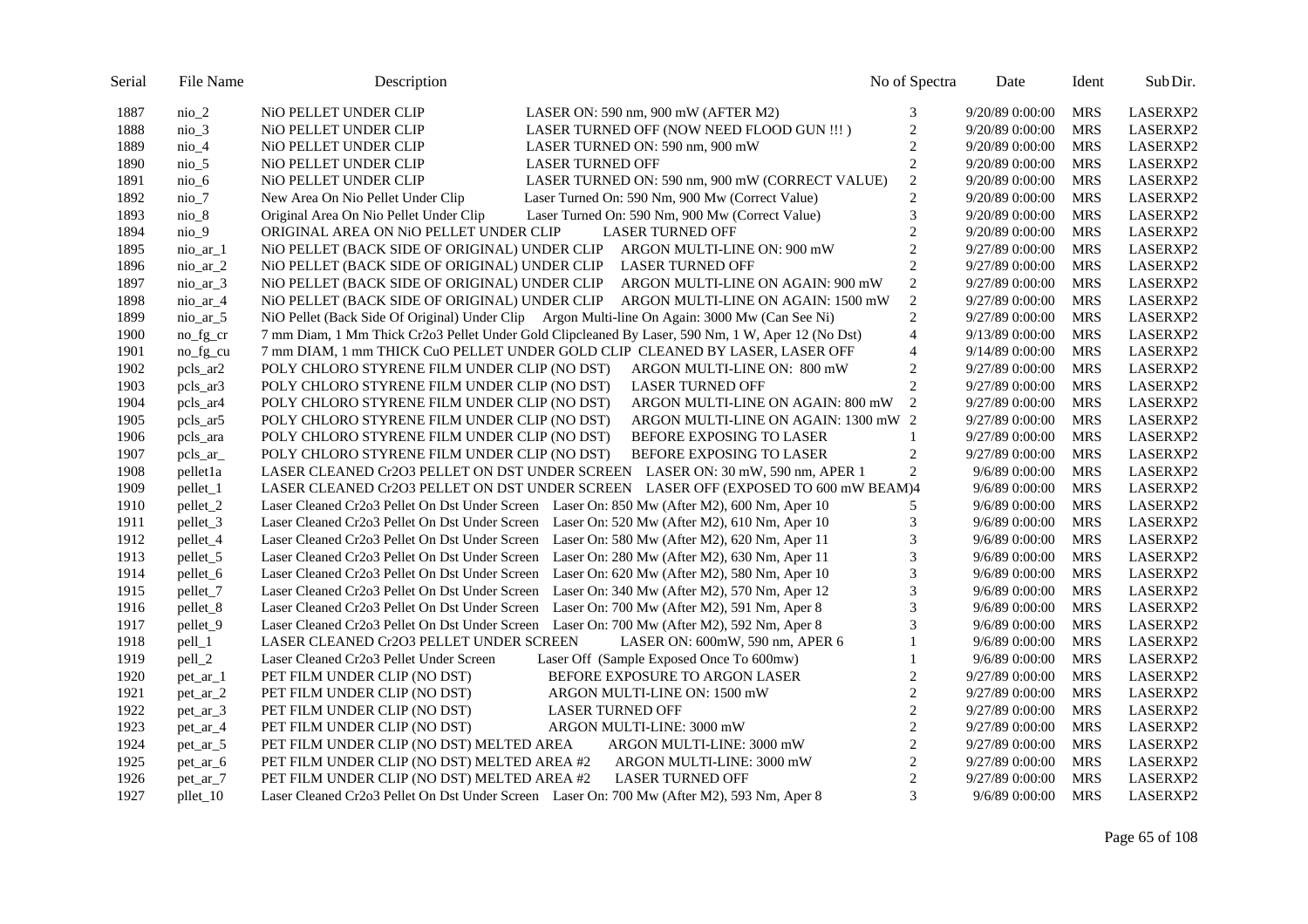| 1928<br>Laser Cleaned Cr2o3 Pellet On Dst Under Screen Laser On: 700 Mw (After M2), 594 Nm, Aper 8<br>3<br>9/6/890:00:00<br>pllet_11<br>3<br>1929<br>Laser Cleaned Cr2o3 Pellet On Dst Under Screen Laser On: 700 Mw (After M2), 595 Nm, Aper 8<br>pllet_12<br>9/6/89 0:00:00<br>3<br>1930<br>pllet_13<br>Laser Cleaned Cr2o3 Pellet On Dst Under Screen<br>Laser On: 700 Mw (After M2), 596 Nm, Aper 8<br>9/6/890:00:00<br>3<br>1931<br>pllet_14<br>Laser Cleaned Cr2o3 Pellet On Dst Under Screen<br>Laser On: 700 Mw (After M2), 597 Nm, Aper 8<br>9/6/89 0:00:00<br>3<br>1932<br>pllet_15<br>Laser Cleaned Cr2o3 Pellet On Dst Under Screen<br>Laser On: 700 Mw (After M2), 598 Nm, Aper 8<br>9/6/89 0:00:00<br>3<br>1933<br>pllet_16<br>Laser Cleaned Cr2o3 Pellet On Dst Under Screen<br>Laser On: 700 Mw (After M2), 599 Nm, Aper 8<br>9/6/89 0:00:00<br>3<br>1934<br>pllet_1b<br>Laser Cleaned Cr2o3 Pellet On Dst Under Screen<br>Laser On: 170 Mw (After M2), 590 Nm, Aper 2<br>9/6/89 0:00:00<br>3<br>Laser On: 290 Mw (After M2), 590 Nm, Aper 3<br>1935<br>pllet_1c<br>Laser Cleaned Cr2o3 Pellet On Dst Under Screen<br>9/6/89 0:00:00<br>3<br>1936<br>pllet_1d<br>Laser Cleaned Cr2o3 Pellet On Dst Under Screen<br>Laser On: 380 Mw (After M2), 590 Nm, Aper 4<br>9/6/89 0:00:00 | LASERXP2<br><b>MRS</b><br><b>MRS</b><br>LASERXP2<br><b>MRS</b><br>LASERXP2<br><b>MRS</b><br>LASERXP2<br><b>MRS</b><br>LASERXP2<br>LASERXP2<br><b>MRS</b><br>LASERXP2<br><b>MRS</b><br><b>MRS</b><br>LASERXP2<br><b>MRS</b><br>LASERXP2<br><b>MRS</b><br>LASERXP2<br><b>MRS</b><br>LASERXP2<br><b>MRS</b><br>LASERXP2<br><b>MRS</b><br>LASERXP2 |
|--------------------------------------------------------------------------------------------------------------------------------------------------------------------------------------------------------------------------------------------------------------------------------------------------------------------------------------------------------------------------------------------------------------------------------------------------------------------------------------------------------------------------------------------------------------------------------------------------------------------------------------------------------------------------------------------------------------------------------------------------------------------------------------------------------------------------------------------------------------------------------------------------------------------------------------------------------------------------------------------------------------------------------------------------------------------------------------------------------------------------------------------------------------------------------------------------------------------------------------------------------------------------------------------------|------------------------------------------------------------------------------------------------------------------------------------------------------------------------------------------------------------------------------------------------------------------------------------------------------------------------------------------------|
|                                                                                                                                                                                                                                                                                                                                                                                                                                                                                                                                                                                                                                                                                                                                                                                                                                                                                                                                                                                                                                                                                                                                                                                                                                                                                                  |                                                                                                                                                                                                                                                                                                                                                |
|                                                                                                                                                                                                                                                                                                                                                                                                                                                                                                                                                                                                                                                                                                                                                                                                                                                                                                                                                                                                                                                                                                                                                                                                                                                                                                  |                                                                                                                                                                                                                                                                                                                                                |
|                                                                                                                                                                                                                                                                                                                                                                                                                                                                                                                                                                                                                                                                                                                                                                                                                                                                                                                                                                                                                                                                                                                                                                                                                                                                                                  |                                                                                                                                                                                                                                                                                                                                                |
|                                                                                                                                                                                                                                                                                                                                                                                                                                                                                                                                                                                                                                                                                                                                                                                                                                                                                                                                                                                                                                                                                                                                                                                                                                                                                                  |                                                                                                                                                                                                                                                                                                                                                |
|                                                                                                                                                                                                                                                                                                                                                                                                                                                                                                                                                                                                                                                                                                                                                                                                                                                                                                                                                                                                                                                                                                                                                                                                                                                                                                  |                                                                                                                                                                                                                                                                                                                                                |
|                                                                                                                                                                                                                                                                                                                                                                                                                                                                                                                                                                                                                                                                                                                                                                                                                                                                                                                                                                                                                                                                                                                                                                                                                                                                                                  |                                                                                                                                                                                                                                                                                                                                                |
|                                                                                                                                                                                                                                                                                                                                                                                                                                                                                                                                                                                                                                                                                                                                                                                                                                                                                                                                                                                                                                                                                                                                                                                                                                                                                                  |                                                                                                                                                                                                                                                                                                                                                |
|                                                                                                                                                                                                                                                                                                                                                                                                                                                                                                                                                                                                                                                                                                                                                                                                                                                                                                                                                                                                                                                                                                                                                                                                                                                                                                  |                                                                                                                                                                                                                                                                                                                                                |
|                                                                                                                                                                                                                                                                                                                                                                                                                                                                                                                                                                                                                                                                                                                                                                                                                                                                                                                                                                                                                                                                                                                                                                                                                                                                                                  |                                                                                                                                                                                                                                                                                                                                                |
| 3<br>1937<br>Laser Cleaned Cr2o3 Pellet On Dst Under Screen<br>Laser On: 560 Mw (After M2), 590 Nm, Aper 6<br>9/6/89 0:00:00<br>pllet_1e                                                                                                                                                                                                                                                                                                                                                                                                                                                                                                                                                                                                                                                                                                                                                                                                                                                                                                                                                                                                                                                                                                                                                         |                                                                                                                                                                                                                                                                                                                                                |
| 3<br>1938<br>pllet_1f<br>Laser Cleaned Cr2o3 Pellet On Dst Under Screen<br>Laser On: 780 Mw (After M2), 590 Nm, Aper 10<br>9/6/89 0:00:00                                                                                                                                                                                                                                                                                                                                                                                                                                                                                                                                                                                                                                                                                                                                                                                                                                                                                                                                                                                                                                                                                                                                                        |                                                                                                                                                                                                                                                                                                                                                |
| 3<br>1939<br>pllet_1g<br>Laser Cleaned Cr2o3 Pellet On Dst Under Screen<br>Laser On: 960 Mw (After M2), 590 Nm, Aper 10<br>9/6/89 0:00:00                                                                                                                                                                                                                                                                                                                                                                                                                                                                                                                                                                                                                                                                                                                                                                                                                                                                                                                                                                                                                                                                                                                                                        |                                                                                                                                                                                                                                                                                                                                                |
| 5<br>1940<br>Laser Cleaned Cr2o3 Pellet On Dst Under Screen Laser Off: After Being Exposed To 960 Mw Beam<br>pllet_1h<br>9/6/89 0:00:00                                                                                                                                                                                                                                                                                                                                                                                                                                                                                                                                                                                                                                                                                                                                                                                                                                                                                                                                                                                                                                                                                                                                                          |                                                                                                                                                                                                                                                                                                                                                |
| 2<br>PS FILM UNDER CLIP (NO DST) LASER TURNED OFF AFTER EXPOSURE TO 7500 mW ARGON<br>1941<br>9/27/89 0:00:00<br>ps_ar11a                                                                                                                                                                                                                                                                                                                                                                                                                                                                                                                                                                                                                                                                                                                                                                                                                                                                                                                                                                                                                                                                                                                                                                         | <b>MRS</b><br>LASERXP2                                                                                                                                                                                                                                                                                                                         |
| 1942<br>POLY STYRENE FILM UNDER CLIP (NO DST)<br>NO FLOOD GUN, LASER OFF<br>$\mathbf{1}$<br>ps_arnf2<br>9/27/89 0:00:00                                                                                                                                                                                                                                                                                                                                                                                                                                                                                                                                                                                                                                                                                                                                                                                                                                                                                                                                                                                                                                                                                                                                                                          | LASERXP2<br><b>MRS</b>                                                                                                                                                                                                                                                                                                                         |
| 3<br>1943<br>POLYSTYRENE FILM/DST UNDER SCREEN<br>$ps\_ar\_l$<br>ARGON MULTI-LINE: 1000 mW<br>9/26/89 0:00:00                                                                                                                                                                                                                                                                                                                                                                                                                                                                                                                                                                                                                                                                                                                                                                                                                                                                                                                                                                                                                                                                                                                                                                                    | <b>MRS</b><br>LASERXP2                                                                                                                                                                                                                                                                                                                         |
| 1944<br>PS FILM UNDER CLIP (NO DST)<br>$\mathbf{1}$<br>ARGON MULTI-LINE ON: 7500 mW<br>9/27/89 0:00:00<br>$ps_{ar}$ 10                                                                                                                                                                                                                                                                                                                                                                                                                                                                                                                                                                                                                                                                                                                                                                                                                                                                                                                                                                                                                                                                                                                                                                           | <b>MRS</b><br>LASERXP2                                                                                                                                                                                                                                                                                                                         |
| 1945<br>PS FILM UNDER CLIP (NO DST) LASER TURNED OFF AFTER EXPOSURE TO 7500 mW ARGON<br>1<br>9/27/89 0:00:00<br>$ps\_ar\_11$                                                                                                                                                                                                                                                                                                                                                                                                                                                                                                                                                                                                                                                                                                                                                                                                                                                                                                                                                                                                                                                                                                                                                                     | LASERXP2<br><b>MRS</b>                                                                                                                                                                                                                                                                                                                         |
| 1946<br>POLYSTYRENE FILM/DST UNDER SCREEN (OUTGASSING) ARGON MULTI-LINE: 3500 mW<br>$\mathbf{1}$<br>9/26/89 0:00:00<br>$ps_1$ ar 2                                                                                                                                                                                                                                                                                                                                                                                                                                                                                                                                                                                                                                                                                                                                                                                                                                                                                                                                                                                                                                                                                                                                                               | <b>MRS</b><br>LASERXP2                                                                                                                                                                                                                                                                                                                         |
| POLYSTYRENE FILM/DST UNDER SCREEN (OUTGASSING) LASER TURNED OFF<br>1947<br>$ps\_ar_3$<br>1<br>9/26/89 0:00:00                                                                                                                                                                                                                                                                                                                                                                                                                                                                                                                                                                                                                                                                                                                                                                                                                                                                                                                                                                                                                                                                                                                                                                                    | <b>MRS</b><br>LASERXP2                                                                                                                                                                                                                                                                                                                         |
| 1948<br>PS FILM UNDER CLIP (NO DST)<br>BEFORE EXPOSURE TO ARGON MULTI-LINE<br>9/27/89 0:00:00<br>$ps\_ar_4$                                                                                                                                                                                                                                                                                                                                                                                                                                                                                                                                                                                                                                                                                                                                                                                                                                                                                                                                                                                                                                                                                                                                                                                      | <b>MRS</b><br>LASERXP2                                                                                                                                                                                                                                                                                                                         |
| 1949<br>PS FILM UNDER CLIP (NO DST)<br>ARGON MULTI-LINE ON: 2300 mW<br>9/27/89 0:00:00<br>$ps\_ar\_5$                                                                                                                                                                                                                                                                                                                                                                                                                                                                                                                                                                                                                                                                                                                                                                                                                                                                                                                                                                                                                                                                                                                                                                                            | LASERXP2<br><b>MRS</b>                                                                                                                                                                                                                                                                                                                         |
| 1950<br>PS FILM UNDER CLIP (NO DST)<br>ARGON MULTI-LINE ON: 3000 mW<br>9/27/89 0:00:00<br>$ps_$ ar 6                                                                                                                                                                                                                                                                                                                                                                                                                                                                                                                                                                                                                                                                                                                                                                                                                                                                                                                                                                                                                                                                                                                                                                                             | <b>MRS</b><br>LASERXP2                                                                                                                                                                                                                                                                                                                         |
| 1951<br>PS FILM UNDER CLIP (NO DST)<br><b>LASER TURNED OFF</b><br>9/27/89 0:00:00<br>$ps_{ar}$ -7                                                                                                                                                                                                                                                                                                                                                                                                                                                                                                                                                                                                                                                                                                                                                                                                                                                                                                                                                                                                                                                                                                                                                                                                | <b>MRS</b><br>LASERXP2                                                                                                                                                                                                                                                                                                                         |
| 1952<br>PS FILM UNDER CLIP (NO DST)<br>9/27/89 0:00:00<br>ARGON MULTI-LINE ON: 4000 mW<br>$ps_1$ ar $8$                                                                                                                                                                                                                                                                                                                                                                                                                                                                                                                                                                                                                                                                                                                                                                                                                                                                                                                                                                                                                                                                                                                                                                                          | <b>MRS</b><br>LASERXP2                                                                                                                                                                                                                                                                                                                         |
| 1953<br>PS FILM UNDER CLIP (NO DST)<br>ARGON MULTI-LINE ON: 4000 mW<br>9/27/89 0:00:00<br>ps_ar_8a                                                                                                                                                                                                                                                                                                                                                                                                                                                                                                                                                                                                                                                                                                                                                                                                                                                                                                                                                                                                                                                                                                                                                                                               | LASERXP2<br><b>MRS</b>                                                                                                                                                                                                                                                                                                                         |
| 1954<br>$ps\_ar_9$<br>PS FILM UNDER CLIP (NO DST)<br>ARGON MULTI-LINE ON: 5300 mW<br>9/27/89 0:00:00                                                                                                                                                                                                                                                                                                                                                                                                                                                                                                                                                                                                                                                                                                                                                                                                                                                                                                                                                                                                                                                                                                                                                                                             | LASERXP2<br><b>MRS</b>                                                                                                                                                                                                                                                                                                                         |
| $\overline{c}$<br>1955<br>POLY STYRENE FILM UNDER CLIP (NO DST) NO FLOOD GUN, ARGON MULTI-LINE AT 7300 mW<br>9/27/89 0:00:00<br>ps_ar_nf                                                                                                                                                                                                                                                                                                                                                                                                                                                                                                                                                                                                                                                                                                                                                                                                                                                                                                                                                                                                                                                                                                                                                         | LASERXP2<br><b>MRS</b>                                                                                                                                                                                                                                                                                                                         |
| 1956<br>$\mathbf{1}$<br>POLY STYRENE FILM UNDER CLIP (NO DST)<br>ARGON UV LINES: 500+ mW<br>9/28/89 0:00:00<br>$ps_{uv_1}$                                                                                                                                                                                                                                                                                                                                                                                                                                                                                                                                                                                                                                                                                                                                                                                                                                                                                                                                                                                                                                                                                                                                                                       | LASERXP2<br><b>MRS</b>                                                                                                                                                                                                                                                                                                                         |
| 1957<br>POLY STYRENE FILM UNDER CLIP (NO DST)<br><b>LASER TURNED OFF</b><br>9/28/89 0:00:00<br>$ps_{uv_2}$                                                                                                                                                                                                                                                                                                                                                                                                                                                                                                                                                                                                                                                                                                                                                                                                                                                                                                                                                                                                                                                                                                                                                                                       | LASERXP2<br><b>MRS</b>                                                                                                                                                                                                                                                                                                                         |
| 1958<br>POLY STYRENE FILM UNDER CLIP (NO DST)<br>ARGON UV LINES AGAIN: 500+ mW<br>$ps_{uv_3}$<br>$\mathbf{1}$<br>9/28/89 0:00:00                                                                                                                                                                                                                                                                                                                                                                                                                                                                                                                                                                                                                                                                                                                                                                                                                                                                                                                                                                                                                                                                                                                                                                 | LASERXP2<br><b>MRS</b>                                                                                                                                                                                                                                                                                                                         |
| 1959<br>POLY STYRENE FILM UNDER CLIP (NO DST)<br><b>LASER TURNED OFF</b><br>$ps_{uv_4}$<br>1<br>9/28/89 0:00:00                                                                                                                                                                                                                                                                                                                                                                                                                                                                                                                                                                                                                                                                                                                                                                                                                                                                                                                                                                                                                                                                                                                                                                                  | <b>MRS</b><br>LASERXP2                                                                                                                                                                                                                                                                                                                         |
| $\overline{2}$<br>1960<br>POLY VINYL METHYL KETONE/GLASS UNDER CLIP (NO DST)ARGON MULTI-LINE ON: 900 mW<br>9/27/89 0:00:00<br>pvmk_ar2                                                                                                                                                                                                                                                                                                                                                                                                                                                                                                                                                                                                                                                                                                                                                                                                                                                                                                                                                                                                                                                                                                                                                           | <b>MRS</b><br>LASERXP2                                                                                                                                                                                                                                                                                                                         |
| $\overline{c}$<br>1961<br>POLY VINYL METHYL KETONE/GLASS UNDER CLIP (NO DST)ARGON MULTI-LINE ON: 1300 mW<br>9/27/89 0:00:00<br>pvmk_ar3                                                                                                                                                                                                                                                                                                                                                                                                                                                                                                                                                                                                                                                                                                                                                                                                                                                                                                                                                                                                                                                                                                                                                          | <b>MRS</b><br>LASERXP2                                                                                                                                                                                                                                                                                                                         |
| $\mathbf{2}$<br>Poly Vinyl Methyl Ketone/glass Under Clip (No Dst)argon Multi-line On: 3000 Mw (Does Glass Min Heat?<br>1962<br>9/27/89 0:00:00<br>pvmk_ar4                                                                                                                                                                                                                                                                                                                                                                                                                                                                                                                                                                                                                                                                                                                                                                                                                                                                                                                                                                                                                                                                                                                                      | Mrs<br>Laserxp2                                                                                                                                                                                                                                                                                                                                |
| $\sqrt{2}$<br>Poly Vinyl Methyl Ketone/glass Under Clip (No Dst)argon Multi-line On: 5000 Mw (Does Glass Min Heat?<br>1963<br>Pvmk_ar5<br>9/27/89 0:00:00                                                                                                                                                                                                                                                                                                                                                                                                                                                                                                                                                                                                                                                                                                                                                                                                                                                                                                                                                                                                                                                                                                                                        | <b>MRS</b><br>LASERXP2                                                                                                                                                                                                                                                                                                                         |
| $\overline{2}$<br>Poly Vinyl Methyl Ketone/glass Under Clip (No Dst)argon Multi-line On: 6000 Mw (Does Glass Min Heat?<br>1964<br>9/27/89 0:00:00<br>pvmk_ar6                                                                                                                                                                                                                                                                                                                                                                                                                                                                                                                                                                                                                                                                                                                                                                                                                                                                                                                                                                                                                                                                                                                                    | LASERXP2<br><b>MRS</b>                                                                                                                                                                                                                                                                                                                         |
| $\overline{c}$<br>Poly Vinyl Methyl Ketone/glass Under Clip (No Dst)turned Laser Off (After Exposure To 6000 Mw)<br>1965<br>pvmk_ar7<br>9/27/89 0:00:00                                                                                                                                                                                                                                                                                                                                                                                                                                                                                                                                                                                                                                                                                                                                                                                                                                                                                                                                                                                                                                                                                                                                          | LASERXP2<br><b>MRS</b>                                                                                                                                                                                                                                                                                                                         |
| $\overline{c}$<br>Poly Vinyl Methyl Ketone/glass Under Clip (No Dst)argon Multi-line On Again: 6000 Mw<br>1966<br>9/27/89 0:00:00<br>pymk ar <sub>8</sub>                                                                                                                                                                                                                                                                                                                                                                                                                                                                                                                                                                                                                                                                                                                                                                                                                                                                                                                                                                                                                                                                                                                                        | <b>MRS</b><br>LASERXP2                                                                                                                                                                                                                                                                                                                         |
| Poly Vinyl Methyl Ketone/glass Under Clip (No Dst)argon Multi-line On Again: 7300 Mw<br>1967<br>1<br>9/27/89 0:00:00<br>pymk ar9                                                                                                                                                                                                                                                                                                                                                                                                                                                                                                                                                                                                                                                                                                                                                                                                                                                                                                                                                                                                                                                                                                                                                                 | <b>MRS</b><br>LASERXP2                                                                                                                                                                                                                                                                                                                         |
| 3<br>Poly Vinyl Methyl Ketone/glass Under Clip (No Dst)before Exposing To Argn Multi-line<br>1968<br>9/27/89 0:00:00<br>$pvmk_a$                                                                                                                                                                                                                                                                                                                                                                                                                                                                                                                                                                                                                                                                                                                                                                                                                                                                                                                                                                                                                                                                                                                                                                 | <b>MRS</b><br>LASERXP2                                                                                                                                                                                                                                                                                                                         |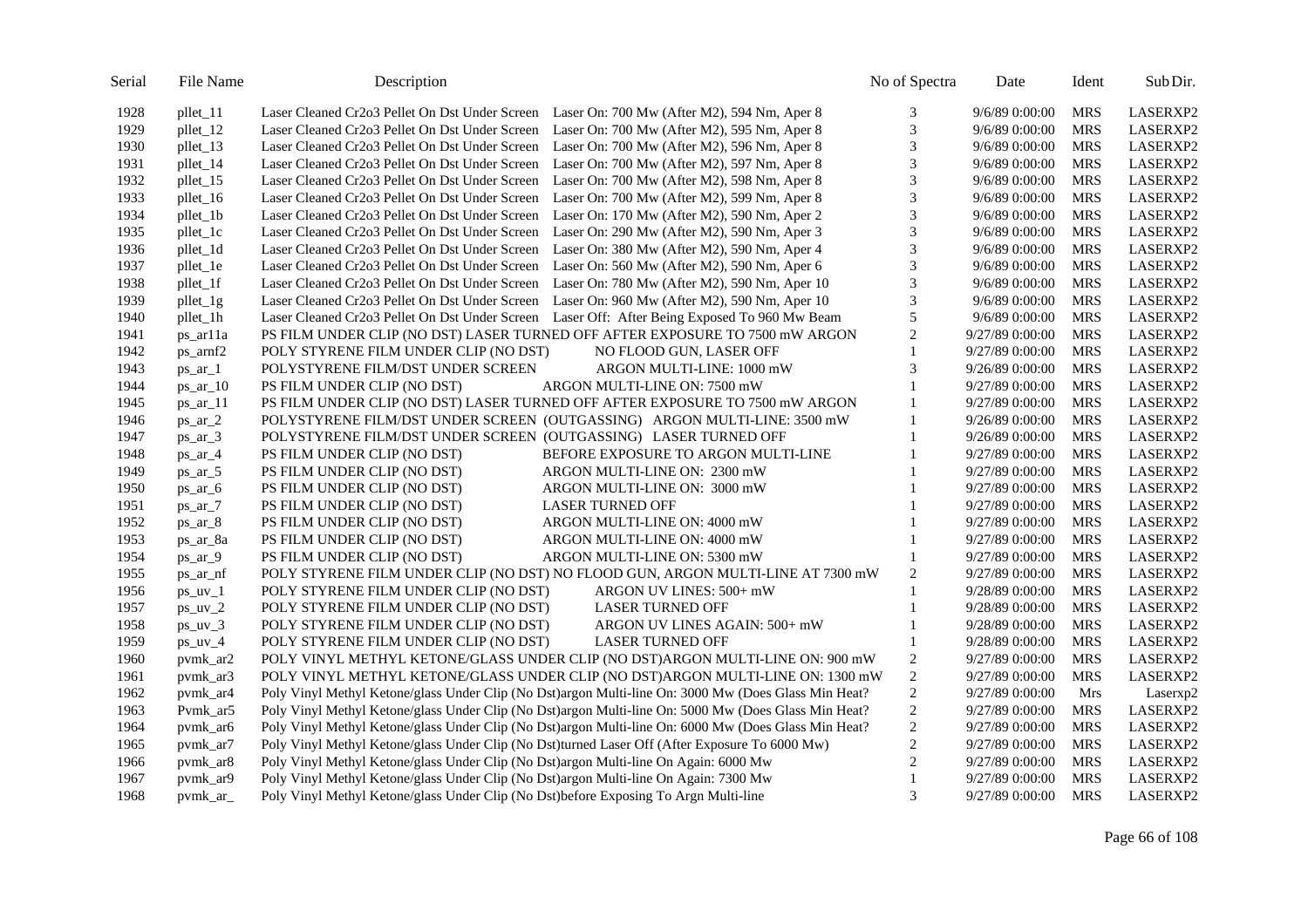| Serial | File Name               | Description                                                                                     | No of Spectra  | Date            | Ident      | Sub Dir. |
|--------|-------------------------|-------------------------------------------------------------------------------------------------|----------------|-----------------|------------|----------|
| 1969   | pynuv14a                | Poly Vinyl Napthalene Film/glass Under Clip<br>Orig Pos, Flood Gun On, Uv Laser On: 500 Mw      |                | 9/28/89 0:00:00 | <b>MRS</b> | LASERXP2 |
| 1970   | pynuv15a                | POLY VINYL NAPTHALENE FILM/GLASS UNDER CLIP<br><b>LASER OFF</b>                                 | 1              | 9/28/89 0:00:00 | <b>MRS</b> | LASERXP2 |
| 1971   | $p$ vnuv $15b$          | <b>LASER OFF</b><br>POLY VINYL NAPTHALENE FILM/GLASS UNDER CLIP                                 |                | 9/28/89 0:00:00 | <b>MRS</b> | LASERXP2 |
| 1972   | $pvn_1$                 | WAVELENGTH SCAN OF POLY-VINYL NAPTHALENE<br>570-600nm, 0.125 nm/STEP, MAX POWER                 | -1             | 9/13/89 0:00:00 | <b>DPR</b> | LASERXP2 |
| 1973   | $pvn$ uv $10$           | Poly Vinyl Napthalene Film/glass Under Clip<br>Centered, Flood Gun Off, Laser On: 300 Mw        |                | 9/28/89 0:00:00 | <b>MRS</b> | LASERXP2 |
| 1974   | pvn_uv11                | Poly Vinyl Napthalene Film/glass Under Clip<br>Centered, Flood Gun On, Laser On: 300 Mw         | 1              | 9/28/89 0:00:00 | <b>MRS</b> | LASERXP2 |
| 1975   | $pvn_uv12$              | Poly Vinyl Napthalene Film/glass Under Clip<br>Orig Pos, Flood Gun On, Laser On: 400 Mw         | 1              | 9/28/89 0:00:00 | <b>MRS</b> | LASERXP2 |
| 1976   | $pvn$ _uv13             | POLY VINYL NAPTHALENE FILM/GLASS UNDER CLIP<br>ORIG POS, FLOOD GUN ON, LASER OFF                | 1              | 9/28/89 0:00:00 | <b>MRS</b> | LASERXP2 |
| 1977   | $pvn_uv14$              | Poly Vinyl Napthalene Film/glass Under Clip<br>Orig Pos, Flood Gun On, Uv Laser On: 500 Mw      |                | 9/28/89 0:00:00 | <b>MRS</b> | LASERXP2 |
| 1978   | $pvn_uv15$              | POLY VINYL NAPTHALENE FILM/GLASS UNDER CLIP<br><b>LASER OFF</b>                                 |                | 9/28/89 0:00:00 | <b>MRS</b> | LASERXP2 |
| 1979   | pvn_uv16                | ARGON UV LINES: 500+ mW<br>POLY VINYL NAPTHALENE FILM/GLASS UNDER CLIP                          |                | 9/28/89 0:00:00 | <b>MRS</b> | LASERXP2 |
| 1980   | $pvn_uv17$              | ORIGINAL PVN/GLASS SAMPLE UNDER SSI SCREEN (1 mm) ARGON UV LINES: 500+ mW                       | 3              | 9/28/89 0:00:00 | <b>MRS</b> | LASERXP2 |
| 1981   | $pvn_uv18$              | ORIGINAL PVN/GLASS SAMPLE UNDER SSI SCREEN (1 mm) LASER TURNED OFF                              | $\sqrt{2}$     | 9/28/89 0:00:00 | <b>MRS</b> | LASERXP2 |
| 1982   | $pvn_uv19$              | Original Pvn/glass Sample Under Ssi Screen (1 Mm) Fresh Area Near Exposed Area, Unexposed To UV | $\overline{2}$ | 9/28/89 0:00:00 | <b>MRS</b> | LASERXP2 |
| 1983   | $pvn_uv20$              | ORIGINAL PVN/GLASS SAMPLE UNDER SSI SCREEN (1 mm) ARGON UV LINES: 500+ mW                       | $\overline{2}$ | 9/28/89 0:00:00 | <b>MRS</b> | LASERXP2 |
| 1984   | $pvn$ uv $1$            | POLY VINYL NAPTHALENE FILM UNDER CLIP (NO DST) BEFORE EXPOSED TO UV LASER                       | $\mathbf{1}$   | 9/28/89 0:00:00 | <b>MRS</b> | LASERXP2 |
| 1985   | $pvn_uv_2$              | POLY VINYL NAPTHALENE FILM UNDER CLIP (NO DST) ARGON UV LINES: 300 mW                           | 1              | 9/28/89 0:00:00 | <b>MRS</b> | LASERXP2 |
| 1986   | $pvn_uv_3$              | POLY VINYL NAPTHALENE FILM UNDER CLIP (NO DST) LASER TURNED OFF                                 | 1              | 9/28/89 0:00:00 | <b>MRS</b> | LASERXP2 |
| 1987   | $pvn_uv_4$              | POLY VINYL NAPTHALENE FILM UNDER CLIP (NO DST) ARGON UV LINES: 70 mW                            | 1              | 9/28/89 0:00:00 | <b>MRS</b> | LASERXP2 |
| 1988   | $pvn$ _uv_5             | POLY VINYL NAPTHALENE FILM UNDER CLIP (NO DST) LASER TURNED OFF                                 | $\mathbf{1}$   | 9/28/89 0:00:00 | <b>MRS</b> | LASERXP2 |
| 1989   | $pvn_uv_6$              | Poly Vinyl Napthalene Film/glass Under Clip<br>Argon Uv Lines: 150 Mw (White Glow In Darkness)  | $\mathbf{2}$   | 9/28/89 0:00:00 | <b>MRS</b> | LASERXP2 |
| 1990   | $pvn_uv_7$              | Argon Uv Lines: 300 Mw (Blue Glow In Darkness)<br>Poly Vinyl Napthalene Film/glass Under Clip   | $\mathbf{1}$   | 9/28/89 0:00:00 | <b>MRS</b> | LASERXP2 |
| 1991   | $pvn_uv_8$              | POLY VINYL NAPTHALENE FILM/GLASS UNDER CLIP<br><b>LASER TURNED OFF</b>                          | 1              | 9/28/89 0:00:00 | <b>MRS</b> | LASERXP2 |
| 1992   | $pvn_uv_9$              | POLY VINYL NAPTHALENE FILM/GLASS UNDER CLIP<br>FLOOD GUN OFF, LASER ON : 300 mW                 | $\mathbf{1}$   | 9/28/89 0:00:00 | <b>MRS</b> | LASERXP2 |
| 1993   | $si3n4_1$               | Si3N4 ON Si (111) WAFER (SLIGHT BRIEF OUTGASSING) LASER TURNED ON: 590 nm, 900 mW               | $\overline{4}$ | 9/23/89 0:00:00 | <b>MRS</b> | LASERXP2 |
| 1994   | $si3n4_2$               | Si3N4 ON Si (111) WAFER (SLIGHT BRIEF OUTGASSING) LASER TURNED OFF                              | 3              | 9/23/89 0:00:00 | <b>MRS</b> | LASERXP2 |
| 1995   | $si3n4_3$               | Si3N4 ON Si (111) WAFER (SLIGHT BRIEF OUTGASSING) LASER TURNED ON: 590 nm, 900 mW               | $\mathbf{1}$   | 9/23/89 0:00:00 | <b>MRS</b> | LASERXP2 |
| 1996   | $\sin 21$               | SiO2 PLATE (5 mm THICK)<br><b>NO SCREEN</b>                                                     | 3              | 9/18/89 0:00:00 | <b>MRS</b> | LASERXP2 |
| 1997   | sio2_1a                 | SiO2 PLATE (5 mm THICK) INSIDE CLIP HOLE<br>LASER ON: $590$ nm, $900$ mW                        | $\overline{2}$ | 9/18/89 0:00:00 | <b>MRS</b> | LASERXP2 |
| 1998   | $\frac{\text{SiO2}}{2}$ | SiO2 PLATE (5 mm THICK) INSIDE CLIP HOLE<br><b>LASER TURNED OFF</b>                             | $\overline{2}$ | 9/18/89 0:00:00 | <b>MRS</b> | LASERXP2 |
| 1999   | $sio2_3$                | 1000 ANGSTROMS OF SiO2 ON SILICON WAFER<br>LASER TURNED ON: 599 nm, 1 W                         | $\overline{2}$ | 9/21/89 0:00:00 | <b>MRS</b> | LASERXP2 |
| 2000   | sio24                   | 1000 ANGSTROMS OF SiO2 ON SILICON WAFER<br><b>LASER TURNED OFF</b>                              | $\overline{2}$ | 9/21/89 0:00:00 | <b>MRS</b> | LASERXP2 |
| 2001   | $si_1$                  | SILICON WAFER WITH NATIVE OXIDE<br>LASER TURNED ON: 630 nm, 1 W, (SLIGHT OUTGAS)4               |                | 9/21/89 0:00:00 | <b>MRS</b> | LASERXP2 |
| 2002   | $si_2$                  | SILICON WAFER WITH NATIVE OXIDE<br>LASER TURNED ON: 630 nm, 1 W, (SLIGHT OUTGAS)2               |                | 9/21/89 0:00:00 | <b>MRS</b> | LASERXP2 |
| 2003   | $si_3$                  | SILICON WAFER WITH NATIVE OXIDE<br>LASER TURNED ON: 660 nm, 1 W, (SLIGHT OUTGAS)2               |                | 9/21/89 0:00:00 | <b>MRS</b> | LASERXP2 |
| 2004   | $si_4$                  | SILICON WAFER WITH NATIVE OXIDE<br>LASER TURNED ON: 600 nm, 5 mW                                | 2              | 9/21/89 0:00:00 | <b>MRS</b> | LASERXP2 |
| 2005   | $si_5$                  | SILICON WAFER WITH NATIVE OXIDE<br>LASER TURNED ON: 599 nm (2.07 eV), 1 W                       | $\mathbf{2}$   | 9/21/89 0:00:00 | <b>MRS</b> | LASERXP2 |
| 2006   | $\sin 6$                | SILICON WAFER WITH NATIVE OXIDE<br><b>LASER TURNED OFF</b>                                      | $\overline{2}$ | 9/21/89 0:00:00 | <b>MRS</b> | LASERXP2 |
| 2007   | si_ar_1                 | SILICON WAFER (100) WITH NATIVE OXIDE (NO OUTGAS) ARGON MULTI-LINE: 1000 mW                     | $\overline{4}$ | 9/26/89 0:00:00 | <b>MRS</b> | LASERXP2 |
| 2008   | $\sin ar 2$             | SILICON WAFER (100) WITH NATIVE OXIDE (NO OUTGAS) ARGON MULTI-LINE: 3500 mW                     | $\overline{4}$ | 9/26/89 0:00:00 | <b>MRS</b> | LASERXP2 |
| 2009   | $\sin ar 3$             | SILICON WAFER (100) WITH NATIVE OXIDE (NO OUTGAS) ARGON MULTI-LINE: 5500 mW                     | $\overline{2}$ | 9/26/89 0:00:00 | <b>MRS</b> | LASERXP2 |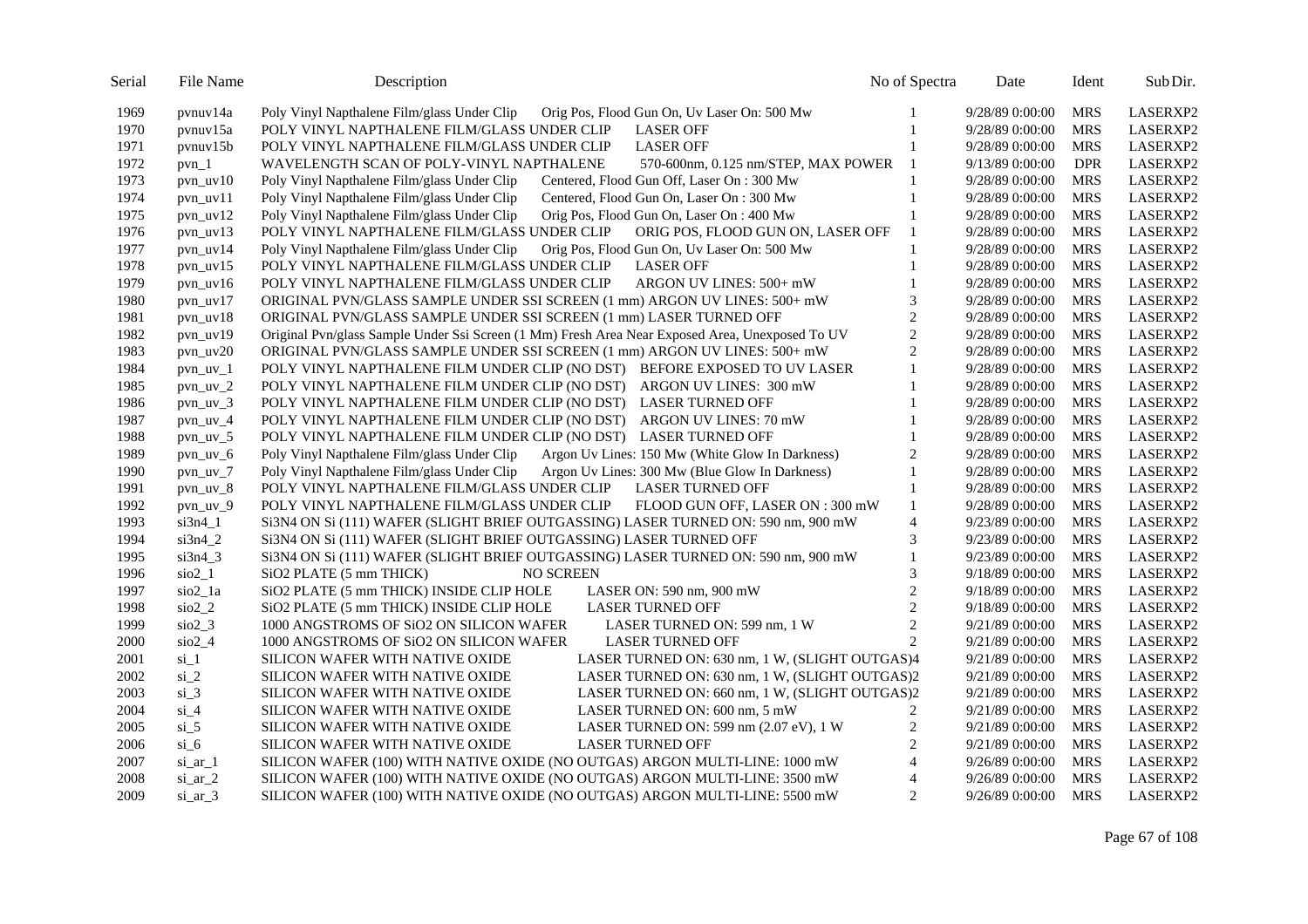| SILICON WAFER (100) WITH NATIVE OXIDE (NO OUTGAS) LASER TURNED OFF (ALLOWED TO COOL 1 MIN)19/26/89 0:00:00<br>LASERXP2<br>2010<br>$si_a$ ar $4$<br><b>MRS</b><br>3<br>$sm2o3_1$<br>2011<br>Sm2O3 PELLET UNDER CLIP<br>LASER ON: 590 nm, 900 mW (AFTER M2)<br>9/20/89 0:00:00<br><b>MRS</b><br>LASERXP2<br>$\overline{c}$<br>2012<br>$sm2o3_2$<br>LASER OFF AFTER EXPOSURE TO 900 mW AT 590 nm<br>9/20/89 0:00:00<br><b>MRS</b><br>Sm2O3 PELLET UNDER CLIP<br>LASERXP2<br>2013<br>$\mathbf{1}$<br>9/25/89 0:00:00<br><b>MRS</b><br>LASERXP2<br>$s_1$<br><b>CLEAVED SULFUR CRYSTAL</b><br>LASER TURNED ON: 590 nm, 800 mW<br>$s_2$<br>$\mathbf{1}$<br>2014<br>CLEAVED SULFUR CRYSTAL<br><b>LASER TURNED OFF</b><br><b>MRS</b><br>LASERXP2<br>9/25/89 0:00:00<br>2015<br>LASER CLEANED Cr2O3 PELLET UNDER SCREEN LASER OFF (SAMPLE EXPOSED ONCE TO 600mw) 1<br>9/6/89 0:00:00<br><b>MRS</b><br>LASERXP2<br>test_a<br><b>MRS</b><br>2016<br>LASER CLEANED Cr2O3 PELLET UNDER SCREEN<br>LASER ON: 600mW, 590 nm, APER 6<br>1<br>9/6/89 0:00:00<br>LASERXP2<br>test_b<br>$\ensuremath{\mathfrak{Z}}$<br>2017<br>TiO2 PELLET (NO FLOOD GUN, NO SCREEN)<br>LASER ON: 590 nm, 900 mW (AFTER M2)<br>9/18/89 0:00:00<br><b>MRS</b><br>LASERXP2<br>ti <sub>02</sub> 1<br>3<br>2018<br><b>MRS</b><br>$tio2_2$<br>TiO2 PELLET (NO FLOOD GUN, NO SCREEN)<br><b>LASER TURNED OFF</b><br>9/18/89 0:00:00<br>LASERXP2<br>2019<br>$tio2_3$<br>TiO2 PELLET (NO FLOOD GUN, NO SCREEN) LASER TURNED ON AGAIN: 590 nm, 900 mW (AFTER M2)2<br><b>MRS</b><br>LASERXP2<br>9/18/89 0:00:00<br>2<br>2020<br>$tio2_4$<br>TiO2 PELLET (NO FLOOD GUN, NO SCREEN) LASER TURNED OFF AGAIN<br>9/18/89 0:00:00<br><b>MRS</b><br>LASERXP2<br>2021<br>$tio2_5$<br>TiO2 PELLET (NO FLOOD GUN, NO SCREEN) LASER TURNED ON AGAIN: 590 nm, 900 mW (AFTER M2)2<br><b>MRS</b><br>LASERXP2<br>9/18/89 0:00:00<br>2022<br><b>MRS</b><br>$tio2_6$<br>TiO2 PELLET (NO FLOOD GUN, NO SCREEN) LASER TURNED OFF AGAIN<br>2<br>LASERXP2<br>9/18/89 0:00:00<br>2023<br>$\overline{c}$<br>TiO2 PELLET UNDER GLOD CLIP (STRONG OUTGAS)<br><b>MRS</b><br>LASERXP2<br>tio2_ar2<br><b>LASER TURNED OFF</b><br>9/26/89 0:00:00<br>$\sqrt{2}$<br><b>MRS</b><br>2024<br>tio2_ar3<br>TiO2 PELLET UNDER GLOD CLIP (STRONG OUTGAS)<br>ARGON MULTI-LINE: 900 mW<br>9/26/89 0:00:00<br>LASERXP2<br>$\sqrt{2}$<br>2025<br><b>MRS</b><br>LASERXP2<br>tio2_ar4<br>TiO2 PELLET UNDER GLOD CLIP (STRONG OUTGAS)<br>ARGON MULTI-LINE: 3000 mW<br>9/26/89 0:00:00<br>$\mathbf{2}$<br>2026<br><b>MRS</b><br>tio2_ar5<br>TiO2 PELLET UNDER GLOD CLIP (STRONG OUTGAS)<br><b>LASER TURNED OFF</b><br>LASERXP2<br>9/26/89 0:00:00<br>$\sqrt{2}$<br>2027<br>TiO2 PELLET UNDER GLOD CLIP (STRONG OUTGAS)<br><b>MRS</b><br>LASERXP2<br>tio2_ar_<br>ARGON MULTI-LINE ON: 900 mW<br>9/26/89 0:00:00<br>6<br>2028<br>ybacuo_1<br>CPS YBaCuO SAMPLE (STRONG OUTGASSING)<br><b>MRS</b><br>LASER ON 590 nm, $400 \text{ mW}$<br>9/23/89 0:00:00<br>LASERXP2<br>2029<br>CPS YBaCuO SAMPLE (STRONG OUTGASSING)<br>6<br><b>MRS</b><br>LASERXP2<br>ybacuo_2<br>LASER ON 590 nm, 700 mW<br>9/23/89 0:00:00<br>5<br>2030<br>CPS YBaCuO SAMPLE (STRONG OUTGASSING)<br><b>LASER TURNED OFF</b><br><b>MRS</b><br>LASERXP2<br>ybacuo_3<br>9/23/89 0:00:00<br>2031<br><b>MRS</b><br>ybacuo_a<br>CPS YBaCuO SAMPLE<br><b>NO EXPOSURE</b><br>9/23/89 0:00:00<br>LASERXP2<br>2032<br><b>NO EXPOSURE</b><br><b>MRS</b><br>ybacuo_o<br><b>CPS YBaCuO SAMPLE</b><br>9/23/89 0:00:00<br>LASERXP2<br>2033<br>$\overline{4}$<br>$zno_1$<br>ZnO PELLET UNDER GOLD CLIP<br>BEFORE EXPOSED TO LASER<br>9/24/89 0:00:00<br><b>MRS</b><br>LASERXP2<br>2034<br>$\overline{2}$<br>BEFORE EXPOSED TO LASER<br><b>MRS</b><br>LASERXP2<br>ZnO PELLET UNDER GOLD CLIP<br>9/25/89 0:00:00<br>zno_1a<br>2035<br>BEFORE EXPOSED TO LASER<br><b>MRS</b><br>$zno_1b$<br>ZnO PELLET UNDER GOLD CLIP<br>9/25/89 0:00:00<br>LASERXP2<br>2036<br>ZnO PELLET UNDER GOLD CLIP (NO OUTGASSING)<br>$\overline{4}$<br><b>MRS</b><br>$zno_2$<br>LASER TURNED ON: 590 nm, 900 mW<br>9/25/89 0:00:00<br>LASERXP2<br>2037<br>$\boldsymbol{2}$<br>$zno_3$<br>ZnO PELLET UNDER GOLD CLIP (NO OUTGASSING)<br><b>LASER TURNED OFF</b><br>9/25/89 0:00:00<br><b>MRS</b><br>LASERXP2<br>$\overline{2}$<br>2038<br>ZnO PELLET UNDER GOLD CLIP (NO OUTGASSING)<br><b>MRS</b><br>LASERXP2<br>zno_3a<br><b>LASER TURNED OFF</b><br>9/25/89 0:00:00<br>$\overline{c}$<br>2039<br>ZnO PELLET UNDER GOLD CLIP (NO OUTGASSING)<br>LASER TURNED ON: 590 nm, 900 mW<br>9/25/89 0:00:00<br><b>MRS</b><br>LASERXP2<br>zno $_4$<br>$\overline{2}$<br>2040<br>MOLYBDENUM DI-SULFIDE (Mo_S2) FRESHLY EXPOSED SURFACE OF A POLYMORPHIC SHEEET<br><b>MRS</b><br>mos2 01<br>7/21/87 0:00:00<br><b>LUBRICNT</b><br>$\overline{4}$<br>2041<br>$wd_40$<br><b>WD-40 LUBRICANT</b><br>SMEARED ON A GOLD PLATEN<br>10/13/85 0:00:00<br><b>MRS</b><br><b>LUBRICNT</b><br>2042<br>30 Angstrom Coating of Krytox Type Lubricant at 35 TOA<br><b>MRS</b><br>$30$ _ang_k<br>12/3/92 0:00:00<br><b>MAG_MEM</b><br>36 Angstrom Coating of Krytox type lubricant: 35 TOA<br>2043<br>$36$ _ang_k<br>12/7/93 0:00:00<br><b>MRS</b><br>MAG_MEM<br>2044<br>48 Angstrom coating of Krytox type lubricant: 35 TOA<br><b>MRS</b><br>48_ang_k<br>12/7/93 0:00:00<br>MAG_MEM<br>2045<br>#1: Heat treated (150C, 1hr), 10X thermal cycles<br><b>MRS</b><br>MAG_MEM<br>after_1<br>4/10/92 0:00:00<br>2046<br>#2: No heat treatment, 10X thermal cycles<br><b>MRS</b><br>4/10/92 0:00:00<br><b>MAG_MEM</b><br>after $2$<br>2047<br>#3: Heat treated (150C, 1hr), 10X thermal cycles<br><b>MRS</b><br>MAG_MEM<br>after_3<br>4/10/92 0:00:00<br>2048<br>Lubricant on sample "#3" removed by minimum ion etching<br><b>MRS</b><br>MAG_MEM<br>after_3a<br>4/21/92 0:00:00<br>2049<br>#4: Heat treated (150C, 1hr), 10X thermal cycles<br><b>MRS</b><br>MAG_MEM<br>after_4<br>4/10/92 0:00:00<br>Lubricant on sample "#5" removed by minimum ion etching<br><b>MRS</b><br>2050<br>4/21/92 0:00:00<br><b>MAG_MEM</b><br>after_5a | Serial | File Name | Description | No of Spectra | Date | Ident | Sub Dir. |
|-----------------------------------------------------------------------------------------------------------------------------------------------------------------------------------------------------------------------------------------------------------------------------------------------------------------------------------------------------------------------------------------------------------------------------------------------------------------------------------------------------------------------------------------------------------------------------------------------------------------------------------------------------------------------------------------------------------------------------------------------------------------------------------------------------------------------------------------------------------------------------------------------------------------------------------------------------------------------------------------------------------------------------------------------------------------------------------------------------------------------------------------------------------------------------------------------------------------------------------------------------------------------------------------------------------------------------------------------------------------------------------------------------------------------------------------------------------------------------------------------------------------------------------------------------------------------------------------------------------------------------------------------------------------------------------------------------------------------------------------------------------------------------------------------------------------------------------------------------------------------------------------------------------------------------------------------------------------------------------------------------------------------------------------------------------------------------------------------------------------------------------------------------------------------------------------------------------------------------------------------------------------------------------------------------------------------------------------------------------------------------------------------------------------------------------------------------------------------------------------------------------------------------------------------------------------------------------------------------------------------------------------------------------------------------------------------------------------------------------------------------------------------------------------------------------------------------------------------------------------------------------------------------------------------------------------------------------------------------------------------------------------------------------------------------------------------------------------------------------------------------------------------------------------------------------------------------------------------------------------------------------------------------------------------------------------------------------------------------------------------------------------------------------------------------------------------------------------------------------------------------------------------------------------------------------------------------------------------------------------------------------------------------------------------------------------------------------------------------------------------------------------------------------------------------------------------------------------------------------------------------------------------------------------------------------------------------------------------------------------------------------------------------------------------------------------------------------------------------------------------------------------------------------------------------------------------------------------------------------------------------------------------------------------------------------------------------------------------------------------------------------------------------------------------------------------------------------------------------------------------------------------------------------------------------------------------------------------------------------------------------------------------------------------------------------------------------------------------------------------------------------------------------------------------------------------------------------------------------------------------------------------------------------------------------------------------------------------------------------------------------------------------------------------------------------------------------------------------------------------------------------------------------------------------------------------------------------------------------------------------------------------------------------------------------------------------------------------------------------------------------------------------------------------------------------------------------------------------------------------------------------------------------------------------------------------------------------------------------------------------------------------------------------------------------------------------------------------------------------------------------------------------------------------------------------------------------------------------------------------------------------------------------------------------------------------------------------------------------------------------------------------------------------|--------|-----------|-------------|---------------|------|-------|----------|
|                                                                                                                                                                                                                                                                                                                                                                                                                                                                                                                                                                                                                                                                                                                                                                                                                                                                                                                                                                                                                                                                                                                                                                                                                                                                                                                                                                                                                                                                                                                                                                                                                                                                                                                                                                                                                                                                                                                                                                                                                                                                                                                                                                                                                                                                                                                                                                                                                                                                                                                                                                                                                                                                                                                                                                                                                                                                                                                                                                                                                                                                                                                                                                                                                                                                                                                                                                                                                                                                                                                                                                                                                                                                                                                                                                                                                                                                                                                                                                                                                                                                                                                                                                                                                                                                                                                                                                                                                                                                                                                                                                                                                                                                                                                                                                                                                                                                                                                                                                                                                                                                                                                                                                                                                                                                                                                                                                                                                                                                                                                                                                                                                                                                                                                                                                                                                                                                                                                                                                                                                                   |        |           |             |               |      |       |          |
|                                                                                                                                                                                                                                                                                                                                                                                                                                                                                                                                                                                                                                                                                                                                                                                                                                                                                                                                                                                                                                                                                                                                                                                                                                                                                                                                                                                                                                                                                                                                                                                                                                                                                                                                                                                                                                                                                                                                                                                                                                                                                                                                                                                                                                                                                                                                                                                                                                                                                                                                                                                                                                                                                                                                                                                                                                                                                                                                                                                                                                                                                                                                                                                                                                                                                                                                                                                                                                                                                                                                                                                                                                                                                                                                                                                                                                                                                                                                                                                                                                                                                                                                                                                                                                                                                                                                                                                                                                                                                                                                                                                                                                                                                                                                                                                                                                                                                                                                                                                                                                                                                                                                                                                                                                                                                                                                                                                                                                                                                                                                                                                                                                                                                                                                                                                                                                                                                                                                                                                                                                   |        |           |             |               |      |       |          |
|                                                                                                                                                                                                                                                                                                                                                                                                                                                                                                                                                                                                                                                                                                                                                                                                                                                                                                                                                                                                                                                                                                                                                                                                                                                                                                                                                                                                                                                                                                                                                                                                                                                                                                                                                                                                                                                                                                                                                                                                                                                                                                                                                                                                                                                                                                                                                                                                                                                                                                                                                                                                                                                                                                                                                                                                                                                                                                                                                                                                                                                                                                                                                                                                                                                                                                                                                                                                                                                                                                                                                                                                                                                                                                                                                                                                                                                                                                                                                                                                                                                                                                                                                                                                                                                                                                                                                                                                                                                                                                                                                                                                                                                                                                                                                                                                                                                                                                                                                                                                                                                                                                                                                                                                                                                                                                                                                                                                                                                                                                                                                                                                                                                                                                                                                                                                                                                                                                                                                                                                                                   |        |           |             |               |      |       |          |
|                                                                                                                                                                                                                                                                                                                                                                                                                                                                                                                                                                                                                                                                                                                                                                                                                                                                                                                                                                                                                                                                                                                                                                                                                                                                                                                                                                                                                                                                                                                                                                                                                                                                                                                                                                                                                                                                                                                                                                                                                                                                                                                                                                                                                                                                                                                                                                                                                                                                                                                                                                                                                                                                                                                                                                                                                                                                                                                                                                                                                                                                                                                                                                                                                                                                                                                                                                                                                                                                                                                                                                                                                                                                                                                                                                                                                                                                                                                                                                                                                                                                                                                                                                                                                                                                                                                                                                                                                                                                                                                                                                                                                                                                                                                                                                                                                                                                                                                                                                                                                                                                                                                                                                                                                                                                                                                                                                                                                                                                                                                                                                                                                                                                                                                                                                                                                                                                                                                                                                                                                                   |        |           |             |               |      |       |          |
|                                                                                                                                                                                                                                                                                                                                                                                                                                                                                                                                                                                                                                                                                                                                                                                                                                                                                                                                                                                                                                                                                                                                                                                                                                                                                                                                                                                                                                                                                                                                                                                                                                                                                                                                                                                                                                                                                                                                                                                                                                                                                                                                                                                                                                                                                                                                                                                                                                                                                                                                                                                                                                                                                                                                                                                                                                                                                                                                                                                                                                                                                                                                                                                                                                                                                                                                                                                                                                                                                                                                                                                                                                                                                                                                                                                                                                                                                                                                                                                                                                                                                                                                                                                                                                                                                                                                                                                                                                                                                                                                                                                                                                                                                                                                                                                                                                                                                                                                                                                                                                                                                                                                                                                                                                                                                                                                                                                                                                                                                                                                                                                                                                                                                                                                                                                                                                                                                                                                                                                                                                   |        |           |             |               |      |       |          |
|                                                                                                                                                                                                                                                                                                                                                                                                                                                                                                                                                                                                                                                                                                                                                                                                                                                                                                                                                                                                                                                                                                                                                                                                                                                                                                                                                                                                                                                                                                                                                                                                                                                                                                                                                                                                                                                                                                                                                                                                                                                                                                                                                                                                                                                                                                                                                                                                                                                                                                                                                                                                                                                                                                                                                                                                                                                                                                                                                                                                                                                                                                                                                                                                                                                                                                                                                                                                                                                                                                                                                                                                                                                                                                                                                                                                                                                                                                                                                                                                                                                                                                                                                                                                                                                                                                                                                                                                                                                                                                                                                                                                                                                                                                                                                                                                                                                                                                                                                                                                                                                                                                                                                                                                                                                                                                                                                                                                                                                                                                                                                                                                                                                                                                                                                                                                                                                                                                                                                                                                                                   |        |           |             |               |      |       |          |
|                                                                                                                                                                                                                                                                                                                                                                                                                                                                                                                                                                                                                                                                                                                                                                                                                                                                                                                                                                                                                                                                                                                                                                                                                                                                                                                                                                                                                                                                                                                                                                                                                                                                                                                                                                                                                                                                                                                                                                                                                                                                                                                                                                                                                                                                                                                                                                                                                                                                                                                                                                                                                                                                                                                                                                                                                                                                                                                                                                                                                                                                                                                                                                                                                                                                                                                                                                                                                                                                                                                                                                                                                                                                                                                                                                                                                                                                                                                                                                                                                                                                                                                                                                                                                                                                                                                                                                                                                                                                                                                                                                                                                                                                                                                                                                                                                                                                                                                                                                                                                                                                                                                                                                                                                                                                                                                                                                                                                                                                                                                                                                                                                                                                                                                                                                                                                                                                                                                                                                                                                                   |        |           |             |               |      |       |          |
|                                                                                                                                                                                                                                                                                                                                                                                                                                                                                                                                                                                                                                                                                                                                                                                                                                                                                                                                                                                                                                                                                                                                                                                                                                                                                                                                                                                                                                                                                                                                                                                                                                                                                                                                                                                                                                                                                                                                                                                                                                                                                                                                                                                                                                                                                                                                                                                                                                                                                                                                                                                                                                                                                                                                                                                                                                                                                                                                                                                                                                                                                                                                                                                                                                                                                                                                                                                                                                                                                                                                                                                                                                                                                                                                                                                                                                                                                                                                                                                                                                                                                                                                                                                                                                                                                                                                                                                                                                                                                                                                                                                                                                                                                                                                                                                                                                                                                                                                                                                                                                                                                                                                                                                                                                                                                                                                                                                                                                                                                                                                                                                                                                                                                                                                                                                                                                                                                                                                                                                                                                   |        |           |             |               |      |       |          |
|                                                                                                                                                                                                                                                                                                                                                                                                                                                                                                                                                                                                                                                                                                                                                                                                                                                                                                                                                                                                                                                                                                                                                                                                                                                                                                                                                                                                                                                                                                                                                                                                                                                                                                                                                                                                                                                                                                                                                                                                                                                                                                                                                                                                                                                                                                                                                                                                                                                                                                                                                                                                                                                                                                                                                                                                                                                                                                                                                                                                                                                                                                                                                                                                                                                                                                                                                                                                                                                                                                                                                                                                                                                                                                                                                                                                                                                                                                                                                                                                                                                                                                                                                                                                                                                                                                                                                                                                                                                                                                                                                                                                                                                                                                                                                                                                                                                                                                                                                                                                                                                                                                                                                                                                                                                                                                                                                                                                                                                                                                                                                                                                                                                                                                                                                                                                                                                                                                                                                                                                                                   |        |           |             |               |      |       |          |
|                                                                                                                                                                                                                                                                                                                                                                                                                                                                                                                                                                                                                                                                                                                                                                                                                                                                                                                                                                                                                                                                                                                                                                                                                                                                                                                                                                                                                                                                                                                                                                                                                                                                                                                                                                                                                                                                                                                                                                                                                                                                                                                                                                                                                                                                                                                                                                                                                                                                                                                                                                                                                                                                                                                                                                                                                                                                                                                                                                                                                                                                                                                                                                                                                                                                                                                                                                                                                                                                                                                                                                                                                                                                                                                                                                                                                                                                                                                                                                                                                                                                                                                                                                                                                                                                                                                                                                                                                                                                                                                                                                                                                                                                                                                                                                                                                                                                                                                                                                                                                                                                                                                                                                                                                                                                                                                                                                                                                                                                                                                                                                                                                                                                                                                                                                                                                                                                                                                                                                                                                                   |        |           |             |               |      |       |          |
|                                                                                                                                                                                                                                                                                                                                                                                                                                                                                                                                                                                                                                                                                                                                                                                                                                                                                                                                                                                                                                                                                                                                                                                                                                                                                                                                                                                                                                                                                                                                                                                                                                                                                                                                                                                                                                                                                                                                                                                                                                                                                                                                                                                                                                                                                                                                                                                                                                                                                                                                                                                                                                                                                                                                                                                                                                                                                                                                                                                                                                                                                                                                                                                                                                                                                                                                                                                                                                                                                                                                                                                                                                                                                                                                                                                                                                                                                                                                                                                                                                                                                                                                                                                                                                                                                                                                                                                                                                                                                                                                                                                                                                                                                                                                                                                                                                                                                                                                                                                                                                                                                                                                                                                                                                                                                                                                                                                                                                                                                                                                                                                                                                                                                                                                                                                                                                                                                                                                                                                                                                   |        |           |             |               |      |       |          |
|                                                                                                                                                                                                                                                                                                                                                                                                                                                                                                                                                                                                                                                                                                                                                                                                                                                                                                                                                                                                                                                                                                                                                                                                                                                                                                                                                                                                                                                                                                                                                                                                                                                                                                                                                                                                                                                                                                                                                                                                                                                                                                                                                                                                                                                                                                                                                                                                                                                                                                                                                                                                                                                                                                                                                                                                                                                                                                                                                                                                                                                                                                                                                                                                                                                                                                                                                                                                                                                                                                                                                                                                                                                                                                                                                                                                                                                                                                                                                                                                                                                                                                                                                                                                                                                                                                                                                                                                                                                                                                                                                                                                                                                                                                                                                                                                                                                                                                                                                                                                                                                                                                                                                                                                                                                                                                                                                                                                                                                                                                                                                                                                                                                                                                                                                                                                                                                                                                                                                                                                                                   |        |           |             |               |      |       |          |
|                                                                                                                                                                                                                                                                                                                                                                                                                                                                                                                                                                                                                                                                                                                                                                                                                                                                                                                                                                                                                                                                                                                                                                                                                                                                                                                                                                                                                                                                                                                                                                                                                                                                                                                                                                                                                                                                                                                                                                                                                                                                                                                                                                                                                                                                                                                                                                                                                                                                                                                                                                                                                                                                                                                                                                                                                                                                                                                                                                                                                                                                                                                                                                                                                                                                                                                                                                                                                                                                                                                                                                                                                                                                                                                                                                                                                                                                                                                                                                                                                                                                                                                                                                                                                                                                                                                                                                                                                                                                                                                                                                                                                                                                                                                                                                                                                                                                                                                                                                                                                                                                                                                                                                                                                                                                                                                                                                                                                                                                                                                                                                                                                                                                                                                                                                                                                                                                                                                                                                                                                                   |        |           |             |               |      |       |          |
|                                                                                                                                                                                                                                                                                                                                                                                                                                                                                                                                                                                                                                                                                                                                                                                                                                                                                                                                                                                                                                                                                                                                                                                                                                                                                                                                                                                                                                                                                                                                                                                                                                                                                                                                                                                                                                                                                                                                                                                                                                                                                                                                                                                                                                                                                                                                                                                                                                                                                                                                                                                                                                                                                                                                                                                                                                                                                                                                                                                                                                                                                                                                                                                                                                                                                                                                                                                                                                                                                                                                                                                                                                                                                                                                                                                                                                                                                                                                                                                                                                                                                                                                                                                                                                                                                                                                                                                                                                                                                                                                                                                                                                                                                                                                                                                                                                                                                                                                                                                                                                                                                                                                                                                                                                                                                                                                                                                                                                                                                                                                                                                                                                                                                                                                                                                                                                                                                                                                                                                                                                   |        |           |             |               |      |       |          |
|                                                                                                                                                                                                                                                                                                                                                                                                                                                                                                                                                                                                                                                                                                                                                                                                                                                                                                                                                                                                                                                                                                                                                                                                                                                                                                                                                                                                                                                                                                                                                                                                                                                                                                                                                                                                                                                                                                                                                                                                                                                                                                                                                                                                                                                                                                                                                                                                                                                                                                                                                                                                                                                                                                                                                                                                                                                                                                                                                                                                                                                                                                                                                                                                                                                                                                                                                                                                                                                                                                                                                                                                                                                                                                                                                                                                                                                                                                                                                                                                                                                                                                                                                                                                                                                                                                                                                                                                                                                                                                                                                                                                                                                                                                                                                                                                                                                                                                                                                                                                                                                                                                                                                                                                                                                                                                                                                                                                                                                                                                                                                                                                                                                                                                                                                                                                                                                                                                                                                                                                                                   |        |           |             |               |      |       |          |
|                                                                                                                                                                                                                                                                                                                                                                                                                                                                                                                                                                                                                                                                                                                                                                                                                                                                                                                                                                                                                                                                                                                                                                                                                                                                                                                                                                                                                                                                                                                                                                                                                                                                                                                                                                                                                                                                                                                                                                                                                                                                                                                                                                                                                                                                                                                                                                                                                                                                                                                                                                                                                                                                                                                                                                                                                                                                                                                                                                                                                                                                                                                                                                                                                                                                                                                                                                                                                                                                                                                                                                                                                                                                                                                                                                                                                                                                                                                                                                                                                                                                                                                                                                                                                                                                                                                                                                                                                                                                                                                                                                                                                                                                                                                                                                                                                                                                                                                                                                                                                                                                                                                                                                                                                                                                                                                                                                                                                                                                                                                                                                                                                                                                                                                                                                                                                                                                                                                                                                                                                                   |        |           |             |               |      |       |          |
|                                                                                                                                                                                                                                                                                                                                                                                                                                                                                                                                                                                                                                                                                                                                                                                                                                                                                                                                                                                                                                                                                                                                                                                                                                                                                                                                                                                                                                                                                                                                                                                                                                                                                                                                                                                                                                                                                                                                                                                                                                                                                                                                                                                                                                                                                                                                                                                                                                                                                                                                                                                                                                                                                                                                                                                                                                                                                                                                                                                                                                                                                                                                                                                                                                                                                                                                                                                                                                                                                                                                                                                                                                                                                                                                                                                                                                                                                                                                                                                                                                                                                                                                                                                                                                                                                                                                                                                                                                                                                                                                                                                                                                                                                                                                                                                                                                                                                                                                                                                                                                                                                                                                                                                                                                                                                                                                                                                                                                                                                                                                                                                                                                                                                                                                                                                                                                                                                                                                                                                                                                   |        |           |             |               |      |       |          |
|                                                                                                                                                                                                                                                                                                                                                                                                                                                                                                                                                                                                                                                                                                                                                                                                                                                                                                                                                                                                                                                                                                                                                                                                                                                                                                                                                                                                                                                                                                                                                                                                                                                                                                                                                                                                                                                                                                                                                                                                                                                                                                                                                                                                                                                                                                                                                                                                                                                                                                                                                                                                                                                                                                                                                                                                                                                                                                                                                                                                                                                                                                                                                                                                                                                                                                                                                                                                                                                                                                                                                                                                                                                                                                                                                                                                                                                                                                                                                                                                                                                                                                                                                                                                                                                                                                                                                                                                                                                                                                                                                                                                                                                                                                                                                                                                                                                                                                                                                                                                                                                                                                                                                                                                                                                                                                                                                                                                                                                                                                                                                                                                                                                                                                                                                                                                                                                                                                                                                                                                                                   |        |           |             |               |      |       |          |
|                                                                                                                                                                                                                                                                                                                                                                                                                                                                                                                                                                                                                                                                                                                                                                                                                                                                                                                                                                                                                                                                                                                                                                                                                                                                                                                                                                                                                                                                                                                                                                                                                                                                                                                                                                                                                                                                                                                                                                                                                                                                                                                                                                                                                                                                                                                                                                                                                                                                                                                                                                                                                                                                                                                                                                                                                                                                                                                                                                                                                                                                                                                                                                                                                                                                                                                                                                                                                                                                                                                                                                                                                                                                                                                                                                                                                                                                                                                                                                                                                                                                                                                                                                                                                                                                                                                                                                                                                                                                                                                                                                                                                                                                                                                                                                                                                                                                                                                                                                                                                                                                                                                                                                                                                                                                                                                                                                                                                                                                                                                                                                                                                                                                                                                                                                                                                                                                                                                                                                                                                                   |        |           |             |               |      |       |          |
|                                                                                                                                                                                                                                                                                                                                                                                                                                                                                                                                                                                                                                                                                                                                                                                                                                                                                                                                                                                                                                                                                                                                                                                                                                                                                                                                                                                                                                                                                                                                                                                                                                                                                                                                                                                                                                                                                                                                                                                                                                                                                                                                                                                                                                                                                                                                                                                                                                                                                                                                                                                                                                                                                                                                                                                                                                                                                                                                                                                                                                                                                                                                                                                                                                                                                                                                                                                                                                                                                                                                                                                                                                                                                                                                                                                                                                                                                                                                                                                                                                                                                                                                                                                                                                                                                                                                                                                                                                                                                                                                                                                                                                                                                                                                                                                                                                                                                                                                                                                                                                                                                                                                                                                                                                                                                                                                                                                                                                                                                                                                                                                                                                                                                                                                                                                                                                                                                                                                                                                                                                   |        |           |             |               |      |       |          |
|                                                                                                                                                                                                                                                                                                                                                                                                                                                                                                                                                                                                                                                                                                                                                                                                                                                                                                                                                                                                                                                                                                                                                                                                                                                                                                                                                                                                                                                                                                                                                                                                                                                                                                                                                                                                                                                                                                                                                                                                                                                                                                                                                                                                                                                                                                                                                                                                                                                                                                                                                                                                                                                                                                                                                                                                                                                                                                                                                                                                                                                                                                                                                                                                                                                                                                                                                                                                                                                                                                                                                                                                                                                                                                                                                                                                                                                                                                                                                                                                                                                                                                                                                                                                                                                                                                                                                                                                                                                                                                                                                                                                                                                                                                                                                                                                                                                                                                                                                                                                                                                                                                                                                                                                                                                                                                                                                                                                                                                                                                                                                                                                                                                                                                                                                                                                                                                                                                                                                                                                                                   |        |           |             |               |      |       |          |
|                                                                                                                                                                                                                                                                                                                                                                                                                                                                                                                                                                                                                                                                                                                                                                                                                                                                                                                                                                                                                                                                                                                                                                                                                                                                                                                                                                                                                                                                                                                                                                                                                                                                                                                                                                                                                                                                                                                                                                                                                                                                                                                                                                                                                                                                                                                                                                                                                                                                                                                                                                                                                                                                                                                                                                                                                                                                                                                                                                                                                                                                                                                                                                                                                                                                                                                                                                                                                                                                                                                                                                                                                                                                                                                                                                                                                                                                                                                                                                                                                                                                                                                                                                                                                                                                                                                                                                                                                                                                                                                                                                                                                                                                                                                                                                                                                                                                                                                                                                                                                                                                                                                                                                                                                                                                                                                                                                                                                                                                                                                                                                                                                                                                                                                                                                                                                                                                                                                                                                                                                                   |        |           |             |               |      |       |          |
|                                                                                                                                                                                                                                                                                                                                                                                                                                                                                                                                                                                                                                                                                                                                                                                                                                                                                                                                                                                                                                                                                                                                                                                                                                                                                                                                                                                                                                                                                                                                                                                                                                                                                                                                                                                                                                                                                                                                                                                                                                                                                                                                                                                                                                                                                                                                                                                                                                                                                                                                                                                                                                                                                                                                                                                                                                                                                                                                                                                                                                                                                                                                                                                                                                                                                                                                                                                                                                                                                                                                                                                                                                                                                                                                                                                                                                                                                                                                                                                                                                                                                                                                                                                                                                                                                                                                                                                                                                                                                                                                                                                                                                                                                                                                                                                                                                                                                                                                                                                                                                                                                                                                                                                                                                                                                                                                                                                                                                                                                                                                                                                                                                                                                                                                                                                                                                                                                                                                                                                                                                   |        |           |             |               |      |       |          |
|                                                                                                                                                                                                                                                                                                                                                                                                                                                                                                                                                                                                                                                                                                                                                                                                                                                                                                                                                                                                                                                                                                                                                                                                                                                                                                                                                                                                                                                                                                                                                                                                                                                                                                                                                                                                                                                                                                                                                                                                                                                                                                                                                                                                                                                                                                                                                                                                                                                                                                                                                                                                                                                                                                                                                                                                                                                                                                                                                                                                                                                                                                                                                                                                                                                                                                                                                                                                                                                                                                                                                                                                                                                                                                                                                                                                                                                                                                                                                                                                                                                                                                                                                                                                                                                                                                                                                                                                                                                                                                                                                                                                                                                                                                                                                                                                                                                                                                                                                                                                                                                                                                                                                                                                                                                                                                                                                                                                                                                                                                                                                                                                                                                                                                                                                                                                                                                                                                                                                                                                                                   |        |           |             |               |      |       |          |
|                                                                                                                                                                                                                                                                                                                                                                                                                                                                                                                                                                                                                                                                                                                                                                                                                                                                                                                                                                                                                                                                                                                                                                                                                                                                                                                                                                                                                                                                                                                                                                                                                                                                                                                                                                                                                                                                                                                                                                                                                                                                                                                                                                                                                                                                                                                                                                                                                                                                                                                                                                                                                                                                                                                                                                                                                                                                                                                                                                                                                                                                                                                                                                                                                                                                                                                                                                                                                                                                                                                                                                                                                                                                                                                                                                                                                                                                                                                                                                                                                                                                                                                                                                                                                                                                                                                                                                                                                                                                                                                                                                                                                                                                                                                                                                                                                                                                                                                                                                                                                                                                                                                                                                                                                                                                                                                                                                                                                                                                                                                                                                                                                                                                                                                                                                                                                                                                                                                                                                                                                                   |        |           |             |               |      |       |          |
|                                                                                                                                                                                                                                                                                                                                                                                                                                                                                                                                                                                                                                                                                                                                                                                                                                                                                                                                                                                                                                                                                                                                                                                                                                                                                                                                                                                                                                                                                                                                                                                                                                                                                                                                                                                                                                                                                                                                                                                                                                                                                                                                                                                                                                                                                                                                                                                                                                                                                                                                                                                                                                                                                                                                                                                                                                                                                                                                                                                                                                                                                                                                                                                                                                                                                                                                                                                                                                                                                                                                                                                                                                                                                                                                                                                                                                                                                                                                                                                                                                                                                                                                                                                                                                                                                                                                                                                                                                                                                                                                                                                                                                                                                                                                                                                                                                                                                                                                                                                                                                                                                                                                                                                                                                                                                                                                                                                                                                                                                                                                                                                                                                                                                                                                                                                                                                                                                                                                                                                                                                   |        |           |             |               |      |       |          |
|                                                                                                                                                                                                                                                                                                                                                                                                                                                                                                                                                                                                                                                                                                                                                                                                                                                                                                                                                                                                                                                                                                                                                                                                                                                                                                                                                                                                                                                                                                                                                                                                                                                                                                                                                                                                                                                                                                                                                                                                                                                                                                                                                                                                                                                                                                                                                                                                                                                                                                                                                                                                                                                                                                                                                                                                                                                                                                                                                                                                                                                                                                                                                                                                                                                                                                                                                                                                                                                                                                                                                                                                                                                                                                                                                                                                                                                                                                                                                                                                                                                                                                                                                                                                                                                                                                                                                                                                                                                                                                                                                                                                                                                                                                                                                                                                                                                                                                                                                                                                                                                                                                                                                                                                                                                                                                                                                                                                                                                                                                                                                                                                                                                                                                                                                                                                                                                                                                                                                                                                                                   |        |           |             |               |      |       |          |
|                                                                                                                                                                                                                                                                                                                                                                                                                                                                                                                                                                                                                                                                                                                                                                                                                                                                                                                                                                                                                                                                                                                                                                                                                                                                                                                                                                                                                                                                                                                                                                                                                                                                                                                                                                                                                                                                                                                                                                                                                                                                                                                                                                                                                                                                                                                                                                                                                                                                                                                                                                                                                                                                                                                                                                                                                                                                                                                                                                                                                                                                                                                                                                                                                                                                                                                                                                                                                                                                                                                                                                                                                                                                                                                                                                                                                                                                                                                                                                                                                                                                                                                                                                                                                                                                                                                                                                                                                                                                                                                                                                                                                                                                                                                                                                                                                                                                                                                                                                                                                                                                                                                                                                                                                                                                                                                                                                                                                                                                                                                                                                                                                                                                                                                                                                                                                                                                                                                                                                                                                                   |        |           |             |               |      |       |          |
|                                                                                                                                                                                                                                                                                                                                                                                                                                                                                                                                                                                                                                                                                                                                                                                                                                                                                                                                                                                                                                                                                                                                                                                                                                                                                                                                                                                                                                                                                                                                                                                                                                                                                                                                                                                                                                                                                                                                                                                                                                                                                                                                                                                                                                                                                                                                                                                                                                                                                                                                                                                                                                                                                                                                                                                                                                                                                                                                                                                                                                                                                                                                                                                                                                                                                                                                                                                                                                                                                                                                                                                                                                                                                                                                                                                                                                                                                                                                                                                                                                                                                                                                                                                                                                                                                                                                                                                                                                                                                                                                                                                                                                                                                                                                                                                                                                                                                                                                                                                                                                                                                                                                                                                                                                                                                                                                                                                                                                                                                                                                                                                                                                                                                                                                                                                                                                                                                                                                                                                                                                   |        |           |             |               |      |       |          |
|                                                                                                                                                                                                                                                                                                                                                                                                                                                                                                                                                                                                                                                                                                                                                                                                                                                                                                                                                                                                                                                                                                                                                                                                                                                                                                                                                                                                                                                                                                                                                                                                                                                                                                                                                                                                                                                                                                                                                                                                                                                                                                                                                                                                                                                                                                                                                                                                                                                                                                                                                                                                                                                                                                                                                                                                                                                                                                                                                                                                                                                                                                                                                                                                                                                                                                                                                                                                                                                                                                                                                                                                                                                                                                                                                                                                                                                                                                                                                                                                                                                                                                                                                                                                                                                                                                                                                                                                                                                                                                                                                                                                                                                                                                                                                                                                                                                                                                                                                                                                                                                                                                                                                                                                                                                                                                                                                                                                                                                                                                                                                                                                                                                                                                                                                                                                                                                                                                                                                                                                                                   |        |           |             |               |      |       |          |
|                                                                                                                                                                                                                                                                                                                                                                                                                                                                                                                                                                                                                                                                                                                                                                                                                                                                                                                                                                                                                                                                                                                                                                                                                                                                                                                                                                                                                                                                                                                                                                                                                                                                                                                                                                                                                                                                                                                                                                                                                                                                                                                                                                                                                                                                                                                                                                                                                                                                                                                                                                                                                                                                                                                                                                                                                                                                                                                                                                                                                                                                                                                                                                                                                                                                                                                                                                                                                                                                                                                                                                                                                                                                                                                                                                                                                                                                                                                                                                                                                                                                                                                                                                                                                                                                                                                                                                                                                                                                                                                                                                                                                                                                                                                                                                                                                                                                                                                                                                                                                                                                                                                                                                                                                                                                                                                                                                                                                                                                                                                                                                                                                                                                                                                                                                                                                                                                                                                                                                                                                                   |        |           |             |               |      |       |          |
|                                                                                                                                                                                                                                                                                                                                                                                                                                                                                                                                                                                                                                                                                                                                                                                                                                                                                                                                                                                                                                                                                                                                                                                                                                                                                                                                                                                                                                                                                                                                                                                                                                                                                                                                                                                                                                                                                                                                                                                                                                                                                                                                                                                                                                                                                                                                                                                                                                                                                                                                                                                                                                                                                                                                                                                                                                                                                                                                                                                                                                                                                                                                                                                                                                                                                                                                                                                                                                                                                                                                                                                                                                                                                                                                                                                                                                                                                                                                                                                                                                                                                                                                                                                                                                                                                                                                                                                                                                                                                                                                                                                                                                                                                                                                                                                                                                                                                                                                                                                                                                                                                                                                                                                                                                                                                                                                                                                                                                                                                                                                                                                                                                                                                                                                                                                                                                                                                                                                                                                                                                   |        |           |             |               |      |       |          |
|                                                                                                                                                                                                                                                                                                                                                                                                                                                                                                                                                                                                                                                                                                                                                                                                                                                                                                                                                                                                                                                                                                                                                                                                                                                                                                                                                                                                                                                                                                                                                                                                                                                                                                                                                                                                                                                                                                                                                                                                                                                                                                                                                                                                                                                                                                                                                                                                                                                                                                                                                                                                                                                                                                                                                                                                                                                                                                                                                                                                                                                                                                                                                                                                                                                                                                                                                                                                                                                                                                                                                                                                                                                                                                                                                                                                                                                                                                                                                                                                                                                                                                                                                                                                                                                                                                                                                                                                                                                                                                                                                                                                                                                                                                                                                                                                                                                                                                                                                                                                                                                                                                                                                                                                                                                                                                                                                                                                                                                                                                                                                                                                                                                                                                                                                                                                                                                                                                                                                                                                                                   |        |           |             |               |      |       |          |
|                                                                                                                                                                                                                                                                                                                                                                                                                                                                                                                                                                                                                                                                                                                                                                                                                                                                                                                                                                                                                                                                                                                                                                                                                                                                                                                                                                                                                                                                                                                                                                                                                                                                                                                                                                                                                                                                                                                                                                                                                                                                                                                                                                                                                                                                                                                                                                                                                                                                                                                                                                                                                                                                                                                                                                                                                                                                                                                                                                                                                                                                                                                                                                                                                                                                                                                                                                                                                                                                                                                                                                                                                                                                                                                                                                                                                                                                                                                                                                                                                                                                                                                                                                                                                                                                                                                                                                                                                                                                                                                                                                                                                                                                                                                                                                                                                                                                                                                                                                                                                                                                                                                                                                                                                                                                                                                                                                                                                                                                                                                                                                                                                                                                                                                                                                                                                                                                                                                                                                                                                                   |        |           |             |               |      |       |          |
|                                                                                                                                                                                                                                                                                                                                                                                                                                                                                                                                                                                                                                                                                                                                                                                                                                                                                                                                                                                                                                                                                                                                                                                                                                                                                                                                                                                                                                                                                                                                                                                                                                                                                                                                                                                                                                                                                                                                                                                                                                                                                                                                                                                                                                                                                                                                                                                                                                                                                                                                                                                                                                                                                                                                                                                                                                                                                                                                                                                                                                                                                                                                                                                                                                                                                                                                                                                                                                                                                                                                                                                                                                                                                                                                                                                                                                                                                                                                                                                                                                                                                                                                                                                                                                                                                                                                                                                                                                                                                                                                                                                                                                                                                                                                                                                                                                                                                                                                                                                                                                                                                                                                                                                                                                                                                                                                                                                                                                                                                                                                                                                                                                                                                                                                                                                                                                                                                                                                                                                                                                   |        |           |             |               |      |       |          |
|                                                                                                                                                                                                                                                                                                                                                                                                                                                                                                                                                                                                                                                                                                                                                                                                                                                                                                                                                                                                                                                                                                                                                                                                                                                                                                                                                                                                                                                                                                                                                                                                                                                                                                                                                                                                                                                                                                                                                                                                                                                                                                                                                                                                                                                                                                                                                                                                                                                                                                                                                                                                                                                                                                                                                                                                                                                                                                                                                                                                                                                                                                                                                                                                                                                                                                                                                                                                                                                                                                                                                                                                                                                                                                                                                                                                                                                                                                                                                                                                                                                                                                                                                                                                                                                                                                                                                                                                                                                                                                                                                                                                                                                                                                                                                                                                                                                                                                                                                                                                                                                                                                                                                                                                                                                                                                                                                                                                                                                                                                                                                                                                                                                                                                                                                                                                                                                                                                                                                                                                                                   |        |           |             |               |      |       |          |
|                                                                                                                                                                                                                                                                                                                                                                                                                                                                                                                                                                                                                                                                                                                                                                                                                                                                                                                                                                                                                                                                                                                                                                                                                                                                                                                                                                                                                                                                                                                                                                                                                                                                                                                                                                                                                                                                                                                                                                                                                                                                                                                                                                                                                                                                                                                                                                                                                                                                                                                                                                                                                                                                                                                                                                                                                                                                                                                                                                                                                                                                                                                                                                                                                                                                                                                                                                                                                                                                                                                                                                                                                                                                                                                                                                                                                                                                                                                                                                                                                                                                                                                                                                                                                                                                                                                                                                                                                                                                                                                                                                                                                                                                                                                                                                                                                                                                                                                                                                                                                                                                                                                                                                                                                                                                                                                                                                                                                                                                                                                                                                                                                                                                                                                                                                                                                                                                                                                                                                                                                                   |        |           |             |               |      |       |          |
|                                                                                                                                                                                                                                                                                                                                                                                                                                                                                                                                                                                                                                                                                                                                                                                                                                                                                                                                                                                                                                                                                                                                                                                                                                                                                                                                                                                                                                                                                                                                                                                                                                                                                                                                                                                                                                                                                                                                                                                                                                                                                                                                                                                                                                                                                                                                                                                                                                                                                                                                                                                                                                                                                                                                                                                                                                                                                                                                                                                                                                                                                                                                                                                                                                                                                                                                                                                                                                                                                                                                                                                                                                                                                                                                                                                                                                                                                                                                                                                                                                                                                                                                                                                                                                                                                                                                                                                                                                                                                                                                                                                                                                                                                                                                                                                                                                                                                                                                                                                                                                                                                                                                                                                                                                                                                                                                                                                                                                                                                                                                                                                                                                                                                                                                                                                                                                                                                                                                                                                                                                   |        |           |             |               |      |       |          |
|                                                                                                                                                                                                                                                                                                                                                                                                                                                                                                                                                                                                                                                                                                                                                                                                                                                                                                                                                                                                                                                                                                                                                                                                                                                                                                                                                                                                                                                                                                                                                                                                                                                                                                                                                                                                                                                                                                                                                                                                                                                                                                                                                                                                                                                                                                                                                                                                                                                                                                                                                                                                                                                                                                                                                                                                                                                                                                                                                                                                                                                                                                                                                                                                                                                                                                                                                                                                                                                                                                                                                                                                                                                                                                                                                                                                                                                                                                                                                                                                                                                                                                                                                                                                                                                                                                                                                                                                                                                                                                                                                                                                                                                                                                                                                                                                                                                                                                                                                                                                                                                                                                                                                                                                                                                                                                                                                                                                                                                                                                                                                                                                                                                                                                                                                                                                                                                                                                                                                                                                                                   |        |           |             |               |      |       |          |
|                                                                                                                                                                                                                                                                                                                                                                                                                                                                                                                                                                                                                                                                                                                                                                                                                                                                                                                                                                                                                                                                                                                                                                                                                                                                                                                                                                                                                                                                                                                                                                                                                                                                                                                                                                                                                                                                                                                                                                                                                                                                                                                                                                                                                                                                                                                                                                                                                                                                                                                                                                                                                                                                                                                                                                                                                                                                                                                                                                                                                                                                                                                                                                                                                                                                                                                                                                                                                                                                                                                                                                                                                                                                                                                                                                                                                                                                                                                                                                                                                                                                                                                                                                                                                                                                                                                                                                                                                                                                                                                                                                                                                                                                                                                                                                                                                                                                                                                                                                                                                                                                                                                                                                                                                                                                                                                                                                                                                                                                                                                                                                                                                                                                                                                                                                                                                                                                                                                                                                                                                                   |        |           |             |               |      |       |          |
|                                                                                                                                                                                                                                                                                                                                                                                                                                                                                                                                                                                                                                                                                                                                                                                                                                                                                                                                                                                                                                                                                                                                                                                                                                                                                                                                                                                                                                                                                                                                                                                                                                                                                                                                                                                                                                                                                                                                                                                                                                                                                                                                                                                                                                                                                                                                                                                                                                                                                                                                                                                                                                                                                                                                                                                                                                                                                                                                                                                                                                                                                                                                                                                                                                                                                                                                                                                                                                                                                                                                                                                                                                                                                                                                                                                                                                                                                                                                                                                                                                                                                                                                                                                                                                                                                                                                                                                                                                                                                                                                                                                                                                                                                                                                                                                                                                                                                                                                                                                                                                                                                                                                                                                                                                                                                                                                                                                                                                                                                                                                                                                                                                                                                                                                                                                                                                                                                                                                                                                                                                   |        |           |             |               |      |       |          |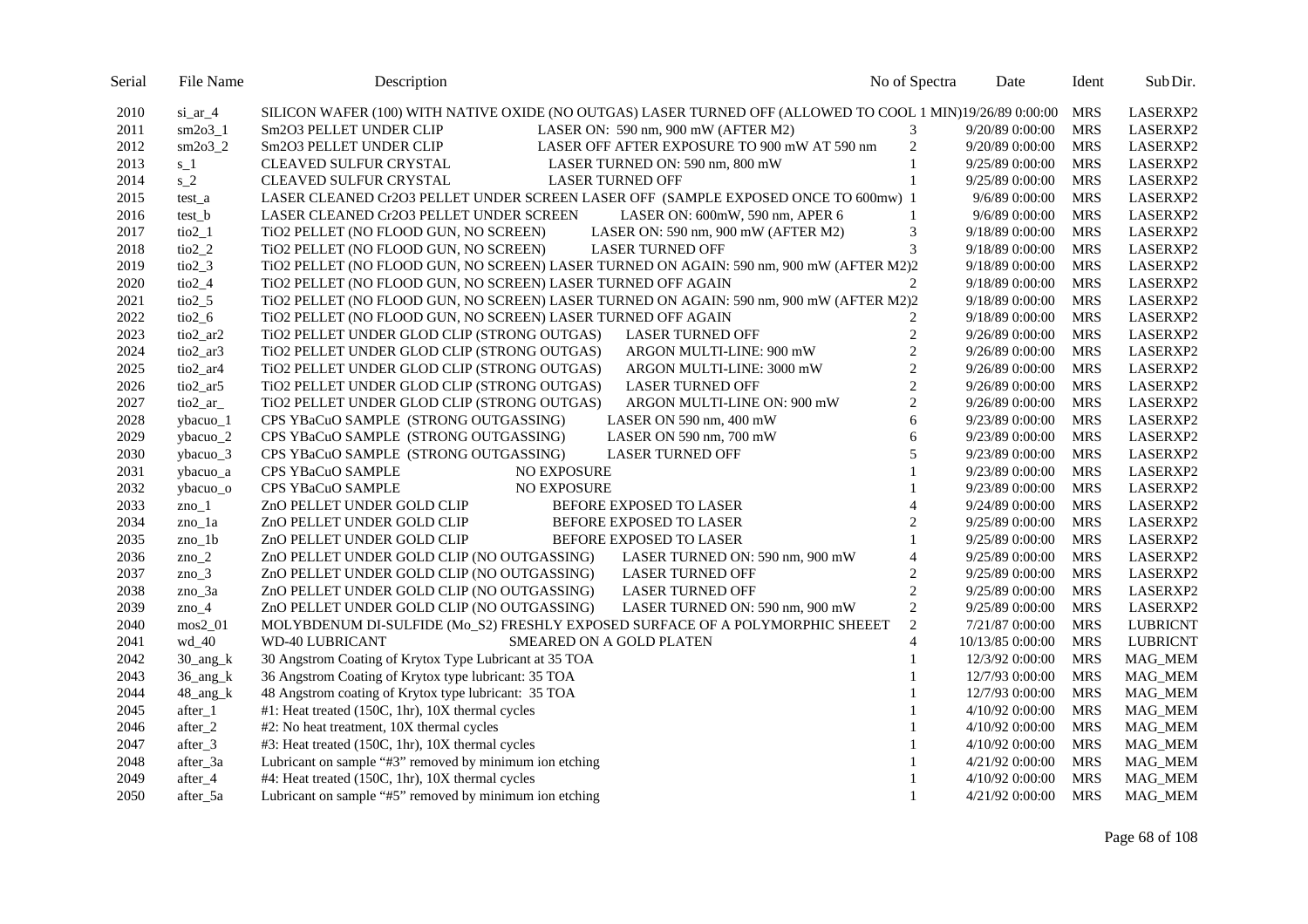| Serial | File Name           | Description                                                  | No of Spectra    | Date              | Ident      | Sub Dir.       |
|--------|---------------------|--------------------------------------------------------------|------------------|-------------------|------------|----------------|
| 2051   | AFTER_5B            | Lubricant on sample "#5" heavily ion etched over large area. |                  | 4/21/92 0:00:00   | <b>MRS</b> | MAG_MEM        |
| 2052   | alumite1            | Corrosion Tested Cu/Alumite Disk (as rec'd, 90 TOA)          | 3                | 5/20/92 0:00:00   | <b>MRS</b> | MAG_MEM        |
| 2053   | ALUMITE2            | Corrosion Tested Cu/Alumite Disk #2 (as rec, 90 TOA)         | 3                | 5/20/92 0:00:00   | <b>MRS</b> | MAG_MEM        |
| 2054   | before_1            | #1: Heat treated (150C, 1hr), No heat cycles                 |                  | 4/10/92 0:00:00   | <b>MRS</b> | MAG_MEM        |
| 2055   | before_2            | #2: No heat treatment, No heat cycles                        |                  | 4/10/92 0:00:00   | <b>MRS</b> | MAG_MEM        |
| 2056   | before_3            | #3: Heat treated (150C, 1hr), No heat cycles                 |                  | 4/10/92 0:00:00   | <b>MRS</b> | MAG_MEM        |
| 2057   | before_5            | #5: Heat treated (150C, 1hr), No heat cycles                 |                  | 4/10/92 0:00:00   | <b>MRS</b> | MAG_MEM        |
| 2058   | black1              | Black Color Lubricant on Magnetic hard disk                  | $\overline{4}$   | 7/21/91 0:00:00   | <b>MRS</b> | MAG_MEM        |
| 2059   | black1e             | Black Color Lub/Disk (5 sec 2KV etch,"F" down 90%)           | $\overline{2}$   | 7/19/91 0:00:00   | <b>MRS</b> | MAG_MEM        |
| 2060   | brown2              | Brown Color Lub/Disk (carbon deposition check)               | $\overline{4}$   | 7/19/91 0:00:00   | <b>MRS</b> | MAG_MEM        |
| 2061   | brown2a             | Brown Color Lub/Disk (carbon deposition check)               |                  | 7/19/91 0:00:00   | <b>MRS</b> | MAG_MEM        |
| 2062   | brown2e             | Brown Color Lub/Disk (5 sec 2KV ion etch)                    | $\overline{c}$   | 7/19/91 0:00:00   | <b>MRS</b> | MAG_MEM        |
| 2063   | disk_01             | 3.5 MM FROM "OD" OF UN-NUMBERED SIDE OF DISC                 | $\mathbf{2}$     | 5/19/88 0:00:00   | <b>MRS</b> | MAG_MEM        |
| 2064   | dkk_01              | 10 MM FROM ID EDGE OF "DKK" DISC                             |                  | 5/19/88 0:00:00   | <b>MRS</b> | MAG_MEM        |
| 2065   | $dkk_02$            | 10 MM FROM ID EDGE OF "DKK" DISC                             |                  | 5/19/88 0:00:00   | <b>MRS</b> | MAG_MEM        |
| 2066   | dkk_03              | 30 MM FROM ID EDGE OF "DKK" DISC                             |                  | 5/19/88 0:00:00   | <b>MRS</b> | MAG_MEM        |
| 2067   | new_head            | New Type Mag Head (middle of rail) 35 TOA, light etch        | 3                | 12/17/93 0:00:00  | <b>MRS</b> | MAG_MEM        |
| 2068   | normal_1            | Disk #1 (normal area $>$ 5mm away from scratch)              | 3                | 7/19/91 0:00:00   | <b>MRS</b> | MAG_MEM        |
| 2069   | normal <sub>2</sub> | Disk #2 (normal area $>$ 5mm away from scratch)              | 3                | 7/19/91 0:00:00   | <b>MRS</b> | MAG_MEM        |
| 2070   | normal_3            | Disk #3 (normal area $>$ 5 mm away from scratch)             | 3                | 7/19/91 0:00:00   | <b>MRS</b> | MAG_MEM        |
| 2071   | normal_4            | Disk #4 (normal area $>$ 5 mm away from scratch)             | 3                | 7/19/91 0:00:00   | <b>MRS</b> | MAG_MEM        |
| 2072   | scratcla            | Head Scratch Disk #1 (center of inside ABS track)            | $\overline{2}$   | 7/19/91 0:00:00   | <b>MRS</b> | MAG_MEM        |
| 2073   | scratch1            | Head Scratch Disk #1 (center of inside ABS track)            | 3                | 7/19/91 0:00:00   | <b>MRS</b> | MAG_MEM        |
| 2074   | scratch2            | Head Scratch Disk #2 (center, inside ABS track)              | 3                | 7/19/91 0:00:00   | <b>MRS</b> | MAG_MEM        |
| 2075   | scratch3            | Head Scratch Disk #3 (center of inside track)                | 3                | 7/19/91 0:00:00   | <b>MRS</b> | MAG_MEM        |
| 2076   | scratch4            | Head Scratch Disk #4 (center of inside track)                | 3                | 7/19/91 0:00:00   | <b>MRS</b> | MAG_MEM        |
| 2077   | $\text{tape\_01}$   | M2 Tape #4.0 (As rec'd, NO Damage from Non-Mono)             | 1                | 10/27/92 0:00:00  | <b>MRS</b> | MAG_MEM        |
| 2078   | $\text{tape}\_02$   | M2 Tape #4.0 (exposed to 100W source in Inspector)           | 7                | 10/27/92 0:00:00  | <b>MRS</b> | MAG_MEM        |
| 2079   | $\text{tape}\_03$   | M2 Tape #4.0 (As rec'd, NO Damage from Non-Mono)             | $\tau$           | 10/27/92 0:00:00  | <b>MRS</b> | MAG_MEM        |
| 2080   | $\text{tape}\_04$   | M2 Tape #4.0 (exposed to 100W source in Inspector)           | 1                | 10/27/92 0:00:00  | <b>MRS</b> | <b>MAG_MEM</b> |
| 2081   | xg31_id             | 10 MM FROM ID EDGE OF 95-XG-31 SAMPLE #2                     | $\boldsymbol{2}$ | 5/19/88 0:00:00   | <b>MRS</b> | MAG_MEM        |
| 2082   | xg31_md             | 20 MM FROM ID EDGE OF 95-XG-31 SAMPLE #2                     | $\mathfrak{2}$   | 5/19/88 0:00:00   | <b>MRS</b> | MAG_MEM        |
| 2083   | xg31_od             | 30 MM FROM ID EDGE OF 95-XG-31 SAMPLE #2                     | $\overline{2}$   | 5/19/88 0:00:00   | <b>MRS</b> | MAG_MEM        |
| 2084   | almandin            | Almandine (Fe3Al2(SiO4)3) Alaska USA fresh bulk              | 13               | 6/29/94 0:00:00   | <b>MRS</b> | <b>MINERAL</b> |
| 2085   | anatase1            | Anatase (beta-TiO2) on Magnetite (Arkansas, USA)             | 9                | 6/17/94 0:00:00   | <b>MRS</b> | <b>MINERAL</b> |
| 2086   | anatase2            | Anatase (beta-TiO2) on Magnetite (Arkansas, USA)             | 3                | $6/17/94$ 0:00:00 | <b>MRS</b> | <b>MINERAL</b> |
| 2087   | argentit            | Ag2S (Argentite, Guanajuato, Mex.) filed bulk                | 10               | 6/15/94 0:00:00   | <b>MRS</b> | <b>MINERAL</b> |
| 2088   | argntite            | Ag2S (Argentite, Guanajuato, Mex.) filed bulk                | 5                | $6/15/94$ 0:00:00 | <b>MRS</b> | <b>MINERAL</b> |
| 2089   | azurite             | CuCO3,Cu(OH)2 Arizona,USA bulk 90 TOA, mesh                  | 8                | 5/23/94 0:00:00   | <b>MRS</b> | <b>MINERAL</b> |
| 2090   | azurite1            | CuCO3:Cu(OH)2 (Azurite) Arizona, USA bulk 90 TOA, mesh       | 8                | 5/23/94 0:00:00   | <b>MRS</b> | <b>MINERAL</b> |
| 2091   | azurite2            | Green CuCO3, Cu(OH)2 Arizona, USA bulk 90 TOA, mesh          | $\tau$           | 5/24/94 0:00:00   | <b>MRS</b> | <b>MINERAL</b> |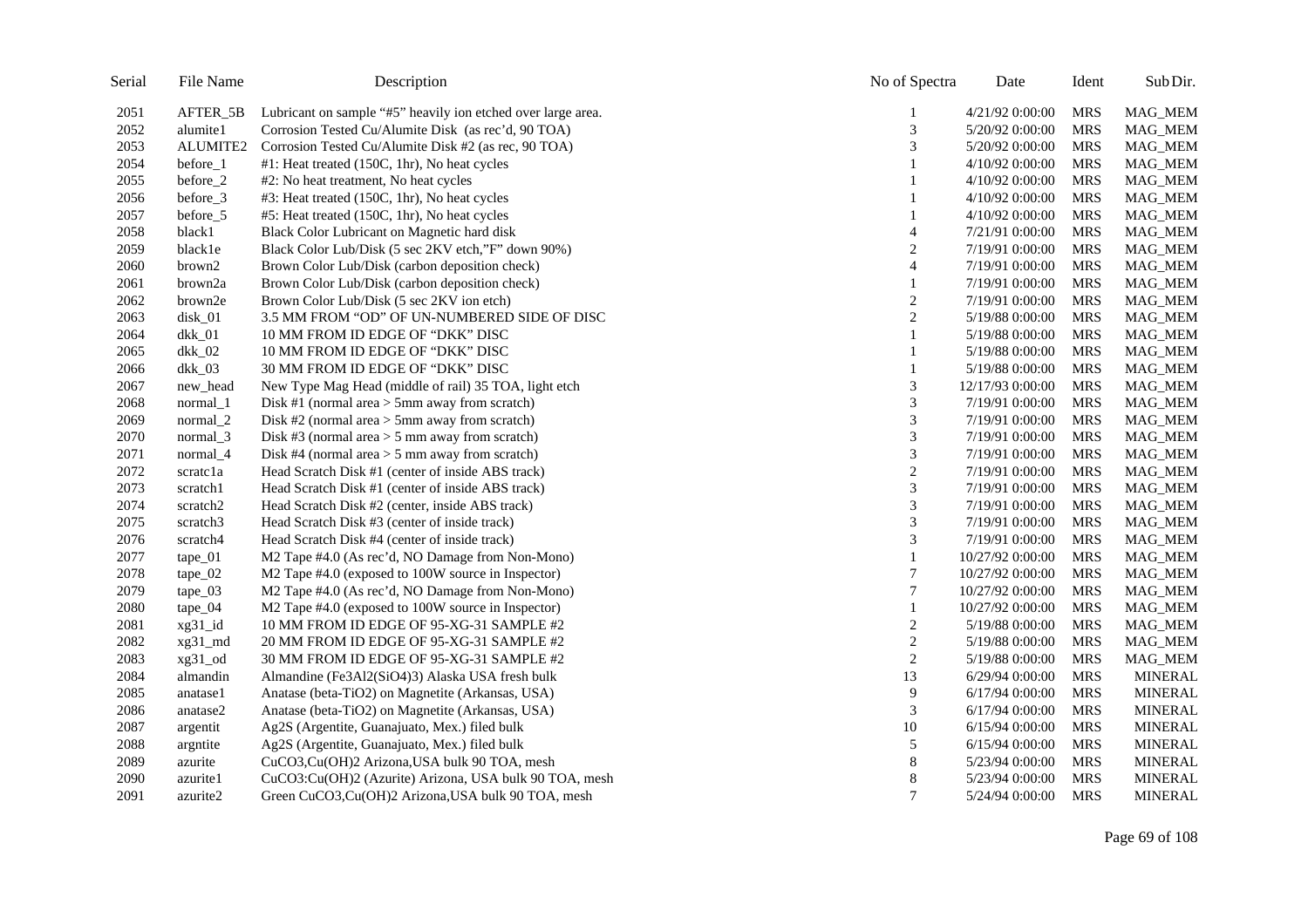| Serial | File Name            | Description                                          | No of Spectra  | Date              | Ident      | Sub Dir.       |
|--------|----------------------|------------------------------------------------------|----------------|-------------------|------------|----------------|
| 2092   | brookit2             | Brookite (gamma-TiO2) Arkansas, USA (black, conduc)  | 4              | $6/17/94$ 0:00:00 | <b>MRS</b> | <b>MINERAL</b> |
| 2093   | brookite             | Brookite (gamma-TiO2) Arkansas, USA (black, conduc)  | 10             | $6/17/94$ 0:00:00 | <b>MRS</b> | <b>MINERAL</b> |
| 2094   | calcite              | Calcite (CaCO3) Iceland Spar (cleaved edge, 55 TOA   | 5              | 12/22/93 0:00:00  | <b>MRS</b> | <b>MINERAL</b> |
| 2095   | cassitr              | SnO2 (Cassiterite, Minas Gerais, Brazil) bulk, 90T   | $\tau$         | $6/10/94$ 0:00:00 | <b>MRS</b> | <b>MINERAL</b> |
| 2096   | cerrusit             | Cerrusite (PbCO3) as rec'd surface                   | 10             | $6/26/94$ 0:00:00 | <b>MRS</b> | <b>MINERAL</b> |
| 2097   | cerrust <sub>2</sub> | Cerrusite (PbCO3) as rec'd surface 90 TOA, mesh      | 1              | 6/28/94 0:00:00   | <b>MRS</b> | <b>MINERAL</b> |
| 2098   | chrysobe             | Chrysoberyl (BeAl2O4) Brazil fresh bulk              | 12             | 6/30/94 0:00:00   | <b>MRS</b> | <b>MINERAL</b> |
| 2099   | cinnabar             | Cinnabar (HgS) lg xtl, fresh bulk, mesh, Ukraine Rus | 11             | 6/17/94 0:00:00   | <b>MRS</b> | <b>MINERAL</b> |
| 2100   | corundm1             | Corundum (Al2O3 red/pink) India fresh bulk           | 11             | 6/27/94 0:00:00   | <b>MRS</b> | <b>MINERAL</b> |
| 2101   | corundm2             | Corundum (Al2O3 red/pink) India fresh bulk           | $\mathbf{1}$   | 6/29/94 0:00:00   | <b>MRS</b> | <b>MINERAL</b> |
| 2102   | covellit             | CuS (Covellite dk blue polished natl xtl)EtOH wipe   | 11             | 6/9/94 0:00:00    | <b>MRS</b> | <b>MINERAL</b> |
| 2103   | covellt2             | CuS (Covellite dk blue polished natl xtl)20s 2KV     | 14             | 6/10/94 0:00:00   | <b>MRS</b> | <b>MINERAL</b> |
| 2104   | cuprite1             | Cu2O (cuprite natl xtal, Zaire, Africa) fract bulk   | 10             | 6/8/94 0:00:00    | <b>MRS</b> | <b>MINERAL</b> |
| 2105   | cuprite2             | Cu2O (cuprite natl xtal, Zaire, Africa) fract bulk   | $\,8\,$        | 6/8/94 0:00:00    | <b>MRS</b> | <b>MINERAL</b> |
| 2106   | cuprite3             | Cu2O (Cuprite, dk red natl xtl, Zaire, Africa) fract | 17             | 6/9/94 0:00:00    | <b>MRS</b> | <b>MINERAL</b> |
| 2107   | cuprite4             | Cu2O (Cuprite, dk red natl xtl, Zaire, Africa) fract | $\overline{4}$ | 6/9/94 0:00:00    | <b>MRS</b> | <b>MINERAL</b> |
| 2108   | cuprite5             | Cuprite fract bulk ion etched 20s at 2KV, 10ma       | 6              | 6/9/94 0:00:00    | <b>MRS</b> | <b>MINERAL</b> |
| 2109   | diaspore             | Diaspore (AlOOH = Al2O3-1H2O) crystal bulk           | 9              | 8/14/94 0:00:00   | <b>MRS</b> | <b>MINERAL</b> |
| 2110   | galena               | PbS xtl (Galena) Missouri, USA, fresh bulk, 35 TOA   | 10             | 5/13/94 0:00:00   | <b>MRS</b> | <b>MINERAL</b> |
| 2111   | halite_1             | Halite (NaCl + ?) crystal bulk                       | 13             | 8/15/94 0:00:00   | <b>MRS</b> | <b>MINERAL</b> |
| 2112   | hausmann             | Mn3O4 (Hausmannite, S. Africa) fresh bulk            | 9              | 6/14/94 0:00:00   | <b>MRS</b> | <b>MINERAL</b> |
| 2113   | hematit2             | alpha-Fe2O3 (Hematite) Arizona, USA bulk 90 TOA      | 3              | 5/24/94 0:00:00   | <b>MRS</b> | <b>MINERAL</b> |
| 2114   | hematite             | alpha-Fe2O3 (Hematite) Arizona, USA bulk 90 TOA      | 8              | 5/24/94 0:00:00   | <b>MRS</b> | <b>MINERAL</b> |
| 2115   | kunzite1             | Kunzite (LiAlSi2O6) Aghanistan fresh bulk clear      | 17             | 7/1/94 0:00:00    | <b>MRS</b> | <b>MINERAL</b> |
| 2116   | magnesit             | MgCO3 (Magnesite) Washington, USA bulk, mesh, 90 TOA | $8\phantom{1}$ | 5/26/94 0:00:00   | <b>MRS</b> | <b>MINERAL</b> |
| 2117   | opal_1               | Opal (SiO2-nH2O) Mexico                              | 10             | 8/14/94 0:00:00   | <b>MRS</b> | <b>MINERAL</b> |
| 2118   | orpiment             | As2S3 (Orpiment) Nevada, USA bulk, mesh, 90 TOA      | 10             | 5/24/94 0:00:00   | <b>MRS</b> | <b>MINERAL</b> |
| 2119   | orpimnt1             | As2S3 (Orpiment) bulk Nevada, USA, mesh 90 TOA       | 10             | 5/26/94 0:00:00   | <b>MRS</b> | <b>MINERAL</b> |
| 2120   | orpimnt2             | As2S3 (Orpiment) bulk Nevada, USA, mesh 90 TOA       | $\sqrt{2}$     | 5/26/94 0:00:00   | <b>MRS</b> | <b>MINERAL</b> |
| 2121   | perovskt             | CaTiO3 xtal (freshly exposed bulk, 90 TOA, scrn)     | 9              | 6/23/94 0:00:00   | <b>MRS</b> | <b>MINERAL</b> |
| 2122   | pyrite               | FeS2 xtl (Pyrite, Mexico) fresh bulk, 80 TOA         | 10             | 5/13/94 0:00:00   | <b>MRS</b> | <b>MINERAL</b> |
| 2123   | pyrope_1             | Pyrope (Mg3Al2(SiO4)3) Arizona USA fresh bulk red    | 16             | 6/26/94 0:00:00   | <b>MRS</b> | <b>MINERAL</b> |
| 2124   | pyrope_2             | Pyrope (Mg3Al2(SiO4)3) Arizona USA fresh bulk red    | $\mathbf{1}$   | 6/28/94 0:00:00   | <b>MRS</b> | <b>MINERAL</b> |
| 2125   | realgar              | As2S2 (Realgar) bulk Nevada, USA mesh 90 TOA         | 10             | 5/26/94 0:00:00   | <b>MRS</b> | <b>MINERAL</b> |
| 2126   | realgar2             | As2S2 (Realgar) bulk Nevada, USA mesh 90 TOA         | $\sqrt{2}$     | 5/26/94 0:00:00   | <b>MRS</b> | <b>MINERAL</b> |
| 2127   | rhdchrst             | MnCO3 xtl (Rhodochrosite, Argentina) fresh bulk 90   | $\overline{7}$ | 5/13/94 0:00:00   | <b>MRS</b> | <b>MINERAL</b> |
| 2128   | rtl_qrtz             | TiO2-SiO2 (Rutile-Quartz) Brazil mesh, 90 TOA        | 10             | 5/24/94 0:00:00   | <b>MRS</b> | <b>MINERAL</b> |
| 2129   | rutile_1             | Rutile (alpha-TiO2) on Hematite (Bahia, Brazil) F?   | 9              | $6/16/94$ 0:00:00 | <b>MRS</b> | <b>MINERAL</b> |
| 2130   | sapphir1             | Sapphire (Al2O3) dk grn fresh bulk Sri Lanka         | 11             | 6/25/94 0:00:00   | <b>MRS</b> | <b>MINERAL</b> |
| 2131   | sapphir2             | Sapphire (Al2O3) dk grn fresh bulk Sri Lanka         | 1              | 6/28/94 0:00:00   | <b>MRS</b> | <b>MINERAL</b> |
| 2132   | scheeite             | Scheeite (CaWO4) crystal bulk                        | 11             | 8/14/94 0:00:00   | <b>MRS</b> | <b>MINERAL</b> |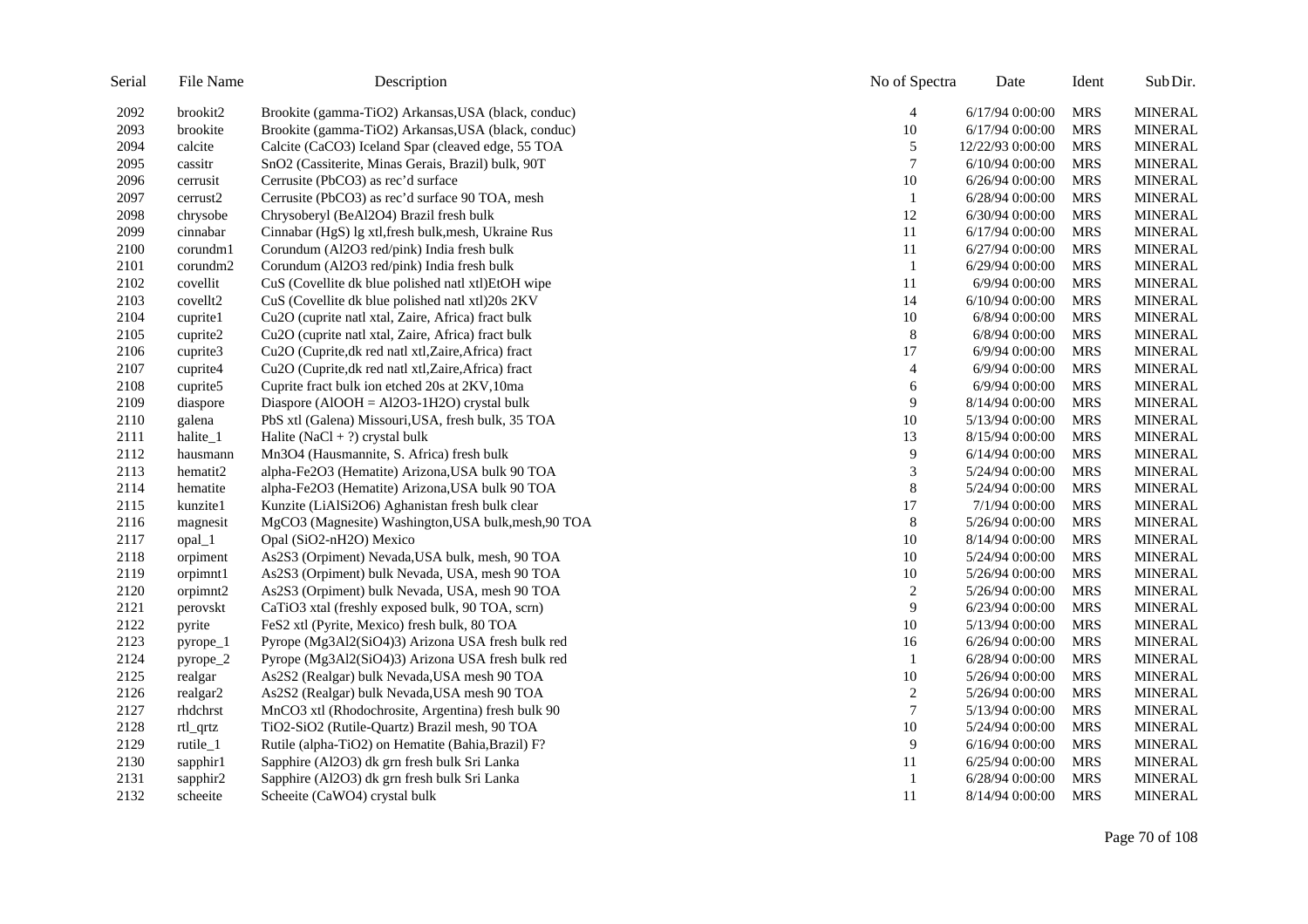| Serial | File Name              | Description                                                                                          | No of Spectra  | Date              | Ident      | Sub Dir.       |
|--------|------------------------|------------------------------------------------------------------------------------------------------|----------------|-------------------|------------|----------------|
| 2133   | spinel_1               | Spinel (MgAl2O4) Sri Lanka fresh bulk (purple/whit                                                   | 14             | 6/27/94 0:00:00   | <b>MRS</b> | <b>MINERAL</b> |
| 2134   | spinel_2               | Spinel (MgAl2O4) Sri Lanka fresh bulk (purple/whit                                                   | 1              | 6/29/94 0:00:00   | <b>MRS</b> | <b>MINERAL</b> |
| 2135   | tantalit               | Tantalite (Nb? Ta?) Minas Gerais, Brazil fresh bulk                                                  | 10             | $6/14/94$ 0:00:00 | <b>MRS</b> | <b>MINERAL</b> |
| 2136   | tausnit1               | SrTiO3 xtal (freshly exposed bulk, 90 TOA, scrn)                                                     | 10             | 5/30/94 0:00:00   | <b>MRS</b> | <b>MINERAL</b> |
| 2137   | tausnit2               | SrTiO3 xtal (as received, 90 TOA, scrn)                                                              | 8              | $6/1/94$ 0:00:00  | <b>MRS</b> | <b>MINERAL</b> |
| 2138   | xenotime               | Xenotime (YPO4)                                                                                      | 11             | 8/13/94 0:00:00   | <b>MRS</b> | <b>MINERAL</b> |
| 2139   | zircon_1               | Zircon (ZrSiO4) Brazil red/brown fresh bulk                                                          | 12             | 7/1/94 0:00:00    | <b>MRS</b> | <b>MINERAL</b> |
| 2140   | bcnalmg1               | Si3N4+MgAl204+B2O3 PELLET AFTER ETCHED 500A                                                          | $\overline{4}$ | 10/24/88 0:00:00  | <b>MRS</b> | <b>MISC</b>    |
| 2141   | bcnalmg2               | Si3N4+MgAl204+B2O3 PELLET AS RECEIVED Ni MESH USED                                                   | 3              | 10/24/88 0:00:00  | <b>MRS</b> | MISC           |
| 2142   | bcnalmg3               | Si3N4+MgAl2O4+B2O3 PELLET AFTER ETCHED 500A                                                          | $\overline{4}$ | 10/31/88 0:00:00  | <b>MRS</b> | <b>MISC</b>    |
| 2143   | bcnalmg4               | SI3N4 POWDER AFTER ION ETCHED 500A                                                                   | $\overline{c}$ | 11/1/88 0:00:00   | <b>MRS</b> | <b>MISC</b>    |
| 2144   | cleaner                | MICRO LAB CLEANING SOLUTION<br>SMEARED ON A GOLD PLATEN                                              | 8              | 10/19/85 0:00:00  | <b>MRS</b> | MISC           |
| 2145   | cu heate               | Brown Wrinkled Film On Top Of Copper Sheet<br>(Indirectly Heated In Crucible In Air - $> 600$ C)     | 5              | 6/29/87 0:00:00   | <b>MRS</b> | MISC           |
| 2146   | $cu$ <sub>pc</sub> $1$ | Copper Phenyl Cyanine: 1 LAYER (AS RECEIVED, 90 DEG TOA)                                             | 6              | 3/15/88 0:00:00   | <b>MRS</b> | <b>MISC</b>    |
| 2147   | $cu_pc_2$              | Coper Phenyl Cyanine: 4 LAYERS (AS RECEIVED, 90 DEG TOA)                                             | 6              | 3/16/88 0:00:00   | <b>MRS</b> | MISC           |
| 2148   | dbl_side               | DOUBLE STICK TAPE FROM SCOTCH (3M)<br>CAT. #136                                                      | 4              | 10/13/85 0:00:00  | <b>MRS</b> | MISC           |
| 2149   | $dhm_1$                | DHM powder pressed onto DST with screen                                                              | 5              | 11/4/92 0:00:00   | <b>MRS</b> | <b>MISC</b>    |
| 2150   | display2               | TOP LEFT (RERUN)<br>WHITE DISPLAY AS RECEIVED                                                        | 6              | 10/25/88 0:00:00  | <b>MRS</b> | MISC           |
| 2151   | display                | WHITE DISPLAY AS RECEIVED                                                                            | 5              | 10/25/88 0:00:00  | <b>MRS</b> | MISC           |
| 2152   | jewelry1               | Metal Ball On A Ring Which Became Black After Being Cleaned With Jewelry Cleanser                    | 1              | 10/20/87 0:00:00  | <b>MRS</b> | MISC           |
| 2153   | jewelry2               | Metal Ball On A Ring Which Became Gray After Being Cleaned With Jewelry Cleanser                     | $\mathbf{1}$   | 10/20/87 0:00:00  | <b>MRS</b> | MISC           |
| 2154   | jewelry3               | EDGE OF GOLD RING<br>(CLEANED WITH JEWELRY CLEANSER ?)                                               | 1              | 10/20/87 0:00:00  | <b>MRS</b> | MISC           |
| 2155   | $loc_403$              | LOCTITE SUPER BONDER #493 (CYANOACRYLATE ADHESIVE)LET AIR DRY FOR ONE DAY                            | 6              | 10/13/85 0:00:00  | <b>MRS</b> | MISC           |
| 2156   | $loc_414$              | <b>LOCTITE 414 ON GLASS</b>                                                                          | 4              | 11/9/85 0:00:00   | <b>MRS</b> | MISC           |
| 2157   | $loc_414a$             | <b>LOCTITE 414 ON GLASS</b>                                                                          | 1              | 11/9/85 0:00:00   | <b>MRS</b> | MISC           |
| 2158   | $loc_416$              | Loctite Super Bonder #416 (Cyanoacrylate Adhesive) Allowed To Air Dry For 1 Day                      | 6              | 10/13/85 0:00:00  | <b>MRS</b> | <b>MISC</b>    |
| 2159   | $loc_493$              | LOCTITE SUPER BONDER #493 (CYANOACRYLATE) LET AIR DRY 1 DAY (no mesh)                                | 6              | 10/13/85 0:00:00  | <b>MRS</b> | MISC           |
| 2160   | mold_rel               | EASE RELEASE 300 MOLD RELEASE AGENT<br>SMEARED ON A GOLD PLATEN                                      | 6              | 10/13/85 0:00:00  | <b>MRS</b> | <b>MISC</b>    |
| 2161   | plsma_cu               | PLASMA TREATED COPPER PIN (TOP OF PIN WAS ARRANGED TO 90 DEG TOA)                                    | 6              | 3/25/88 0:00:00   | <b>MRS</b> | MISC           |
| 2162   | purecu <sub>62</sub>   | Time dependence after PureCu_61                                                                      | 20             | 4/25/91 0:00:00   | <b>MRS</b> | <b>MISC</b>    |
| 2163   | purecu72               | Time dependence after Ar 5*10-8Torr 5KV 1mA                                                          | 20             | 4/26/91 0:00:00   | <b>MRS</b> | MISC           |
| 2164   | purecu73               | Time dependence after PureCu_72                                                                      | 20             | 4/26/91 0:00:00   | <b>MRS</b> | MISC           |
| 2165   | purecu81               | Time dependence after Ar spt 5*10-8Torr 5KV 1mA                                                      | 20             | 4/30/91 0:00:00   | <b>MRS</b> | <b>MISC</b>    |
| 2166   | purecu <sub>82</sub>   | Time dependence after PureCu_81                                                                      | 20             | 4/30/91 0:00:00   | <b>MRS</b> | MISC           |
| 2167   | scat_ion               | Aes Data Generated By Ion Etching Cu Foil, 45 Deg Toa, X-rays Off, 1 Ma, 1 Kev, 4x4 Raster, 1.0x10-7 | 2              | 10/14/87 0:00:00  | <b>MRS</b> | MISC           |
| 2168   | sil_rmvr               | SLIDE SILICONE REMOVER<br>SMEARED ONTO A GOLD PLATEN                                                 | 6              | 11/2/85 0:00:00   | <b>MRS</b> | MISC           |
| 2169   | sn_coat1               | BAD SAMPLE (WRONG COLOR) OF TIN PLATED WIRE (AS RECEIVED)                                            | $\overline{4}$ | 4/26/88 0:00:00   | <b>MRS</b> | <b>MISC</b>    |
| 2170   | sn_coat2               | GOOD SAMPLE (NORMAL COLOR) OF TIN PLATED WIRE (AS RECEIVED)                                          | $\overline{4}$ | 4/26/88 0:00:00   | <b>MRS</b> | MISC           |
| 2171   | spider                 | BLACK WIDOW SPIDER WEB (NON-STICKY)<br>(HAS BEEN USED FOR GUN SIGHTS)                                | 5              | 10/20/85 0:00:00  | <b>MRS</b> | MISC           |
| 2172   | $\text{taox}\_1$       | Ta Oxide/glass (35 TOA, as rec'd) (used SSI mesh)                                                    | 1              | 2/22/94 0:00:00   | <b>MRS</b> | MISC           |
| 2173   | taox_1a                | Ta Oxide/glass (35 TOA, as rec'd) (used SSI mesh)                                                    | $\mathbf{1}$   | 2/22/94 0:00:00   | <b>MRS</b> | <b>MISC</b>    |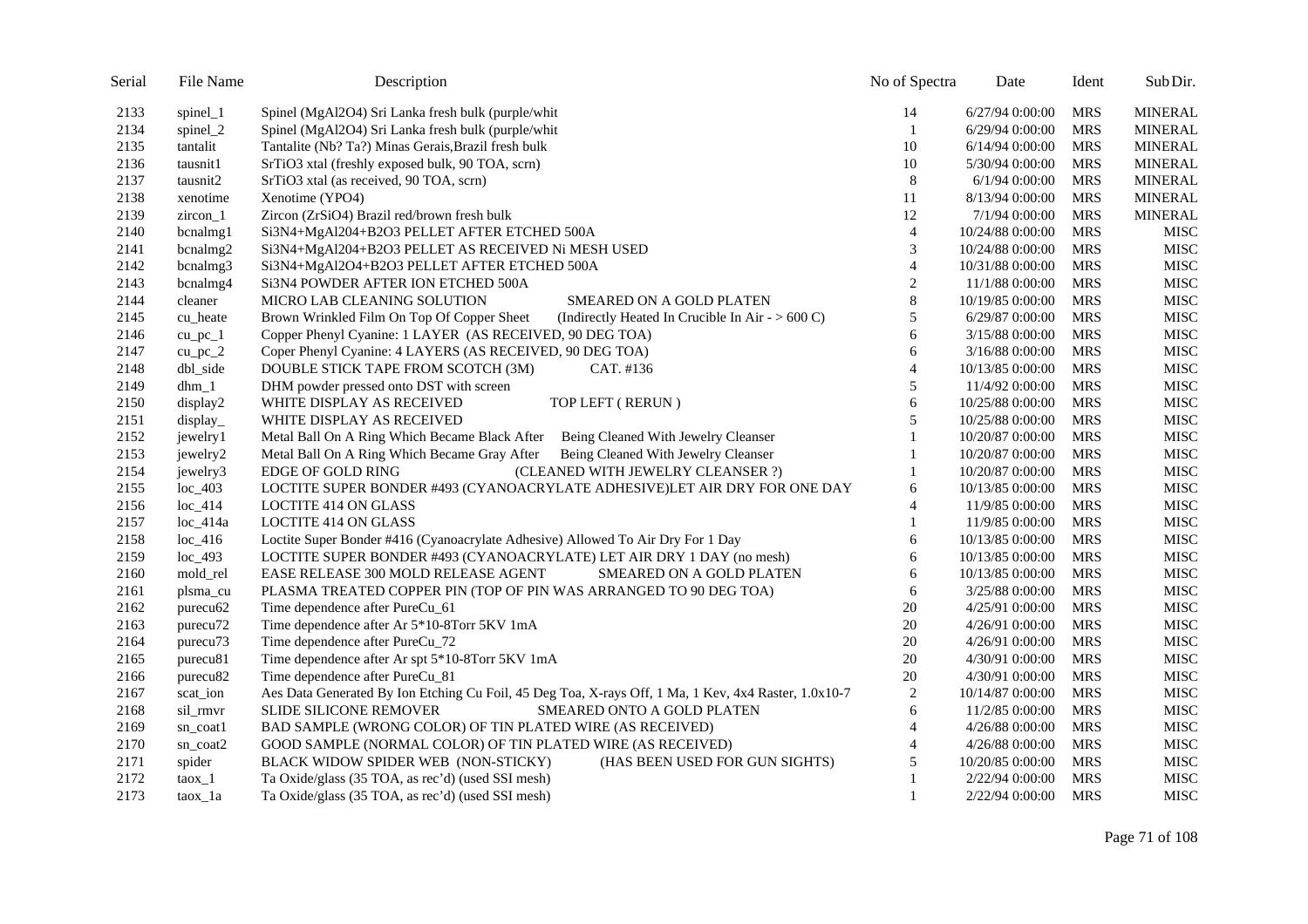| Serial | File Name          | Description                                                                                     | No of Spectra  | Date             | Ident      | Sub Dir.       |
|--------|--------------------|-------------------------------------------------------------------------------------------------|----------------|------------------|------------|----------------|
| 2174   | taox_1b            | Ta Oxide/glass (35 TOA, as rec'd) (used SSI mesh)                                               | 3              | 2/22/94 0:00:00  | <b>MRS</b> | <b>MISC</b>    |
| 2175   | $taox_2$           | Ta Oxide/polymer/glass (as rec'd, 35 TOA) (used SSI mesh)                                       | 5              | 2/22/94 0:00:00  | <b>MRS</b> | <b>MISC</b>    |
| 2176   | $\frac{1}{2}$      | Ta Oxide/polymer/glass (35 TOA, as rec'd) (used SSI mesh)                                       | $\overline{4}$ | 2/22/94 0:00:00  | <b>MRS</b> | <b>MISC</b>    |
| 2177   | $taox_3$           | Ta Oxide/polymer/glass (as rec'd, 35 TOA) (used SSI mesh)                                       | 5              | 2/22/94 0:00:00  | <b>MRS</b> | <b>MISC</b>    |
| 2178   | $taox_4$           | Ta Oxide/polymer/glass (as rec'd, 35 TOA) (used SSI mesh)                                       | 5              | 2/22/94 0:00:00  | <b>MRS</b> | <b>MISC</b>    |
| 2179   | $ge\_pb_01$        | Product from reacting: $PbO:GeO2:PbF2 = 20:50:30$ (mesh)                                        | 7              | 3/10/93 0:00:00  | <b>MRS</b> | MIXED_OX       |
| 2180   | $ge\_pb_02$        | Product from reacting: $PbO:GeO2:PbF2 = 30:50:20$ (mesh)                                        | 7              | 3/10/93 0:00:00  | <b>MRS</b> | MIXED_OX       |
| 2181   | $ge\_pb_03$        | Product from reacting: $PbO:GeO2:PbF2 = 40:50:10$ (mesh)                                        | 7              | 3/10/93 0:00:00  | <b>MRS</b> | MIXED_OX       |
| 2182   | $ge\_pb_04$        | Product from reacting: $PbO:GeO2:PbF2 = 50:50:0$ (no F) (mesh)                                  | $\overline{7}$ | 3/10/93 0:00:00  | <b>MRS</b> | MIXED_OX       |
| 2183   | ge_pb_05           | Product from reacting: $PbO:GeO2:PbF2 = 0:80:20$ (exposed bulk, mesh)                           | $\overline{7}$ | 3/10/93 0:00:00  | <b>MRS</b> | MIXED_OX       |
| 2184   | $ge\_pb_06$        | Product from reacting: $PbO:GeO2:PbF2 = 10:70:20$ (mesh)                                        | $\overline{7}$ | 3/10/93 0:00:00  | <b>MRS</b> | MIXED_OX       |
| 2185   | ge_pb_07           | Product of reacting: $PbO:GeO2:PbF2 = 20:60:20$ (exposed bulk, mesh)                            | $\overline{7}$ | 3/11/93 0:00:00  | <b>MRS</b> | MIXED_OX       |
| 2186   | $ge\_pb_08$        | Product of reacting: $PbO:GeO2:PbF2 = 40:40:20$ (mesh)                                          | $\tau$         | 3/11/93 0:00:00  | <b>MRS</b> | MIXED_OX       |
| 2187   | $k2cro4_1$         | K2cro4 Crystal (Exposed Bulk, Same Crystal) Screenexposed 10 Hr To Flood Gun, But Not To X-rays | 5              | 7/17/87 0:00:00  | <b>MRS</b> | MIXED_OX       |
| 2188   | k2ti4o9            | PURE POTASSIUM TITANATE (K2Ti4O9) ADHERED TO DOUBLE SIDED TAPE                                  | $\overline{4}$ | 12/8/86 0:00:00  | <b>MRS</b> | MIXED_OX       |
| 2189   | li2oteo2           | Li2O:TeO2 30:70 freshly exposed bulk                                                            | 4              | 3/15/93 0:00:00  | <b>MRS</b> | MIXED_OX       |
| 2190   | $li2wo4$ 1         | Lithium Tungstate (Li2WO4) freshly cleaved (mesh)                                               | 9              | 8/18/92 0:00:00  | <b>MRS</b> | MIXED_OX       |
| 2191   | na2oteo2           | Na2O:TeO2 30:70 freshly exposed bulk                                                            | $\overline{4}$ | 3/15/93 0:00:00  | <b>MRS</b> | MIXED_OX       |
| 2192   | na2s2o3            | Test Of Flood Gun Induced Damage On Na2s2o3 Powder2 Ev, 0.27 Ma, No Screen, 90 Deg Toa          | 10             | 2/8/88 0:00:00   | <b>MRS</b> | MIXED_OX       |
| 2193   | na2w207            | Na2W2O7 (scraped as rec'd pressed sheet, 90 TOA)                                                | 4              | 3/15/93 0:00:00  | <b>MRS</b> | MIXED_OX       |
| 2194   | na2wo4_1           | Sodium Tungstate (Na2WO4) freshly scraped (mesh)                                                | 9              | 8/18/92 0:00:00  | <b>MRS</b> | MIXED_OX       |
| 2195   | $pb_{te_0}$        | Product from: 80% TeO2, 16% PbO, 4% PbF2 (as rec'd, 90 TOA, mesh)                               | 9              | 4/24/92 0:00:00  | <b>MRS</b> | MIXED_OX       |
| 2196   | pb_te_08           | Product from: 80% TeO2, 10% PbO, 10% PbF2 (as rec'd, 90 deg TOA, mesh)                          | 9              | 4/24/92 0:00:00  | <b>MRS</b> | MIXED_OX       |
| 2197   | pb_te_09           | Product from: 80% TeO2, 7% PbO, 13% PbF2 (as rec'd, 90 deg TOA, mesh)                           | 9              | 4/24/92 0:00:00  | <b>MRS</b> | MIXED_OX       |
| 2198   | $aln_1$            | Aluminum Nitride (AlN, 98+%, Aldrich) powder pressed into pellet, used SSI mesh                 | 10             | 7/21/94 0:00:00  | <b>MRS</b> | <b>NITRIDE</b> |
| 2199   | al $n_1$           | AlN coating (as rec'd, 35 deg TOA) Conductive                                                   | 5              | 6/11/91 0:00:00  | <b>MRS</b> | <b>NITRIDE</b> |
| 2200   | al_n_2             | =1000 A AlN/glass (3 KV, 10mA, X:Y=1:3, F=5, 3A/sec"                                            | 5              | 6/11/91 0:00:00  | <b>DPR</b> | <b>NITRIDE</b> |
| 2201   | al $n3$            | Bottom of Al_N coating Ion Etch Crater (200 ang depth)                                          | 5              | 6/11/91 0:00:00  | <b>MRS</b> | <b>NITRIDE</b> |
| 2202   | $al_n_3a$          | Quick etch to check true concentration of oxygen in AlN coating                                 | $\mathbf{1}$   | 6/11/91 0:00:00  | <b>MRS</b> | <b>NITRIDE</b> |
| 2203   | al_n_4             | AlN (bottom of crater) high resolution check                                                    | $\overline{c}$ | 6/11/91 0:00:00  | <b>MRS</b> | <b>NITRIDE</b> |
| 2204   | $al_n_4a$          | AlN (bottom of crater) high resolution check                                                    | $\mathbf{1}$   | 6/11/91 0:00:00  | <b>MRS</b> | <b>NITRIDE</b> |
| 2205   | $al_n_4b$          | AlN (bottom of crater) high resolution check                                                    | 1              | 6/11/91 0:00:00  | <b>MRS</b> | <b>NITRIDE</b> |
| 2206   | $b_n$ <sup>1</sup> | BORON NITRIDE (BN) CERAMIC PART (90 DEG TOA, ION ETCH 90 DEG: 4 KeV, 10 mA, 2 MIN)              | 15             | 12/21/86 0:00:00 | <b>MRS</b> | <b>NITRIDE</b> |
| 2207   | $b_n$ 2            | BORON NITRIDE (B_N) WHITE SOLID<br>45 DEG TOA, SCREEN, EXPOSED BULK                             | $\sqrt{5}$     | 7/15/87 0:00:00  | <b>MRS</b> | <b>NITRIDE</b> |
| 2208   | $b_n_2$            | BORON NITRIDE (B_N) WHITE SOLID<br>45 DEG TOA, SCREEN, EXPOSED BULK                             | $\sqrt{2}$     | 7/15/87 0:00:00  | <b>MRS</b> | <b>NITRIDE</b> |
| 2209   | $cr_n_1$           | CrN film (old, as rec'd) 35 TOA                                                                 | $\,8\,$        | 5/13/94 0:00:00  | <b>MRS</b> | <b>NITRIDE</b> |
| 2210   | $cr_n_2$           | CrN film (old, 2 min 3 KV etch) 35 TOA                                                          | $\,8\,$        | 5/13/94 0:00:00  | <b>MRS</b> | <b>NITRIDE</b> |
| 2211   | $si3n4_01$         | Si3N4/Si (5min conc H2O2:HCl:H2O 3:2:5) metal blue 90 toa                                       | 8              | 4/27/94 0:00:00  | <b>MRS</b> | <b>NITRIDE</b> |
| 2212   | $si3n4_02$         | Si3N4/Si (10min conc HF:MeOH 2:50 cc) metal blue 90 toa                                         | 8              | 4/27/94 0:00:00  | <b>MRS</b> | <b>NITRIDE</b> |
| 2213   | $si3n4_03$         | Si3N4/Si as rec'd, only gray color seen 90 toa                                                  | 8              | 4/27/94 0:00:00  | <b>MRS</b> | <b>NITRIDE</b> |
| 2214   | $si3n4_04$         | Si3N4/Si etched 10 min at 2KV 6E(-8) Ar, gray type 90 toa                                       | $\mathbf{1}$   | 4/27/94 0:00:00  | <b>MRS</b> | <b>NITRIDE</b> |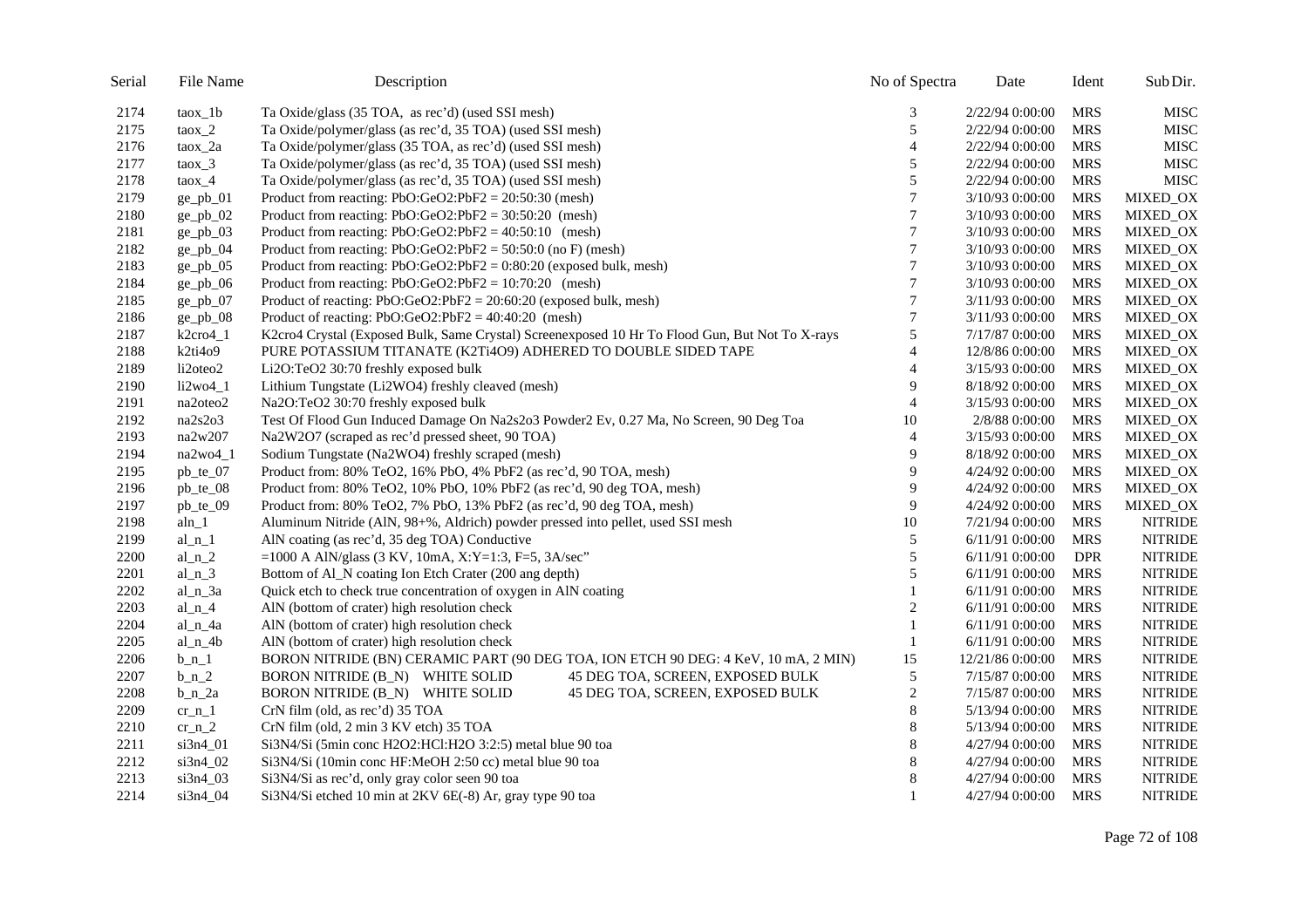| Serial | File Name                          | Description                                                                                    | No of Spectra  | Date              | Ident      | Sub Dir.       |
|--------|------------------------------------|------------------------------------------------------------------------------------------------|----------------|-------------------|------------|----------------|
| 2215   | $si3n4_5a$                         | SILICON NITRIDE COATED WAFER<br>(90 DEG TOA, EXPOSED TO AIR MANY MONTHS)                       | 6              | $6/17/88$ 0:00:00 | <b>MRS</b> | <b>NITRIDE</b> |
| 2216   | $si3n4_5b$                         | Si3N4+CoAl2O4+MgAl204 PELLET AS RECEIVED<br>AS RECEIVED; Ni MESH USED                          | 3              | 10/24/88 0:00:00  | <b>MRS</b> | <b>NITRIDE</b> |
| 2217   | $si3n4_5c$                         | Silicon Nitride Coated Wafer (Ion Etch: 2kv, 4 Min)(90 Deg Toa, Exposed To Air Many Months)    | 7              | $6/17/88$ 0:00:00 | <b>MRS</b> | <b>NITRIDE</b> |
| 2218   | $\tan 1$                           | TiN film (gold color, old, as rec'd, 35 TOA)                                                   | 8              | 5/15/94 0:00:00   | <b>MRS</b> | <b>NITRIDE</b> |
| 2219   | $\text{tin}\_1$ <sup>e</sup>       | TiN film (gold color, old, 2 min 3KV etch, 35 TOA)                                             | 8              | 5/15/94 0:00:00   | <b>MRS</b> | <b>NITRIDE</b> |
| 2220   | $ag_f1_15$                         | NTV AgO 35 TOA floating, FG: 15eV, 90% max curr                                                | 3              | 5/7/93 0:00:00    | <b>MRS</b> | NTVOXFG1       |
| 2221   | $ag_f1_2v$                         | NTV AgO 35 TOA floating, FG: min volt, min curr                                                | 3              | 5/6/93 0:00:00    | <b>MRS</b> | NTVOXFG1       |
| 2222   | $\text{ag}\_ \text{g}\_1\text{5v}$ | NTV AgO 35 TOA grounded, FG: 15 eV, 90% curr                                                   | 3              | 3/17/93 0:00:00   | <b>MRS</b> | NTVOXFG1       |
| 2223   | $ag_g_2$ 2ev                       | NTV AgO 35 TOA grounded, FG: min volt, min curr                                                | 3              | 3/17/93 0:00:00   | <b>MRS</b> | NTVOXFG1       |
| 2224   | ag_nfg                             | NTV AgO 35 TOA (as,rec'd, grounded, no FG)                                                     | $\overline{4}$ | 3/17/93 0:00:00   | <b>MRS</b> | NTVOXFG1       |
| 2225   | alf115cc                           | NTV AlO 35 TOA floating, FG: 15 volts, 90% max cur (charge corrected +16.97 eV to align Al BE) |                | 1/28/93 0:00:00   | <b>MRS</b> | NTVOXFG1       |
| 2226   | alf115vc                           | NTV AlO 35 TOA floating, FG: 15 volts, 90% max cur (charge corrected +16.97 eV to align Al BE) | 1              | 1/28/93 0:00:00   | <b>MRS</b> | NTVOXFG1       |
| 2227   | alf15vc                            | NTV AIO 35 TOA floating, FG: 5 volts, min curr (charge corrected by +7.35 eV to align Al BE)   |                | 1/28/93 0:00:00   | <b>MRS</b> | NTVOXFG1       |
| 2228   | $alf15v_c$                         | NTV AlO 35 TOA floating, FG: 5 volts, min curr (charge corrected +7.35 eV to align Al BE)      |                | 1/28/93 0:00:00   | <b>MRS</b> | NTVOXFG1       |
| 2229   | al_fl_ $15$                        | NTV AlO 35 TOA floating, FG: 15 volts, 90% max curr                                            | 5              | 1/28/93 0:00:00   | <b>MRS</b> | NTVOXFG1       |
| 2230   | al_fl_5v                           | NTV AlO 35 TOA floating, FG: 5 volts, min curr                                                 | 5              | 1/28/93 0:00:00   | <b>MRS</b> | NTVOXFG1       |
| 2231   | $al_{g_1}$ 15v                     | Same Mitsu Foil (FG at 15 eV, 95% max current)                                                 | 4              | 1/29/93 0:00:00   | <b>MRS</b> | NTVOXFG1       |
| 2232   | $al_g_2$                           | Same Mitsubishi Foil (FG ON min FG Volt & Current)                                             | $\overline{4}$ | 1/29/93 0:00:00   | <b>MRS</b> | NTVOXFG1       |
| 2233   | al_nfg                             | Charge study of Mitsubishi Al Foil 35TOA FG OFF:OFF (in vac >15H)                              | 4              | 1/29/93 0:00:00   | <b>MRS</b> | NTVOXFG1       |
| 2234   | as $fl$ 15                         | NTV AsO 90 TOA floating, FG: 15eV, 90% max curr                                                | 3              | 4/30/93 0:00:00   | <b>MRS</b> | NTVOXFG1       |
| 2235   | as_ $f1_2v$                        | NTV AsO 90 TOA floating, FG: min volt, min curr                                                | 3              | 4/27/93 0:00:00   | <b>MRS</b> | NTVOXFG1       |
| 2236   | $as_{g_1}15v$                      | NTV (FO) AsO 35 TOA grounded, FG: 15 eV, 90% curr                                              | 3              | 3/19/93 0:00:00   | <b>MRS</b> | NTVOXFG1       |
| 2237   | $as_{g_2}$                         | NTV (FO) AsO 35 TOA grounded, FG: min volt, min cur                                            | 3              | 3/19/93 0:00:00   | <b>MRS</b> | NTVOXFG1       |
| 2238   | as nfg                             | NTV AsO (FO) 35 TOA (as,rec'd, grounded, no FG)                                                | 3              | 3/19/93 0:00:00   | <b>MRS</b> | NTVOXFG1       |
| 2239   | au_cal_n                           | Check of calibration using gold                                                                | 3              | 3/19/93 0:00:00   | <b>MRS</b> | NTVOXFG1       |
| 2240   | $au_{g_1}$ au_g_15 $v$             | NTV AuO 35 TOA grounded, FG: 15 eV, 90% curr                                                   | 3              | 3/23/93 0:00:00   | <b>MRS</b> | NTVOXFG1       |
| 2241   | $au_{g2}$ 2ev                      | NTV AuO 35 TOA grounded, FG: min volt, min curr                                                | 3              | 3/23/93 0:00:00   | <b>MRS</b> | NTVOXFG1       |
| 2242   | au nfg                             | NTV AuO 35 TOA (as,rec'd, grounded, no FG)                                                     | $\overline{4}$ | 3/23/93 0:00:00   | <b>MRS</b> | NTVOXFG1       |
| 2243   | bef115vc                           | NTV BeO 35 TOA floating, FG: 15eV, 90% max curr (charge corrected +16.8 eV based on Be BE)     | 1              | 3/13/93 0:00:00   | <b>MRS</b> | NTVOXFG1       |
| 2244   | $befl2v_c$                         | NTV BeO 35 TOA floating, FG: min volt, min curr (charge corrected +3.3 eV to align Be BE)      |                | 3/13/93 0:00:00   | <b>MRS</b> | NTVOXFG1       |
| 2245   | beof115c                           | NTV BeO 35 TOA floating, FG: 15eV, 90% max curr (charge corrected to Be BE)                    | 1              | 3/13/93 0:00:00   | <b>MRS</b> | NTVOXFG1       |
| 2246   | beof12vc                           | NTV BeO 35 TOA floating, FG: min volt, min curr (charge corrected to NFG Be BE)                | 1              | 3/13/93 0:00:00   | <b>MRS</b> | NTVOXFG1       |
| 2247   | be_fl_ $15$                        | NTV BeO 35 TOA floating, FG: 15eV, 90% max curr                                                | 3              | 3/13/93 0:00:00   | <b>MRS</b> | NTVOXFG1       |
| 2248   | be_fl_ $2v$                        | NTV BeO 35 TOA floating, FG: min volt, min curr                                                | 3              | 3/13/93 0:00:00   | <b>MRS</b> | NTVOXFG1       |
| 2249   | $be_{g_1}15v$                      | NTV BeO 35 TOA grounded, FG: 15 eV, 90% curr                                                   | 3              | 3/10/93 0:00:00   | <b>MRS</b> | NTVOXFG1       |
| 2250   | $be\_g\_2ev$                       | NTV BeO 35 TOA grounded, FG: min volt, min curr                                                | 3              | 3/10/93 0:00:00   | <b>MRS</b> | NTVOXFG1       |
| 2251   | be_nfg                             | NTV BeO 35 TOA (as,rec'd, grounded, no FG)                                                     | 4              | 3/10/93 0:00:00   | <b>MRS</b> | NTVOXFG1       |
| 2252   | bifllc                             | NTV BiO 35 TOA floating, FG: 15eV, 90% max curr (charge shifted to give Bi at 157.01 eV)       |                | 3/8/93 0:00:00    | <b>MRS</b> | NTVOXFG1       |
| 2253   | bifl_1a                            | NTV BiO 35 TOA floating, FG: min volt, min curr (charge shifted to give Bi at 157.01 eV)       |                | 3/8/93 0:00:00    | <b>MRS</b> | NTVOXFG1       |
| 2254   | bifl_1b                            | NTV BiO 35 TOA floating, FG: min volt, min curr (charge shifted to give Bi at 157.01 eV)       |                | 3/8/93 0:00:00    | <b>MRS</b> | NTVOXFG1       |
| 2255   | bifl_1d                            | NTV BiO 35 TOA floating, FG: 15eV, 90% max curr (charge shifted to give Bi at 157.01 eV)       | 1              | 3/8/93 0:00:00    | MRS        | NTVOXFG1       |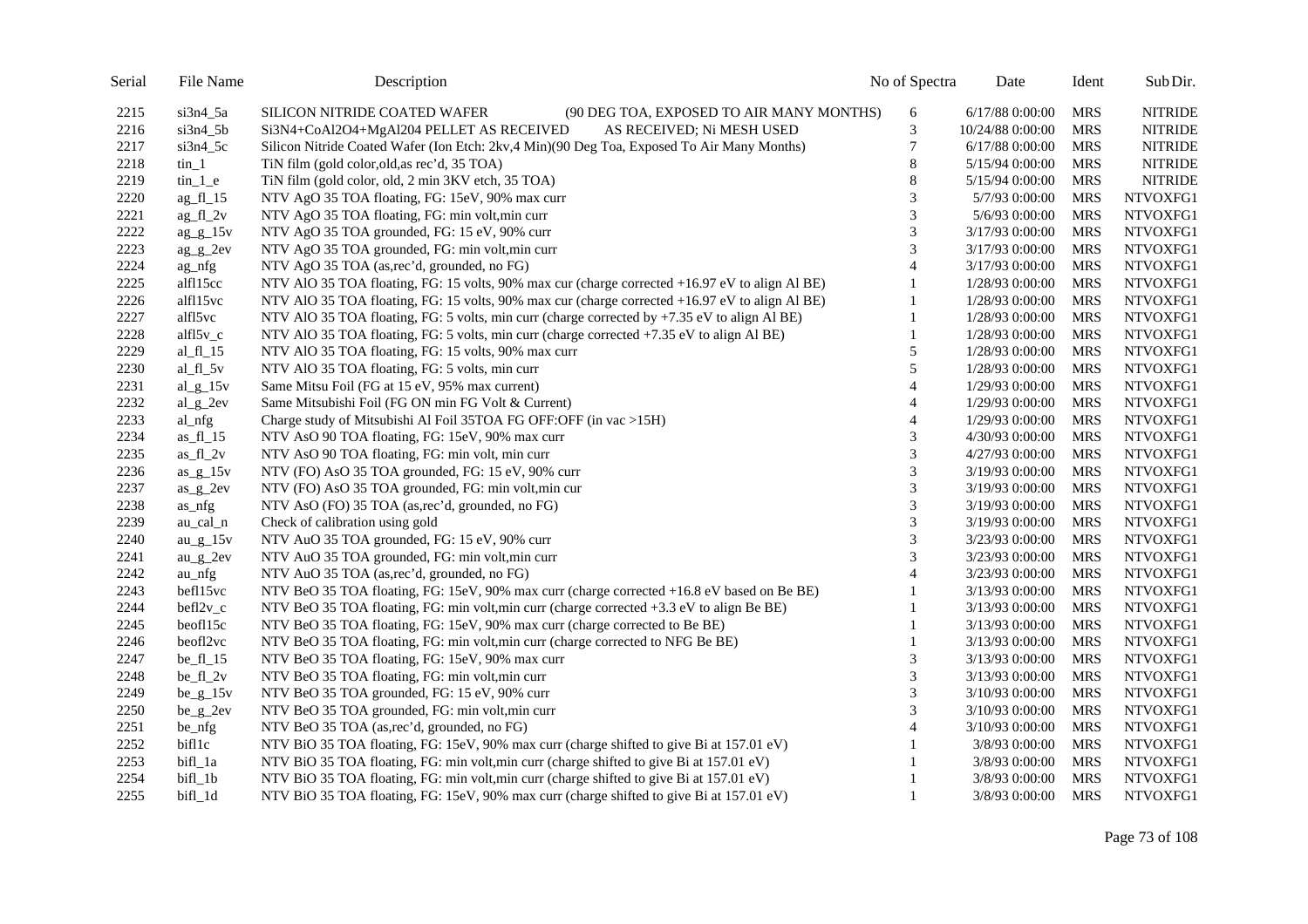| Serial | File Name                        | Description                                                                              | No of Spectra  | Date            | Ident      | Sub Dir. |
|--------|----------------------------------|------------------------------------------------------------------------------------------|----------------|-----------------|------------|----------|
| 2256   | bi_fl_15                         | NTV BiO 35 TOA floating, FG: 15eV, 90% max curr                                          | 3              | 3/8/93 0:00:00  | <b>MRS</b> | NTVOXFG1 |
| 2257   | $bi_f1_2v$                       | NTV BiO 35 TOA floating, FG: min volt, min curr                                          | 3              | 3/8/93 0:00:00  | <b>MRS</b> | NTVOXFG1 |
| 2258   | $bi_{g_15v}$                     | NTV BiO 35 TOA grounded, FG: 15 eV, 90% curr                                             | 3              | 3/8/93 0:00:00  | <b>MRS</b> | NTVOXFG1 |
| 2259   | $bi_g2ev$                        | NTV BiO 35 TOA grounded, FG: min volt, min curr                                          | 3              | 3/8/93 0:00:00  | <b>MRS</b> | NTVOXFG1 |
| 2260   | bi_nfg                           | NTV BiO 35 TOA (as,rec'd, grounded, no FG)                                               | $\overline{4}$ | 3/8/93 0:00:00  | <b>MRS</b> | NTVOXFG1 |
| 2261   | $b_{g_1}15v$                     | NTV BO 90 TOA grounded, FG: 15 eV, 90% curr                                              | 3              | 3/18/93 0:00:00 | <b>MRS</b> | NTVOXFG1 |
| 2262   | $b_{g2}$                         | NTV BO 90 TOA grounded, FG: min volt, min curr                                           | 3              | 3/18/93 0:00:00 | <b>MRS</b> | NTVOXFG1 |
| 2263   | $b_{n}$                          | NTV BO 90 TOA (as,rec'd, grounded, no FG)                                                | 4              | 3/18/93 0:00:00 | <b>MRS</b> | NTVOXFG1 |
| 2264   | $cd_f1_1$                        | NTV CdO 90 TOA floating FG: 15eV, 90% max curr                                           | 4              | 2/23/93 0:00:00 | <b>MRS</b> | NTVOXFG1 |
| 2265   | $cd_f1_2v$                       | NTV CdO 90 TOA floating FG: min volt, min curr                                           | 5              | 2/23/93 0:00:00 | <b>MRS</b> | NTVOXFG1 |
| 2266   | $cd\_g\_15v$                     | NTV CdO 40 TOA grounded, FG: 15eV, 90% curr                                              | 3              | 2/23/93 0:00:00 | <b>MRS</b> | NTVOXFG1 |
| 2267   | $cd\_g\_2ev$                     | NTV CdO 40 TOA grounded, FG: min volt, min curr                                          | 3              | 2/23/93 0:00:00 | <b>MRS</b> | NTVOXFG1 |
| 2268   | cd_nfg                           | NTV CdO (grounded, no FG)                                                                | 3              | 2/23/93 0:00:00 | <b>MRS</b> | NTVOXFG1 |
| 2269   | $co_f1_15$                       | NTV CoO 35 TOA floating, FG: 15eV, 90% max curr                                          | 3              | 5/6/93 0:00:00  | <b>MRS</b> | NTVOXFG1 |
| 2270   | $co_f1_2v$                       | NTV CoO 35 TOA floating, FG: min volt, min curr                                          | 3              | 4/28/93 0:00:00 | <b>MRS</b> | NTVOXFG1 |
| 2271   | $co\_g\_15v$                     | NTV CoO 35 TOA grounded, FG: 15 eV, 90% curr                                             | 3              | 3/13/93 0:00:00 | <b>MRS</b> | NTVOXFG1 |
| 2272   | $\frac{\text{co}}{\text{g}}$ 2ev | NTV CoO 35 TOA grounded, FG: min volt, min curr                                          | 3              | 3/13/93 0:00:00 | <b>MRS</b> | NTVOXFG1 |
| 2273   | $co_n f$                         | NTV CoO 35 TOA (as,rec'd, grounded, no FG)                                               | 4              | 3/13/93 0:00:00 | <b>MRS</b> | NTVOXFG1 |
| 2274   | crfl_1a                          | NTV CrO 35 TOA floating, FG: min volt, min curr (charge shifted to give Cr at 574.25 eV) |                | 4/21/93 0:00:00 | <b>MRS</b> | NTVOXFG1 |
| 2275   | $crfl_1b$                        | NTV CrO 35 TOA floating, FG: min volt, min curr (charge shifted to give Cr at 574.25 eV) | 1              | 4/21/93 0:00:00 | <b>MRS</b> | NTVOXFG1 |
| 2276   | crfl_1c                          | NTV CrO 35 TOA floating, FG: 15eV, 90% max curr (charge shifted to give Cr at 574.25 eV) | 1              | 4/26/93 0:00:00 | <b>MRS</b> | NTVOXFG1 |
| 2277   | crfl_1d                          | NTV CrO 35 TOA floating, FG: 15eV, 90% max curr (charge shifted to give Cr at 574.25 eV) | 1              | 4/26/93 0:00:00 | <b>MRS</b> | NTVOXFG1 |
| 2278   | cr fl $15$                       | NTV CrO 35 TOA floating, FG: 15eV, 90% max curr                                          | 3              | 4/26/93 0:00:00 | <b>MRS</b> | NTVOXFG1 |
| 2279   | $cr_f1_2v$                       | NTV CrO 35 TOA floating, FG: min volt, min curr                                          | 3              | 4/21/93 0:00:00 | <b>MRS</b> | NTVOXFG1 |
| 2280   | $cr\_g\_15v$                     | NTV CrO 45 TOA grounded, FG: 15 eV, 90% curr                                             | 3              | 3/13/93 0:00:00 | <b>MRS</b> | NTVOXFG1 |
| 2281   | $cr\_g\_2ev$                     | NTV CrO 45 TOA grounded, FG: min volt, min curr                                          | 3              | 3/13/93 0:00:00 | MRS        | NTVOXFG1 |
| 2282   | $cr_n\$                          | NTV CrO 45 TOA (as, rec'd, grounded, no FG)                                              | $\overline{4}$ | 3/13/93 0:00:00 | <b>MRS</b> | NTVOXFG1 |
| 2283   | cu_cal_n                         | Check of calibration of ion etched copper                                                | 3              | 3/19/93 0:00:00 | <b>MRS</b> | NTVOXFG1 |
| 2284   | $cu_f1_15$                       | NTV CuO 35 TOA floating, FG: 15eV, 90% max curr                                          | 3              | 2/24/93 0:00:00 | <b>MRS</b> | NTVOXFG1 |
| 2285   | $cu_f1_2v$                       | NTV CuO 35 TOA floating, FG: min volt, min curr                                          | 3              | 2/24/93 0:00:00 | <b>MRS</b> | NTVOXFG1 |
| 2286   | $cu_{g}$ 15 $v$                  | NTV CuO 35 TOA grounded, FG: 15 eV, 90% curr                                             | 3              | 3/19/93 0:00:00 | <b>MRS</b> | NTVOXFG1 |
| 2287   | $cu_{g2}$                        | NTV CuO 35 TOA grounded, FG: min volt, min curr                                          | 3              | 3/19/93 0:00:00 | <b>MRS</b> | NTVOXFG1 |
| 2288   | $cu_{nfg}$                       | NTV CuO 35 TOA (as,rec'd, grounded, no FG)                                               | 4              | 3/19/93 0:00:00 | <b>MRS</b> | NTVOXFG1 |
| 2289   | $c_{g2}$                         | NTV CO(grph) 35 TOA grounded, FG: min volt, min cur                                      | 3              | 3/23/93 0:00:00 | <b>MRS</b> | NTVOXFG1 |
| 2290   | $c_{n}$                          | NTV CO(graphite) 35 TOA (as,rec'd, grounded, no FG                                       | 4              | 3/23/93 0:00:00 | <b>MRS</b> | NTVOXFG1 |
| 2291   | $c_$ nfg $a$                     | NTV CO(graphite) 35 TOA (as,rec'd, grounded, no FG                                       | 3              | 3/23/93 0:00:00 | <b>MRS</b> | NTVOXFG1 |
| 2292   | $fe_f1_15$                       | NTV FeO 35 TOA floating, FG: 15eV, 90% max curr                                          | 3              | 4/30/93 0:00:00 | <b>MRS</b> | NTVOXFG1 |
| 2293   | $fe_f1_2v$                       | NTV FeO 35 TOA floating, FG: min volt, min curr                                          | 3              | 4/27/93 0:00:00 | <b>MRS</b> | NTVOXFG1 |
| 2294   | $fe_{g_1}15v$                    | NTV FeO 35 TOA grounded, FG: 15 eV, 90% curr                                             | 3              | 3/12/93 0:00:00 | <b>MRS</b> | NTVOXFG1 |
| 2295   | $fe_g_2$                         | NTV FeO 35 TOA grounded, FG: min volt, min curr                                          | 3              | 3/12/93 0:00:00 | <b>MRS</b> | NTVOXFG1 |
| 2296   | $fe_{n}$                         | NTV FeO 35 TOA (as,rec'd, grounded, no FG)                                               | $\overline{4}$ | 3/12/93 0:00:00 | <b>MRS</b> | NTVOXFG1 |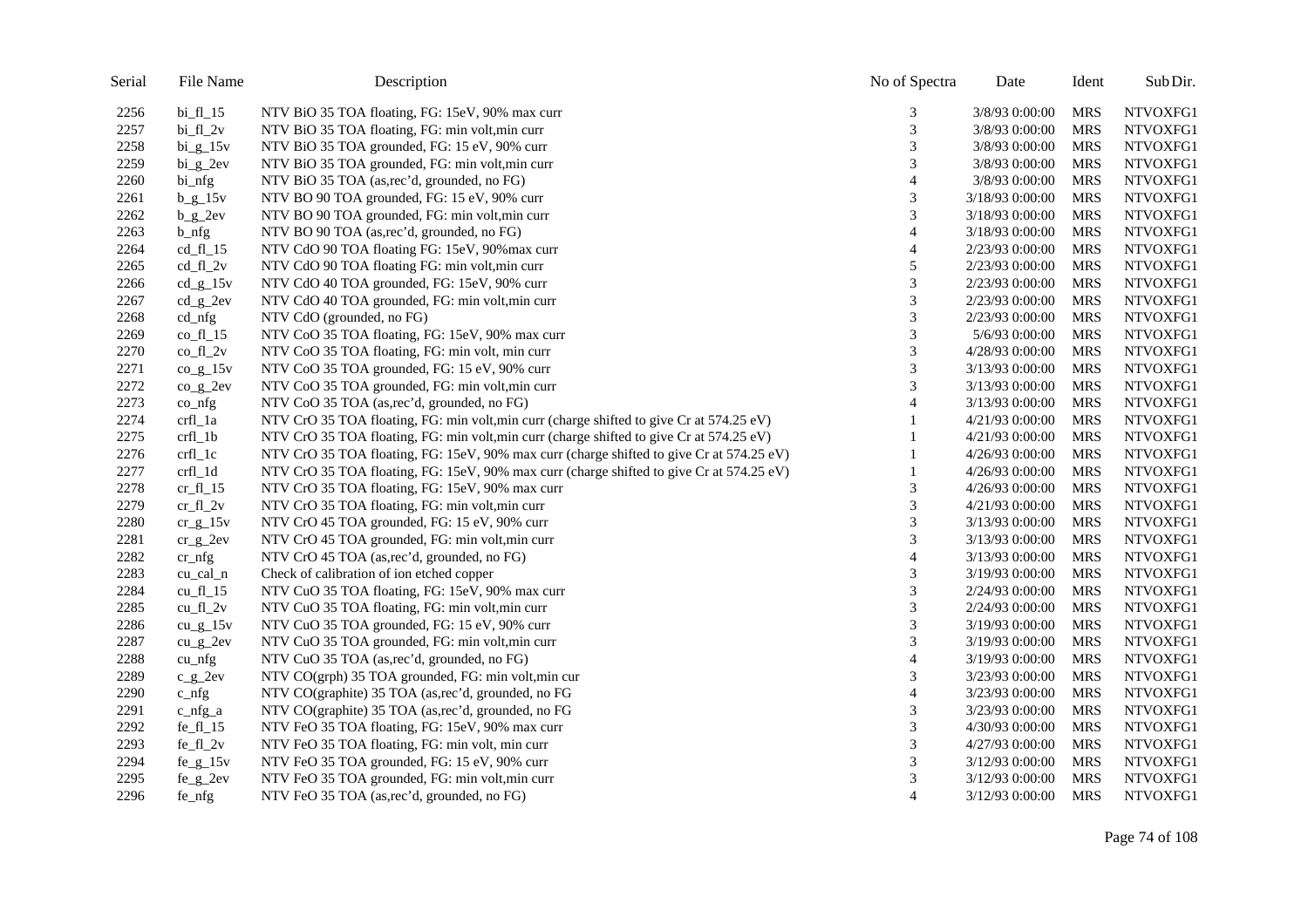| Serial | File Name        | Description                                                                               | No of Spectra               | Date            | Ident      | Sub Dir. |
|--------|------------------|-------------------------------------------------------------------------------------------|-----------------------------|-----------------|------------|----------|
| 2297   | $ga_{g_1}g_215v$ | NTV GaO(liq) 35 TOA grounded, FG: 15 eV, 90% curr                                         | 3                           | 3/19/93 0:00:00 | MRS        | NTVOXFG1 |
| 2298   | $ga_{g2}$        | NTV GaO(liq)35 TOA grounded, FG: min volt, min cur                                        | 3                           | 3/19/93 0:00:00 | <b>MRS</b> | NTVOXFG1 |
| 2299   | ga_nfg           | NTV GaO (melted)35 TOA (as,rec'd, grounded, no FG)                                        | $\overline{4}$              | 3/19/93 0:00:00 | <b>MRS</b> | NTVOXFG1 |
| 2300   | $ge_f1_15$       | NTV GeO 35 TOA floating, FG: 15eV, 90% max curr                                           | 4                           | 4/27/93 0:00:00 | <b>MRS</b> | NTVOXFG1 |
| 2301   | $ge_f1_2v$       | NTV GeO 35 TOA floating, FG: min volt, min curr                                           | 4                           | 4/27/93 0:00:00 | <b>MRS</b> | NTVOXFG1 |
| 2302   | $ge\_g\_15v$     | NTV GeO 35 TOA grounded, FG: 15 eV, 90% curr                                              | $\overline{A}$              | 3/12/93 0:00:00 | <b>MRS</b> | NTVOXFG1 |
| 2303   | $ge\_g_2$        | NTV GeO 35 TOA grounded, FG: min volt, min curr                                           | 4                           | 3/12/93 0:00:00 | <b>MRS</b> | NTVOXFG1 |
| 2304   | ge_nfg           | NTV GeO 35 TOA (as,rec'd, grounded, no FG)                                                | 5                           | 3/12/93 0:00:00 | <b>MRS</b> | NTVOXFG1 |
| 2305   | $hf_f1_13$       | NTV HfO 35 TOA floating, FG: 15eV, 90% max curr                                           | $\mathfrak 3$               | 2/26/93 0:00:00 | <b>MRS</b> | NTVOXFG1 |
| 2306   | $hf_f1_2v$       | NTV HfO 35 TOA floating, FG: min volt, min curr                                           | 3                           | 2/26/93 0:00:00 | <b>MRS</b> | NTVOXFG1 |
| 2307   | $hf_g_15v$       | NTV HfO 90 TOA grounded, FG: 15 eV, 90% curr                                              | 3                           | 3/5/93 0:00:00  | <b>MRS</b> | NTVOXFG1 |
| 2308   | $hf_g_2$         | NTV HfO 90 TOA grounded, FG: min volt, min curr                                           | 3                           | 3/5/93 0:00:00  | <b>MRS</b> | NTVOXFG1 |
| 2309   | $hf_{n}$         | NTV HfO 90 TOA (as,rec'd, grounded, no FG)                                                | $\overline{4}$              | 3/5/93 0:00:00  | <b>MRS</b> | NTVOXFG1 |
| 2310   | $in_f1_15$       | NTV InO 35 TOA floating, FG: 15eV, 90% max curr                                           | 3                           | 3/9/93 0:00:00  | <b>MRS</b> | NTVOXFG1 |
| 2311   | $in_f1_2v$       | NTV InO 35 TOA floating, FG: min volt, min curr                                           | 3                           | 3/9/93 0:00:00  | <b>MRS</b> | NTVOXFG1 |
| 2312   | $in_{g_1}15a$    | NTV InO 35 TOA grounded, FG: 15 eV, 90% curr                                              | 1                           | 3/1/93 0:00:00  | <b>MRS</b> | NTVOXFG1 |
| 2313   | in $g_{15v}$     | NTV InO 35 TOA grounded, FG: 15 eV, 90% curr                                              | $\ensuremath{\mathfrak{Z}}$ | 3/1/93 0:00:00  | <b>MRS</b> | NTVOXFG1 |
| 2314   | $in_{g_2}$ 2ev   | NTV InO 35 TOA grounded, FG: min volt, min curr                                           | 3                           | 3/1/93 0:00:00  | <b>MRS</b> | NTVOXFG1 |
| 2315   | $in\_nfg$        | NTV InO 35 TOA (as,rec'd, grounded, no FG)                                                | $\overline{4}$              | 3/1/93 0:00:00  | <b>MRS</b> | NTVOXFG1 |
| 2316   | $ir_f1_15$       | NTV IrO 90 TOA floating, FG: 15eV, 90% max curr                                           | 3                           | 6/24/93 0:00:00 | <b>MRS</b> | NTVOXFG1 |
| 2317   | $ir_f1_2v$       | NTV IrO 90 TOA floating, FG: min volt, min curr                                           | 3                           | 6/24/93 0:00:00 | <b>MRS</b> | NTVOXFG1 |
| 2318   | $ir_{g_1}15v$    | NTV IrO 90 TOA grounded, FG: 15 eV, 90% curr                                              | 3                           | 3/17/93 0:00:00 | <b>MRS</b> | NTVOXFG1 |
| 2319   | $ir_{g2}$        | NTV IrO 90 TOA grounded, FG: min volt, min curr                                           | 3                           | 3/17/93 0:00:00 | <b>MRS</b> | NTVOXFG1 |
| 2320   | $ir_{n}$         | NTV IrO 90 TOA (as,rec'd, grounded, no FG)                                                | $\overline{4}$              | 3/17/93 0:00:00 | <b>MRS</b> | NTVOXFG1 |
| 2321   | $lu_g_15v$       | NTV LuO 35 TOA grounded, FG: 15 eV, 90% curr                                              | 3                           | 3/16/93 0:00:00 | <b>MRS</b> | NTVOXFG1 |
| 2322   | $lu_g_2$         | NTV LuO 35 TOA grounded, FG: min volt, min curr                                           | 3                           | 3/16/93 0:00:00 | <b>MRS</b> | NTVOXFG1 |
| 2323   | $lu_{nfg}$       | NTV LuO 35 TOA (as,rec'd, grounded, no FG)                                                | $\overline{4}$              | 3/16/93 0:00:00 | <b>MRS</b> | NTVOXFG1 |
| 2324   | mgfl_1a          | NTV MgO 35 TOA floating, FG: min volt, min curr (charge shifted to give Mg at 49.74 eV)   |                             | 2/24/93 0:00:00 | <b>MRS</b> | NTVOXFG1 |
| 2325   | mgfl_1b          | NTV MgO 35 TOA floating, FG: min volt, min curr (charge shifted to give Mg at 49.74 eV)   | 1                           | 2/24/93 0:00:00 | MRS        | NTVOXFG1 |
| 2326   | $mgfl_l$         | Fresh NTV MgO 35 TOA floating, FG: 15eV, 90% curr (charge shifted to give Mg at 49.74 eV) |                             | 2/24/93 0:00:00 | <b>MRS</b> | NTVOXFG1 |
| 2327   | mgfl_1d          | Fresh NTV MgO 35 TOA floating, FG: 15eV, 90% curr (charge shifted to give Mg at 49.74 eV) |                             | 2/24/93 0:00:00 | <b>MRS</b> | NTVOXFG1 |
| 2328   | mg $fl$ 15       | Fresh NTV MgO 35 TOA floating, FG: 15eV, 90% curr                                         | 3                           | 2/24/93 0:00:00 | <b>MRS</b> | NTVOXFG1 |
| 2329   | $mg_f1_2v$       | NTV MgO 35 TOA floating, FG: min volt, min curr                                           | 3                           | 2/24/93 0:00:00 | <b>MRS</b> | NTVOXFG1 |
| 2330   | $mg_g_15v$       | NTV MgO 35 TOA grounded, FG: 15 eV, 90% curr                                              | 3                           | 2/24/93 0:00:00 | <b>MRS</b> | NTVOXFG1 |
| 2331   | $mg_g_l1a$       | NTV MgO 35 TOA grounded, FG: min volt, min curr (charge shifted to give Mg at 49.74 eV)   | 1                           | 2/24/93 0:00:00 | <b>MRS</b> | NTVOXFG1 |
| 2332   | $mg_g_2$         | NTV MgO 35 TOA grounded, FG: min volt, min curr                                           | 3                           | 2/24/93 0:00:00 | <b>MRS</b> | NTVOXFG1 |
| 2333   | mg_nfg           | NTV MgO (grounded, no FG)                                                                 | $\overline{4}$              | 2/24/93 0:00:00 | <b>MRS</b> | NTVOXFG1 |
| 2334   | $mn_f1_15$       | NTV MnO 35 TOA floating, FG: 15eV, 90% max curr                                           | 3                           | 4/30/93 0:00:00 | <b>MRS</b> | NTVOXFG1 |
| 2335   | $mn_fl_2v$       | NTV MnO 35 TOA floating, FG: min volt, min curr                                           | 3                           | 4/27/93 0:00:00 | <b>MRS</b> | NTVOXFG1 |
| 2336   | $mn_{g}$ 15 $v$  | NTV MnO 35 TOA grounded, FG: 15 eV, 90% curr                                              | 3                           | 3/10/93 0:00:00 | <b>MRS</b> | NTVOXFG1 |
| 2337   | $mn_g_2$         | NTV MnO 35 TOA grounded, FG: min volt, min curr                                           | 3                           | 3/10/93 0:00:00 | <b>MRS</b> | NTVOXFG1 |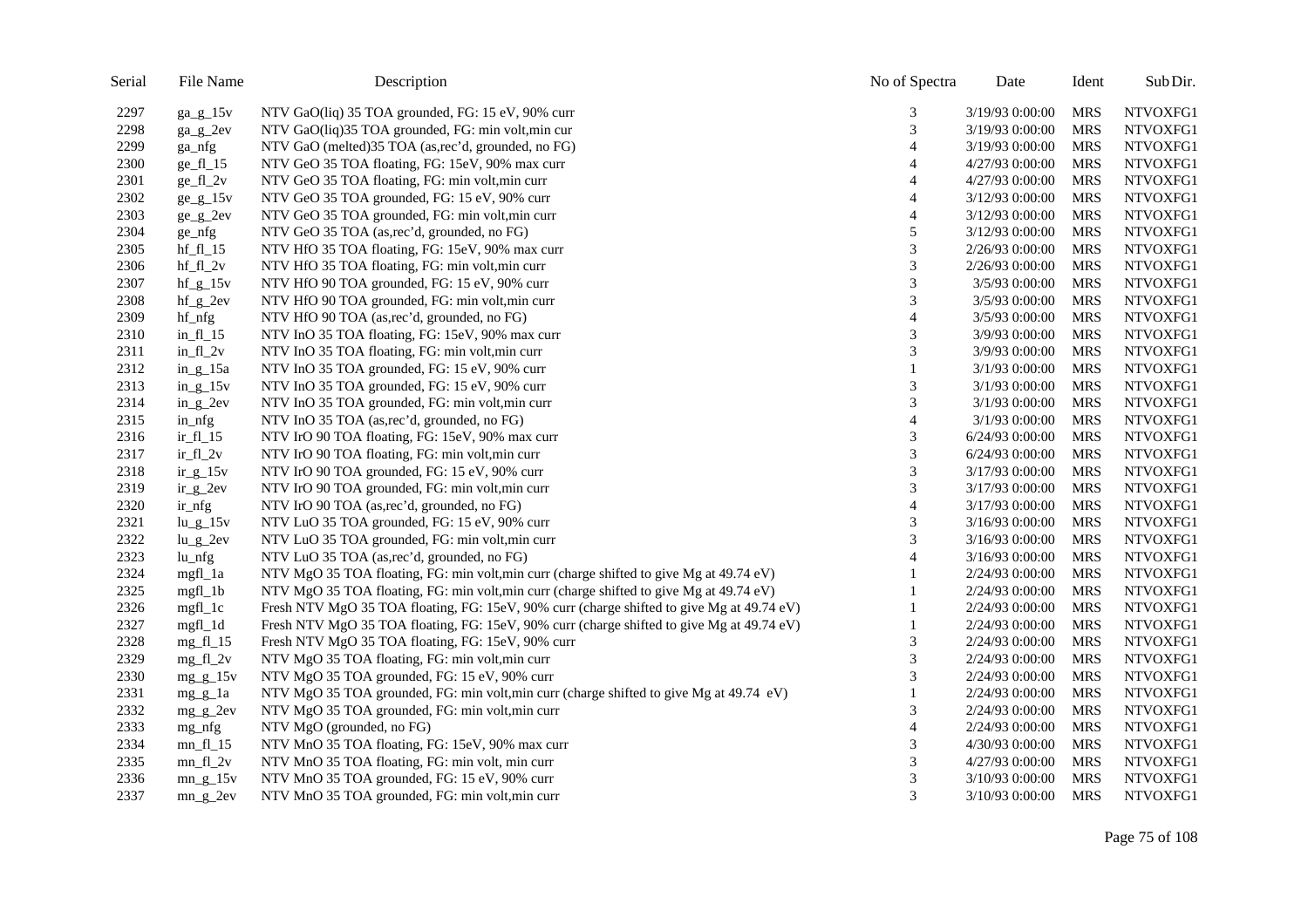| Serial | File Name          | Description                                                                              | No of Spectra  | Date            | Ident      | Sub Dir. |
|--------|--------------------|------------------------------------------------------------------------------------------|----------------|-----------------|------------|----------|
| 2338   | $mn_{n}$           | NTV MnO 35 TOA (as,rec'd, grounded, no FG)                                               | 4              | 3/10/93 0:00:00 | <b>MRS</b> | NTVOXFG1 |
| 2339   | mofl_1a            | NTV MoO 35 TOA floating, FG: min volt, min curr (charge shifted to give Mo at 228.09 eV) |                | 2/26/93 0:00:00 | <b>MRS</b> | NTVOXFG1 |
| 2340   | mofl_1b            | NTV MoO 35 TOA floating, FG: min volt, min curr (charge shifted to give Mo at 228.09 eV) |                | 2/26/93 0:00:00 | <b>MRS</b> | NTVOXFG1 |
| 2341   | mol <sub>1c</sub>  | NTV MoO 35 TOA floating, FG: 15eV, 90% max curr (charge shifted to give Mo at 228.09 eV) |                | 2/26/93 0:00:00 | MRS        | NTVOXFG1 |
| 2342   | mofl_1d            | NTV MoO 35 TOA floating, FG: 15eV, 90% max curr (charge shifted to give Mo at 228.09 eV) |                | 2/26/93 0:00:00 | <b>MRS</b> | NTVOXFG1 |
| 2343   | $mo_f1_15$         | NTV MoO 35 TOA floating, FG: 15eV, 90% max curr                                          | 3              | 2/26/93 0:00:00 | <b>MRS</b> | NTVOXFG1 |
| 2344   | $mo_f1_2v$         | NTV MoO 35 TOA floating, FG: min volt, min curr                                          | 3              | 2/26/93 0:00:00 | <b>MRS</b> | NTVOXFG1 |
| 2345   | $mo_g_15v$         | NTV MoO 35 TOA grounded, FG: 15 eV, 90% curr                                             | 3              | 2/26/93 0:00:00 | <b>MRS</b> | NTVOXFG1 |
| 2346   | $mo_g_2$           | NTV MoO 35 TOA grounded, FG: min volt, min curr                                          | 3              | 2/26/93 0:00:00 | <b>MRS</b> | NTVOXFG1 |
| 2347   | mo_nfg             | NTV MoO 35 TOA (as,rec'd, grounded, no FG)                                               | $\overline{4}$ | 2/26/93 0:00:00 | <b>MRS</b> | NTVOXFG1 |
| 2348   | $nb_f1_15$         | NTV NbO 35 TOA floating, FG: 15eV, 90% max curr                                          | 3              | 4/9/93 0:00:00  | <b>MRS</b> | NTVOXFG1 |
| 2349   | $nb_fl_2v$         | NTV NbO 35 TOA floating, FG: min volt, min curr                                          | 3              | 4/9/93 0:00:00  | <b>MRS</b> | NTVOXFG1 |
| 2350   | $nb_g_15v$         | NTV NbO 35 TOA grounded, FG: 15 eV, 90% curr                                             | 3              | 3/11/93 0:00:00 | <b>MRS</b> | NTVOXFG1 |
| 2351   | $nb_g2ev$          | NTV NbO 35 TOA grounded, FG: min volt, min curr                                          | 3              | 3/11/93 0:00:00 | <b>MRS</b> | NTVOXFG1 |
| 2352   | $nb_{nfg}$         | NTV NbO 35 TOA (as,rec'd, grounded, no FG)                                               | 4              | 3/11/93 0:00:00 | <b>MRS</b> | NTVOXFG1 |
| 2353   | $ni_f1_15$         | NTV NiO 35 TOA floating, FG: 15eV, 90% max curr                                          | 4              | 6/28/93 0:00:00 | <b>MRS</b> | NTVOXFG1 |
| 2354   | $ni_f1_2v$         | NTV NiO 35 TOA floating, FG: min volt, min curr                                          | $\overline{4}$ | 6/24/93 0:00:00 | <b>MRS</b> | NTVOXFG1 |
| 2355   | $ni_{g_1}$ 15 $v$  | NTV NiO 65 TOA grounded, FG: 15 eV, 90% curr                                             | 3              | 3/15/93 0:00:00 | <b>MRS</b> | NTVOXFG1 |
| 2356   | $ni_{g_2}$ 2ev     | NTV NiO 65 TOA grounded, FG: min volt, min curr                                          | 3              | 3/15/93 0:00:00 | <b>MRS</b> | NTVOXFG1 |
| 2357   | $ni_{\text{infg}}$ | NTV NiO 65 TOA (as,rec'd, grounded, no FG)                                               | 4              | 3/15/93 0:00:00 | <b>MRS</b> | NTVOXFG1 |
| 2358   | pb_fl_15           | NTV PbO 35 TOA floating, FG: 15eV, 90% max curr                                          | 3              | 3/8/93 0:00:00  | <b>MRS</b> | NTVOXFG2 |
| 2359   | pb_fl_2v           | NTV PbO 35 TOA floating, FG: min volt, min curr                                          | 3              | 3/8/93 0:00:00  | <b>MRS</b> | NTVOXFG2 |
| 2360   | $pb\_g\_15v$       | NTV PbO 35 TOA grounded, FG: 15 eV, 90% curr                                             | 3              | 3/8/93 0:00:00  | MRS        | NTVOXFG2 |
| 2361   | $pb\_g\_2ev$       | NTV PbO 35 TOA grounded, FG: min volt, min curr                                          | 3              | 3/8/93 0:00:00  | <b>MRS</b> | NTVOXFG2 |
| 2362   | pb_nfg             | NTV PbO 35 TOA (as,rec'd, grounded, no FG)                                               | 4              | 3/8/93 0:00:00  | <b>MRS</b> | NTVOXFG2 |
| 2363   | $pd_f1_15$         | NTV PdO 35 TOA floating, FG: 15eV, 90% max curr                                          | 3              | 4/30/93 0:00:00 | <b>MRS</b> | NTVOXFG2 |
| 2364   | pd_fl_2v           | NTV PdO 35 TOA floating, FG: min volt, min curr                                          | 3              | 4/28/93 0:00:00 | <b>MRS</b> | NTVOXFG2 |
| 2365   | $pd_g$ 15v         | NTV PdO 35 TOA grounded, FG: 15 eV, 90% curr                                             | 3              | 3/17/93 0:00:00 | <b>MRS</b> | NTVOXFG2 |
| 2366   | $pd_g$ 2ev         | NTV PdO 35 TOA grounded, FG: min volt, min curr                                          | 3              | 3/17/93 0:00:00 | <b>MRS</b> | NTVOXFG2 |
| 2367   | pd_nfg             | NTV PdO 35 TOA (as,rec'd, grounded, no FG)                                               | 4              | 3/17/93 0:00:00 | <b>MRS</b> | NTVOXFG2 |
| 2368   | $pt_f1_13$         | NTV PtO 35 TOA floating, FG: 15eV, 90% max curr                                          | 3              | 5/11/93 0:00:00 | <b>MRS</b> | NTVOXFG2 |
| 2369   | $pt_f1_2v$         | NTV PtO 35 TOA floating, FG: min volt, min curr                                          | 3              | 5/10/93 0:00:00 | <b>MRS</b> | NTVOXFG2 |
| 2370   | pt_g_ $15v$        | NTV PtO 35 TOA grounded, FG: 15 eV, 90% curr                                             | 3              | 3/17/93 0:00:00 | <b>MRS</b> | NTVOXFG2 |
| 2371   | $pt\_g\_2ev$       | NTV PtO 35 TOA grounded, FG: min volt, min curr                                          | 3              | 3/17/93 0:00:00 | <b>MRS</b> | NTVOXFG2 |
| 2372   | pt_nfg             | NTV PtO 35 TOA (as,rec'd, grounded, no FG)                                               | 4              | 3/17/93 0:00:00 | <b>MRS</b> | NTVOXFG2 |
| 2373   | $p_{g_1}$ $15v$    | NTV PO(blk) 35 TOA grounded, FG: 15eV, 90% max cur                                       | 3              | 3/19/93 0:00:00 | <b>MRS</b> | NTVOXFG2 |
| 2374   | $p_g$ 2ev          | NTV PO(blk) 35 TOA grounded, FG: min volt, min curr                                      | 3              | 3/19/93 0:00:00 | <b>MRS</b> | NTVOXFG2 |
| 2375   | $p_nfg_1$          | NTV PO 35 TOA (as,rec'd, grounded, no FG)                                                | 4              | 3/19/93 0:00:00 | <b>MRS</b> | NTVOXFG2 |
| 2376   | $p_nfg_2$          | NTV PO 35 TOA (as,rec'd, grounded, no FG)                                                | $\overline{c}$ | 3/19/93 0:00:00 | <b>MRS</b> | NTVOXFG2 |
| 2377   | $p_nfg_3$          | NTV PO 35 TOA (as,rec'd, grounded, no FG)                                                | 1              | 3/19/93 0:00:00 | <b>MRS</b> | NTVOXFG2 |
| 2378   | $re_f1_15$         | NTV ReO 35 TOA floating, FG: 15eV, 90% max curr                                          | 3              | 4/27/93 0:00:00 | <b>MRS</b> | NTVOXFG2 |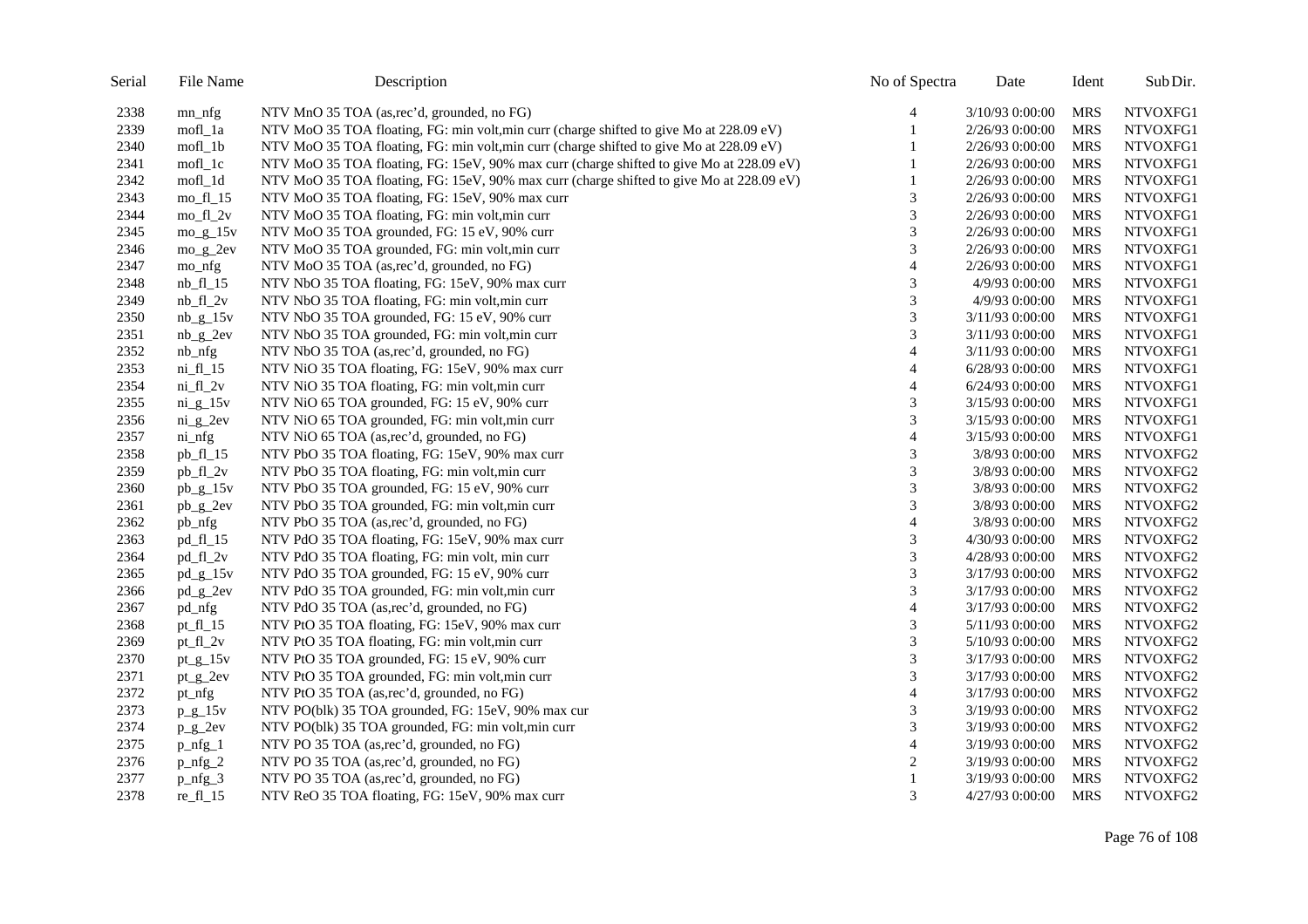| Serial | File Name      | Description                                                                             | No of Spectra  | Date            | Ident      | Sub Dir. |
|--------|----------------|-----------------------------------------------------------------------------------------|----------------|-----------------|------------|----------|
| 2379   | $re_f1_2v$     | NTV ReO 35 TOA floating, FG: min volt, min curr                                         | 3              | 4/27/93 0:00:00 | <b>MRS</b> | NTVOXFG2 |
| 2380   | $re\_g\_15v$   | NTV ReO 35 TOA grounded, FG: 15 eV, 90% curr                                            | 3              | 3/16/93 0:00:00 | <b>MRS</b> | NTVOXFG2 |
| 2381   | $re\_g_2ev$    | NTV ReO 35 TOA grounded, FG: min volt, min curr                                         | 3              | 3/16/93 0:00:00 | <b>MRS</b> | NTVOXFG2 |
| 2382   | re_nfg         | NTV ReO 35 TOA (as,rec'd, grounded, no FG)                                              | $\overline{4}$ | 3/15/93 0:00:00 | <b>MRS</b> | NTVOXFG2 |
| 2383   | $rh_f1_15$     | NTV RhO 55 TOA floating, FG: 15eV, 90% max curr                                         | 3              | 4/27/93 0:00:00 | <b>MRS</b> | NTVOXFG2 |
| 2384   | $rh_f1_2v$     | NTV RhO 55 TOA floating, FG: min volt, min curr                                         | 3              | 4/27/93 0:00:00 | <b>MRS</b> | NTVOXFG2 |
| 2385   | $rh_g_15v$     | NTV RhO 35 TOA grounded, FG: 15 eV, 90% curr                                            | 3              | 3/12/93 0:00:00 | <b>MRS</b> | NTVOXFG2 |
| 2386   | $rh_g_2$       | NTV RhO 35 TOA grounded, FG: min volt, min curr                                         | 3              | 3/12/93 0:00:00 | <b>MRS</b> | NTVOXFG2 |
| 2387   | rh_nfg         | NTV RhO 35 TOA (as,rec'd, grounded, no FG)                                              | $\overline{4}$ | 3/12/93 0:00:00 | <b>MRS</b> | NTVOXFG2 |
| 2388   | $ru_f1_15$     | NTV RuO (pwdr) 35 TOA float FG: 15eV, 90% max curr                                      | $\overline{2}$ | 6/24/93 0:00:00 | <b>MRS</b> | NTVOXFG2 |
| 2389   | ru_fl_ $2v$    | NTV RuO(pwdr)35 TOA float, FG: min volt, min curren                                     | 3              | 6/24/93 0:00:00 | <b>MRS</b> | NTVOXFG2 |
| 2390   | ru_g_ $15v$    | NTV RuO(pwdr) 35 TOA grounded, FG: 15 eV, 90% curr                                      | $\overline{c}$ | 3/19/93 0:00:00 | <b>MRS</b> | NTVOXFG2 |
| 2391   | $ru_g2ev$      | NTV RuO (pwdr) 35 TOA grnded, FG: min volt & curr                                       | $\sqrt{2}$     | 3/19/93 0:00:00 | <b>MRS</b> | NTVOXFG2 |
| 2392   | ru_nfg         | NTV RuO (pwdr) 35 TOA (as,rec'd, grounded, no FG)                                       | 3              | 3/19/93 0:00:00 | <b>MRS</b> | NTVOXFG2 |
| 2393   | $sb_f1_15$     | NTV SbO 35 TOA floating, FG: 15eV, 90% max curr                                         | $\sqrt{2}$     | 4/26/93 0:00:00 | <b>MRS</b> | NTVOXFG2 |
| 2394   | $sb_f1_2v$     | NTV SbO 35 TOA floating, FG: min volt, min curr                                         | $\overline{c}$ | 4/26/93 0:00:00 | <b>MRS</b> | NTVOXFG2 |
| 2395   | $sb_{g_1}15v$  | NTV SbO 35 TOA grounded, FG: 15 eV, 90% curr                                            | $\sqrt{2}$     | 3/12/93 0:00:00 | <b>MRS</b> | NTVOXFG2 |
| 2396   | $sb\_g_2$      | NTV SbO 35 TOA grounded, FG: min volt, min curr                                         | $\mathbf{2}$   | 3/12/93 0:00:00 | <b>MRS</b> | NTVOXFG2 |
| 2397   | sb_nfg         | NTV SbO 35 TOA (as,rec'd, grounded, no FG)                                              | $\mathfrak{Z}$ | 3/12/93 0:00:00 | <b>MRS</b> | NTVOXFG2 |
| 2398   | $sc_f1_15$     | NTV ScO 35 TOA floating FG: 15 rV, 90% curr                                             | 3              | 2/23/93 0:00:00 | <b>MRS</b> | NTVOXFG2 |
| 2399   | $sc_f1_2v$     | NTV ScO 35 TOA floating FG: min volt, min curr                                          | $\overline{4}$ | 2/23/93 0:00:00 | <b>MRS</b> | NTVOXFG2 |
| 2400   | $sc\_g\_15v$   | NTV ScO 60 TOA grounded, FG: 15 eV, 90% curr                                            | 3              | 3/13/93 0:00:00 | <b>MRS</b> | NTVOXFG2 |
| 2401   | $sc_g2ev$      | NTV ScO 60 TOA grounded, FG: min volt, min curr                                         | 3              | 3/13/93 0:00:00 | <b>MRS</b> | NTVOXFG2 |
| 2402   | sc_nfg         | NTV ScO ca. 80 TOA (grounded, no FG)                                                    | 3              | 2/23/93 0:00:00 | <b>MRS</b> | NTVOXFG2 |
| 2403   | $se_f1_15$     | NTV SeO 90 TOA floating, FG: 15eV, 90% max curr                                         | $\mathfrak 3$  | 4/27/93 0:00:00 | <b>MRS</b> | NTVOXFG2 |
| 2404   | $se_f1_2v$     | NTV SeO 90 TOA floating, FG: min volt, min curr                                         | 3              | 4/27/93 0:00:00 | <b>MRS</b> | NTVOXFG2 |
| 2405   | $se\_g\_15v$   | NTV SeO 35 TOA grounded, FG: 15 eV, 90% curr                                            | 3              | 3/16/93 0:00:00 | <b>MRS</b> | NTVOXFG2 |
| 2406   | $se\_g_2$      | NTV SeO 35 TOA grounded, FG: min volt, min curr                                         | 3              | 3/16/93 0:00:00 | <b>MRS</b> | NTVOXFG2 |
| 2407   | se_nfg         | NTV SeO 35 TOA (as,rec'd, grounded, no FG)                                              | $\overline{4}$ | 3/16/93 0:00:00 | <b>MRS</b> | NTVOXFG2 |
| 2408   | sifllc         | NTV SiO 35 TOA floating, FG: 15eV, 90% max curr (charge shifted to give Si at 82.44 eV) |                | 4/21/93 0:00:00 | <b>MRS</b> | NTVOXFG2 |
| 2409   | sifl_1a        | NTV SiO 35 TOA floating, FG: min volt, min curr (charge shifted to give Si at 99.31 eV) |                | 4/21/93 0:00:00 | <b>MRS</b> | NTVOXFG2 |
| 2410   | sifl_1b        | NTV SiO 35 TOA floating, FG: min volt, min curr (charge shifted to give Si at 99.31 eV) |                | 4/21/93 0:00:00 | <b>MRS</b> | NTVOXFG2 |
| 2411   | sifl_1d        | NTV SiO 35 TOA floating, FG: 15eV, 90% max curr (charge shifted to give Si at 99.31 eV) |                | 4/21/93 0:00:00 | <b>MRS</b> | NTVOXFG2 |
| 2412   | $\sin$ fl 15   | NTV SiO 35 TOA floating, FG: 15eV, 90% max curr                                         | 3              | 4/21/93 0:00:00 | <b>MRS</b> | NTVOXFG2 |
| 2413   | $si_f1_2v$     | NTV SiO 35 TOA floating, FG: min volt, min curr                                         | 3              | 4/21/93 0:00:00 | <b>MRS</b> | NTVOXFG2 |
| 2414   | $si_g$ 15 $v$  | NTV SiO 35 TOA grounded, FG: 15 eV, 90% curr                                            | 3              | 3/15/93 0:00:00 | <b>MRS</b> | NTVOXFG2 |
| 2415   | $si_g_1$       | NTV SiO 35 TOA grounded, FG: min volt, min curr (charge shifted to give Si at 99.31 eV) |                | 3/15/93 0:00:00 | <b>MRS</b> | NTVOXFG2 |
| 2416   | $si_g_1$       | NTV SiO 35 TOA grounded, FG: min volt, min curr (charge shifted to give Si at 99.31 eV) |                | 3/15/93 0:00:00 | <b>MRS</b> | NTVOXFG2 |
| 2417   | $si_g$ 1c      | NTV SiO 35 TOA grounded, FG: 15 eV, 90% curr (charge shifted to give Si at 99.31 eV)    |                | 3/15/93 0:00:00 | <b>MRS</b> | NTVOXFG2 |
| 2418   | $si_g$ 1d      | NTV SiO 35 TOA grounded, FG: 15 eV, 90% curr (charge shifted to give Si at 99.31 eV)    |                | 3/15/93 0:00:00 | <b>MRS</b> | NTVOXFG2 |
| 2419   | $si$ $g$ $2ev$ | NTV SiO 35 TOA grounded, FG: min volt, min curr                                         | 3              | 3/15/93 0:00:00 | <b>MRS</b> | NTVOXFG2 |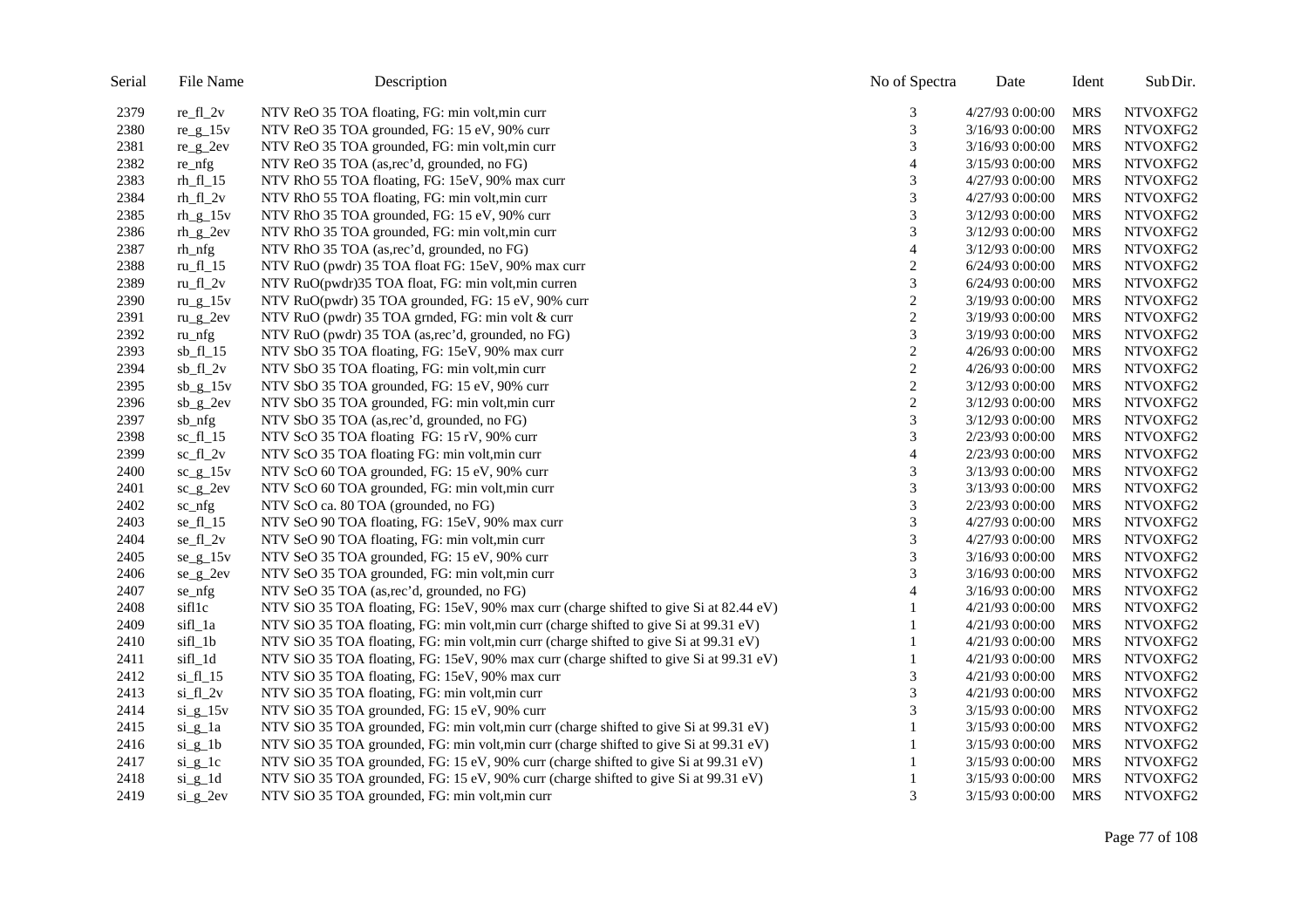| Serial | File Name               | Description                                                                            | No of Spectra    | Date            | Ident      | Sub Dir. |
|--------|-------------------------|----------------------------------------------------------------------------------------|------------------|-----------------|------------|----------|
| 2420   | si_nfg                  | NTV SiO 35 TOA (as,rec'd, grounded, no FG)                                             | 4                | 3/15/93 0:00:00 | MRS        | NTVOXFG2 |
| 2421   | $sn_f1_15$              | NTV SnO 35 TOA floating, FG: 15eV, 90% max curr                                        | 3                | 4/21/93 0:00:00 | <b>MRS</b> | NTVOXFG2 |
| 2422   | $sn_f1_2v$              | NTV SnO 35 TOA floating, FG: min volt, min curr                                        | 3                | 4/21/93 0:00:00 | <b>MRS</b> | NTVOXFG2 |
| 2423   | $sn\_g\_15v$            | rerun NTV SnO 90 TOA grounded, FG: 15 eV, 90% curr                                     | 3                | 3/13/93 0:00:00 | <b>MRS</b> | NTVOXFG2 |
| 2424   | $sn_g2ev$               | rerun SnO 90 TOA grounded, FG: min volt, min curr                                      | 3                | 3/13/93 0:00:00 | <b>MRS</b> | NTVOXFG2 |
| 2425   | sn_nfg                  | Rerun SnO 90 TOA (as,rec'd, grounded, no FG)                                           | $\overline{4}$   | 3/13/93 0:00:00 | <b>MRS</b> | NTVOXFG2 |
| 2426   | $ta_{fg_f1}$            | NTV TaO 35 TOA floating, FG: min volt, min curr                                        | 3                | 2/26/93 0:00:00 | <b>MRS</b> | NTVOXFG2 |
| 2427   | $ta_fg_f2$              | NTV TaO 35 TOA floating, FG: 15eV, 90% max curr                                        | 3                | 2/26/93 0:00:00 | <b>MRS</b> | NTVOXFG2 |
| 2428   | $ta_f1_15$              | NTV TaO 35 TOA floating, FG: 15eV, 90% max curr                                        | 3                | 2/26/93 0:00:00 | <b>MRS</b> | NTVOXFG2 |
| 2429   | $ta_f1_2v$              | NTV TaO 35 TOA floating, FG: min volt, min curr                                        | 3                | 2/26/93 0:00:00 | <b>MRS</b> | NTVOXFG2 |
| 2430   | $ta_{g15v}$             | NTV TaO 35 TOA grounded, FG: 15 eV, 90% curr                                           | 3                | 3/1/93 0:00:00  | <b>MRS</b> | NTVOXFG2 |
| 2431   | $ta_g_2$                | NTV TaO 35 TOA grounded, FG: min volt, min curr                                        | 3                | 3/1/93 0:00:00  | MRS        | NTVOXFG2 |
| 2432   | $ta_n$                  | NTV TaO 35 TOA (as,rec'd, grounded, no FG)                                             | $\overline{4}$   | 3/1/93 0:00:00  | <b>MRS</b> | NTVOXFG2 |
| 2433   | $te_f1_15$              | NTV TeO 35 TOA floating, FG: 15eV, 90% max curr                                        | 3                | 4/27/93 0:00:00 | <b>MRS</b> | NTVOXFG2 |
| 2434   | $te_f1_2v$              | NTV TeO 35 TOA floating, FG: min volt, min curr                                        | 3                | 4/26/93 0:00:00 | <b>MRS</b> | NTVOXFG2 |
| 2435   | $te\_g\_15v$            | NTV TeO 90 TOA grounded, FG: 15 eV, 90% curr                                           | 3                | 3/9/93 0:00:00  | <b>MRS</b> | NTVOXFG2 |
| 2436   | $te_g2ev$               | NTV TeO 90 TOA grounded, FG: min volt, min curr                                        | 3                | 3/9/93 0:00:00  | <b>MRS</b> | NTVOXFG2 |
| 2437   | $te\_nfg$               | NTV TeO 90 TOA (as,rec'd, grounded, no FG)                                             | $\overline{4}$   | 3/9/93 0:00:00  | <b>MRS</b> | NTVOXFG2 |
| 2438   | $ti_f1_15$              | NTV TiO 35 TOA floating, FG: 15eV, 90% max curr                                        | 3                | 4/9/93 0:00:00  | <b>MRS</b> | NTVOXFG2 |
| 2439   | $ti_f1_2$               | NTV TiO 35 TOA floating, FG: min volt, min curr                                        | 3                | 4/9/93 0:00:00  | <b>MRS</b> | NTVOXFG2 |
| 2440   | $ti_{g_1}$ $15v$        | NTV TiO 35 TOA grounded, FG: 15 eV, 90% curr                                           | 3                | 3/8/93 0:00:00  | <b>MRS</b> | NTVOXFG2 |
| 2441   | $ti$ <sub>_g</sub> _2ev | NTV TiO 35 TOA grounded, FG: min volt, min curr                                        | 3                | 3/8/93 0:00:00  | <b>MRS</b> | NTVOXFG2 |
| 2442   | ti_nfg                  | NTV TiO 35 TOA (as, rec'd, grounded, no FG)                                            | 4                | 3/8/93 0:00:00  | <b>MRS</b> | NTVOXFG2 |
| 2443   | tl_fl_15                | NTV TIO 35 TOA floating, FG: 15eV, 90% max curr                                        | 3                | 5/6/93 0:00:00  | <b>MRS</b> | NTVOXFG2 |
| 2444   | $tl_fl_2v$              | NTV TlO 35 TOA floating, FG: min volt, min curr                                        | 3                | 4/28/93 0:00:00 | <b>MRS</b> | NTVOXFG2 |
| 2445   | $t_{\text{Lg}}$ 15v     | NTV TIO (FO) 35 TOA grounded, FG: 15 eV, 90% curr                                      | 3                | 3/12/93 0:00:00 | MRS        | NTVOXFG2 |
| 2446   | $t_{\text{Lg}_2}$ 2ev   | NTV TlO (FO) 35 TOA grounded, FG: min volt, min cur                                    | 3                | 3/12/93 0:00:00 | MRS        | NTVOXFG2 |
| 2447   | tl_nfg                  | NTV TlO (FO) 35 TOA (as,rec'd, grounded, no FG)                                        | $\overline{4}$   | 3/12/93 0:00:00 | <b>MRS</b> | NTVOXFG2 |
| 2448   | vfl_1a                  | NTV VO 35 TOA floating, FG: min volt, min curr (charge shifted to give V at 512.07 eV) | 1                | 4/13/93 0:00:00 | <b>MRS</b> | NTVOXFG2 |
| 2449   | vfl_1b                  | NTV VO 35 TOA floating, FG: min volt, min curr (charge shifted to give V at 512.07 eV) | 1                | 4/13/93 0:00:00 | MRS        | NTVOXFG2 |
| 2450   | $vfl$ $1c$              | NTV VO 35 TOA floating, FG: 15eV, 90% max curr (charge shifted to give V at 512.07 eV) | 1                | 4/13/93 0:00:00 | <b>MRS</b> | NTVOXFG2 |
| 2451   | vfl_1d                  | NTV VO 35 TOA floating, FG: 15eV, 90% max curr (charge shifted to give V at 512.07 eV) |                  | 4/13/93 0:00:00 | <b>MRS</b> | NTVOXFG2 |
| 2452   | v fl $15$               | NTV VO 35 TOA floating, FG: 15eV, 90% max curr                                         | 3                | 4/13/93 0:00:00 | <b>MRS</b> | NTVOXFG2 |
| 2453   | $v$ fl $2v$             | NTV VO 35 TOA floating, FG: min volt, min curr                                         | 3                | 4/13/93 0:00:00 | <b>MRS</b> | NTVOXFG2 |
| 2454   | $v_{g}$ 15 $v$          | NTV (FO) VO 35 TOA grounded, FG: 15 eV, 90% curr                                       | $\overline{c}$   | 3/18/93 0:00:00 | <b>MRS</b> | NTVOXFG2 |
| 2455   | $v_{g2}$                | NTV (FO) VO 35 TOA grounded, FG: min volt, min curr                                    | $\boldsymbol{2}$ | 3/18/93 0:00:00 | <b>MRS</b> | NTVOXFG2 |
| 2456   | $v_n f$                 | NTV (FO) VO 35 TOA (as,rec'd, grounded, no FG)                                         | 3                | 3/18/93 0:00:00 | <b>MRS</b> | NTVOXFG2 |
| 2457   | $v_n$ fg_2              | NTV (FO) VO 35 TOA (as,rec'd, grounded, no FG)                                         |                  | 3/18/93 0:00:00 | <b>MRS</b> | NTVOXFG2 |
| 2458   | wfl_1a                  | NTV WO 35 TOA floating, FG: min volt, min curr (charge shifted to give W at 31.38 eV)  | 1                | 4/21/93 0:00:00 | <b>MRS</b> | NTVOXFG2 |
| 2459   | $wfl_1b$                | NTV WO 35 TOA floating, FG: min volt, min curr (charge shifted to give W at 31.38 eV)  | $\mathbf{1}$     | 4/21/93 0:00:00 | <b>MRS</b> | NTVOXFG2 |
| 2460   | $wfl_l$                 | NTV WO 35 TOA floating, FG: 15eV, 90% max curr (charge shifted to give W at 31.38 eV)  | 1                | 4/21/93 0:00:00 | MRS        | NTVOXFG2 |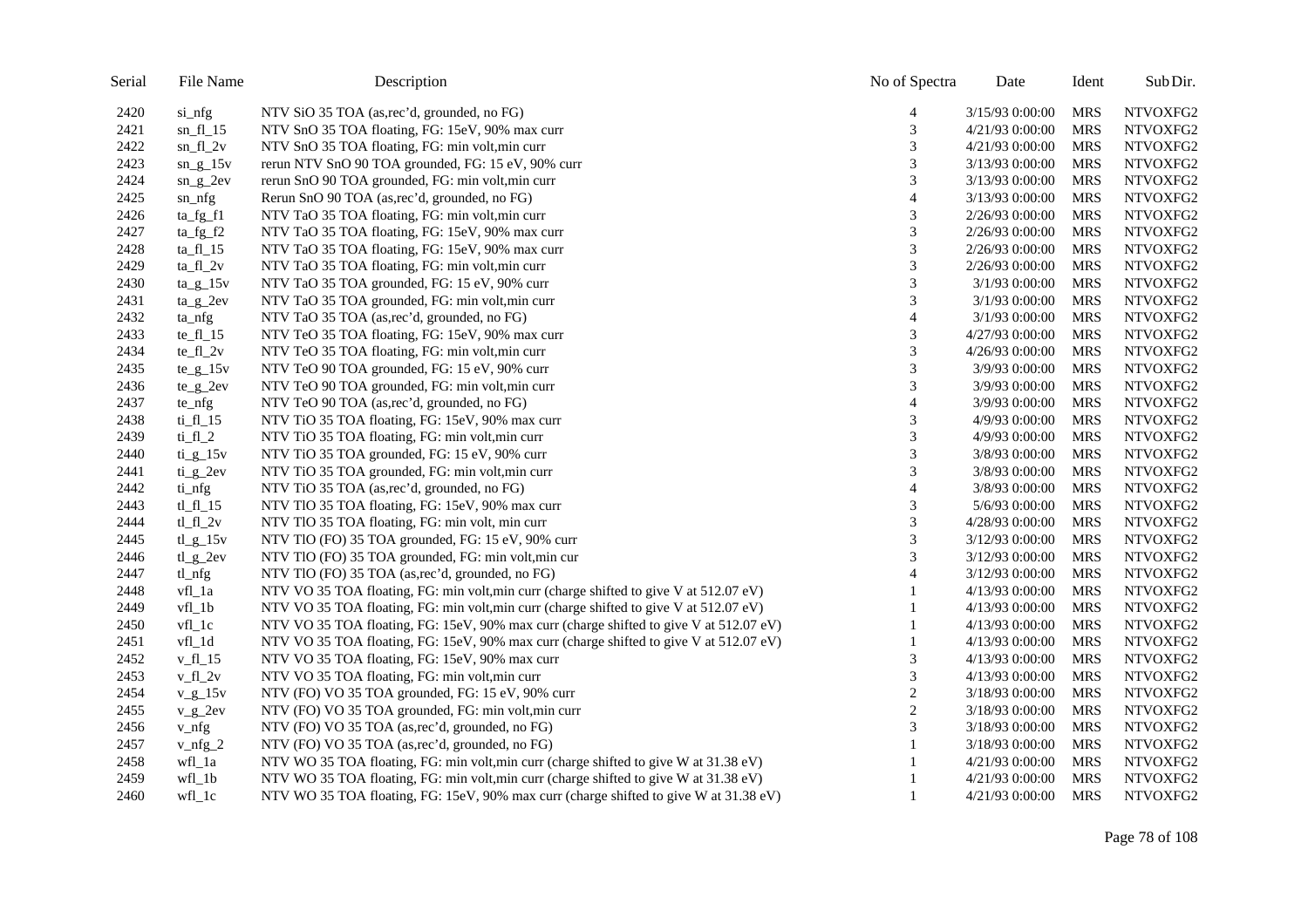| Serial | File Name              | Description                                                                           | No of Spectra  | Date             | Ident      | Sub Dir. |
|--------|------------------------|---------------------------------------------------------------------------------------|----------------|------------------|------------|----------|
| 2461   | wfl_1d                 | NTV WO 35 TOA floating, FG: 15eV, 90% max curr (charge shifted to give W at 31.38 eV) |                | 4/21/93 0:00:00  | <b>MRS</b> | NTVOXFG2 |
| 2462   | w_fl_15a               | NTV WO 35 TOA floating, FG: 15eV, 90% max curr                                        | 3              | 4/21/93 0:00:00  | <b>MRS</b> | NTVOXFG2 |
| 2463   | $w_f1_15b$             | NTV WO 35 TOA floating, FG: 15eV, 90% max curr                                        |                | 4/21/93 0:00:00  | <b>MRS</b> | NTVOXFG2 |
| 2464   | $w_f1_2_a$             | NTV WO 35 TOA floating, FG: min volt, min curr                                        | 3              | 4/21/93 0:00:00  | <b>MRS</b> | NTVOXFG2 |
| 2465   | $w_f1_2_b$             | NTV WO 35 TOA floating, FG: min volt, min curr                                        |                | 4/21/93 0:00:00  | <b>MRS</b> | NTVOXFG2 |
| 2466   | $w_g$ _15 $v$          | NTV WO 35 TOA grounded, FG: 15 eV, 90% curr                                           | 3              | 3/18/93 0:00:00  | <b>MRS</b> | NTVOXFG2 |
| 2467   | $w_g2ev$               | NTV WO 35 TOA grounded, FG: min volt, min curr                                        | 3              | 3/18/93 0:00:00  | <b>MRS</b> | NTVOXFG2 |
| 2468   | w_nfg                  | NTV WO 35 TOA (as,rec'd, grounded, no FG)                                             | $\overline{4}$ | 3/18/93 0:00:00  | <b>MRS</b> | NTVOXFG2 |
| 2469   | $w_n$ nfg $xx$         | NTV WO 35 TOA (as,rec'd, grounded, no FG)                                             | 1              | 3/18/93 0:00:00  | <b>MRS</b> | NTVOXFG2 |
| 2470   | $y_f1_15v$             | NTV YO 35 TOA floating, FG: 15eV, 90% max curr                                        | 3              | 5/10/93 0:00:00  | <b>MRS</b> | NTVOXFG2 |
| 2471   | $y$ fl $2ev$           | NTV YO 35 TOA floating, FG: min volt, min curr                                        | 3              | 5/10/93 0:00:00  | <b>MRS</b> | NTVOXFG2 |
| 2472   | $y_{g}$ -15v           | NTV (FO) YO 35 TOA grounded, FG: 15 eV, 90% curr                                      | 3              | 3/18/93 0:00:00  | <b>MRS</b> | NTVOXFG2 |
| 2473   | $y_g_2$                | NTV (FO) YO 35 TOA grounded, FG: min volt, min curr                                   | 3              | 3/18/93 0:00:00  | <b>MRS</b> | NTVOXFG2 |
| 2474   | $y_nfg$                | NTV (fresh) YO 35 TOA (as,rec'd, grounded, no FG)                                     | $\overline{4}$ | 3/18/93 0:00:00  | <b>MRS</b> | NTVOXFG2 |
| 2475   | zn fl $15$             | NTV ZnO/Zn (old) 80 TOA (floating, FG max curr, 15 volt)                              | $\overline{4}$ | 2/19/93 0:00:00  | <b>MRS</b> | NTVOXFG2 |
| 2476   | $zn_f1_2v$             | NTV ZnO/Zn (old) 80 TOA (floating, FG min curr, min volt)                             | $\overline{4}$ | 2/19/93 0:00:00  | <b>MRS</b> | NTVOXFG2 |
| 2477   | zn $g$ 15 $v$          | NTV ZnO/Zn (old, 60 TOA) grounded, FG max curr, 15 eV                                 | 3              | 2/19/93 0:00:00  | <b>MRS</b> | NTVOXFG2 |
| 2478   | $zn_g2ev$              | NTV ZnO/Zn (old, 60 TOA) grounded, FG min curr, min volt                              | 3              | 2/19/93 0:00:00  | <b>MRS</b> | NTVOXFG2 |
| 2479   | $zn_nfg_1$             | NTV ZnO/Zn (#2, old, 60 TOA) no FG                                                    | 4              | 2/19/93 0:00:00  | <b>MRS</b> | NTVOXFG2 |
| 2480   | zn $\frac{1}{2}$       | NTV ZnO/Zn (#2, old, 60 TOA) no FG                                                    | $\overline{4}$ | 2/19/93 0:00:00  | <b>MRS</b> | NTVOXFG2 |
| 2481   | $z = f1_2$             | NTV ZrO 35 TOA floating, FG: min volt, min curr                                       | $\overline{4}$ | 2/24/93 0:00:00  | <b>MRS</b> | NTVOXFG2 |
| 2482   | $zr_{g1}$ 15v          | NTV ZrO 35 TOA grounded, FG: 15 eV, 90% curr                                          | 3              | 3/5/93 0:00:00   | <b>MRS</b> | NTVOXFG2 |
| 2483   | $zr_{g2}$              | NTV ZrO 35 TOA grounded, FG: min volt, min curr                                       | 3              | 3/5/93 0:00:00   | <b>MRS</b> | NTVOXFG2 |
| 2484   | $z_{r_n}$ nfg_1        | NTV ZrO 35 TOA (as,rec'd, grounded, no FG)                                            | 4              | 3/5/93 0:00:00   | <b>MRS</b> | NTVOXFG2 |
| 2485   | $z$ r_nfg_2            | rerun NTV ZrO 35 TOA grnd, FG OFF (5 min wait)                                        | 3              | 3/5/93 0:00:00   | <b>MRS</b> | NTVOXFG2 |
| 2486   | $ag-no_1$              | NATIVE SILVER OXIDE / SILVER (Ag) NODULE (90 DEG TOA, AS RECEIVED)                    | 6              | 6/2/88 0:00:00   | <b>MRS</b> | NTV_OX   |
| 2487   | $al\_no\_l$            | NATIVE ALUMINUM OXIDE / ALUMINUM (Al) Nodule (90 DEG TOA, AS RECEIVED)                | 3              | 4/27/88 0:00:00  | <b>MRS</b> | NTV_OX   |
| 2488   | $as\_no\_l$            | NATIVE ARSENIC OXIDE/ARSENIC (As) CHIP (90 TOA, SCRAPED, AIR-EXPOSED 14 HR)           | 5              | 6/8/88 0:00:00   | <b>MRS</b> | NTV_OX   |
| 2489   | $be\_no_1$             | NATIVE BERYLLIUM OXIDE / BERYLLIUM (Be) Foil (90 DEG TOA, AS RECEIVED)                | 3              | 4/27/88 0:00:00  | <b>MRS</b> | NTV_OX   |
| 2490   | $be\_no_2$             | Native BeO 35 TOA (as rec'd, grounded, no FG)                                         | $\overline{4}$ | 3/10/93 0:00:00  | <b>MRS</b> | NTV_OX   |
| 2491   | $bi$ no $1$            | NATIVE BISMUTH OXIDE / BISMUTH (Bi) Slug (90 DEG TOA, AS RECEIVED)                    | 6              | 4/27/88 0:00:00  | <b>MRS</b> | NTV_OX   |
| 2492   | $b$ <sub>no</sub> $1$  | NATIVE BORON OXIDE / BORON (B) LUMP (AS RECEIVED, 90 DEG TOA)                         | 5              | 5/16/88 0:00:00  | <b>MRS</b> | NTV_OX   |
| 2493   | $cd$ no $1$            | NATIVE CADMIUM OXIDE / CADMIUM (Cd) SHEET (90 DEG TOA, AS RECEIVED)                   | 3              | 5/10/88 0:00:00  | <b>MRS</b> | NTV_OX   |
| 2494   | cd_no_1a               | NATIVE CADMIUM OXIDE / CADMIUM (Cd) SHEET (90 DEG TOA, AS RECEIVED)                   |                | 5/10/88 0:00:00  | <b>MRS</b> | NTV_OX   |
| 2495   | $co$ <sub>no</sub> $1$ | NATIVE COBALT OXIDE / COBALT (Co) ROD (35 TOA, AS RECEIVED)                           | 6              | 5/13/88 0:00:00  | <b>MRS</b> | NTV_OX   |
| 2496   | $cr\_no\_1$            | NATIVE CHROMIUM OXIDE / CHROMIUM (Cr) SHEET (90 DEG TOA, AS RECEIVED)                 | 4              | 5/10/88 0:00:00  | <b>MRS</b> | NTV_OX   |
| 2497   | $cu$ <sub>no</sub> $1$ | NATIVE COPPER OXIDE / COPPER SHEET (35 TOA, ION ETCHED, AIR-EXPOSED 2 DAYS)           | 4              | 5/11/88 0:00:00  | <b>MRS</b> | NTV_OX   |
| 2498   | $fe\_no\_l$            | NATIVE IRON OXIDE /IRON (Fe) SHEET (AS RECEIVED, 90 DEG TOA)                          | 4              | 5/16/88 0:00:00  | <b>MRS</b> | NTV_OX   |
| 2499   | fe_no_1a               | NATIVE IRON OXIDE / IRON (Fe) SHEET (90 DEG TOA, AS RECEIVED)                         | 3              | $6/7/88$ 0:00:00 | <b>MRS</b> | NTV_OX   |
| 2500   | $ga$ <sub>no</sub> $1$ | NATIVE GALIUM OXIDE / GALLIUM (Ga) NODULE (AS RECEIVED, 90 DEG TOA)                   | $\overline{4}$ | $6/7/88$ 0:00:00 | <b>MRS</b> | NTV_OX   |
| 2501   | $ge\_no\_l$            | NATIVE GERMANIUM OXIDE / GERMANIUM (Ge) ON Al (90 DEG TOA, AS RECEIVED)               | 6              | 5/11/88 0:00:00  | <b>MRS</b> | NTV_OX   |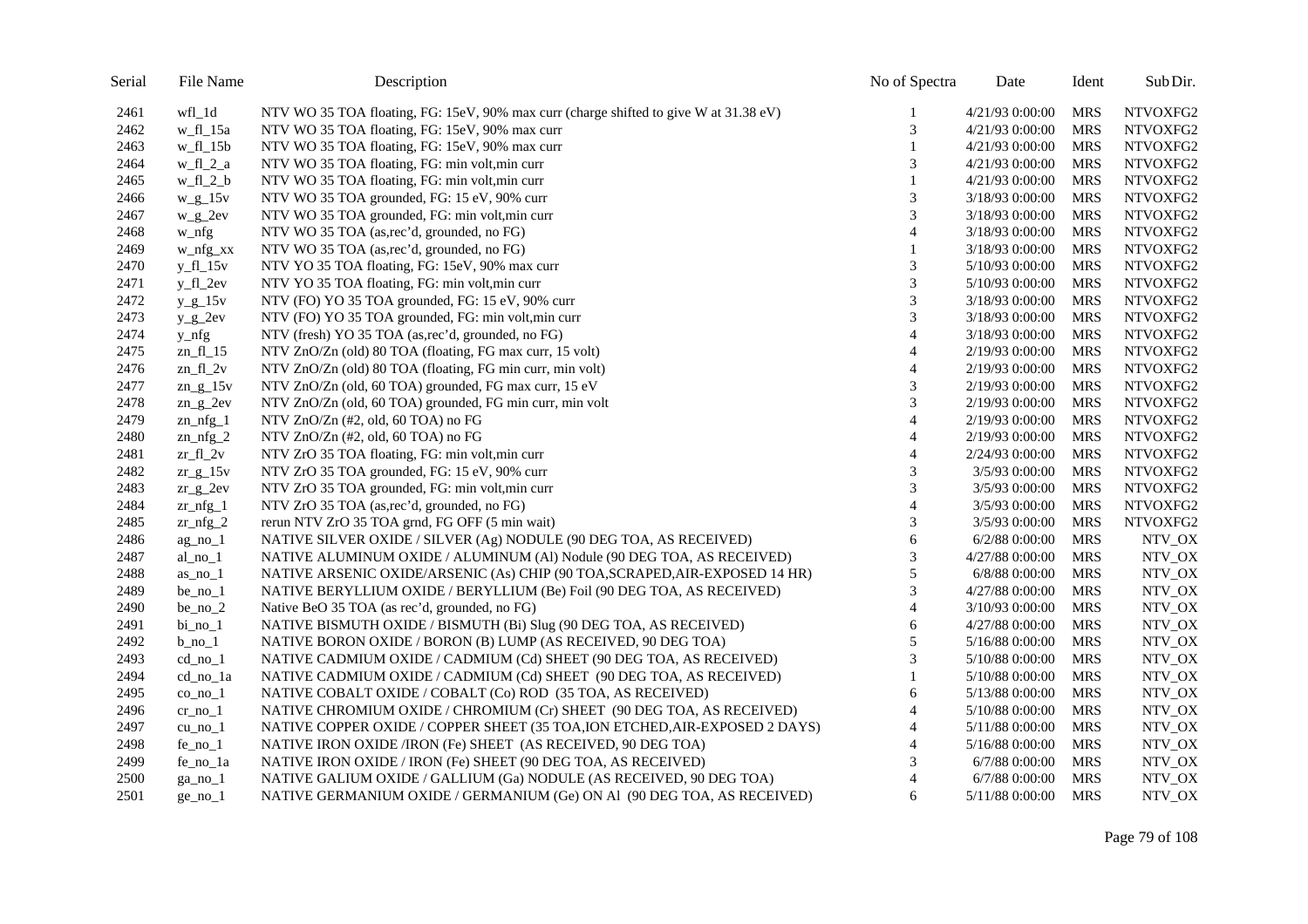| Serial | File Name               | Description                                                               | No of Spectra    | Date             | Ident      | Sub Dir. |
|--------|-------------------------|---------------------------------------------------------------------------|------------------|------------------|------------|----------|
| 2502   | $ge\_no\_2$             | NATIVE GERMANIUM OXIDE / GERMANIUM (Ge) ON Al (90 DEG TOA, AS RECEIVED)   | 4                | 5/13/88 0:00:00  | <b>MRS</b> | NTV_OX   |
| 2503   | $hf$ no $1$             | NATIVE HAFNIUM OXIDE / HAFNIUM (Hf) SPONGE (90 DEG TOA, FILED MONTHS AGO) | $\overline{4}$   | $6/6/88$ 0:00:00 | <b>MRS</b> | NTV_OX   |
| 2504   | in no $1$               | NATIVE INDIUM OXIDE / INDIUM (In) SHEET (AS RECEIVED, 90 DEG TOA)         | 5                | 5/20/88 0:00:00  | <b>MRS</b> | NTV_OX   |
| 2505   | $ir\_no\_l$             | NATIVE IRIDIUM OXIDE / IRIDIUM (Ir) WIRE (90 DEG TOA, AS RECEIVED)        | 6                | $6/7/88$ 0:00:00 | <b>MRS</b> | NTV_OX   |
| 2506   | $ir\_no\_1a$            | NATIVE IRIDIUM OXIDE / IRIDIUM (Ir) WIRE (90 DEG TOA, AS RECEIVED)        | $\overline{c}$   | 5/24/88 0:00:00  | <b>MRS</b> | NTV_OX   |
| 2507   | $mg_{no}$ 1             | NATIVE MAGNESIUM OXIDE/MAGNESIUM (Mg)(90 TOA, SCRAPED, AIR-EXPOSED 5 MIN) | 6                | $6/1/88$ 0:00:00 | <b>MRS</b> | NTV_OX   |
| 2508   | $mn$ no $1$             | NATIVE MANGANESE OXIDE / MANGANESE (Mn) FLAKE (AS RECEIVED, 90 DEG TOA)   | 6                | $6/6/88$ 0:00:00 | <b>MRS</b> | NTV_OX   |
| 2509   | $mo_no_1$               | NATIVE MOLYBDENUM OXIDE / MOLYBDENUM (Mo) SHEET (90 DEG TOA, AS RECEIVED) | 5                | 5/20/88 0:00:00  | <b>MRS</b> | NTV_OX   |
| 2510   | $nb$ no $1$             | NATIVE NIOBIUM OXIDE / NIOBIUM (Nb) SHEET (AS RECEIVED, 90 DEG TOA)       | $\overline{4}$   | 5/20/88 0:00:00  | <b>MRS</b> | NTV_OX   |
| 2511   | $ni\_no\_1$             | NATIVE NICKEL OXIDE / NICKEL (Ni) SHEET (AS RECEIVED, 90 DEG TOA)         | 5                | 5/20/88 0:00:00  | <b>MRS</b> | NTV_OX   |
| 2512   | $pb\_no\_1$             | NATIVE LEAD OXIDE / LEAD (Pb) SHEET (90 DEG TOA, AS RECEIVED)             | $\overline{7}$   | 5/30/88 0:00:00  | <b>MRS</b> | NTV_OX   |
| 2513   | pb_no_1a                | NATIVE LEAD OXIDE / LEAD (Pb) SHEET (35 DEG TOA, AIR-EXPOSED >1 HR)       | 3                | 5/31/88 0:00:00  | <b>MRS</b> | NTV_OX   |
| 2514   | pd_no_1                 | NATIVE PALLADIUM OXIDE / PALLADIUM (Pd) SHEET (90 DEG TOA, AS RECEIVED)   | $\overline{4}$   | 5/27/88 0:00:00  | <b>MRS</b> | NTV_OX   |
| 2515   | $pt\_no\_1$             | NATIVE PLATINUM OXIDE / PLATINUM (Pt) SHEET (90 DEG TOA, AS RECEIVED)     | 6                | 5/27/88 0:00:00  | <b>MRS</b> | NTV_OX   |
| 2516   | $re\_no\_l$             | NATIVE RHENIUM OXIDE / RHENIUM (Re) RIBBON (AS RECEIVED, 90 DEG TOA)      | 5                | 5/23/88 0:00:00  | <b>MRS</b> | NTV_OX   |
| 2517   | $rh\_no\_l$             | NATIVE RHODIUM OXIDE / RHODIUM (Rh) PLATED ON Al (90 TOA, AS RECEIVED)    | 5                | 5/24/88 0:00:00  | <b>MRS</b> | NTV_OX   |
| 2518   | ru no 1                 | NATIVE RUTHENIUM OXIDE/RUTHENIUM (Ru) POWDER (AS REC'D, 90 TOA, ON In)    | $\overline{4}$   | $6/2/88$ 0:00:00 | <b>MRS</b> | NTV_OX   |
| 2519   | $sb$ <sub>no</sub> $1$  | NATIVE ANTIMONY OXIDE / ANTIMONY (90 TOA, SCRAPED, AIR-EXPOSED >5 MIN)    | 3                | $6/7/88$ 0:00:00 | <b>MRS</b> | NTV_OX   |
| 2520   | $sc\_no\_l$             | NATIVE SCANDIUM OXIDE / SCANDIUM TURNING (90 DEG TOA, AS RECEIVED)        | 6                | $6/1/88$ 0:00:00 | <b>MRS</b> | NTV_OX   |
| 2521   | se no $1$               | NATIVE SELENIUM OXIDE / SELENIUM NODULE (90 DEG TOA, AS RECEIVED)         | $\overline{4}$   | 6/2/88 0:00:00   | <b>MRS</b> | NTV_OX   |
| 2522   | $si$ <sub>10</sub> $-1$ | NATIVE SILICON OXIDE / SILICON WAFER (90 DEG TOA, AS RECEIVED)            | 6                | $6/2/88$ 0:00:00 | <b>MRS</b> | NTV_OX   |
| 2523   | $sn$ no $1$             | NATIVE TIN OXIDE / TIN LUMP (60 DEG TOA, AS RECEIVED)                     | 3                | 5/26/88 0:00:00  | <b>MRS</b> | NTV_OX   |
| 2524   | $sn\_no\_1a$            | NATIVE TIN OXIDE / TIN SHEET (90 DEG TOA, AS RECEIVED)                    | $\overline{4}$   | 5/31/88 0:00:00  | <b>MRS</b> | NTV_OX   |
| 2525   | $ta$ <sub>no</sub> $1$  | NATIVE TANTALUM OXIDE / TANTALUM (Ta) SHEET (90 DEG TOA, AS RECEIVED)     | 5                | 5/25/88 0:00:00  | <b>MRS</b> | NTV_OX   |
| 2526   | $te\_no\_1$             | NATIVE TELLURIUM OXIDE / TELLERIUM (Te) FRAGMENT (90 TOA, AS RECEIVED)    | $\overline{4}$   | 5/30/88 0:00:00  | <b>MRS</b> | NTV_OX   |
| 2527   | $ti$ no $1$             | NATIVE TITANIUM OXIDE / TITANIUM (Ti) SHEET (90 DEG TOA, AS RECEIVED)     | $\overline{4}$   | 5/27/88 0:00:00  | <b>MRS</b> | NTV_OX   |
| 2528   | $t1$ no $1$             | NATIVE THALLIUM OXIDE / THALLIUM (Tl) LUMP (90 TOA, AIR-EXPOSED >15 MIN)  | $\overline{4}$   | 6/6/88 0:00:00   | <b>MRS</b> | NTV_OX   |
| 2529   | $t$ l_no_2              | NATIVE THALLIUM OXIDE/THALLIUM (TI) LUMP (90 TOA, AIR-EXPOSED MANY DAYS)  | 6                | 6/17/88 0:00:00  | <b>MRS</b> | NTV_OX   |
| 2530   | $v$ no $1$              | NATIVE VANADIUM OXIDE / VANADIUM (V) TURNING (90 TOA, AIR-EXPOSED 5 MIN)  | $\overline{4}$   | $6/3/88$ 0:00:00 | <b>MRS</b> | NTV_OX   |
| 2531   | $w_{n0}$ <sup>1</sup>   | NATIVE TUNGSTEN OXIDE / TUNGSTEN (W) SHEET (90 DEG TOA, AS RECEIVED)      | 6                | 5/23/88 0:00:00  | <b>MRS</b> | NTV_OX   |
| 2532   | $y_{n0}$ <sup>1</sup>   | NATIVE YTTRIUM OXIDE / YTTRIUM (Y) BLOCK (90 TOA, AIR-EXPOSED >5 MIN)     | $\overline{4}$   | 6/6/88 0:00:00   | <b>MRS</b> | NTV_OX   |
| 2533   | $zn$ no $1$             | NATIVE ZINC OXIDE / ZINC (Zn) NODULE (<60 DEG TOA, AS RCEIVED)            | $\overline{4}$   | $6/3/88$ 0:00:00 | <b>MRS</b> | NTV_OX   |
| 2534   | $z$ r no $1$            | NATIVE ZIRCONIUM OXIDE / ZIRCONIUM (Zr) BLOCK (90 DEG TOA, AS RECEIVED)   | $\overline{4}$   | 5/30/88 0:00:00  | <b>MRS</b> | NTV_OX   |
| 2535   | $ag2o$ _ws              | Ag2O                                                                      | $\sqrt{2}$       | 11/3/93 0:00:00  | <b>MRS</b> | OX_REDO  |
| 2536   | BI2O3_03                | Bi2O3 pellet 99.999% Aldr Lot# 04124HV scrn                               | $\mathbf{1}$     | 11/4/93 0:00:00  | <b>MRS</b> | OX_REDO  |
| 2537   | $bi2o3$ _ws             | <b>Bi2O3</b>                                                              | $\boldsymbol{2}$ | 11/4/93 0:00:00  | <b>MRS</b> | OX_REDO  |
| 2538   | $\text{cdo}_r$          | CdO clean pellet redo for insert                                          | $\overline{c}$   | 3/25/94 0:00:00  | <b>MRS</b> | OX_REDO  |
| 2539   | $cu2o_r$                | Cu2O clean pellet redo for insert                                         | $\sqrt{2}$       | 3/24/94 0:00:00  | <b>MRS</b> | OX_REDO  |
| 2540   | CUOH <sub>2</sub> R     | Cu(OH)2 clean pellet redo for insert                                      | $\mathbf{2}$     | 3/24/94 0:00:00  | <b>MRS</b> | OX_REDO  |
| 2541   | FE2O3A_R                | alpha Fe2O3 clean pellet redo for insert                                  | $\sqrt{2}$       | 4/27/94 0:00:00  | <b>MRS</b> | OX_REDO  |
| 2542   | <b>FE3O4 R</b>          | Fe3O4 clean pellet redo for insert                                        | 2                | 3/24/94 0:00:00  | <b>MRS</b> | OX REDO  |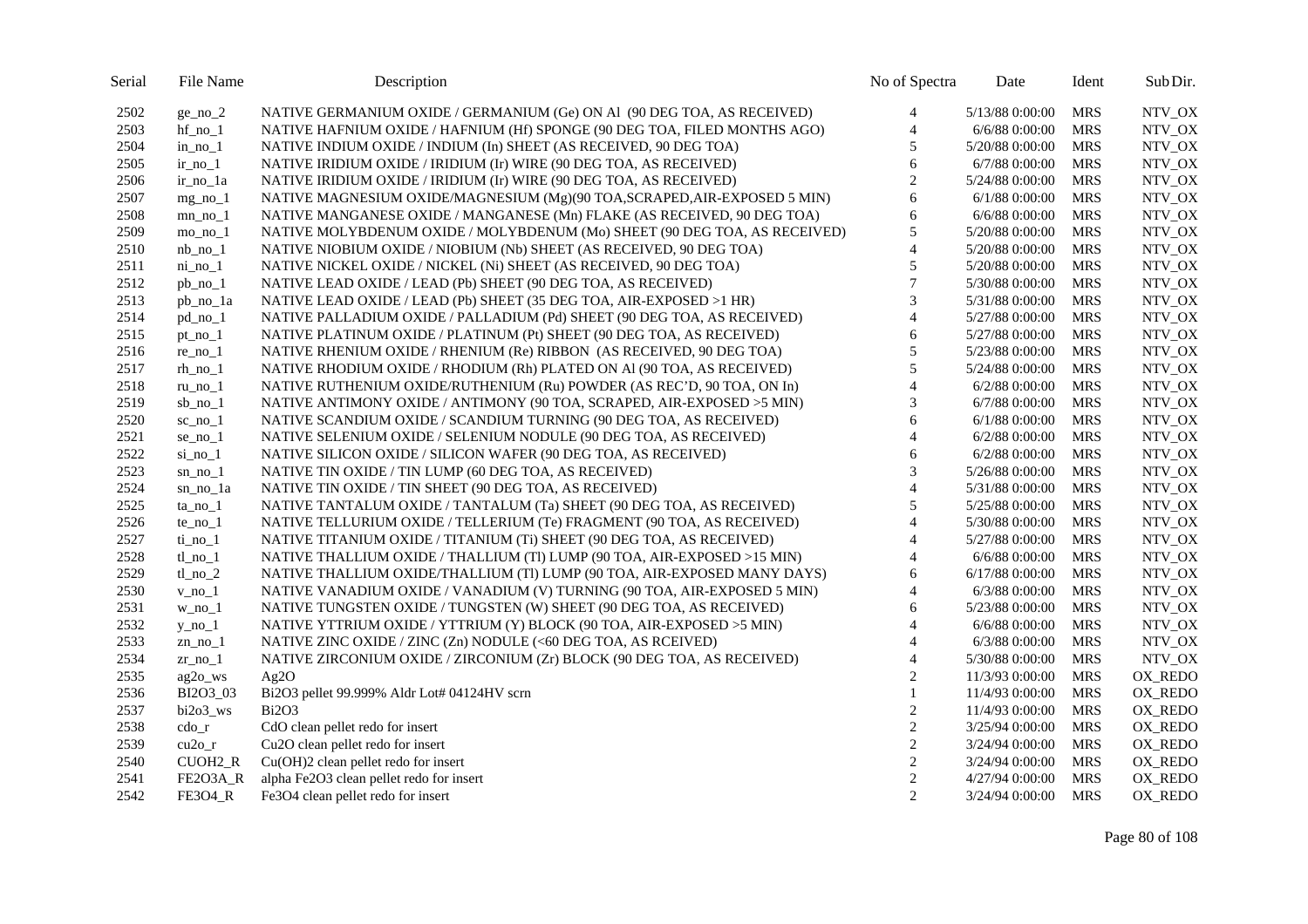| Serial | File Name          | Description                                                                                | No of Spectra    | Date             | Ident      | Sub Dir.            |
|--------|--------------------|--------------------------------------------------------------------------------------------|------------------|------------------|------------|---------------------|
| 2543   | feooh r            | FeOOH clean pellet redo for insert                                                         | $\overline{c}$   | 3/24/94 0:00:00  | <b>MRS</b> | OX_REDO             |
| 2544   | ga2o3_ws           | ga2o3 wide scan redo                                                                       | $\mathbf{1}$     | 1/25/94 0:00:00  | <b>MRS</b> | OX_REDO             |
| 2545   | $geo2$ _ws         | GeO2 wide scan redo                                                                        |                  | 1/25/94 0:00:00  | <b>MRS</b> | OX_REDO             |
| 2546   | GFE2O3_R           | gamma-Fe2O3 clean pellet redo for insert                                                   | $\overline{c}$   | 3/24/94 0:00:00  | <b>MRS</b> | OX_REDO             |
| 2547   | $hfo2$ _ws         | HfO2 wide scan redo                                                                        |                  | 1/25/94 0:00:00  | <b>MRS</b> | OX_REDO             |
| 2548   | $iro2_r$           | IrO2 clean pellet redo for insert                                                          | $\sqrt{2}$       | 4/28/94 0:00:00  | <b>MRS</b> | OX_REDO             |
| 2549   | mgo_xtl            | MgO crystal (unknown source) scrn 90 deg TOA                                               | 7                | 10/28/93 0:00:00 | <b>MRS</b> | OX_REDO             |
| 2550   | moo $3r$           | MoO3 clean pellet redo for insert                                                          | $\overline{2}$   | 4/27/94 0:00:00  | <b>MRS</b> | OX_REDO             |
| 2551   | $moo3$ _ws         | MoO3                                                                                       | $\boldsymbol{2}$ | 11/2/93 0:00:00  | <b>MRS</b> | OX_REDO             |
| 2552   | nb2o5 <sub>r</sub> | Nb2O5 clean pellet redo for insert                                                         | 2                | 4/28/94 0:00:00  | <b>MRS</b> | OX_REDO             |
| 2553   | $nb2o5$ _ws        | Nb2O5                                                                                      | $\boldsymbol{2}$ | 11/2/93 0:00:00  | <b>MRS</b> | OX_REDO             |
| 2554   | $NIO_R$            | NiO clean pellet redo for insert                                                           | $\overline{c}$   | 4/28/94 0:00:00  | <b>MRS</b> | OX_REDO             |
| 2555   | $pbo2_r$           | PbO2 clean pellet redo for insert                                                          | $\boldsymbol{2}$ | 4/28/94 0:00:00  | <b>MRS</b> | OX_REDO             |
| 2556   | pdo <sub>r</sub>   | PdO clean pellet redo for insert                                                           | 2                | 4/28/94 0:00:00  | <b>MRS</b> | OX_REDO             |
| 2557   | pdo_ws             | PdO                                                                                        | $\boldsymbol{2}$ | 11/2/93 0:00:00  | <b>MRS</b> | OX_REDO             |
| 2558   | pto2 <sub>r</sub>  | PtO2-nH2O clean pellet redo for insert                                                     | $\overline{c}$   | 4/21/94 0:00:00  | <b>MRS</b> | OX_REDO             |
| 2559   | rh2o3 <sub>r</sub> | Rh2O3 clean pellet redo for insert                                                         | $\boldsymbol{2}$ | 4/20/94 0:00:00  | <b>MRS</b> | OX_REDO             |
| 2560   | $ruo2_r$           | RuO2 clean pellet redo for insert                                                          | $\overline{c}$   | 4/21/94 0:00:00  | <b>MRS</b> | OX_REDO             |
| 2561   | $SC2O3_R$          | Sc2O3 clean pellet redo for insert                                                         | $\overline{c}$   | 4/20/94 0:00:00  | <b>MRS</b> | OX_REDO             |
| 2562   | $SNO_R$            | SnO clean pellet redo for insert                                                           | $\overline{c}$   | 4/20/94 0:00:00  | <b>MRS</b> | OX_REDO             |
| 2563   | ta2o5_ws           | Ta <sub>2</sub> O <sub>5</sub>                                                             | $\boldsymbol{2}$ | 11/3/93 0:00:00  | <b>MRS</b> | OX_REDO             |
| 2564   | $tio2_r$           | TiO2 clean pellet redo for insert                                                          | $\mathfrak{2}$   | 4/20/94 0:00:00  | <b>MRS</b> | OX_REDO             |
| 2565   | $\text{tio2\_ws}$  | TiO <sub>2</sub>                                                                           | $\boldsymbol{2}$ | 11/1/93 0:00:00  | <b>MRS</b> | OX_REDO             |
| 2566   | $V2O5_R$           | V2O5 clean pellet redo for insert                                                          | $\boldsymbol{2}$ | 4/20/94 0:00:00  | <b>MRS</b> | OX_REDO             |
| 2567   | $v2o5$ _ws         | V <sub>2</sub> O <sub>5</sub>                                                              | $\overline{c}$   | 11/3/93 0:00:00  | <b>MRS</b> | OX_REDO             |
| 2568   | $WO3_R$            | WO3 clean pellet redo for insert                                                           | $\overline{c}$   | 3/25/94 0:00:00  | <b>MRS</b> | OX_REDO             |
| 2569   | wo3_ws             | W <sub>O</sub> 3                                                                           | $\boldsymbol{2}$ | 11/2/93 0:00:00  | <b>MRS</b> | OX_REDO             |
| 2570   | Y2O3_R             | Y2O3 clean pellet redo for insert                                                          | $\boldsymbol{2}$ | 4/21/94 0:00:00  | <b>MRS</b> | OX_REDO             |
| 2571   | ZNO_R              | ZnO clean pellet redo for insert                                                           | $\boldsymbol{2}$ | 3/25/94 0:00:00  | <b>MRS</b> | OX_REDO             |
| 2572   | ZRO2_R             | ZrO2 clean pellet redo for insert                                                          | $\overline{c}$   | 3/25/94 0:00:00  | <b>MRS</b> | OX_REDO             |
| 2573   | alumitx1           | ALUMITEX (35 lb SINGLE PLY KRAFT) "DAUBERT COATED PRODUCTS Co."                            | $\mathbf{1}$     | 11/17/85 0:00:00 | <b>MRS</b> | <b>PAPR&amp;INK</b> |
| 2574   | alumitx2           | ALUMITEX (35 lb SINGLE PLY KRAFT) "DAUBERT COATED PRODUCTS Co."                            | 3                | 11/17/85 0:00:00 | <b>MRS</b> | PAPR&INK            |
| 2575   | antistat           | "Chapman Co." Static-eliminating Spray On A Gold Platen (No Rust Formula) The Portland Co. | 9                | 11/2/85 0:00:00  | <b>MRS</b> | PAPR&INK            |
| 2576   | $canon_1$          | Second Orig Copy Ppr Canon "SM-1 Daini Genshi" 90T                                         | 8                | 5/27/94 0:00:00  | <b>MRS</b> | <b>PAPR&amp;INK</b> |
| 2577   | cellulos           | CELLULOSE PROPIONATE (Sci. Polymer Prod.) EXPOSED BULK (90 TOA, SCREEN)                    | 7                | 1/12/88 0:00:00  | <b>MRS</b> | PAPR&INK            |
| 2578   | clean_rm           | Clean Rm Prntr Ppr Sakurai Co. Class 1000 (PPC)                                            | $\,8\,$          | 5/26/94 0:00:00  | <b>MRS</b> | PAPR&INK            |
| 2579   | clndr_01           | No ink area on year calendar paper #1 (as rec'd, screen, 35 TOA)                           | 4                | 3/24/92 0:00:00  | <b>MRS</b> | PAPR&INK            |
| 2580   | $\text{copptr}x1$  | COPPERTEX (35 lb SINGLE PLY KRAFT) "DAUBERT COATED PRODUCTS Co."                           | $\boldsymbol{2}$ | 11/17/85 0:00:00 | <b>MRS</b> | PAPR&INK            |
| 2581   | copprtx2           | COPPERTEX (35 lb SINGLE PLY KRAFT) "DAUBERT COATED PRODUCTS Co."                           | 4                | 11/17/85 0:00:00 | <b>MRS</b> | PAPR&INK            |
| 2582   | dbl_side           | DOUBLE STICK TAPE (SCOTCH 3M Co.) CAT. #136                                                | 4                | 10/13/85 0:00:00 | <b>MRS</b> | PAPR&INK            |
| 2583   | $envlp_1$          | CENTURY ENVELOP (INTERIOR) WHITE WOVE SUB. 20 (QUALITY PARK PRODUCTS)                      | 5                | 11/2/85 0:00:00  | <b>MRS</b> | PAPR&INK            |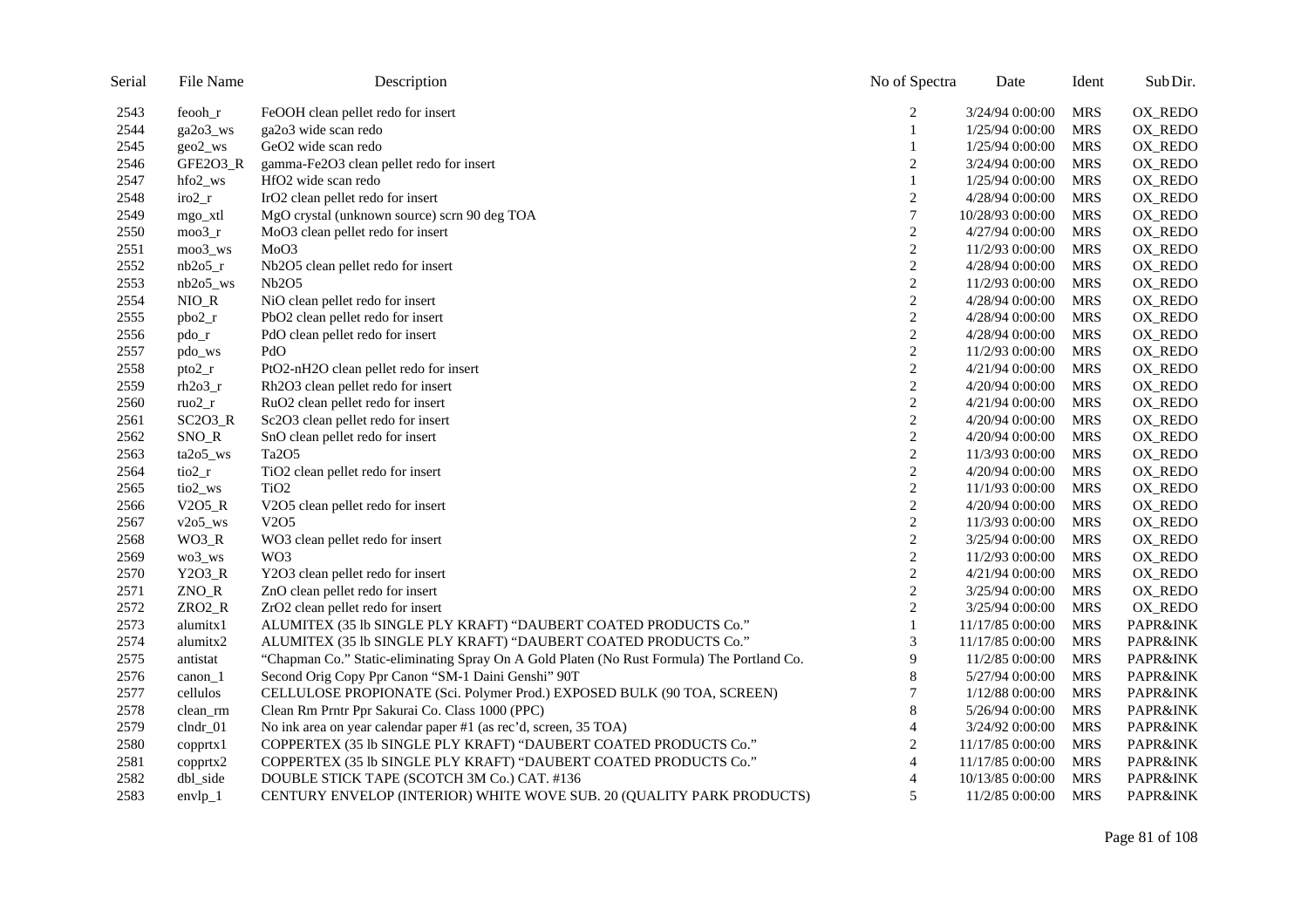| Serial | File Name    | Description                                                                                      | No of Spectra  | Date             | Ident      | Sub Dir.            |
|--------|--------------|--------------------------------------------------------------------------------------------------|----------------|------------------|------------|---------------------|
| 2584   | filter 1     | Filter Paper Toyo Roshi Co. #131 18.5cm Qual.90TOA                                               | 8              | 5/26/94 0:00:00  | <b>MRS</b> | <b>PAPR&amp;INK</b> |
| 2585   | fox rivr     | FOX RIVER Co. BOND ENVELOP (INSIDE) #10, SUB. 24, ARCTIC WHITE                                   | 6              | 10/13/85 0:00:00 | <b>MRS</b> | PAPR&INK            |
| 2586   | $hoto_1$     | Word Proc Ppr (Hoto Co.) Ribbon Type "HT-5001"                                                   | 10             | 5/30/94 0:00:00  | <b>MRS</b> | PAPR&INK            |
| 2587   | hp_papr1     | SIDE "A" OF HP 8-Pen PLOTTER PAPER (90 DEG TOA, SCREEN)                                          | $\overline{2}$ | 1/13/88 0:00:00  | <b>MRS</b> | PAPR&INK            |
| 2588   | hp_papr2     | SIDE "B" OF HP (8-pen) PLOTTER PAPER (90 DEG TOA, SCREEN)                                        | 3              | 1/14/88 0:00:00  | <b>MRS</b> | PAPR&INK            |
| 2589   | inkjet_1     | Paintjet Ppr (front) HP Co. Prod# HP51630P 90TOA                                                 | 8              | 5/27/94 0:00:00  | <b>MRS</b> | PAPR&INK            |
| 2590   | inkjet_2     | Paintjet Ppr (back) HP Co. Prod#HP51630P 90 TOA                                                  | 8              | 5/27/94 0:00:00  | <b>MRS</b> | PAPR&INK            |
| 2591   | $ink_01$     | Black ink (#1) on Calendar paper #2 (as rec'd, screen, 35)                                       | 1              | 3/24/92 0:00:00  | <b>MRS</b> | PAPR&INK            |
| 2592   | $ink_02$     | Black ink (#02) on Calendar paper #1 (as rec'd, screen, 35 TOA)                                  | 5              | 3/24/92 0:00:00  | <b>MRS</b> | PAPR&INK            |
| 2593   | $ink_03$     | Red ink (#03) on Calendar paper #1 (as rec'd, screen, 35 TOA)                                    | $\overline{4}$ | 3/24/92 0:00:00  | <b>MRS</b> | PAPR&INK            |
| 2594   | $ink_04$     | No ink area on calendar paper #1 (as rec'd, screen, 35 TOA)                                      | $\overline{4}$ | 3/24/92 0:00:00  | <b>MRS</b> | PAPR&INK            |
| 2595   | $ink_05$     | Black ink (#05) area on Calendar Paper #2 (as rec'd, screen, 35)                                 | 4              | 3/24/92 0:00:00  | <b>MRS</b> | PAPR&INK            |
| 2596   | $ink_0$ 6    | Black ink (#06) on calendar paper (0.8 mm scrn-hgt, 35 TOA)                                      | 3              | 3/30/92 0:00:00  | <b>MRS</b> | <b>PAPR&amp;INK</b> |
| 2597   | kimwipe      | KimWipe Wipers S-200 Kimberly Clark Co.                                                          | 10             | 5/30/94 0:00:00  | <b>MRS</b> | PAPR&INK            |
| 2598   | kokuyo_1     | Word Proc Ppr (Kokuyo Co.) Tai-1010N-W Thrml&Typew                                               | 10             | 5/28/94 0:00:00  | <b>MRS</b> | <b>PAPR&amp;INK</b> |
| 2599   | lintfre1     | Lint Free Wiper-Cotton BEMCOT M-3 (Asahi Co.)                                                    | 10             | 5/30/94 0:00:00  | <b>MRS</b> | PAPR&INK            |
| 2600   | lintfre2     | Lint-Free Wiper (Asahi Chem Co) Cotton BEMCOT M-3                                                | $\overline{4}$ | 5/30/94 0:00:00  | <b>MRS</b> | PAPR&INK            |
| 2601   | nakabaya     | Word Proc Ppr (Nakabayashi Co.) "Yo W-12" PPC LOS                                                | 10             | 5/28/94 0:00:00  | <b>MRS</b> | PAPR&INK            |
| 2602   | nitrocel     | X-ray Damage to NITRO-CELLULOSE Paper (SCREEN, 90 TOA, TOYO Co)                                  | 20             | 2/17/88 0:00:00  | <b>MRS</b> | PAPR&INK            |
| 2603   | pilot_1      | Word Proc Ppr (Pilot Co.) Economy K-ECA4100 Front                                                | 10             | 5/28/94 0:00:00  | <b>MRS</b> | PAPR&INK            |
| 2604   | pilot_2      | Word Proc Ppr (Pilot Co.) Economy K-ECA4100 Backsd                                               | 10             | 5/29/94 0:00:00  | <b>MRS</b> | <b>PAPR&amp;INK</b> |
| 2605   | pilot_3      | Word Proc Ppr (Pilot)SuperHiGrade K-SHGA4100 front                                               | 10             | 5/29/94 0:00:00  | <b>MRS</b> | PAPR&INK            |
| 2606   | pilot_4      | Word Proc Ppr (Pilot) SuperHiGrade K-SHGA4100 back                                               | 10             | 5/29/94 0:00:00  | <b>MRS</b> | PAPR&INK            |
| 2607   | $rice_1$     | Shiny side rice straw paper "Br" (as rec'd, 90 TOA, used mesh for charge control)                | 4              | 2/23/94 0:00:00  | <b>MRS</b> | PAPR&INK            |
| 2608   | $rice_2$     | Dull side rice straw paper "Br" (as rec'd, 90 TOA, used mesh for charge control)                 | 1              | 2/23/94 0:00:00  | <b>MRS</b> | PAPR&INK            |
| 2609   | rice_2a      | Dull side rice straw paper "Br" (as rec'd, 90 TOA, used mesh for charge control)                 | 4              | 2/23/94 0:00:00  | <b>MRS</b> | PAPR&INK            |
| 2610   | rice_3       | Shiny side rice straw paper "White" (as rec'd, 90 TOA, used mesh for charge control)             | 3              | 2/23/94 0:00:00  | <b>MRS</b> | PAPR&INK            |
| 2611   | rice_3a      | Shiny side rice straw paper "White" (as rec'd, 90 TOA, used mesh for charge control)             | 1              | 2/23/94 0:00:00  | <b>MRS</b> | PAPR&INK            |
| 2612   | $rice_4$     | Dull side rice straw paper "White" (as rec'd, 90 TOA, used mesh for charge control)              | 3              | 2/23/94 0:00:00  | <b>MRS</b> | PAPR&INK            |
| 2613   | rice_4a      | Dull side rice straw paper "White" (as rec'd, 90 TOA, used mesh for charge control)              | 1              | 2/23/94 0:00:00  | <b>MRS</b> | PAPR&INK            |
| 2614   | $rice_4b$    | Dull side rice straw paper "White" (as rec'd, 90 TOA, used mesh for charge control)              | $\mathbf{1}$   | 2/23/94 0:00:00  | <b>MRS</b> | PAPR&INK            |
| 2615   | $rice_5$     | Rice Leaf (outside of stem, dried plant) (as rec'd, 90 TOA, used mesh for charge control)        | 4              | 2/23/94 0:00:00  | <b>MRS</b> | PAPR&INK            |
| 2616   | rice $6$     | Rice Straw (outside of stem, dried plant) (as rec'd, 90 TOA, used mesh for charge control)       | 4              | 2/23/94 0:00:00  | <b>MRS</b> | PAPR&INK            |
| 2617   | sealant      | Sealant on Flap of FOX RIVER Co. BOND ENVELOP #10, SUB. 24, ARCTIC WHITE                         | 4              | 10/13/85 0:00:00 | <b>MRS</b> | PAPR&INK            |
| 2618   | silvr_sv     | SILVER SAVER PAPER (USED TO WRAP LEAD FRAMES) (DAUBERT COATED PROD Co.)                          | 4              | 10/13/85 0:00:00 | <b>MRS</b> | PAPR&INK            |
| 2619   | thermal1     | Thermal Prntr Ppr (front) HP Co. Part#92160N 90TOA                                               | 8              | 5/27/94 0:00:00  | <b>MRS</b> | <b>PAPR&amp;INK</b> |
| 2620   | thremal2     | Thermal Prntr Ppr (back) HP Co. Part#92160N 90 TOA                                               | 8              | 5/27/94 0:00:00  | <b>MRS</b> | PAPR&INK            |
| 2621   | tokusa       | Tokusa [scouring rush] (outside of stem, green) (as rec'd, 90 TOA, used mesh for charge control) | 4              | 2/23/94 0:00:00  | <b>MRS</b> | PAPR&INK            |
| 2622   | wax_papr     | WAX PAPER FROM WAXTEX Co. (AS RECEIVED, no mesh)                                                 | 4              | 10/13/85 0:00:00 | <b>MRS</b> | PAPR&INK            |
| 2623   | wheat a      | Wheat Straw (outside of stem, dried plant) (as rec'd, 90 TOA, used mesh for charge control)      | $\overline{4}$ | 2/23/94 0:00:00  | <b>MRS</b> | PAPR&INK            |
| 2624   | $al_{cvr_1}$ | SS KBr press anvil covered by: Aluminum kitchen foil, as rec'd, no cleaning, Mesh.               | 1              | $6/1/94$ 0:00:00 | MRS        | PELLET_R            |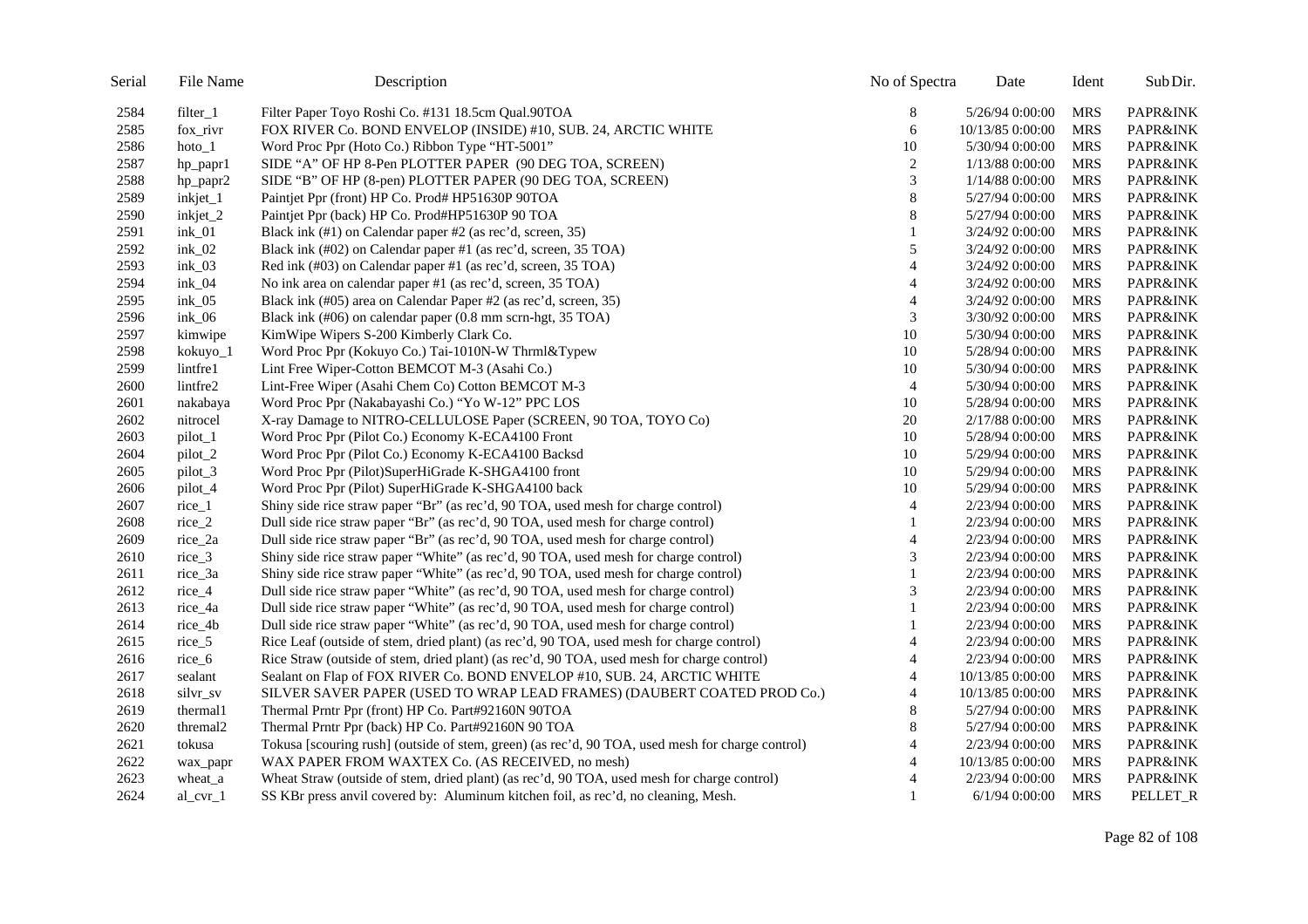| Serial | File Name           | Description                                                                           | No of Spectra            | Date             | Ident      | Sub Dir.        |
|--------|---------------------|---------------------------------------------------------------------------------------|--------------------------|------------------|------------|-----------------|
| 2625   | $al_{cvr_2}$        | SS KBr press anvil covered by: Aluminum kitchen foil, as rec'd, no cleaning. Mesh     |                          | $6/1/94$ 0:00:00 | <b>MRS</b> | PELLET_R        |
| 2626   | $cu_{cr}$           | SS Kbr press anvil covered by: 0.1mm Cu foil, as rec'd, no cleaning (mesh)            | 1                        | $6/1/94$ 0:00:00 | <b>MRS</b> | PELLET_R        |
| 2627   | $gly_cvr1$          | SS KBr press anvil covered by: Glycine "weighing" paper, (SSI mesh used.)             | $\overline{4}$           | 1/7/94 0:00:00   | <b>MRS</b> | PELLET_R        |
| 2628   | $gly_cvr2$          | SS KBr press anvil covered by: Glycine paper. V.Strong Hand Pressure used. (SSI Mesh) | $\overline{4}$           | 1/12/94 0:00:00  | <b>MRS</b> | PELLET_R        |
| 2629   | $gly_cvr3$          | SS KBr press anvil covered by: Glycine paper. (No SSI mesh) 70 TOA                    | $\overline{4}$           | 1/7/94 0:00:00   | <b>MRS</b> | PELLET_R        |
| 2630   | hdpe_cvr            | SS KBr press anvil covered by: HDPE film (hard press) 90 TOA, mesh, FG:20%I,5eV       | $\overline{4}$           | 1/14/94 0:00:00  | <b>MRS</b> | PELLET_R        |
| 2631   | tape_cvr            | SS KBr press anvil covered by: Scotch Magic Tape, scrubbed with EtOH (mesh)           | 1                        | $6/1/94$ 0:00:00 | <b>MRS</b> | PELLET_R        |
| 2632   | tef_cvr1            | SS KBr press anvil covered by: 1mm Teflon sheet. (SSI mesh used)                      | $\mathbf{1}$             | $6/1/94$ 0:00:00 | <b>MRS</b> | PELLET_R        |
| 2633   | tef_cvr2            | SS KBr press anvil covered by: Teflon sheet (1mm) no mesh, 70 TOA                     | $\overline{\mathcal{A}}$ | 1/7/94 0:00:00   | <b>MRS</b> | PELLET_R        |
| 2634   | tef_cvr3            | SS KBr press anvil covered by: Teflon sheet, used SSI mesh, 90 TOA                    | 3                        | 1/7/94 0:00:00   | <b>MRS</b> | PELLET_R        |
| 2635   | wax_cvr1            | SS KBr press anvil covered by: Brown 1-sided Wax Paper, 90TOA, SSI mesh               | $\overline{c}$           | 1/14/94 0:00:00  | <b>MRS</b> | PELLET_R        |
| 2636   | wax_cvr2            | SS KBr press anvil covered by: Translucent Wax Paper, 90TOA, mesh, min FG: I, V       | $\overline{4}$           | 1/14/94 0:00:00  | <b>MRS</b> | PELLET_R        |
| 2637   | _ref_plt            | Reference Pellet: Y2O3 powder pressed with SS KBr press: No Cover. Mesh.              | 10                       | 8/19/91 0:00:00  | <b>MRS</b> | PELLET_R        |
| 2638   | gap100 <sub>a</sub> | GaP <100> 90 TOA as rec'd                                                             | 8                        | 5/16/94 0:00:00  | <b>MRS</b> | <b>PHOSPHID</b> |
| 2639   | $gap100_b$          | GaP <100> 90 TOA after 1 min 3 KV etch                                                | $\,8$                    | 5/18/94 0:00:00  | <b>MRS</b> | <b>PHOSPHID</b> |
| 2640   | $gap100_c$          | GaP <100> 90 TOA after 1 min 3 KV etch                                                |                          | 5/18/94 0:00:00  | <b>MRS</b> | PHOSPHID        |
| 2641   | $\text{gap}100_d$   | GaP <100> 90 TOA after 1 min 3 KV etch                                                |                          | 5/18/94 0:00:00  | <b>MRS</b> | <b>PHOSPHID</b> |
| 2642   | $gap111_a$          | GaP <111> 90 TOA as rec'd                                                             | 7                        | 5/16/94 0:00:00  | <b>MRS</b> | <b>PHOSPHID</b> |
| 2643   | $gap111_b$          | GaP <111> exposed fract. bulk, not etched, 90 TOA                                     | 5                        | 5/23/94 0:00:00  | <b>MRS</b> | <b>PHOSPHID</b> |
| 2644   | $gap111_c$          | GaP <111> exposed fract. bulk, not etched, 90 TOA                                     | 4                        | 5/23/94 0:00:00  | <b>MRS</b> | <b>PHOSPHID</b> |
| 2645   | $gap111_d$          | GaP <111> exposed fract. bulk, 1 min 3KV etch 90T                                     | 5                        | 5/23/94 0:00:00  | <b>MRS</b> | PHOSPHID        |
| 2646   | $inp_01$            | FRESHLY EXPOSED BULK OF AN InP (111) WAFER (90 DEG TOA)                               | 5                        | 8/12/87 0:00:00  | <b>MRS</b> | PHOSPHID        |
| 2647   | $inp_02$            | FRESHLY EXPOSED BULK OF AN InP (111) WAFER (90 DEG TOA                                | $\sqrt{2}$               | 8/12/87 0:00:00  | <b>MRS</b> | <b>PHOSPHID</b> |
| 2648   | inp_ar              | InP <111> as rec'd Sumitomo Elec 700321-01a                                           | 14                       | 4/26/94 0:00:00  | <b>MRS</b> | <b>PHOSPHID</b> |
| 2649   | inp blk             | InP xtal bulk Sumitomo Elec(90TOA, air fract 700321                                   | 14                       | 4/24/94 0:00:00  | <b>MRS</b> | <b>PHOSPHID</b> |
| 2650   | $inp_b_e$           | InP xtal etched bulk Sumitomo Elec(90TOA,air fract                                    | 6                        | 4/26/94 0:00:00  | <b>MRS</b> | PHOSPHID        |
| 2651   | inp_m_e             | InP<111> mirror etched Sumitomo Elec 700321-01a                                       | 6                        | 4/27/94 0:00:00  | <b>MRS</b> | PHOSPHID        |
| 2652   | $inp_vb$            | InP (111) (Sumitomo Electric, 90 TOA, Fresh Bulk)                                     | 1                        | $6/8/87$ 0:00:00 | <b>MRS</b> | <b>PHOSPHID</b> |
| 2653   | acetal              | X-RAY DAMAGE TO POLY-ACETAL (90 TOA, 1 MM FROM SCREEN, FRESH BULK)                    | $20\,$                   | 3/27/88 0:00:00  | <b>MRS</b> | <b>POLYMER</b>  |
| 2654   | acrylic             | X-RAY DAMAGE TO POLY-ACRYLIC ACID (90 TOA,FILM/A1,NO SCREEN,NO FLOOD GUN)             | $20\,$                   | 2/25/88 0:00:00  | <b>MRS</b> | <b>POLYMER</b>  |
| 2655   | amide               | X-RAY DAMAGE TO POLY-AMIDE RESIN (90 DEG TOA, SCREEN (1mm), FRESH BULK)               | 20                       | 4/5/88 0:00:00   | <b>MRS</b> | <b>POLYMER</b>  |
| 2656   | butene              | X-RAY DAMAGE TO POLY-1-BUTENE (ISOTACTIC)(EXPOSED BULK, 90 TOA, mesh(1mm)             | $20\,$                   | 4/22/88 0:00:00  | <b>MRS</b> | <b>POLYMER</b>  |
| 2657   | carbonat            | X-RAY DAMAGE TO POLY-CARBONATE (90 TOA, SCREEN, 2 MM BEAD, FRESH BULK)                | 20                       | 3/8/88 0:00:00   | <b>MRS</b> | <b>POLYMER</b>  |
| 2658   | cellulos            | CELLULOSE PROPIONATE (Sci. Polymer Prod.) (FRESH BULK, 90 TOA, SCREEN)                | 7                        | 1/12/88 0:00:00  | <b>MRS</b> | <b>POLYMER</b>  |
| 2659   | ETFE_01             | Ethylene Tetra-Fluoro Ethylene (ETFE) copolymer (as rec'd, 90 TOA, mesh)              | 6                        | 11/19/92 0:00:00 | <b>MRS</b> | <b>POLYMER</b>  |
| 2660   | etfe_02             | Ethylene Tetra-Fluoro Ethylene (ETFE) copolymer (as rec'd, 90 TOA, mesh)              | 6                        | 11/19/92 0:00:00 | <b>MRS</b> | <b>POLYMER</b>  |
| 2661   | ethylen1            | X-ray Damage to POLY-ETHYLENE (90 TOA, SCREEN (1mm), Fresh Bulk)                      | 20                       | 2/18/88 0:00:00  | <b>MRS</b> | <b>POLYMER</b>  |
| 2662   | ethylen2            | X-ray Damage to POLY-ETHYLENE (90 DEG TOA, SCREEN, Fresh Bulk)                        | 20                       | 2/22/88 0:00:00  | <b>MRS</b> | <b>POLYMER</b>  |
| 2663   | ethylene            | POLY-ETHYLENE (90 TOA, SCREEN 1mm)                                                    | 1                        | 2/19/88 0:00:00  | <b>MRS</b> | <b>POLYMER</b>  |
| 2664   | gladwrap            | POLYETHYLENE FILM (GLAD WRAP) (AS RECEIVED, no mesh)                                  | $\tau$                   | 10/13/85 0:00:00 | <b>MRS</b> | <b>POLYMER</b>  |
| 2665   | isohexen            | X-RAY DAMAGE TO POLY (4-METHYL-1-PENTENE)(90 TOA, SCREEN, FRESH BULK)                 | 19                       | 4/25/88 0:00:00  | <b>MRS</b> | <b>POLYMER</b>  |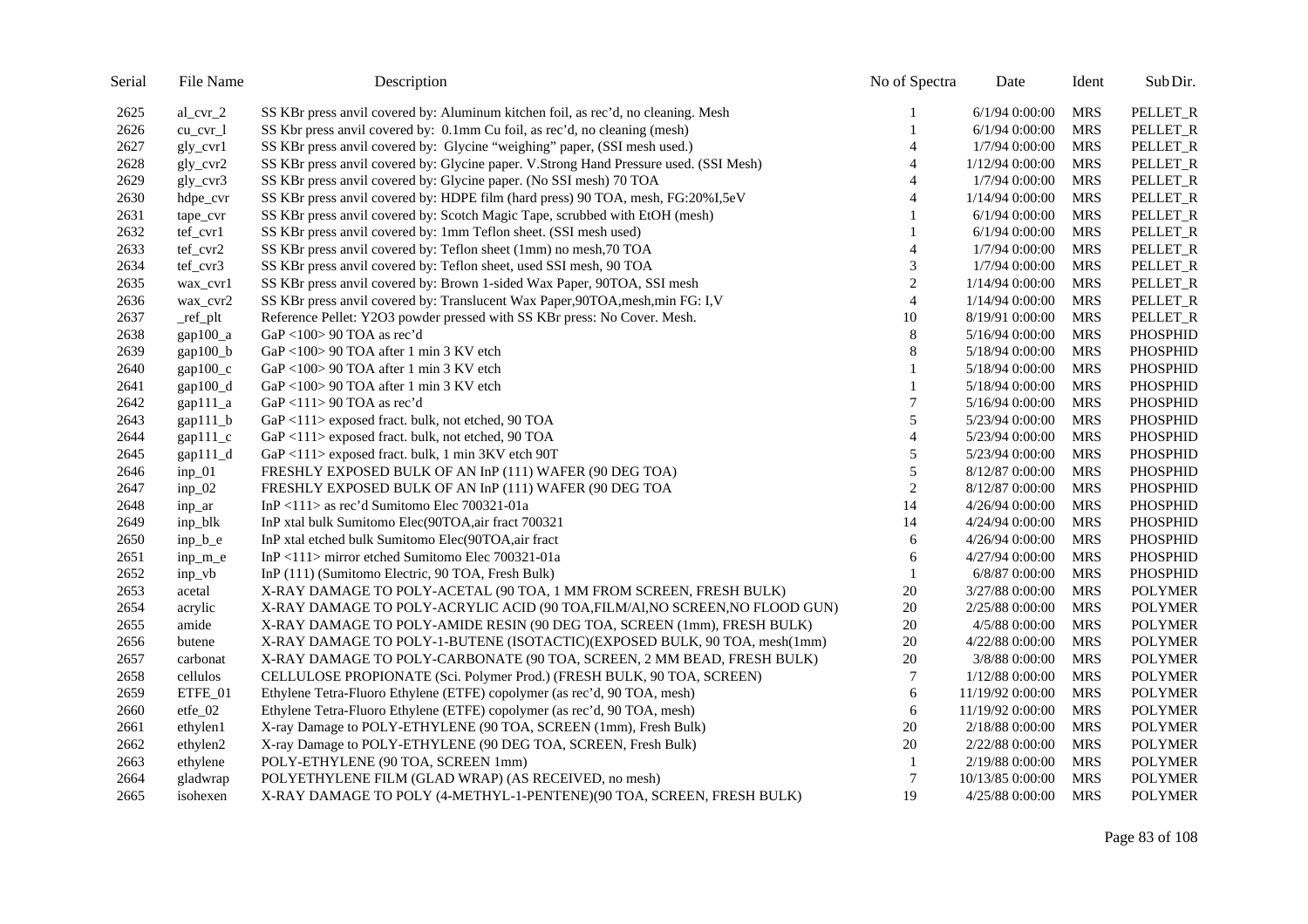| Serial | File Name  | Description                                                                  | No of Spectra  | Date             | Ident      | Sub Dir.       |
|--------|------------|------------------------------------------------------------------------------|----------------|------------------|------------|----------------|
| 2666   | kapton     | X-RAY DAMAGE TO KAPTON (90 DEG TOA, 1 MM FROM SCREEN, SCRAPED FILM)          | $20\,$         | 3/25/88 0:00:00  | <b>MRS</b> | <b>POLYMER</b> |
| 2667   | LLDPE_01   | Linear Low Density Poly-Ethylnene (LLDPE) film, No Treatment, mesh           | 3              | 8/26/92 0:00:00  | <b>MRS</b> | <b>POLYMER</b> |
| 2668   |            | LLDPE_OX Linear Low Density PE (LLDPE) film after O2 plasma treatment (mesh) | 3              | 8/26/92 0:00:00  | <b>MRS</b> | <b>POLYMER</b> |
| 2669   | mylar_s1   | S-Probe, mylar under screen (spot 250x1000um)                                |                | 9/28/90 0:00:00  | <b>MRS</b> | <b>POLYMER</b> |
| 2670   | mylar_s2   | S-Probe, 10eV pass energy, 200x1000um spot                                   |                | 9/28/90 0:00:00  | <b>MRS</b> | <b>POLYMER</b> |
| 2671   | nitrocel   | X-ray Damage to NITRO-CELLULOSE Paper (SCREEN, 90 TOA, TOYO Co)              | 20             | 2/17/88 0:00:00  | <b>MRS</b> | <b>POLYMER</b> |
| 2672   | $nomex_01$ | NOMEX FROM DUPONT (AS RECEIVED, no mesh)                                     | 7              | 11/5/85 0:00:00  | <b>MRS</b> | <b>POLYMER</b> |
| 2673   | nomex_02   | NOMEX FROM DUPONT (AS RECEIVED, no mesh)                                     | 7              | 11/5/85 0:00:00  | <b>MRS</b> | <b>POLYMER</b> |
| 2674   | $nomex_03$ | NOMEX FROM DUPONT (AS RECEIVED, no mesh)                                     | 1              | 11/5/85 0:00:00  | <b>MRS</b> | <b>POLYMER</b> |
| 2675   | nomex_04   | NOMEX FROM DUPONT (AS RECEIVED, no mesh)                                     | 1              | 11/5/85 0:00:00  | <b>MRS</b> | <b>POLYMER</b> |
| 2676   | $nylon_6$  | X-RAY DAMAGE TO NYLON 6 (90 DEG TOA, SCREEN, 2 MM BEAD, FRESH BULK)          | 20             | 2/19/88 0:00:00  | <b>MRS</b> | <b>POLYMER</b> |
| 2677   | paa_01     | POLY(ACRYLIC) ACID (THIN FILM ON SILICON WAFER, 90 DEG TOA, no mesh)         | 3              | 3/16/87 0:00:00  | <b>MRS</b> | <b>POLYMER</b> |
| 2678   | paa_02     | POLY(ACRYLIC) ACID (THIN FILM ON SILICON WAFER, 90 DEG TOA, no mesh)         | $\overline{2}$ | 3/16/87 0:00:00  | <b>MRS</b> | <b>POLYMER</b> |
| 2679   | paa nfg    | POLY-ACRYLIC ACID FILM ON SILICON (NO FLOOD GUN, no mesh)                    | $\mathbf{1}$   | 2/25/87 0:00:00  | <b>MRS</b> | <b>POLYMER</b> |
| 2680   | pan        | X-RAY DAMAGE TO POLY-ACRYLONITRILE (PAN) (90 TOA, FILM, SCREEN, AS REC'D)    | 20             | 2/24/88 0:00:00  | <b>MRS</b> | <b>POLYMER</b> |
| 2681   | $pan_01$   | POLYACRYLONITRILE (PAN) FILM (no mesh)                                       | 5              | 10/19/85 0:00:00 | <b>MRS</b> | <b>POLYMER</b> |
| 2682   | pcb_bag1   | ANTI-STATIC BAG FOR PC BOARD (SECO PACK 66 PPP-C-1842A INSIDE SURFACE)       | $\,8\,$        | 11/2/85 0:00:00  | <b>MRS</b> | <b>POLYMER</b> |
| 2683   | pcb_bag2   | ANTI-STATIC BAG FOR PC BOARDS (SEALPAK Co.)                                  | 9              | 11/2/85 0:00:00  | <b>MRS</b> | <b>POLYMER</b> |
| 2684   | pcb_bag3   | ANTI-STATIC BAG for PC Board (3M #2100 STATIC SHIELDING BAG)                 | 5              | 11/17/85 0:00:00 | <b>MRS</b> | <b>POLYMER</b> |
| 2685   | pcb_bag4   | ANTI STATIC BAG FOR HANDLING PC BOARDS (ARMAND CO. (PPP-C-1842A))            | 8              | 11/17/85 0:00:00 | <b>MRS</b> | <b>POLYMER</b> |
| 2686   | pcls_ar2   | POLY CHLORO STYRENE FILM UNDER CLIP (NO DST) ARGON MULTI-LINE ON: 800 mW     | $\mathfrak{2}$ | 9/27/89 0:00:00  | <b>MRS</b> | <b>POLYMER</b> |
| 2687   | $peo_1$    | X-RAY DAMAGE TO POLY-ETHYLENE OXIDE (CAST FROM CHCl3, SCREEN, 90 DEG TOA)    | 19             | 4/26/88 0:00:00  | <b>MRS</b> | <b>POLYMER</b> |
| 2688   | $peo_2$    | X-RAY DAMAGE TO POLY-ETHYLENE OXIDE (90 TOA, SCREEN 1mm, CAST FROM CHCl3)    | 20             | 4/7/88 0:00:00   | <b>MRS</b> | <b>POLYMER</b> |
| 2689   | pet_02     | PET (Mylar) film (as rec'd) center (90 TOA, mesh)                            | 14             | 11/19/92 0:00:00 | <b>MRS</b> | <b>POLYMER</b> |
| 2690   | $pet_03$   | PET (Mylar) film (as rec'd) center (90 TOA, mesh)                            | 6              | 11/19/92 0:00:00 | <b>MRS</b> | <b>POLYMER</b> |
| 2691   | $pet_04$   | PET (Mylar) film (as rec'd) center (90 TOA, mesh)                            | 7              | 11/19/92 0:00:00 | <b>MRS</b> | <b>POLYMER</b> |
| 2692   | $pet_05$   | (FRESHLY CUT IN HALF TO EXPOSE BULK)<br>SCANNED ANALYSIS OF MYLAR PELLET     | $\overline{2}$ | 10/6/86 0:00:00  | <b>MRS</b> | <b>POLYMER</b> |
| 2693   | pet_07     | PET (MYLAR) FILM (35 DEG TOA, NO SCREEN, INSIDE CLIP)                        | 3              | 9/22/87 0:00:00  | <b>MRS</b> | <b>POLYMER</b> |
| 2694   | $pet_1$    | X-RAY DAMAGE TO MYLAR (PET) (Washed THIN FILM, 90 TOA, 1 MM FROM SCREEN)     | 20             | 6/9/88 0:00:00   | <b>MRS</b> | <b>POLYMER</b> |
| 2695   | pet_2      | X-RAY DAMAGE TO PET (MYLAR)(90 TOA, EXPOSED BULK, 0.7 MM FROM SCREEN)        | $20\,$         | 6/10/88 0:00:00  | <b>MRS</b> | <b>POLYMER</b> |
| 2696   | pe_if      | Freshly Exposed Interface Surface of PE Film #6                              | 5              | 7/19/91 0:00:00  | <b>MRS</b> | <b>POLYMER</b> |
| 2697   | pmma       | X-RAY DAMAGE TO PMMA (CAST FROM CHCl3, 90 TOA, SCREEN (1mm), THIN FILM)      | 20             | 3/17/88 0:00:00  | <b>MRS</b> | <b>POLYMER</b> |
| 2698   | pps        | X-RAY DAMAGE TO POLY-PHENYLENE SULFIDE (90 TOA, POWDER/TAPE, SCREEN)         | 20             | $4/1/88$ 0:00:00 | <b>MRS</b> | <b>POLYMER</b> |
| 2699   | pp_asrec   | As Received Outer Surface of PE Bead                                         | 3              | 7/24/91 0:00:00  | <b>MRS</b> | <b>POLYMER</b> |
| 2700   | pp_bulk    | Freshly Exposed bulk of PE pellet                                            | 3              | 7/24/91 0:00:00  | <b>MRS</b> | <b>POLYMER</b> |
| 2701   | propylen   | X-RAY DAMAGE TO POLY-PROPYLENE (THICK FILM SCRAPED, 90 TOA, SCREEN 1mm)      | 20             | 4/21/88 0:00:00  | <b>MRS</b> | <b>POLYMER</b> |
| 2702   | ps_contr   | Poly-Styrene Film: no treatment (mesh)                                       | 3              | 8/26/92 0:00:00  | <b>MRS</b> | <b>POLYMER</b> |
| 2703   |            | PS_GAMMA Poly-Styrene Film after Gamma-Ray irradiation                       | 3              | 8/26/92 0:00:00  | <b>MRS</b> | <b>POLYMER</b> |
| 2704   | PS_OX      | Poly-Styrene Film after O2 plasma (mesh)                                     | 3              | 8/26/92 0:00:00  | <b>MRS</b> | <b>POLYMER</b> |
| 2705   | ps_ox_ga   | Poly-Styrene film after gamma-ray and O2 plasma treatments                   | 3              | 8/26/92 0:00:00  | <b>MRS</b> | <b>POLYMER</b> |
| 2706   | pva        | X-RAY DAMAGE TO POLY-VINYL ACETATE (PVA) (90 TOA, SCREEN, FRESH BULK)        | 19             | 3/18/88 0:00:00  | MRS        | <b>POLYMER</b> |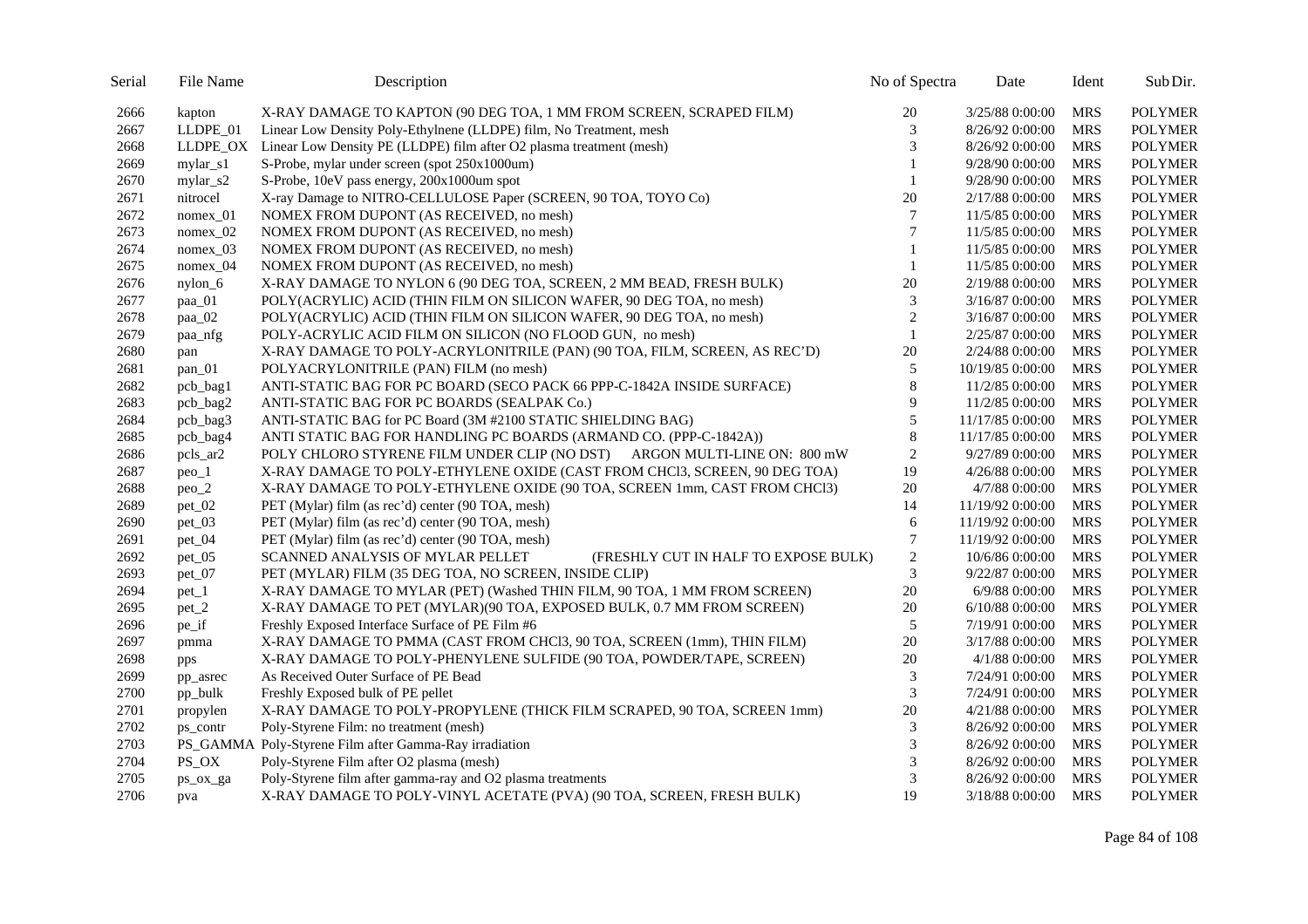| Serial | File Name   | Description                                                                           | No of Spectra   | Date              | Ident      | Sub Dir.       |
|--------|-------------|---------------------------------------------------------------------------------------|-----------------|-------------------|------------|----------------|
| 2707   | pvc         | X-ray Damage to POLY-VINYLCHLORIDE (PVC) (Beads/DST, SCREEN, 90 DEG TOA)              | 20              | 2/12/88 0:00:00   | <b>MRS</b> | <b>POLYMER</b> |
| 2708   | pvdf        | X-RAY DAMAGE TO POLY-VINYLIDENE di-FLUORIDE (Powder/DST, 90TOA, SCREEN)               | 20              | 3/28/88 0:00:00   | <b>MRS</b> | <b>POLYMER</b> |
| 2709   | pvmk_ar_    | Poly Vinyl Methyl Ketone/glass Under Clip (No Dst)before Exposing To Argn Multi-line  | 3               | 9/27/89 0:00:00   | <b>MRS</b> | <b>POLYMER</b> |
| 2710   | $pvn_uv17$  | ORIGINAL PVN/GLASS SAMPLE UNDER SSI SCREEN (1 mm) ARGON UV LINES: 500+ mW             | 3               | 9/28/89 0:00:00   | <b>MRS</b> | <b>POLYMER</b> |
| 2711   | $pvn_uv_1$  | POLY VINYL NAPTHALENE FILM UNDER CLIP (NO DST) BEFORE EXPOSED TO UV LASER             | $\mathbf{1}$    | 9/28/89 0:00:00   | <b>MRS</b> | <b>POLYMER</b> |
| 2712   | pvpyridn    | POLYVINYLPYRIDINE (SINGLE BEAD)<br>(BD) #337 UNKNOWN SOURCE (REILLY?)                 | 5               | 10/19/85 0:00:00  | <b>MRS</b> | <b>POLYMER</b> |
| 2713   | saran       | SARAN WRAP FROM DOW (FOOD WRAP, 52.2 yd x 11.5 in) AS RECEIVED, no mesh               | $\overline{4}$  | 10/13/85 0:00:00  | <b>MRS</b> | <b>POLYMER</b> |
| 2714   | silicone    | DIMETHYL SILICONE REFERENCE SAMPLE (35 DEG TOA, NO SCREEN, INSIDE CLIP)               | 4               | 9/22/87 0:00:00   | <b>MRS</b> | <b>POLYMER</b> |
| 2715   | spider      | BLACK WIDOW SPIDER WEB (NON-STICKY) no mesh                                           | 5               | 10/20/85 0:00:00  | <b>MRS</b> | <b>POLYMER</b> |
| 2716   | styrene     | X-RAY DAMAGE TO POLY-STYRENE (90 TOA, SCREEN, 3 MM BEAD, FRESH BULK)                  | 20              | 3/12/88 0:00:00   | <b>MRS</b> | <b>POLYMER</b> |
| 2717   | styrene2    | Poly-Styrene Film: No treatment                                                       | 3               | 8/26/92 0:00:00   | <b>MRS</b> | <b>POLYMER</b> |
| 2718   | sulphone    | X-RAY DAMAGE TO POLY-SULFONE RESIN (90 TOA, SCREEN, FRESH Bulk)                       | 19              | 2/23/88 0:00:00   | <b>MRS</b> | <b>POLYMER</b> |
| 2719   | teflon      | X-ray Damage to TEFLON (Tape/DST, 90 DEG TOA, SCREEN 1 mm)                            | 20              | 2/2/88 0:00:00    | <b>MRS</b> | <b>POLYMER</b> |
| 2720   | teflon_1    | TEFLON TAPE (90 DEG TOA, SCREEN, 1 mm FROM SAMPLE)                                    | $\sqrt{2}$      | 2/2/88 0:00:00    | <b>MRS</b> | <b>POLYMER</b> |
| 2721   | vpyridin    | POLY-VINYL-PYRIDINE (SINGLE BEAD) no mesh                                             | 5               | 10/19/85 0:00:00  | <b>MRS</b> | <b>POLYMER</b> |
| 2722   | ziploc      | ZIPLOC SANDWICH BAG (INTERIOR, no mesh)                                               | 5               | 11/2/85 0:00:00   | <b>MRS</b> | <b>POLYMER</b> |
| 2723   | $psg_001$   | PSG (0% P, 8,982 Ang) 1 min dilute HF etched 35 TOA, SSI mesh for charge control      | 7               | 6/18/94 0:00:00   | <b>MRS</b> | PSG_SI         |
| 2724   | psg_002     | PSG (1% P, 9,517 ang SiO2) 1min in dilute HF 35 TOA, SSI mesh for charge control      | $7\phantom{.0}$ | 6/18/94 0:00:00   | <b>MRS</b> | PSG_SI         |
| 2725   | psg_003     | PSG (2% P, 9,680 Ang SiO2/P) after 1 min dilue HF 35 TOA, SSI mesh for charge control | $\overline{7}$  | 6/18/94 0:00:00   | <b>MRS</b> | PSG_SI         |
| 2726   | $psg_004$   | PSG (4% P, 8,903 Angstrom SiO2/Si) 1 min dil. HF 35 TOA, SSI mesh for charge control  | 7               | 6/18/94 0:00:00   | <b>MRS</b> | PSG_SI         |
| 2727   | $psg_10_p$  | PSG (10% P,10683 Ang) 1 min dil HF etch (35 TOA) mes                                  | 6               | 7/3/94 0:00:00    | <b>MRS</b> | PSG_SI         |
| 2728   | $psg_6_p$   | PSG (6% P, 9564 Ang) 1min dil HF etch (35 TOA)mesh                                    | 6               | 7/2/94 0:00:00    | <b>MRS</b> | PSG_SI         |
| 2729   | $psg_7_p$   | PSG (7% P,11533 Ang) 1min dil HF etch (35 TOA)mesh                                    | 6               | 7/2/94 0:00:00    | <b>MRS</b> | PSG_SI         |
| 2730   | $psg_8_p$   | PSG (8% P, 9758 Ang) 1min dil HF etch (35 TOA)mesh                                    | 6               | 7/3/94 0:00:00    | <b>MRS</b> | PSG_SI         |
| 2731   | $psg_9_p$   | PSG (9% P,10683 Ang) 1min dil HF etch (35 TOA)mesh                                    | 6               | 7/3/94 0:00:00    | <b>MRS</b> | PSG_SI         |
| 2732   | ag2o_02     | Ag2O 5mm pllt 99.99% Aldr Lot# 00105CV scrn 35TOA                                     | $\overline{7}$  | 6/25/91 0:00:00   | <b>MRS</b> | PURE_OX1       |
| 2733   | $ago_01$    | AgO $(99\% + Ag2O)$ Aldrich lot# 00108JV, 3mm pellet, CONDUCTIVE, 90 DEG TOA          | 11              | 9/9/91 0:00:00    | <b>MRS</b> | PURE_OX1       |
| 2734   | al2o3_01    | SAPPHIRE (Al2O3) (AS RECEIVED, 35 DEG TOA, NO MESH, INSIDE CLIP)                      | $\overline{4}$  | 9/22/87 0:00:00   | <b>MRS</b> | PURE_OX1       |
| 2735   | al $2o3$ 02 | Fused Al2O3 (as rec'd surface of 1 mm thick plate, screen, 90 DEG TOA)                | 10              | 8/20/91 0:00:00   | <b>MRS</b> | PURE_OX1       |
| 2736   | $a12o3_03$  | ACTIVATED ALUMINUM OXIDE (Al2O3) CHROM. GRADE (no mesh, 35 TOA)                       | 6               | 10/20/85 0:00:00  | <b>MRS</b> | PURE_OX1       |
| 2737   | al2o3_04    | ALUMINA (Al2O3) POWDER on DST (35 deg TOA, no mesh)                                   | 20              | 8/18/84 0:00:00   | <b>MRS</b> | PURE OX1       |
| 2738   | $al2o3_06$  | Aluminum Oxide powder on DST (90 deg TOA, screen)                                     | 8               | 3/17/92 0:00:00   | <b>MRS</b> | PURE_OX1       |
| 2739   | anatase1    | Anatase (beta-TiO2) on Magnetite (Arkansas, USA)                                      | 9               | 6/17/94 0:00:00   | <b>MRS</b> | PURE_OX1       |
| 2740   | anatase2    | Anatase (beta-TiO2) on Magnetite (Arkansas, USA)                                      | 3               | $6/17/94$ 0:00:00 | <b>MRS</b> | PURE OX1       |
| 2741   | $as2o3_01$  | As2O3 (99.995+%) Aldrich lot# 04445CW, 3mm pellet, screen, 90 TOA                     | 11              | 1/28/92 0:00:00   | <b>MRS</b> | PURE_OX1       |
| 2742   | $as2o3_1$   | As2O3 99.995% Aldr# 04445CW 3mm plt 90 TOA mesh                                       | 10              | 5/25/94 0:00:00   | <b>MRS</b> | PURE_OX1       |
| 2743   | au2o3_01    | Au2O3 (Au 86%) Aldr 00306AW, 3 mm pellet, 90 TOA, Semi-Conductive                     | 10              | 1/25/92 0:00:00   | <b>MRS</b> | PURE_OX1       |
| 2744   | $b2o3_01$   | B2O3 (99.999%) crystal, Aldrich lot# 02829BV, screen, 90 TOA                          | 9               | 8/23/91 0:00:00   | <b>MRS</b> | PURE_OX1       |
| 2745   | $b2o3_02$   | B2O3 (99.999%) crystal, Aldrich lot# 02829BV, screen, 90 TOA                          | 3               | 8/23/91 0:00:00   | <b>MRS</b> | PURE_OX1       |
| 2746   | $beo_01$    | BeO (99.99%) 3mm pellet, Aldrich lot# 00213JX, screen, 90 TOA                         | 10              | 1/28/92 0:00:00   | <b>MRS</b> | PURE_OX1       |
| 2747   | $beo_02$    | BeO 99.99% Aldr lot# 00213JX scrn 90 TOA                                              | 3               | 6/13/94 0:00:00   | <b>MRS</b> | PURE OX1       |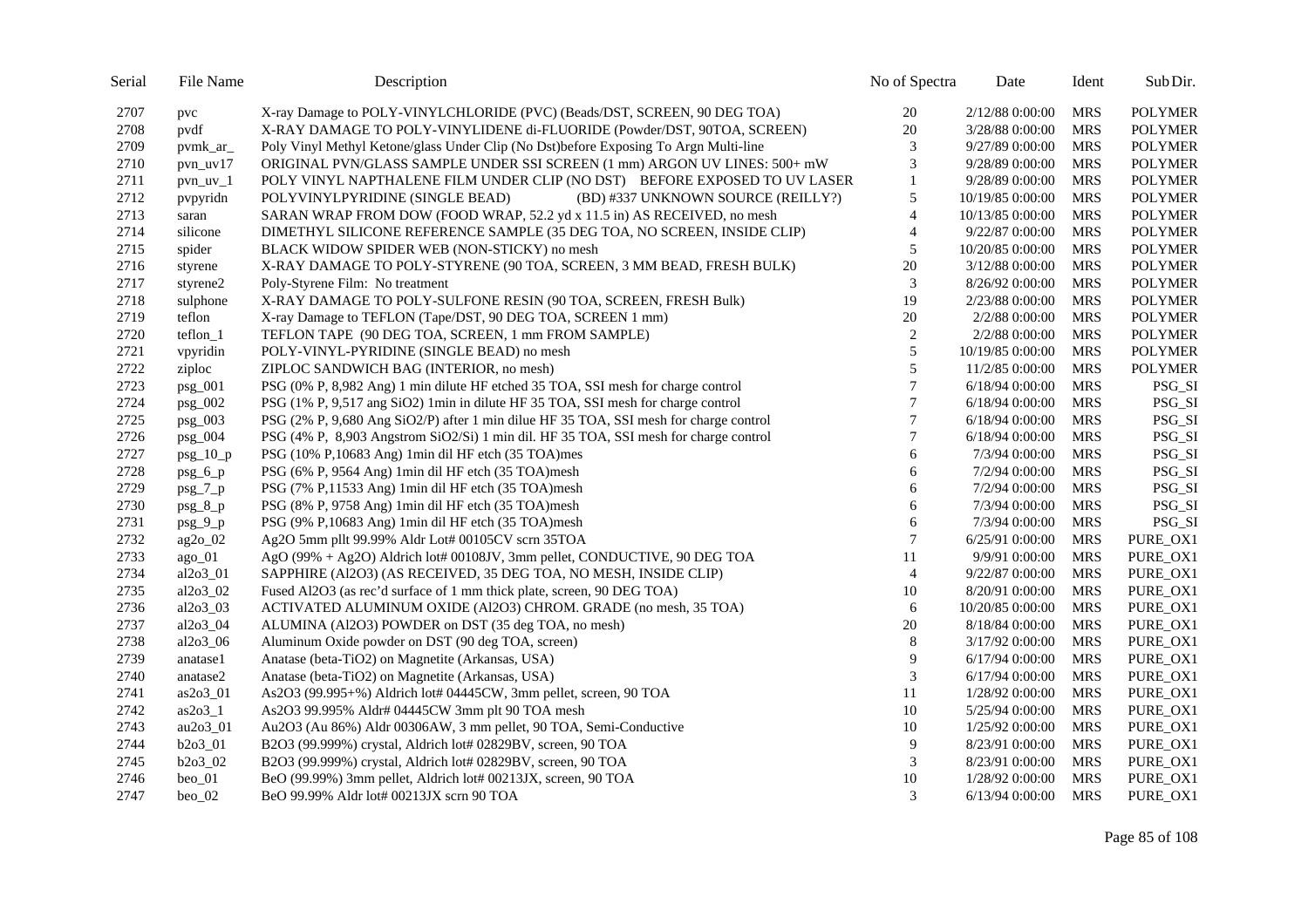| Serial | File Name          | Description                                                                       | No of Spectra  | Date              | Ident      | Sub Dir. |
|--------|--------------------|-----------------------------------------------------------------------------------|----------------|-------------------|------------|----------|
| 2748   | BI2O3 01           | Bi2O3 pellet 99.999% Aldrich lot# 04124HV (screen)                                | 1              | 3/25/94 0:00:00   | <b>MRS</b> | PURE_OX1 |
| 2749   | bi2o3_02           | Bi2O3 (99.999%) 3mm pellet, Aldr Lot# 04124HV, screen, 35 TOA                     | 3              | 6/25/91 0:00:00   | <b>MRS</b> | PURE_OX1 |
| 2750   | bi2o3_04           | Bi2O3 pellet 99.999% Aldr Lot# 04124HV scrn                                       | 1              | 3/25/94 0:00:00   | <b>MRS</b> | PURE OX1 |
| 2751   | brookit2           | Brookite (gamma-TiO2) Arkansas, USA (black, conduc)                               | $\overline{4}$ | 6/17/94 0:00:00   | <b>MRS</b> | PURE_OX1 |
| 2752   | brookite           | Brookite (gamma-TiO2) Arkansas, USA (black, conduc)                               | 10             | $6/17/94$ 0:00:00 | <b>MRS</b> | PURE_OX1 |
| 2753   | cao_01             | CaO (99.995%) Aldr lot# 01228BW, 3mm pellet, screen, 90 TOA                       | 12             | 1/29/92 0:00:00   | <b>MRS</b> | PURE_OX1 |
| 2754   | cassitr            | SnO2 (Cassiterite, Minas Gerais, Brazil) bulk, 90T                                | 7              | $6/10/94$ 0:00:00 | <b>MRS</b> | PURE_OX1 |
| 2755   | $\text{cdo}_01$    | CdO (99.99+%) Aldrich lot #01318EV, 3mm pellet, 35 TOA, screen                    | $\overline{4}$ | 6/11/91 0:00:00   | <b>MRS</b> | PURE_OX1 |
| 2756   | cdo 01a            | CdO (99.99+%) Aldrich lot #0138EV 3mm pellet, 35 TOA, screen screen               | 1              | 6/11/91 0:00:00   | <b>MRS</b> | PURE_OX1 |
| 2757   | $\rm{cdo\_02}$     | CdO pellet (in CdO_01) after removing 80% of HC contam. by ion etching            | 3              | 6/12/91 0:00:00   | <b>MRS</b> | PURE_OX1 |
| 2758   | $\rm{cdo\_03}$     | CdO (CdO_01) pellet, scrn, after 30 sec 3KV, 10mA ion etch                        | 3              | 6/12/91 0:00:00   | <b>MRS</b> | PURE_OX1 |
| 2759   | $ceo2$ 01          | CERIUM DI-OXIDE (CeO2) POWDER PRESSED ONTO IN FOIL, 90 DEG TOA, no mesh           | 5              | 6/15/87 0:00:00   | <b>MRS</b> | PURE_OX1 |
| 2760   | $co3o4_01$         | Co3O4 (99.995%) Aldrich lot# 01325AX, 3mm pellet, Conductive, 90 TOA              | 10             | 2/15/92 0:00:00   | <b>MRS</b> | PURE_OX1 |
| 2761   | $\cos 01$          | CoO (99+%) Aldrich lot#10029MX, 3mm pellet, Conductive, 90 TOA                    | 9              | 6/2/92 0:00:00    | <b>MRS</b> | PURE_OX1 |
| 2762   | corundm1           | Corundum (Al2O3 red/pink) India fresh bulk                                        | 11             | 6/27/94 0:00:00   | <b>MRS</b> | PURE_OX1 |
| 2763   | corundm2           | Corundum (Al2O3 red/pink) India fresh bulk                                        | -1             | 6/29/94 0:00:00   | <b>MRS</b> | PURE_OX1 |
| 2764   | cr2o3_01           | Cr2O3 (99.999%) Aldr lot# 06417HV, 3mm pellet, Semi-conductive, scrn 90 TOA       | 12             | 8/19/91 0:00:00   | <b>MRS</b> | PURE OX1 |
| 2765   | $\mathrm{cro}3\_1$ | CrO3 (Cr trioxide)99.9% Aldr#05227MV 90TOA mesh                                   | 8              | 5/24/94 0:00:00   | <b>MRS</b> | PURE_OX1 |
| 2766   | $cu2o_01$          | Cu <sub>2</sub> O (natural "Cuprite" xtl, from Zaire, Africa) fractured in air    | 10             | 6/8/94 0:00:00    | <b>MRS</b> | PURE_OX1 |
| 2767   | $cu2o_02$          | Cu2O (97%) dk red,3mm plt,Aldr lot#04602BW,Conduct.,90 TOA,stabilized w PbOx&SnOx | 12             | 8/23/91 0:00:00   | <b>MRS</b> | PURE_OX1 |
| 2768   | $cu2o_03$          | Cu2O (Rare Metallics) Powder/In FOIL,90 TOA, Conductive, no mesh, seems to be CuO | $\overline{4}$ | 10/7/87 0:00:00   | <b>MRS</b> | PURE_OX1 |
| 2769   | $cuo_03$           | CuO (99.99%) Rare Metallics Co. #70924-43, 3mm pellet, CONDUCTIVE, 90 TOA         | 12             | 9/7/91 0:00:00    | <b>MRS</b> | PURE_OX1 |
| 2770   | cuo $04$           | CuO (99.99%) Rare Metallics Co. #70924-43 3mm pellet, CONDUCTIVE, 90 TOA          | -1             | 9/9/91 0:00:00    | <b>MRS</b> | PURE_OX1 |
| 2771   | cuprite1           | Cu2O (cuprite natl xtal, Zaire, Africa) fract bulk                                | $10\,$         | 6/8/94 0:00:00    | <b>MRS</b> | PURE_OX1 |
| 2772   | cuprite2           | Cu2O (cuprite natl xtal, Zaire, Africa) fract bulk                                | 8              | 6/8/94 0:00:00    | <b>MRS</b> | PURE_OX1 |
| 2773   | cuprite3           | Cu <sub>2</sub> O (Cuprite, dk red natl xtl, Zaire, Africa) fract                 | 17             | 6/9/94 0:00:00    | <b>MRS</b> | PURE_OX1 |
| 2774   | cuprite4           | Cu2O (Cuprite, dk red natl xtl, Zaire, Africa) fract                              | $\overline{4}$ | 6/9/94 0:00:00    | <b>MRS</b> | PURE_OX1 |
| 2775   | cuprite5           | Cuprite fract bulk ion etched 20s at 2KV,10ma                                     | 6              | 6/9/94 0:00:00    | <b>MRS</b> | PURE_OX1 |
| 2776   | $eu2o3_01$         | Eu2O3 STANDARD SCRAPED WITH A RAZOR BLADE (no mesh)                               | $\overline{4}$ | 9/7/87 0:00:00    | <b>MRS</b> | PURE_OX1 |
| 2777   | eu2o3_02           | Eu2O3 "STANDARD" SCRAPED WITH A RAZOR BLADE (no mesh)                             | 2              | 9/7/87 0:00:00    | <b>MRS</b> | PURE_OX1 |
| 2778   | $fe2o3_a$          | alpha-Fe2O3 (99.99+%) Rare Metallics #70924-60H Semi-Conduct., screen, 90 TOA     | 11             | 8/23/91 0:00:00   | <b>MRS</b> | PURE_OX1 |
| 2779   | $fe2o3_g$          | gamma-Fe2O3 (95%, Mg) RMC #70924-10, 3mm pellet, CONDUCTIVE, 90 TOA               | 11             | 9/6/91 0:00:00    | <b>MRS</b> | PURE_OX1 |
| 2780   | fe3o4_01           | Fe3O4 (99.9%) RMC #70924-10 CONDUCTIVE 90 TOA                                     | 12             | 9/11/91 0:00:00   | <b>MRS</b> | PURE_OX1 |
| 2781   | fe3o4_02           | Fe3O4 (99.9%) RARE METALLIC, 90 TOA, PRESSED ON In FOIL, USED SCREEN              | $\mathfrak{2}$ | 1/26/88 0:00:00   | <b>MRS</b> | PURE_OX1 |
| 2782   | fe3o4_03           | Fe3O4 (99.9%) RARE METALLIC, 90 DEG TOA, PRESSED ON In FOIL, USED SCREEN          | $\sqrt{2}$     | 1/26/88 0:00:00   | <b>MRS</b> | PURE_OX1 |
| 2783   | $feo_01$           | FeO (99.9%) Cerac lot# 60539-A-1-4, 3mm pellet, CONDUCTIVE, 90 TOA                | 12             | 1/30/92 0:00:00   | <b>MRS</b> | PURE_OX1 |
| 2784   | feo_02             | FeO (99.9%) Cerac, 2min dil HF, 5min ion etch 90TO                                | $\,8\,$        | $6/14/94$ 0:00:00 | <b>MRS</b> | PURE_OX1 |
| 2785   | feo $\alpha$       | FeO 99.9% Cerac lot#60539a1-4 2min dil HF 10min Ar                                | 1              | $6/16/94$ 0:00:00 | <b>MRS</b> | PURE_OX1 |
| 2786   | $\text{ga}2o3$ 01  | Ga2O3 (99.999+%) Aldrich lot# 09325MV, 3mm pellet, screen, 90 TOA                 | 12             | 8/17/91 0:00:00   | <b>MRS</b> | PURE_OX1 |
| 2787   | $geo2_01$          | GeO2 (99.999%) Aldrich lot# 02904BW, 3mm pellet, screen, 90 TOA                   | 11             | 8/13/91 0:00:00   | <b>MRS</b> | PURE_OX1 |
| 2788   | $geo2_02$          | GeO2 (99.999%) Aldr lot# 02904BW, 3mm pellet, screen, 90 TOA                      | $\overline{4}$ | 8/13/91 0:00:00   | MRS        | PURE_OX1 |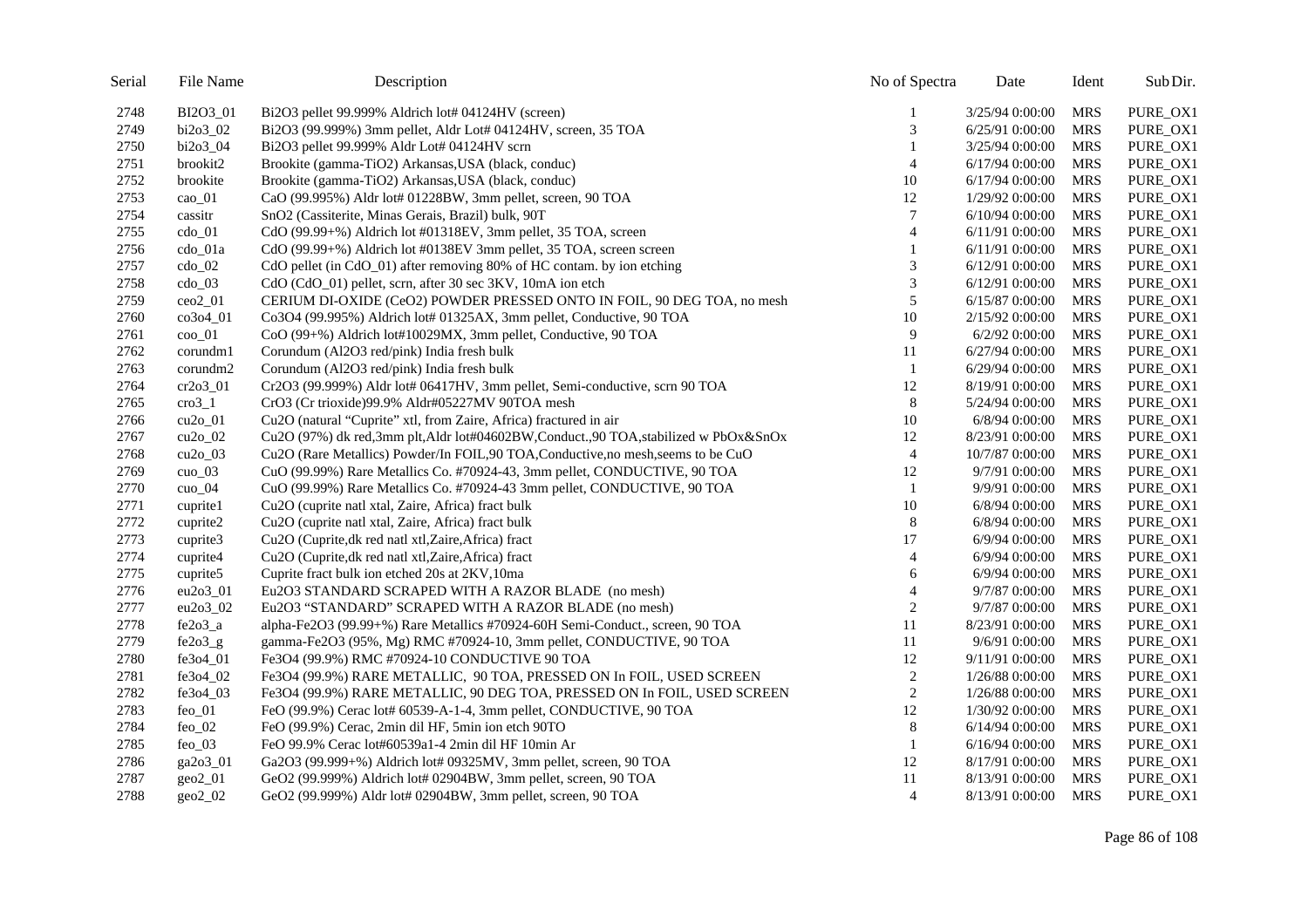| Serial | File Name           | Description                                                                  | No of Spectra    | Date              | Ident      | Sub Dir. |
|--------|---------------------|------------------------------------------------------------------------------|------------------|-------------------|------------|----------|
| 2789   | hausmann            | Mn3O4 (Hausmannite, S. Africa) fresh bulk                                    | 9                | $6/14/94$ 0:00:00 | <b>MRS</b> | PURE_OX1 |
| 2790   | hematit2            | alpha-Fe2O3 (Hematite) Arizona, USA bulk 90 TOA                              | 3                | 5/24/94 0:00:00   | <b>MRS</b> | PURE_OX1 |
| 2791   | hematite            | alpha-Fe2O3 (Hematite) Arizona, USA bulk 90 TOA                              | 8                | 5/24/94 0:00:00   | <b>MRS</b> | PURE OX1 |
| 2792   | $hfo2_01$           | HfO2 (99.9%, $Zr \le 1\%$ ) Aldr lot# 00921JV, 3mm pellet, screen, 90 TOA    | 8                | 8/15/91 0:00:00   | <b>MRS</b> | PURE_OX1 |
| 2793   | $hgo_01$            | HgO (99.999%) Aldrich lot# 00515TV, 3mm pellet, screen, 90 TOA               | 10               | 8/15/91 0:00:00   | <b>MRS</b> | PURE_OX1 |
| 2794   | $in2o3_01$          | In2O3 (99.999%) Aldrich lot# 07528HY, 3mm pellet, 90 TOA, CONDUCTIVE         | 10               | 1/26/92 0:00:00   | <b>MRS</b> | PURE_OX1 |
| 2795   | $i$ ro $2$ _01      | IrO2 (99+%) Aldrich lot# 05301DV, CONDUCTIVE, Screen, 90 TOA                 | 8                | 8/14/91 0:00:00   | <b>MRS</b> | PURE_OX1 |
| 2796   | $la2o3_01$          | La2O3 (99%) Rare Metallics (on In FOIL, 35 DEG TOA, no mesh)                 | 9                | 7/17/87 0:00:00   | <b>MRS</b> | PURE_OX1 |
| 2797   | mgo $01$            | MgO (99.99%) Aldrich lot# 00616CW, screen, 90 deg TOA                        | 12               | 8/22/91 0:00:00   | <b>MRS</b> | PURE_OX1 |
| 2798   | $mgo_02$            | MgO (99.99%) Aldrich lot# 00616CW, screen, 90 TOA                            | 13               | 8/23/91 0:00:00   | <b>MRS</b> | PURE_OX1 |
| 2799   | mgo $03$            | MgO "single crystal" as rec'd, no mesh, at edge, 90% flood-gun current       | $\overline{4}$   | 3/24/93 0:00:00   | <b>MRS</b> | PURE_OX1 |
| 2800   | $mgo_04$            | MgO "single crystal" (unknown source), screen, 90 deg TOA                    | 7                | 10/28/93 0:00:00  | <b>MRS</b> | PURE_OX1 |
| 2801   | mgo $05$            | MgO powder/DST (PERFECT PARTS Co.) TECH. GRADE, no mesh                      | $\,8\,$          | 10/20/85 0:00:00  | <b>MRS</b> | PURE_OX1 |
| 2802   | $mn2o3_01$          | Mn2O3 (?%) Rare Metallics Co., screen                                        | 9                | $6/2/92$ 0:00:00  | <b>MRS</b> | PURE OX1 |
| 2803   | $mno2_01$           | MnO2 (99.99%) (chip) Aldrich lot# 04728PV, CONDUCTIVE, 90 TOA                | 11               | 8/21/91 0:00:00   | <b>MRS</b> | PURE_OX1 |
| 2804   | $mno_01$            | MnO (99.9%) RMC lot# 10924-30, 3mm pellet, SemiConductive, 90 TOA            | $11\,$           | 2/3/92 0:00:00    | <b>MRS</b> | PURE_OX1 |
| 2805   | $moo2_01$           | MoO2 (?%) Cerac, 3mm pellet, screen, Conductive, 90 TOA                      | 9                | $6/2/92$ 0:00:00  | <b>MRS</b> | PURE_OX1 |
| 2806   | moo3_01             | MoO3 (99.99%) Aldrich lot #02715CM AV, 3mm pellet, screen, 90 TOA            | $\,8\,$          | 7/18/91 0:00:00   | <b>MRS</b> | PURE_OX1 |
| 2807   | moo3_02             | MoO3 (99.99%) Aldrich lot# 02715CM AV, 3mm pellet, screen, 90 TOA            | $\boldsymbol{2}$ | 7/19/91 0:00:00   | <b>MRS</b> | PURE_OX1 |
| 2808   | nb2o5_01            | Nb2O5 (99.99%) Aldrich Lot# KW 09701KW, 3mm pellet, screen, 90 TOA           | $\overline{7}$   | 8/13/91 0:00:00   | <b>MRS</b> | PURE_OX1 |
| 2809   | $nb2o5_02$          | Nb2O5 (99.99%) Aldrich Lot# KW 09701KW, 3 mm pellet, screen, 90 TOA          | $\mathbf{1}$     | 8/13/91 0:00:00   | <b>MRS</b> | PURE_OX1 |
| 2810   | $nbo2_01$           | NbO2 (99.9%) Cerac lot# 59352-A-1+2, 3mm pellet, Semi-Conductive, 90 TOA     | 10               | 2/16/92 0:00:00   | <b>MRS</b> | PURE_OX1 |
| 2811   | $nbo_01$            | NbO (99.9%) Cerac lot# 31668-A-1-5 Chips/In, Screen, Conductive, 90 TOA      | 10               | 2/16/92 0:00:00   | <b>MRS</b> | PURE_OX1 |
| 2812   | nio_01              | NiO (99.99%) Aldr lot# 00503CW, 3mm pellet, CONDUCTIVE, 90 TOA               | 11               | 8/23/91 0:00:00   | <b>MRS</b> | PURE_OX1 |
| 2813   | $pb2o3_01$          | Pb2O3 (99.9%) RMC lot# 80310-04, 3mm pellet, screen, 90 TOA                  | 10               | 2/2/92 0:00:00    | <b>MRS</b> | PURE_OX1 |
| 2814   | pb3o4_01            | Pb3O4 (99%) Aldrich Lot# 07922CY, 3mm pellet, screen, 90 TOA                 | 10               | 2/2/92 0:00:00    | <b>MRS</b> | PURE_OX1 |
| 2815   | pbo2_01             | PbO2 (95+%) Aldrich Lot# 06811JW, 3mm pellet, CONDUCTIVE, 90 TOA             | 8                | 8/14/91 0:00:00   | <b>MRS</b> | PURE_OX1 |
| 2816   | $pbo_01$            | PbO (99.999%) Aldrich Lot# 04911PV, 3mm pellet, Semi-Con, screen, 90 TOA     | $\,8\,$          | 1/25/92 0:00:00   | <b>MRS</b> | PURE_OX1 |
| 2817   | pdo_01              | PdO (99.999%) Aldrich Lot# 03219JV, 3mm pellet, Semi-Con, screen, 90 TOA     | 9                | 8/15/91 0:00:00   | <b>MRS</b> | PURE_OX1 |
| 2818   | $pdo_02$            | PdO (99.999%) Aldrich Lot# 03219JV, 3mm pellet, Semi-Con, screen, 90 TOA     | -1               | 8/15/91 0:00:00   | <b>MRS</b> | PURE_OX1 |
| 2819   | $pto2_01$           | PtO2-xH2O (99.99%) Aldrich Lot# 09605EV, 3mm pellet, Semi-con, 90 TOA        | 10               | 8/19/91 0:00:00   | <b>MRS</b> | PURE_OX1 |
| 2820   | $re2o7_01$          | Re2O7 (99.9+%) Aldrich lot# 04418PV, 3mm pellet, screen, 35 DEG, air-exposed | 10               | 8/22/91 0:00:00   | <b>MRS</b> | PURE_OX1 |
| 2821   | rh2o3_01            | Rh2O3 (99.8%) Aldrich lot# 05318TW, 3mm pellet, CONDUCTIVE, screen, 90 TOA   | 9                | 8/15/91 0:00:00   | <b>MRS</b> | PURE_OX1 |
| 2822   | rtl_qrtz            | TiO2-SiO2 (Rutile-Quartz) Brazil mesh, 90 TOA                                | 10               | 5/24/94 0:00:00   | <b>MRS</b> | PURE_OX1 |
| 2823   | $ruo2_01$           | RuO2 (99.9%) Aldrich lot# 06522PV, 3mm pellet, CONDUCTIVE, screen, 90 TOA    | 5                | 8/21/91 0:00:00   | <b>MRS</b> | PURE_OX1 |
| 2824   | ruo <sub>2_02</sub> | RuO2 99.9% Aldr lot# 06522PV CONDUCTIVE 90 TOA                               | 11               | 8/20/91 0:00:00   | <b>MRS</b> | PURE_OX1 |
| 2825   | rutile_1            | Rutile (alpha-TiO2) on Hematite (Bahia, Brazil) F?                           | 9                | $6/16/94$ 0:00:00 | <b>MRS</b> | PURE_OX1 |
| 2826   | sapphir1            | Sapphire (Al2O3) dk grn fresh bulk Sri Lanka                                 | 11               | 6/25/94 0:00:00   | <b>MRS</b> | PURE_OX1 |
| 2827   | sapphir2            | Sapphire (Al2O3) dk grn fresh bulk Sri Lanka                                 | -1               | 6/28/94 0:00:00   | <b>MRS</b> | PURE_OX1 |
| 2828   | $sb2o3_01$          | Sb2O3 (99.999%) Aldrich Lot# 06924HV, 3mm pellet, Screen, 90 TOA             | 33               | 5/28/91 0:00:00   | <b>MRS</b> | PURE_OX1 |
| 2829   | $sb2o5_1$           | Sb2O5 99.995% Aldr# 02413JW 3mm plt mesh 90 TOA                              | $\tau$           | 5/25/94 0:00:00   | MRS        | PURE_OX1 |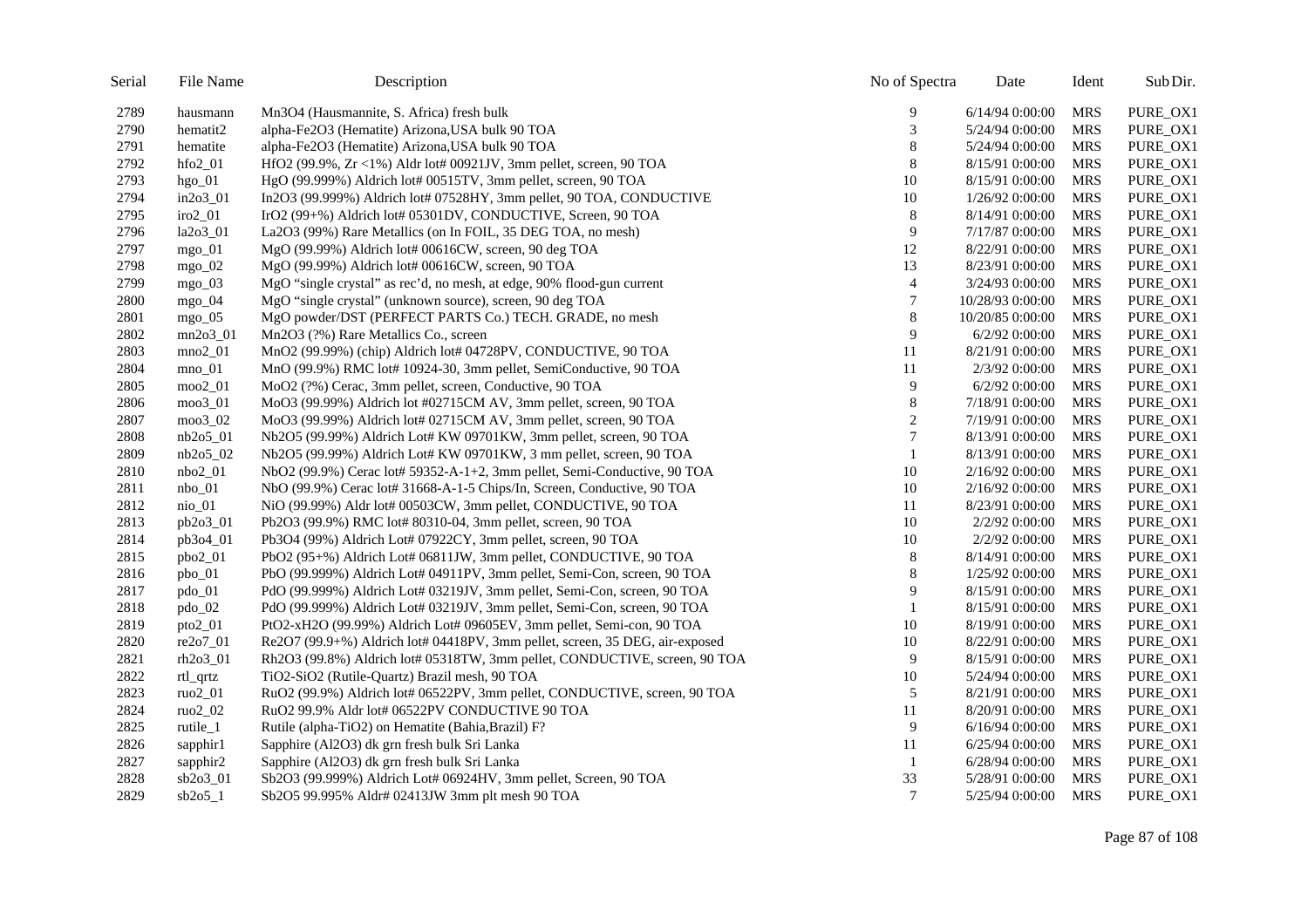| Serial | File Name                | Description                                                                       | No of Spectra    | Date             | Ident      | Sub Dir. |
|--------|--------------------------|-----------------------------------------------------------------------------------|------------------|------------------|------------|----------|
| 2830   | $sc2o3$ 01               | Sc2O3 (99.99%) Aldrich lot# 06010BT, 3mm pellet, screen, 90 TOA                   | 10               | 8/14/91 0:00:00  | MRS        | PURE_OX1 |
| 2831   | sio2_01                  | (-) SiO2 (10x10x2 mm, polished, from Brazil, screen, 90 TOA, as rec'd)            | 12               | 8/21/91 0:00:00  | <b>MRS</b> | PURE_OX1 |
| 2832   | $\frac{\text{SiO2}}{2}$  | (-) SiO2 FRESHLY EXPOSED BULK (from Brazil, 35 DEG TOA, with mesh)                | $\overline{4}$   | 10/14/87 0:00:00 | <b>MRS</b> | PURE_OX1 |
| 2833   | $\frac{\text{SiO2}}{0}$  | (-) SiO2 (FROM BRAZIL, ROUGH CUT, UNPOLISHED Surface, with MESH)                  | 4                | 10/13/87 0:00:00 | <b>MRS</b> | PURE_OX1 |
| 2834   | $\frac{\text{SiO2}}{04}$ | (+?) SiO2, NATURAL CRYSTAL (from USA, TRANSPARENT, Clear, 65 TOA, mesh, as rec'd) | $\overline{4}$   | 10/13/87 0:00:00 | <b>MRS</b> | PURE_OX1 |
| 2835   | $sio_1$                  | SiO 1:1 RMC 99.99% lot 70924-70 8min 3KV no mesh                                  | 7                | 5/17/94 0:00:00  | <b>MRS</b> | PURE_OX1 |
| 2836   | $\text{sno2}$ 01         | SnO2 (99.995+%) Aldrich Lot# 05903PV, 3mm pellet, screen, 90 TOA                  | 5                | 7/18/91 0:00:00  | <b>MRS</b> | PURE_OX1 |
| 2837   | $\text{Sno}\_{01}$       | SnO (99+%) Aldrich Lot# 14613HW, 3mm pellet, CONDUCTIVE, screen, 90 TOA           | 10               | 9/9/91 0:00:00   | <b>MRS</b> | PURE_OX1 |
| 2838   | $sro_01$                 | SrO (99.5%) RMC #71208-30, 3mm pellet, screen, 90 TOA                             | 10               | 1/27/92 0:00:00  | <b>MRS</b> | PURE_OX1 |
| 2839   | $ta2o5$ 01               | Ta2O5 (99.99%) Aldrich lot# 09322CV, 3mm pellet, screen, 90 deg TOA               | 11               | 8/22/91 0:00:00  | <b>MRS</b> | PURE_OX1 |
| 2840   | $teo2_01$                | TeO2 (99.995%) Aldrich lot# 07812JV, 3mm pellet, screen, 90 TOA                   | 10               | 8/22/91 0:00:00  | <b>MRS</b> | PURE_OX1 |
| 2841   | test                     | Cr2O3 (99.999%) Aldr lot# 06417HV, 3mm pellet, Sem                                | $\mathbf{1}$     | 8/19/91 0:00:00  | <b>MRS</b> | PURE_OX1 |
| 2842   | $ti2o3_01$               | Ti2O3 (99.9%) RMC lot# 10920-30T, 3mm pellet, Conductive, black, 90 TOA           | 13               | 1/31/92 0:00:00  | <b>MRS</b> | PURE_OX1 |
| 2843   | $\frac{\text{ti02}}{01}$ | TiO2 (99.999%) Aldrich lot# 06306MV, 3mm pellet, Semi-conductive, 90 TOA          | 13               | 8/18/91 0:00:00  | <b>MRS</b> | PURE_OX1 |
| 2844   | $\frac{\text{ti02}}{2}$  | TiO2 POWDER/DST (35 TOA, no mesh)                                                 | $\overline{4}$   | 1/29/88 0:00:00  | <b>MRS</b> | PURE_OX1 |
| 2845   | $ti$ o $_0$ 1            | TiO (99.9%) RMC lot# 10920-30, 3mm pellet, Semi-Conductive, gray, 90 TOA          | 13               | 1/31/92 0:00:00  | <b>MRS</b> | PURE_OX1 |
| 2846   | $t12o3_01$               | Tl2O3 (99.99%) Aldrich Lot# 06128MV, 3mm pellet, CONDUCTIVE, 90 TOA               | 6                | 8/14/91 0:00:00  | <b>MRS</b> | PURE_OX1 |
| 2847   | $t12o3_02$               | Tl2O3 99.99% Aldr lot# 06128MV scrn 90 TOA                                        | 8                | 8/14/91 0:00:00  | <b>MRS</b> | PURE_OX1 |
| 2848   | $v2o3_1$                 | V2O3 (99%) Aldr#04304DP 3mm plt mesh 90 TOA conduc                                | 8                | 5/24/94 0:00:00  | <b>MRS</b> | PURE_OX1 |
| 2849   | $v2o5_01$                | V2O5 (99.99%) Aldrich Lot# 02330EW, 3mm pellet, CONDUCTIVE, 90 TOA                | 9                | 8/13/91 0:00:00  | <b>MRS</b> | PURE_OX1 |
| 2850   | $vo2_1$                  | VO2 99.9% Aldr# 05310AY 3mm plt conduc mesh 90 TOA                                | 8                | 5/25/94 0:00:00  | <b>MRS</b> | PURE_OX1 |
| 2851   | wo3_01                   | WO3 (99.995%) Aldrich Lot# 00107KM JV, 3mm pellet, screen, 90 TOA                 | 5                | 7/18/91 0:00:00  | <b>MRS</b> | PURE_OX1 |
| 2852   | $y2o3_01$                | Y2O3 (99.9%) RMC #71208-13 (exposed to air), screen, 90 TOA                       | 10               | 8/19/91 0:00:00  | <b>MRS</b> | PURE_OX1 |
| 2853   | $zno_01$                 | ZnO (99.999%) Aldrich Lot# HW 04629KV, 3mm pellet, screen, 90 TOA                 | 9                | 8/13/91 0:00:00  | <b>MRS</b> | PURE_OX1 |
| 2854   | $zno_02$                 | ZnO (as rec'd) SSI screen, 90 deg TOA                                             | $\overline{7}$   | 12/3/92 0:00:00  | <b>MRS</b> | PURE_OX1 |
| 2855   | $zro2_01$                | ZrO2 (99.9%, HfO2 <100ppm) Aldrich lot# 02310BV, 3mm pellet, screen, 90 TOA       | 9                | 8/15/91 0:00:00  | <b>MRS</b> | PURE_OX1 |
| 2856   | $ag2o_02$                | Ag2O (99.99%) Aldrich Lot# 00105CV (3mm pellet, screen, 35 TOA)                   | $\overline{c}$   | 3/25/94 0:00:00  | MRS        | PURE_OX2 |
| 2857   | $bi2o3$ 03               | Bi2O3 pellet 99.999% Aldr Lot# 04124HV scrn                                       |                  | 11/4/93 0:00:00  | <b>MRS</b> | PURE_OX2 |
| 2858   | BI2O3_04                 | Bi2O3 pellet 99.999% Aldr Lot# 04124HV scrn                                       |                  | 3/25/94 0:00:00  | <b>MRS</b> | PURE_OX2 |
| 2859   | $CDO_01A$                | $CdO(99.99+\%)$ Aldrich lot #0138EV 3mm plt 35 TOA screen                         |                  | 3/25/94 0:00:00  | <b>MRS</b> | PURE_OX2 |
| 2860   | $\rm{cdo}$ 04            | CdO (99.99+%) Aldrich lot #0138EV 3mm plt 35 TOA screen                           | $\overline{c}$   | 3/25/94 0:00:00  | <b>MRS</b> | PURE_OX2 |
| 2861   | $cu2o$ 03                | Cu2O 97% (dark red) Aldr lot# 04602BW conduct                                     | $\overline{c}$   | 3/24/94 0:00:00  | <b>MRS</b> | PURE_OX2 |
| 2862   | $cuch2_02$               | Cu(OH)2 (tech) Aldr lot# 11715EW scrn 90 TOA                                      | 2                | 3/24/94 0:00:00  | <b>MRS</b> | PURE_OX2 |
| 2863   | fe2o3a03                 | alpha-Fe2O3 99.99% RMC #70924-60H semi-con scrn 90                                | $\sqrt{2}$       | 4/27/94 0:00:00  | <b>MRS</b> | PURE_OX2 |
| 2864   | fe2o3g03                 | gamma-Fe2O3 95% (Mg?) RMC #70924-10 conduct 90                                    | $\overline{c}$   | 3/24/94 0:00:00  | <b>MRS</b> | PURE_OX2 |
| 2865   | fe3o4_04                 | Fe3O4 (99.9%) RMC #70924-10 conductive 90 TOA                                     | $\boldsymbol{2}$ | 3/24/94 0:00:00  | <b>MRS</b> | PURE_OX2 |
| 2866   | feooh 02                 | alpha-FeOOH 99.999% RMC #70924-01 scrn 90 TOA                                     | $\overline{c}$   | 3/24/94 0:00:00  | <b>MRS</b> | PURE_OX2 |
| 2867   | $\text{ga}2o3$ 02        | Ga2O3 99.999+% Aldr lot# 09325MV scrn 90 TOA                                      |                  | 1/25/94 0:00:00  | <b>MRS</b> | PURE_OX2 |
| 2868   | $geo2_03$                | GeO2 99.999% Aldr lot# 02904BW scrn 90 TOA                                        |                  | 1/25/94 0:00:00  | <b>MRS</b> | PURE_OX2 |
| 2869   | $hfo2$ 02                | HfO2 99.9% ( $Zr < 1\%$ ) Aldr lot# 00921JV scrn 90 TOA                           |                  | 1/25/94 0:00:00  | <b>MRS</b> | PURE_OX2 |
| 2870   | $i$ ro $2$ _02           | IrO2 (%) Aldr lot# 05301DV CONDUCTIVE 90 TOA                                      | 2                | 4/28/94 0:00:00  | <b>MRS</b> | PURE_OX2 |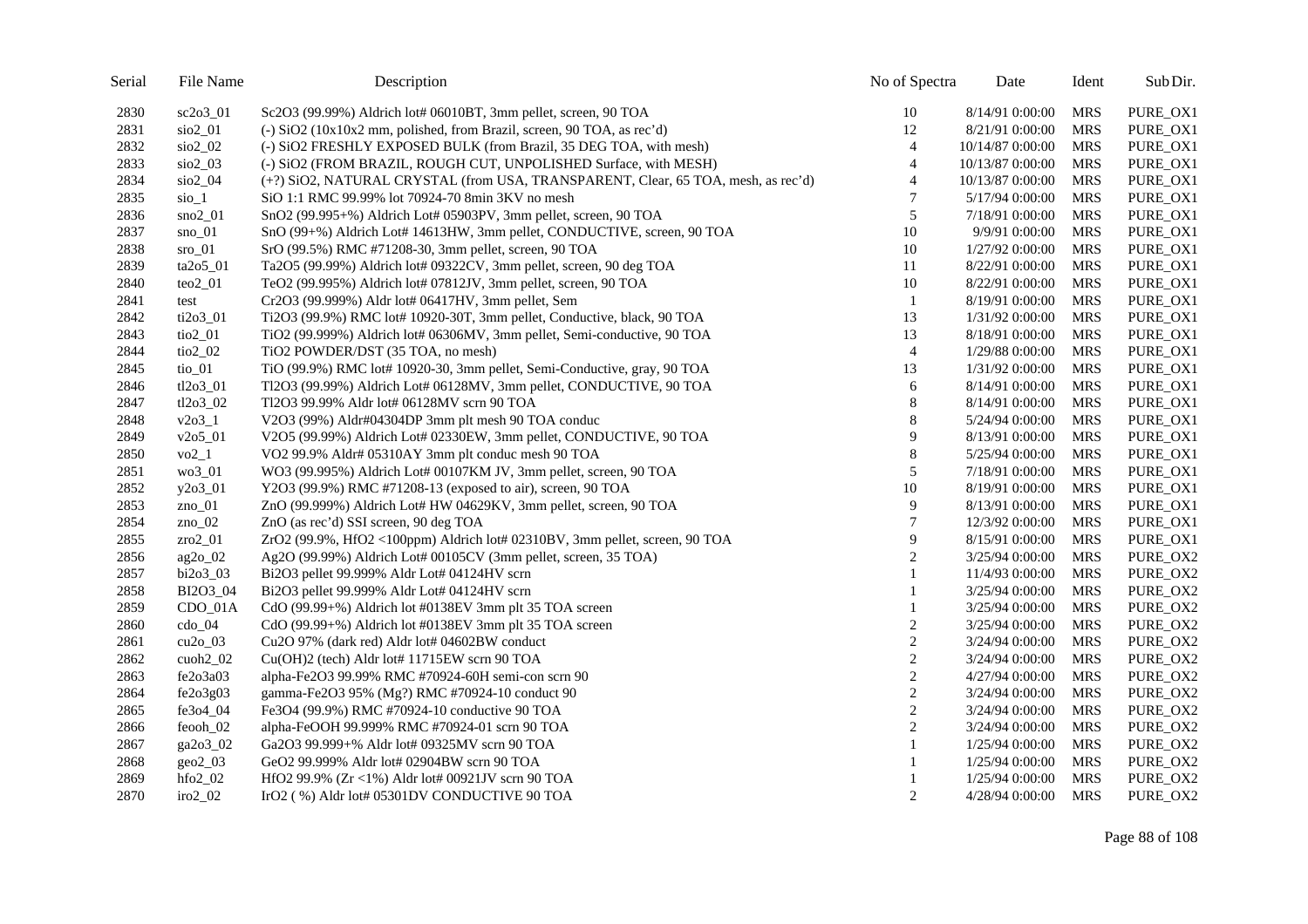| Serial | File Name                    | Description                                                                                                          | No of Spectra    | Date             | Ident      | Sub Dir.       |
|--------|------------------------------|----------------------------------------------------------------------------------------------------------------------|------------------|------------------|------------|----------------|
| 2871   | $moo3_03$                    | MoO3 99.99% Aldr lot# 02715CM scrn 90 TOA                                                                            | 2                | 4/27/94 0:00:00  | <b>MRS</b> | PURE_OX2       |
| 2872   | $nb2o5$ 03                   | Nb2O5 99.99% Aldr Lot# 09701KW scrn 90 TOA                                                                           | $\sqrt{2}$       | 4/28/94 0:00:00  | <b>MRS</b> | PURE_OX2       |
| 2873   | $ni$ <sub>0.02</sub>         | NiO 99.99% Aldr lot# 00503CW CONDUCTIVE 90 TOA                                                                       | $\mathbf{2}$     | 4/28/94 0:00:00  | <b>MRS</b> | PURE_OX2       |
| 2874   | $pbo2_03$                    | PbO2 95+% Aldr lot# 06811JW CONDUCTIVE 90 TOA                                                                        | $\sqrt{2}$       | 4/28/94 0:00:00  | <b>MRS</b> | PURE_OX2       |
| 2875   | $pdo_03$                     | PdO 99.999% Aldr lot# 03219JV Semi-con scrn 90                                                                       | $\overline{c}$   | 4/28/94 0:00:00  | <b>MRS</b> | PURE_OX2       |
| 2876   | $pto2_02$                    | PtO2-nH2O (99.99%) Aldr lot# 09605EV Semi-con 90 TOA                                                                 | $\overline{c}$   | 4/21/94 0:00:00  | <b>MRS</b> | PURE_OX2       |
| 2877   | $rh2o3_02$                   | Rh <sub>2</sub> O <sub>3</sub> 99.8% Aldr lot# 05318TW CONDUCTIVE 90 TOA                                             | $\overline{c}$   | 4/20/94 0:00:00  | <b>MRS</b> | PURE_OX2       |
| 2878   | ruo $2\overline{\smash{0}}3$ | RuO <sub>2</sub> 99.9% Aldr lot# 06522PV CONDUCTIVE 90 TOA                                                           | $\boldsymbol{2}$ | 4/21/94 0:00:00  | <b>MRS</b> | PURE_OX2       |
| 2879   | $sc2o3$ 02                   | Sc2O3 99.99% Aldr lot# 06010BT scrn 90 TOA                                                                           | $\sqrt{2}$       | 4/20/94 0:00:00  | <b>MRS</b> | PURE_OX2       |
| 2880   | $\text{Sno}\_02$             | $SnO(99+%)$ Aldr lot# 14613HW CONDUCTIVE 90 TOA                                                                      | $\overline{2}$   | 4/20/94 0:00:00  | <b>MRS</b> | PURE OX2       |
| 2881   | $\text{tio2}\_03$            | TiO2 99.999% aLDR LOT# 06306mv Semi-con 90 TOA                                                                       | $\mathbf{2}$     | 4/20/94 0:00:00  | <b>MRS</b> | PURE_OX2       |
| 2882   | $v2o5_02$                    | V2O5 99.99% Aldr lot# 02330EW Semi-con 90 TOA                                                                        | $\mathbf{2}$     | 4/20/94 0:00:00  | <b>MRS</b> | PURE_OX2       |
| 2883   | $wo3_02$                     | WO3 99.995% 3mm plt Aldr 00107KM 90 TOA scrn                                                                         | $\boldsymbol{2}$ | 3/25/94 0:00:00  | <b>MRS</b> | PURE_OX2       |
| 2884   | $y2o3_02$                    | Y2O3 99.9% RMC #71208-13 (exposed to air) scrn                                                                       | $\sqrt{2}$       | 4/21/94 0:00:00  | <b>MRS</b> | PURE_OX2       |
| 2885   | $zno_01$                     | ZnO (99.999%) Aldrich Lot# HW 04629KV, 3mm pellet, screen, 90 TOA                                                    | 9                | 8/13/91 0:00:00  | <b>MRS</b> | PURE_OX2       |
| 2886   | zno $03$                     | ZnO 99.999% (Aldr lot# HW 04629KV) scrn 90 TOA                                                                       | $\overline{c}$   | 3/25/94 0:00:00  | <b>MRS</b> | PURE_OX2       |
| 2887   | ZRO2_02                      | $ZrO2$ 99.9% (HfO2 <100ppm) Aldr lot# 02310BV scrn                                                                   | 1                | 3/25/94 0:00:00  | <b>MRS</b> | PURE_OX2       |
| 2888   | ceo2                         | CeO2 RMC 3mm plt 90 TOA #70202-13                                                                                    | $\,$ $\,$        | 5/18/94 0:00:00  | <b>MRS</b> | RARE_OX        |
| 2889   | dy2o3                        | Dy2O3 99.99% Aldr lot#02803KV 3mm plt 90TOA mesh                                                                     | $\,$ 8 $\,$      | 5/22/94 0:00:00  | <b>MRS</b> | RARE_OX        |
| 2890   | $er2o3_1$                    | Er2O3 99.99% Aldrich#02413KV 3mm plt mesh 90 TOA                                                                     | $\boldsymbol{7}$ | 5/19/94 0:00:00  | <b>MRS</b> | RARE_OX        |
| 2891   | $er2o3_2$                    | $Er2O399.99\%$ Aldr lot#02413KV 3mm plt 90TOA mesh                                                                   | 7                | 5/21/94 0:00:00  | <b>MRS</b> | RARE_OX        |
| 2892   | $eu2o3_1$                    | Eu2O3 99.95% Aldr lot#02914LV 3mm plt 90TOA mesh                                                                     | $\,$ $\,$        | 5/21/94 0:00:00  | <b>MRS</b> | RARE_OX        |
| 2893   | gd2o3_1                      | Gd2O3 (Aldrich) 90 TOA,3mm plt, ms                                                                                   | $\,$ $\,$        | 5/19/94 0:00:00  | <b>MRS</b> | RARE_OX        |
| 2894   | $gd2o3_2$                    | Gd2O3 99.9% Aldr lot#04005LX 3mm plt 90TOA mesh                                                                      | $\overline{c}$   | 5/21/94 0:00:00  | <b>MRS</b> | RARE_OX        |
| 2895   | ho2o3                        | Ho2O3 99.999% Aldrich 07918TX 3mm plt mesh 90 TOA                                                                    | 7                | 5/19/94 0:00:00  | <b>MRS</b> | RARE_OX        |
| 2896   | lu2o3                        | Lu2O3 99.99% Aldr lot#003208AV 3mm plt 90TOA mesh                                                                    | 6                | 5/22/94 0:00:00  | <b>MRS</b> | RARE_OX        |
| 2897   | pr2o5                        | Pr(III,IV) oxide 99.999% Aldrich#09826LX 90TOA plt                                                                   | $\,$ 8 $\,$      | 5/19/94 0:00:00  | <b>MRS</b> | RARE_OX        |
| 2898   | sm2o3                        | Sm2O3 RMC 3mm plt mesh 90 TOA #70202-13                                                                              | $\,$ 8 $\,$      | 5/19/94 0:00:00  | <b>MRS</b> | <b>RARE OX</b> |
| 2899   | tb307                        | Tb3O7 (brown,gift) 3mm plt 90 TOA mesh                                                                               |                  | 5/19/94 0:00:00  | <b>MRS</b> | RARE_OX        |
| 2900   | tb3o71                       | Tb3O7 (brown lump) 3mm plt 90 TOA mesh                                                                               | $\,$ 8 $\,$      | 5/19/94 0:00:00  | <b>MRS</b> | RARE_OX        |
| 2901   | tb3o72                       | Tb3O7 99% (gift) 3mm plt 90TOA mesh                                                                                  | 3                | 5/21/94 0:00:00  | <b>MRS</b> | RARE_OX        |
| 2902   | tm2o3                        | Tm2O3 99% RMC lot# 70202-13 3mm plt 90TOA mesh                                                                       | $\overline{7}$   | 5/21/94 0:00:00  | <b>MRS</b> | RARE_OX        |
| 2903   | $v_{b2o3}$                   | Yb2O3 99.99% Aldr lot#05719PM 3mm plt 90TOA mesh                                                                     | 6                | 5/21/94 0:00:00  | <b>MRS</b> | RARE_OX        |
| 2904   | al reox3                     | High Purity Aluminum Drop, Bulk Exposed 3 Years Ago Heated In Air On Hotplate To >100 C For 1 Hr (90 Deg Toa)        | 3                | 10/17/91 0:00:00 | <b>MRS</b> | <b>RE-OXID</b> |
| 2905   | al_reox4                     | High Purity Aluminum Drop, Freshly Exposed Today (cutting) Heated in Air on Hotplate to >100 C for 1 Hr (90 deg TOA) | 3                | 10/17/91 0:00:00 | <b>MRS</b> | <b>RE-OXID</b> |
| 2906   | al_reox5                     | High Purity Aluminum Drop, Freshly Exposed Today (cutting) Heated in Air on Hotplate to >100 C for 3 Hr (90 deg TOA) | 3                | 10/18/91 0:00:00 | <b>MRS</b> | <b>RE-OXID</b> |
| 2907   | al_reox6                     | High Purity Aluminum Drop, Bulk Exposed 3 years Ago Heated in Air on Hotplate to >100 C for 2 Hr (90 deg TOA)        | 3                | 10/18/91 0:00:00 | <b>MRS</b> | <b>RE-OXID</b> |
| 2908   | y_reoxid                     | STUDY OF YTTRIUM (Y) OXIDATION IN UHV (ION ETCHED: 20 MIN AT 4 KeV, THEN ANALYSED)                                   | $\overline{c}$   | 7/13/87 0:00:00  | <b>DPR</b> | <b>RE-OXID</b> |
| 2909   | $ag_3d_hq$                   | Silver: Ag (3d5) & Ag (3d3), BE Cu(2p3)= 932.67eV 0.05 eV/step, Sum of 15 repetitive etch/scans                      | 1                | 2/28/94 0:00:00  | <b>MRS</b> | REF_BE_1       |
| 2910   | ag_vb_hq                     | Silver (Ag): Valence Bands, 0.05 eV/step Sum of 10 repetitive scan/etch cycles                                       |                  | 2/28/94 0:00:00  | <b>MRS</b> | REF_BE_1       |
| 2911   | $ag$ ws $hq$                 | Silver (Ag), 0.7 eV/step Sum of 15 individual spectra from repetitive etch                                           | $\mathbf{1}$     | $3/1/94$ 0:00:00 | <b>MRS</b> | REF_BE_1       |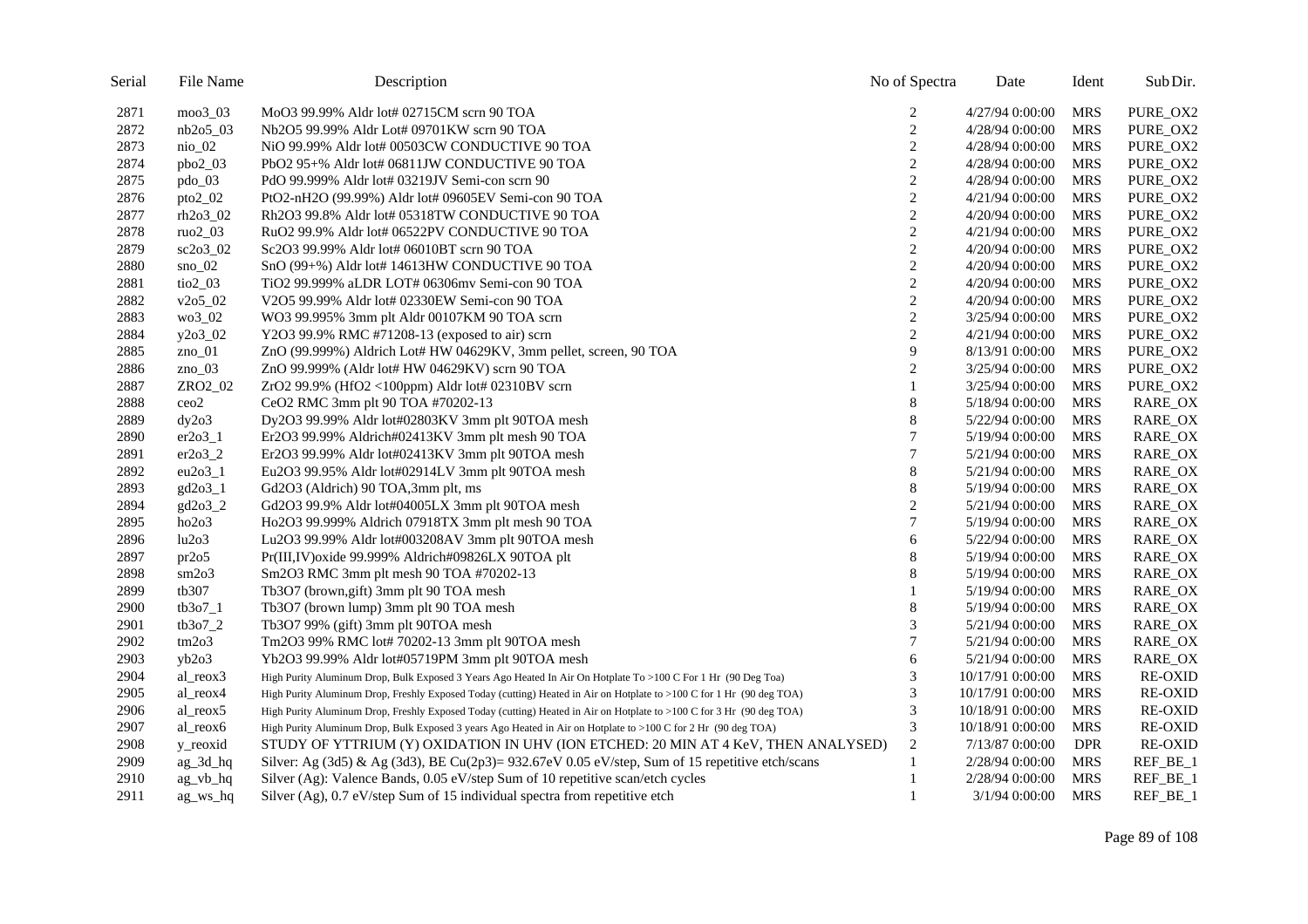| Serial | File Name               | Description                                                                                      | No of Spectra | Date            | Ident      | Sub Dir.   |
|--------|-------------------------|--------------------------------------------------------------------------------------------------|---------------|-----------------|------------|------------|
| 2912   | $al_2p_hq$              | Aluminium: Al(2p3) & Al(2p1), BE Cu(2p3)=932.64eV 0.05 eV/step, Sum of 11 repetitive etch/scans  |               | 3/2/94 0:00:00  | <b>MRS</b> | REF_BE_1   |
| 2913   | al_vb_hq                | Aluminium (Al): Valence Bands, 0.05 eV/step                                                      | 1             | 3/3/94 0:00:00  | <b>MRS</b> | REF_BE_1   |
| 2914   | al_ws_hq                | Aluminium (Al): 0.5 eV/step, 90 deg TOA Sum of 10 spectra from repetitive etch/scans             |               | 3/3/94 0:00:00  | <b>MRS</b> | REF_BE_1   |
| 2915   | $AR_2P_01$              | Argon Ions/Natural Graphite Crystal (90 TOA)                                                     | 1             | 1/12/93 0:00:00 | <b>MRS</b> | REF_BE_1   |
| 2916   | $AR_2P_02$              | Argon Ions/Natural Graphite Crystal (90 TOA)                                                     |               | 1/12/93 0:00:00 | <b>MRS</b> | REF_BE_1   |
| 2917   | $AR_2S$                 | Argon Ions/Natural Graphite Crystal (90 TOA)                                                     | 1             | 1/12/93 0:00:00 | <b>MRS</b> | REF_BE_1   |
| 2918   | $AR_C1S$                | Argon Ions/Natural Graphite Crystal (90 TOA)                                                     | 1             | 1/12/93 0:00:00 | <b>MRS</b> | REF_BE_1   |
| 2919   | AR_VB                   | Argon Ions/Natural Graphite Crystal (90 TOA)                                                     | 1             | 1/12/93 0:00:00 | <b>MRS</b> | REF_BE_1   |
| 2920   | AR_WS                   | Argon Ions/Natural Graphite Crystal (90 TOA)                                                     | 1             | 1/12/93 0:00:00 | <b>MRS</b> | REF_BE_1   |
| 2921   | $as_3d_hq$              | Arsenic: As (3d5) & As (3d3), BE Cu(2p3)= 932.67eV Ion gun AOI was ca. 70 deg                    | $\mathbf{1}$  | 3/9/94 0:00:00  | <b>MRS</b> | REF_BE_1   |
| 2922   | as_vb_hq                | Arsenic (As): Valenc Bands, 0.05 eV/step Ion gun AOI was ca. 70 deg                              |               | 3/9/94 0:00:00  | <b>MRS</b> | REF_BE_1   |
| 2923   | as_ws_hq                | Arsenic (As): 0.70 eV/step =70 deg TOA, Repeated ion etched between scans"                       | 1             | 3/10/94 0:00:00 | <b>MRS</b> | REF_BE_1   |
| 2924   | au_4f_hq                | Gold: Au(4f7) & Au(4f5), Cu(2p3) BE= 932.65eV 0.05 eV/step, 90 deg TOA, 15 repetitive etch/scans |               | 2/24/94 0:00:00 | <b>MRS</b> | REF_BE_1   |
| 2925   | $au_vb_hq$              | Gold (Au) on Mylar: Valence Bands, 0.05 eV/step                                                  |               | 7/28/86 0:00:00 | <b>MRS</b> | REF_BE_1   |
| 2926   | $au_vb_$                | Gold (Au): Valence Bands, low res, 0.10 eV/step                                                  | 1             | 2/25/94 0:00:00 | <b>MRS</b> | REF_BE_1   |
| 2927   | au_ws_hq                | Gold (Au): 0.7 eV/step, 90 deg TOA Sum of 15 repetitive etch/scans                               | 1             | 2/25/94 0:00:00 | <b>MRS</b> | REF_BE_1   |
| 2928   | $be_1s_hq$              | Beryllium: BE (1s), BE of Cu(2p3) = 932.65 eV 0.05 eV/step, Sum of 15 repetitive etch/scans      |               | 3/4/94 0:00:00  | <b>MRS</b> | REF_BE_1   |
| 2929   | be_vb_hq                | Beryllium: Be(1s), BE Cu(2p3) = 932.65 eV 0.05 eV/step, sum of 14 etch/scans                     | $\mathbf{1}$  | 3/4/94 0:00:00  | <b>MRS</b> | REF_BE_1   |
| 2930   | be_ws_hq                | Beryllium (Be): 0.70 eV/step                                                                     | 1             | 3/7/94 0:00:00  | <b>MRS</b> | REF_BE_1   |
| 2931   | $bi_4f_hq$              | Bismuth: Bi (4f7) & Bi (4f5), BE Cu(2p3)= 932.74eV Ion gun AOI was ca. 70 deg                    | 1             | 3/7/94 0:00:00  | <b>MRS</b> | REF_BE_1   |
| 2932   | bi_vb_hq                | Bismuth (Bi): Valence Bands, 0.05 eV/step                                                        | 1             | 3/7/94 0:00:00  | <b>MRS</b> | REF_BE_1   |
| 2933   | bi_ws_hq                | Bismuth (Bi): 0.70 eV/step Ion gun AOI was ca. 70 deg                                            | 1             | 3/7/94 0:00:00  | <b>MRS</b> | REF_BE_1   |
| 2934   | $b_1s_hq$               | Boron: B (1s) signal, BE Cu(2p3) = 932.69 eV 0.05 eV/step, Sum of 15 etch/scans                  | 1             | 2/24/94 0:00:00 | <b>MRS</b> | REF_BE_1   |
| 2935   | $b_v$ <sub>hq</sub>     | Boron: B(1s), BE Cu(2p3) = 932.67 eV 0.10 eV/step, 90 deg TOA, sum of 15 etch/scans              |               | 2/24/94 0:00:00 | <b>MRS</b> | REF_BE_1   |
| 2936   | $b$ _ws_hq              | Boron (B) after B_ns.dpr 90 TOA                                                                  |               | 2/24/94 0:00:00 | <b>MRS</b> | REF_BE_1   |
| 2937   | $cd_3d_hq$              | 5admium: Cd(3d5) & Cd(3d3), BE Cu(2p3)= 932.65 eV 0.05 eV/step, Sum or 15 repetitive etch/scans  | 1             | 2/13/94 0:00:00 | <b>MRS</b> | REF_BE_1   |
| 2938   | $cd_vb_hq$              | Cadmium: Valence Band data, 0.20 eV/step Sum of 10 repetitive etch/scans                         | 1             | 2/13/94 0:00:00 | <b>MRS</b> | REF_BE_1   |
| 2939   | cd_ws_hq                | Cadmium (Cd) 90 TOA, Scraped, 3KV etch > 30 min                                                  |               | 2/14/94 0:00:00 | <b>MRS</b> | REF_BE_1   |
| 2940   | $co_2p_hq$              | Cobalt: Co(2p3) & Co(2p1), BE Cu(2p3)= 932.74 eV 0.05 eV/step, Sum of 15 repetitive etch/scans   | 1             | 2/8/94 0:00:00  | <b>MRS</b> | REF_BE_1   |
| 2941   | $co_vb_hq$              | Cobalt (Co): Valence Band data, 0.20 eV/step Sum of 15 repetitive etch/scans                     | 1             | 2/8/94 0:00:00  | <b>MRS</b> | REF_BE_1   |
| 2942   | $co_vb_$ lo             | Cobalt (Co): Low Resolution Valence Band data                                                    | $\mathbf{1}$  | 2/9/94 0:00:00  | <b>MRS</b> | REF_BE_1   |
| 2943   | $co$ <sub>_</sub> ws_hq | Cobalt (Co): 0.70 eV/step, 90 deg TOA Sum of 10 repetitive etch/scans                            | $\mathbf{1}$  | 2/9/94 0:00:00  | <b>MRS</b> | REF_BE_1   |
| 2944   | $cr_2p_hq$              | Chromium: Cr(2p3) & Cr(2p1), BE Cu(2p3)= 932.69 eV 0.05 eV/step, Sum of 15 repetitive etch/scans | $\mathbf{1}$  | 2/10/94 0:00:00 | <b>MRS</b> | REF_BE_1   |
| 2945   | $cr_vbb_hq$             | Chromium (Cr): Valence Band data, 0.20 eV/step Sum of 15 repetitive etch/scan cycles             |               | 2/10/94 0:00:00 | <b>MRS</b> | REF_BE_1   |
| 2946   | $cr_vbb\_lo$            | Chromium (Cr) 90 TOA, Scraped, 3KV etch >3min 0.20 eV/step, Low Resolution Valence Band data     | 1             | 2/11/94 0:00:00 | <b>MRS</b> | REF_BE_1   |
| 2947   | $cr_{WS_{hq}}$          | Chromium (Cr): 0.70 eV/step Sum of 20 repetitive etch/scans                                      | 1             | 2/11/94 0:00:00 | <b>MRS</b> | REF_BE_1   |
| 2948   | $cu_2p_hq$              | Copper: Cu(2p3) & Cu(2p1), BE Cu(2p3) = 932.62 eV 0.05 eV/step, Sum of 15 repetitive etch/scans  | 1             | 2/16/94 0:00:00 | <b>MRS</b> | $REF_BE_1$ |
| 2949   | $cu_vb_hq$              | Copper (Cu): 0.10 eV/step, Valence Band data Sum of 13 repetitive etch/scans                     |               | 2/16/94 0:00:00 | <b>MRS</b> | REF_BE_1   |
| 2950   | $cu_vb_$                | Copper (Cu) scraped & etched more than 2 hours 90 0.10 eV/step, Low Resolution Valence Band data |               | 2/16/94 0:00:00 | <b>MRS</b> | REF_BE_1   |
| 2951   | $cu$ ws hq              | Copper (Cu): 0.70 eV/step Sum of 15 repetitive etch/scans                                        | 1             | 2/16/94 0:00:00 | <b>MRS</b> | REF_BE_1   |
| 2952   | $c_{1s_h}$ hq           | Carbon (amorphous): C (1s), BE Cu (2p3)= 932.63 eV Ion gun AOI was ca. 70 deg                    | $\mathbf{1}$  | 3/13/94 0:00:00 | <b>MRS</b> | REF_BE_1   |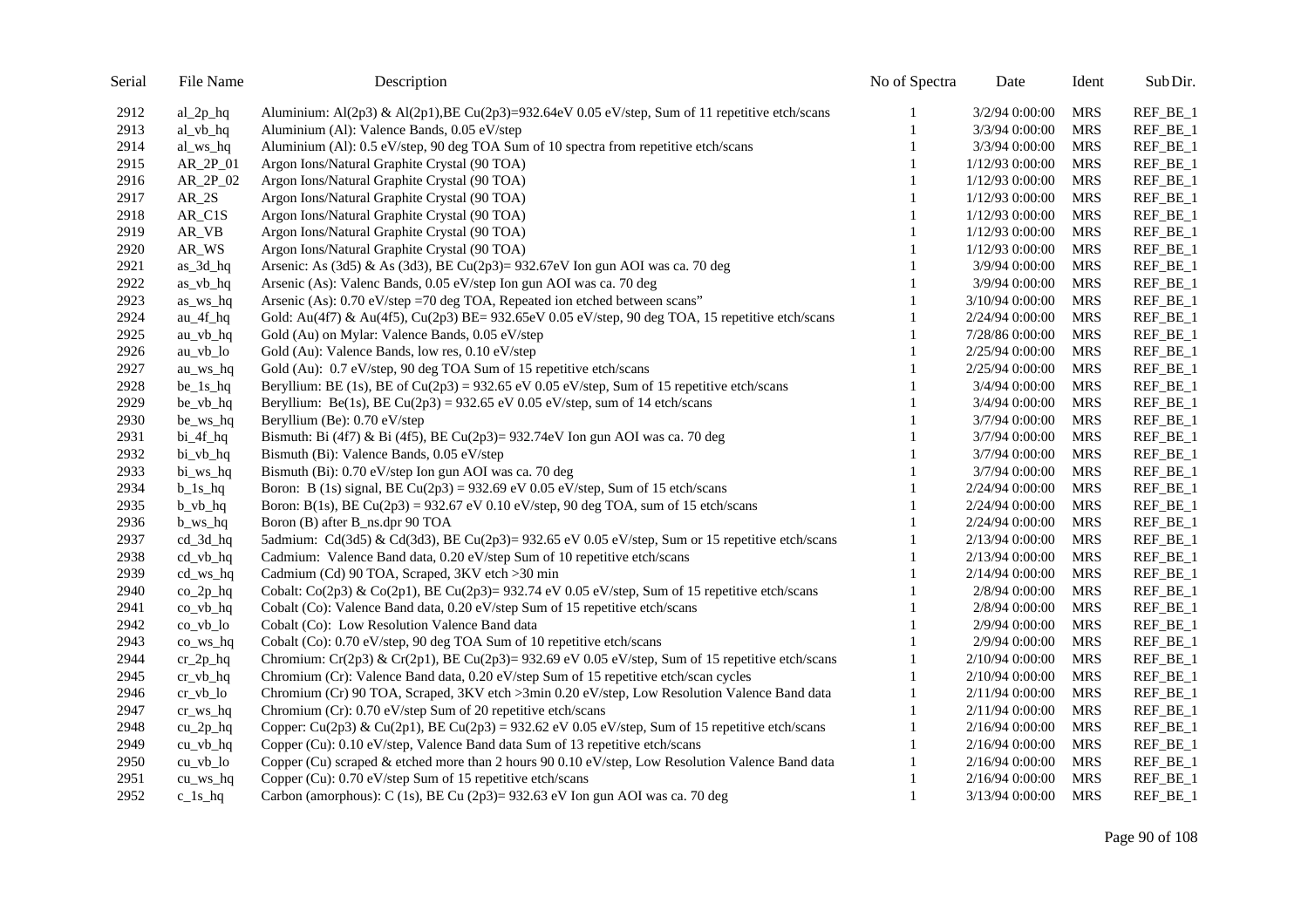| Serial | File Name               | Description                                                                                             | No of Spectra | Date            | Ident      | Sub Dir.     |
|--------|-------------------------|---------------------------------------------------------------------------------------------------------|---------------|-----------------|------------|--------------|
| 2953   | $c_v$ <sub>hq</sub>     | Carbon (amorphous): Valence Bands, 0.05 eV/step Ion gun AOI was ca. 70 deg                              |               | 3/13/94 0:00:00 | MRS        | REF_BE_1     |
| 2954   | $c$ <sub>_</sub> ws_hq  | Carbon (C) [amorphous]: 0.70 eV/step 70 deg TOA, Repeated ion etched between scans                      |               | 3/13/94 0:00:00 | <b>MRS</b> | REF_BE_1     |
| 2955   | $dy_4d_hq$              | Dysprosium: Dy (4d5) & (4d3), BE Cu(2p3)= 932.63eV                                                      | 1             | 3/23/94 0:00:00 | <b>MRS</b> | REF_BE_1     |
| 2956   | $dy_vbb_hq$             | Dysprosium (Dy): Valence Bands, 0.10 eV/step                                                            |               | 3/23/94 0:00:00 | <b>MRS</b> | REF_BE_1     |
| 2957   | $dy_{ws_h}$             | Dysprosium (Dy): 0.70 eV/step                                                                           |               | 3/23/94 0:00:00 | <b>MRS</b> | REF_BE_1     |
| 2958   | $er_4d_hq$              | Erbium: Er (4d5) & (4d3), BE Cu(2p3)= 932.68 eV                                                         | 1             | 3/18/94 0:00:00 | <b>MRS</b> | REF_BE_1     |
| 2959   | $er_vb_hq$              | Erbium (Er): Valence Bands, 0.05 eV/step                                                                | 1             | 3/18/94 0:00:00 | <b>MRS</b> | REF_BE_1     |
| 2960   | $er_{ws_h}$             | Erbium (Er): $0.70$ eV/step                                                                             |               | 3/19/94 0:00:00 | <b>MRS</b> | REF_BE_1     |
| 2961   | $fe_2p_hq$              | Iron (Fe): Fe(2p3) & Fe(2p1), BE Cu(2p3)= 932.65eV 0.05 eV/step, Sum of 20 repetitive etch/scans        | 1             | 2/9/94 0:00:00  | <b>MRS</b> | REF_BE_1     |
| 2962   | $fe_2p_$ lo             | Iron: Fe(2p3); Fe(2p1), BE Cu(2p3) = 932.71 eV 0.05 eV/step, 90 deg TOA, ion etched > 30 min            | $\mathbf{1}$  | 2/9/94 0:00:00  | <b>MRS</b> | REF_BE_1     |
| 2963   | fe_vb_hq                | Iron (Fe): Valence Band data, 0.2 eV/step Sum of 20 repetitive etch/scans                               | 1             | 2/9/94 0:00:00  | <b>MRS</b> | REF_BE_1     |
| 2964   | fe_vb_lo                | Iron (Fe): Low Resolution Valence Band data 0.20 eV/step                                                | $\mathbf{1}$  | 2/10/94 0:00:00 | <b>MRS</b> | REF_BE_1     |
| 2965   | fe_ws_hq                | Iron (Fe): 0.70 eV/step, 90 deg TOA Sum of 15 repetitive etch/scans                                     | 1             | 2/10/94 0:00:00 | <b>MRS</b> | $REF\_BE\_1$ |
| 2966   | gd_4d_hq                | Gadolinium: Gd(4d5) & (4d3), BE Cu(2p3)= 932.68 eV                                                      | $\mathbf{1}$  | 3/15/94 0:00:00 | <b>MRS</b> | REF_BE_1     |
| 2967   | gd_vb_hq                | Gadolinium (Gd): Valence Bands, 0.05 eV/step                                                            | 1             | 3/15/94 0:00:00 | <b>MRS</b> | REF_BE_1     |
| 2968   | gd_ws_hq                | Gadolinium (Gd): 0.70 eV/step                                                                           | $\mathbf{1}$  | 3/16/94 0:00:00 | <b>MRS</b> | REF_BE_1     |
| 2969   | ge_3d_hq                | Germanium: Ge(3d5) & Ge(3d3), BE Cu(2p3)= 932.69 eV 0.05 eV/step, Sum of 20 repetitive etch/scans       | $\mathbf{1}$  | 2/23/94 0:00:00 | <b>MRS</b> | REF_BE_1     |
| 2970   | ge_vb_hq                | Germanium (Ge): Valence Band data, 0.20 eV/step                                                         | $\mathbf{1}$  | 2/23/94 0:00:00 | <b>MRS</b> | REF_BE_1     |
| 2971   | $ge_{ws_h}$ hq          | Germanium (Ge): 0.70 eV/step 90 deg TOA                                                                 | 1             | 2/24/94 0:00:00 | <b>MRS</b> | REF_BE_1     |
| 2972   | $hf_4f_hq$              | Hafnium: Hf (4f7) & Hf (4f5), BE Cu(2p3)=932.67 eV                                                      | 1             | 3/9/94 0:00:00  | <b>MRS</b> | REF_BE_1     |
| 2973   | $hf_vb_hq$              | Hafnium (Hf): Valence Bands, 0.05 eV/step                                                               | 1             | 3/9/94 0:00:00  | <b>MRS</b> | REF_BE_1     |
| 2974   | hf_ws_hq                | Hafnium (Hf): 0.70 eV/step                                                                              | $\mathbf{1}$  | 3/9/94 0:00:00  | <b>MRS</b> | REF_BE_1     |
| 2975   | $ho_4d_hq$              | Holmium: Ho (4d5) & (4d3), BE Cu(2p3)= 932.68 eV                                                        | 1             | 3/22/94 0:00:00 | <b>MRS</b> | REF_BE_1     |
| 2976   | ho_ws_hq                | Holmium (Ho): 0.70 eV/step                                                                              | 1             | 3/22/94 0:00:00 | <b>MRS</b> | REF_BE_1     |
| 2977   | $in_3d_hq$              | Indium: In(3d5) & In(3d3), BE Cu(2p3)= 932.66eV 0.05 eV/step, Sum of 15 repetitive etch/scans           | 1             | 2/26/94 0:00:00 | <b>MRS</b> | REF_BE_1     |
| 2978   | $in_vbb_hq$             | Indium (In) not scraped, etched > 50 min 90 TOA                                                         | 1             | 2/26/94 0:00:00 | <b>MRS</b> | REF_BE_1     |
| 2979   | in_ws_hq                | Indium (In): 0.70 eV/step, 90 deg TOA Sum of 15 repetitive etch/scans                                   | 1             | 2/26/94 0:00:00 | <b>MRS</b> | REF_BE_1     |
| 2980   | $ir_4f_hq$              | Iridium: Ir(4f7) & Ir(4f5), BE Cu(2p3)= 932.61 eV 0.05 eV/step, Filed & etched 5 min, 90 deg TOA        | 1             | 3/3/94 0:00:00  | <b>MRS</b> | REF_BE_1     |
| 2981   | $ir_vbb_hq$             | Iridium (Ir): Valence Band data, 0.05 eV/step Sum of 15 repetitive etch/scans                           |               | 3/3/94 0:00:00  | <b>MRS</b> | REF_BE_1     |
| 2982   | ir_ws_hq                | Iridium (Ir): 0.70 eV/step, filed & etched 5 min,                                                       | 1             | 3/3/94 0:00:00  | <b>MRS</b> | REF_BE_1     |
| 2983   | $kr_3d_hq$              | Krypton (Kr) implanted in graphite, 10 min etch 0.05 eV/step                                            | 1             | 3/10/94 0:00:00 | <b>MRS</b> | REF_BE_1     |
| 2984   | kr_ws_hq                | $=$ Krypton (Kr) implanted in graphite, 10 min etch" 1 eV/step, 90 deg TOA                              |               | 3/10/94 0:00:00 | <b>MRS</b> | REF_BE_1     |
| 2985   | $lu_4f_hq$              | Lutetium: Lu (4f7) & (4f5), BE Cu (2p3)=932.68 eV                                                       | 1             | 3/14/94 0:00:00 | <b>MRS</b> | REF_BE_1     |
| 2986   | $lu_vb_hq$              | Lutetium (Lu): Valence Bands, 0.05 eV/step                                                              |               | 1/27/94 0:00:00 | <b>MRS</b> | REF_BE_1     |
| 2987   | $lu_w_s_hq$             | Lutetium (Lu): 0.70 eV/step                                                                             | 1             | 3/15/94 0:00:00 | <b>MRS</b> | REF_BE_1     |
| 2988   | $mg_2p_hq$              | Magnesium: Mg(2p), BE Cu(2p3) = 932.66 eV 0.05 eV/step, Sum of 15 repetitive etch/scans                 | 1             | 2/27/94 0:00:00 | <b>MRS</b> | REF_BE_1     |
| 2989   | $mg_v$ -vb_hq           | Magnesium (Mg): Valence Band data, 0.10 eV/step Scraped/etched > 70min, 90 TOA                          | 1             | 2/27/94 0:00:00 | <b>MRS</b> | REF_BE_1     |
| 2990   | mg_ws_hq                | Magnesium (Mg): 0.70 eV/step Sum of 10 repetitive etch/scans, after 70 min etch                         | 1             | 2/27/94 0:00:00 | <b>MRS</b> | REF_BE_1     |
| 2991   | $mn_2p_hq$              | Manganese: Mn(2p3) & Mn(2p1), BE Cu(2p3)= 932.69eV 0.05 eV/step, Sum of 15 repetitive etch/scans        | 1             | 2/20/94 0:00:00 | <b>MRS</b> | REF_BE_1     |
| 2992   | $mn_vb_hq$              | Manganese (Mn): Valence Band data $0.10 \text{ eV}/\text{step}$ , scraped and etched $> 60 \text{ min}$ | 1             | 2/20/94 0:00:00 | <b>MRS</b> | REF_BE_1     |
| 2993   | $mn$ <sub>_</sub> ws_hq | Manganese (Mn): 0.70 eV/step, 90 deg TOA Sum of 15 repetitive etch/scans                                | $\mathbf{1}$  | 2/20/94 0:00:00 | MRS        | REF_BE_1     |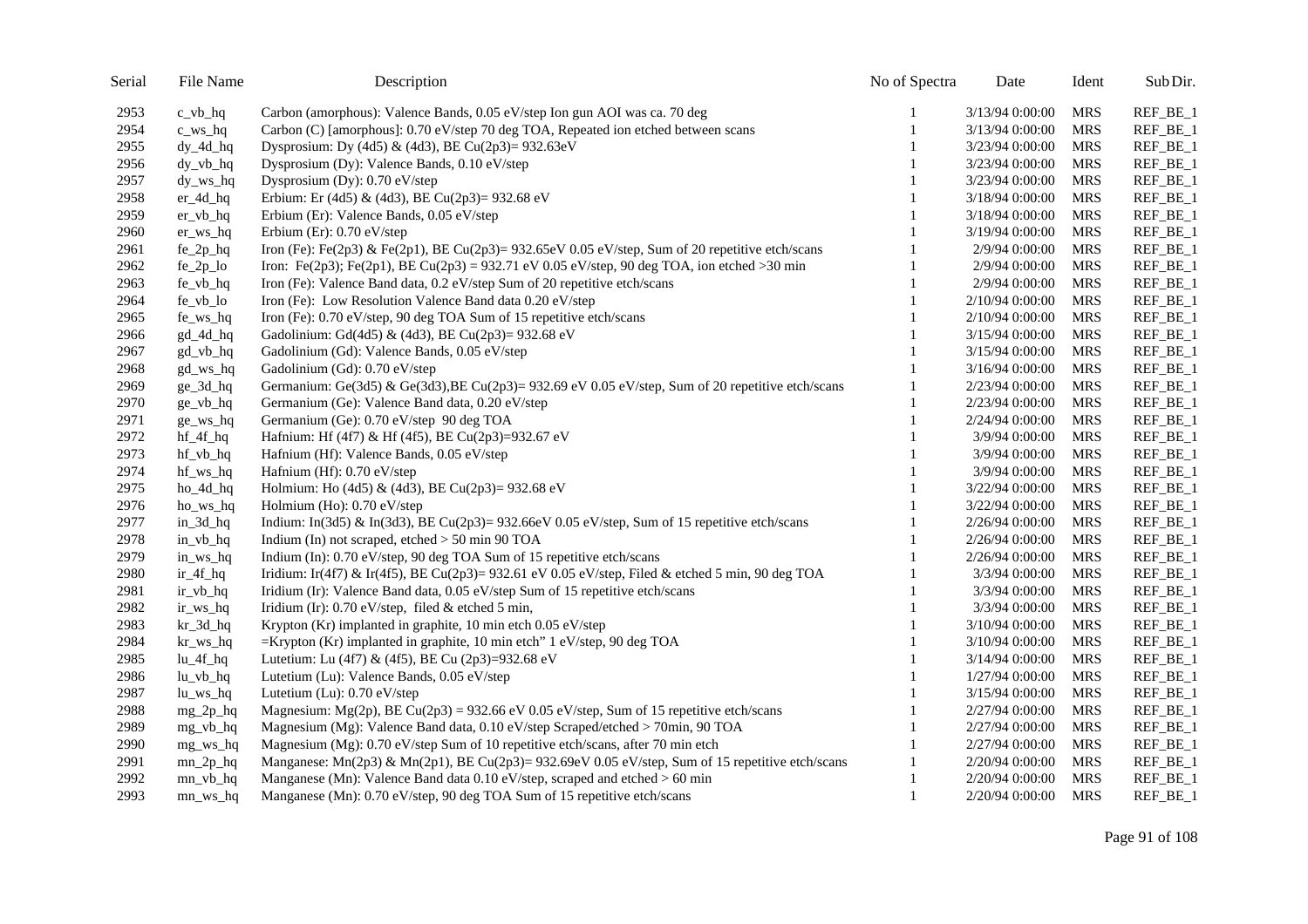| Serial | File Name                  | Description                                                                                         | No of Spectra | Date             | Ident      | Sub Dir.     |
|--------|----------------------------|-----------------------------------------------------------------------------------------------------|---------------|------------------|------------|--------------|
| 2994   | mo_3d_hq                   | Molybdenum: Mo(3d5) & Mo(3d3), BE Cu(2p3)=932.71eV 0.05 eV/step, Sum of 15 repetitive etch/scans    |               | 2/16/94 0:00:00  | <b>MRS</b> | $REF\_BE\_1$ |
| 2995   | mo_vb_hq                   | Molybdenum (Mo): Valence Band data, 0.10 eV/step Sum of 15 repetitive etch/scans                    | 1             | 2/16/94 0:00:00  | <b>MRS</b> | REF_BE_1     |
| 2996   | mo_vb_lo                   | Molybdenum (Mo) scraped&etched more than 30 min Low Resolution Valence Band data                    | $\mathbf{1}$  | 2/17/94 0:00:00  | <b>MRS</b> | REF_BE_1     |
| 2997   | mo_ws_hq                   | Molybdenum (Mo): 0.70 eV/step, 90 deg TOA Sum of 15 repetitive etch/scans                           | 1             | 2/17/94 0:00:00  | <b>MRS</b> | REF_BE_1     |
| 2998   | $nb_3d_hq$                 | Niobium: Nb(3d5) & Nb(3d3), BE Cu(2p3)= $932.69$ eV 0.05 eV/step, Sum of 18 repetitive etch/scans   | 1             | 2/19/94 0:00:00  | <b>MRS</b> | REF_BE_1     |
| 2999   | $nb_vb_hq$                 | Niobium (Nb): Valence Band data, 0.10 eV/step Sum of 15 repetitive etch/scans                       | $\mathbf{1}$  | 1/27/94 0:00:00  | <b>MRS</b> | $REF_BE_1$   |
| 3000   | nb_vb_lo                   | Niobium (Nb): scraped & pre-etched >60 min 90 TOA Lower Resolution Valence Band data (oxide contam) | $\mathbf{1}$  | 2/20/94 0:00:00  | <b>MRS</b> | REF_BE_1     |
| 3001   | $nb_{ws_h}$                | Niobium (Nb): 0.70 eV/step, 90 deg TOA Sum of 15 repetitive etch/scans                              | $\mathbf{1}$  | 2/19/94 0:00:00  | <b>MRS</b> | REF_BE_1     |
| 3002   | $ni_2p_hq$                 | Nickel: Ni(2p3) & Ni(2p1), BE Cu(2p3) = 932.65 eV 0.05 eV/step, Sum of 15 repetitive etch/scans     | 1             | 2/14/94 0:00:00  | <b>MRS</b> | REF_BE_1     |
| 3003   | $ni_2p_sq$                 | Nickel: Ni(2p3) & Ni(2p1), BE Cu(2p3) = 932.68 eV 0.05 eV/step, Sum of 15 repetitive etch/scans     | $\mathbf{1}$  | 1/27/94 0:00:00  | <b>MRS</b> | REF_BE_1     |
| 3004   | ni_vb_hq                   | Nickel Ni): Valence Band data, 0.10 eV/step Sum of 15 repetitive etch/scans, 90 deg TOA             | 1             | 2/14/94 0:00:00  | <b>MRS</b> | REF_BE_1     |
| 3005   | $ni_vbb\_lo$               | Nickel (Ni): Low Resolution Valence Band data 0.20 eV/step, scraped & etched more than 30 min       | 1             | 2/16/94 0:00:00  | <b>MRS</b> | REF_BE_1     |
| 3006   | $ni_ws_hq$                 | Nickel (Ni): 0.70 eV/step, 90 deg TOA Sum of 10 repetitive etch/scans                               |               | 2/15/94 0:00:00  | <b>MRS</b> | REF_BE_1     |
| 3007   | pb_4f_hq                   | Lead (Pb): Pb (4f7) & Pb (4f5), BE Cu(2p3)=932.66eV                                                 |               | 2/25/94 0:00:00  | <b>MRS</b> | REF_BE_1     |
| 3008   | pb_vb_hq                   | Lead (Pb): Valence Band data, 0.10 eV/step                                                          |               | 2/26/94 0:00:00  | MRS        | $REF_BE_1$   |
| 3009   | pb_ws_hq                   | Lead (Pb): 0.70 eV/step                                                                             |               | 2/25/94 0:00:00  | <b>MRS</b> | REF_BE_1     |
| 3010   | pd_3d_hq                   | Palladium: Pd (3d5) & Pd (3d3), BE Cu(2p3)=932.69eV                                                 |               | 2/10/94 0:00:00  | <b>MRS</b> | REF_BE_1     |
| 3011   | pd_vb_hq                   | Palladium (Pd): Valence Bands, 0.20 eV/step                                                         | 1             | 2/10/94 0:00:00  | <b>MRS</b> | REF_BE_1     |
| 3012   | pd_ws_hq                   | Palladium (Pd): 0.70 eV/step                                                                        |               | 2/10/94 0:00:00  | <b>MRS</b> | REF_BE_1     |
| 3013   | pt_4f_hq                   | Platinum: Pt (4f7) & Pt (4f5), BE Cu(2p3)=932.70eV                                                  |               | 2/17/94 0:00:00  | <b>MRS</b> | REF_BE_1     |
| 3014   | $pt_vbb_hq$                | Platinum (Pt): Valenc Bands, 0.10 eV/step                                                           |               | 2/17/94 0:00:00  | <b>MRS</b> | REF_BE_1     |
| 3015   | pt_vb_lo                   | Platinum (Pt): Valence Band, Low Res, 0.1eV/step                                                    |               | 2/18/94 0:00:00  | <b>MRS</b> | $REF_BE_1$   |
| 3016   | pt_ws_hq                   | Platinum (Pt): 0.70 eV/step                                                                         |               | 2/18/94 0:00:00  | <b>MRS</b> | REF_BE_1     |
| 3017   | re_4f_hq                   | Rhenium: Re (4f7) & Re (4f5), BE Cu(2p3)=932.69eV                                                   |               | 2/21/94 0:00:00  | <b>MRS</b> | REF_BE_1     |
| 3018   | re_vb_hq                   | Rhenium (Re): Valence Bands, 0.10 eV/step                                                           |               | 2/21/94 0:00:00  | <b>MRS</b> | REF_BE_1     |
| 3019   | re_ws_hq                   | Rhenium (Re): 0.7 eV/step                                                                           | 1             | 2/21/94 0:00:00  | <b>MRS</b> | REF_BE_1     |
| 3020   | rh_3d_hq                   | Rhodium: Rh (3d5) & Rh (3d3), BE Cu(2p3)=932.64 eV                                                  | 1             | 3/1/94 0:00:00   | <b>MRS</b> | REF_BE_1     |
| 3021   | $rh_{\nu}$ <sub>b_hq</sub> | Rhodium (Rh): Valence Bands, 0.1 eV/step                                                            | 1             | $3/1/94$ 0:00:00 | <b>MRS</b> | REF_BE_1     |
| 3022   | rh_ws_hq                   | Rhodium (Rh): 0.70 eV/step                                                                          | 1             | 3/1/94 0:00:00   | <b>MRS</b> | $REF\_BE\_1$ |
| 3023   | ru_3d_hq                   | Ruthenium: Ru (3d5) & Ru (3d3), BE Cu(2p3)= 932.69                                                  | 1             | 1/27/94 0:00:00  | <b>MRS</b> | REF_BE_1     |
| 3024   | $ru_vb_hq$                 | Ruthenium (Ru): Valence Bands, 0.20 eV/step 70 deg TOA                                              | 1             | 1/28/94 0:00:00  | <b>MRS</b> | REF_BE_1     |
| 3025   | ru_ws_hq                   | Ruthenium (Ru): 0.70 eV/step                                                                        | 1             | 1/27/94 0:00:00  | <b>MRS</b> | REF_BE_1     |
| 3026   | $sb_3d_hq$                 | Antimony: Sb (3d5) & Sb (3d3), BE Cu(2p3)=932.63eV                                                  | 1             | 3/12/94 0:00:00  | <b>MRS</b> | REF_BE_1     |
| 3027   | $sb_vb_hq$                 | Antimony (Sb): Valence Bands, 0.05 eV/step                                                          | 1             | 3/13/94 0:00:00  | <b>MRS</b> | REF_BE_1     |
| 3028   | $sb$ <sub>_</sub> ws_hq    | Antimony (Sb): 0.70 eV/step                                                                         | 1             | 3/13/94 0:00:00  | <b>MRS</b> | REF_BE_1     |
| 3029   | $sc_2p_hq$                 | Scandium: Sc (2p3) & Sc (2p1), BE Cu(2p3)=932.63eV                                                  | 1             | 3/13/94 0:00:00  | <b>MRS</b> | REF_BE_1     |
| 3030   | $sc_vb_hq$                 | Scandium (Sc): Valence Bands, 0.05 eV/step                                                          |               | 3/13/94 0:00:00  | <b>MRS</b> | $REF\_BE\_1$ |
| 3031   | sc_ws_hq                   | Scandium (Sc): 0.70 eV/step                                                                         |               | 3/14/94 0:00:00  | <b>MRS</b> | REF_BE_1     |
| 3032   | se_3d_hq                   | Selenium: Se (3d5) & Se (3d3), BE Cu(2p3)=932.66eV                                                  |               | 3/7/94 0:00:00   | <b>MRS</b> | REF_BE_1     |
| 3033   | $se_vb_hq$                 | Selenium (Se): Valence Bands, 0.05 eV/step                                                          |               | 3/7/94 0:00:00   | <b>MRS</b> | REF_BE_1     |
| 3034   | se_ws_hq                   | Selenium (Se): 0.70 eV/step                                                                         | 1             | 3/8/94 0:00:00   | <b>MRS</b> | REF_BE_1     |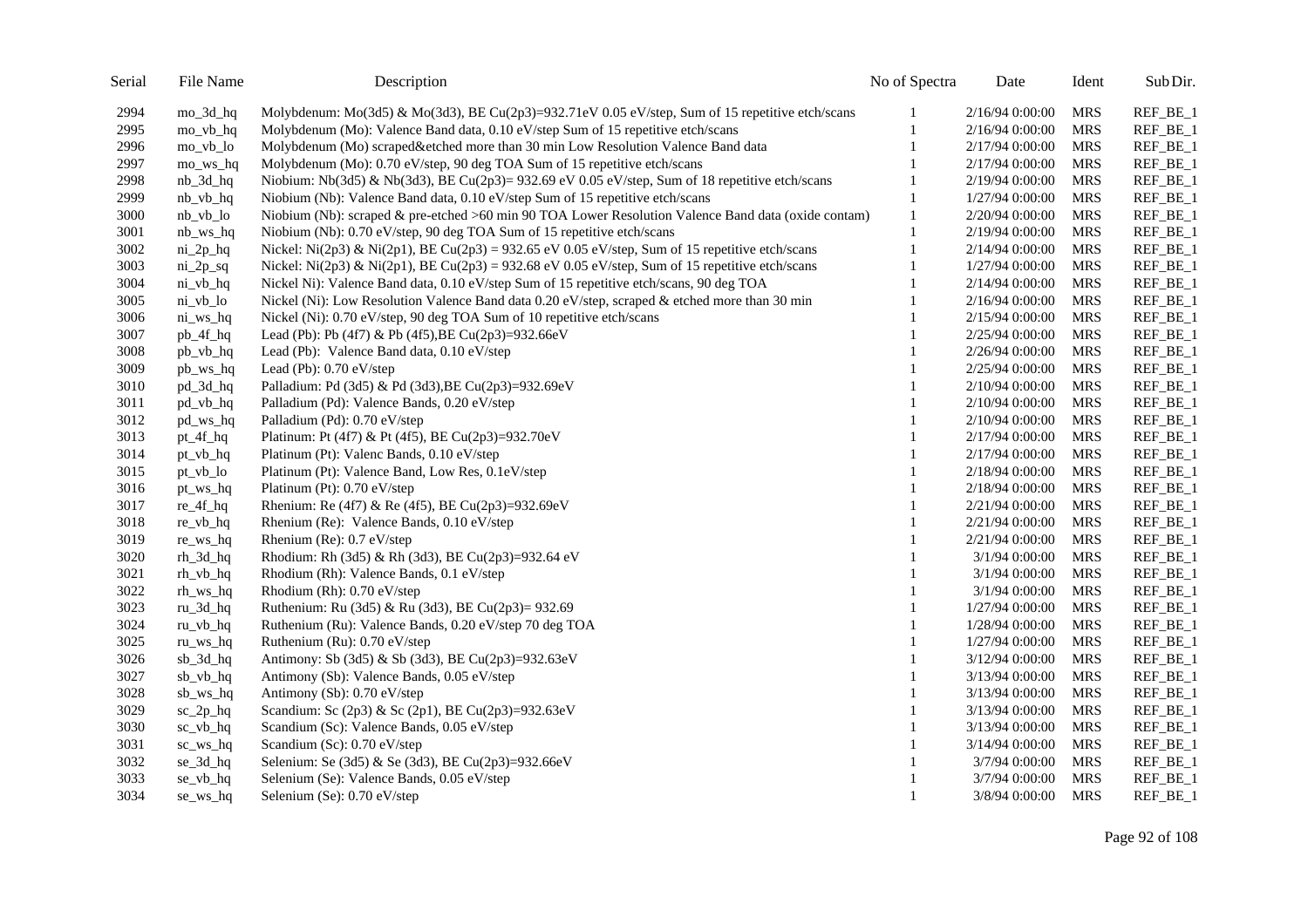| Serial | File Name               | Description                                                              | No of Spectra | Date            | Ident      | Sub Dir. |
|--------|-------------------------|--------------------------------------------------------------------------|---------------|-----------------|------------|----------|
| 3035   | $si_2p_hq$              | Silicon (UnDoped): Si(2p3)&(2p1), BE Cu(2p3)=932.68 gift from Suzuki-san | 1             | 3/4/94 0:00:00  | <b>MRS</b> | REF_BE_1 |
| 3036   | si_vb_hq                | Silicon (Un-doped): Valence Bands, 0.05 eV/step                          | 1             | 3/6/94 0:00:00  | <b>MRS</b> | REF_BE_1 |
| 3037   | si_ws_hq                | Silicon (Un-Doped): 0.70 eV/step                                         | 1             | 3/6/94 0:00:00  | <b>MRS</b> | REF_BE_1 |
| 3038   | $sn_3d_hq$              | Tin: Sn (3d5) & Sn (3d3), BE Cu(2p3) = 932.66 eV                         | 1             | 2/26/94 0:00:00 | <b>MRS</b> | REF_BE_1 |
| 3039   | $sn_v$ b_hq             | Tin (Sn): Valence Bands, 0.10 eV/step                                    |               | 2/27/94 0:00:00 | <b>MRS</b> | REF_BE_1 |
| 3040   | $sn_w$ sn_ws_hq         | Tin $(Sn)$ : 0.70 eV/step                                                | 1             | 2/26/94 0:00:00 | <b>MRS</b> | REF_BE_1 |
| 3041   | ta_4f_hq                | Tantalum: Ta (4f7) & Ta (4f5), BE Cu(2p3)=932.69 eV                      | 1             | 2/18/94 0:00:00 | <b>MRS</b> | REF_BE_1 |
| 3042   | $ta_vb_hq$              | Tantalum (Ta): Valence Bands, 0.10 eV/step                               | 1             | 2/19/94 0:00:00 | <b>MRS</b> | REF_BE_1 |
| 3043   | ta_ws_hq                | Tantalum (Ta): 0.70 eV/step                                              | 1             | 2/19/94 0:00:00 | <b>MRS</b> | REF_BE_1 |
| 3044   | $tb_4d_hq$              | Terbium: Tb (4d5) & (4d3), BE Cu(2p3)= 932.62 eV                         | 1             | 3/15/94 0:00:00 | <b>MRS</b> | REF_BE_1 |
| 3045   | $tb_v$ <sub>hq</sub>    | Terbium (Tb): Valence Bands, 0.70 eV/step                                |               | 3/15/94 0:00:00 | <b>MRS</b> | REF_BE_1 |
| 3046   | tb_ws_hq                | Terbium (Tb): 0.70 eV/step                                               | 1             | 3/15/94 0:00:00 | <b>MRS</b> | REF_BE_1 |
| 3047   | te_3d_hq                | Tellurium: Te (3d5) & (3d3), BE Cu (2p3)= 932.65eV                       |               | 2/12/94 0:00:00 | <b>MRS</b> | REF_BE_1 |
| 3048   | te_vb_hq                | Tellurium (Te): Valence Bands, 0.20 eV/step                              |               | 2/12/94 0:00:00 | <b>MRS</b> | REF_BE_1 |
| 3049   | $te_vbb\_lo$            | Tellurium (Te): Valence Bands, 0.20 eV/step                              |               | 2/12/94 0:00:00 | <b>MRS</b> | REF_BE_1 |
| 3050   | te_ws_hq                | Tellurium (Te): 0.70 eV/step                                             |               | 2/13/94 0:00:00 | <b>MRS</b> | REF_BE_1 |
| 3051   | $ti_2p_hq$              | Titanium: Ti (2p3) & (2p1), BE Cu(2p3)= 932.69 eV                        |               | 2/22/94 0:00:00 | <b>MRS</b> | REF_BE_1 |
| 3052   | $ti_vbb_hq$             | Titanium (Ti): Valence Bands, 0.10 eV/step                               | 1             | 2/22/94 0:00:00 | <b>MRS</b> | REF_BE_1 |
| 3053   | ti_ws_hq                | Titanium (Ti): 0.70 eV/step                                              | 1             | 2/7/94 0:00:00  | <b>MRS</b> | REF_BE_1 |
| 3054   | $tl_4f_hq$              | Thallium: Tl (4f7) & (4f5), BE Cu (2p3)= 932.65 eV                       | 1             | 3/2/94 0:00:00  | <b>MRS</b> | REF_BE_1 |
| 3055   | tl_vb_hq                | Thallium (Tl): Valence Bands, 0.10 eV/step                               | 1             | 3/2/94 0:00:00  | <b>MRS</b> | REF_BE_1 |
| 3056   | $t$ l_ws_hq             | Thallium (Tl): 0.70 eV/step                                              | 1             | 3/2/94 0:00:00  | <b>MRS</b> | REF_BE_1 |
| 3057   | $tm_4d_hq$              | Thulmium: Tm (4d), BE Cu $(2p3) = 932.67$ eV                             | 1             | 3/19/94 0:00:00 | <b>MRS</b> | REF_BE_1 |
| 3058   | $tm_vb_hq$              | Thulmium (Tm): Valence Bands, 0.05 eV/step                               | 1             | 3/19/94 0:00:00 | <b>MRS</b> | REF_BE_1 |
| 3059   | $tm_{ws_{hq}}$          | Thulmium (Tm): 0.70 eV/step                                              | 1             | 3/19/94 0:00:00 | <b>MRS</b> | REF_BE_1 |
| 3060   | $v_2p_hq$               | Vanadium: V (2p3) & V (2p1), BE Cu(2p3)= 932.63 eV                       | 1             | 2/21/94 0:00:00 | <b>MRS</b> | REF_BE_1 |
| 3061   | $v_v$ <sub>hq</sub>     | Vanadium (V): Valence Bands, 0.10 eV/step                                | 1             | 2/21/94 0:00:00 | <b>MRS</b> | REF_BE_1 |
| 3062   | $v_{ws_h}$              | Vanadium (V): 0.70 eV/step                                               |               | 2/21/94 0:00:00 | <b>MRS</b> | REF_BE_1 |
| 3063   | w_4f_hq                 | Tungsten: W (4f7) & (4f5), BE Cu (2p3) = 932.65 eV                       | 1             | 3/6/94 0:00:00  | <b>MRS</b> | REF_BE_1 |
| 3064   | $w_4f_0$                | Tungsten: W (4f7) & (4f5), BE Cu (2p3) = 932.67 eV                       | 1             | 3/3/94 0:00:00  | <b>MRS</b> | REF_BE_1 |
| 3065   | w_ns_lo                 | Tungsten: W (4f7) & (4f5), low res, BE Cu2p3=932.7                       | 1             | 3/3/94 0:00:00  | <b>MRS</b> | REF_BE_1 |
| 3066   | $w_v$ <sub>b_hq</sub>   | Tungsten (W): Valence Bands, 0.05 eV/step                                | $\mathbf{1}$  | 3/7/94 0:00:00  | <b>MRS</b> | REF_BE_1 |
| 3067   | w_ws_hq                 | Tungsten (W): $0.70$ eV/step                                             | 1             | 3/7/94 0:00:00  | <b>MRS</b> | REF_BE_1 |
| 3068   | yb_4d_hq                | Ytterbium: Yb (4d5) & (4d3), BE Cu(2p3)=932.67 eV                        |               | 3/23/94 0:00:00 | <b>MRS</b> | REF_BE_1 |
| 3069   | yb_4f_hq                | Ytterbium: Yb (4f7) & (4f5), BE Cu(2p3)=932.67 eV                        |               | 3/23/94 0:00:00 | <b>MRS</b> | REF_BE_1 |
| 3070   | yb_vb_hq                | Ytterbium (Yb): Valence Bands, 0.05 eV/step                              |               | 3/23/94 0:00:00 | <b>MRS</b> | REF_BE_1 |
| 3071   | yb_ws_hq                | Ytterbium (Yb): 0.70 eV/step                                             |               | 3/23/94 0:00:00 | <b>MRS</b> | REF_BE_1 |
| 3072   | $y_2$ <sub>p</sub> $hq$ | Yttrium: Y (2p3) & Y (2p1), BE Cu(2p3)= 932.65 eV                        |               | 3/1/94 0:00:00  | <b>MRS</b> | REF_BE_1 |
| 3073   | $y_v$ <sub>b_hq</sub>   | Yttrium (Y): Valence Bands, 0.10 eV/step                                 |               | 3/2/94 0:00:00  | <b>MRS</b> | REF_BE_1 |
| 3074   | $y_{ws_h}$              | Yttrium (Y): 0.70 eV/step                                                |               | 3/2/94 0:00:00  | <b>MRS</b> | REF_BE_1 |
| 3075   | $zn_2p_hq$              | Zinc: Zn (2p3) & Zn (2p1), BE Cu (2p3) = 932.65 eV                       | 1             | 3/7/94 0:00:00  | MRS        | REF_BE_1 |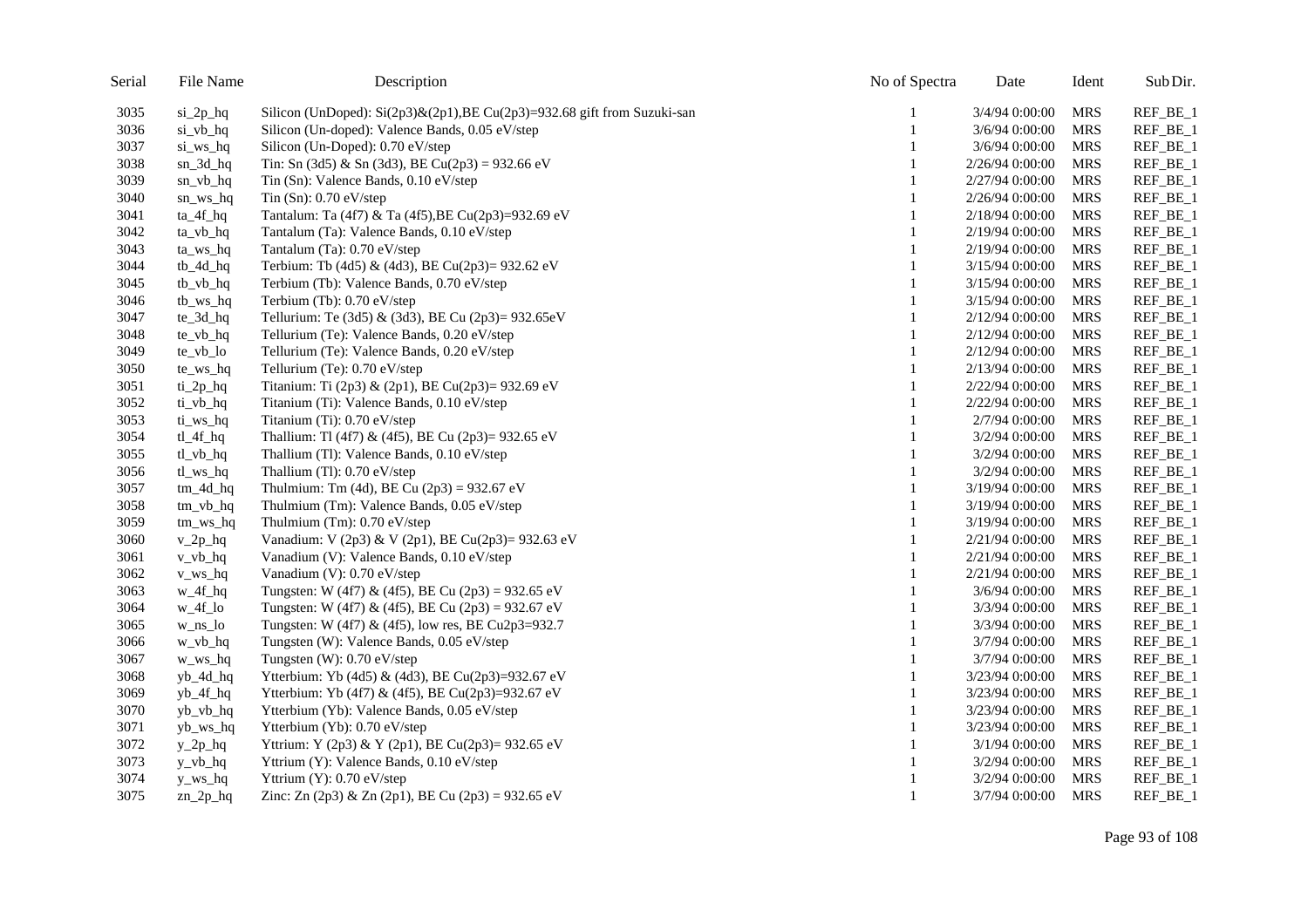| Serial | File Name                             | Description                                                                                        | No of Spectra | Date             | Ident      | Sub Dir. |
|--------|---------------------------------------|----------------------------------------------------------------------------------------------------|---------------|------------------|------------|----------|
| 3076   | $zn_vb_hq$                            | Zinc (Zn): Valence Bands, 0.05 eV/step                                                             |               | $3/6/94$ 0:00:00 | MRS        | REF_BE_1 |
| 3077   | $zn_{ws_{n}}$                         | Zinc $(Zn)$ : 0.70 eV/step                                                                         |               | 3/6/94 0:00:00   | <b>MRS</b> | REF_BE_1 |
| 3078   | $zr_3d_hq$                            | Zirconium: Zr(3d5) & (3d3), BE Cu(2p3)= 932.70 eV                                                  |               | 3/10/94 0:00:00  | <b>MRS</b> | REF_BE_1 |
| 3079   | $zr_v$ <sub>b_hq</sub>                | Zirconium (Zr): Valence Bands, $0.05$ eV/step                                                      |               | 3/10/94 0:00:00  | <b>MRS</b> | REF_BE_1 |
| 3080   | $z$ r_ws_hq                           | Zirconium (Zr): 0.70 eV/step                                                                       |               | 3/11/94 0:00:00  | <b>MRS</b> | REF_BE_1 |
| 3081   | $ag_au_1$                             | Fresh etch of gold to verify calibration for Ag, Rh 35 deg TOA                                     | 5             | 2/28/94 0:00:00  | <b>MRS</b> | REF_BE_2 |
| 3082   | $ag\_cu_1$                            | Check of Cu Calibration BEs for Ag & Rh work 35 deg TOA                                            | 5             | 2/28/94 0:00:00  | <b>MRS</b> | REF_BE_2 |
| 3083   | $ag_cu_2$                             | Check of Cu BEs to verify calibration for Ag 35 deg TOA                                            | 5             | $3/1/94$ 0:00:00 | <b>MRS</b> | REF_BE_2 |
| 3084   | $al_au_1$                             | Fresh etch of gold to verify calibration for Al 90 deg TOA                                         | 5             | 3/3/94 0:00:00   | <b>MRS</b> | REF_BE_2 |
| 3085   | $al_au_2$                             | Fresh etch of gold to verify calibration for Al 90 deg TOA                                         | $\sqrt{5}$    | 3/3/94 0:00:00   | <b>MRS</b> | REF_BE_2 |
| 3086   | $al$ <sub>_cu</sub> _1                | Check of Cu BEs to verify calibration for Al 90 deg TOA                                            | 5             | 3/3/94 0:00:00   | <b>MRS</b> | REF_BE_2 |
| 3087   | $al\_cu_2$                            | Check of Cu BEs to verify calibration for Al 90 deg TOA                                            | $\sqrt{5}$    | 3/3/94 0:00:00   | <b>MRS</b> | REF_BE_2 |
| 3088   | $as\_cu_2$                            | Check of Cu BEs to verify calibr for Hf, Mn, As 90 deg TOA                                         | $\sqrt{5}$    | 3/10/94 0:00:00  | <b>MRS</b> | REF_BE_2 |
| 3089   | $as_cu_3$                             | Check of Cu BEs to verify calibr for Se, As, Hf, Mn, 90 deg TOA                                    | 5             | 3/8/94 0:00:00   | <b>MRS</b> | REF_BE_2 |
| 3090   | $au$ <sub>cu</sub> $2$                | After correcting PEs to to correct calibration 35 deg TOA                                          | 6             | 2/25/94 0:00:00  | <b>MRS</b> | REF_BE_2 |
| 3091   | $au$ <sub>cu</sub> $3$                | After correcting PEs to to correct calibration 35 deg TOA                                          | 6             | 2/25/94 0:00:00  | <b>MRS</b> | REF_BE_2 |
| 3092   | $be\_cu_2$                            | Check of Cu BEs to verify calibr for Be, Si, Zn, W 90 deg TOA, freshly etched                      | $\sqrt{5}$    | 3/7/94 0:00:00   | <b>MRS</b> | REF_BE_2 |
| 3093   | $be\_cu_3$                            | Check of Cu BEs to verify calibr for Be, Si, Zn, W gun & xtal adj (15K->34Kcps) 90 deg TOA, etched | 5             | 3/7/94 0:00:00   | <b>MRS</b> | REF_BE_2 |
| 3094   | $bi$ _cu_2                            | Check of Cu BEs to verify calibration for Bi 90 deg TOA                                            | 5             | 3/7/94 0:00:00   | MRS        | REF_BE_2 |
| 3095   | $bi$ <sub>_cu</sub> _3                | Check of Cu BEs to verify calibration for Bi repeated after lightly etching                        | 5             | 3/7/94 0:00:00   | <b>MRS</b> | REF_BE_2 |
| 3096   | $b$ _cu_2                             | Check of Cu BEs to verify calibrat Ge & B 35 deg TOA                                               | 5             | 2/24/94 0:00:00  | <b>MRS</b> | REF_BE_2 |
| 3097   | $cd_au_2$                             | Fresh etch of gold to verify calibr for Cd 35 deg TOA                                              | 5             | 2/14/94 0:00:00  | <b>MRS</b> | REF_BE_2 |
| 3098   | $cd$ <sub>_cu</sub> _1                | Fresh etch of Copper to verify calibration for Cd 35 deg TOA                                       | 5             | 2/10/94 0:00:00  | MRS        | REF_BE_2 |
| 3099   | $cd$ <sub>_cu</sub> $_2$              | Fresh etched Cu BEs to verify calibr for Cd 35 deg TOA                                             | 5             | 2/14/94 0:00:00  | <b>MRS</b> | REF_BE_2 |
| 3100   | $co$ <sub><math>cu_1</math></sub>     | Fresh etch of Copper to verfiy calibration for Co 35 deg TOA                                       | 3             | 2/9/94 0:00:00   | <b>MRS</b> | REF_BE_2 |
| 3101   | $co_{cu_2}$                           | Unetched Copper BE check after Co data and Ti data                                                 |               | 2/9/94 0:00:00   | <b>MRS</b> | REF_BE_2 |
| 3102   | $cr_au_2$                             | Fresh etch of gold to verify calibr for Cr 35 deg TOA                                              | 5             | 2/14/94 0:00:00  | <b>MRS</b> | REF_BE_2 |
| 3103   | $cr\_cu_1$                            | Fresh etch of Copper to verify calibration for Cr 35 deg TOA                                       | 5             | 2/10/94 0:00:00  | <b>MRS</b> | REF_BE_2 |
| 3104   | $cr\_cu_2$                            | Fresh etched Cu BEs to verify calibr for Cr 35 deg TOA                                             | 5             | 2/14/94 0:00:00  | <b>MRS</b> | REF_BE_2 |
| 3105   | $cr\_cu_3$                            | Fresh etched Cu BEs to verify calibr for Cr, Te, Cd 35 deg TOA                                     | 5             | 2/14/94 0:00:00  | <b>MRS</b> | REF_BE_2 |
| 3106   | $cu$ <sub>_<math>cu</math></sub> $_2$ | Check of Cu BEs to verify calibration for Cu & Ni 35 deg TOA                                       | 5             | 2/16/94 0:00:00  | <b>MRS</b> | REF_BE_2 |
| 3107   | cu cu $3$                             | Fresh etch, 90 TOA Cu BEs to verify calibration 35 deg TOA                                         | 5             | 2/16/94 0:00:00  | <b>MRS</b> | REF_BE_2 |
| 3108   | $c_au_2$                              | Fresh etch of gold to verify cal for Zr, V, Sb, C, Sc 90 deg TOA                                   | 5             | 3/14/94 0:00:00  | <b>MRS</b> | REF_BE_2 |
| 3109   | c cu $2$                              | Check of Cu BEs to verify calibr for Zr, V, Sb, C, Sc 90 deg TOA                                   | 5             | 3/14/94 0:00:00  | <b>MRS</b> | REF_BE_2 |
| 3110   | $dy$ _cu_1                            | Copper (Cu) BE check for Ho, Yb, Dy data 35 deg TOA                                                | 6             | 3/23/94 0:00:00  | <b>MRS</b> | REF_BE_2 |
| 3111   | $dy$ _cu_2                            | Check of Cu BEs to verify calibration for Yb, Ho, Dy 35 deg TOA                                    | 5             | 3/23/94 0:00:00  | <b>MRS</b> | REF_BE_2 |
| 3112   | $fe_au_2$                             | Fresh etch of gold to verify calibration for Fe 35 deg TOA                                         | 5             | 2/10/94 0:00:00  | <b>MRS</b> | REF_BE_2 |
| 3113   | fe cu $2$                             | Fresh etch of Copper to verify calibration for Fe 35 deg TOA                                       | 5             | 2/10/94 0:00:00  | <b>MRS</b> | REF_BE_2 |
| 3114   | $gd_cu_2$                             | Check of Cu BEs to verify calibration for Gd, Tb, Lu 90 deg TOA                                    | 6             | 3/16/94 0:00:00  | <b>MRS</b> | REF_BE_2 |
| 3115   | $ge\_cu_2$                            | Check of Cu BEs to verify calibrat Ge & B 35 deg TOA                                               | 5             | 2/24/94 0:00:00  | <b>MRS</b> | REF_BE_2 |
| 3116   | $ge\_cu_3$                            | PEs now correct. Must verify Ge BE. 35 deg TOA                                                     | 5             | 2/24/94 0:00:00  | <b>MRS</b> | REF_BE_2 |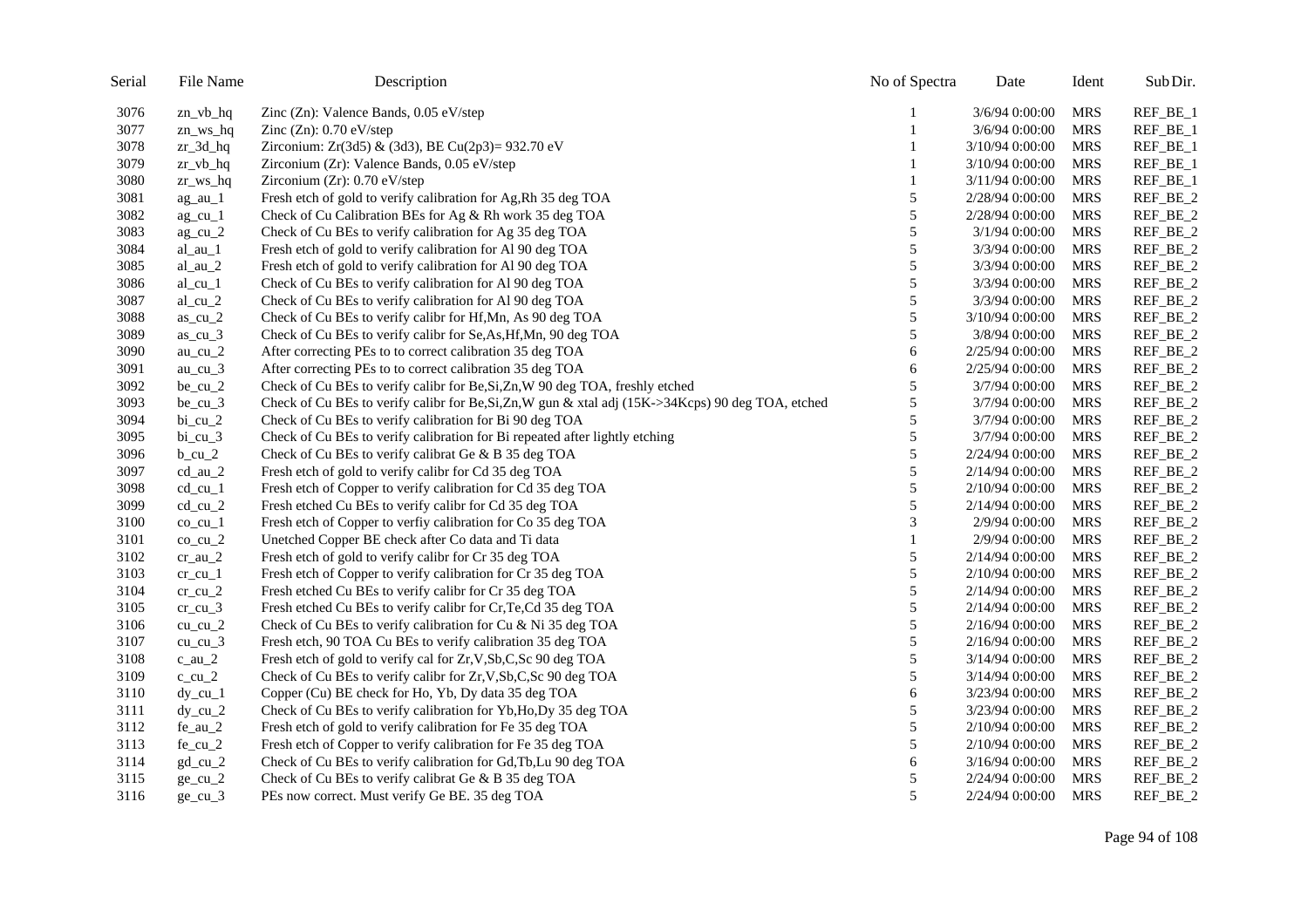| Serial | File Name                | Description                                                                                        | No of Spectra | Date            | Ident      | Sub Dir. |
|--------|--------------------------|----------------------------------------------------------------------------------------------------|---------------|-----------------|------------|----------|
| 3117   | $hf$ _cu_1               | Check of Cu BEs to verify calibr for Se, As, Hf, Mn, 90 deg TOA                                    | 5             | 3/8/94 0:00:00  | <b>MRS</b> | REF_BE_2 |
| 3118   | $hf$ _cu_2               | Check of Cu BEs to verify calibr for Hf, Mn, As 90 deg TOA                                         | $\sqrt{5}$    | 3/10/94 0:00:00 | <b>MRS</b> | REF_BE_2 |
| 3119   | $ho_c$ $u_l$             | Copper (Cu) BE check for Ho, Yb, Dy data 35 deg TOA                                                | 6             | 3/23/94 0:00:00 | <b>MRS</b> | REF_BE_2 |
| 3120   | $in\_cu_2$               | Check of Cu BEs to verify calibr. for Pb, In, Sn, Mg 35 deg TOA                                    | 6             | 2/28/94 0:00:00 | <b>MRS</b> | REF_BE_2 |
| 3121   | $ir_au_1$                | Fresh etched Au to verify calibr for Y,W,Ir,Al,Tl 35 deg TOA                                       | 6             | 3/1/94 0:00:00  | <b>MRS</b> | REF_BE_2 |
| 3122   | $ir\_cu_2$               | Check of Cu BEs to verify calibration for Ir & Si 90 deg TOA                                       | 5             | 3/4/94 0:00:00  | <b>MRS</b> | REF_BE_2 |
| 3123   | $lu$ _ $cu$ _ $2$        | Check of Cu BEs to verify calibration for Gd, Tb, Lu 90 deg TOA                                    | 6             | 3/16/94 0:00:00 | <b>MRS</b> | REF_BE_2 |
| 3124   | $mg$ _cu_2               | Check of Cu BEs to verify calibr. for Pb, In, Sn, Mg 35 deg TOA                                    | 6             | 2/28/94 0:00:00 | <b>MRS</b> | REF_BE_2 |
| 3125   | $mn_au_2$                | Fresh etch of gold to verify calibr Mn, V, Re, Ta, Nb 35 deg TOA                                   | 6             | 2/21/94 0:00:00 | <b>MRS</b> | REF_BE_2 |
| 3126   | $mn$ _cu_1               | Check of Cu BEs to verify calibr for Se, As, Hf, Mn, 90 deg TOA                                    | 5             | 3/8/94 0:00:00  | <b>MRS</b> | REF_BE_2 |
| 3127   | $mn$ _cu_2               | Check of Cu BEs to verify calibr for Hf, Mn, As 90 deg TOA                                         | 5             | 3/10/94 0:00:00 | <b>MRS</b> | REF_BE_2 |
| 3128   | $mn$ _cu_3               | Check of Cu BEs to verify calibr for Hf, Mn, As 90 deg TOA                                         | 5             | 3/10/94 0:00:00 | <b>MRS</b> | REF_BE_2 |
| 3129   | $mo_au_2$                | Unetched rough gold verification for Mo (90 TOA) 35 deg TOA                                        | 5             | 2/17/94 0:00:00 | <b>MRS</b> | REF_BE_2 |
| 3130   | $mo_au_3$                | Etched rough gold verification for Mo (90 TOA) 35 deg TOA                                          | 5             | 2/17/94 0:00:00 | <b>MRS</b> | REF_BE_2 |
| 3131   | $mo_{cu}$ 2              | Cu BEs verification for Mo (same heavy etched area 35 deg TOA                                      | 5             | 2/17/94 0:00:00 | <b>MRS</b> | REF_BE_2 |
| 3132   | $nb_au_2$                | Fresh etch of gold to verify calibr Mn, V, Re, Ta, Nb 35 deg TOA                                   | 6             | 2/21/94 0:00:00 | <b>MRS</b> | REF_BE_2 |
| 3133   | $nb$ _cu_2               | Check of Cu BEs to verify calibrat Mn, V, Ta, Nb, Re 35 deg TOA                                    | 5             | 2/21/94 0:00:00 | <b>MRS</b> | REF_BE_2 |
| 3134   | $ni\_au_1$               | Fresh etch of gold to verify calibr for Ni 35 deg TOA                                              | 5             | 2/14/94 0:00:00 | <b>MRS</b> | REF_BE_2 |
| 3135   | $ni$ <sub>_cu</sub> $_1$ | Fresh etched Cu BEs to verify calibr for Ni 35 deg TOA                                             | 5             | 2/14/94 0:00:00 | <b>MRS</b> | REF_BE_2 |
| 3136   | $ni\_cu_2$               | Check of Cu BEs to verify calibration for Cu & Ni 35 deg TOA                                       | 5             | 2/16/94 0:00:00 | <b>MRS</b> | REF_BE_2 |
| 3137   | $pb$ _cu_2               | Check of Cu BEs to verify calibr. for Pb, In, Sn, Mg 35 deg TOA                                    | 6             | 2/28/94 0:00:00 | <b>MRS</b> | REF_BE_2 |
| 3138   | $pd$ <sub>_cu</sub> $_2$ | Fresh etch of Copper to verify calibration for Pd 35 deg TOA                                       | 5             | 2/10/94 0:00:00 | <b>MRS</b> | REF_BE_2 |
| 3139   | $pt\_au_2$               | Previous etched gold to verify calibration for Pt 35 deg TOA                                       | 5             | 2/18/94 0:00:00 | <b>MRS</b> | REF_BE_2 |
| 3140   | $pt\_cu_2$               | Check of Cu BEs to verify calibration for Pt 35 deg TOA                                            | 5             | 2/18/94 0:00:00 | <b>MRS</b> | REF_BE_2 |
| 3141   | $re_au_2$                | Fresh etch of gold to verify calibr Mn, V, Re, Ta, Nb 35 deg TOA                                   | 6             | 2/21/94 0:00:00 | <b>MRS</b> | REF_BE_2 |
| 3142   | $re\_cu_2$               | Check of Cu BEs to verify calibrat Mn, V, Ta, Nb, Re 35 deg TOA                                    | 5             | 2/21/94 0:00:00 | <b>MRS</b> | REF_BE_2 |
| 3143   | $rh_au_1$                | Fresh etch of gold to verify calibration for Ag, Rh 35 deg TOA                                     | 5             | 2/28/94 0:00:00 | <b>MRS</b> | REF_BE_2 |
| 3144   | $rh$ _cu_1               | Check of Cu Calibration BEs for Ag & Rh work 35 deg TOA                                            | 5             | 2/28/94 0:00:00 | <b>MRS</b> | REF_BE_2 |
| 3145   | $rh$ _cu_2               | Check of Cu BEs to verify calibration for Rh 35 deg TOA                                            | $\sqrt{5}$    | 3/1/94 0:00:00  | <b>MRS</b> | REF_BE_2 |
| 3146   | sb_au_ $2$               | Fresh etch of gold to verify cal for Zr, V, Sb, C, Sc 90 deg TOA                                   | 5             | 3/14/94 0:00:00 | <b>MRS</b> | REF_BE_2 |
| 3147   | $sb$ <sub>_cu</sub> $_2$ | Check of Cu BEs to verify calibr for Zr, V, Sb, C, Sc 90 deg TOA                                   | 5             | 3/14/94 0:00:00 | <b>MRS</b> | REF_BE_2 |
| 3148   | $sc_au_2$                | Fresh etch of gold to verify cal for Zr, V, Sb, C, Sc 90 deg TOA                                   | $\sqrt{5}$    | 3/14/94 0:00:00 | <b>MRS</b> | REF_BE_2 |
| 3149   | $sc$ _ $cu$ _ $2$        | Check of Cu BEs to verify calibr for Zr, V, Sb, C, Sc 90 deg TOA                                   | $\sqrt{5}$    | 3/14/94 0:00:00 | <b>MRS</b> | REF_BE_2 |
| 3150   | $se_{cu_2}$              | Check of Cu BEs to verify calibr for Se, As, Hf, Mn, 90 deg TOA                                    | $\sqrt{5}$    | 3/8/94 0:00:00  | <b>MRS</b> | REF_BE_2 |
| 3151   | $se\_cu_3$               | Check of Cu BEs to verify calibr for Se, As, Hf, Mn, 90 deg TOA                                    | $\sqrt{5}$    | 3/8/94 0:00:00  | <b>MRS</b> | REF_BE_2 |
| 3152   | $si$ <sub>_cu</sub> $1$  | Check of Cu BEs to verify calibration for Si 90 deg TOA                                            | $\sqrt{5}$    | 3/4/94 0:00:00  | <b>MRS</b> | REF_BE_2 |
| 3153   | $si$ <sub>_cu</sub> $2$  | Check of Cu BEs to verify calibr for Be, Si, Zn, W 90 deg TOA, freshly etched                      | 5             | 3/7/94 0:00:00  | <b>MRS</b> | REF_BE_2 |
| 3154   | $si$ <sub>_cu</sub> $_3$ | Check of Cu BEs to verify calibr for Be, Si, Zn, W gun & xtal adj (15K->34Kcps) 90 deg TOA, etched | 5             | 3/7/94 0:00:00  | <b>MRS</b> | REF_BE_2 |
| 3155   | $sn$ _cu_2               | Check of Cu BEs to verify calibr. for Pb, In, Sn, Mg 35 deg TOA                                    | 6             | 2/28/94 0:00:00 | <b>MRS</b> | REF_BE_2 |
| 3156   | $ta_au_2$                | Fresh etch of gold to verify calibr Mn, V, Re, Ta, Nb 35 deg TOA                                   | 6             | 2/21/94 0:00:00 | <b>MRS</b> | REF_BE_2 |
| 3157   | $ta$ _cu_2               | Check of Cu BEs to verify calibrat Mn, V, Ta, Nb, Re 35 deg TOA                                    | 5             | 2/21/94 0:00:00 | <b>MRS</b> | REF_BE_2 |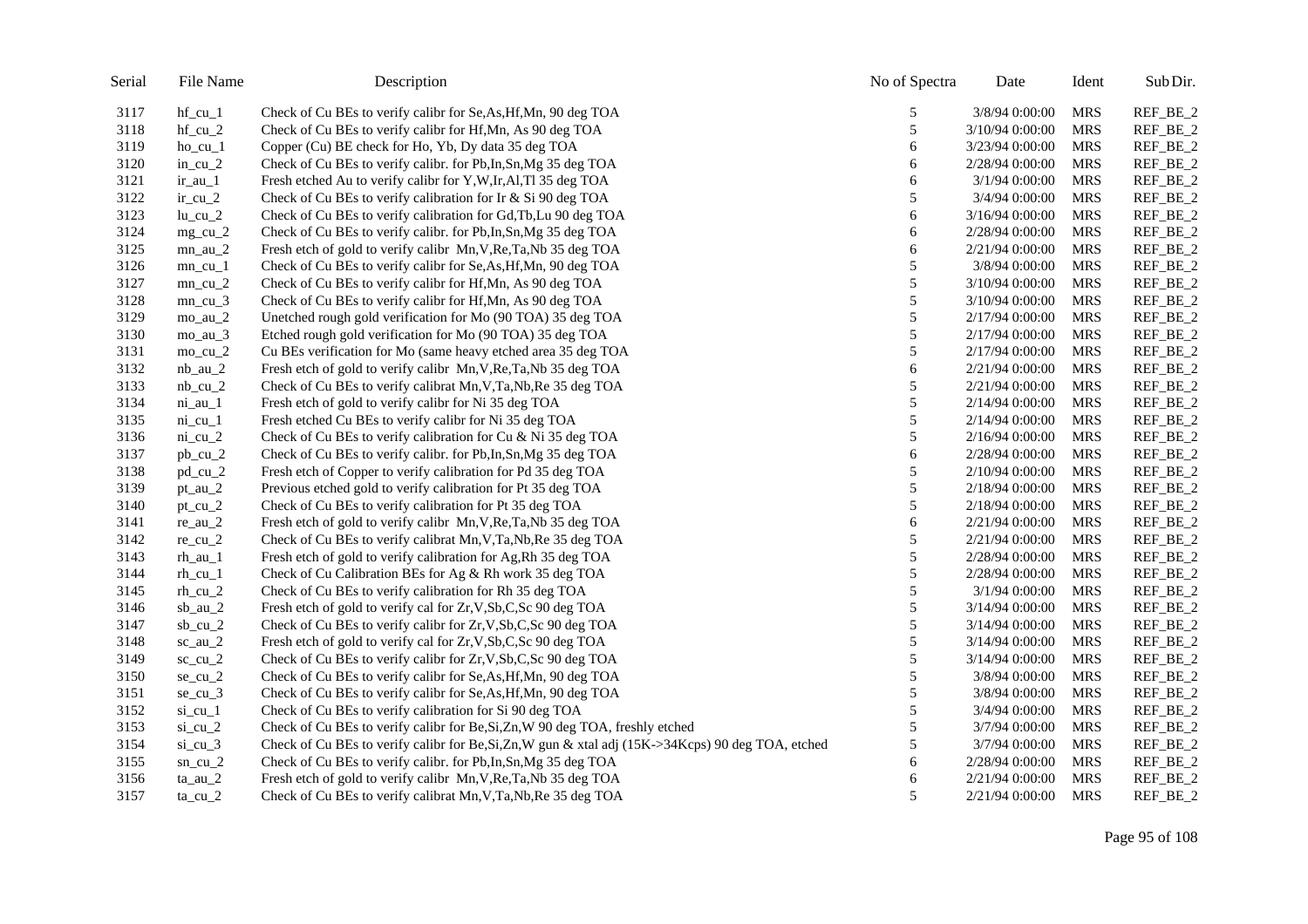| Serial | File Name              | Description                                                                                        | No of Spectra | Date             | Ident      | Sub Dir.       |
|--------|------------------------|----------------------------------------------------------------------------------------------------|---------------|------------------|------------|----------------|
| 3158   | $tb$ _cu_2             | Check of Cu BEs to verify calibration for Gd, Tb, Lu 90 deg TOA                                    | 6             | 3/16/94 0:00:00  | MRS        | REF_BE_2       |
| 3159   | $te_au_2$              | Fresh etch of gold to verify calibr for Te 35 deg TOA                                              | 5             | 2/14/94 0:00:00  | <b>MRS</b> | REF_BE_2       |
| 3160   | te $cu_1$              | Fresh etch of Copper to verify calibration for Te 35 deg TOA                                       | $\sqrt{5}$    | 2/10/94 0:00:00  | <b>MRS</b> | REF_BE_2       |
| 3161   | $te\_cu_2$             | Fresh etched Cu BEs to verify calibr for Te 35 deg TOA                                             | 5             | 2/14/94 0:00:00  | <b>MRS</b> | REF_BE_2       |
| 3162   | $te\_cu_3$             | Fresh etched Cu BEs to verify calibr for Cr, Te, Cd 35 deg TOA                                     | 5             | 2/14/94 0:00:00  | <b>MRS</b> | REF_BE_2       |
| 3163   | $ti$ _cu_2             | Fresh etch of Copper to verfiy calibration for Co 35 deg TOA                                       | 3             | 2/9/94 0:00:00   | <b>MRS</b> | REF_BE_2       |
| 3164   | $ti$ _cu_3             | Unetched Copper BE check after Co data and Ti data                                                 | 1             | 2/9/94 0:00:00   | <b>MRS</b> | REF_BE_2       |
| 3165   | $tl_au_1$              | Fresh etched Au to verify calibr for Y,W,Ir,Al,Tl 35 deg TOA                                       | 6             | 3/1/94 0:00:00   | <b>MRS</b> | REF_BE_2       |
| 3166   | $tl$ _cu_2             | Check of BEs & PEs for Yttrium & Thallium data 90 deg TOA, etched 1 min at 3 KV                    | 5             | 3/2/94 0:00:00   | <b>MRS</b> | REF_BE_2       |
| 3167   | $tm_{1}cu_{1}$         | Check of Cu BEs to verify calibr Yb, Tm, Er, Ho, Dy 90 deg TOA                                     | 5             | 3/18/94 0:00:00  | <b>MRS</b> | REF_BE_2       |
| 3168   | $v_au_2$               | Fresh etch of gold to verify calibr Mn, V, Re, Ta, Nb 35 deg TOA                                   | 6             | 2/21/94 0:00:00  | <b>MRS</b> | REF_BE_2       |
| 3169   | $v$ _cu_2              | Check of Cu BEs to verify calibrat Mn, V, Ta, Nb, Re 35 deg TOA                                    | 5             | 2/21/94 0:00:00  | <b>MRS</b> | REF_BE_2       |
| 3170   | w_au_1                 | Fresh etched Au to verify calibr for Y,W,Ir,Al,Tl 35 deg TOA                                       | 6             | 3/1/94 0:00:00   | <b>MRS</b> | REF_BE_2       |
| 3171   | $w_ccu_2$              | Check of Cu BEs to verify calibr for Be, Si, Zn, W 90 deg TOA, freshly etched                      | 5             | 3/7/94 0:00:00   | <b>MRS</b> | REF_BE_2       |
| 3172   | $w_{cu}$ 3             | Check of Cu BEs to verify calibr for Be, Si, Zn, W gun & xtal adj (15K->34Kcps) 90 deg TOA, etched | 5             | 3/7/94 0:00:00   | <b>MRS</b> | REF_BE_2       |
| 3173   | $yb$ <sub>_cu</sub> _1 | Check of Cu BEs to verify calibr Yb, Tm, Er, Ho, Dy 90 deg TOA                                     | 5             | 3/18/94 0:00:00  | <b>MRS</b> | REF_BE_2       |
| 3174   | $yb$ _ $cu$ _ $2$      | Copper (Cu) BE check for Ho, Yb, Dy data 35 deg TOA                                                | 6             | 3/23/94 0:00:00  | <b>MRS</b> | REF_BE_2       |
| 3175   | $y_au_1$               | Fresh etched Au to verify calibr for Y,W,Ir,Al,Tl 35 deg TOA                                       | 6             | 3/1/94 0:00:00   | <b>MRS</b> | REF_BE_2       |
| 3176   | $y_ccu_2$              | Check of BEs & PEs for Yttrium & Thallium data 90 deg TOA, etched 1 min at 3 KV                    | 5             | 3/2/94 0:00:00   | <b>MRS</b> | REF_BE_2       |
| 3177   | $zn$ _cu_2             | Check of Cu BEs to verify calibr for Be, Si, Zn, W 90 deg TOA, freshly etched                      | 5             | 3/7/94 0:00:00   | <b>MRS</b> | REF_BE_2       |
| 3178   | $zn$ _cu_3             | Check of Cu BEs to verify calibr for Be, Si, Zn, W 90 deg TOA, etched                              | $\sqrt{5}$    | 3/7/94 0:00:00   | <b>MRS</b> | REF_BE_2       |
| 3179   | $z_{r_au_2}$           | Fresh etch of gold to verify cal for Zr, V, Sb, C, Sc 90 deg TOA                                   | 5             | 3/14/94 0:00:00  | <b>MRS</b> | REF_BE_2       |
| 3180   | $z$ r_cu_2             | Check of Cu BEs to verify calibr for Zr, V, Sb, C, Sc 90 deg TOA                                   | 5             | 3/14/94 0:00:00  | <b>MRS</b> | REF_BE_2       |
| 3181   | armorall               | "ARMOR-ALL" Corrosion PROTECTANT SMEARED ON A GOLD PLATEN                                          | 6             | 10/19/85 0:00:00 | <b>MRS</b> | <b>RESIDUE</b> |
| 3182   | microlab               | "MICRO LAB" CLEANING SOLUTION SMEARED ON A GOLD PLATEN                                             | $\,8\,$       | 10/19/85 0:00:00 | <b>MRS</b> | <b>RESIDUE</b> |
| 3183   | tapwater               | 100 mL of TAP WATER (SSL) boiled to dryness with Al foil piece inside                              | 9             | 11/2/85 0:00:00  | <b>MRS</b> | <b>RESIDUE</b> |
| 3184   | tap_h2o                | 100 mL TAP WATER (SSL) EVAPORATED TO DRYNESS onto glass slide                                      | 3             | 10/31/85 0:00:00 | <b>MRS</b> | <b>RESIDUE</b> |
| 3185   | algaas_1               | ONE EPITAXIAL LAYER AlGaAs ON GaAs (AS RECD, 35TOA)                                                | $10\,$        | 6/28/88 0:00:00  | <b>MRS</b> | SEMICON1       |
| 3186   | algaas_2               | epi-AlGaAs/AlGaAs H2SO4:H2O2:H2O 8:1:1 90 deg TOA                                                  | 6             | 12/21/93 0:00:00 | <b>MRS</b> | SEMICON1       |
| 3187   | algaas_3               | epi-AlGaAs/AlGaAs: AlGaAs_2 after 2h 380 C in air                                                  | 5             | 12/21/93 0:00:00 | <b>MRS</b> | SEMICON1       |
| 3188   | algaas_4               | epi-AlGaAs/AlGaAs: AlGaAs_2 after H2O2 + NH3 solns                                                 | 5             | 12/21/93 0:00:00 | <b>MRS</b> | SEMICON1       |
| 3189   | algaas_5               | epi-AlGaAs/AlGaAs: AlGaAs_3 after 2hr in Ar at 380                                                 | $\sqrt{5}$    | 12/21/93 0:00:00 | <b>MRS</b> | SEMICON1       |
| 3190   | algaas_6               | epi-AlGaAs/AlGaAs: AlGaAs_3 after 2h 380C in Air                                                   | 5             | 12/21/93 0:00:00 | <b>MRS</b> | SEMICON1       |
| 3191   | algaas_7               | AlGaAs/GaAs superlattice (gift) as rec'd 90 TOA                                                    | 8             | 4/29/94 0:00:00  | <b>MRS</b> | SEMICON1       |
| 3192   | algaas_8               | AlGaAs/GaAs superlattice (gift) 5 min in H2O2/HCl                                                  | $\,8\,$       | 4/29/94 0:00:00  | <b>MRS</b> | SEMICON1       |
| 3193   | algaas_9               | AlGaAs/GaAs (gift) Ar+ Ion etched 1min 2KV                                                         | 11            | 5/1/94 0:00:00   | <b>MRS</b> | SEMICON1       |
| 3194   | $aln_1$                | Aluminium Nitride (AlN) 99.99% Aldr.Chem.Co. Lot#<br>(pressed into pellet)                         | $10\,$        | 7/21/94 0:00:00  | <b>MRS</b> | SEMICON1       |
| 3195   | $aln_2$                | AlN coating (as rec'd, 35 deg TOA) Conductive                                                      | 5             | 6/11/91 0:00:00  | <b>MRS</b> | SEMICON1       |
| 3196   | $aln_4$                | Bottom of Al_N coating Ion Etch Crater (200 ang depth)                                             | 5             | 6/11/91 0:00:00  | <b>MRS</b> | SEMICON1       |
| 3197   | aln_4a                 | Quick etch to check true concentration of oxygen in AlN coating                                    |               | 6/11/91 0:00:00  | <b>MRS</b> | SEMICON1       |
| 3198   | aln $\overline{5}$     | AlN (bottom of crater) high resolution check                                                       | 2             | 6/11/91 0:00:00  | <b>MRS</b> | SEMICON1       |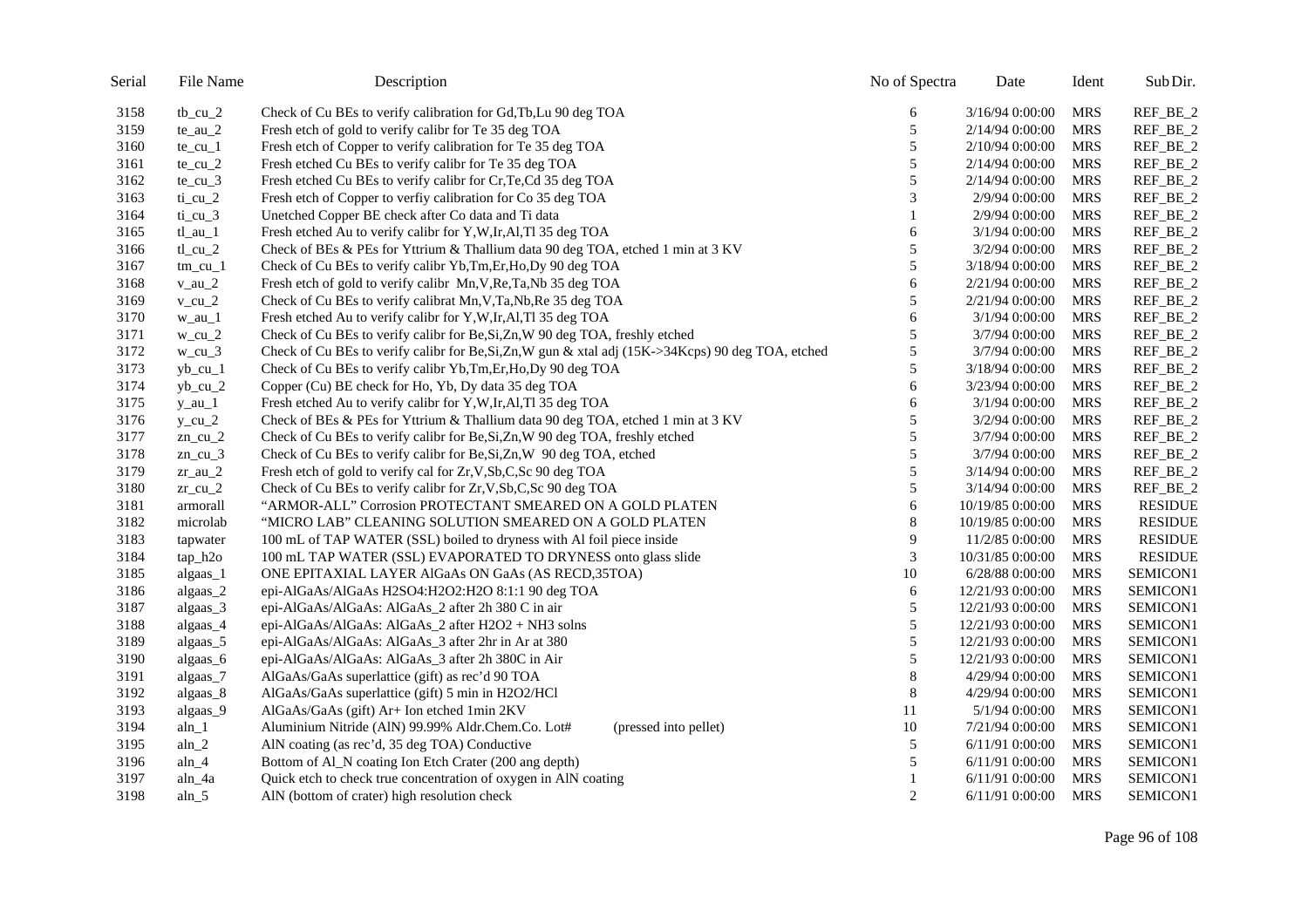| Serial | File Name                | Description                                                                                        | No of Spectra    | Date              | Ident      | Sub Dir. |
|--------|--------------------------|----------------------------------------------------------------------------------------------------|------------------|-------------------|------------|----------|
| 3199   | aln_5a                   | AlN (bottom of crater) high resolution check                                                       |                  | $6/11/91$ 0:00:00 | <b>MRS</b> | SEMICON1 |
| 3200   | $aln_5b$                 | AlN (bottom of crater) high resolution check                                                       | $\mathbf{1}$     | 6/11/91 0:00:00   | <b>MRS</b> | SEMICON1 |
| 3201   | $beo_1$                  | BeO (99.99%) 3mm pellet, Aldrich lot# 00213JX, screen, 90 TOA                                      | 10               | 1/28/92 0:00:00   | <b>MRS</b> | SEMICON1 |
| 3202   | $beo_2$                  | BeO 99.99% Aldr lot# 00213JX scrn 90 TOA                                                           | 3                | 6/13/94 0:00:00   | <b>MRS</b> | SEMICON1 |
| 3203   | $bn_1$                   | BORON NITRIDE (BN) CERAMIC PART (90 DEG TOA, ION ETCH: 4 KeV, 10 mA, 2 MIN)                        | 15               | 12/21/86 0:00:00  | <b>MRS</b> | SEMICON1 |
| 3204   | $bn_2$                   | BORON NITRIDE (BN) WHITE SOLID 45 TOA, SCREEN, EXPOSED BULK                                        | 5                | 7/15/87 0:00:00   | <b>MRS</b> | SEMICON1 |
| 3205   | bn_2a                    | BORON NITRIDE (BN) WHITE SOLID 45 TOA, SCREEN, EXPOSED BULK                                        | $\boldsymbol{2}$ | 7/15/87 0:00:00   | <b>MRS</b> | SEMICON1 |
| 3206   | $\text{cdo}\_1$          | CdO (99.99+%) Aldrich lot #01318EV, 3mm pellet, 35 TOA, screen                                     | $\overline{4}$   | 6/11/91 0:00:00   | <b>MRS</b> | SEMICON1 |
| 3207   | cdo_1a                   | CdO (99.99+%) Aldrich lot #0138EV 3mm pellet, 35 TOA, screen screen                                |                  | 6/11/91 0:00:00   | <b>MRS</b> | SEMICON1 |
| 3208   | $\text{cdo}_2$           | CdO pellet (in CdO_01) after removing 80% of HC contam. by ion etching                             | 3                | 6/12/91 0:00:00   | <b>MRS</b> | SEMICON1 |
| 3209   | $\text{cdo}3$            | CdO (CdO_01) pellet, scrn, after 30 sec 3KV, 10mA ion etch                                         | 3                | 6/12/91 0:00:00   | <b>MRS</b> | SEMICON1 |
| 3210   | $cdse_1$                 | CdSe (99.99%) Aldr.Chem.Co.,lot#00323JX As rec'd Electronic Grade, 3 micron powder, pressed pellet | $\,8\,$          | 7/26/94 0:00:00   | <b>MRS</b> | SEMICON1 |
| 3211   | $c$ dse $2$ e            | CdSe (99.99%) Aldr Chem Co. lot#00323JX ion etched Electronic grade 3 micron powder pressed pellet | $8\,$            | 7/28/94 0:00:00   | <b>MRS</b> | SEMICON1 |
| 3212   | $cdse_3$                 | CdSe/DST (as received, 35 TOA, mesh)                                                               | 5                | 3/13/93 0:00:00   | <b>MRS</b> | SEMICON1 |
| 3213   | $cdte_1$                 | Cadmium Telluride(CdTe) 99.99% lot#03225CV as recd                                                 | 11               | 7/28/94 0:00:00   | <b>MRS</b> | SEMICON1 |
| 3214   | $cdt e_2_e$              | CdTe (99.99%) Aldr. Chem. lot#03225CV 30 sec etch TeOx gone after 3 KV 10 sec etch                 | 8                | 7/28/94 0:00:00   | <b>MRS</b> | SEMICON1 |
| 3215   | $cu2o_1$                 | Cu2O (Rare Metallics) Powder on In FOIL, 90 DEG TOA, Conductive, no mesh                           | $\overline{4}$   | 10/7/87 0:00:00   | <b>MRS</b> | SEMICON1 |
| 3216   | $cu2o_2$                 | Cu2O (97%) dark red, 3mm pellet, Aldrich lot# 04602BW, Conductive, 90 TOA                          | 12               | 8/23/91 0:00:00   | <b>MRS</b> | SEMICON1 |
| 3217   | $\text{c}$ ucl $\perp$ 1 | Cu(I)Cl 99.99% Aldr# 04027AW 3mm plt conduc 90 TOA                                                 | 10               | 5/25/94 0:00:00   | <b>MRS</b> | SEMICON1 |
| 3218   | $c_1$ vb                 | INDUSTRIAL DIAMOND (C) CLEANED WITH SOLVENTS, 45 DEG TOA                                           | 1                | 1/20/88 0:00:00   | <b>MRS</b> | SEMICON1 |
| 3219   | $c_2$                    | CARBON (C) SHEET (GRAPHITE) (90 DEG TOA, SCRAPED WITH RAZOR BLADE)                                 | 6                | 1/19/88 0:00:00   | <b>MRS</b> | SEMICON1 |
| 3220   | $c_2a$                   | CARBON (C) SHEET (GRAPHITE) (90 DEG TOA, SCRAPED WITH A RAZOR BLADE)                               | 1                | 1/19/88 0:00:00   | <b>MRS</b> | SEMICON1 |
| 3221   | $c_2$                    | CARBON (C) SHEET (GRAPHITE) (90 DEG TOA, SCRAPED WITH RAZOR BLADE)                                 |                  | 1/19/88 0:00:00   | <b>MRS</b> | SEMICON1 |
| 3222   | diamnd 1                 | DIAMOND (C) (90 DEG TOA, NO SCREEN, CLEANED WITH SOLVENTS)                                         | 1                | 2/18/88 0:00:00   | <b>MRS</b> | SEMICON1 |
| 3223   | diamnd_2                 | DIAMOND (C) As received, no screen.                                                                |                  | 2/18/88 0:00:00   | <b>MRS</b> | SEMICON1 |
| 3224   | diamnd_3                 | INDUSTRIAL DIAMOND (LIGHTLY ETCHED) 45 DEG TOA, SCREEN, EXPOSED BULK                               | 3                | 7/15/87 0:00:00   | <b>MRS</b> | SEMICON1 |
| 3225   | diamnd_4                 | INDUSTRIAL DIAMOND 45 DEG TOA, SCREEN, ION ETCH 20s 3 KeV                                          | 3                | 7/15/87 0:00:00   | <b>MRS</b> | SEMICON1 |
| 3226   | $diamond_5$              | INDUSTRIAL DIAMOND (C) CLEANED WITH SOLVENTS, 45 DEG TOA                                           | 1                | 1/20/88 0:00:00   | <b>MRS</b> | SEMICON1 |
| 3227   | diamnd_6                 | DIAMOND (C) (90 DEG TOA, NO SCREEN, CLEANED WITH SOLVENTS)                                         |                  | 2/18/88 0:00:00   | <b>MRS</b> | SEMICON1 |
| 3228   | diamnd <sub>7</sub>      | INDUSTRIAL DIAMOND 45 DEG TOA, SCREEN, ION ETCH 20s 3 KeV                                          | 3                | 7/15/87 0:00:00   | <b>MRS</b> | SEMICON1 |
| 3229   | gaas_1                   | GaAs wafer (as rec'd, 90 deg TOA)                                                                  | $\overline{4}$   | 3/27/92 0:00:00   | <b>MRS</b> | SEMICON1 |
| 3230   | gaas_2                   | FRESHLY EXPOSED BULK OF A GaAs WAFER (90 DEGREE TAKE-OFF-ANGLE)                                    | $\overline{7}$   | 2/6/870:00:00     | <b>MRS</b> | SEMICON1 |
| 3231   | gaas_3                   | CENTER REGION OF POLISHED GaAs WAFER (35 DEG TOA, AS RECEIVED)                                     | $\overline{4}$   | 3/30/88 0:00:00   | <b>MRS</b> | SEMICON1 |
| 3232   | gaas_pat                 | GaAs Wafer with Poly-Si pattern (AVOIDED PATTERNING)                                               | $\overline{c}$   | 5/26/88 0:00:00   | <b>MRS</b> | SEMICON1 |
| 3233   | gainas_1                 | GaInAs/InP (gift) as rec'd 90 TOA                                                                  | $\,8\,$          | 4/29/94 0:00:00   | <b>MRS</b> | SEMICON1 |
| 3234   | gainas_2                 | GaInAs/InP (gift)as rec surface etched 1min 2KV 90                                                 | 11               | 4/30/94 0:00:00   | <b>MRS</b> | SEMICON1 |
| 3235   | gainas_3                 | GaInAs/InP (gift)as rec surface etched 4min 2KV 90                                                 | $\overline{7}$   | 5/6/94 0:00:00    | <b>MRS</b> | SEMICON1 |
| 3236   | gap100 <sub>a</sub>      | GaP <100> 90 TOA as rec'd                                                                          | 8                | 5/16/94 0:00:00   | <b>MRS</b> | SEMICON1 |
| 3237   | $gap100_b$               | GaP <100> 90 TOA after 1 min 3 KV etch                                                             | 8                | 5/18/94 0:00:00   | <b>MRS</b> | SEMICON1 |
| 3238   | $gap100_c$               | GaP $\langle 100 \rangle$ 90 TOA after 1 min 3 KV etch                                             |                  | 5/18/94 0:00:00   | <b>MRS</b> | SEMICON1 |
| 3239   | gap100_d                 | GaP <100> 90 TOA after 1 min 3 KV etch                                                             | $\mathbf{1}$     | 5/18/94 0:00:00   | MRS        | SEMICON1 |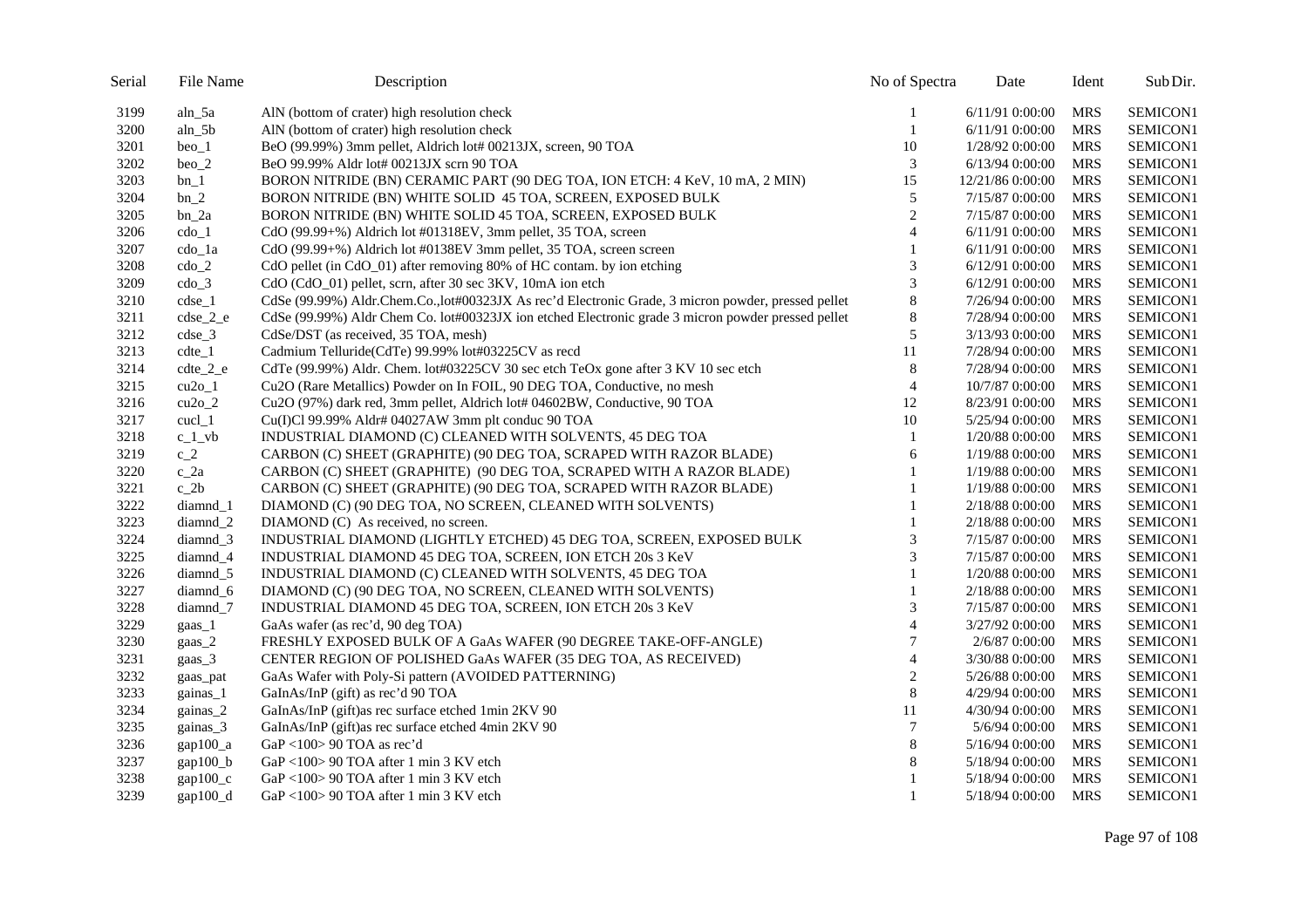| Serial | File Name                | Description                                                                                           | No of Spectra  | Date             | Ident      | Sub Dir.        |
|--------|--------------------------|-------------------------------------------------------------------------------------------------------|----------------|------------------|------------|-----------------|
| 3240   | $gap111_a$               | GaP <111> 90 TOA as rec'd                                                                             | 7              | 5/16/94 0:00:00  | <b>MRS</b> | SEMICON1        |
| 3241   | $gap111_b$               | GaP <111> exposed fract. bulk, not etched, 90 TOA                                                     | 5              | 5/23/94 0:00:00  | <b>MRS</b> | SEMICON1        |
| 3242   | $gap111_c$               | GaP <111> exposed fract. bulk, not etched, 90 TOA                                                     | $\overline{4}$ | 5/23/94 0:00:00  | <b>MRS</b> | SEMICON1        |
| 3243   | $\text{gap}111_d$        | GaP <111> exposed fract. bulk, 1 min 3KV etch 90T                                                     | 5              | 5/23/94 0:00:00  | <b>MRS</b> | SEMICON1        |
| 3244   | gasb ar                  | GaSb xtal, mirror, as rec'd, 90 TOA Sumitomo Elec                                                     | 12             | 4/24/94 0:00:00  | <b>MRS</b> | SEMICON1        |
| 3245   | gasb_blk                 | GaSb xtal bulk Sumitomo Elec (90 TOA fract in air)                                                    | 12             | 4/24/94 0:00:00  | <b>MRS</b> | SEMICON1        |
| 3246   | gasb_b_e                 | GaSb xtal etched bulk Sumitomo Elec (90TOA fract i                                                    | 7              | 4/26/94 0:00:00  | <b>MRS</b> | SEMICON1        |
| 3247   | gasb_m_e                 | GaSb xtal, mirror, etched, 90 TOA Sumitomo Elec                                                       | 7              | 4/26/94 0:00:00  | <b>MRS</b> | SEMICON1        |
| 3248   | $gese2_1$                | GeSe2/DST (as received, mesh, 35 TOA)                                                                 | 5              | 3/13/93 0:00:00  | <b>MRS</b> | SEMICON1        |
| 3249   | $gese_1$                 | GeSe/dst (as received, MESH, 35 toa)                                                                  | 5              | 3/13/93 0:00:00  | <b>MRS</b> | SEMICON1        |
| 3250   | $ge_1$                   | GERMANIUM (Ge) WAFER (SCRAPED, 90 TOA, ION ETCH: 5 KeV, 10 mA, 5 MIN)                                 | 15             | 12/7/86 0:00:00  | <b>MRS</b> | SEMICON1        |
| 3251   | $hgs_1$                  | Cinnabar (HgS) lg xtl, fresh bulk, mesh, Ukraine Rus                                                  | 11             | 6/17/94 0:00:00  | <b>MRS</b> | SEMICON1        |
| 3252   | $h$ gte $_1$             | HgTe film (gift) as rec'd 90 TOA                                                                      | 6              | 5/17/94 0:00:00  | <b>MRS</b> | SEMICON1        |
| 3253   | $h$ opg_ $1$             | HOPG (freshly delaminated surface) 100 deg TOA                                                        | 10             | 12/15/93 0:00:00 | <b>MRS</b> | SEMICON1        |
| 3254   | $inp_1$                  | FRESHLY EXPOSED BULK OF AN InP (111) WAFER (90 DEG TOA)                                               | 5              | 8/12/87 0:00:00  | <b>MRS</b> | SEMICON1        |
| 3255   | $inp_2$                  | FRESHLY EXPOSED BULK OF AN InP (111) WAFER (90 DEG TOA                                                | $\overline{c}$ | 8/12/87 0:00:00  | <b>MRS</b> | SEMICON1        |
| 3256   | inp_ar                   | In $P$ <111> as rec'd Sumitomo Elec 700321-01a                                                        | 14             | 4/26/94 0:00:00  | <b>MRS</b> | SEMICON1        |
| 3257   | inp_blk                  | InP xtal bulk Sumitomo Elec(90TOA,air fract 700321                                                    | 14             | 4/24/94 0:00:00  | <b>MRS</b> | SEMICON1        |
| 3258   | $inp_b_e$                | InP xtal etched bulk Sumitomo Elec(90TOA, air fract                                                   | 6              | 4/26/94 0:00:00  | <b>MRS</b> | SEMICON1        |
| 3259   | $inp_m_e$                | InP<111> mirror etched Sumitomo Elec 700321-01a                                                       | 6              | 4/27/94 0:00:00  | <b>MRS</b> | SEMICON1        |
| 3260   | $inp_vb$                 | InP (111) (Sumitomo Electric, 90 TOA, Fresh Bulk)                                                     | 1              | $6/8/87$ 0:00:00 | <b>MRS</b> | SEMICON1        |
| 3261   | insb_ar                  | InSb xtal mirror as rec'd Sumitomo Elec (90 TOA)                                                      | 12             | 4/25/94 0:00:00  | <b>MRS</b> | SEMICON1        |
| 3262   | insb_blk                 | InSb xtal bulk Sumitomo Elec (90 TOA, fract in air)                                                   | 12             | 4/23/94 0:00:00  | <b>MRS</b> | SEMICON1        |
| 3263   | insb_b_e                 | InSb xtal etched bulk Sumitomo Elec (90TOA, fract i                                                   | 6              | 4/26/94 0:00:00  | <b>MRS</b> | <b>SEMICON1</b> |
| 3264   | insb_m_e                 | InSb xtal mirror etched Sumitomo Elec (90 TOA)                                                        | 6              | 4/27/94 0:00:00  | <b>MRS</b> | SEMICON1        |
| 3265   | $insnox_1$               | ITO/Glass (as rec'd. 35 TOA)                                                                          | 6              | 2/22/94 0:00:00  | <b>MRS</b> | SEMICON1        |
| 3266   | $insnox_2$               | ITO/Glass (leak in system) as rec'd, 35 TOA                                                           | 6              | 2/22/94 0:00:00  | <b>MRS</b> | SEMICON1        |
| 3267   | $insnox_3$               | ITO/Glass (made after repairing Leak) as rec'd                                                        | 6              | 2/22/94 0:00:00  | <b>MRS</b> | SEMICON1        |
| 3268   | $n-si_1$                 | n-Si<110> CZ 10ohm-cm lot 280292-00-417 Mitsubishi as rec'd 90 deg electron TOA                       | 6              | 4/29/94 0:00:00  | <b>MRS</b> | SEMICON1        |
| 3269   | $n-si_2$                 | n-Si<110> CZ Mitsubishi lot# 280292-00-417 Edge of wafer exposed by fracturing in air 90 TOA          | 6              | 4/30/94 0:00:00  | <b>MRS</b> | SEMICON1        |
| 3270   | $n-si_2s$                | n-Si<110>CZ air-fract bulk Mitsu 280292-00-417 90T expanded VB region to reveal small BE shift if any |                | 4/30/94 0:00:00  | <b>MRS</b> | SEMICON1        |
| 3271   | $n-si_3$                 | n-Si<110> CZ Mitsubishi lot# 280292-00-417 90TOA Fresh bulk-edge after 20sec 3KV ion etch             | 6              | 5/9/94 0:00:00   | <b>MRS</b> | SEMICON1        |
| 3272   | $n-si_4$                 | OKI n-Type Silicon (100), CZ, 5-8 M-Ohm, 35 toa, Native Oxide present                                 | 8              | 4/18/91 0:00:00  | <b>MRS</b> | SEMICON1        |
| 3273   | $nbs$ $si$ 1             | NBS SRM 1521 B-70: Boron Doped Silicon (8.76 Mega-Ohm, as rec'd)                                      | 5              | 6/25/91 0:00:00  | <b>MRS</b> | SEMICON1        |
| 3274   | $nbs_isi_2$              | NBS SRM 1521 B-70: Boron Doped Si (effect of flood gun at 2 eV)                                       | 3              | 6/25/91 0:00:00  | MRS        | SEMICON1        |
| 3275   | $nbs_isi_3$              | NBS SRM 1521 B-70: p-Si(B) with 2eV FG after Ion Etching                                              | 3              | 6/25/91 0:00:00  | <b>MRS</b> | SEMICON1        |
| 3276   | $nbs$ _si_4              | NBS SRM 1521 B-70: p-Si(B) After ion etching (35 toa)                                                 | $\overline{4}$ | 6/25/91 0:00:00  | <b>MRS</b> | SEMICON1        |
| 3277   | $ni$ <sub>0</sub> $1$    | NiO (99.99%) Aldr lot# 00503CW, 3mm pellet, CONDUCTIVE, 90 TOA                                        | 11             | 8/23/91 0:00:00  | <b>MRS</b> | SEMICON1        |
| 3278   | NTV_SIO1                 | Native SiO2/Si wafer, grazing X-ray angle                                                             |                | 9/11/92 0:00:00  | <b>MRS</b> | SEMICON1        |
| 3279   | $ntv$ <sub>sio</sub> $2$ | Native SiO2/Si wafer, X-ray grazing angle for maximum counts                                          | 3              | 9/11/92 0:00:00  | <b>MRS</b> | SEMICON1        |
| 3280   | $ntv$ _sio $3$           | Native SiO2/Si wafer, Grazing X-ray angle for maximum counts                                          | 3              | 9/11/92 0:00:00  | <b>MRS</b> | SEMICON1        |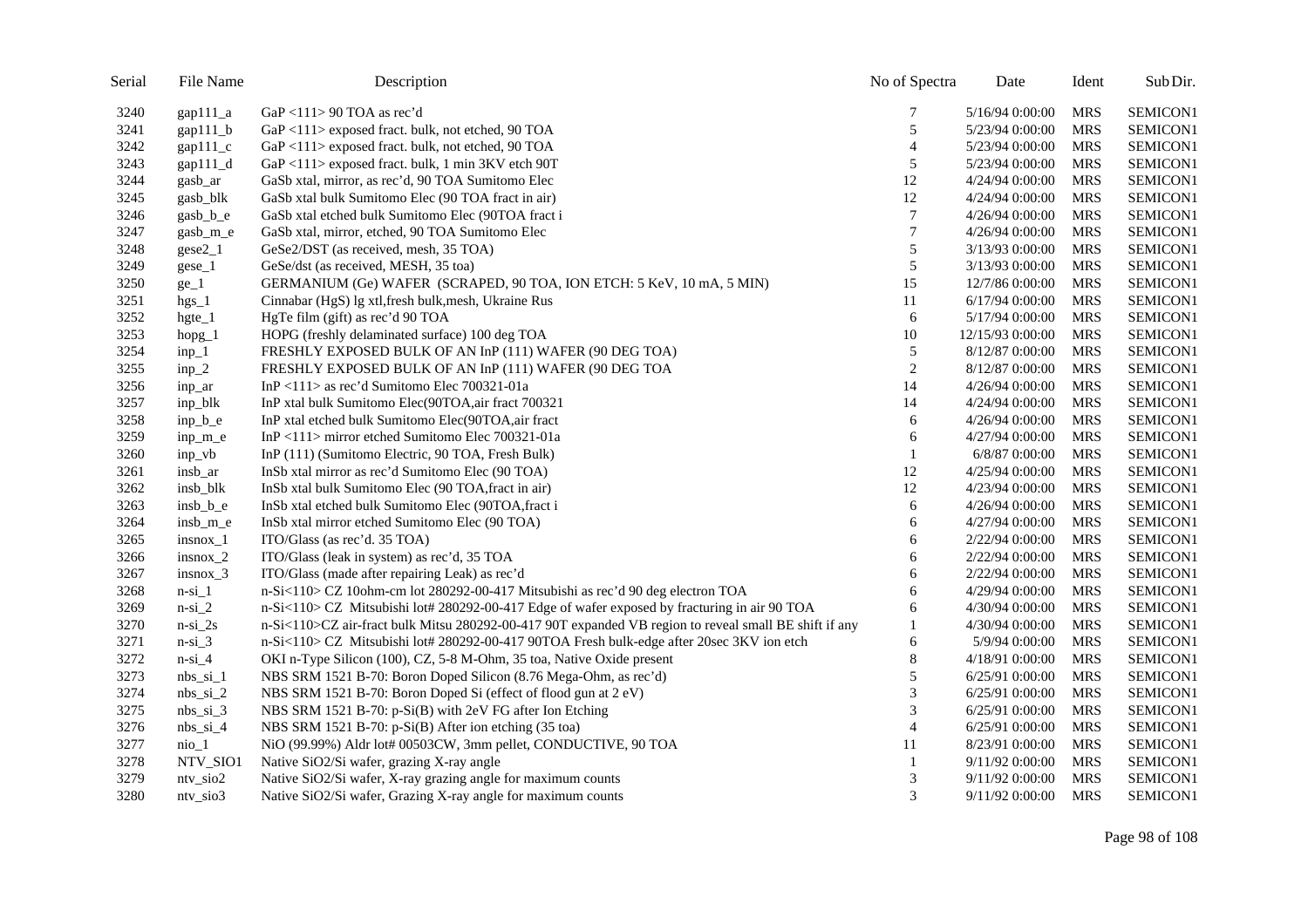| Serial | File Name      | Description                                                                                           | No of Spectra  | Date             | Ident      | Sub Dir.        |
|--------|----------------|-------------------------------------------------------------------------------------------------------|----------------|------------------|------------|-----------------|
| 3281   | $p-si_1$       | p-Type Silicon (100): 35 toa, Native Oxide                                                            | 1              | 4/18/91 0:00:00  | <b>MRS</b> | <b>SEMICON1</b> |
| 3282   | $p-si_2$       | p-Si<111> Mitsubishi lot# 280152-00-437 90 TOA (analyzed polished surface as rec'd)                   | 9              | 4/25/94 0:00:00  | <b>MRS</b> | SEMICON1        |
| 3283   | $p-si_2e$      | p-Si<111>CZ <100ohm-cm Mitsubishi lot280152-00-437 (after 20 sec 3KV ion etch of freshly exposed bulk | 5              | 4/26/94 0:00:00  | <b>MRS</b> | SEMICON1        |
| 3284   | $p-si_3$       | p-Si<111> CZ <100 ohm-cm Mitsubishi 280152-00-437 Freshly exposed bulk, fractured in air 90 TOA       | 9              | 4/23/94 0:00:00  | <b>MRS</b> | <b>SEMICON1</b> |
| 3285   | $p-si_4$       | p-Si<111> Mitsubishi lot# 280152-00-437 90 TOA (after 20 sec 3KV ion etch of polished surface)        | 5              | 4/26/94 0:00:00  | <b>MRS</b> | SEMICON1        |
| 3286   | $pb2o3_1$      | Pb2O3 (99.9%) RMC lot# 80310-04, 3mm pellet, screen, 90 TOA                                           | 10             | 2/2/92 0:00:00   | <b>MRS</b> | SEMICON1        |
| 3287   | $pbo2_1$       | PbO2 (95+%) Aldrich Lot# 06811JW, 3mm pellet, CONDUCTIVE, 90 TOA                                      | $\,8\,$        | 8/14/91 0:00:00  | <b>MRS</b> | SEMICON1        |
| 3288   | $pbo_1$        | PbO (99.999%) Aldrich Lot# 04911PV, 3mm pellet, Semi-Con, screen, 90 TOA                              | $\,8\,$        | 1/25/92 0:00:00  | <b>MRS</b> | SEMICON1        |
| 3289   | $pbs_1$        | PbS xtl (Galena, Missouri) fresh bulk, 35 TOA                                                         | 10             | 5/13/94 0:00:00  | <b>MRS</b> | SEMICON1        |
| 3290   | sbte_1         | SbTe (99%) Aldrich Chem. Co. lot# 1012TV as recd fused 3-20 mm chunks                                 | 10             | 7/21/94 0:00:00  | <b>MRS</b> | SEMICON1        |
| 3291   | sbte_2         | SbTe (99+%) Aldrich Chem Co.: freshly peeled Lot #10412TV peeled in air                               | 10             | 7/26/94 0:00:00  | <b>MRS</b> | SEMICON1        |
| 3292   | $se_1$         | SELENIUM (Se) PELLET (SCRAPED, 90 TOA, ION ETCH: 10 mA, 4 KeV, 20 SEC)                                | 3              | 12/13/86 0:00:00 | <b>MRS</b> | SEMICON1        |
| 3293   | se_1a          | SELENIUM (Se) PELLET (SCRAPED, 90 TOA, iON ETCH: 10 mA, 4 KeV, 20 SEC)                                | 3              | 12/13/86 0:00:00 | <b>MRS</b> | SEMICON1        |
| 3294   | $se_1b$        | SELENIUM (Se) PELLET (SCRAPED, 90 TOA, ION ETCH: 10 mA, 4 KeV, 20 SEC)                                | 6              | 12/13/86 0:00:00 | <b>MRS</b> | SEMICON1        |
| 3295   | $si3n4_1$      | OLD OXIDIZED SI3N4 COATING (90 DEG TOA, AS RECEIVED)                                                  | 6              | 6/17/88 0:00:00  | <b>MRS</b> | SEMICON1        |
| 3296   | $si3n4_2$      | OLD OXIDIZED Si3N4 COATING (ION ETCHED: 2KV, 4 MIN)                                                   | 7              | 6/17/88 0:00:00  | <b>MRS</b> | SEMICON1        |
| 3297   | $si3n4_3$      | Si3N4/Si (5min conc H2O2:HCl:H2O 3:2:5) metal blue 90 toa                                             | 8              | 4/27/94 0:00:00  | <b>MRS</b> | SEMICON1        |
| 3298   | $si3n4_4$      | Si3N4/Si (10min conc HF:MeOH 2:50 cc) metal blue 90 toa                                               | $\,$ 8 $\,$    | 4/27/94 0:00:00  | <b>MRS</b> | SEMICON1        |
| 3299   | $si3n4_5$      | Si3N4/Si as rec'd, only gray color seen 90 toa                                                        | $\,$ 8 $\,$    | 4/27/94 0:00:00  | <b>MRS</b> | SEMICON1        |
| 3300   | SI3N4_6        | Si3N4/Si etched 10 min at 2KV 6E(-8) Ar, gray type 90 toa                                             | 1              | 4/27/94 0:00:00  | <b>MRS</b> | SEMICON1        |
| 3301   | $sin_u$ 00     | Si3N4 Coating/Glass: <5 min after UV treatment (35 TOA, mesh)                                         | 1              | 11/19/93 0:00:00 | <b>MRS</b> | SEMICON1        |
| 3302   | $sin_u$ 03     | Si3N4 Coating/Glass: 3 hr in box after UV treatment (35 TOA, Mesh)                                    | 1              | 11/22/93 0:00:00 | <b>MRS</b> | SEMICON1        |
| 3303   | $sin_u_2$      | Si3N4 Coating/Glass: 24 hr after UV/Ozone treatment (35 TOA, mesh)                                    | 1              | 11/19/93 0:00:00 | <b>MRS</b> | SEMICON1        |
| 3304   | $\sin 1$       | FRESH EXPOSED BULK OF A SILICON WAFER (0.5 MM THICK, 90 DEG TOA)                                      | $\tau$         | 5/14/87 0:00:00  | <b>MRS</b> | SEMICON1        |
| 3305   | $si_2$         | FRESHLY EXPOSED BULK OF A SILICON WAFER (0.5 MM THICK, 90 DEG TOA)                                    | 3              | 5/14/87 0:00:00  | <b>MRS</b> | SEMICON1        |
| 3306   | $si_2p_hf$     | Silicon (100) wafer, 3% HF etch, 90 TOA                                                               | 1              | 11/18/92 0:00:00 | <b>MRS</b> | SEMICON1        |
| 3307   | $si_2p_hq$     | Silicon (UnDoped): Si(2p3)&(2p1), BE Cu(2p3)=932.68 gift from Suzuki-san                              | $\mathbf{1}$   | 3/4/94 0:00:00   | <b>MRS</b> | SEMICON1        |
| 3308   | $si_3$         | FRESHLY EXPOSED BULK OF A SILICON WAFER (0.5 MM THICK, 90 DEG TOA)                                    | 3              | 5/15/87 0:00:00  | <b>MRS</b> | SEMICON1        |
| 3309   | $si_4$         | FRESHLY EXPOSED BULK OF A SILICON WAFER (90 DEGREE TAKE-OFF-ANGLE)                                    | 5              | 2/9/87 0:00:00   | <b>MRS</b> | SEMICON1        |
| 3310   | si_bulk        | Fresh Bulk of Si wafer: test of resolution                                                            | $\overline{c}$ | 1/11/94 0:00:00  | <b>MRS</b> | SEMICON1        |
| 3311   | SI ETCHD       | Silicon (Si) wafer after 100 sec 2KV Ar+ ion etch                                                     | $\mathbf{1}$   | 6/20/88 0:00:00  | <b>MRS</b> | SEMICON1        |
| 3312   | $si_hf_1$      | Silicon (100) wafer, briefly soaked in 3% HF etch, 90 TOA                                             | 1              | 11/18/92 0:00:00 | <b>MRS</b> | SEMICON1        |
| 3313   | $si_hf_2$      | Silicon (100) wafer, briefly soaked in 3% HF etch, 90 TOA                                             | 1              | 11/18/92 0:00:00 | <b>MRS</b> | SEMICON1        |
| 3314   | si_hf_3        | Silicon (100) wafer, 3% HF etch, 90 TOA                                                               | 1              | 11/18/92 0:00:00 | <b>MRS</b> | SEMICON1        |
| 3315   | si_hirs        | Freshly cleaved Si<100> wafer, 10eV pass energy (analyzed exposed bulk, unknown doping)               | $\mathbf{1}$   | 10/16/89 0:00:00 | <b>MRS</b> | SEMICON1        |
| 3316   | si_monox       | SiO 1:1 RMC 99.99% lot 70924-70 8min 3KV no mesh                                                      | 7              | 5/17/94 0:00:00  | <b>MRS</b> | SEMICON1        |
| 3317   | si_soln1       | p-Si (B: 10e14) native oxide(grazing x-rays)dil HF (treated with dilute HF solution)                  | 6              | 2/9/94 0:00:00   | <b>MRS</b> | SEMICON1        |
| 3318   | si_soln2       | n-Si (P: 10e14) native oxide (grazing x-rays) H2O2 (treated with peroxide solution)                   | 5              | 2/9/94 0:00:00   | <b>MRS</b> | SEMICON1        |
| 3319   | si_soln3       | p-Si (P:10e14) native oxide (grazing x-rays)HF buf (Treated with buffered HF solution)                | 5              | 2/9/94 0:00:00   | <b>MRS</b> | SEMICON1        |
| 3320   | si_soln4       | n-Si (P: 10e14) wafer after (NH4)2S soln treatment grazing X-rays, native oxide                       | 5              | 2/9/94 0:00:00   | <b>MRS</b> | SEMICON1        |
| 3321   | $si_v$ vb $90$ | Silicon (n-type ?) freshly exposed edge (90 toa)                                                      | 3              | 7/16/91 0:00:00  | <b>MRS</b> | SEMICON1        |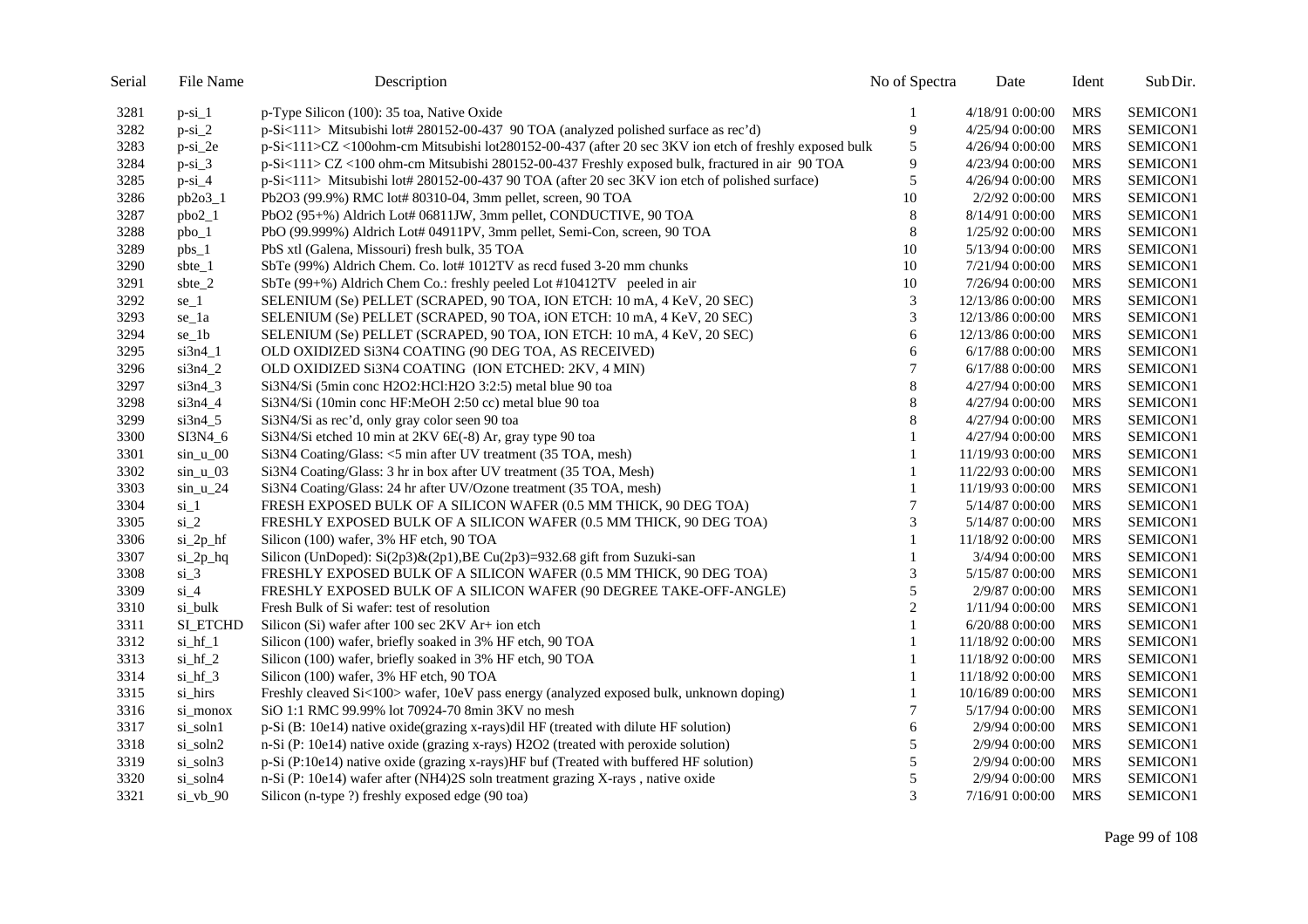| Serial | File Name      | Description                                                                                   | No of Spectra    | Date             | Ident      | Sub Dir. |
|--------|----------------|-----------------------------------------------------------------------------------------------|------------------|------------------|------------|----------|
| 3322   | si vb hq       | Silicon (Un-doped): Valence Bands, 0.05 eV/step (sample from Suzuki-san)                      |                  | 3/6/94 0:00:00   | <b>MRS</b> | SEMICON1 |
| 3323   | si_ws_hq       | Silicon (Un-Doped): 0.70 eV/step                                                              | $\mathbf{1}$     | 3/6/94 0:00:00   | <b>MRS</b> | SEMICON1 |
| 3324   | $sno2_1$       | SnO2 (99.995+%) Aldrich Lot# 05903PV, 3mm pellet, screen, 90 TOA                              | 5                | 7/18/91 0:00:00  | <b>MRS</b> | SEMICON1 |
| 3325   | $te_1$         | TELLURIUM (Te) LUMP (EXPOSED BULK 90 TOA, ETCHED 3 MIN AT 5 KeV 10 mA)                        | 10               | 4/20/87 0:00:00  | <b>MRS</b> | SEMICON1 |
| 3326   | $un$ _si_2 $p$ | Silicon (UnDoped): $Si(2p3)$ & $(2p1)$ , BE Cu $(2p3)$ =932.68 gift from Suzuki-san           |                  | 3/4/94 0:00:00   | <b>MRS</b> | SEMICON1 |
| 3327   | $un$ si ns     | Silicon (Si) wafer, no doping, as rec'd, 90 TOA 90 deg TOA, Repeated ion etched between scans | 3                | 3/5/94 0:00:00   | <b>MRS</b> | SEMICON1 |
| 3328   | UN_SI_VB       | Silicon (Un-doped): Valence Bands, 0.05 eV/step                                               | $\mathbf{1}$     | 3/6/94 0:00:00   | <b>MRS</b> | SEMICON1 |
| 3329   | un si ws       | Silicon (Si) wafer, no doping, as rec'd, 90 TOA 70 deg TOA, Repeated ion etched between scans | $\sqrt{2}$       | 3/5/94 0:00:00   | <b>MRS</b> | SEMICON1 |
| 3330   | wo31           | WO3 (99.995%) Aldrich Lot# 00107KM JV, 3mm pellet, screen, 90 TOA                             | 5                | 7/18/91 0:00:00  | <b>MRS</b> | SEMICON1 |
| 3331   | $zno_1$        | ZnO (99.999%) Aldrich Lot# HW 04629KV, 3mm pellet, screen, 90 TOA                             | 9                | 8/13/91 0:00:00  | <b>MRS</b> | SEMICON1 |
| 3332   | zno $2$        | ZnO (as rec'd) SSI screen, 90 deg TOA                                                         | 7                | 12/3/92 0:00:00  | <b>MRS</b> | SEMICON1 |
| 3333   | zns_film       | ZnS Coated Film (35 deg TOA) as received                                                      | 1                | 9/12/86 0:00:00  | <b>MRS</b> | SEMICON1 |
| 3334   | $ag_01$        | SILVER (Ag) on Mylar (90 DEG TOA, ION ETCHED: 4 KeV, 1 MIN)                                   | $\boldsymbol{2}$ | 11/27/86 0:00:00 | <b>MRS</b> | SEMICON2 |
| 3335   | $ag_02$        | SILVER (Ag) FOIL (90 DEG TOA, POLISHED, ION ETCHED: 3 KeV, 30 SEC)                            | $\overline{4}$   | 11/29/86 0:00:00 | <b>MRS</b> | SEMICON2 |
| 3336   | $ag_v$         | ION ETCHED SILVER (Ag) ON MYLAR (90 DEG TOA)                                                  | 1                | 10/13/87 0:00:00 | <b>MRS</b> | SEMICON2 |
| 3337   | al2o3_01       | SAPPHIRE (Al2O3) (AS RECEIVED, 35 DEG TOA, NO MESH, INSIDE CLIP)                              | $\overline{4}$   | 9/22/87 0:00:00  | <b>MRS</b> | SEMICON2 |
| 3338   | al $2o3$ 02    | Fused Al2O3 (as rec'd surface of 1 mm thick plate, screen, 90 DEG TOA)                        | 10               | 8/20/91 0:00:00  | <b>MRS</b> | SEMICON2 |
| 3339   | $al_01$        | ALUMINUM (Al) WIRE (99.999% 90 DEG TOA, ETCHED AT 4 KV FOR 5 MIN)                             | 1                | 7/1/88 0:00:00   | <b>MRS</b> | SEMICON2 |
| 3340   | $al_02$        | ALUMINUM (Al) WIRE (99.999%, 90 DEG TOA, ETCHED, FRESHLY EXPOSED BULK)                        | 1                | 1/27/88 0:00:00  | <b>MRS</b> | SEMICON2 |
| 3341   | $al_03$        | ALUMINUM (Al) INGOT (99.99+%, 4KV etch, THEN CONT. LIGHT ETCHING, 90 TOA)                     | $\overline{c}$   | 6/21/88 0:00:00  | <b>MRS</b> | SEMICON2 |
| 3342   | $al_04$        | ALUMINUM (Al) WIRE (99.999% 90 DEG TOA, ETCHED, FRESHLY EXPOSED BULK)                         | $\mathbf{1}$     | 1/27/88 0:00:00  | <b>MRS</b> | SEMICON2 |
| 3343   | al_oh3         | ALUMINUM HYDROXIDE (Al(OH)3) on DST (no mesh, Tech grade, PERFECT PARTS Co)                   | 6                | 10/20/85 0:00:00 | <b>MRS</b> | SEMICON2 |
| 3344   | ar_implt       | Argon Ions/Natural Graphite Crystal (90 TOA) 4KV, 10 min                                      | 3                | 1/12/93 0:00:00  | <b>MRS</b> | SEMICON2 |
| 3345   | as2o3_01       | As2O3 (99.995+%) Aldrich lot# 04445CW, 3mm pellet, screen, 90 TOA                             | 11               | 1/28/92 0:00:00  | <b>MRS</b> | SEMICON2 |
| 3346   | $as_1$         | ARSENIC (As) CHIP: ION ETCHED 2 MIN AT 3 KeV, 90 DEG TOA                                      | 10               | 8/7/86 0:00:00   | <b>MRS</b> | SEMICON2 |
| 3347   | au2o3_01       | Au2O3 (Au 86%) Aldr 00306AW, 3 mm pellet, 90 TOA, Semi-Conductive                             | 10               | 1/25/92 0:00:00  | <b>MRS</b> | SEMICON2 |
| 3348   | $au_1$         | GOLD (Au) ON SILICON (90 DEG TOA, ION ETCHED: 2 KeV, 30 SEC)                                  | $\,8\,$          | 11/30/86 0:00:00 | MRS        | SEMICON2 |
| 3349   | $au_2$         | GOLD ON MYLAR (90 DEG TOA, AS RECEIVED)                                                       | 3                | 6/28/88 0:00:00  | <b>MRS</b> | SEMICON2 |
| 3350   | au vb          | GOLD (Au) ON MYLAR (AS RECEIVED, 90 DEG TOA)                                                  | $\overline{4}$   | 7/28/86 0:00:00  | <b>MRS</b> | SEMICON2 |
| 3351   | $b2o3_01$      | B2O3 (99.999%) crystal, Aldrich lot# 02829BV, screen, 90 TOA                                  | 9                | 8/23/91 0:00:00  | <b>MRS</b> | SEMICON2 |
| 3352   | $beo_01$       | BeO (99.99%) 3mm pellet, Aldrich lot# 00213JX, screen, 90 TOA                                 | 10               | 1/28/92 0:00:00  | <b>MRS</b> | SEMICON2 |
| 3353   | $b_1$          | BORON (B) CHIP (90 DEG TOA, ION ETCHED: 3 KeV, 10 mA, 3 MIN)                                  | 7                | 1/18/88 0:00:00  | <b>MRS</b> | SEMICON2 |
| 3354   | $b_2$          | BORON (B) CHIP (90 DEG TOA, EXPOSED BULK, LIGHTLY ION ETCHED)                                 | 3                | 6/20/88 0:00:00  | <b>MRS</b> | SEMICON2 |
| 3355   | $b_2a$         | BORON (B) CHIP (90 DEG TOA, EXPOSED BULK, LIGHTLY ION ETCHED)                                 | $\mathbf{2}$     | 6/20/88 0:00:00  | <b>MRS</b> | SEMICON2 |
| 3356   | $cr_02$        | CHROMIUM (Cr) LUMP (35 DEG TOA, ION ETCHED 10 MIN AT 2 KV)                                    | 5                | 4/7/87 0:00:00   | <b>MRS</b> | SEMICON2 |
| 3357   | $cr_1$         | CHROMIUM (Cr) SHEET (90 DEG TOA, ION ETCHED AT 4 KV FOR 4 MIN)                                | $\mathbf{1}$     | 7/1/88 0:00:00   | <b>MRS</b> | SEMICON2 |
| 3358   | $cr_1a$        | CHROMIUM (Cr) SHEET (90 DEG TOA, ION ETCHED 10 MIN AT 4 KV)                                   | $\sqrt{2}$       | 6/28/88 0:00:00  | <b>MRS</b> | SEMICON2 |
| 3359   | $cu2o_01$      | Cu2O (Rare Metallics) Powder on In FOIL, 90 DEG TOA, Conductive, no mesh                      | $\overline{4}$   | 10/7/87 0:00:00  | <b>MRS</b> | SEMICON2 |
| 3360   | $cu2o_02$      | Cu2O (97%) dark red, 3mm pellet, Aldrich lot# 04602BW, Conductive, 90 TOA                     | 12               | 8/23/91 0:00:00  | <b>MRS</b> | SEMICON2 |
| 3361   | cuo $03$       | CuO (99.99%) Rare Metallics Co. #70924-43, 3mm pellet, CONDUCTIVE, 90 TOA                     | 12               | 9/7/91 0:00:00   | <b>MRS</b> | SEMICON2 |
| 3362   | $cu_1$         | COPPER (Cu) FOIL (90 DEG TOA, SCRAPED, ION ETCHED: 4 KeV, 1 MIN)                              | 11               | 11/26/86 0:00:00 | MRS        | SEMICON2 |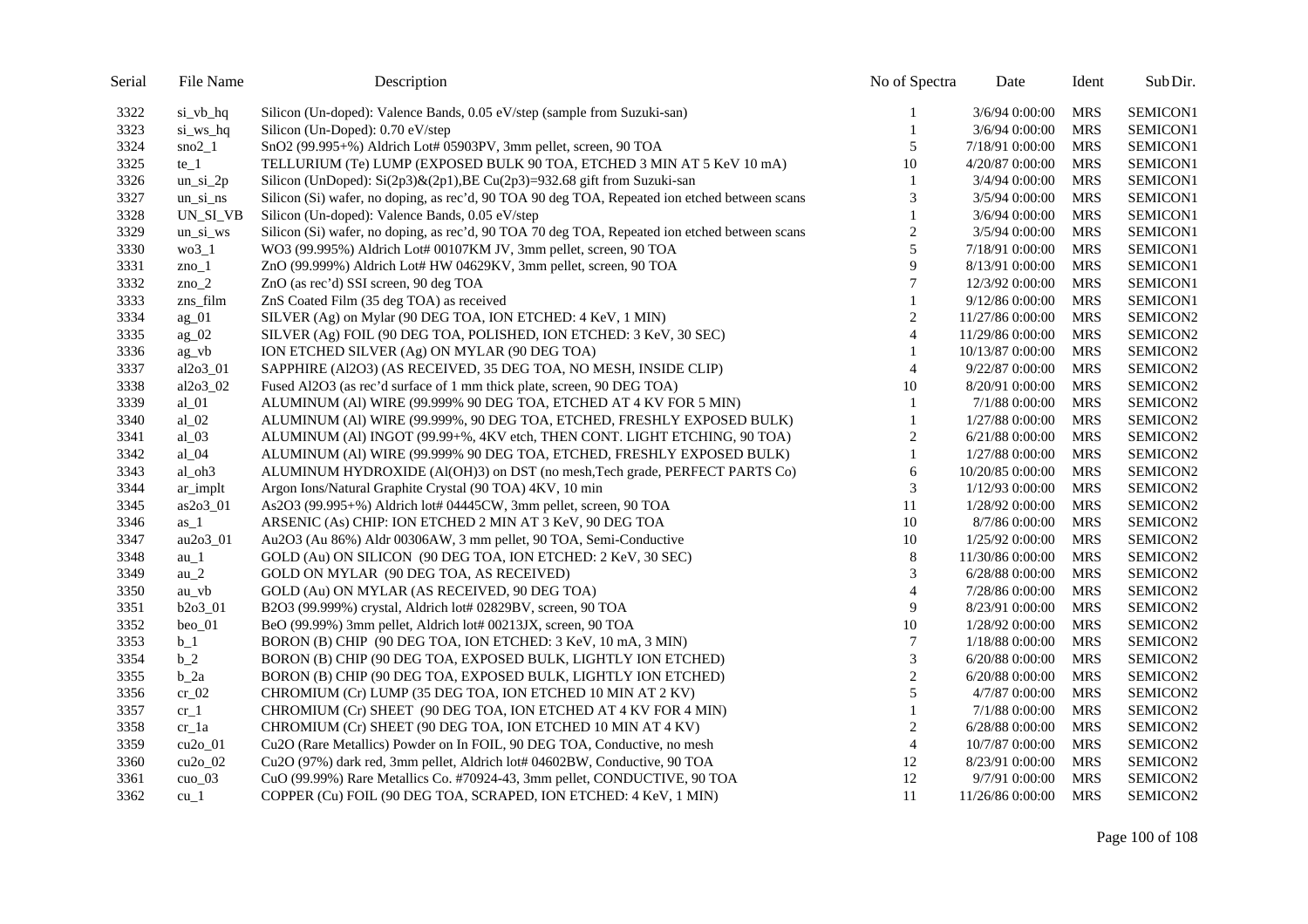| Serial | File Name        | Description                                                              | No of Spectra  | Date             | Ident      | Sub Dir.        |
|--------|------------------|--------------------------------------------------------------------------|----------------|------------------|------------|-----------------|
| 3363   | cu_la            | COPPER (Cu) FOIL (90 DEG TOA, ION ETCHED 5 MIN AT 3 KV)                  | 1              | 6/20/88 0:00:00  | <b>MRS</b> | SEMICON2        |
| 3364   | $cu_2$           | COPPER (Cu) FOIL (90 DEG TOA, ION ETCHED AT 4 KeV FOR 12 MIN)            | 11             | 7/10/87 0:00:00  | <b>MRS</b> | SEMICON2        |
| 3365   | $cu_oh2$         | Cu(OH)2 (3 mm pellet, Tech grade) Aldr lot# 11715EW screen 90 TOA        | 11             | 9/10/91 0:00:00  | <b>MRS</b> | SEMICON2        |
| 3366   | $c_1$ vb         | INDUSTRIAL DIAMOND (C) CLEANED WITH SOLVENTS, 45 DEG TOA                 | 1              | 1/20/88 0:00:00  | <b>MRS</b> | SEMICON2        |
| 3367   | $c_2$            | CARBON (C) SHEET (GRAPHITE) (90 DEG TOA, SCRAPED WITH RAZOR BLADE)       | 6              | 1/19/88 0:00:00  | <b>MRS</b> | SEMICON2        |
| 3368   | $c_2a$           | CARBON (C) SHEET (GRAPHITE) (90 DEG TOA, SCRAPED WITH A RAZOR BLADE)     | $\mathbf{1}$   | 1/19/88 0:00:00  | <b>MRS</b> | SEMICON2        |
| 3369   | $c_2b$           | CARBON (C) SHEET (GRAPHITE) (90 DEG TOA, SCRAPED WITH RAZOR BLADE)       | $\mathbf{1}$   | 1/19/88 0:00:00  | <b>MRS</b> | SEMICON2        |
| 3370   | c_diam_1         | DIAMOND (C) (90 DEG TOA, NO SCREEN, CLEANED WITH SOLVENTS)               | $\mathbf{1}$   | 2/18/88 0:00:00  | <b>MRS</b> | SEMICON2        |
| 3371   | $c_diam_2$       | INDUSTRIAL DIAMOND 45 DEG TOA, SCREEN, ION ETCH 20s 3 KeV                | 3              | 7/15/87 0:00:00  | <b>MRS</b> | SEMICON2        |
| 3372   | diamnd_a         | DIAMOND (C) (90 DEG TOA, NO SCREEN, CLEANED WITH SOLVENTS)               | $\mathbf{1}$   | 2/18/88 0:00:00  | <b>MRS</b> | <b>SEMICON2</b> |
| 3373   | diamnd_b         | DIAMOND (C) As received, no screen.                                      | 1              | 2/18/88 0:00:00  | <b>MRS</b> | SEMICON2        |
| 3374   | diamnd c         | INDUSTRIAL DIAMOND (LIGHTLY ETCHED) 45 DEG TOA, SCREEN, EXPOSED BULK     | 3              | 7/15/87 0:00:00  | <b>MRS</b> | SEMICON2        |
| 3375   | dimnd_et         | INDUSTRIAL DIAMOND 45 DEG TOA, SCREEN, ION ETCH 20s 3 KeV                | 3              | 7/15/87 0:00:00  | <b>MRS</b> | SEMICON2        |
| 3376   | dimnd_vb         | INDUSTRIAL DIAMOND (C) CLEANED WITH SOLVENTS, 45 DEG TOA                 | $\mathbf{1}$   | 1/20/88 0:00:00  | <b>MRS</b> | SEMICON2        |
| 3377   | ga2o3_01         | Ga2O3 (99.999+%) Aldrich lot# 09325MV, 3mm pellet, screen, 90 TOA        | 12             | 8/17/91 0:00:00  | <b>MRS</b> | SEMICON2        |
| 3378   | $ga_1$           | GALLIUM (Ga) SHOT FRESHLY CUT & ETCHED UNTIL SURFACE MELTED)             | 11             | 6/12/87 0:00:00  | <b>MRS</b> | SEMICON2        |
| 3379   | $geo2_01$        | GeO2 (99.999%) Aldrich lot# 02904BW, 3mm pellet, screen, 90 TOA          | 11             | 8/13/91 0:00:00  | <b>MRS</b> | SEMICON2        |
| 3380   | $geo2_02$        | GeO2 (99.999%) Aldr lot# 02904BW, 3mm pellet, screen, 90 TOA             | $\overline{4}$ | 8/13/91 0:00:00  | <b>MRS</b> | SEMICON2        |
| 3381   | $h$ opg $\lceil$ | HOPG (freshly delaminated surface) 100 deg TOA                           | 10             | 12/15/93 0:00:00 | <b>MRS</b> | SEMICON2        |
| 3382   | in2o3_01         | In2O3 (99.999%) Aldrich lot# 07528HY, 3mm pellet, 90 TOA, CONDUCTIVE     | 10             | 1/26/92 0:00:00  | <b>MRS</b> | SEMICON2        |
| 3383   | $in_1$           | INDIUM (In) FOIL (90 TOA, EXPOSED BULK, ION ETCHED: 4 KeV, 1 MIN)        | 11             | 11/27/86 0:00:00 | <b>MRS</b> | SEMICON2        |
| 3384   | $in_1$           | INDIUM (In) FOIL (90 TOA, FRESH CUT, ION ETCHED: 4 KeV, 30 SEC)          | 1              | 11/29/86 0:00:00 | <b>MRS</b> | SEMICON2        |
| 3385   | mgo $01$         | MgO (99.99%) Aldrich lot# 00616CW, screen, 90 deg TOA                    | 12             | 8/22/91 0:00:00  | <b>MRS</b> | SEMICON2        |
| 3386   | $mgo_02$         | MgO (99.99%) Aldrich lot# 00616CW, screen, 90 TOA                        | 13             | 8/23/91 0:00:00  | <b>MRS</b> | SEMICON2        |
| 3387   | $nbs$ _si_1      | NBS SRM 1521 B-70: Boron Doped Silicon (8.76 Mega-Ohm, as rec'd)         | $\sqrt{5}$     | 6/25/91 0:00:00  | <b>MRS</b> | SEMICON2        |
| 3388   | $nio_0$          | NiO (99.99%) Aldr lot# 00503CW, 3mm pellet, CONDUCTIVE, 90 TOA           | 11             | 8/23/91 0:00:00  | <b>MRS</b> | SEMICON2        |
| 3389   | $ni_1$           | NICKEL (Ni) FOIL (90 TOA, ION ETCHED: 5 KeV, 10 mA, 6 MIN)               | 9              | 11/15/86 0:00:00 | <b>MRS</b> | SEMICON2        |
| 3390   | ni_1a            | NICKEL (Ni) FOIL (90 TOA, ION ETCHED: 5 KeV, 10 mA, 6 MIN)               | 1              | 11/18/86 0:00:00 | <b>MRS</b> | SEMICON2        |
| 3391   | $ni_2$           | NICKEL (Ni) FILM (90 DEG TOA, 90 DEG ION ETCH: 2 KeV, 10 mA, 3 MIN)      | 7              | 3/14/87 0:00:00  | <b>MRS</b> | SEMICON2        |
| 3392   | $ni_3$           | NICKEL FOIL (Ni) (ETCHED 10 min at 3KV & KEPT AT 10(-9) 3 DAYS)          | 5              | 11/8/86 0:00:00  | <b>MRS</b> | SEMICON2        |
| 3393   | $ni_oh2$         | Ni(OH)2 (3mm pellet) 99% Aldrich lot# 90 TOA screen                      | 9              | $6/2/92$ 0:00:00 | <b>MRS</b> | SEMICON2        |
| 3394   | pb2o3_01         | Pb2O3 (99.9%) RMC lot# 80310-04, 3mm pellet, screen, 90 TOA              | $10\,$         | 2/2/92 0:00:00   | <b>MRS</b> | SEMICON2        |
| 3395   | $pbo2_01$        | PbO2 (95+%) Aldrich Lot# 06811JW, 3mm pellet, CONDUCTIVE, 90 TOA         | $8\phantom{1}$ | 8/14/91 0:00:00  | <b>MRS</b> | SEMICON2        |
| 3396   | $pbo_01$         | PbO (99.999%) Aldrich Lot# 04911PV, 3mm pellet, Semi-Con, screen, 90 TOA | $\,8\,$        | 1/25/92 0:00:00  | <b>MRS</b> | SEMICON2        |
| 3397   | $pdo_01$         | PdO (99.999%) Aldrich Lot# 03219JV, 3mm pellet, Semi-Con, screen, 90 TOA | 9              | 8/15/91 0:00:00  | <b>MRS</b> | SEMICON2        |
| 3398   | pdo_02           | PdO (99.999%) Aldrich Lot# 03219JV, 3mm pellet, Semi-Con, screen, 90 TOA | 1              | 8/15/91 0:00:00  | <b>MRS</b> | SEMICON2        |
| 3399   | $pto2_01$        | PtO2-xH2O (99.99%) Aldrich Lot# 09605EV, 3mm pellet, Semi-con, 90 TOA    | 10             | 8/19/91 0:00:00  | <b>MRS</b> | SEMICON2        |
| 3400   | $pt_1$           | PLATINUM (Pt) FOIL (90 TOA, ION ETCHED: 5 KeV, 10 mA, 2 MIN)             | $\overline{4}$ | 11/15/86 0:00:00 | <b>MRS</b> | SEMICON2        |
| 3401   | $pt_1a$          | PLATINUM (Pt) FOIL (90 TOA, ION ETCHED: 5 KeV, 10mA, 2 MIN)              | 1              | 11/18/86 0:00:00 | <b>MRS</b> | SEMICON2        |
| 3402   | $pt_1b$          | PLATINUM (Pt) FOIL (90 TOA, ION ETCHED: 5 KeV, 10mA, 2 MIN)              | 1              | 11/18/86 0:00:00 | <b>MRS</b> | SEMICON2        |
| 3403   | $pt_1bb$         | PLATINUM (Pt) FOIL (90 TOA, ION ETCHED: 5 KeV, 10mA, 2 MIN)              | 1              | 11/18/86 0:00:00 | <b>MRS</b> | SEMICON2        |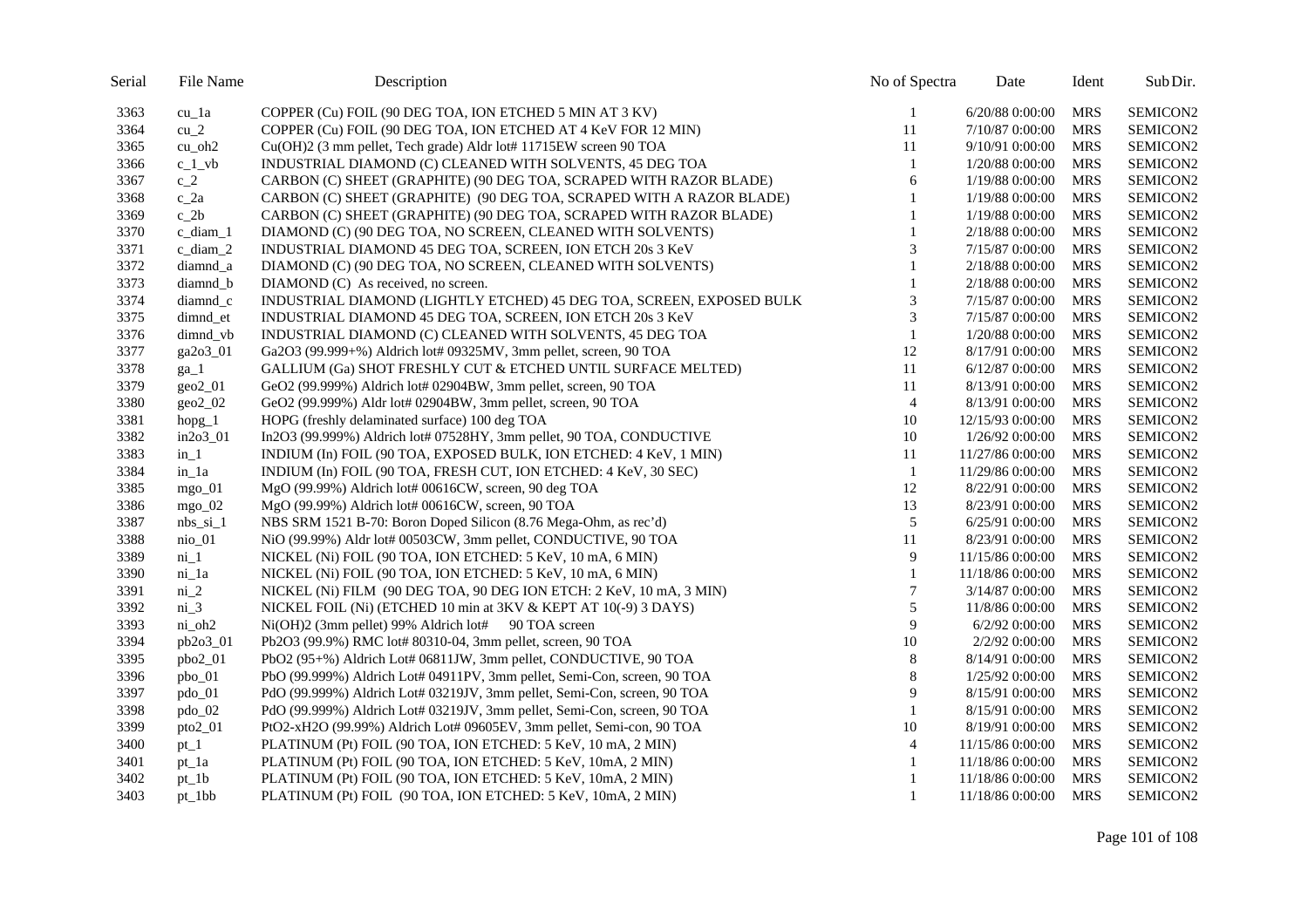| Serial | File Name                     | Description                                                                                   | No of Spectra    | Date              | Ident      | Sub Dir.        |
|--------|-------------------------------|-----------------------------------------------------------------------------------------------|------------------|-------------------|------------|-----------------|
| 3404   | $p_1$                         | PHOSPHORUS (P) (35 DEG TOA, ION ETCHED)                                                       | 2                | 7/5/88 0:00:00    | <b>MRS</b> | SEMICON2        |
| 3405   | $p_2$                         | PHOSPHORUS (P) CHIP (90 DEG TOA, ION ETCHED AT 3 KV FOR 5 MIN)                                | $\mathbf{1}$     | 7/6/88 0:00:00    | <b>MRS</b> | SEMICON2        |
| 3406   | si3n4_01                      | OLD OXIDIZED SI3N4 COATING (90 DEG TOA, AS RECEIVED)                                          | 6                | 6/17/88 0:00:00   | <b>MRS</b> | SEMICON2        |
| 3407   | $si3n4_02$                    | OLD OXIDIZED SI3N4 COATING (ION ETCHED: 2KV, 4 MIN)                                           | 7                | 6/17/88 0:00:00   | <b>MRS</b> | SEMICON2        |
| 3408   | silicone                      | DIMETHYL SILICONE REFERENCE SAMPLE (35 DEG TOA) NO SCREEN, MASK USED                          | $\overline{4}$   | 9/22/87 0:00:00   | <b>MRS</b> | SEMICON2        |
| 3409   | $sio2_01$                     | $\left(-\right)$ SiO2 (10x10x2 mm, polished, from Brazil, screen, 90 TOA, as rec'd)           | 12               | 8/21/91 0:00:00   | <b>MRS</b> | SEMICON2        |
| 3410   | $sio2_10$                     | 200 A SiO2/Si (as rec'd) 10 deg TOA                                                           | 15               | 7/20/92 0:00:00   | <b>MRS</b> | SEMICON2        |
| 3411   | $\frac{\text{SiO2}}{2}$ 50    | 200 A SiO2/Si (as rec'd) 50 deg TOA                                                           | 15               | 7/20/92 0:00:00   | <b>MRS</b> | SEMICON2        |
| 3412   | sio2_90a                      | 200 A SiO2/Si (as rec'd) 90 deg TOA                                                           | 9                | 7/20/92 0:00:00   | <b>MRS</b> | SEMICON2        |
| 3413   | $sio2_90b$                    | 200 A SiO2/Si (as rec'd) 90 deg TOA                                                           | 12               | 7/20/92 0:00:00   | <b>MRS</b> | SEMICON2        |
| 3414   | $sio2$ 90 $c$                 | 200 A SiO2/Si (as rec'd) 90 deg TOA                                                           | $\boldsymbol{2}$ | 7/20/92 0:00:00   | <b>MRS</b> | SEMICON2        |
| 3415   | sio_ws                        | Silicon (Si) wafer, no doping, as rec'd, 90 TOA 70 deg TOA, Repeated ion etched between scans | $\boldsymbol{2}$ | 3/5/94 0:00:00    | <b>MRS</b> | SEMICON2        |
| 3416   | $sno2_01$                     | SnO2 (99.995+%) Aldrich Lot# 05903PV, 3mm pellet, screen, 90 TOA                              | 5                | 7/18/91 0:00:00   | <b>MRS</b> | SEMICON2        |
| 3417   | $sno_01$                      | SnO (99+%) Aldrich Lot# 14613HW, 3mm pellet, CONDUCTIVE, screen, 90 TOA                       | 10               | 9/9/91 0:00:00    | <b>MRS</b> | SEMICON2        |
| 3418   | $teo2_01$                     | TeO2 (99.995%) Aldrich lot# 07812JV, 3mm pellet, screen, 90 TOA                               | 10               | 8/22/91 0:00:00   | <b>MRS</b> | SEMICON2        |
| 3419   | $te_1$                        | TELLURIUM (Te) LUMP (EXPOSED BULK 90 TOA, ETCHED 3 MIN AT 5 KeV 10 mA)                        | 10               | 4/20/87 0:00:00   | <b>MRS</b> | SEMICON2        |
| 3420   | $ti_1$                        | TITANIUM (Ti) FOIL (SCRAPED, 90 DEG TOA, ION ETCH: 5 KeV, 10 mA, 3 MIN)                       | 11               | 12/4/86 0:00:00   | <b>MRS</b> | SEMICON2        |
| 3421   | ti 1b                         | TITANIUM (Ti) FOIL (SCRAPED, 90 DEG TOA, ION ETCH: 5 KeV, 10 mA, 3 MIN)                       | -1               | 12/5/86 0:00:00   | <b>MRS</b> | SEMICON2        |
| 3422   | wo3_01                        | WO3 (99.995%) Aldrich Lot# 00107KM JV, 3mm pellet, screen, 90 TOA                             | 5                | 7/18/91 0:00:00   | <b>MRS</b> | SEMICON2        |
| 3423   | $W_{-}1$                      | TUNGSTEN (W) SHEET (90 DEG TOA, ION ETCHED AT 3 KV FOR 5 MIN)                                 | $\mathbf{1}$     | 7/4/88 0:00:00    | <b>MRS</b> | SEMICON2        |
| 3424   | $crsi_01$                     | CrSi (15 monolayers Cr/Si(111) 7x7) 90 TOA                                                    | 11               | 7/21/92 0:00:00   | <b>MRS</b> | <b>SILICIDE</b> |
| 3425   | $crsi$ 02                     | CrSi (15 monolayers Cr/Si(111) 7x7) 90 TOA                                                    | $\overline{c}$   | 7/22/92 0:00:00   | <b>MRS</b> | <b>SILICIDE</b> |
| 3426   | $crsi_03$                     | CrSi (15 monolayers Cr/Si(111) 7x7) 90 TOA                                                    | 7                | 7/21/92 0:00:00   | <b>MRS</b> | <b>SILICIDE</b> |
| 3427   | tisi_1                        | TiSi film (blue-grn, old, as deposit, as rec'd, 35 TOA                                        | $\,8\,$          | 5/14/94 0:00:00   | <b>MRS</b> | <b>SILICIDE</b> |
| 3428   | $\text{tisi}\_1$ <sup>e</sup> | TiSi film(blue-grn, old, as deposit, 5min 3KV etch, 35                                        | $\,$ 8 $\,$      | 5/14/94 0:00:00   | <b>MRS</b> | <b>SILICIDE</b> |
| 3429   | $\text{tisi}_2$               | TiSi film (gray color, old, annealed, as rec'd, 35                                            | $\,$ 8 $\,$      | 5/14/94 0:00:00   | <b>MRS</b> | <b>SILICIDE</b> |
| 3430   | $\text{tisi}_2$ e             | TiSi film (old, gray color, anneal, 3min 3KVetch, 35T)                                        | $\,$ 8 $\,$      | 5/14/94 0:00:00   | <b>MRS</b> | <b>SILICIDE</b> |
| 3431   | $ag2s_01$                     | Ag2S (Argentite, Guanajuato, Mex.) filed bulk                                                 | $10\,$           | $6/15/94$ 0:00:00 | <b>MRS</b> | <b>SULFIDE</b>  |
| 3432   | $ag2s_02$                     | Ag2S (Argentite, Guanajuato, Mex.) filed bulk                                                 | 5                | 6/15/94 0:00:00   | <b>MRS</b> | <b>SULFIDE</b>  |
| 3433   | $as2s3$ 01                    | As2S3 (Orpiment) Nevada, USA bulk, mesh, 90 TOA                                               | 10               | 5/24/94 0:00:00   | <b>MRS</b> | <b>SULFIDE</b>  |
| 3434   | $as2s3_02$                    | As2S3 (Orpiment) bulk Nevada, USA, mesh 90 TOA                                                | 10               | 5/26/94 0:00:00   | <b>MRS</b> | <b>SULFIDE</b>  |
| 3435   | $as2s3_03$                    | As2S3 (Orpiment) bulk Nevada, USA, mesh 90 TOA                                                | $\overline{c}$   | 5/26/94 0:00:00   | <b>MRS</b> | <b>SULFIDE</b>  |
| 3436   | $ass_01$                      | As2S2 (Realgar) bulk Nevada, USA mesh 90 TOA                                                  | 10               | 5/26/94 0:00:00   | <b>MRS</b> | <b>SULFIDE</b>  |
| 3437   | ass $02$                      | As2S2 (Realgar) bulk Nevada, USA mesh 90 TOA                                                  | $\overline{c}$   | 5/26/94 0:00:00   | <b>MRS</b> | <b>SULFIDE</b>  |
| 3438   | $\text{cus}\_01$              | CuS (Covellite dk blue polished natl xtl)EtOH wipe                                            | 11               | 6/9/94 0:00:00    | <b>MRS</b> | <b>SULFIDE</b>  |
| 3439   | $\text{cus}\_02$              | CuS (Covellite dk blue polished natl xtl)20s 2KV                                              | 14               | $6/10/94$ 0:00:00 | <b>MRS</b> | <b>SULFIDE</b>  |
| 3440   | $fes2_01$                     | FeS2 xtl (Pyrite, Mexico) fresh bulk, 80 TOA                                                  | 10               | 5/13/94 0:00:00   | <b>MRS</b> | <b>SULFIDE</b>  |
| 3441   | $hgs_01$                      | Cinnabar (HgS) lg xtl, fresh bulk, mesh, Ukraine Rus                                          | 11               | $6/17/94$ 0:00:00 | <b>MRS</b> | <b>SULFIDE</b>  |
| 3442   | $~\text{mos}2~01$             | MOLYBDENUM DI-SULFIDE (Mo_S2) FRESHLY EXPOSED SURFACE OF A POLYMORPHIC SHEEET                 | $\overline{2}$   | 7/21/87 0:00:00   | <b>MRS</b> | <b>SULFIDE</b>  |
| 3443   | $mos2_0s$                     | MoS2 crystal (as rec'd) 90 TOA                                                                | 1                | 7/16/93 0:00:00   | <b>MRS</b> | <b>SULFIDE</b>  |
| 3444   | pbs_01                        | PbS xtl (Galena, Missouri) fresh bulk, 35 TOA                                                 | 10               | 5/13/94 0:00:00   | <b>MRS</b> | <b>SULFIDE</b>  |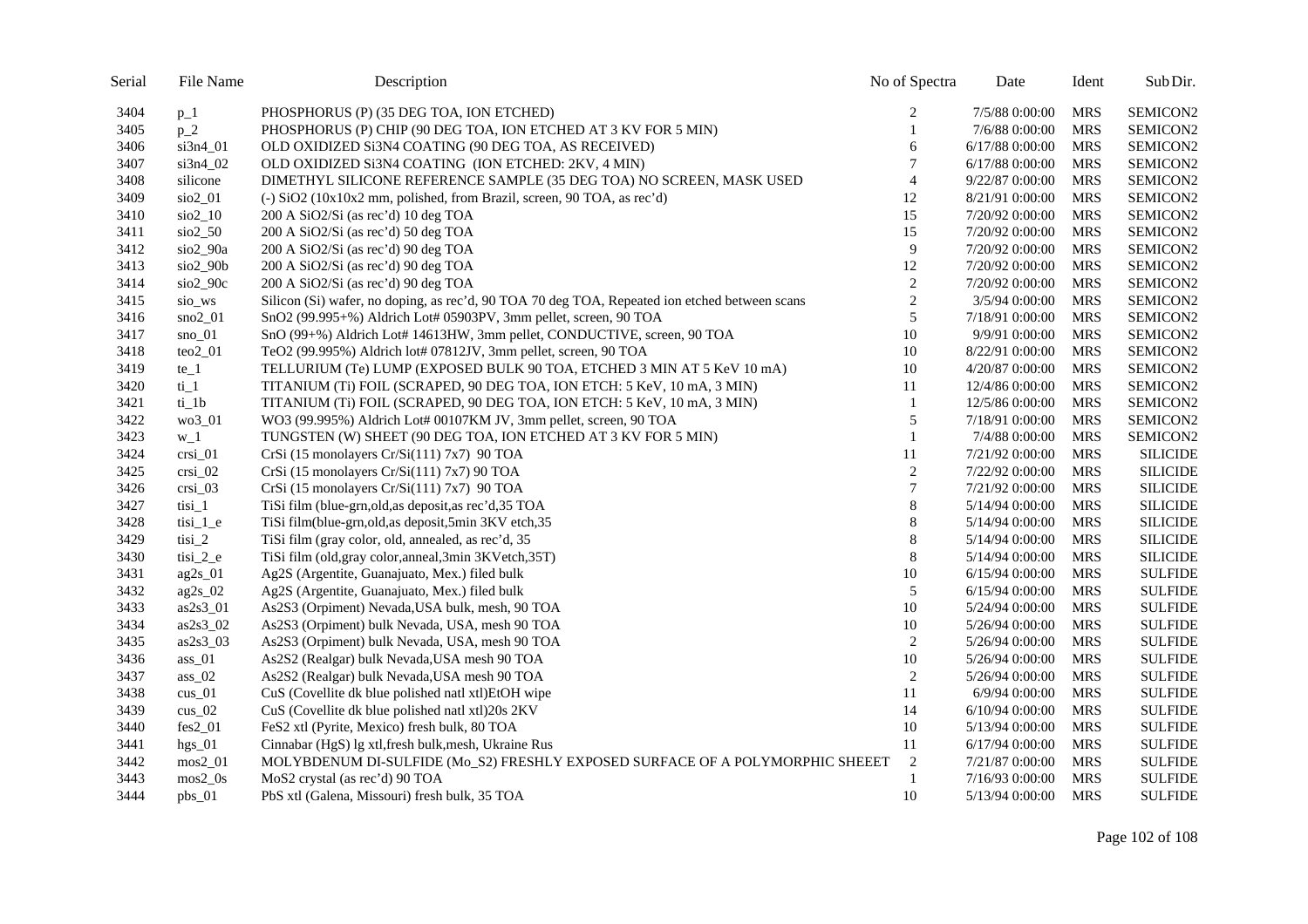| Serial | File Name                | Description                                                               | No of Spectra | Date             | Ident      | Sub Dir.        |
|--------|--------------------------|---------------------------------------------------------------------------|---------------|------------------|------------|-----------------|
| 3445   | $\text{tas2\_01}$        | TaS2 xtl (gift) as rec'd 90 TOA                                           | 6             | $6/1/94$ 0:00:00 | <b>MRS</b> | <b>SULFIDE</b>  |
| 3446   | $\text{tas2 } 02$        | TaS2 xtl (gift) peeled away two layers, 90 TOA                            | 6             | $6/1/94$ 0:00:00 | <b>MRS</b> | <b>SULFIDE</b>  |
| 3447   | zns_film                 | ZnS Coated Film (35 deg TOA) as received                                  |               | 9/12/86 0:00:00  | <b>MRS</b> | <b>SULFIDE</b>  |
| 3448   | bisrcu_1                 | BiSrCuO (Todai) fresh exposed bulk 90 TOA                                 | 11            | 6/1/94 0:00:00   | MRS        | <b>SUPERCON</b> |
| 3449   | $bsc_01$                 | SINGLE CRYSTAL OF BiSrCaCuO, 90 DEG TOA, ACETONE CLEANED                  | 9             | 3/5/88 0:00:00   | MRS        | <b>SUPERCON</b> |
| 3450   | $bsc_02$                 | SINGLE CRYSTAL OF BiSrCaCuO, 90 DEG TOA                                   | 8             | 2/4/88 0:00:00   | <b>MRS</b> | <b>SUPERCON</b> |
| 3451   | $bscc_03$                | Single Crystal of BiSrCaCuO SCRAPED, MOUNTED ON In FOIL, 15 DEG TOA       | 9             | 3/16/88 0:00:00  | <b>MRS</b> | <b>SUPERCON</b> |
| 3452   | $bsc_04$                 | SINGLE CRYSTAL of BiSrCaCuO (90 DEG TOA, SCRAPED IN AIR)                  | 7             | 2/5/88 0:00:00   | <b>MRS</b> | <b>SUPERCON</b> |
| 3453   | bsc 05                   | SINGLE CRYSTAL OF BiSrCaCuO (90 DEG TOA, SCRAPED IN AIR)                  |               | 2/5/88 0:00:00   | <b>MRS</b> | <b>SUPERCON</b> |
| 3454   | $bsc_0$ 06               | BiSrCaCuO / MgO [100] 2000 ANG THICK (90 TOA, SCRAPED WITH DIAMOND PAPER) | 9             | 5/9/88 0:00:00   | <b>MRS</b> | <b>SUPERCON</b> |
| 3455   | $bsc_0$ 07               | BiSrCaCuO / MgO (100) (35 DEG TOA, FRESHLY POLISHED WITH DIAMOND PAPER)   | 10            | $6/3/88$ 0:00:00 | MRS        | <b>SUPERCON</b> |
| 3456   | $bsc_0$ 08               | BiSrCaCuO SUPERCONDUCTOR (LIGHTLY ETCHED TO REMOVE CARBON, 90 DEG TOA)    | 12            | 7/22/88 0:00:00  | <b>MRS</b> | <b>SUPERCON</b> |
| 3457   | $ybc_01$                 | YBaCuO (CPS Co.) pellet: LASER ON 590 nm, 400 mW: Strong Outgassing       | 6             | 9/23/89 0:00:00  | <b>MRS</b> | <b>SUPERCON</b> |
| 3458   | $ybc_02$                 | YBaCuO (CPS Co.) pellet NOT EXPOSED to Laser                              |               | 9/23/89 0:00:00  | MRS        | <b>SUPERCON</b> |
| 3459   | $ybc_03$                 | YBaCuO (CPS Co.) pellet: LASER ON 590 nm, 700 mW: Strong Outgassing       | 6             | 9/23/89 0:00:00  | <b>MRS</b> | <b>SUPERCON</b> |
| 3460   | $ybc_04$                 | YBaCuO (CPS Co.) pellet: LASER Turned OFF                                 | 5             | 9/23/89 0:00:00  | <b>MRS</b> | <b>SUPERCON</b> |
| 3461   | $ybc_05$                 | YBaCuO (CPS Co.) pellet NOT EXPOSED to Laser                              |               | 9/23/89 0:00:00  | <b>MRS</b> | <b>SUPERCON</b> |
| 3462   | $vbc\_06$                | YBCO exposed to 10ppm NO2 at 90% RH for 1 week                            | 4             | 8/20/92 0:00:00  | <b>MRS</b> | <b>SUPERCON</b> |
| 3463   | $ybc_07$                 | YBCO exposed to 1ppm of SO2 at 90% RH for 1 week                          | 4             | 8/20/92 0:00:00  | <b>MRS</b> | <b>SUPERCON</b> |
| 3464   | ybc_2115                 | SAMPLE "YBC-2115" (AS RECIVED, 35 DEG TOA)                                | 6             | 2/16/88 0:00:00  | <b>MRS</b> | <b>SUPERCON</b> |
| 3465   | 90_fcs01                 | $(+)$ 0.50 mm away from max cts $(0.0)$ at 90 TOA 90 deg TOA              | 5             | 3/3/94 0:00:00   | <b>MRS</b> | <b>SYSTMCHK</b> |
| 3466   | 90_fcs02                 | $(+)$ 0.30 mm away from max cts $(0.0)$ at 90 TOA 90 deg TOA              | 5             | 3/3/94 0:00:00   | MRS        | <b>SYSTMCHK</b> |
| 3467   | 90_fcs03                 | $(+)$ 0.20 mm away from max cts $(0.0)$ at 90 TOA 90 deg TOA              | 5             | 3/3/94 0:00:00   | <b>MRS</b> | <b>SYSTMCHK</b> |
| 3468   | 90_fcs04                 | $(+)$ 0.10 mm away from max cts $(0.0)$ at 90 TOA 90 deg TOA              | 5             | 3/3/94 0:00:00   | <b>MRS</b> | <b>SYSTMCHK</b> |
| 3469   | $90$ fcs $05$            | $(+/-)$ 0.00 mm max cts position at 90 TOA 90 deg TOA                     | 5             | 3/3/94 0:00:00   | <b>MRS</b> | <b>SYSTMCHK</b> |
| 3470   | 90_fcs06                 | $(-)$ 0.10 mm away from max cts $(0.0)$ at 90 TOA 90 deg TOA              | 5             | 3/3/94 0:00:00   | <b>MRS</b> | <b>SYSTMCHK</b> |
| 3471   | 90_fcs07                 | $(-) 0.20$ mm away from max cts $(0.0)$ at 90 TOA 90 deg TOA              | 5             | 3/3/94 0:00:00   | MRS        | <b>SYSTMCHK</b> |
| 3472   | 90_fcs08                 | $(-) 0.30$ mm away from max cts $(0.0)$ at 90 TOA 90 deg TOA              | 5             | 3/3/94 0:00:00   | MRS        | <b>SYSTMCHK</b> |
| 3473   | 90_fcs09                 | $(-) 0.50$ mm away from max cts $(0.0)$ at 90 TOA 90 deg TOA              | 5             | 3/3/94 0:00:00   | <b>MRS</b> | <b>SYSTMCHK</b> |
| 3474   | 90_foc01                 | +0.500 mm from max counts at a 90 TOA 35 deg TOA                          | 9             | 2/28/94 0:00:00  | <b>MRS</b> | <b>SYSTMCHK</b> |
| 3475   | 90_foc02                 | +0.300 mm from max counts at a 90 TOA 35 deg TOA                          | 9             | 2/28/94 0:00:00  | MRS        | <b>SYSTMCHK</b> |
| 3476   | 90_foc03                 | +0.100 mm from max counts at a 90 TOA 35 deg TOA                          | 9             | 2/28/94 0:00:00  | <b>MRS</b> | <b>SYSTMCHK</b> |
| 3477   | 90_foc04                 | 0.0 mm from max counts at a 90 TOA 35 deg TOA                             | 9             | 2/28/94 0:00:00  | <b>MRS</b> | <b>SYSTMCHK</b> |
| 3478   | $90 \text{ foc}05$       | (-) 0.100 mm from max counts position at 90 TOA 35 deg TOA                | 9             | 2/28/94 0:00:00  | <b>MRS</b> | <b>SYSTMCHK</b> |
| 3479   | $90 \text{ foot}$        | (-) 0.300 mm from max counts position at 90 TOA 35 deg TOA                | 9             | 2/28/94 0:00:00  | MRS        | <b>SYSTMCHK</b> |
| 3480   | 90_foc07                 | (-) 0.500 mm from max counts position at 90 TOA 35 deg TOA                | 9             | 2/28/94 0:00:00  | <b>MRS</b> | <b>SYSTMCHK</b> |
| 3481   | $ag$ <sub>_sb_1</sub>    | Grazing X-rays, >100 TOA, ion etched, S/B=118                             |               | 5/22/92 0:00:00  | <b>MRS</b> | <b>SYSTMCHK</b> |
| 3482   | $ag$ <sub>-sb</sub> $_2$ | Ag/Si, 114Kcps crt, Graz X-rays, TOA=>110 deg                             | 8             | 5/22/92 0:00:00  | <b>MRS</b> | <b>SYSTMCHK</b> |
| 3483   | $ag_s b_3$               | Ag/Si, 114Kcps crt, Graz X-rays, TOA=> 110 deg                            |               | 5/22/92 0:00:00  | MRS        | <b>SYSTMCHK</b> |
| 3484   | $ag_s b_4$               | Ag/Si 17 Kcps 10 deg TOA Grazing X-rays ion etched                        |               | 5/22/92 0:00:00  | <b>MRS</b> | <b>SYSTMCHK</b> |
| 3485   | $ag$ sb $5$              | Ag/Si ion etched 110 deg TOA                                              | 13            | 7/7/92 0:00:00   | MRS        | <b>SYSTMCHK</b> |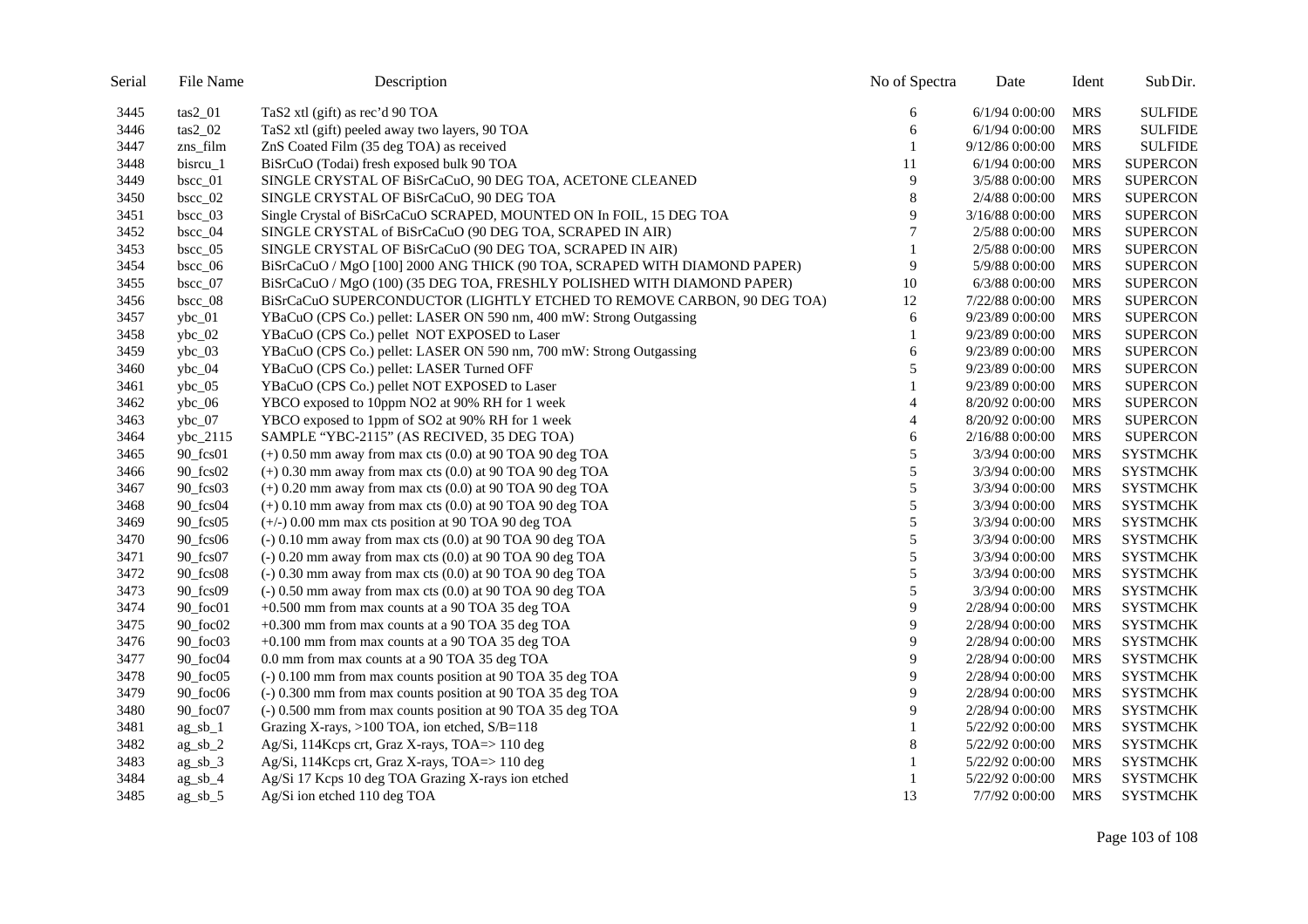| Serial | File Name            | Description                                                                          | No of Spectra  | Date              | Ident      | Sub Dir.        |
|--------|----------------------|--------------------------------------------------------------------------------------|----------------|-------------------|------------|-----------------|
| 3486   | $ag_s b_6$           | Ag/Si ion etched 110 deg TOA                                                         | 4              | 7/7/92 0:00:00    | <b>MRS</b> | <b>SYSTMCHK</b> |
| 3487   | $ag_s b_7$           | Ag/Si ion etched 110 deg TOA                                                         | 13             | 7/7/92 0:00:00    | <b>MRS</b> | <b>SYSTMCHK</b> |
| 3488   | cu bechk             | Check of Cu BEs to verify calibration for Cu & Ni 35 deg TOA                         | 6              | 2/21/94 0:00:00   | <b>MRS</b> | <b>SYSTMCHK</b> |
| 3489   | c_buildu             | CARBON BUILD-UP ON COPPER (17 HR IN ANAL. CHAMBER)90 DEG TOA, PREVIOUSLY ION ETCHED1 |                | 11/27/86 0:00:00  | <b>MRS</b> | <b>SYSTMCHK</b> |
| 3490   | error_01             | position 1 for random error check                                                    |                | 1/5/93 0:00:00    | <b>MRS</b> | <b>SYSTMCHK</b> |
| 3491   | $error_02$           | position 2 for random error check                                                    | 1              | 1/5/93 0:00:00    | <b>MRS</b> | <b>SYSTMCHK</b> |
| 3492   | error_03             | position 3 for random error check                                                    | $\mathbf{1}$   | 1/5/93 0:00:00    | <b>MRS</b> | <b>SYSTMCHK</b> |
| 3493   | $error_04$           | position 4 for random error check                                                    | 1              | 1/5/93 0:00:00    | <b>MRS</b> | <b>SYSTMCHK</b> |
| 3494   | error_05             | position 5 for random error check                                                    | 1              | 1/5/93 0:00:00    | <b>MRS</b> | <b>SYSTMCHK</b> |
| 3495   | $error_06$           | position 6 for random error check                                                    | 1              | 1/5/93 0:00:00    | <b>MRS</b> | <b>SYSTMCHK</b> |
| 3496   | error_07             | position 7 for random error check                                                    | 1              | 1/5/93 0:00:00    | <b>MRS</b> | <b>SYSTMCHK</b> |
| 3497   | $err_01$             | position 1 for random error check                                                    | 1              | 1/5/93 0:00:00    | <b>MRS</b> | <b>SYSTMCHK</b> |
| 3498   | $err_02$             | position 2 for random error check                                                    | 1              | 1/5/93 0:00:00    | <b>MRS</b> | <b>SYSTMCHK</b> |
| 3499   | $err_03$             | position 3 for random error check                                                    | 1              | 1/5/93 0:00:00    | <b>MRS</b> | <b>SYSTMCHK</b> |
| 3500   | $err_04$             | position 4 for random error check                                                    | 1              | 1/5/93 0:00:00    | <b>MRS</b> | <b>SYSTMCHK</b> |
| 3501   | $err_05$             | position 5 for random error check                                                    | 1              | 1/5/93 0:00:00    | <b>MRS</b> | <b>SYSTMCHK</b> |
| 3502   | $err_06$             | position 6 for random error check                                                    | 1              | 1/5/93 0:00:00    | <b>MRS</b> | <b>SYSTMCHK</b> |
| 3503   | $err_07$             | position 7 for random error check                                                    | 1              | 1/5/93 0:00:00    | MRS        | <b>SYSTMCHK</b> |
| 3504   | $exp_{\text{c}}$ chk | 35 TOA Cu cleaned check of exponent factors                                          | $\overline{4}$ | $6/10/94$ 0:00:00 | <b>MRS</b> | <b>SYSTMCHK</b> |
| 3505   | exp_chk2             | 35TOA IG now off:?affect exp factor (3PM-> 10:30am                                   | $\overline{c}$ | $6/10/94$ 0:00:00 | <b>MRS</b> | <b>SYSTMCHK</b> |
| 3506   | focus                | Fresh etch of gold to verify calibration for Fe 90 deg TOA                           | 5              | 3/3/94 0:00:00    | <b>MRS</b> | <b>SYSTMCHK</b> |
| 3507   | focus01              | +0.30mm up from true focus: clean copper<br>f                                        | 3              | 2/7/94 0:00:00    | <b>MRS</b> | <b>SYSTMCHK</b> |
| 3508   | focus02              | +0.20mm up from true focus: clean copper                                             | 3              | 2/7/94 0:00:00    | <b>MRS</b> | <b>SYSTMCHK</b> |
| 3509   | focus03              | $\mathbf f$<br>+0.15mm up from true focus: clean copper                              | 3              | 2/7/94 0:00:00    | <b>MRS</b> | <b>SYSTMCHK</b> |
| 3510   | focus04              | $\mathbf f$<br>+0.10mm up from true focus: clean copper                              | 3              | 2/7/94 0:00:00    | <b>MRS</b> | <b>SYSTMCHK</b> |
| 3511   | focus05              | $\mathbf{f}$<br>+0.05mm up from true focus: clean copper                             | 3              | 2/7/94 0:00:00    | <b>MRS</b> | <b>SYSTMCHK</b> |
| 3512   | focus06              | +0.00mm TRUE FOCUS POINT: clean copper<br>$\mathbf f$                                | 3              | 2/7/94 0:00:00    | <b>MRS</b> | <b>SYSTMCHK</b> |
| 3513   | focus07              | . -0.05mm down from true focus: clean copper                                         | 3              | 2/7/94 0:00:00    | <b>MRS</b> | <b>SYSTMCHK</b> |
| 3514   | focus08              | . -0.10mm down from true focus: clean copper                                         | 3              | 2/7/94 0:00:00    | <b>MRS</b> | <b>SYSTMCHK</b> |
| 3515   | focus09              | . - 0.15mm down from true focus: clean copper                                        | 3              | 2/7/94 0:00:00    | <b>MRS</b> | <b>SYSTMCHK</b> |
| 3516   | focus10              | . -0.20mm down from true focus: clean copper                                         | 3              | 2/7/94 0:00:00    | <b>MRS</b> | <b>SYSTMCHK</b> |
| 3517   | focus11              | . -0.30mm down from true focus: clean copper                                         | 3              | 2/7/94 0:00:00    | <b>MRS</b> | <b>SYSTMCHK</b> |
| 3518   | focus_a              | Check of BE vs Focus at 90 deg TOA Z=+0.20mm 35 deg TOA                              | 5              | 2/28/94 0:00:00   | <b>MRS</b> | <b>SYSTMCHK</b> |
| 3519   | focus_b              | Check of BE vs Focus at 90 deg TOA Z= -0.20mm 35 deg TOA                             | 5              | 2/28/94 0:00:00   | <b>MRS</b> | <b>SYSTMCHK</b> |
| 3520   | focus_c              | 2nd check of BE vs Focus at 90 deg TOA Z=+0.20mm 35 deg TOA                          | 5              | 2/28/94 0:00:00   | <b>MRS</b> | <b>SYSTMCHK</b> |
| 3521   | focus_d              | Max counts: BE vs Focus at 90 deg TOA Z=+0.174 mm 35 deg TOA                         | 5              | 2/28/94 0:00:00   | <b>MRS</b> | <b>SYSTMCHK</b> |
| 3522   | gun_adj              | Gun Bragg angle affected by cooling: 0.2ev shift! 35 deg TOA                         | 5              | 2/24/94 0:00:00   | <b>MRS</b> | <b>SYSTMCHK</b> |
| 3523   | noise_01             | Test of Dark Current Noise: no sample, only X-rays                                   | 1              | 1/6/94 0:00:00    | <b>MRS</b> | <b>SYSTMCHK</b> |
| 3524   | offset_1             | using auto v1 curve slopes but changed offsets                                       | 5              | 11/24/92 0:00:00  | <b>MRS</b> | <b>SYSTMCHK</b> |
| 3525   | rand_01              | position 1 for random error check                                                    | 1              | 1/5/93 0:00:00    | <b>MRS</b> | <b>SYSTMCHK</b> |
| 3526   | rand_02              | position 2 for random error check                                                    | 1              | 1/5/93 0:00:00    | <b>MRS</b> | <b>SYSTMCHK</b> |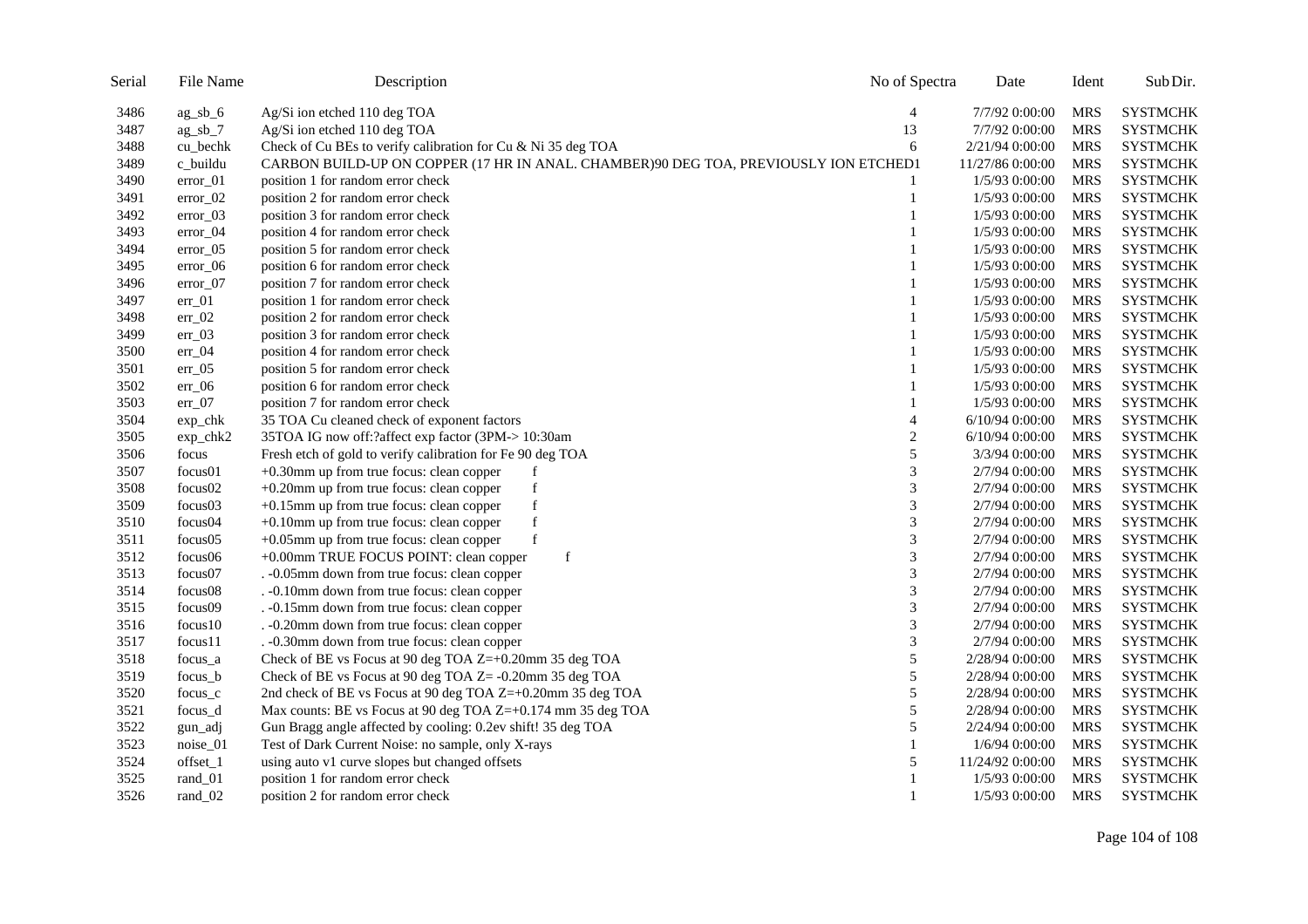| Serial | File Name            | Description                                                                          | No of Spectra  | Date             | Ident      | Sub Dir.        |
|--------|----------------------|--------------------------------------------------------------------------------------|----------------|------------------|------------|-----------------|
| 3527   | rand_03              | position 3 for random error check                                                    |                | 1/5/93 0:00:00   | <b>MRS</b> | <b>SYSTMCHK</b> |
| 3528   | rand_04              | position 4 for random error check                                                    | 1              | 1/5/93 0:00:00   | <b>MRS</b> | <b>SYSTMCHK</b> |
| 3529   | rand_05              | position 5 for random error check                                                    |                | 1/5/93 0:00:00   | <b>MRS</b> | <b>SYSTMCHK</b> |
| 3530   | rand_06              | position 6 for random error check                                                    | 1              | 1/5/93 0:00:00   | <b>MRS</b> | <b>SYSTMCHK</b> |
| 3531   | rand_07              | position 7 for random error check                                                    | 1              | 1/5/93 0:00:00   | <b>MRS</b> | <b>SYSTMCHK</b> |
| 3532   | raner_01             | position 1 for random error check                                                    | 1              | 1/5/93 0:00:00   | <b>MRS</b> | <b>SYSTMCHK</b> |
| 3533   | raner_02             | position 2 for random error check                                                    | 1              | 1/5/93 0:00:00   | <b>MRS</b> | <b>SYSTMCHK</b> |
| 3534   | raner_03             | position 3 for random error check                                                    | 1              | 1/5/93 0:00:00   | <b>MRS</b> | <b>SYSTMCHK</b> |
| 3535   | raner_04             | position 4 for random error check                                                    | 1              | $1/5/93$ 0:00:00 | <b>MRS</b> | <b>SYSTMCHK</b> |
| 3536   | raner_05             | position 5 for random error check                                                    | 1              | 1/5/93 0:00:00   | <b>MRS</b> | <b>SYSTMCHK</b> |
| 3537   | raner 06             | position 6 for random error check                                                    |                | 1/5/93 0:00:00   | <b>MRS</b> | <b>SYSTMCHK</b> |
| 3538   | raner <sub>07</sub>  | position 7 for random error check                                                    | 1              | 1/5/93 0:00:00   | <b>MRS</b> | <b>SYSTMCHK</b> |
| 3539   | $reset_1$            | Reset to my Trial & Error Values                                                     | 4              | 11/24/92 0:00:00 | <b>MRS</b> | <b>SYSTMCHK</b> |
| 3540   | scn_test             | RES O SCANNED, TIME=60 SEC                                                           | 1              | 3/7/91 0:00:00   | <b>MRS</b> | <b>SYSTMCHK</b> |
| 3541   | slope $\_1$          | attempt to correct res $0 <$ res $1 \text{ v1 slope}$ settings                       | $\overline{c}$ | 11/20/92 0:00:00 | <b>MRS</b> | <b>SYSTMCHK</b> |
| 3542   | slope_10             | using new v1 slopes and offsets                                                      | 1              | 11/20/92 0:00:00 | <b>MRS</b> | <b>SYSTMCHK</b> |
| 3543   | slope $\_11$         | using new v1 slopes and offsets                                                      | 1              | 11/20/92 0:00:00 | <b>MRS</b> | <b>SYSTMCHK</b> |
| 3544   | slope $2$            | attempt to correct res $0 <$ res $1 \text{ v1 slope}$ settings                       | 1              | 11/20/92 0:00:00 | <b>MRS</b> | <b>SYSTMCHK</b> |
| 3545   | slope $_3$           | attempt to correct res $0 <$ res $1 \text{ v1 slope}$ settings                       | 1              | 11/20/92 0:00:00 | <b>MRS</b> | <b>SYSTMCHK</b> |
| 3546   | slope_4              | $v1$ slope = 0.4                                                                     | 1              | 11/20/92 0:00:00 | <b>MRS</b> | <b>SYSTMCHK</b> |
| 3547   | slope_6              | v1 slope = $0.54$ v1 offset = 30                                                     | 1              | 11/20/92 0:00:00 | <b>MRS</b> | <b>SYSTMCHK</b> |
| 3548   | slope_7              | v1 slope = $0.54$ offset = $40$                                                      | 1              | 11/20/92 0:00:00 | <b>MRS</b> | <b>SYSTMCHK</b> |
| 3549   | slope_8              | v1 slope = $0.56$ offset = $20$                                                      | 1              | 11/20/92 0:00:00 | <b>MRS</b> | <b>SYSTMCHK</b> |
| 3550   | slope_9              | v1 slope= $0.60$ offset = $20$                                                       |                | 11/20/92 0:00:00 | <b>MRS</b> | <b>SYSTMCHK</b> |
| 3551   | spot_off             | BE for 250x1000 was today offset by -0.05 eV                                         |                | 2/21/94 0:00:00  | <b>MRS</b> | <b>SYSTMCHK</b> |
| 3552   | $s_to_n_1$           | S/N check, gold/1mm teflon, ion etched, 35 toa                                       |                | 6/4/91 0:00:00   | <b>MRS</b> | <b>SYSTMCHK</b> |
| 3553   | $s_to_n_2$           | S/N check, gold/1mm teflon, ion etched, 35 toa                                       | 1              | 6/4/91 0:00:00   | <b>MRS</b> | <b>SYSTMCHK</b> |
| 3554   | $s_to_n_3$           | S/N check, dirty Au/Si, 35 deg toa                                                   | 1              | 6/5/91 0:00:00   | <b>MRS</b> | <b>SYSTMCHK</b> |
| 3555   | s_to_n_4             | S/N check, ion etched Au/Si wafer, 35 deg toa                                        |                | $6/5/91$ 0:00:00 | <b>MRS</b> | <b>SYSTMCHK</b> |
| 3556   | $s_to_n_5$           | S/N check, Au/mylar, ion etched, 35 deg toa                                          |                | 6/5/91 0:00:00   | <b>MRS</b> | <b>SYSTMCHK</b> |
| 3557   | $s_to_n_7$           | S/N check, Au/mylar, ion etched, 35 deg toa                                          | 1              | 6/5/91 0:00:00   | <b>MRS</b> | <b>SYSTMCHK</b> |
| 3558   | uns_test             | RES 0, UNSCANNED, 60 SEC, 128 CH                                                     |                | 3/7/91 0:00:00   | <b>MRS</b> | <b>SYSTMCHK</b> |
| 3559   | xtal_adj             | Crystal adjusted to return high counts: Check BEs 35 deg TOA                         | 5              | 2/21/94 0:00:00  | <b>MRS</b> | <b>SYSTMCHK</b> |
| 3560   | xtl_adj2             | Crystal & Gun gimbal screws tight, max ct 40Kcps 35 deg TOA                          | 5              | 2/22/94 0:00:00  | <b>MRS</b> | <b>SYSTMCHK</b> |
| 3561   | catio3_1             | CaTiO3 xtal (freshly exposed bulk, 90 TOA, scrn)                                     | 9              | 6/23/94 0:00:00  | <b>MRS</b> | <b>TITANATE</b> |
| 3562   | k2ti4o9              | PURE POTASSIUM TITANATE (K2Ti4O9) ADHERED TO DOUBLE SIDED TAPE                       | 4              | 12/8/86 0:00:00  | <b>MRS</b> | <b>TITANATE</b> |
| 3563   | strio <sub>3</sub> 1 | SrTiO3 xtal (freshly exposed bulk, 90 TOA, scrn)                                     | 10             | 5/30/94 0:00:00  | <b>MRS</b> | <b>TITANATE</b> |
| 3564   | srtio3_2             | SrTiO3 xtal (as received, 90 TOA, scrn)                                              | 8              | 6/1/94 0:00:00   | <b>MRS</b> | <b>TITANATE</b> |
| 3565   | $strio3_3$           | Yttrium Aluminum Garnet (YAG) crystal                                                | 14             | 8/13/94 0:00:00  | <b>MRS</b> | <b>TITANATE</b> |
| 3566   | 87_07_10             | COPPER (Cu) FOIL for Deciding RSFs: 90 DEG TOA, ION ETCHED AT 4 KeV FOR 12 MIN       | 12             | 7/10/87 0:00:00  | <b>MRS</b> | <b>TRANSMIS</b> |
| 3567   | 87_09_01             | COPPER FOIL, ION ETCHED AT 3 KeV, 5 MIN to Study TRANSMISSION FUNCTION AT 35 DEG TOA | 17             | 9/1/87 0:00:00   | <b>MRS</b> | <b>TRANSMIS</b> |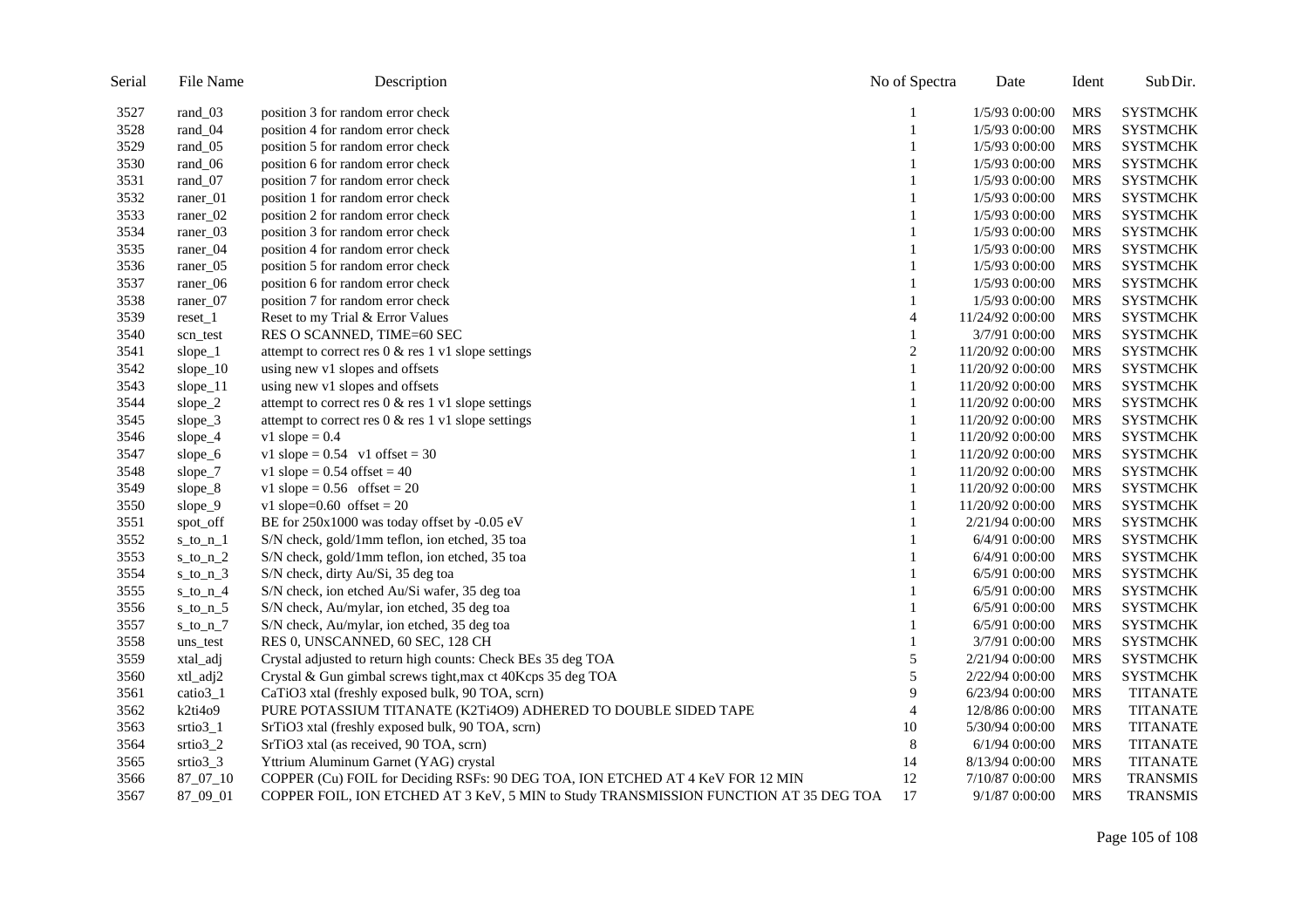| 3568 | 87_09_10    | COPPER (Cu) FOIL ION ETCHED, TEST OF TRANSMIS FUNCT AT 90 TOA (detector saturated sometimes) 9 |                  | 9/10/87 0:00:00  | <b>MRS</b> | <b>TRANSMIS</b> |
|------|-------------|------------------------------------------------------------------------------------------------|------------------|------------------|------------|-----------------|
| 3569 | 92_11_24    | V1 slope (lense voltage ratio) changed from 0.709 to 0.60 to show effect of bad setup.         | $\mathbf{1}$     | 11/24/92 0:00:00 | <b>MRS</b> | <b>TRANSMIS</b> |
| 3570 | 92_11_25    | V1 slope (lens voltage ratio) changed from 0.709 to 0.65 to show effect of bad setup           | $\mathbf{1}$     | 11/24/92 0:00:00 | <b>MRS</b> | <b>TRANSMIS</b> |
| 3571 | $94_01_11$  | Test of Sensitivity Factor Exponents for Res 2 (PE=50V) & Res 4 (PE=150) using etched Cu       | 2                | 1/11/94 0:00:00  | <b>MRS</b> | <b>TRANSMIS</b> |
| 3572 | 94_02_07    | Quick check of RSF setup and Exponent Factor                                                   |                  | 2/7/94 0:00:00   | <b>MRS</b> | <b>TRANSMIS</b> |
| 3573 | 94_02_08    | Check of rsf setup & exp factor for res 2 (PE=50V)                                             | 1                | 2/7/94 0:00:00   | <b>MRS</b> | <b>TRANSMIS</b> |
| 3574 | $ion_1$     | Transmission function based on 5KV ion etch                                                    |                  | 4/15/92 0:00:00  | <b>MRS</b> | <b>TRANSMIS</b> |
| 3575 | $ion_2$     | 1KeV CONTINUOUS ION ETCHING OF Cu FOIL, 45 DEG TOA, X-RAYS OFF, 1 mA, 4x4 RASTER, 1.0x10-72    |                  | 10/14/87 0:00:00 | <b>MRS</b> | <b>TRANSMIS</b> |
| 3576 | $ion_3$     | 1 KeV ION ETCHING of Cu FOIL at 90 DEG TOA                                                     | 1                | 10/14/87 0:00:00 | <b>MRS</b> | <b>TRANSMIS</b> |
| 3577 | $ion_4$     | 2KeV CONTINUOUS ION ETCHING OF Cu FOIL 90 DEG TOA, X-RAYS OFF, 3mA, 4x4 RASTER, 8.3x10-81      |                  | 10/14/87 0:00:00 | <b>MRS</b> | <b>TRANSMIS</b> |
| 3578 | $ion_5$     | 1KeV CONTINUOUS ION ETCHING Cu FOIL, 90 DEG TOA, X-RAYS OFF, 1 mA, 4x4 RASTER, 1.0x10-7 2      |                  | 10/14/87 0:00:00 | <b>MRS</b> | <b>TRANSMIS</b> |
| 3579 | $ion_6$     | 1 KeV CONTINUOUS ION ETCHING OF Cu FOIL, 45 DEG TOA, X-RAYS OFF, 1 mA, 4x4 RASTER, 1.0x10-72   |                  | 10/14/87 0:00:00 | <b>MRS</b> | <b>TRANSMIS</b> |
| 3580 | nickel_1    | Etched Nickel: Exponent Study; Compare to Atoms % based on Zn & Cu RSF calibation data         | 2                | 5/17/91 0:00:00  | <b>MRS</b> | <b>TRANSMIS</b> |
| 3581 | v1_slope    | Check of V1 slopes (lense voltage ratios) using dirty gold on silicon                          | 5                | 11/20/92 0:00:00 | <b>MRS</b> | <b>TRANSMIS</b> |
| 3582 | $v2$ _slope | Check of V1 slopes (lense voltage ratios) using dirty gold on silicon                          | $\overline{c}$   | 11/20/92 0:00:00 | <b>MRS</b> | <b>TRANSMIS</b> |
| 3583 | bb1_clnd    | Wear Spot on Ball Bearing after Freon Cleaning                                                 | $\mathbf{1}$     | 3/11/91 0:00:00  | <b>MRS</b> | <b>TRIBOLGY</b> |
| 3584 | bb1_norm    | Normal Area on Ball Bearing (near wear marks)                                                  |                  | 3/11/91 0:00:00  | <b>MRS</b> | <b>TRIBOLGY</b> |
| 3585 | bb1_trk     | Depth Profile on Wear Spot on Ball Bearing 2 KV, 10 mA, (Xenon ions)                           | $\overline{0}$   | 3/12/91 0:00:00  | <b>DPR</b> | <b>TRIBOLGY</b> |
| 3586 | bb2_etch    | Wear Track area on Ball Bearing #2 (ion etched) 40 sec ion etch                                | 4                | 3/12/91 0:00:00  | <b>MRS</b> | <b>TRIBOLGY</b> |
| 3587 | $bb2$ _trk1 | Wear Area on Inner Race (#2 with Ball Bearing #2)                                              | 1                | 3/12/91 0:00:00  | <b>MRS</b> | <b>TRIBOLGY</b> |
| 3588 | bb2_trk2    | Wear Area on Inner Race (#2 with Ball Bearing #2)                                              | 3                | 3/12/91 0:00:00  | <b>MRS</b> | <b>TRIBOLGY</b> |
| 3589 | bearin1a    | NO.1 Bearing (as received)                                                                     | 1                | 7/27/93 0:00:00  | <b>MRS</b> | <b>TRIBOLGY</b> |
| 3590 | bearing1    | NO.1 Bearing (as received)                                                                     | 3                | 7/27/93 0:00:00  | <b>MRS</b> | <b>TRIBOLGY</b> |
| 3591 | bearing2    | NO.2 Bearing (as seceived)                                                                     | $\overline{4}$   | 7/27/93 0:00:00  | <b>MRS</b> | <b>TRIBOLGY</b> |
| 3592 | race1nrm    | Normal Area on Race #1 (as received)                                                           | $\boldsymbol{7}$ | 3/12/91 0:00:00  | <b>MRS</b> | <b>TRIBOLGY</b> |
| 3593 | race1n_e    | Normal Area on Race #1 (after 40 angstrom etch)                                                | 7                | 3/12/91 0:00:00  | <b>MRS</b> | <b>TRIBOLGY</b> |
| 3594 | raceltra    | Wear Area on Race #1 (after 40 sec etch w Xe+)                                                 | 6                | 3/12/91 0:00:00  | <b>MRS</b> | <b>TRIBOLGY</b> |
| 3595 |             | RACE1TRK Wear area on Race #1 (as received)                                                    |                  | 3/12/91 0:00:00  | <b>MRS</b> | <b>TRIBOLGY</b> |
| 3596 | race1t_e    | Wear Area on Race #1 (after 40 sec ion etch $w Xe+$ )                                          | 4                | 3/12/91 0:00:00  | <b>MRS</b> | <b>TRIBOLGY</b> |
| 3597 | showa_1     | NO.1 Bearing (as received)                                                                     | 3                | 7/27/93 0:00:00  | <b>MRS</b> | <b>TRIBOLGY</b> |
| 3598 | showa_2     | NO.2 Bearing (as seceived)                                                                     | $\overline{4}$   | 7/27/93 0:00:00  | <b>MRS</b> | <b>TRIBOLGY</b> |
| 3599 | show_1a     | NO.1 Bearing (as received)                                                                     | 1                | 7/27/93 0:00:00  | <b>MRS</b> | <b>TRIBOLGY</b> |
| 3600 | $li2wo4_1$  | Lithium Tungstate (Li2WO4) freshly cleaved (mesh)                                              | 9                | 8/18/92 0:00:00  | <b>MRS</b> | TUNGSTAT        |
| 3601 | na2w207     | Na2W2O7 (scraped as rec'd pressed sheet, 90 TOA)                                               | $\overline{4}$   | 3/15/93 0:00:00  | <b>MRS</b> | TUNGSTAT        |
| 3602 | $na2wo4_1$  | Sodium Tungstate (Na2WO4) freshly scraped (mesh)                                               | 9                | 8/18/92 0:00:00  | <b>MRS</b> | TUNGSTAT        |
| 3603 | scheeite    | Scheeite (CaWO4) crystal bulk                                                                  | 11               | 8/14/94 0:00:00  | <b>MRS</b> | <b>TUNGSTAT</b> |
| 3604 | TAO_U_00    | Ta2O5 Coating/Glass: <5 min after UV/Ozone treatment (35 TOA, mesh)                            | $\mathbf{1}$     | 11/19/93 0:00:00 | <b>MRS</b> | UV_OZONE        |
| 3605 | TAO_U_03    | Ta2O5 Coating/glass: 3 hours, after UV/O3 treatment (35 TOA, mesh)                             | 1                | 11/22/93 0:00:00 | <b>MRS</b> | UV_OZONE        |
| 3606 | TAO_U_24    | Ta2O5 Coating/Glass: 24 hr after UV treatment (35 TOA, mesh)                                   | 1                | 11/19/93 0:00:00 | <b>MRS</b> | UV_OZONE        |
| 3607 | $ag_vb$     | Silver (Ag) not scraped, pre-etched 60 min, 90 TOA                                             | 1                | 3/1/94 0:00:00   | <b>MRS</b> | VB_ELEM         |
| 3608 | $ag_vb_01$  | ION ETCHED SILVER (Ag) ON MYLAR (90 DEG TOA)                                                   | $\mathbf{1}$     | 10/13/87 0:00:00 | <b>MRS</b> | VB_ELEM         |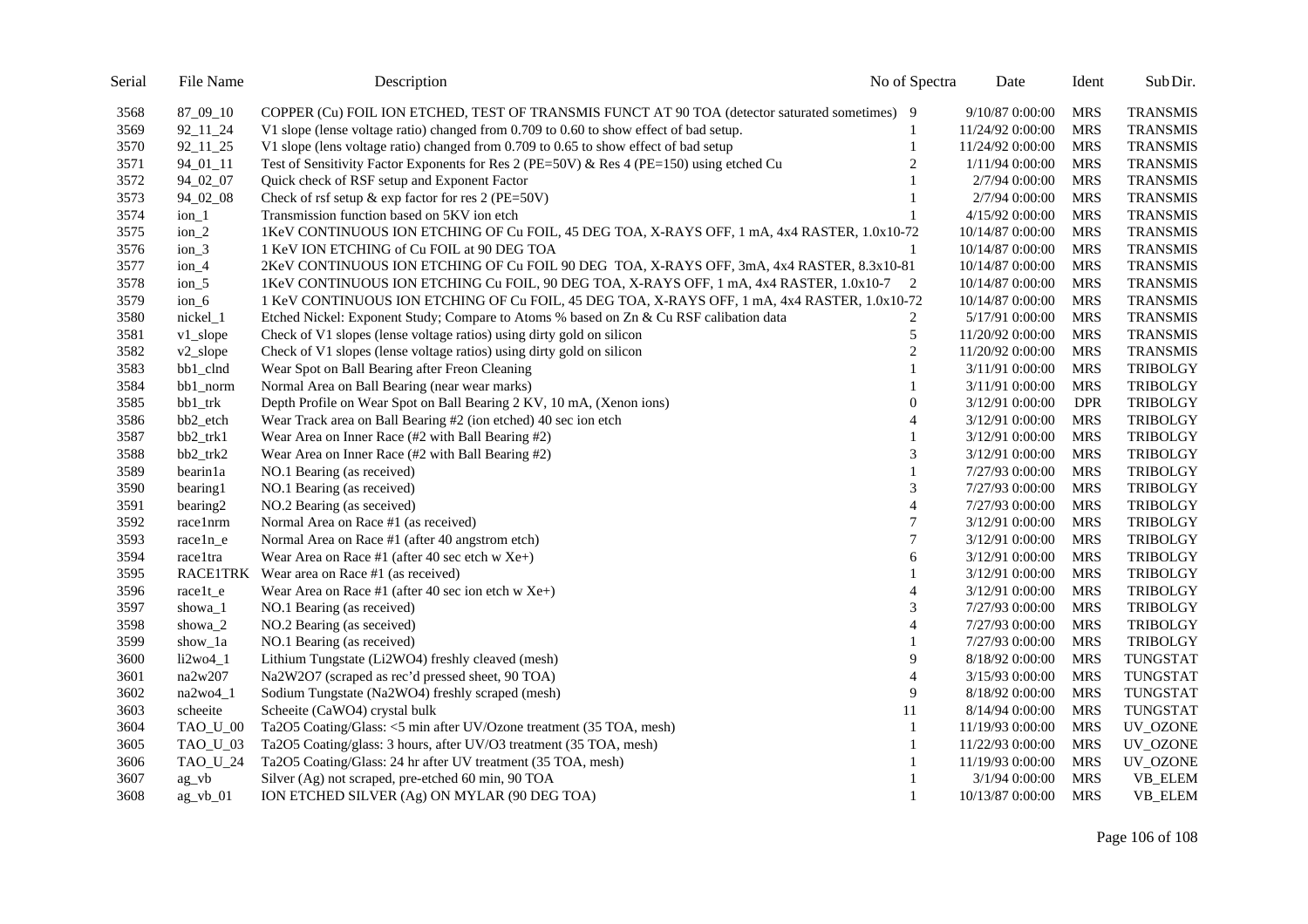| Serial | File Name  | Description                                                                                  | No of Spectra | Date             | Ident      | Sub Dir. |
|--------|------------|----------------------------------------------------------------------------------------------|---------------|------------------|------------|----------|
| 3609   | $al_vb$    | Aluminum (Al) scraped & pre-etch >60 min, 90 TOA                                             |               | 3/3/94 0:00:00   | <b>MRS</b> | VB_ELEM  |
| 3610   | $au_v$     | Gold (Au) pre-etched >60min 90 TOA not scraped                                               | 1             | 2/25/94 0:00:00  | <b>MRS</b> | VB_ELEM  |
| 3611   | $au_vb_01$ | GOLD (Au) ON MYLAR (AS RECEIVED, 90 DEG TOA)                                                 |               | 7/28/86 0:00:00  | <b>MRS</b> | VB_ELEM  |
| 3612   | be_vb      | Beryllium (Be) not scraped, etched>60 min, 90 TOA                                            |               | 3/5/94 0:00:00   | <b>MRS</b> | VB_ELEM  |
| 3613   | bi_vb      | Bismuth (Bi) not scraped, etched 5 min, 90 TOA                                               | 1             | 3/7/94 0:00:00   | <b>MRS</b> | VB_ELEM  |
| 3614   | $bi_vb_2$  | Bismuth (Bi) not scraped, etched 5 min, 90 TOA                                               | 1             | 3/7/94 0:00:00   | <b>MRS</b> | VB_ELEM  |
| 3615   | $cd_v$     | Cadmium (Cd) 90 TOA, Scraped, 3KV etch >30 min                                               | 1             | 2/14/94 0:00:00  | <b>MRS</b> | VB_ELEM  |
| 3616   | $co_v$     | Cobalt (Co) 90 TOA, Scraped, ion etched 3 KV > 3min                                          | 1             | 2/9/94 0:00:00   | <b>MRS</b> | VB_ELEM  |
| 3617   | $cr_v$ vb  | Chromium (Cr) 90 TOA, Scraped, 3KV etch >3min                                                |               | 2/11/94 0:00:00  | <b>MRS</b> | VB_ELEM  |
| 3618   | $cu_v$     | Copper (Cu) scraped & etched more than 2 hours 90                                            | 1             | 2/16/94 0:00:00  | <b>MRS</b> | VB_ELEM  |
| 3619   | $c_v$      | Carbon (C) scraped & etched $> 20$ min, 90 TOA                                               |               | 3/13/94 0:00:00  | <b>MRS</b> | VB_ELEM  |
| 3620   | fe_vb      | Iron $(Fe)$                                                                                  |               | 2/10/94 0:00:00  | <b>MRS</b> | VB_ELEM  |
| 3621   | hf vb      | Hafnium (Hf) filed $&$ etched $> 60$ min, 90 TOA                                             | 1             | 3/9/94 0:00:00   | <b>MRS</b> | VB_ELEM  |
| 3622   | $in_v$     | Indium (In) not scraped, etched > 50 min 90 TOA                                              | 1             | 2/26/94 0:00:00  | <b>MRS</b> | VB_ELEM  |
| 3623   | $ir_v$     | Iridium (Ir) filed & etched 5 min, 90 TOA                                                    |               | 3/3/94 0:00:00   | <b>MRS</b> | VB_ELEM  |
| 3624   | $mn_v$     | Manganese (Mn) scraped $\&$ pre-etched >60 min 90 TOA                                        | 1             | 2/20/94 0:00:00  | <b>MRS</b> | VB_ELEM  |
| 3625   | mo_vb      | Molybdenum (Mo) scraped&etched more than 30 min                                              | 1             | 2/17/94 0:00:00  | <b>MRS</b> | VB_ELEM  |
| 3626   | $nb_v$     | Niobium (Nb) scraped & pre-etched >60 min 90 TOA                                             |               | 2/20/94 0:00:00  | <b>MRS</b> | VB_ELEM  |
| 3627   | $ni_v$     | Nickel (Ni) scraped&etched more than 30min                                                   |               | 2/16/94 0:00:00  | <b>MRS</b> | VB_ELEM  |
| 3628   | $pb_v$     | Lead (Pb) scraped $&$ etched $>$ 50 min 90 TOA                                               |               | 2/26/94 0:00:00  | <b>MRS</b> | VB_ELEM  |
| 3629   | $pt_v$     | Platinum (Pt) scraped & etched more than 30 min                                              |               | 2/18/94 0:00:00  | <b>MRS</b> | VB_ELEM  |
| 3630   | $rh_v$     | Rhodium (Rh) /Ni/Al: only etched 3 min, 90 TOA                                               |               | 3/1/94 0:00:00   | <b>MRS</b> | VB_ELEM  |
| 3631   | $ru_1$ vb  | Ruthenium (Ru) powder pressed into disk 70 deg TOA                                           | 2             | 1/28/94 0:00:00  | <b>MRS</b> | VB_ELEM  |
| 3632   | $sb_v$     | Antimony (Sb) scraped & etched $> 60$ min, 90 TOA                                            | 1             | 3/13/94 0:00:00  | <b>MRS</b> | VB_ELEM  |
| 3633   | siovb      | xxx (xx) 90 TOA, Scraped & Etched 3KV 3-5min 90 deg TOA, Repeated ion etched between scans   |               | 1/27/94 0:00:00  | <b>MRS</b> | VB_ELEM  |
| 3634   | sio_vb     | Silicon (Si) wafer, no doping, as rec'd 90 TOA 90 deg TOA, Repeated ion etched between scans |               | 3/5/94 0:00:00   | <b>MRS</b> | VB_ELEM  |
| 3635   | si_vb      | Silicon (Si) no scrape, no doping, etch>60min, 90 TOA                                        |               | 3/6/94 0:00:00   | <b>MRS</b> | VB_ELEM  |
| 3636   | sn_vb      | Tin (Sn) scraped $&$ etched >50min 90 TOA                                                    |               | 2/27/94 0:00:00  | <b>MRS</b> | VB_ELEM  |
| 3637   | ta_vb      | Tantalum (Ta) scraped & pre-etched >60 min 90 TOA                                            |               | 2/19/94 0:00:00  | <b>MRS</b> | VB_ELEM  |
| 3638   | te_vb      | Tellurium (Te) 90 TOA, Scraped, 3KV etch >3min                                               |               | 2/12/94 0:00:00  | <b>MRS</b> | VB_ELEM  |
| 3639   | ti_vb      | Titanium (Ti) 90 TOA, scraped, etched 3 KV > 5 min                                           | 1             | 2/8/94 0:00:00   | <b>MRS</b> | VB_ELEM  |
| 3640   | $tl_v$     | Thallium (Tl) 90 TOA, Scraped, 3KV etch >10min                                               |               | 3/2/94 0:00:00   | <b>MRS</b> | VB_ELEM  |
| 3641   | $v_v$      | Vanadium (V) scraped & pre-etched >40 min 90 TOA                                             | 1             | 2/21/94 0:00:00  | <b>MRS</b> | VB_ELEM  |
| 3642   | w_vb       | Tungsten (W) filed & etched >60 min, 90 TOA                                                  |               | 3/7/94 0:00:00   | <b>MRS</b> | VB_ELEM  |
| 3643   | $y_v$      | Yttrium (Y) 90 TOA, Scraped, 3KV etch >80min                                                 | 1             | 3/2/94 0:00:00   | <b>MRS</b> | VB_ELEM  |
| 3644   | zn_vb      | Zinc (Zn) filed $&$ etched $> 60$ min, 90 TOA                                                | 1             | 3/6/94 0:00:00   | <b>MRS</b> | VB_ELEM  |
| 3645   | $zr_v$     | Zirconium (Zr) filed & etched $>60$ min, 90 TOA                                              | 1             | 3/11/94 0:00:00  | <b>MRS</b> | VB_ELEM  |
| 3646   | $zro2_01$  | ZrO2 (99.9%, HfO2 <100ppm) Aldrich lot# 02310BV, 3mm pellet, screen, 90 TOA                  | 9             | 8/15/91 0:00:00  | <b>MRS</b> | VB_OXIDE |
| 3647   | ag_vb      | ION ETCHED SILVER (Ag) ON MYLAR (90 DEG TOA)                                                 | 1             | 10/13/87 0:00:00 | <b>MRS</b> | VB_SEMIC |
| 3648   | au_vb      | GOLD (Au) ON MYLAR (AS RECEIVED, 90 DEG TOA)                                                 | 4             | 7/28/86 0:00:00  | <b>MRS</b> | VB_SEMIC |
| 3649   | $c_1$ vb   | INDUSTRIAL DIAMOND (C) CLEANED WITH SOLVENTS, 45 DEG TOA                                     | 1             | 1/20/88 0:00:00  | <b>MRS</b> | VB_SEMIC |